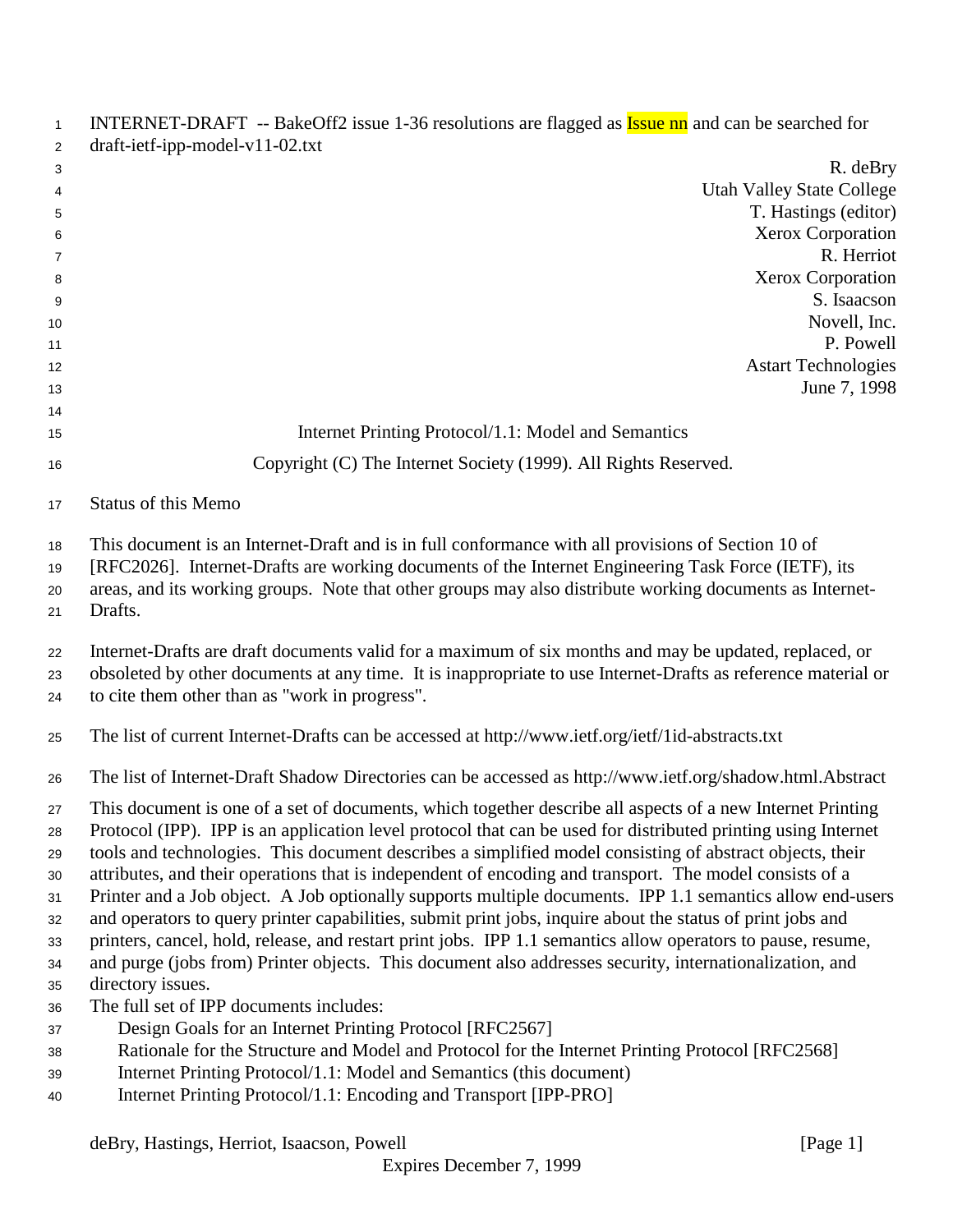## Internet Printing Protocol/1.1: Implementer's Guide [IPP-IIG]

- Mapping between LPD and IPP Protocols [RFC2569]
- 

 The "Design Goals for an Internet Printing Protocol" document takes a broad look at distributed printing functionality, and it enumerates real-life scenarios that help to clarify the features that need to be included in a printing protocol for the Internet. It identifies requirements for three types of users: end users, operators, and administrators. It calls out a subset of end user requirements that are satisfied in IPP/1.0. Operator and administrator requirements are out of scope for version 1.0. A few OPTIONAL operator 49 operations have been added to IPP/1.1.

 The "Rationale for the Structure and Model and Protocol for the Internet Printing Protocol" document describes IPP from a high level view, defines a roadmap for the various documents that form the suite of IPP specification documents, and gives background and rationale for the IETF working group's major decisions.

 The "Internet Printing Protocol/1.1: Encoding and Transport" document is a formal mapping of the abstract operations and attributes defined in the model document onto HTTP/1.1. It defines the encoding rules for a new Internet MIME media type called "application/ipp". This document also defines the rules for transporting over HTTP a message body whose Content-Type is "application/ipp". This document defines a new scheme named 'ipp' for identifying IPP printers and jobs. Finally, this document defines

59 interoperability rules for supporting IPP/1.0 clients. **Issue 33** 

The "Internet Printing Protocol/1.1: Implementer's Guide" document gives insight and advice to

implementers of IPP clients and IPP objects. It is intended to help them understand IPP/1.1 and some of the

considerations that may assist them in the design of their client and/or IPP object implementations. For

example, a typical order of processing requests is given, including error checking. Motivation for some of

the specification decisions is also included.

 The "Mapping between LPD and IPP Protocols" document gives some advice to implementers of gateways between IPP and LPD (Line Printer Daemon) implementations.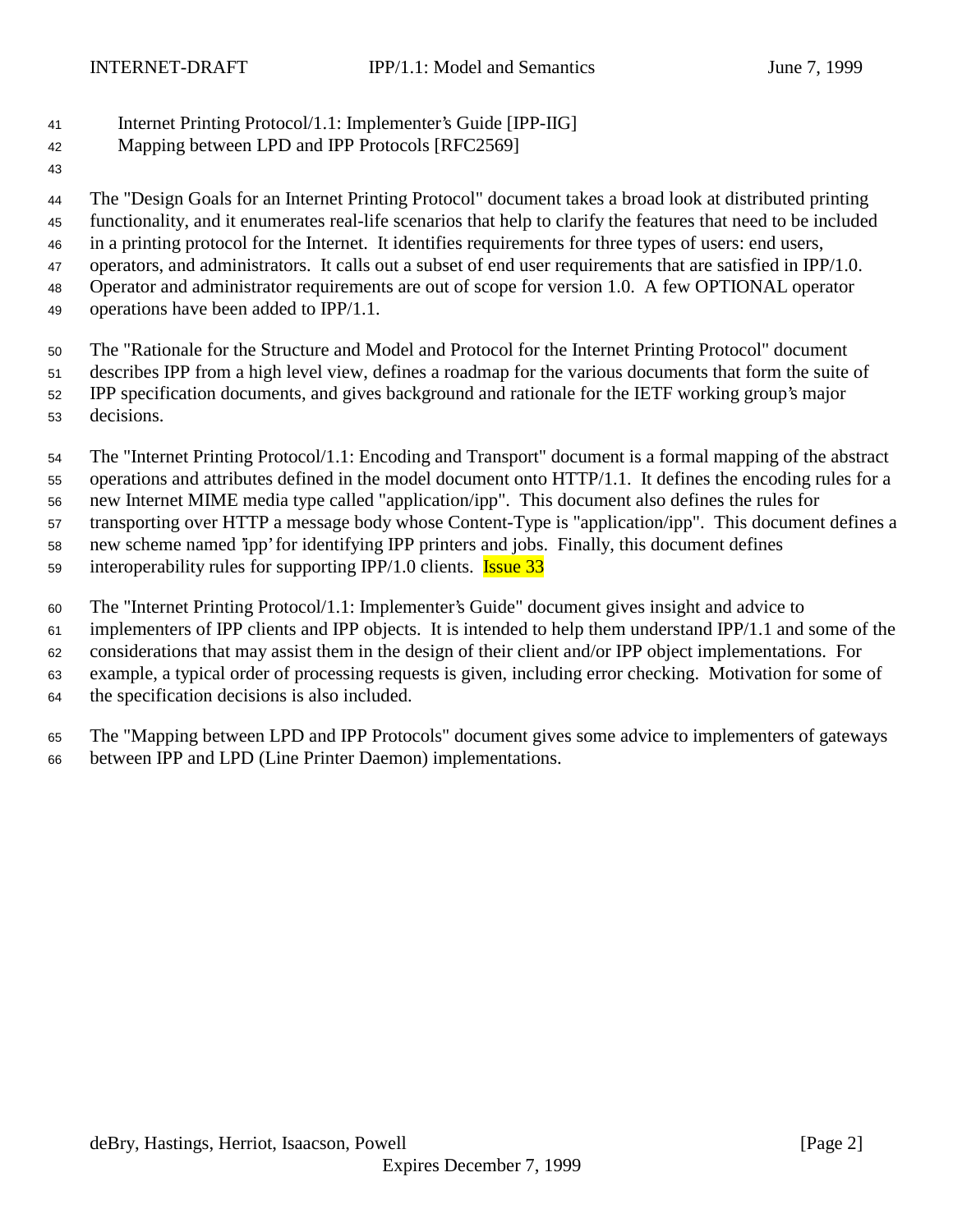# **Table of Contents**

| 68  | 1.               |  |
|-----|------------------|--|
| 69  | 1.1              |  |
| 70  | 2.               |  |
| 71  | 2.1              |  |
| 72  | 2.2              |  |
| 73  | 2.3              |  |
| 74  | 2.4              |  |
|     |                  |  |
| 75  |                  |  |
| 76  | 3.1              |  |
| 77  | 3.1.1            |  |
| 78  | 3.1.2            |  |
| 79  | 3.1.3            |  |
| 80  | 3.1.4            |  |
| 81  | 3.1.4.1          |  |
| 82  | 3.1.4.2          |  |
| 83  | 3.1.5            |  |
| 84  | 3.1.6            |  |
| 85  | 3.1.6.1          |  |
| 86  | 3.1.6.2          |  |
| 87  | 3.1.6.3          |  |
| 88  | 3.1.6.4          |  |
| 89  | 3.1.7            |  |
| 90  | 3.1.8            |  |
| 91  | 3.1.9            |  |
| 92  |                  |  |
| 93  | 3.2.1            |  |
| 94  | 3.2.1.1          |  |
| 95  | 3.2.1.2          |  |
| 96  | 3.2.2            |  |
| 97  | 3.2.3            |  |
| 98  | 3.2.4            |  |
| 99  | 3.2.5            |  |
| 100 | 3.2.5.1          |  |
|     |                  |  |
| 101 | 3.2.5.2          |  |
| 102 | 3.2.6            |  |
| 103 | 3.2.6.1          |  |
| 104 | 3.2.6.2          |  |
| 105 | 3.2.7            |  |
| 106 | 3.2.7.1          |  |
| 107 | 3.2.7.2<br>3.2.8 |  |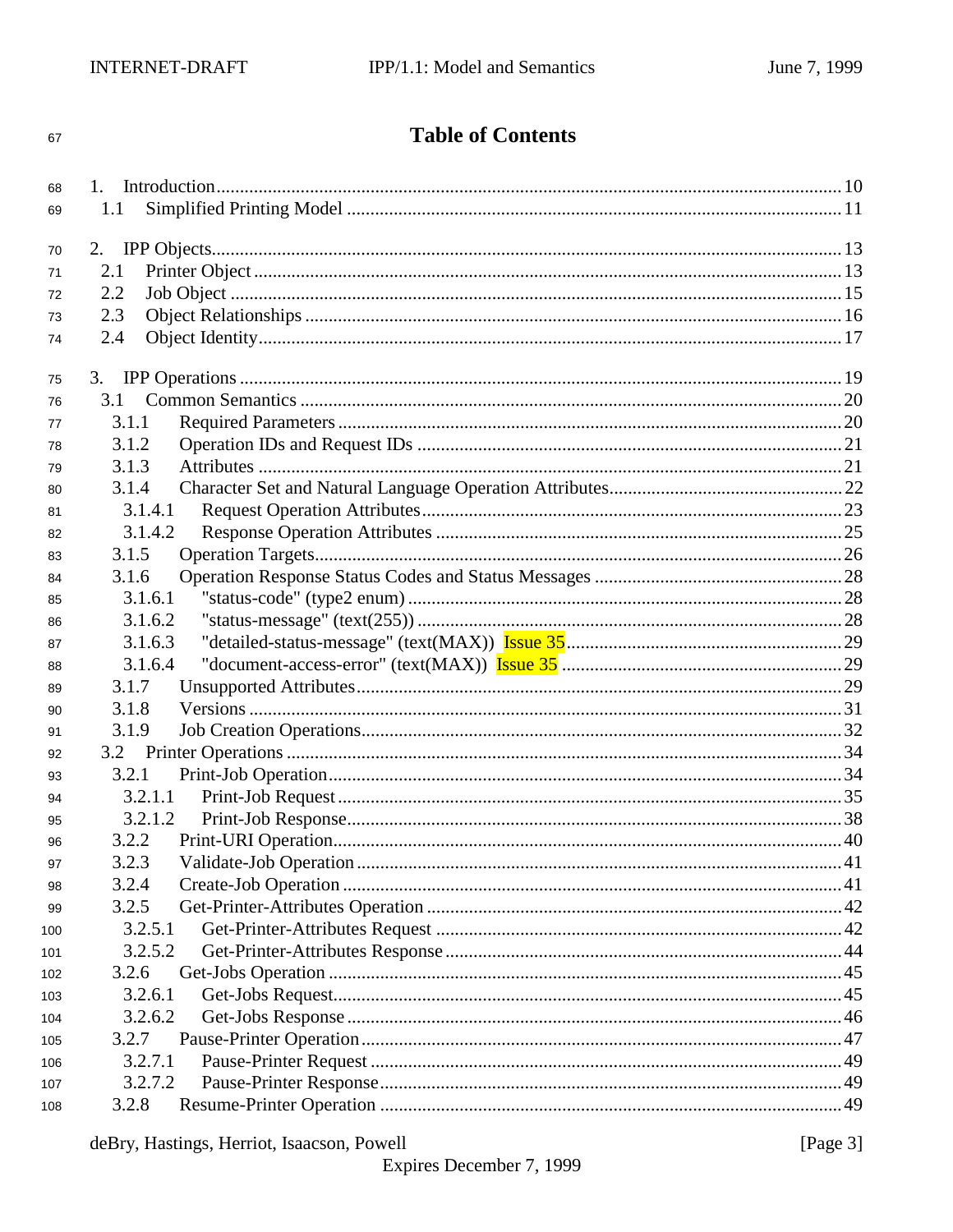| 109 | 3.2.9   |  |
|-----|---------|--|
| 110 | 3.3     |  |
| 111 | 3.3.1   |  |
| 112 | 3.3.1.1 |  |
| 113 | 3.3.1.2 |  |
| 114 | 3.3.2   |  |
| 115 | 3.3.3   |  |
| 116 | 3.3.3.1 |  |
| 117 | 3.3.3.2 |  |
| 118 | 3.3.4   |  |
| 119 | 3.3.4.1 |  |
| 120 | 3.3.4.2 |  |
| 121 | 3.3.5   |  |
| 122 | 3.3.5.1 |  |
| 123 | 3.3.5.2 |  |
| 124 | 3.3.6   |  |
| 125 | 3.3.7   |  |
| 126 | 3.3.7.1 |  |
| 127 | 3.3.7.2 |  |
|     |         |  |
| 128 | 4.      |  |
| 129 | 4.1     |  |
| 130 | 4.1.1   |  |
| 131 | 4.1.1.1 |  |
| 132 | 4.1.1.2 |  |
| 133 | 4.1.2   |  |
| 134 | 4.1.2.1 |  |
| 135 | 4.1.2.2 |  |
| 136 | 4.1.2.3 |  |
| 137 | 4.1.3   |  |
| 138 | 4.1.4   |  |
| 139 | 4.1.5   |  |
| 140 | 4.1.6   |  |
| 141 | 4.1.7   |  |
| 142 | 4.1.8   |  |
| 143 | 4.1.9   |  |
| 144 | 4.1.9.1 |  |
| 145 | 4.1.10  |  |
| 146 | 4.1.11  |  |
| 147 | 4.1.12  |  |
| 148 | 4.1.13  |  |
| 149 | 4.1.14  |  |
| 150 | 4.1.15  |  |
| 151 | 4.1.16  |  |
| 152 | 4.2     |  |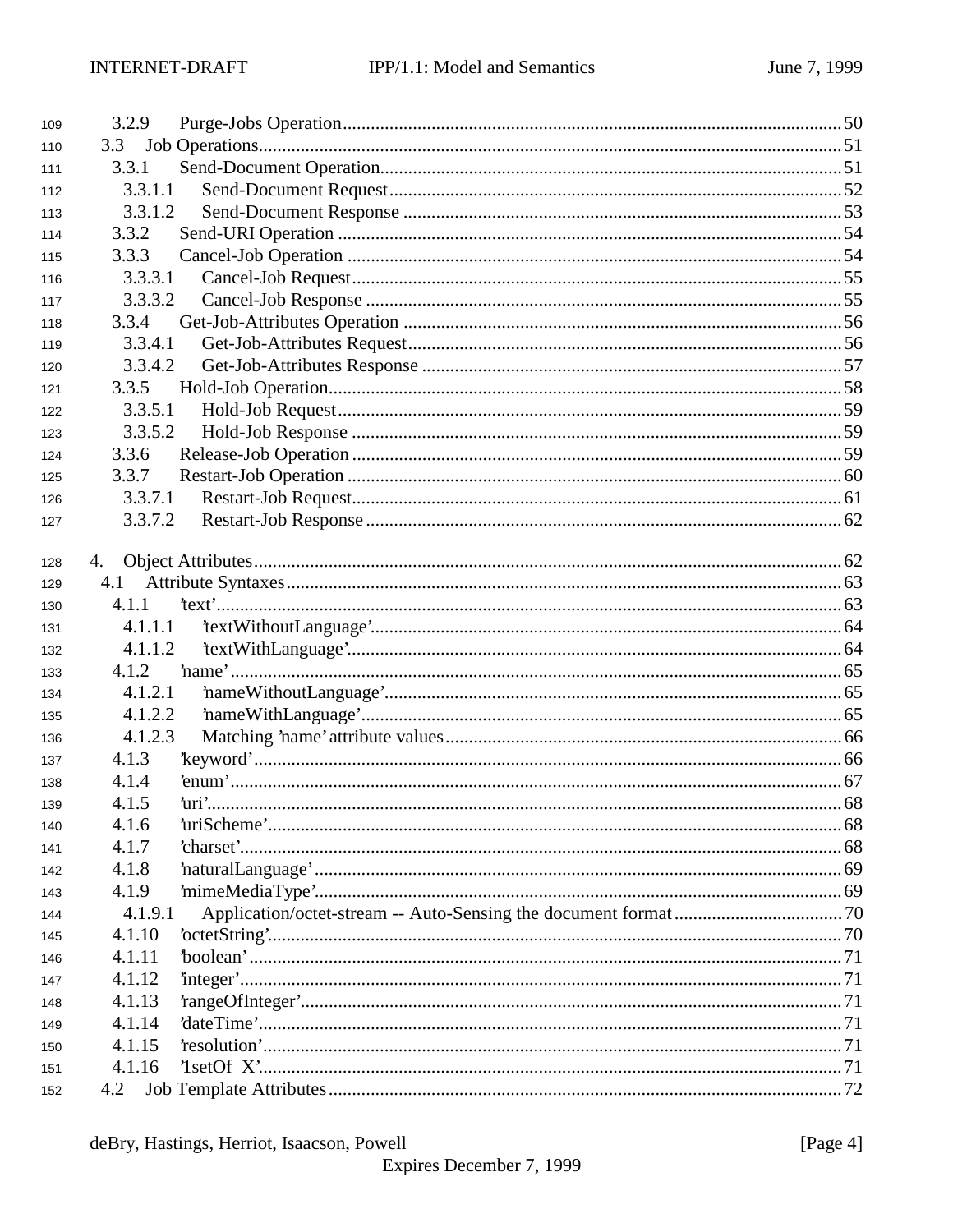| 153 | 4.2.1    |  |
|-----|----------|--|
| 154 | 4.2.2    |  |
| 155 | 4.2.3    |  |
| 156 | 4.2.4    |  |
| 157 | 4.2.5    |  |
| 158 | 4.2.6    |  |
| 159 | 4.2.7    |  |
| 160 | 4.2.8    |  |
| 161 | 4.2.9    |  |
| 162 | 4.2.10   |  |
| 163 | 4.2.11   |  |
| 164 | 4.2.12   |  |
| 165 | 4.2.13   |  |
| 166 |          |  |
| 167 | 4.3.1    |  |
| 168 | 4.3.2    |  |
| 169 | 4.3.3    |  |
| 170 | 4.3.4    |  |
| 171 | 4.3.5    |  |
| 172 | 4.3.6    |  |
| 173 | 4.3.7    |  |
| 174 | 4.3.7.1  |  |
| 175 | 4.3.7.2  |  |
| 176 | 4.3.8    |  |
| 177 | 4.3.9    |  |
| 178 | 4.3.10   |  |
| 179 | 4.3.11   |  |
| 180 | 4.3.12   |  |
| 181 | 4.3.13   |  |
| 182 | 4.3.14   |  |
| 183 |          |  |
| 184 |          |  |
| 185 |          |  |
| 186 |          |  |
| 187 |          |  |
| 188 |          |  |
| 189 |          |  |
| 190 | 4.3.15   |  |
| 191 | 4.3.16   |  |
| 192 | 4.3.17   |  |
| 193 |          |  |
| 194 |          |  |
| 195 | 4.3.17.3 |  |
| 196 |          |  |
| 197 |          |  |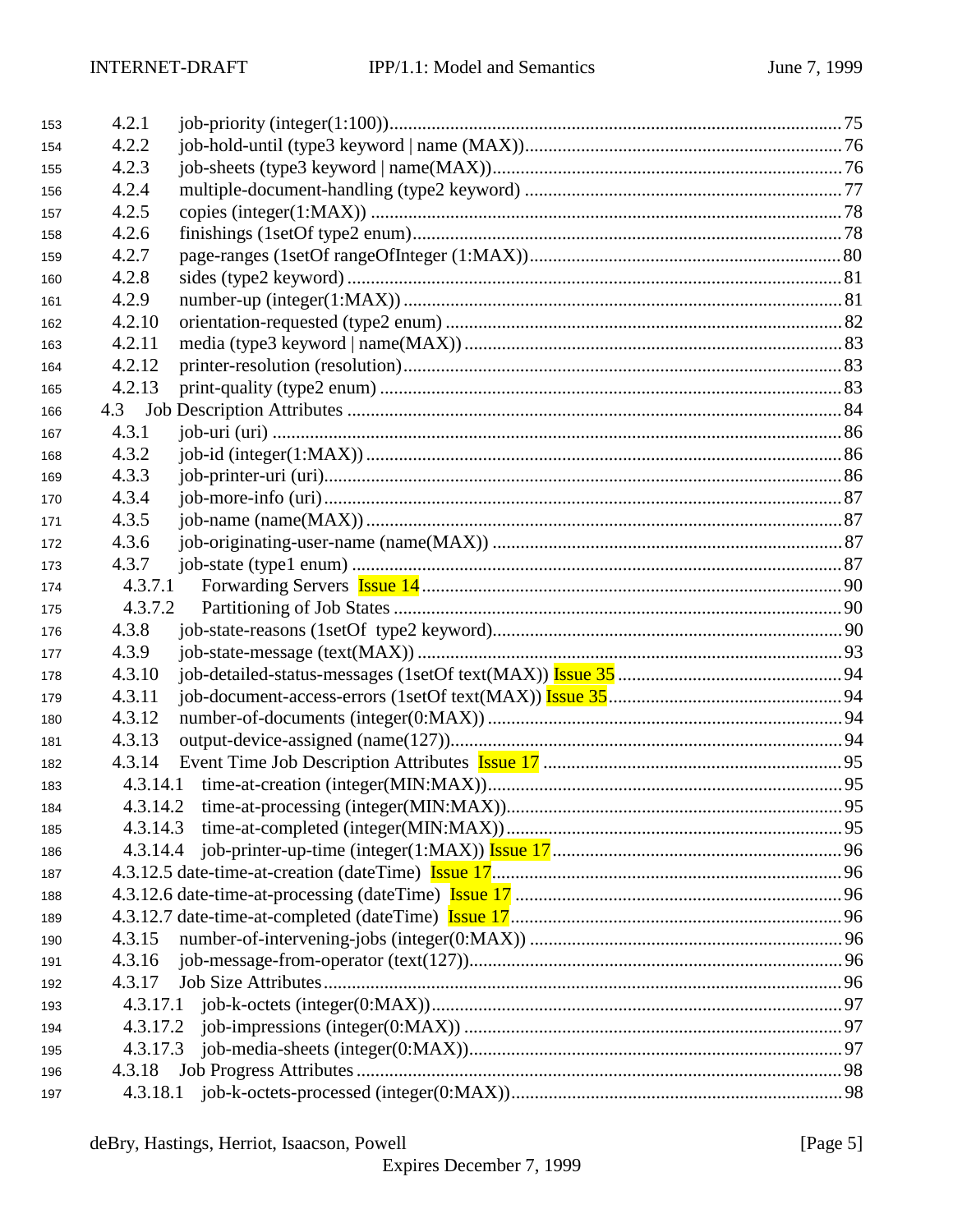| 198 |        |  |
|-----|--------|--|
| 199 |        |  |
| 200 | 4.3.19 |  |
| 201 | 4.3.20 |  |
| 202 |        |  |
| 203 | 4.4.1  |  |
| 204 | 4.4.2  |  |
| 205 | 4.4.3  |  |
| 206 | 4.4.4  |  |
| 207 | 4.4.5  |  |
| 208 | 4.4.6  |  |
| 209 | 4.4.7  |  |
| 210 | 4.4.8  |  |
| 211 | 4.4.9  |  |
| 212 | 4.4.10 |  |
| 213 | 4.4.11 |  |
| 214 | 4.4.12 |  |
| 215 | 4.4.13 |  |
| 216 | 4.4.14 |  |
| 217 | 4.4.15 |  |
| 218 | 4.4.16 |  |
| 219 | 4.4.17 |  |
| 220 | 4.4.18 |  |
| 221 | 4.4.19 |  |
| 222 | 4.4.20 |  |
| 223 | 4.4.21 |  |
| 224 | 4.4.22 |  |
| 225 | 4.4.23 |  |
| 226 | 4.4.24 |  |
| 227 | 4.4.25 |  |
| 228 | 4.4.26 |  |
| 229 | 4.4.27 |  |
| 230 | 4.4.28 |  |
| 231 | 4.4.29 |  |
| 232 | 4.4.30 |  |
| 233 | 4.4.31 |  |
| 234 | 4.4.32 |  |
| 235 | 4.4.33 |  |
| 236 | 4.4.34 |  |
| 237 | 4.4.35 |  |
| 238 | 4.4.36 |  |
| 239 | 4.4.37 |  |
|     |        |  |
| 240 | 5.     |  |
| 241 | 5.1    |  |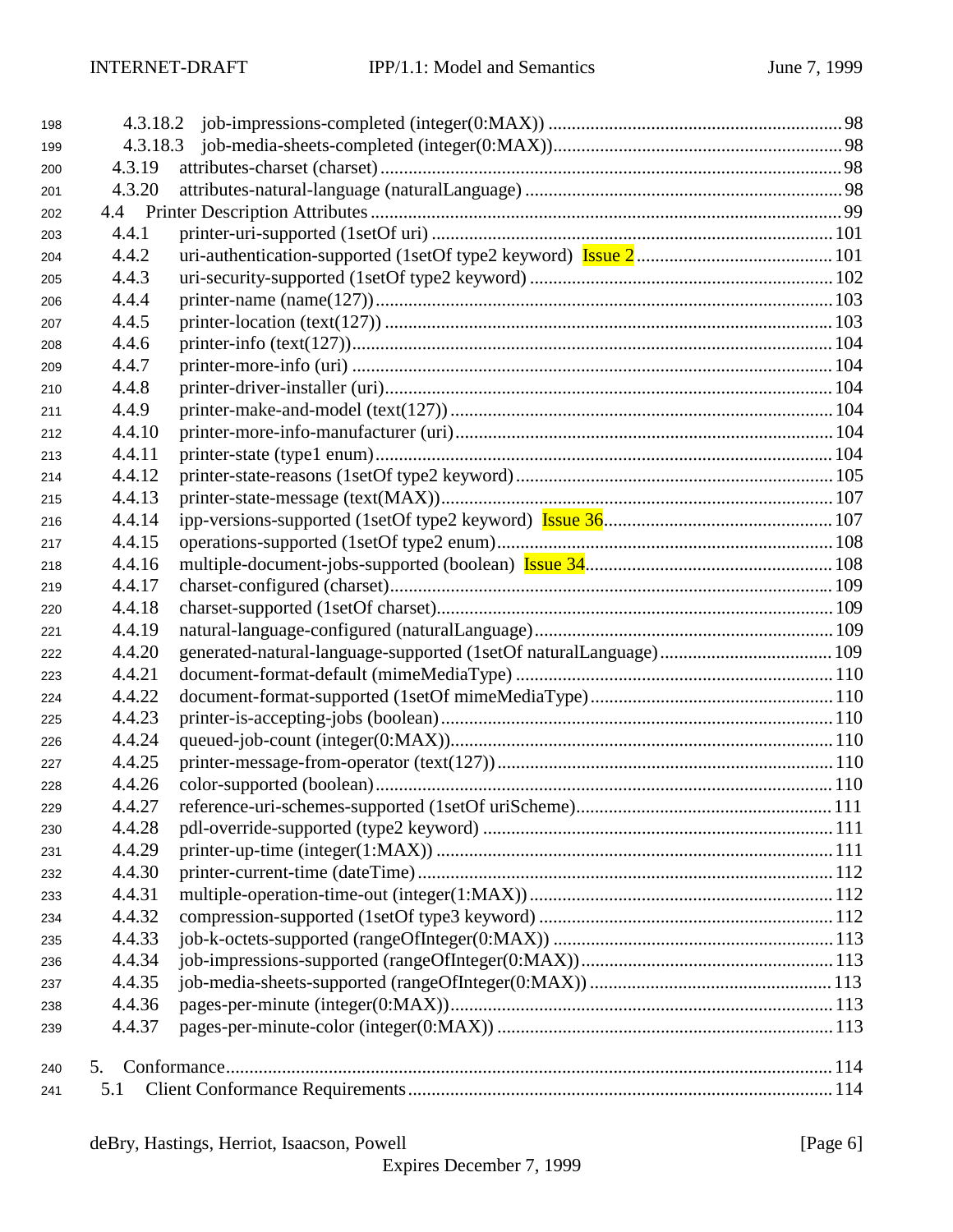| 242 |       |  |
|-----|-------|--|
| 243 | 5.2.1 |  |
| 244 | 5.2.2 |  |
| 245 | 5.2.3 |  |
| 246 | 5.2.4 |  |
| 247 | 5.2.5 |  |
| 248 | 5.2.6 |  |
| 249 | 5.2.7 |  |
| 250 |       |  |
| 251 |       |  |
| 252 | 6.1   |  |
| 253 | 6.2   |  |
| 254 | 6.3   |  |
| 255 | 6.4   |  |
| 256 | 6.5   |  |
| 257 | 6.6   |  |
| 258 | 6.7   |  |
| 259 | 6.8   |  |
| 260 | 7.    |  |
| 261 | 8.    |  |
| 262 | 8.1   |  |
| 263 | 8.1.1 |  |
| 264 | 8.1.2 |  |
| 265 | 8.1.3 |  |
| 266 | 8.2   |  |
| 267 | 8.3   |  |
| 268 | 8.4   |  |
| 269 | 8.5   |  |
| 270 | 8.6   |  |
| 271 | 9.    |  |
| 272 |       |  |
| 273 |       |  |
| 274 | 11.1  |  |
| 275 |       |  |
| 276 |       |  |
| 277 |       |  |
| 278 |       |  |
| 279 |       |  |
| 280 |       |  |
| 281 |       |  |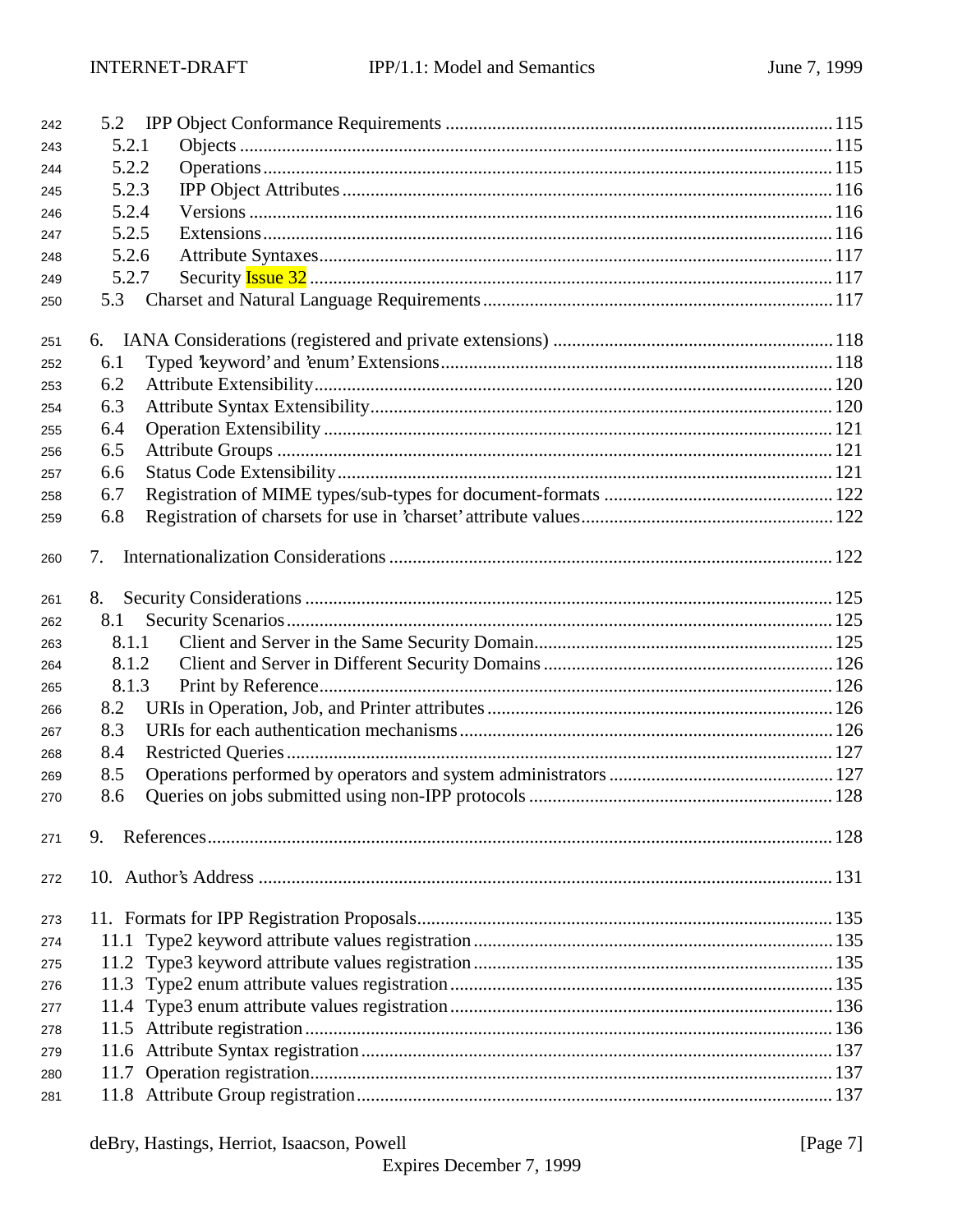| 282        |          |  |
|------------|----------|--|
| 283        |          |  |
| 284        |          |  |
| 285        | 12.1.1   |  |
| 286        |          |  |
| 287        | 12.2.1   |  |
| 288        | 12.2.2   |  |
| 289        | 12.2.2.1 |  |
| 290        | 12.2.2.2 |  |
| 291        | 12.2.2.3 |  |
| 292        | 12.2.2.4 |  |
| 293        | 12.2.3   |  |
| 294        | 12.2.4   |  |
| 295        | 12.2.5   |  |
|            |          |  |
| 296        |          |  |
| 297        |          |  |
| 298        | 13.1.1   |  |
| 299        | 13.1.2   |  |
| 300        | 13.1.2.1 |  |
| 301        | 13.1.2.2 |  |
| 302        | 13.1.2.3 |  |
| 303        | 13.1.3   |  |
| 304        | 13.1.4   |  |
| 305        | 13.1.4.1 |  |
| 306        | 13.1.4.2 |  |
| 307        | 13.1.4.3 |  |
| 308        | 13.1.4.4 |  |
| 309        | 13.1.4.5 |  |
| 310        | 13.1.4.6 |  |
| 311        | 13.1.4.7 |  |
| 312        | 13.1.4.8 |  |
| 313        | 13.1.4.9 |  |
| 314        |          |  |
| 315        |          |  |
| 316        |          |  |
| 317        |          |  |
| 318        |          |  |
| 319        |          |  |
| 320        |          |  |
| 321        |          |  |
| 322<br>323 |          |  |
| 324        | 13.1.5   |  |
|            | 13.1.5.1 |  |
| 325        |          |  |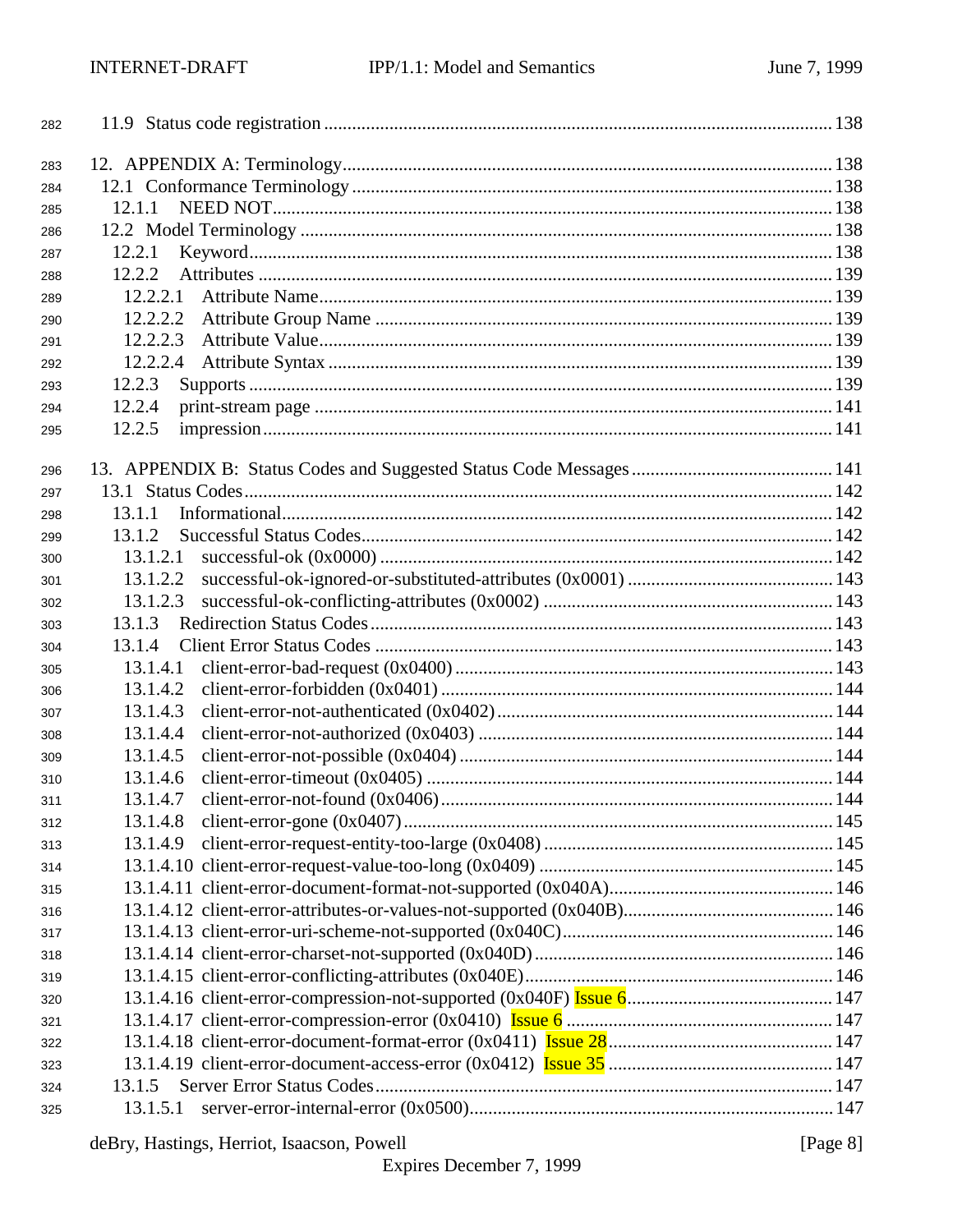| 326        | 13.1.5.2 |                                                                                                 |  |
|------------|----------|-------------------------------------------------------------------------------------------------|--|
| 327        | 13.1.5.3 |                                                                                                 |  |
| 328        | 13.1.5.4 |                                                                                                 |  |
| 329        | 13.1.5.5 |                                                                                                 |  |
| 330        | 13.1.5.6 |                                                                                                 |  |
| 331        | 13.1.5.7 |                                                                                                 |  |
| 332        | 13.1.5.8 |                                                                                                 |  |
| 333        | 13.1.5.9 |                                                                                                 |  |
| 334        |          |                                                                                                 |  |
| 335        |          |                                                                                                 |  |
| 336        |          |                                                                                                 |  |
| 337        |          |                                                                                                 |  |
| 338        |          |                                                                                                 |  |
| 339        |          |                                                                                                 |  |
| 340        |          |                                                                                                 |  |
| 341        |          |                                                                                                 |  |
| 342        |          | 17. APPENDIX F: Differences between the IPP/1.0 and IPP/1.1 "Model and Semantics" Documents 162 |  |
| 343<br>344 |          |                                                                                                 |  |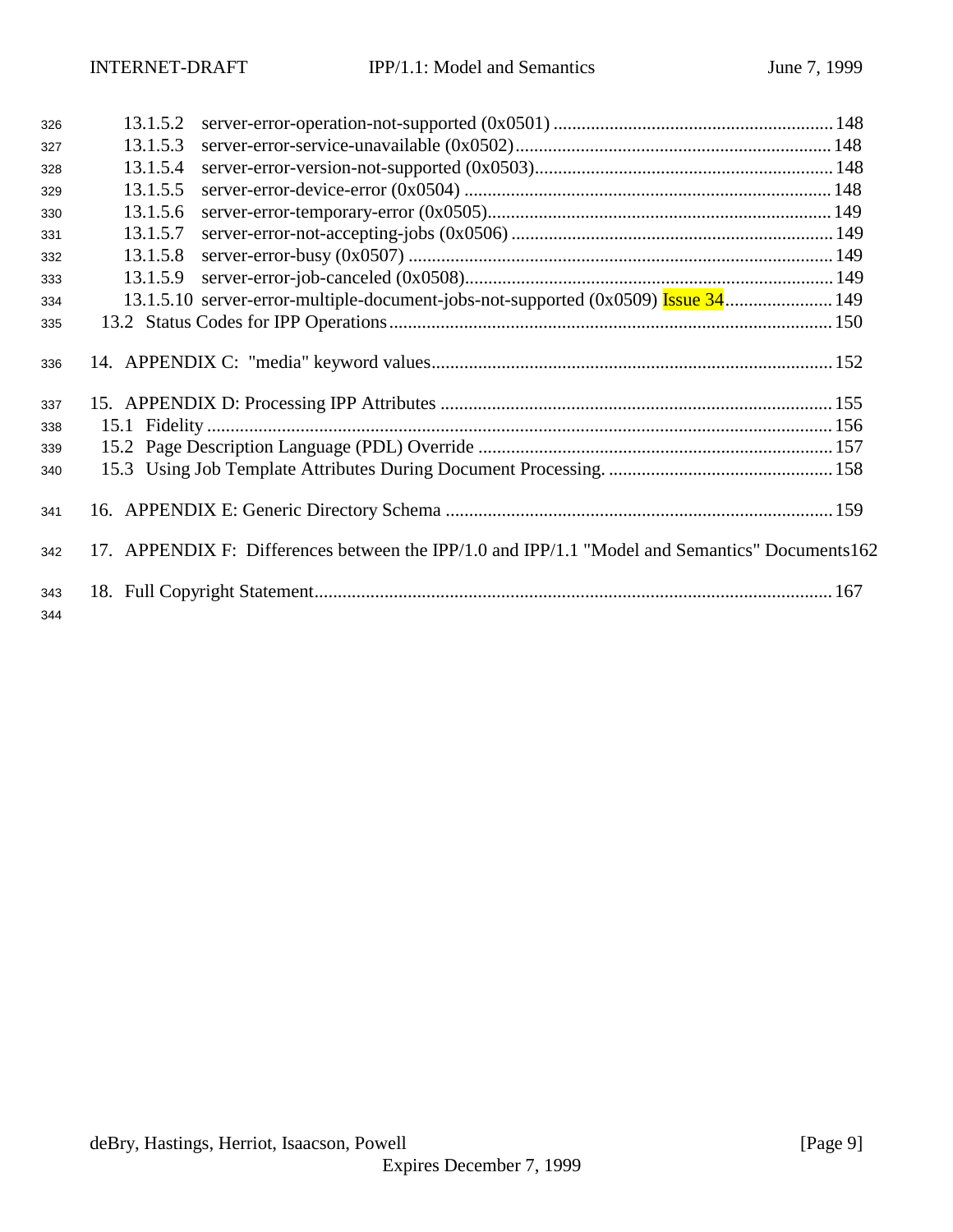#### 1. Introduction

 The Internet Printing Protocol (IPP) is an application level protocol that can be used for distributed printing using Internet tools and technologies. IPP version 1.1 (IPP/1.1) focuses only on end user functionality. This document is just one of a suite of documents that fully define IPP. The full set of IPP documents includes:

- Design Goals for an Internet Printing Protocol [RFC2567]
- Rationale for the Structure and Model and Protocol for the Internet Printing Protocol [RFC2568]
- Internet Printing Protocol/1.1: Model and Semantics (this document)
- Internet Printing Protocol/1.1: Encoding and Transport [IPP-PRO]
- Internet Printing Protocol/1.1: Implementer's Guide [IPP-IIG]
- Mapping between LPD and IPP Protocols [RFC2569]
- 
- Anyone reading these documents for the first time is strongly encouraged to read the IPP documents in the above order.
- This document is laid out as follows:
- The rest of Section 1 is an introduction to the IPP simplified model for distributed printing.
- Section 2 introduces the object types covered in the model with their basic behaviors, attributes, and interactions.
- Section 3 defines the operations included in IPP/1.1. IPP operations are synchronous, therefore, for each operation, there is a both request and a response.
- Section 4 defines the attributes (and their syntaxes) that are used in the model.
- Sections 5 6 summarizes the implementation conformance requirements for objects that support the protocol and IANA considerations, respectively.
- Sections 7 11 cover the Internationalization and Security considerations as well as References, Author contact information, and Formats for Registration Proposals.
- Sections 12 14 are appendices that cover Terminology, Status Codes and Messages, and "media" keyword values.
- Note: This document uses terms such as "attributes", "keywords", and "support". These terms have special meaning and are defined in the model terminology section 12.2. Capitalized terms, such as MUST, MUST NOT, REQUIRED, SHOULD, SHOULD NOT, MAY, NEED NOT, and OPTIONAL, have special meaning relating to conformance. These terms are defined in section 12.1 on conformance terminology, most of which is taken from
- RFC 2119 [RFC2119]. - Section 15 is an appendix that helps to clarify the effects of interactions between related attributes and their values.
- Section 16 is an appendix that enumerates the subset of Printer attributes that form a generic directory schema. These attributes are useful when registering a Printer so that a client can find the Printer not just by name, but by filtered searches as well.
- Section 17 is an appendix summarizing the additions and changes from the IPP/1.0 "Model and Semantics" document [RFC2566] to make this IPP/1.1 document.

deBry, Hastings, Herriot, Isaacson, Powell [Page 10] [Page 10]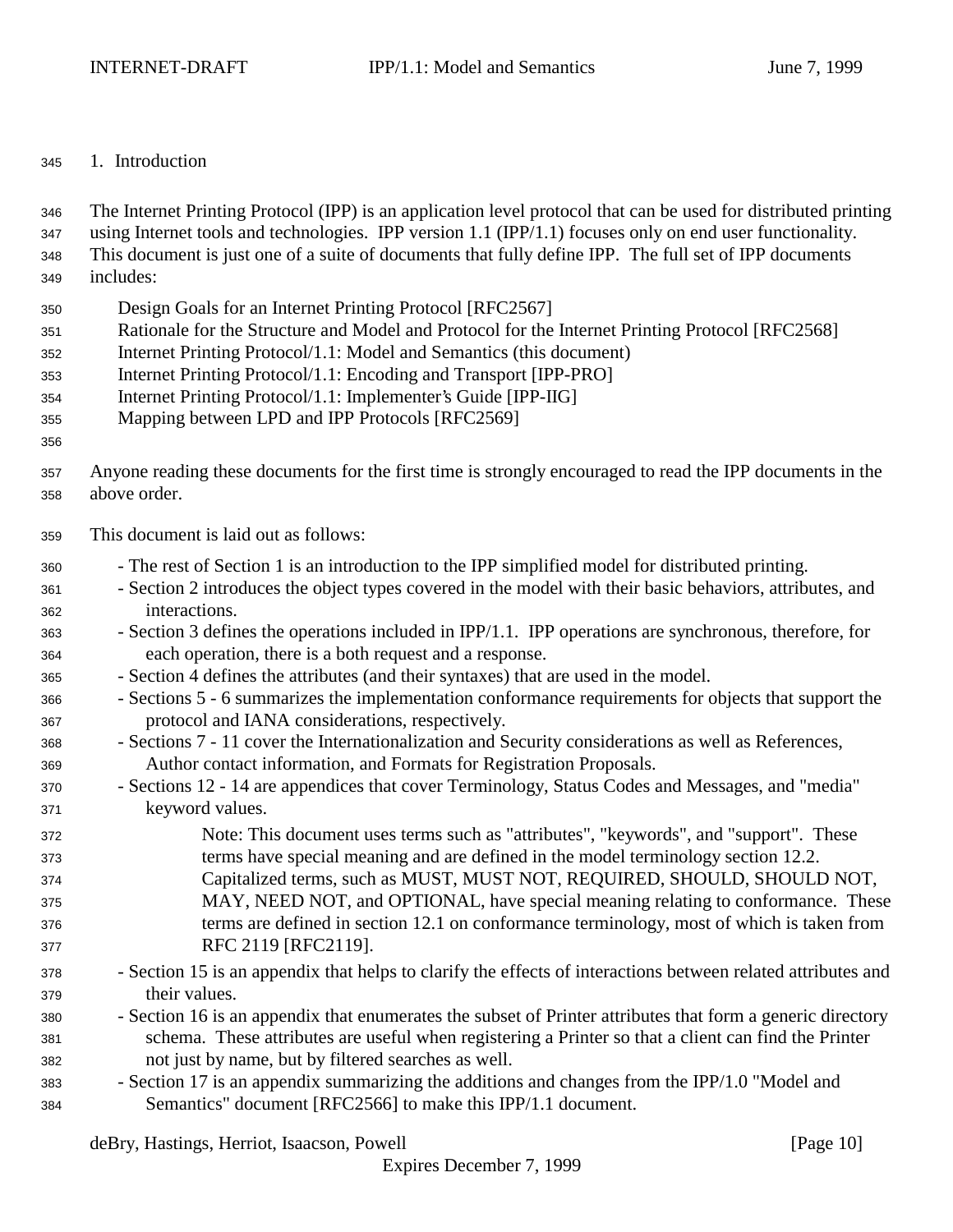- Section 18 is the full copyright notice.
- 1.1 Simplified Printing Model

 In order to achieve its goal of realizing a workable printing protocol for the Internet, the Internet Printing Protocol (IPP) is based on a simplified printing model that abstracts the many components of real world printing solutions. The Internet is a distributed computing environment where requesters of print services (clients, applications, printer drivers, etc.) cooperate and interact with print service providers. This model and semantics document describes a simple, abstract model for IPP even though the underlying configurations may be complex "n-tier" client/server systems. An important simplifying step in the IPP model is to expose only the key objects and interfaces required for printing. The model described in this model document does not include features, interfaces, and relationships that are beyond the scope of the first version of IPP (IPP/1.1). IPP/1.1 incorporates many of the relevant ideas and lessons learned from other specification and development efforts [HTPP] [ISO10175] [LDPA] [P1387.4] [PSIS] [RFC1179] [SWP]. IPP is heavily influenced by the printing model introduced in the Document Printing Application (DPA) [ISO10175] standard. Although DPA specifies both end user and administrative features, IPP version 1.1 (IPP/1.1) focuses primarily on end user functionality with a few additional OPTIONAL operator operations.

The IPP/1.1 model encapsulates the important components of distributed printing into two object types:

- Printer (Section 2.1)
- Job (Section 2.2)
- 

Each object type has an associated set of operations (see section 3) and attributes (see section 4).

 It is important, however, to understand that in real system implementations (which lie underneath the abstracted IPP/1.1 model), there are other components of a print service which are not explicitly defined in the IPP/1.1 model. The following figure illustrates where IPP/1.1 fits with respect to these other components.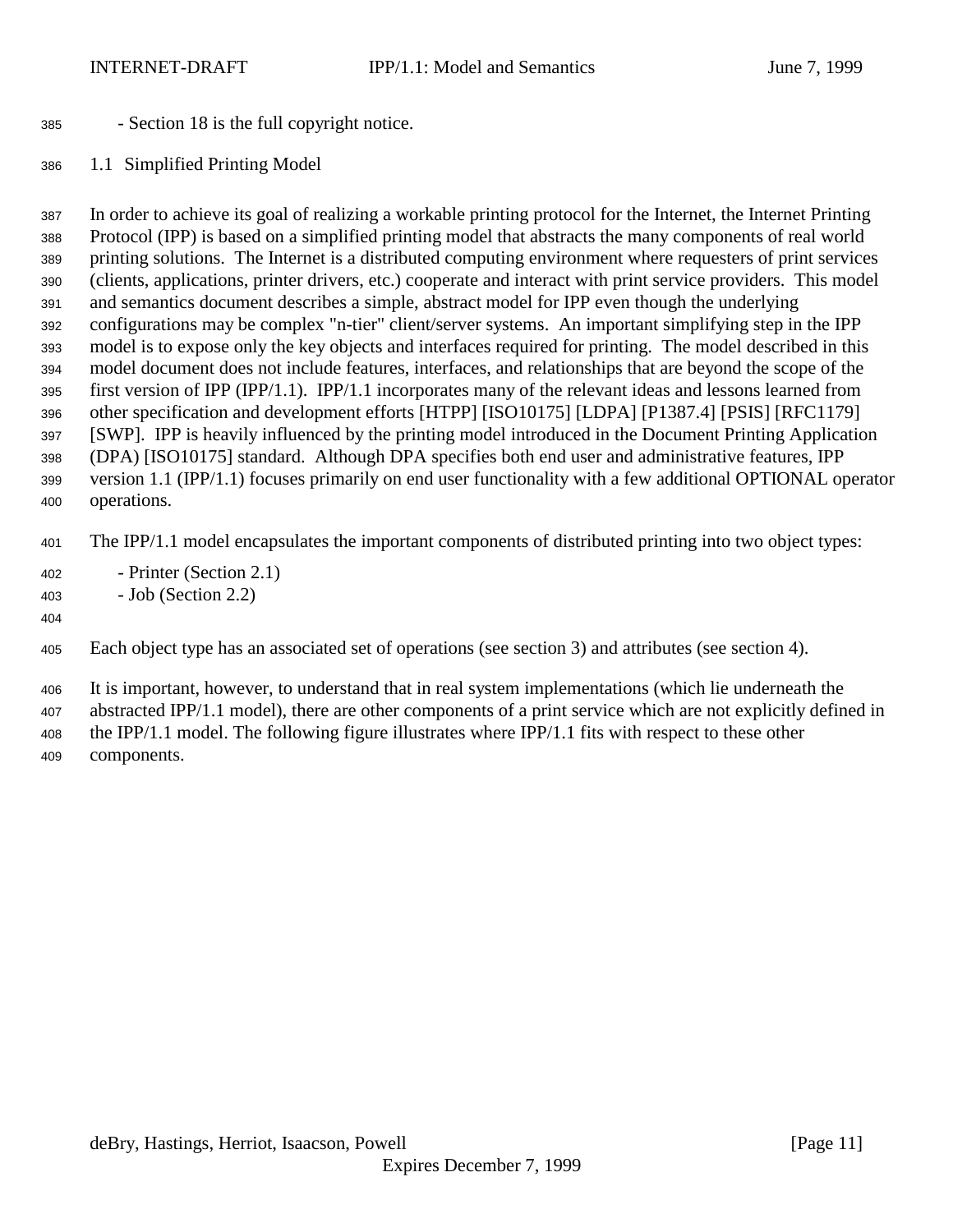

 An IPP Printer object encapsulates the functions normally associated with physical output devices along with the spooling, scheduling and multiple device management functions often associated with a print server. Printer objects are optionally registered as entries in a directory where end users find and select them based on some sort of filtered and context based searching mechanism (see section 16). The directory is used to store relatively static information about the Printer, allowing end users to search for and find Printers that match their search criteria, for example: name, context, printer capabilities, etc. The more dynamic information, such as state, currently loaded and ready media, number of jobs at the Printer, errors, warnings, and so forth, is directly associated with the Printer object itself rather than with the entry in the directory which only represents the Printer object.

 IPP clients implement the IPP protocol on the client side and give end users (or programs running on behalf of end users) the ability to query Printer objects and submit and manage print jobs. An IPP server is just that part of the Printer object that implements the server-side protocol. The rest of the Printer object implements (or gateways into) the application semantics of the print service itself. The Printer objects may be embedded in an output device or may be implemented on a host on the network that communicates with an output device.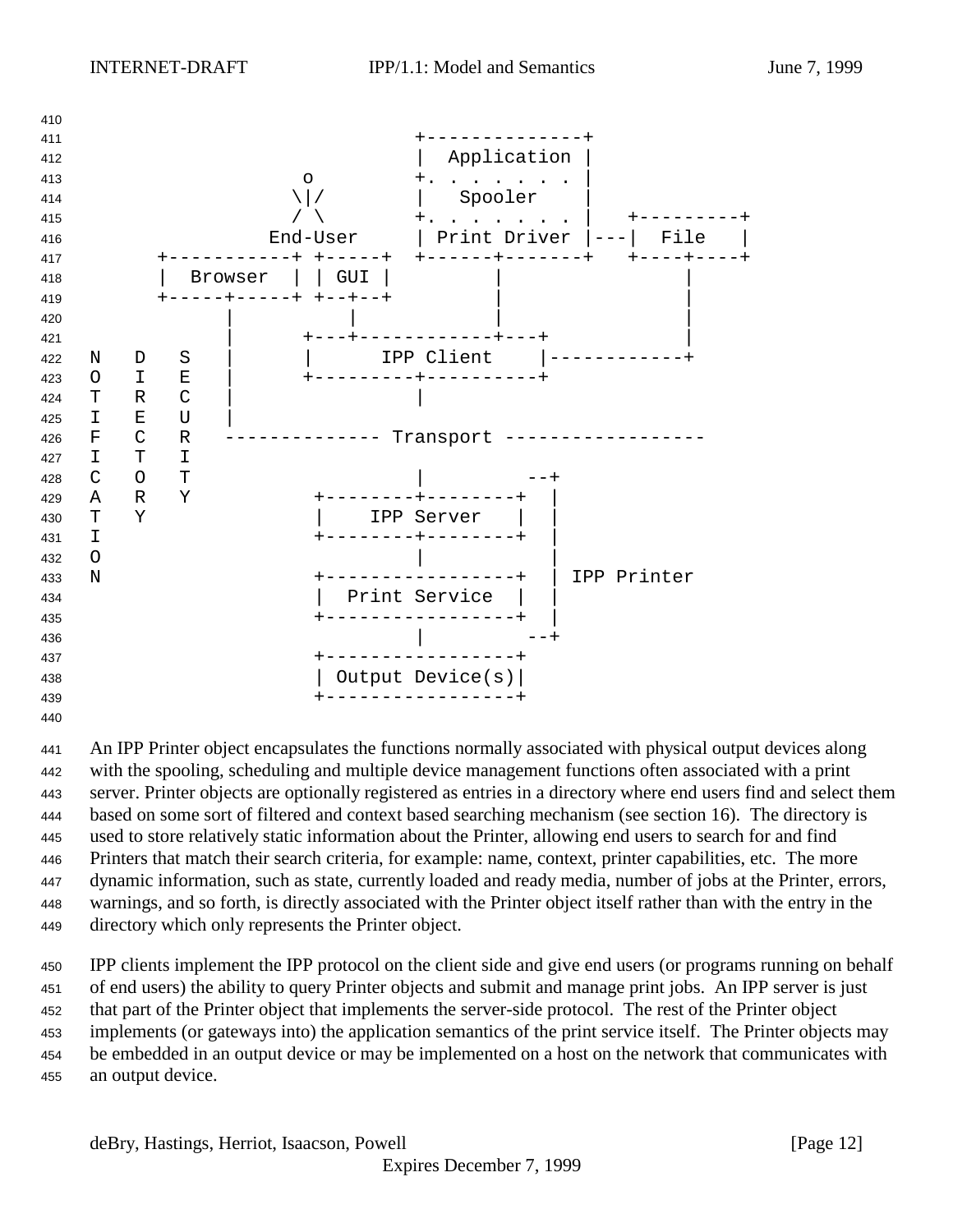When a job is submitted to the Printer object and the Printer object validates the attributes in the

 submission request, the Printer object creates a new Job object. The end user then interacts with this new Job object to query its status and monitor the progress of the job. An end user can also cancel their print jobs by using the Job object's Cancel-Job operation. An end-user can also hold, release, and restart their print jobs using the Job object's OPTIONAL Hold-Job, Release-Job, and Restart-Job operations, if implemented.

 A privileged operator or administrator of a Printer object can cancel, hold, release, and restart any user's job using the REQUIRED Cancel-Job and the OPTIONAL Hold-Job, Release-Job, and Restart-Job operations. In additional privileged operator or administrator of a Printer object can pause, resume, or purge (jobs from) a Printer object using the OPTIONAL Pause-Printer, Resume-Printer, and Purge-Jobs operations, if implemented.

 The notification service is out of scope for this IPP/1.1 document, but using such a notification service, the end user is able to register for and receive Printer specific and Job specific events. An end user can query the status of Printer objects and can follow the progress of Job objects by polling using the Get-Printer-

- Attributes, Get-Jobs, and Get-Job-Attributes operations.
- 2. IPP Objects

 The IPP/1.1 model introduces objects of type Printer and Job. Each type of object models relevant aspects of a real-world entity such as a real printer or real print job. Each object type is defined as a set of possible attributes that may be supported by instances of that object type. For each object (instance), the actual set of supported attributes and values describe a specific implementation. The object's attributes and values describe its state, capabilities, realizable features, job processing functions, and default behaviors and characteristics. For example, the Printer object type is defined as a set of attributes that each Printer object potentially supports. In the same manner, the Job object type is defined as a set of attributes that are potentially supported by each Job object.

- Each attribute included in the set of attributes defining an object type is labeled as:
- "REQUIRED": each object MUST support the attribute.
- "RECOMMENDED": each object SHOULD support the attribute.
- "OPTIONAL": each object MAY support the attribute.
- 

 Some definitions of attribute values indicate that an object MUST or SHOULD support the value; otherwise, support of the value is OPTIONAL. However, if an implementation supports an attribute, it MUST support at least one of the possible values for that attribute.

2.1 Printer Object

 The major component of the IPP/1.1 model is the Printer object. A Printer object implements the server-490 side of the IPP/1.1 protocol. Using the protocol, end users may query the attributes of the Printer object and submit print jobs to the Printer object. The actual implementation components behind the Printer

deBry, Hastings, Herriot, Isaacson, Powell **Example 20** (Page 13)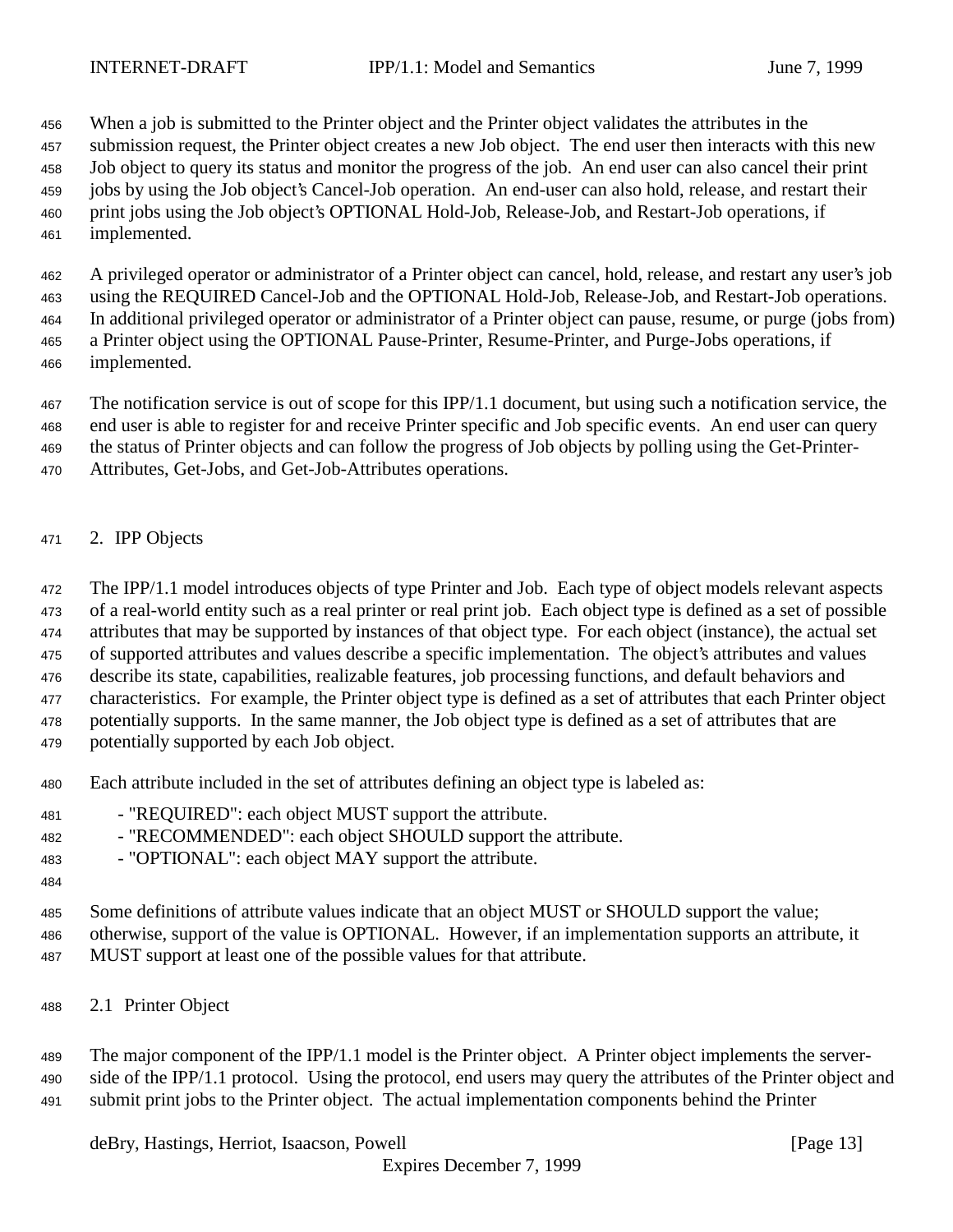abstraction may take on different forms and different configurations. However, the model abstraction

 allows the details of the configuration of real components to remain opaque to the end user. Section 3 describes each of the Printer operations in detail.

 The capabilities and state of a Printer object are described by its attributes. Printer attributes are divided into two groups:

- "job-template" attributes: These attributes describe supported job processing capabilities and defaults for the Printer object. (See section 4.2)
- "printer-description" attributes: These attributes describe the Printer object's identification, state, location, references to other sources of information about the Printer object, etc. (see section 4.4)
- 
- Since a Printer object is an abstraction of a generic document output device and print service provider, a
- Printer object could be used to represent any real or virtual device with semantics consistent with the Printer object, such as a fax device, an imager, or even a CD writer.
- Some examples of configurations supporting a Printer object include:
- 1) An output device with no spooling capabilities
- 2) An output device with a built-in spooler
- 3) A print server supporting IPP with one or more associated output devices
- 3a) The associated output devices may or may not be capable of spooling jobs
- 3b) The associated output devices may or may not support IPP
- 

 The following figures show some examples of how Printer objects can be realized on top of various distributed printing configurations. The embedded case below represents configurations 1 and 2. The hosted and fan-out figures below represent configurations 3a and 3b.

 In this document the term "client" refers to a software entity that sends IPP operation requests to an IPP Printer object and accepts IPP operation responses. A client MAY be:

- 1. contained within software controlled by an end user, e.g. activated by the "Print" menu item in an application or
- 2. the print server component that sends IPP requests to either an output device or another "downstream" print server.

 The term "IPP Printer" is a network entity that accepts IPP operation requests and returns IPP operation responses. As such, an IPP object MAY be:

- 1. an (embedded) device component that accepts IPP requests and controls the device or
- 2. a component of a print server that accepts IPP requests (where the print server controls one or more 525 networked devices using IPP or other protocols). **Issue 4**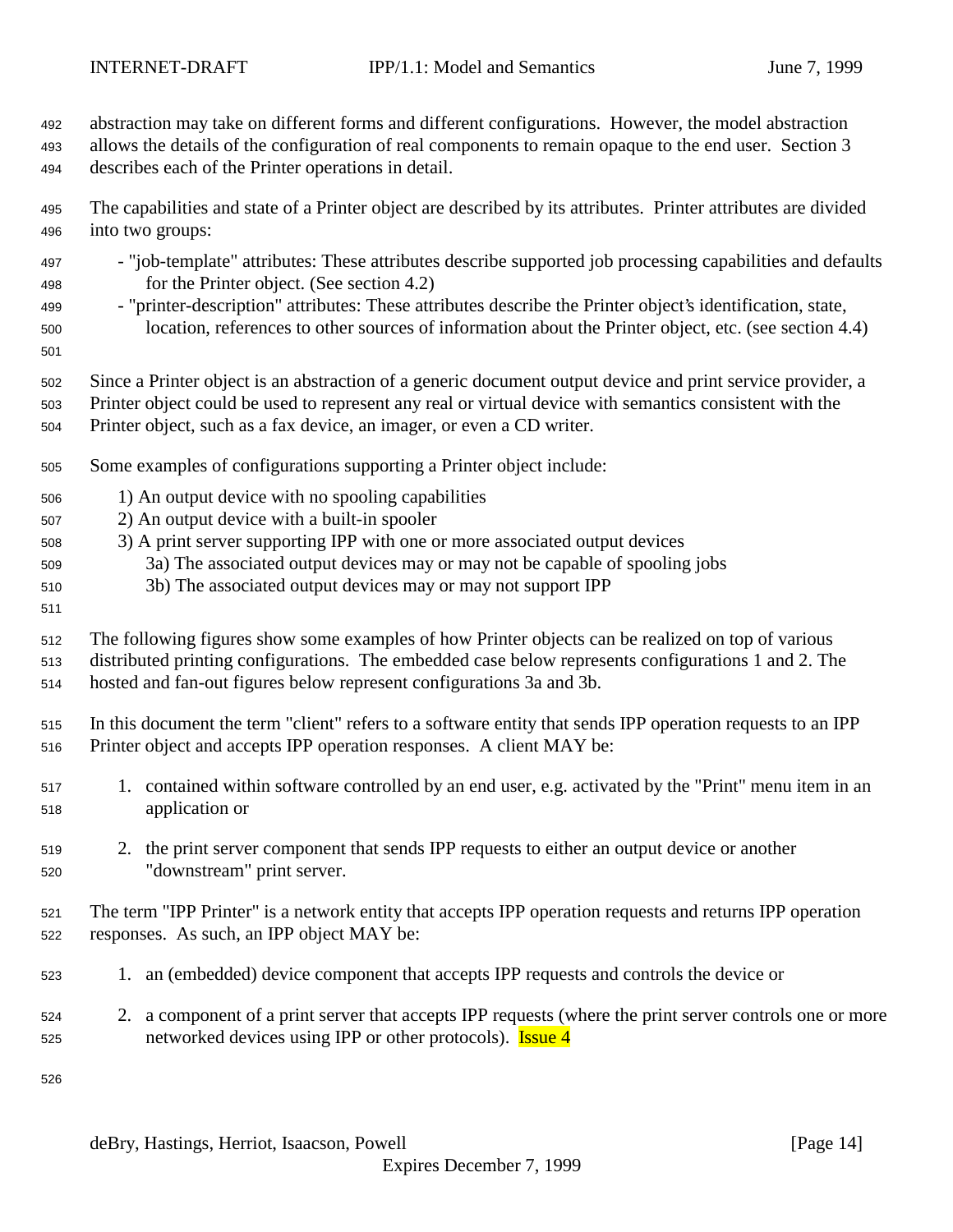Legend: ##### indicates a Printer object which is either embedded in an output device or is hosted in a server. The Printer object might or might not be capable of queuing/spooling. any indicates any network protocol or direct connect, including IPP embedded printer: output device +---------------+ O +--------+ | ########### | /|\ | client |------------IPP------------># Printer # | / \ +--------+ | # Object # | | ########### | +---------------+ hosted printer: +---------------+ O +--------+ ########### | | /|\ | client |--IPP--># Printer #-any->| output device | / \ +-------+  $\frac{1}{2}$  + 0bject #  $\frac{1}{2}$  ########### +---------------+ +---------------+ fan out: +-->| output device | any  $\vert$  any  $\vert$  any  $\vert$  any  $\vert$  any  $\vert$  any  $\vert$  any  $\vert$  any  $\vert$  any  $\vert$  and  $\vert$  and  $\vert$  and  $\vert$  and  $\vert$  and  $\vert$  and  $\vert$  and  $\vert$  and  $\vert$  and  $\vert$  and  $\vert$  and  $\vert$  and  $\vert$  and  $\vert$  and  $\vert$  and  $\vert$  O +--------+ ########### / +---------------+ /|\ | client |-IPP-># Printer #--\* / \ +--------+ # Object # \ +---------------+ ########### any\ | | +-->| output device | +---------------+ 

2.2 Job Object

 A Job object is used to model a print job. A Job object contains documents. The information required to create a Job object is sent in a create request from the end user via an IPP Client to the Printer object. The

deBry, Hastings, Herriot, Isaacson, Powell [Page 15]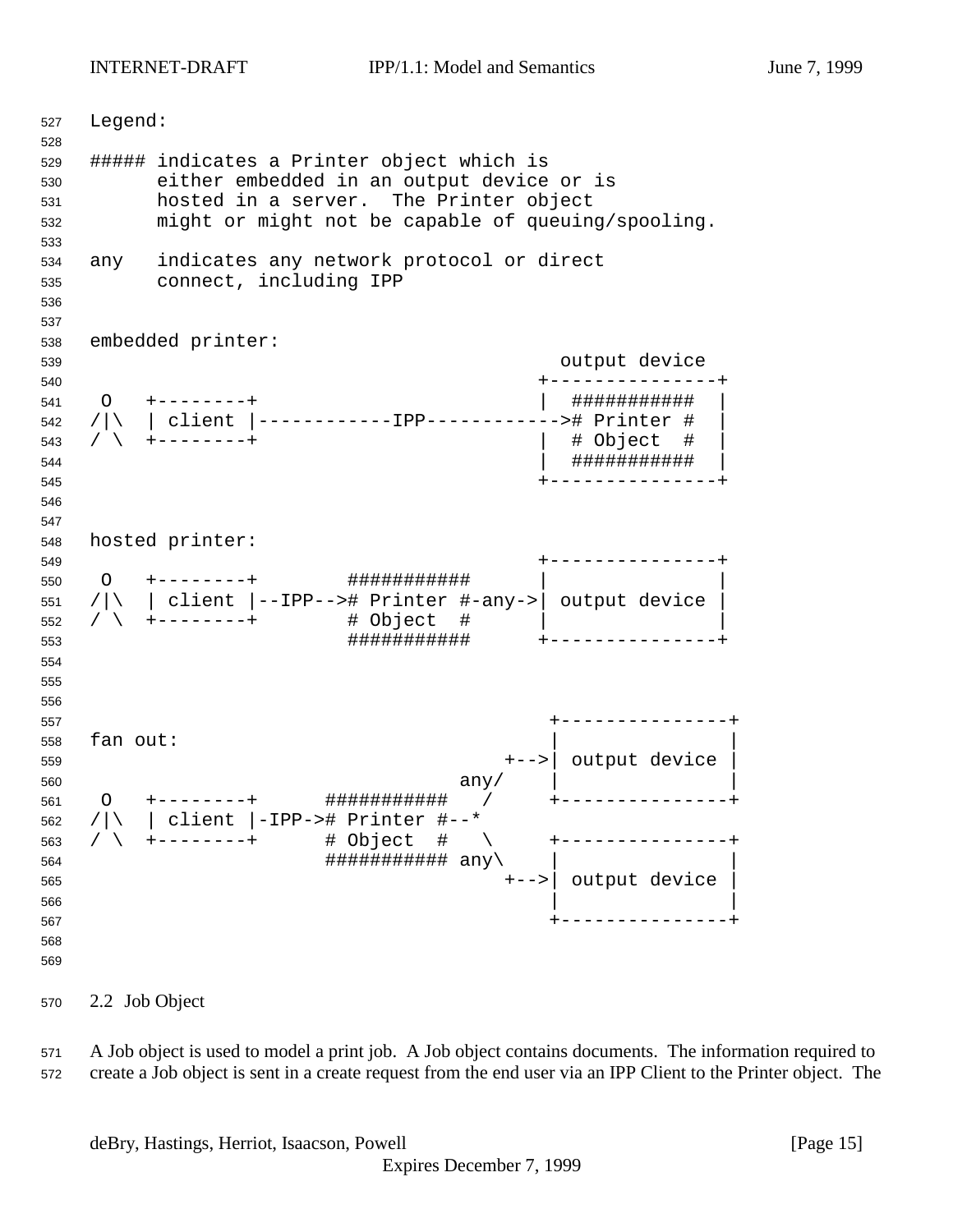Printer object validates the create request, and if the Printer object accepts the request, the Printer object creates the new Job object. Section 3 describes each of the Job operations in detail.

 The characteristics and state of a Job object are described by its attributes. Job attributes are grouped into two groups as follows:

- "job-template" attributes: These attributes can be supplied by the client or end user and include job processing instructions which are intended to override any Printer object defaults and/or instructions embedded within the document data. (See section 4.2)
- "job-description" attributes: These attributes describe the Job object's identification, state, size, etc. The client supplies some of these attributes, and the Printer object generates others. (See section 4.3)
- 

 An implementation MUST support at least one document per Job object. An implementation MAY support multiple documents per Job object. A document is either:

- a stream of document data in a format supported by the Printer object (typically a Page Description Language - PDL), or
- a reference to such a stream of document data

 In IPP/1.1, a document is not modeled as an IPP object, therefore it has no object identifier or associated attributes. All job processing instructions are modeled as Job object attributes. These attributes are called Job Template attributes and they apply equally to all documents within a Job object.

#### 2.3 Object Relationships

 IPP objects have relationships that are maintained persistently along with the persistent storage of the object attributes.

 A Printer object can represent either one or more physical output devices or a logical device which "processes" jobs but never actually uses a physical output device to put marks on paper. Examples of logical devices include a Web page publisher or a gateway into an online document archive or repository. A Printer object contains zero or more Job objects.

 A Job object is contained by exactly one Printer object, however the identical document data associated with a Job object could be sent to either the same or a different Printer object. In this case, a second Job object would be created which would be almost identical to the first Job object, however it would have new (different) Job object identifiers (see section 2.4).

 A Job object is either empty (before any documents have been added) or contains one or more documents. If the contained document is a stream of document data, that stream can be contained in only one document. However, there can be identical copies of the stream in other documents in the same or different Job objects. If the contained document is just a reference to a stream of document data, other documents (in the same or different Job object(s)) may contain the same reference.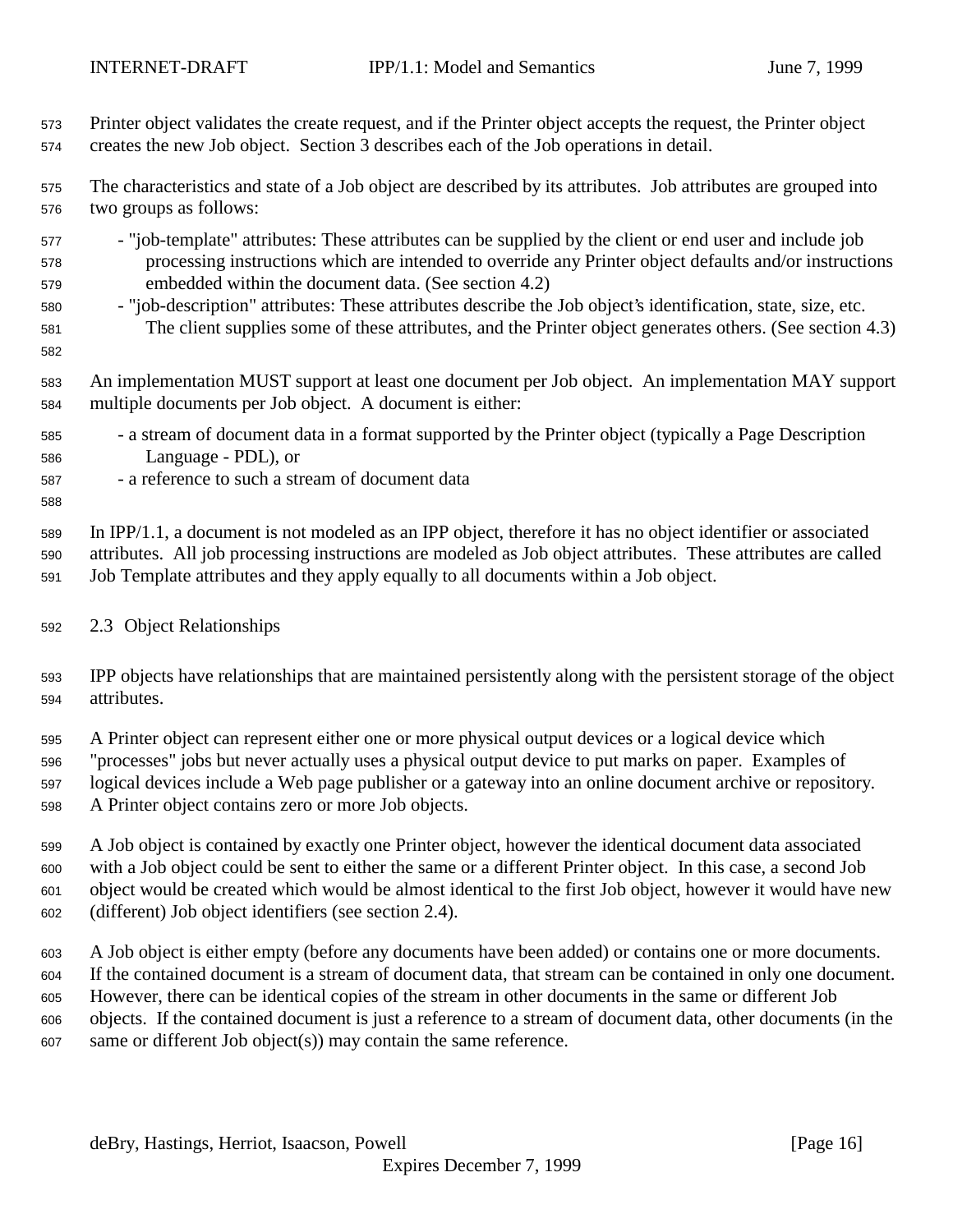#### 2.4 Object Identity

 All Printer and Job objects are identified by a Uniform Resource Identifier (URI) [RFC2396] so that they can be persistently and unambiguously referenced. The notion of a URI is a useful concept, however, until the notion of URI is more stable (i.e., defined more completely and deployed more widely), it is expected that the URIs used for IPP objects will actually be URLs [RFC2396]. Since every URL is a specialized form of a URI, even though the more generic term URI is used throughout the rest of this document, its usage is intended to cover the more specific notion of URL as well.

 An administrator configures Printer objects to either support or not support authentication and/or message privacy using TLS [TLS] (the mechanism for security configuration is outside the scope of this IPP/1.1 document). In some situations, both types of connections (both authenticated and unauthenticated) can be established using a single communication channel that has some sort of negotiation mechanism. In other situations, multiple communication channels are used, one for each type of security configuration. Section 8 provides a full description of all security considerations and configurations.

 If a Printer object supports more than one communication channel, some or all of those channels might support and/or require different security mechanisms. In such cases, an administrator could expose the simultaneous support for these multiple communication channels as multiple URIs for a single Printer object where each URI represents one of the communication channels to the Printer object. To support this flexibility, the IPP Printer object type defines a multi-valued identification attribute called the "printer-uri- supported" attribute. It MUST contain at least one URI. It MAY contain more than one URI. That is, every Printer object will have at least one URI that identifies at least one communication channel to the Printer object, but it may have more than one URI where each URI identifies a different communication channel to the Printer object. The "printer-uri-supported" attribute has two companion attributes, the "uri- security-supported" attribute and the "uri-authentication-supported". Both have the same cardinality as "printer-uri-supported". The purpose of the "uri-security-supported" attribute is to indicate the security mechanisms (if any) used for each URI listed in "printer-uri-supported". The purpose of the "uri- authentication-supported" attribute is to indicate the authentication mechanisms (if any) used for each URI listed in "printer-uri-supported". These three attributes are fully described in sections 4.4.1, 4.4.2, and  $4.4.3$ . **Issue 2** 

 When a job is submitted to the Printer object via a create request, the client supplies only a single Printer object URI. The client supplied Printer object URI MUST be one of the values in the "printer-uri-supported" Printer attribute.

 IPP/1.1 does not specify how the client obtains the client supplied URI, but it is RECOMMENDED that a Printer object be registered as an entry in a directory service. End-users and programs can then interrogate the directory searching for Printers. Section 16 defines a generic schema for Printer object entries in the directory service and describes how the entry acts as a bridge to the actual IPP Printer object. The entry in the directory that represents the IPP Printer object includes the possibly many URIs for that Printer object as values in one its attributes.

 When a client submits a create request to the Printer object, the Printer object validates the request and creates a new Job object. The Printer object assigns the new Job object a URI which is stored in the "job-uri" Job attribute. This URI is then used by clients as the target for subsequent Job operations. The Printer

deBry, Hastings, Herriot, Isaacson, Powell **Example 20** (Page 17)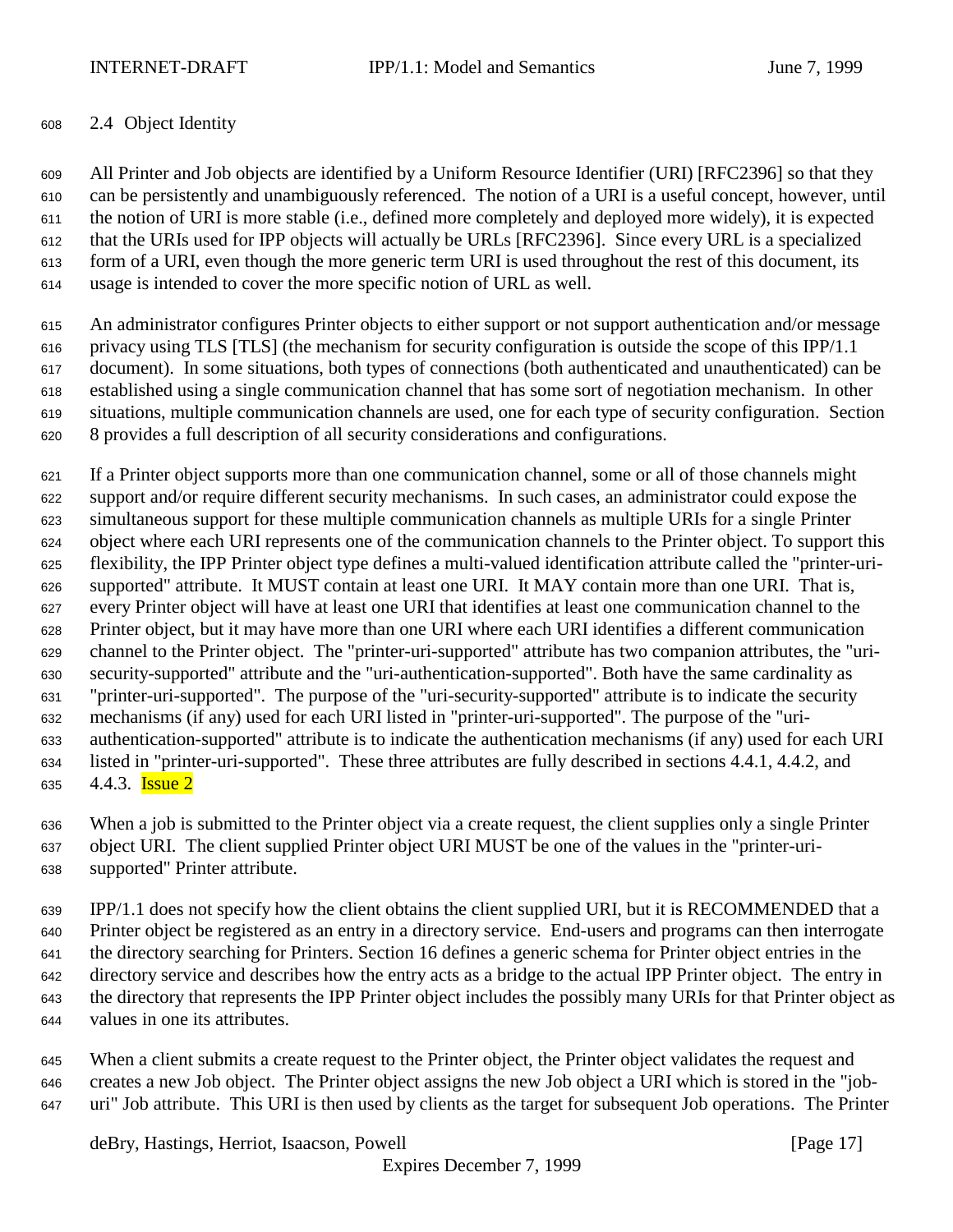object generates a Job URI based on its configured security policy and the URI used by the client in the create request.

 For example, consider a Printer object that supports both a communication channel secured by the use of SSL3 (using HTTP over SSL3 with an "https" schemed URI) and another open communication channel that is not secured with SSL3 (using a simple "http" schemed URI). If a client were to submit a job using the secure URI, the Printer object would assign the new Job object a secure URI as well. If a client were to submit a job using the open-channel URI, the Printer would assign the new Job object an open-channel URI.

 In addition, the Printer object also populates the Job object's "job-printer-uri" attribute. This is a reference back to the Printer object that created the Job object. If a client only has access to a Job object's "job-uri" identifier, the client can query the Job's "job-printer-uri" attribute in order to determine which Printer object created the Job object. If the Printer object supports more than one URI, the Printer object picks the one URI supplied by the client when creating the job to build the value for and to populate the Job's "job-printer-uri" attribute.

 Allowing Job objects to have URIs allows for flexibility and scalability. For example, in some implementations, the Printer object might create Jobs that are processed in the same local environment as the Printer object itself. In this case, the Job URI might just be a composition of the Printer's URI and some unique component for the Job object, such as the unique 32-bit positive integer mentioned later in this paragraph. In other implementations, the Printer object might be a central clearing-house for validating all Job object creation requests, but the Job object itself might be created in some environment that is remote from the Printer object. In this case, the Job object's URI may have no physical-location relationship at all to the Printer object's URI. Again, the fact that Job objects have URIs allows for flexibility and scalability, however, many existing printing systems have local models or interface constraints that force print jobs to be identified using only a 32-bit positive integer rather than an independent URI. This numeric Job ID is only unique within the context of the Printer object to which the create request was originally submitted. Therefore, in order to allow both types of client access to IPP Job objects (either by Job URI or by numeric Job ID), when the Printer object successfully processes a create request and creates a new Job object, the Printer object MUST generate both a Job URI and a Job ID. The Job ID (stored in the "job-id" attribute) only has meaning in the context of the Printer object to which the create request was originally submitted. This requirement to support both Job URIs and Job IDs allows all types of clients to access Printer objects and Job objects no matter the local constraints imposed on the client implementation.

 In addition to identifiers, Printer objects and Job objects have names ("printer-name" and "job-name"). An object name NEED NOT be unique across all instances of all objects. A Printer object's name is chosen and set by an administrator through some mechanism outside the scope of this IPP/1.1 document. A Job object's name is optionally chosen and supplied by the IPP client submitting the job. If the client does not supply a Job object name, the Printer object generates a name for the new Job object. In all cases, the name only has local meaning.

- To summarize:
- Each Printer object is identified with one or more URIs. The Printer's "printer-uri-supported" attribute contains the URI(s).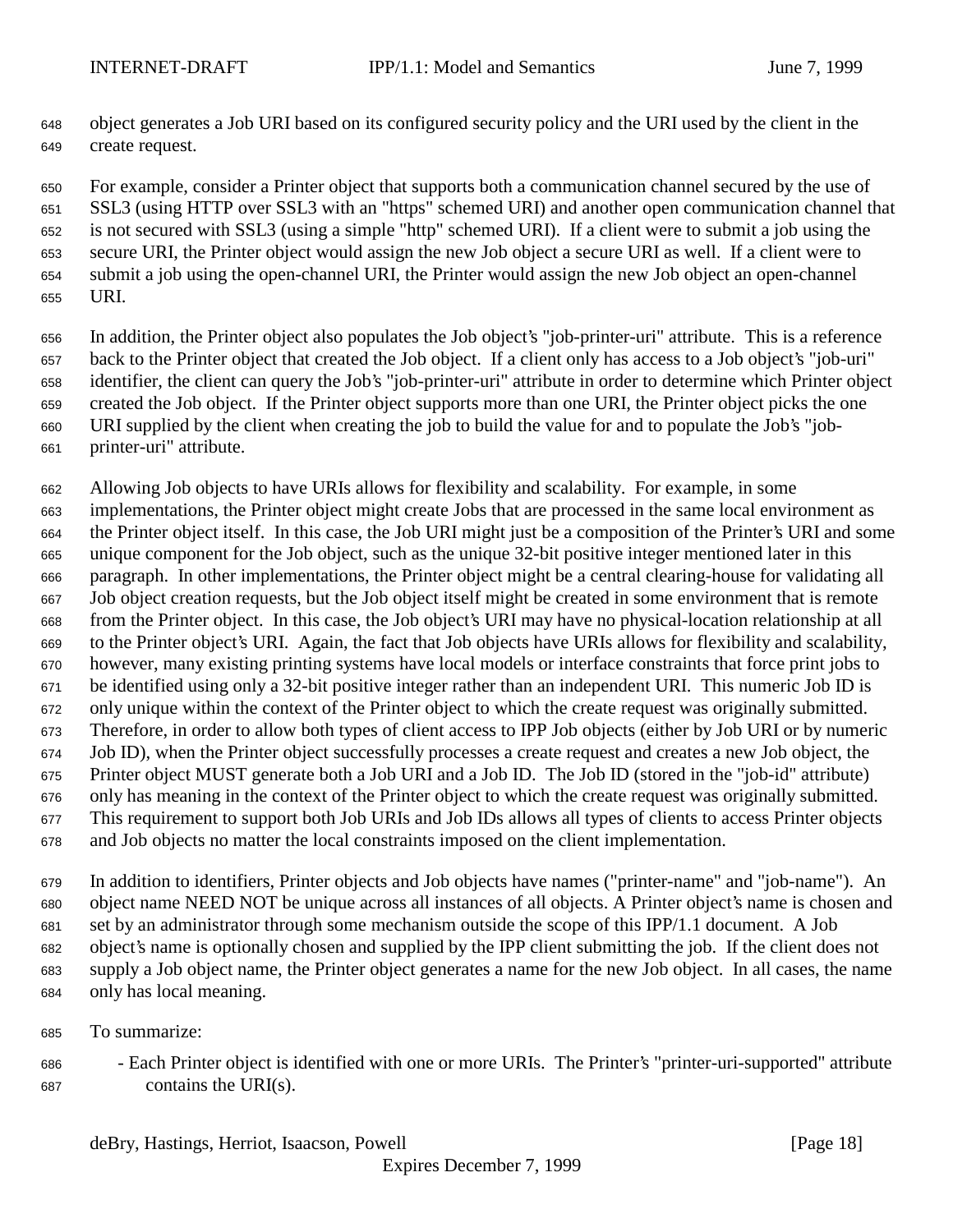- The Printer object's "uri-security-supported" attribute identifies the communication channel security protocols that may or may not have been configured for the various Printer object URIs (e.g., 'tls' or 'none').
- The Printer object's "uri-authentication-supported" attribute identifies the authentication mechanisms that may or may not have been configured for the various Printer object URIs (e.g., 'digest' or 'none').
- Each Job object is identified with a Job URI. The Job's "job-uri" attribute contains the URI.
- Each Job object is also identified with Job ID which is a 32-bit, positive integer. The Job's "job-id" attribute contains the Job ID. The Job ID is only unique within the context of the Printer object which created the Job object.
- Each Job object has a "job-printer-uri" attribute which contains the URI of the Printer object that was used to create the Job object. This attribute is used to determine the Printer object that created a Job object when given only the URI for the Job object. This linkage is necessary to determine the languages, charsets, and operations which are supported on that Job (the basis for such support comes from the creating Printer object).
- Each Printer object has a name (which is not necessarily unique). The administrator chooses and sets this name through some mechanism outside the scope of this IPP/1.1 document. The Printer object's "printer-name" attribute contains the name.
- Each Job object has a name (which is not necessarily unique). The client optionally supplies this name in the create request. If the client does not supply this name, the Printer object generates a name for the Job object. The Job object's "job-name" attribute contains the name.

### 3. IPP Operations

 IPP objects support operations. An operation consists of a request and a response. When a client communicates with an IPP object, the client issues an operation request to the URI for that object. Operation requests and responses have parameters that identify the operation. Operations also have attributes that affect the run-time characteristics of the operation (the intended target, localization information, etc.). These operation-specific attributes are called operation attributes (as compared to object attributes such as Printer object attributes or Job object attributes). Each request carries along with it any operation attributes, object attributes, and/or document data required to perform the operation. Each request requires a response from the object. Each response indicates success or failure of the operation with a status code as a response parameter. The response contains any operation attributes, object attributes, and/or status messages generated during the execution of the operation request.

- 
- This section describes the semantics of the IPP operations, both requests and responses, in terms of the parameters, attributes, and other data associated with each operation.
- The IPP/1.1 Printer operations are:
- Print-Job (section 3.2.1)
- Print-URI (section 3.2.2)
- Validate-Job (section 3.2.3)
- Create-Job (section 3.2.4)
- Get-Printer-Attributes (section 3.2.5)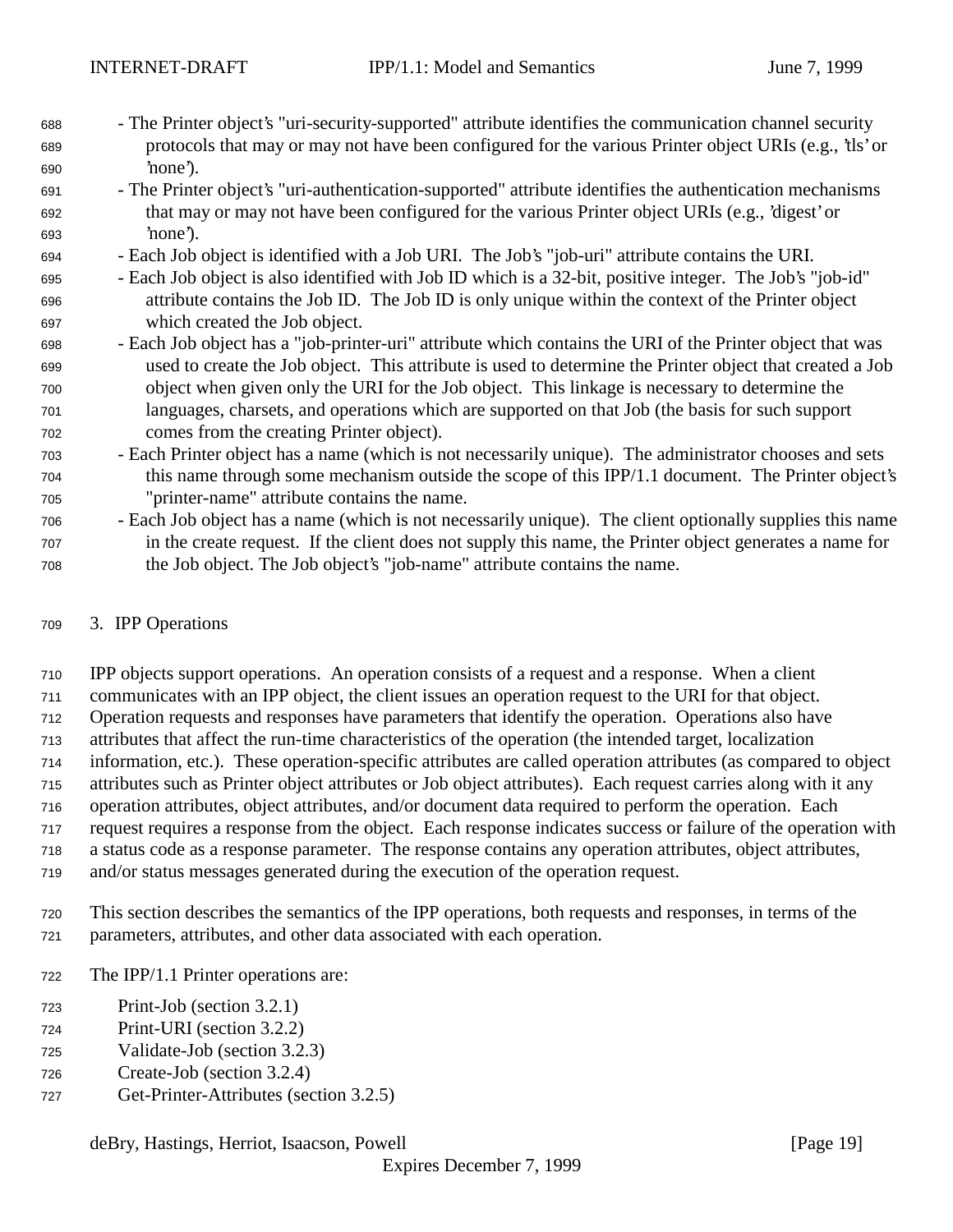| 728        | Get-Jobs (section 3.2.6)                                                                                                                                          |
|------------|-------------------------------------------------------------------------------------------------------------------------------------------------------------------|
| 729        | Pause-Printer (section 3.3.5)                                                                                                                                     |
| 730        | Resume-Printer (section 3.3.6)                                                                                                                                    |
| 731        | Purge-Jobs (section 3.3.7)                                                                                                                                        |
| 732        |                                                                                                                                                                   |
| 733        | The Job operations are:                                                                                                                                           |
| 734        | Send-Document (section 3.3.1)                                                                                                                                     |
| 735        | Send-URI (section 3.3.2)                                                                                                                                          |
| 736        | Cancel-Job (section 3.3.3)                                                                                                                                        |
| 737        | Get-Job-Attributes (section 3.3.4)                                                                                                                                |
| 738        | Hold-Job (section 3.3.5)                                                                                                                                          |
| 739        | Release-Job (section 3.3.6)                                                                                                                                       |
| 740        | Restart-Job (section 3.3.7)                                                                                                                                       |
| 741        |                                                                                                                                                                   |
| 742<br>743 | The Send-Document and Send-URI Job operations are used to add a new document to an existing multi-<br>document Job object created using the Create-Job operation. |
| 744        | 3.1 Common Semantics                                                                                                                                              |
| 745        | All IPP operations require some common parameters and operation attributes. These common elements                                                                 |
| 746        | and their semantic characteristics are defined and described in more detail in the following sections.                                                            |
| 747        | 3.1.1 Required Parameters                                                                                                                                         |
| 748        | Every operation request contains the following REQUIRED parameters:                                                                                               |
| 749        | - a "version-number",                                                                                                                                             |
| 750        | - an "operation-id",                                                                                                                                              |
| 751        | - a "request-id", and                                                                                                                                             |
| 752        | - the attributes that are REQUIRED for that type of request.                                                                                                      |
| 753        |                                                                                                                                                                   |
| 754        | Every operation response contains the following REQUIRED parameters:                                                                                              |
| 755        | - a "version-number",                                                                                                                                             |
| 756        | - a "status-code",                                                                                                                                                |
| 757        | - the "request-id" that was supplied in the corresponding request, and                                                                                            |
| 758        | - the attributes that are REQUIRED for that type of response.                                                                                                     |
| 759        |                                                                                                                                                                   |
| 760        | The "Encoding and Transport document [IPP-PRO] defines special rules for the encoding of these                                                                    |
| 761        | parameters. All other operation elements are represented using the more generic encoding rules for                                                                |
| 762        | attributes and groups of attributes.                                                                                                                              |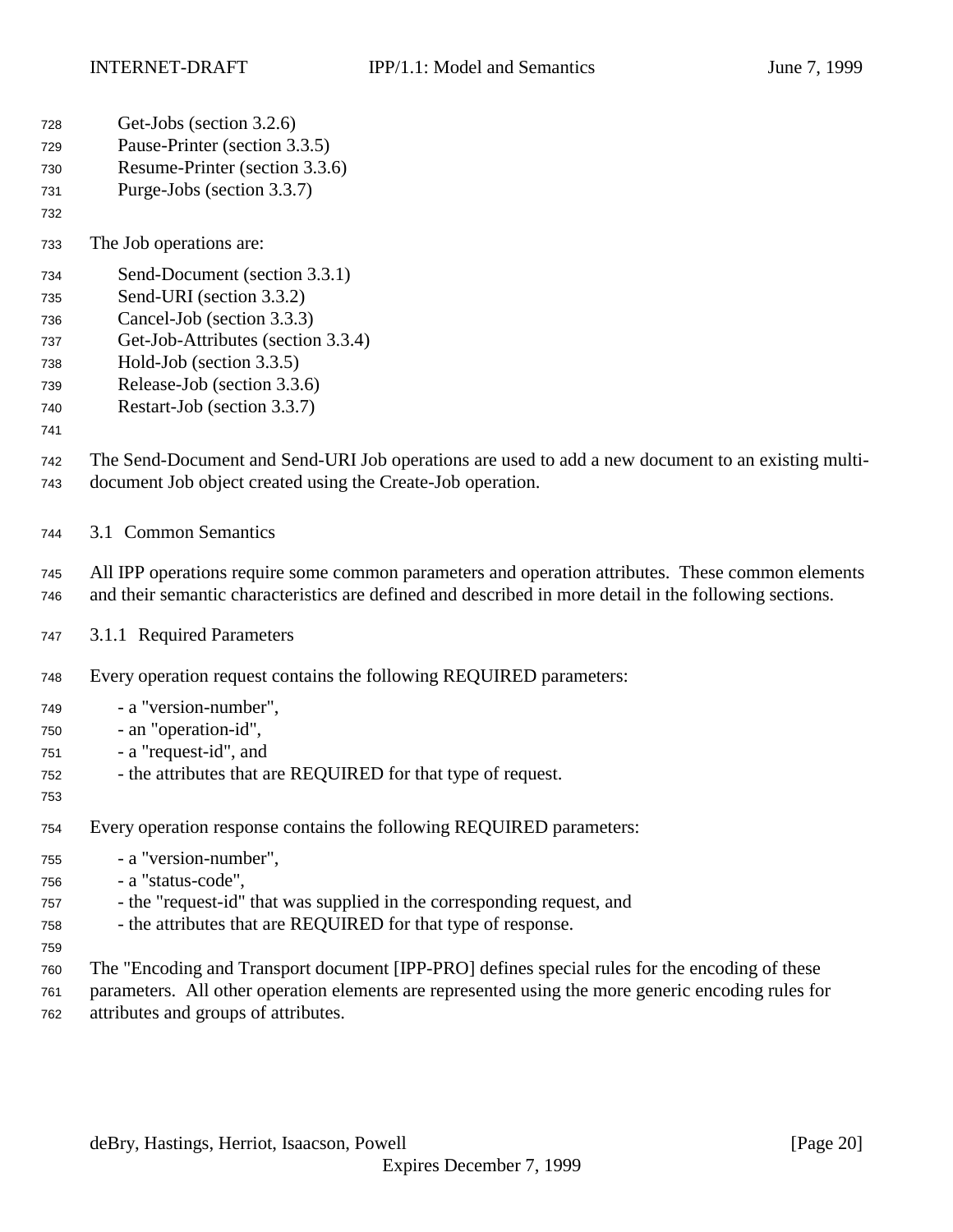3.1.2 Operation IDs and Request IDs

 Each IPP operation request includes an identifying "operation-id" value. Valid values are defined in the "operations-supported" Printer attribute section (see section 4.4.15). The client specifies which operation is being requested by supplying the correct "operation-id" value.

 In addition, every invocation of an operation is identified by a "request-id" value. For each request, the client chooses the "request-id" which MUST be an integer (possibly unique depending on client requirements) in the range from 1 to 2\*\*31 - 1 (inclusive). This "request-id" allows clients to manage multiple outstanding requests. The receiving IPP object copies all 32-bits of the client-supplied "request-id" attribute into the response so that the client can match the response with the correct outstanding request, even if the "request-id" is out of range. If the request is terminated before the complete "request-id" is received, the IPP object rejects the request and returns a response with a "request-id" of 0.

 Note: In some cases, the transport protocol underneath IPP might be a connection oriented protocol that would make it impossible for a client to receive responses in any order other than the order in which the

corresponding requests were sent. In such cases, the "request-id" attribute would not be essential for correct

protocol operation. However, in other mappings, the operation responses can come back in any order. In

these cases, the "request-id" would be essential.

3.1.3 Attributes

 Operation requests and responses are both composed of groups of attributes and/or document data. The attributes groups are:

- Operation Attributes: These attributes are passed in the operation and affect the IPP object's behavior while processing the operation request and may affect other attributes or groups of attributes. Some operation attributes describe the document data associated with the print job and are associated with new Job objects, however most operation attributes do not persist beyond the life of the operation. The description of each operation attribute includes conformance statements indicating which operation attributes are REQUIRED and which are OPTIONAL for an IPP object to support and which attributes a client MUST supply in a request and an IPP object MUST supply in a response.
- Job Template Attributes: These attributes affect the processing of a job. A client OPTIONALLY supplies Job Template Attributes in a create request, and the receiving object MUST be prepared to receive all supported attributes. The Job object can later be queried to find out what Job Template attributes were originally requested in the create request, and such attributes are returned in the response as Job Object Attributes. The Printer object can be queried about its Job Template attributes to find out what type of job processing capabilities are supported and/or what the default job processing behaviors are, though such attributes are returned in the response as Printer Object Attributes. The "ipp-attribute-fidelity" operation attribute affects processing of all client-supplied Job Template attributes (see sections 3.2.1.2 and 15 for a full description of "ipp-attribute-fidelity" and its relationship to other attributes).
- Job Object Attributes: These attributes are returned in response to a query operation directed at a Job object.
- Printer Object Attributes: These attributes are returned in response to a query operation directed at a Printer object.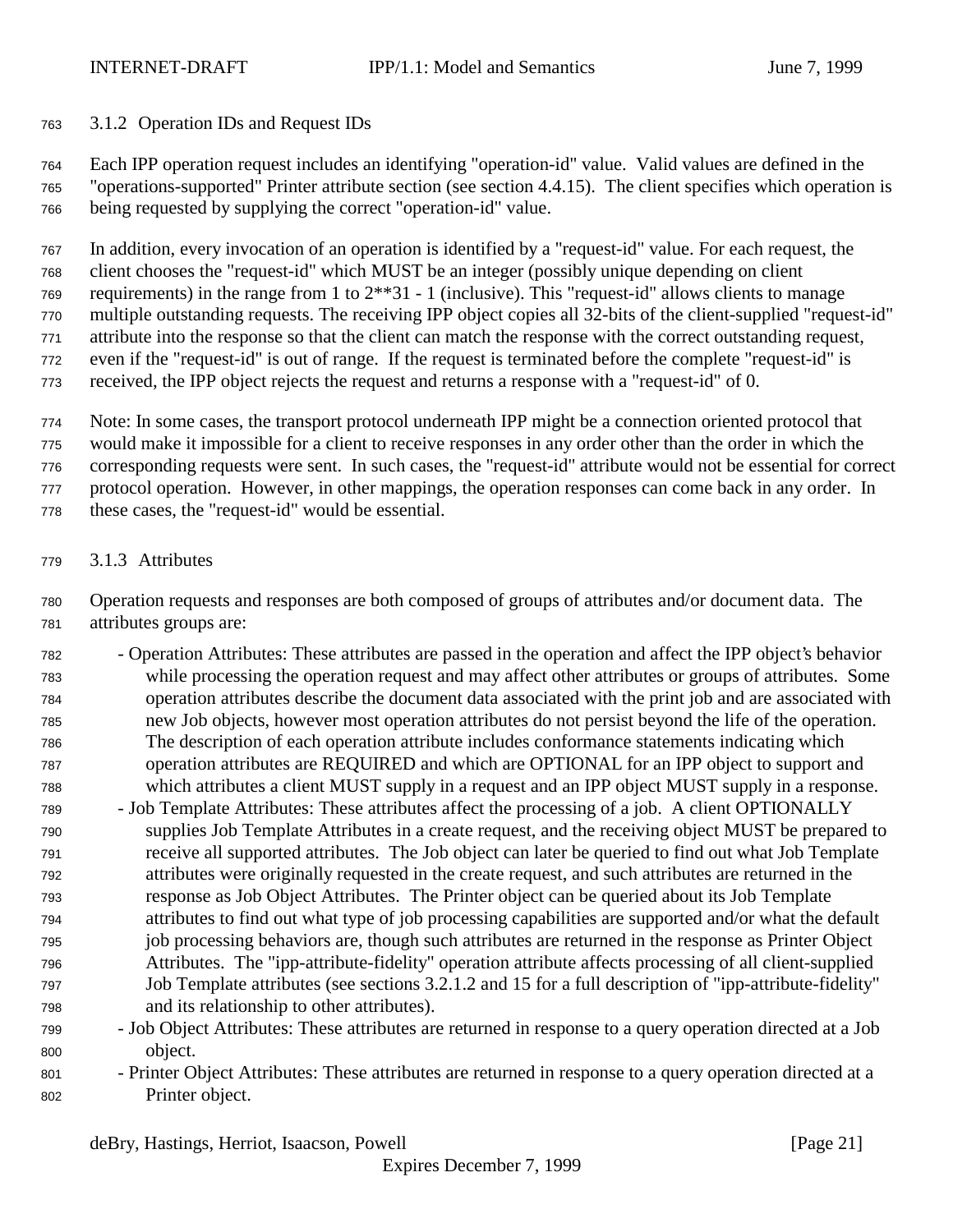- Unsupported Attributes: In a create request, the client supplies a set of Operation and Job Template attributes. If any of these attributes or their values is unsupported by the Printer object, the Printer object returns the set of unsupported attributes in the response. Sections 3.1.7, 3.2.1.2, and 15 give a full description of how Job Template attributes supplied by the client in a create request are processed by the Printer object and how unsupported attributes are returned to the client. Because of extensibility, any IPP object might receive a request that contains new or unknown attributes or values for which it has no support. In such cases, the IPP object processes what it can and returns the unsupported attributes in the response. The Unsupported Attribute group is defined for all operation responses for returning unsupported attributes that the client supplied in the request.

 Later in this section, each operation is formally defined by identifying the allowed and expected groups of attributes for each request and response. The model identifies a specific order for each group in each request or response, but the attributes within each group may be in any order, unless specified otherwise.

 Each attribute definition includes the attribute's name followed by the name of its attribute syntax(es) in parenthesizes. In addition, each 'integer' attribute is followed by the allowed range in parentheses, (m:n), for values of that attribute. Each 'text' or 'name' attribute is followed by the maximum size in octets in parentheses, (size), for values of that attribute. For more details on attribute syntax notation, see the descriptions of these attributes syntaxes in section 4.1.

 Note: Document data included in the operation is not strictly an attribute, but it is treated as a special attribute group for ordering purposes. The only operations that support supplying the document data within an operation request are Print-Job and Send-Document. There are no operation responses that include document data.

825 Some operations are REQUIRED for IPP objects to support; the others are OPTIONAL (see section 5.2.2). Therefore, before using an OPTIONAL operation, a client SHOULD first use the REQUIRED Get-Printer- Attributes operation to query the Printer's "operations-supported" attribute in order to determine which OPTIONAL Printer and Job operations are actually supported. The client SHOULD NOT use an OPTIONAL operation that is not supported. When an IPP object receives a request to perform an operation it does not support, it returns the 'server-error-operation-not-supported' status code (see section 13.1.5.2). An IPP object is non-conformant if it does not support a REQUIRED operation.

3.1.4 Character Set and Natural Language Operation Attributes

 Some Job and Printer attributes have values that are text strings and names intended for human understanding rather than machine understanding (see the 'text' and 'name' attribute syntax descriptions in section 4.1). The following sections describe two special Operation Attributes called "attributes-charset" and "attributes-natural-language". These attributes are always part of the Operation Attributes group. For most attribute groups, the order of the attributes within the group is not important. However, for these two attributes within the Operation Attributes group, the order is critical. The "attributes-charset" attribute MUST be the first attribute in the group and the "attributes-natural-language" attribute MUST be the second attribute in the group. In other words, these attributes MUST be supplied in every IPP request and response, they MUST come first in the group, and MUST come in the specified order. For job creation operations, the IPP Printer implementation saves these two attributes with the new Job object as Job

deBry, Hastings, Herriot, Isaacson, Powell [Page 22]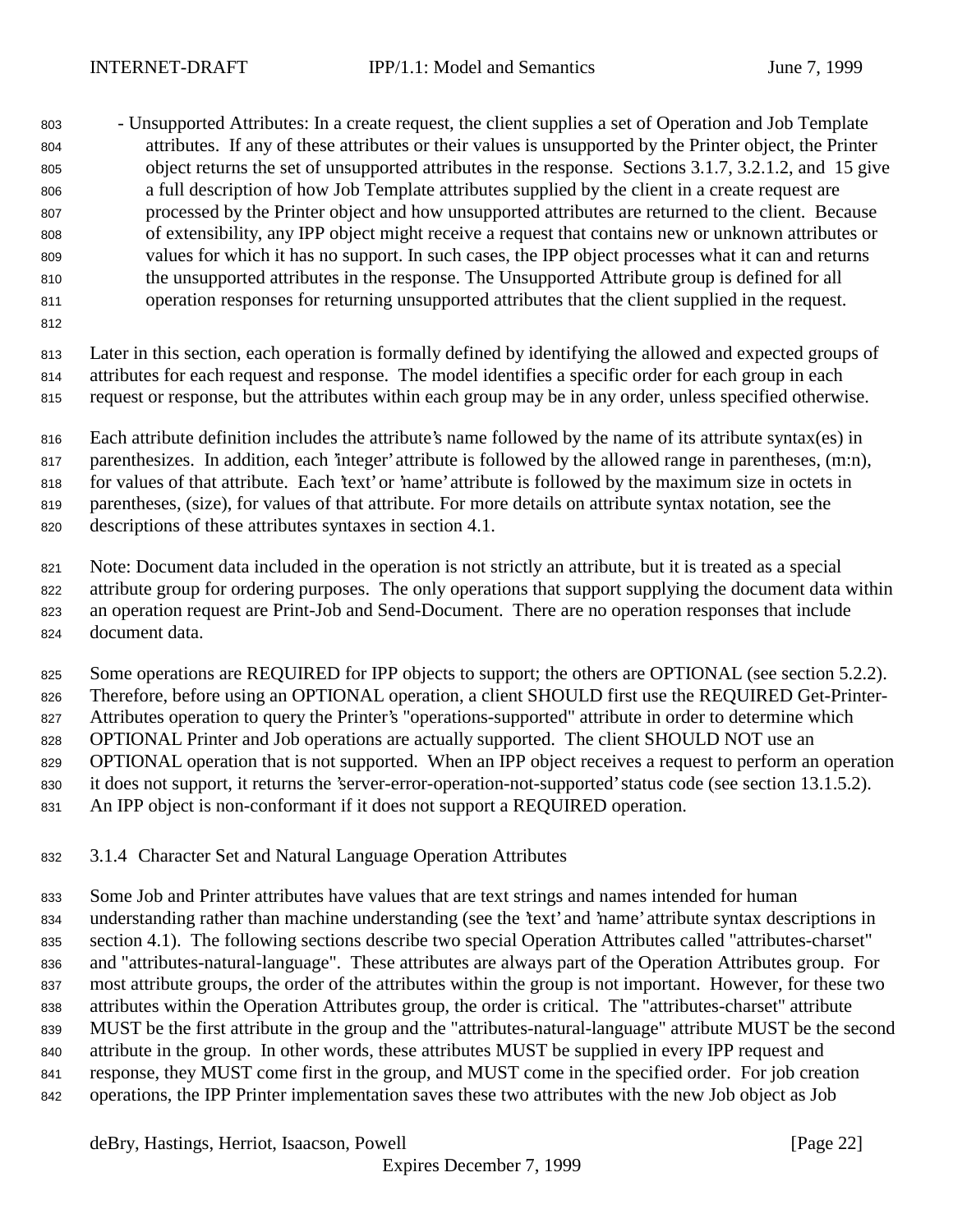Description attributes. For the sake of brevity in this document, these operation attribute descriptions are not repeated with every operation request and response, but have a reference back to this section instead.

3.1.4.1 Request Operation Attributes

 The client MUST supply and the Printer object MUST support the following REQUIRED operation attributes in every IPP/1.1 operation request:

"attributes-charset" (charset):

 This operation attribute identifies the charset (coded character set and encoding method) used by any 'text' and 'name' attributes that the client is supplying in this request. It also identifies the charset that the Printer object MUST use (if supported) for all 'text' and 'name' attributes and status messages that the Printer object returns in the response to this request. See Sections 4.1.1 and 4.1.2 for the definition of the 'text' and 'name' attribute syntaxes.

 All clients and IPP objects MUST support the 'utf-8' charset [RFC2279] and MAY support additional charsets provided that they are registered with IANA [IANA-CS]. If the Printer object does not support the client supplied charset value, the Printer object MUST reject the request, set the "attributes-charset" to 'utf-8' in the response, and return the 'client-error-charset-not-supported' status code and any 'text' or 'name' attributes using the 'utf-8' charset. The Printer NEED NOT return any attributes in the Unsupported Attributes Group (See sections 3.1.7 and 3.2.1.2). The Printer object MUST indicate the charset(s) supported as the values of the "charset-supported" Printer attribute (see Section 4.4.18), so that the client can query to determine which charset(s) are supported.

 Note to client implementers: Since IPP objects are only required to support the 'utf-8' charset, in order to maximize interoperability with multiple IPP object implementations, a client may want to supply 'utf-8' in the "attributes-charset" operation attribute, even though the client is only passing and able to present a simpler charset, such as US-ASCII or ISO-8859-1. Then the client will have to filter out (or charset convert) those characters that are returned in the response that it cannot present to its user. On the other hand, if both the client and the IPP objects also support a charset in common besides utf-8, the client may want to use that charset in order to avoid charset conversion or data loss.

- See the 'charset' attribute syntax description in Section 4.1.7 for the syntax and semantic interpretation of the values of this attribute and for example values.
- "attributes-natural-language" (naturalLanguage):
- This operation attribute identifies the natural language used by any 'text' and 'name' attributes that the client is supplying in this request. This attribute also identifies the natural language that the Printer object SHOULD use for all 'text' and 'name' attributes and status messages that the Printer object returns in the response to this request.
- There are no REQUIRED natural languages required for the Printer object to support. However, the Printer object's "generated-natural-language-supported" attribute identifies the natural languages supported by the Printer object and any contained Job objects for all text strings generated by the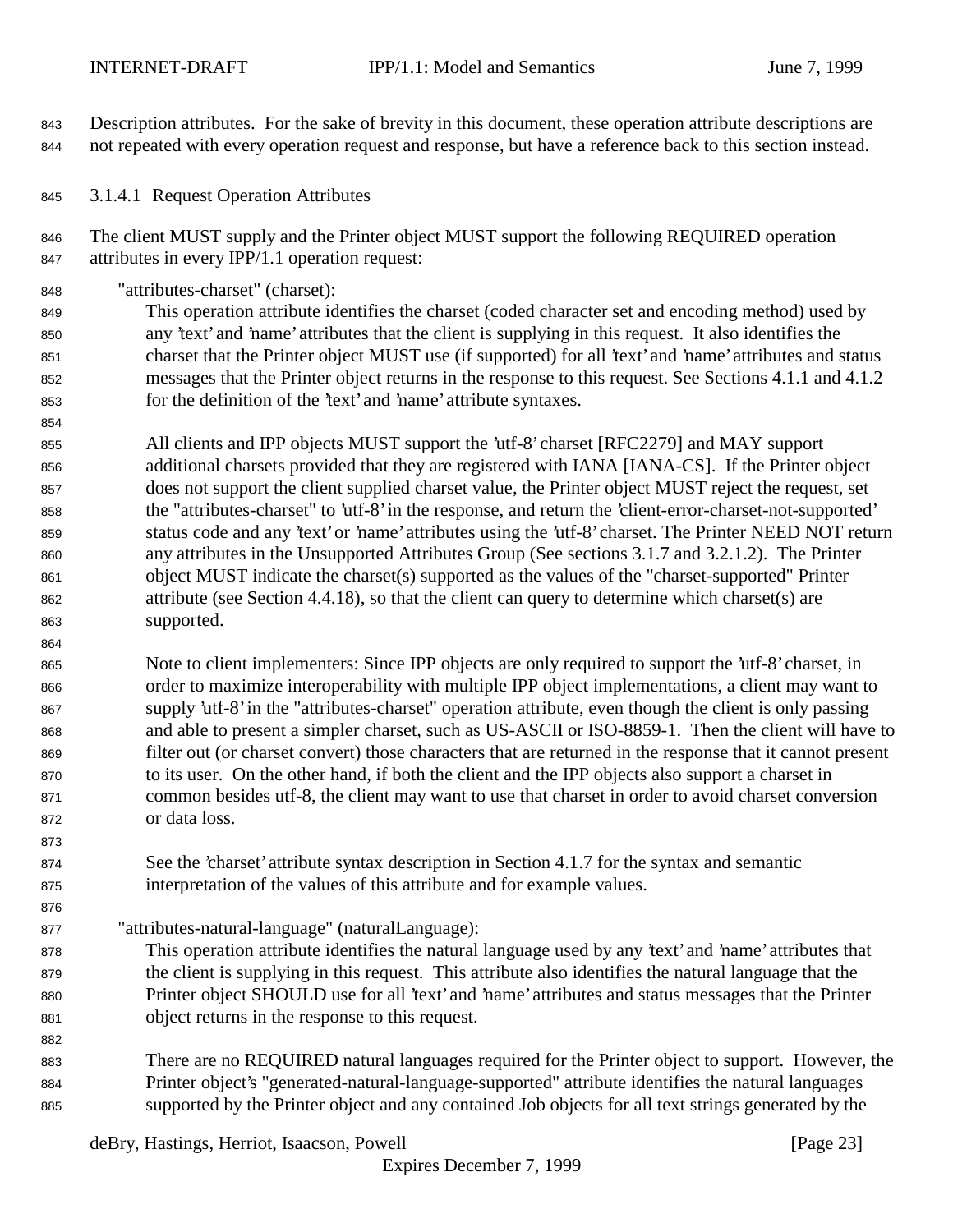IPP object. A client MAY query this attribute to determine which natural language(s) are supported for generated messages.

 For any of the attributes for which the Printer object generates text, i.e., for the "job-state-message", "printer-state-message", and status messages (see Section 3.1.6), the Printer object MUST be able to generate these text strings in any of its supported natural languages. If the client requests a natural language that is not supported, the Printer object MUST return these generated messages in the Printer's configured natural language as specified by the Printer's "natural-language-configured" attribute" (see Section 4.4.19).

- For other 'text' and 'name' attributes supplied by the client, authentication system, operator, system administrator, or manufacturer (i.e., for "job-originating-user-name", "printer-name" (name), "printer-location" (text), "printer-info" (text), and "printer-make-and-model" (text)), the Printer object is only required to support the configured natural language of the Printer identified by the Printer object's "natural-language-configured" attribute, though support of additional natural languages for these attributes is permitted.
- For any 'text' or 'name' attribute in the request that is in a different natural language than the value supplied in the "attributes-natural-language" operation attribute, the client MUST use the Natural Language Override mechanism (see sections 4.1.1.2 and 4.1.2.2) for each such attribute value supplied. The client MAY use the Natural Language Override mechanism redundantly, i.e., use it even when the value is in the same natural language as the value supplied in the "attributes-natural-language" operation attribute of the request.
- The IPP object MUST accept any natural language and any Natural Language Override, whether the IPP object supports that natural language or not (and independent of the value of the "ipp-attribute- fidelity" Operation attribute). That is the IPP object accepts all client supplied values no matter what the values are in the Printer object's "generated-natural-language-supported" attribute. That attribute, "generated-natural-language-supported", only applies to generated messages, not client supplied messages. The IPP object MUST remember that natural language for all client-supplied attributes, and when returning those attributes in response to a query, the IPP object MUST indicate that natural language.
- Each value whose attribute syntax type is 'text' or 'name' (see sections 4.1.1 and 4.1.2) has an Associated Natural-Language. This document does not specify how this association is stored in a Printer or Job object. When such a value is encoded in a request or response, the natural language is either implicit or explicit:
- **-** In the implicit case, the value contains only the text/name value, and the language is specified by the "attributes-natural-language" operation attribute in the request or response (see sections 4.1.1.1 textWithoutLanguage and 4.1.2.1 nameWithoutLanguage).
- − In the explicit case (also known as the Natural-Language Override case), the value contains both the language and the text/name value (see sections 4.1.1.2 textWithLanguage and 4.1.2.2 nameWithLanguage).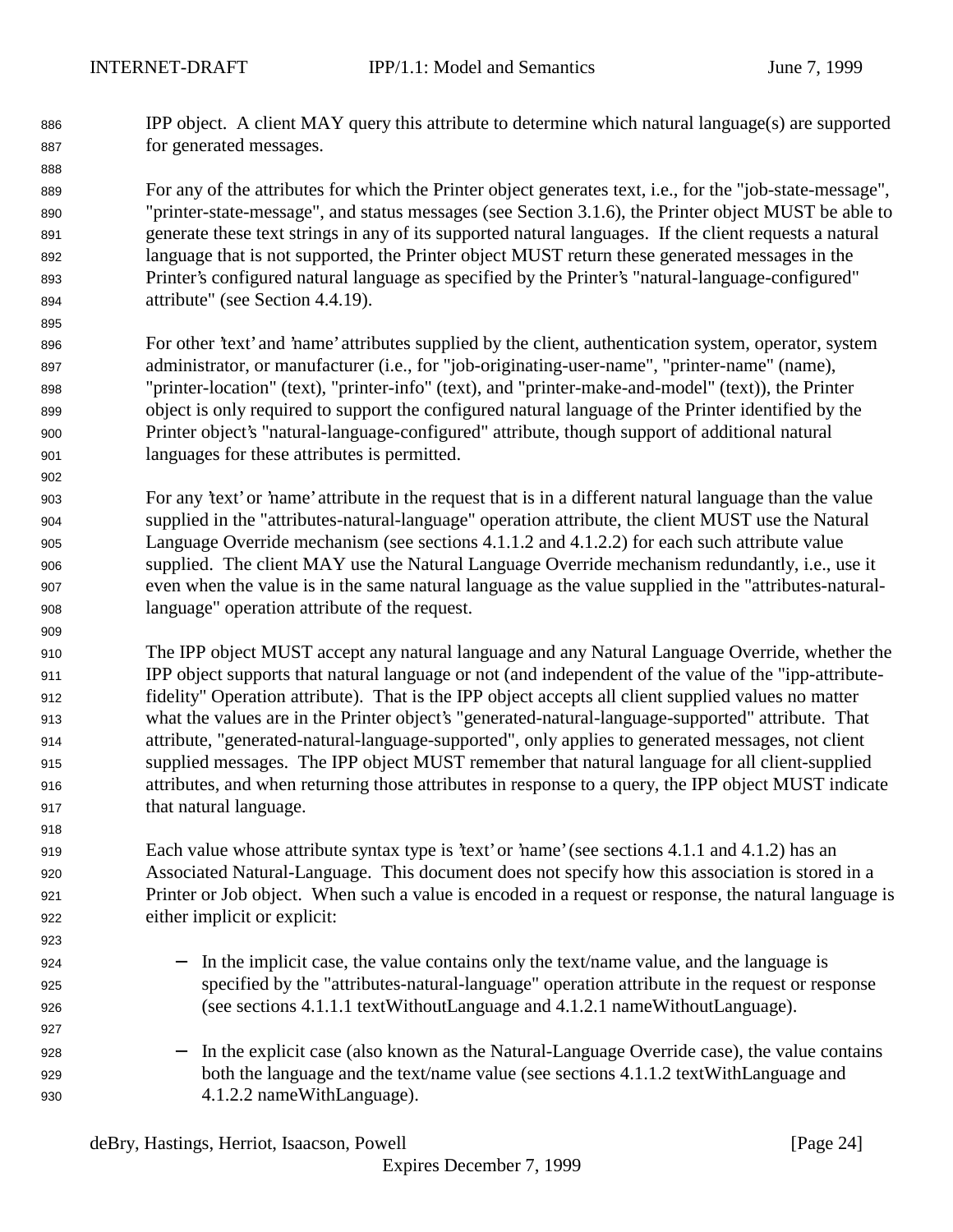For example, the "job-name" attribute MAY be supplied by the client in a create request. The text value for this attribute will be in the natural language identified by the "attribute-natural-language" attribute, or if different, as identified by the Natural Language Override mechanism. If supplied, the IPP object will use the value of the "job-name" attribute to populate the Job object's "job-name" attribute. Whenever any client queries the Job object's "job-name" attribute, the IPP object returns the attribute as stored and uses the Natural Language Override mechanism to specify the natural language, if it is different from that reported in the "attributes-natural-language" operation attribute of the response. The IPP object MAY use the Natural Language Override mechanism redundantly, i.e., use it even when the value is in the same natural language as the value supplied in the "attributes-natural-language" operation attribute of the response.

- An IPP object MUST NOT reject a request based on a supplied natural language in an "attributes-natural-language" Operation attribute or in any attribute that uses the Natural Language Override.
- See the 'naturalLanguage' attribute syntax description in section 4.1.8 for the syntax and semantic interpretation of the values of this attribute and for example values.

 Clients SHOULD NOT supply 'text' or 'name' attributes that use an illegal combination of natural language and charset. For example, suppose a Printer object supports charsets 'utf-8', 'iso-8859-1', and 'iso-8859-7'. Suppose also, that it supports natural languages 'en' (English), 'fr' (French), and 'el' (Greek). Although the Printer object supports the charset 'iso-8859-1' and natural language 'el', it probably does not support the combination of Greek text strings using the 'iso-8859-1' charset. The Printer object handles this apparent incompatibility differently depending on the context in which it occurs:

- In a create request: If the client supplies a text or name attribute (for example, the "job-name" operation attribute) that uses an apparently incompatible combination, it is a client choice that does not affect the Printer object or its correct operation. Therefore, the Printer object simply accepts the client supplied value, stores it with the Job object, and responds back with the same combination whenever the client (or any client) queries for that attribute.
- -In a query-type operation, like Get-Printer-Attributes: If the client requests an apparently incompatible combination, the Printer object responds (as described in section 3.1.4.2) using the Printer's configured natural language rather than the natural language requested by the client.
- In either case, the Printer object does not reject the request because of the apparent incompatibility. The potential incompatible combination of charset and natural language can occur either at the global operation level or at the Natural Language Override attribute-by-attribute level. In addition, since the response always includes explicit charset and natural language information, there is never any question or ambiguity in how the client interprets the response.
- 3.1.4.2 Response Operation Attributes
- The Printer object MUST supply and the client MUST support the following REQUIRED operation attributes in every IPP/1.1 operation response: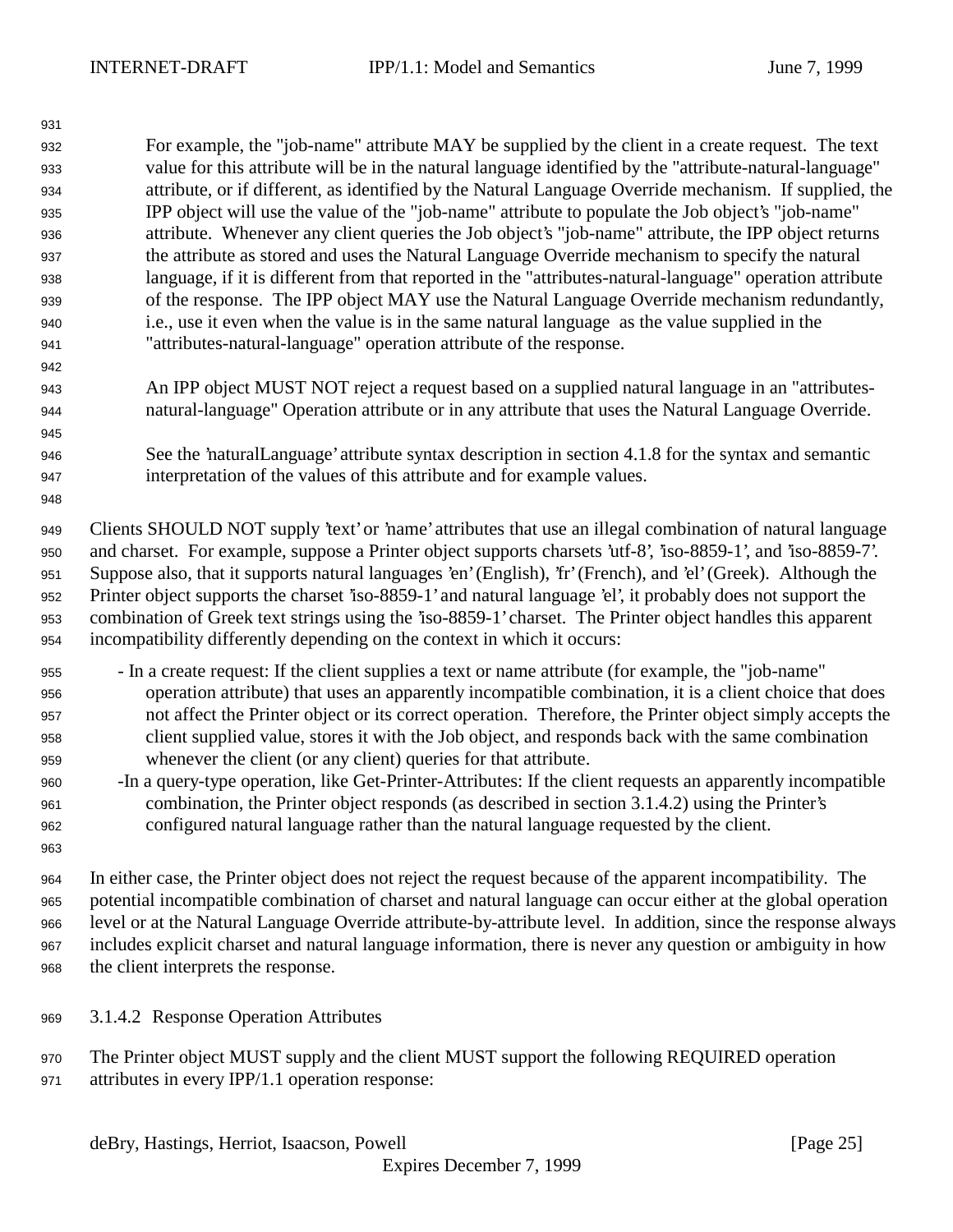"attributes-charset" (charset):

 This operation attribute identifies the charset used by any 'text' and 'name' attributes that the Printer object is returning in this response. The value in this response MUST be the same value as the "attributes-charset" operation attribute supplied by the client in the request. If this is not possible (i.e., the charset requested is not supported), the request would have been rejected. See "attributes-charset" described in Section 3.1.4.1 above.

 If the Printer object supports more than just the 'utf-8' charset, the Printer object MUST be able to code convert between each of the charsets supported on a highest fidelity possible basis in order to return the 'text' and 'name' attributes in the charset requested by the client. However, some information loss MAY occur during the charset conversion depending on the charsets involved. For example, the Printer object may convert from a UTF-8 'a' to a US-ASCII 'a' (with no loss of information), from an ISO Latin 1 CAPITAL LETTER A WITH ACUTE ACCENT to US-ASCII 'A' (losing the accent), or from a UTF-8 Japanese Kanji character to some ISO Latin 1 error character indication such as '?', decimal code equivalent, or to the absence of a character, depending on implementation.

 Whether an implementation that supports more than one charset stores the data in the charset supplied by the client or code converts to one of the other supported charsets, depends on implementation. The strategy should try to minimize loss of information during code conversion. On each response, such an implementation converts from its internal charset to that requested.

"attributes-natural-language" (naturalLanguage):

 This operation attribute identifies the natural language used by any 'text' and 'name' attributes that the IPP object is returning in this response. Unlike the "attributes-charset" operation attribute, the IPP object NEED NOT return the same value as that supplied by the client in the request. The IPP object MAY return the natural language of the Job object or the Printer's configured natural language as identified by the Printer object's "natural-language-configured" attribute, rather than the natural language supplied by the client. For any 'text' or 'name' attribute or status message in the response that is in a different natural language than the value returned in the "attributes-natural- language" operation attribute, the IPP object MUST use the Natural Language Override mechanism (see sections 4.1.1.2 and 4.1.2.2) on each attribute value returned. The IPP object MAY use the Natural Language Override mechanism redundantly, i.e., use it even when the value is in the same natural language as the value supplied in the "attributes-natural-language" operation attribute of the response.

3.1.5 Operation Targets

 All IPP operations are directed at IPP objects. For Printer operations, the operation is always directed at a Printer object using one of its URIs (i.e., one of the values in the Printer object's "printer-uri-supported" attribute). Even if the Printer object supports more than one URI, the client supplies only one URI as the target of the operation. The client identifies the target object by supplying the correct URI in the "printer-uri (uri)" operation attribute.

For Job operations, the operation is directed at either: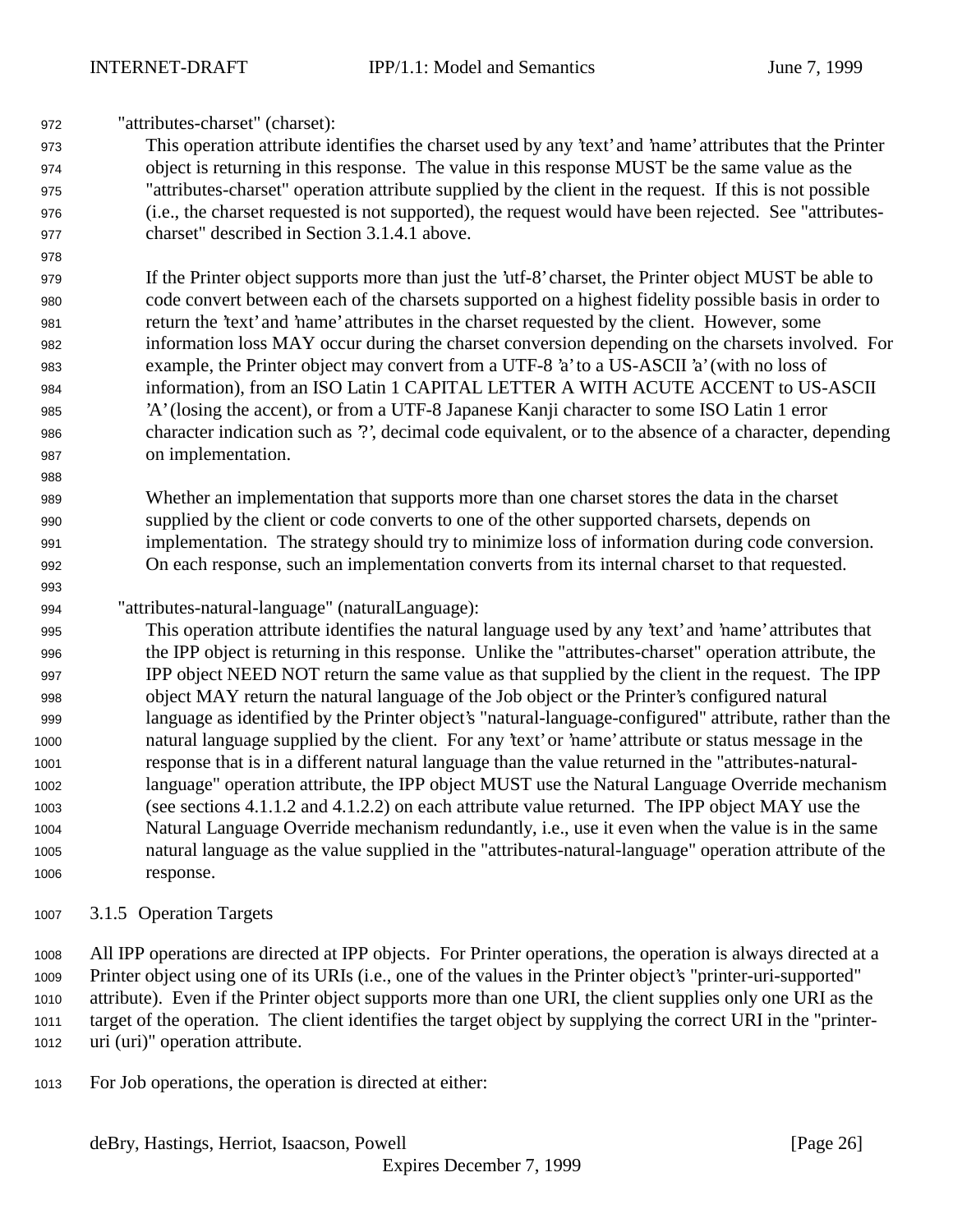- The Job object itself using the Job object's URI. In this case, the client identifies the target object by supplying the correct URI in the "job-uri (uri)" operation attribute.
- The Printer object that created the Job object using both the Printer objects URI and the Job object's Job ID. Since the Printer object that created the Job object generated the Job ID, it MUST be able to correctly associate the client supplied Job ID with the correct Job object. The client supplies the Printer object's URI in the "printer-uri (uri)" operation attribute and the Job object's Job ID in the "job-id (integer(1:MAX))" operation attribute.
- 

 If the operation is directed at the Job object directly using the Job object's URI, the client MUST NOT include the redundant "job-id" operation attribute.

 The operation target attributes are REQUIRED operation attributes that MUST be included in every operation request. Like the charset and natural language attributes (see section 3.1.4), the operation target attributes are specially ordered operation attributes. In all cases, the operation target attributes immediately follow the "attributes-charset" and "attributes-natural-language" attributes within the operation attribute group, however the specific ordering rules are:

- In the case where there is only one operation target attribute (i.e., either only the "printer-uri" attribute or only the "job-uri" attribute), that attribute MUST be the third attribute in the operation attributes group.
- In the case where Job operations use two operation target attributes (i.e., the "printer-uri" and "job-id" attributes), the "printer-uri" attribute MUST be the third attribute and the "job-id" attribute MUST be the fourth attribute.
- In all cases, the target URIs contained within the body of IPP operation requests and responses must be in absolute format rather than relative format (a relative URL identifies a resource with the scope of the HTTP server, but does not include scheme, host or port).
- The following rules apply to the use of port numbers in URIs that identify IPP objects:
- 1. If the URI scheme allows the port number to be explicitly included in the URI string, and a port number is specified within the URI, then that port number MUST be used by the client to contact the IPP object.
- 2. If the URI scheme allows the port number to be explicitly included in the URI string, and a port number is not specified within the URI, then default port number implied by that URI scheme MUST be used by the client to contact the IPP object.
- 3. If the URI scheme does not allow an explicit port number to be specified within the URI, then the default port number implied by that URI MUST be used by the client to contact the IPP object.
- 

 Note: The IPP "Encoding and Transport document [IPP-PRO] shows a mapping of IPP onto HTTP/1.1 and defines a new default port number for using IPP over HTTP/1.1.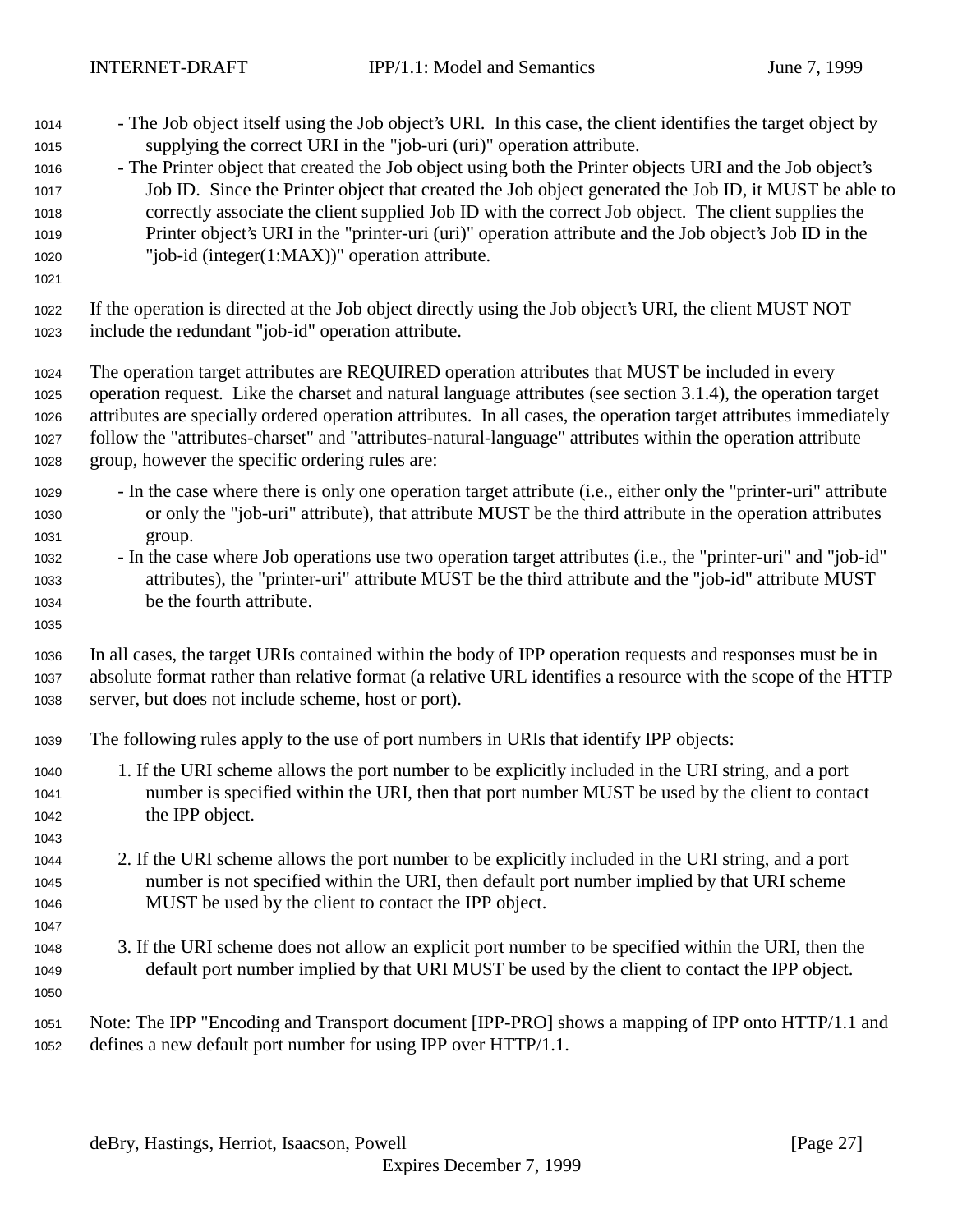3.1.6 Operation Response Status Codes and Status Messages

 Every operation response includes a REQUIRED "status-code" parameter and an OPTIONAL "status- message" operation attribute, and an OPTIONAL "detailed-status-message" operation attribute. The Print-URI and Send-URI response MAY include an OPTIONAL "document-access-error" operation attribute.

3.1.6.1 "status-code" (type2 enum)

The REQUIRED "status-code" parameter provides information on the processing of a request.

 The status code is intended for use by automata. A client implementation of IPP SHOULD convert status code values into any localized message that has semantic meaning to the end user.

 The "status-code" value is a numeric value that has semantic meaning. The "status-code" syntax is similar to a "type2 enum" (see section 4.1 on "Attribute Syntaxes") except that values can range only from 0x0000 to 0x7FFF. Section 13 describes the status codes, assigns the numeric values, and suggests a corresponding status message for each status code for use by the client when the user's natural language is English.

 If the Printer performs an operation with no errors and it encounters no problems, it MUST return the status code 'successful-ok' in the response. See section 13.

 If the client supplies unsupported values for the following parameters or Operation attributes, the Printer object MUST reject the operation, NEED NOT return the unsupported attribute value in the Unsupported Attributes group, and MUST return the indicated status code:

| Parameter/Attribute | Status code                                                   |
|---------------------|---------------------------------------------------------------|
| version-number      | server-error-version-not-supported                            |
| operation-id        | server-error-operation-not-supported                          |
| attributes-charset  | client-error-charset-not-supported                            |
| compression         | client-error-compression-not-supported                        |
| document-format     | client-error-document-format-not-supported                    |
| document-uri        | client-error-uri-scheme-not-supported, client-error-document- |
|                     | access-error                                                  |

 If the client supplies unsupported values for other attributes, or unsupported attributes, the Printer returns 1072 the status code defined in section 3.1.7 on Unsupported Attributes. **Issue 18** 

3.1.6.2 "status-message" (text(255))

 The OPTIONAL "status-message" operation attribute provides a short textual description of the status of the operation. The "status-message" attribute's syntax is "text(255)", so the maximum length is 255 octets (see section 4.1.1). The status message is intended for the human end user. If a response does include a "status-message" attribute, an IPP client NEED NOT examine or display the messages, however it SHOULD do so in some implementation specific manner. The "status-message" is especially useful for a later version of a Printer object to return as supplemental information for the human user to accompany a status code that an earlier version of a client might not understand.

deBry, Hastings, Herriot, Isaacson, Powell [Page 28]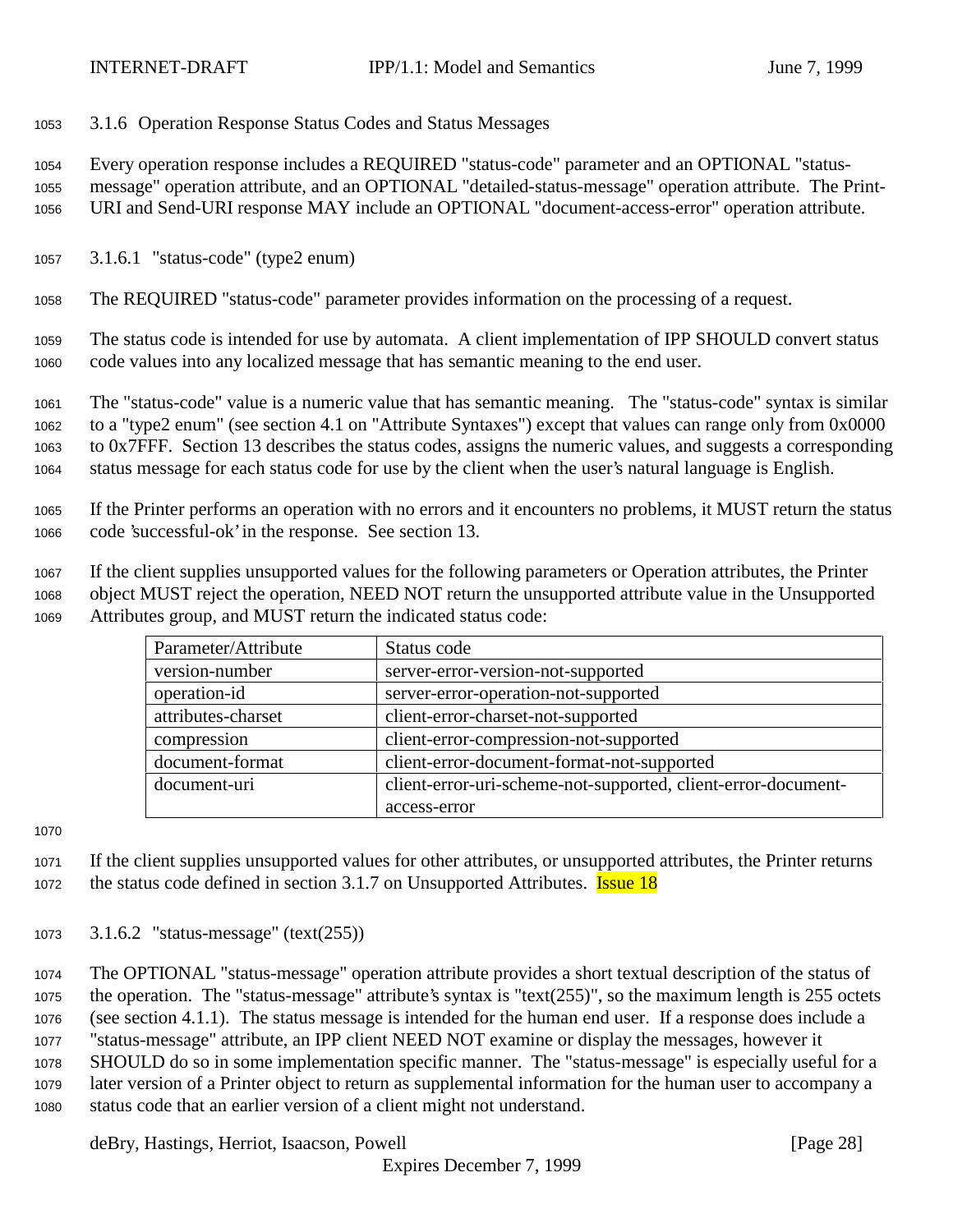If the Printer object supports the "status-message" operation attribute, the Printer object MUST be able to generate this message in any of the natural languages identified by the Printer object's "generated-natural- language-supported" attribute (see the "attributes-natural-language" operation attribute specified in section 3.1.4.1. Section 13 suggests the text for the status message returned by the Printer for use with the English natural language.

 As described in section 3.1.4.1 for any returned 'text' attribute, if there is a choice for generating this message, the Printer object uses the natural language indicated by the value of the "attributes-natural- language" in the client request if supported, otherwise the Printer object uses the value in the Printer object's own "natural-language-configured" attribute.

 If the Printer object supports the "status-message" operation attribute, it SHOULD use the REQUIRED 'utf- 8' charset to return a status message for the following error status codes (see section 13): 'client-error-bad- request', 'client-error-charset-not-supported', 'server-error-internal-error', 'server-error-operation-not- supported', and 'server-error-version-not-supported'. In this case, it MUST set the value of the "attributes-charset" operation attribute to 'utf-8' in the error response.

1095 3.1.6.3 "detailed-status-message" (text(MAX)) Issue 35

 The OPTIONAL "detailed-status-message" operation attribute provides additional more detailed technical and implementation-specific information about the operation. The "detailed-status-message" attribute's syntax is "text(MAX)", so the maximum length is 1023 octets (see section 4.1.1). If the Printer objects supports the "detailed-status-message" operation attribute, neither the Printer nor the client localizes the message, since it is intended for use by the system administrator or other experienced technical persons. Clients MUST NOT attempt to parse the value of this attribute. See the "document-access-error" operation attribute (section 3.1.6.4) for additional errors that a program can process.

3.1.6.4 "document-access-error" (text(MAX)) Issue 35

 This OPTIONAL operation attribute provides additional information about any document access errors encountered by the Printer before it returned a response to the Print-URI (section 3.2.2) or Send-URI (section 3.3.1) operation. For errors in the protocol identified by the URI scheme in the "document-uri" operation attribute, such as 'http:' or 'ftp:', the error code is returned in parentheses, followed by the URI. For example:

(404) http://ftp.pwg.org/pub/pwg/ipp/new\_MOD/ipp-model-v11-990510.pdf

 Most Internet protocols use decimal error codes (unlike IPP), so the ASCII error code representation is in decimal.

3.1.7 Unsupported Attributes

 The Unsupported Attributes group contains attributes that are not supported by the operation. This group is primarily for the job creation operations, but all operations can return this group.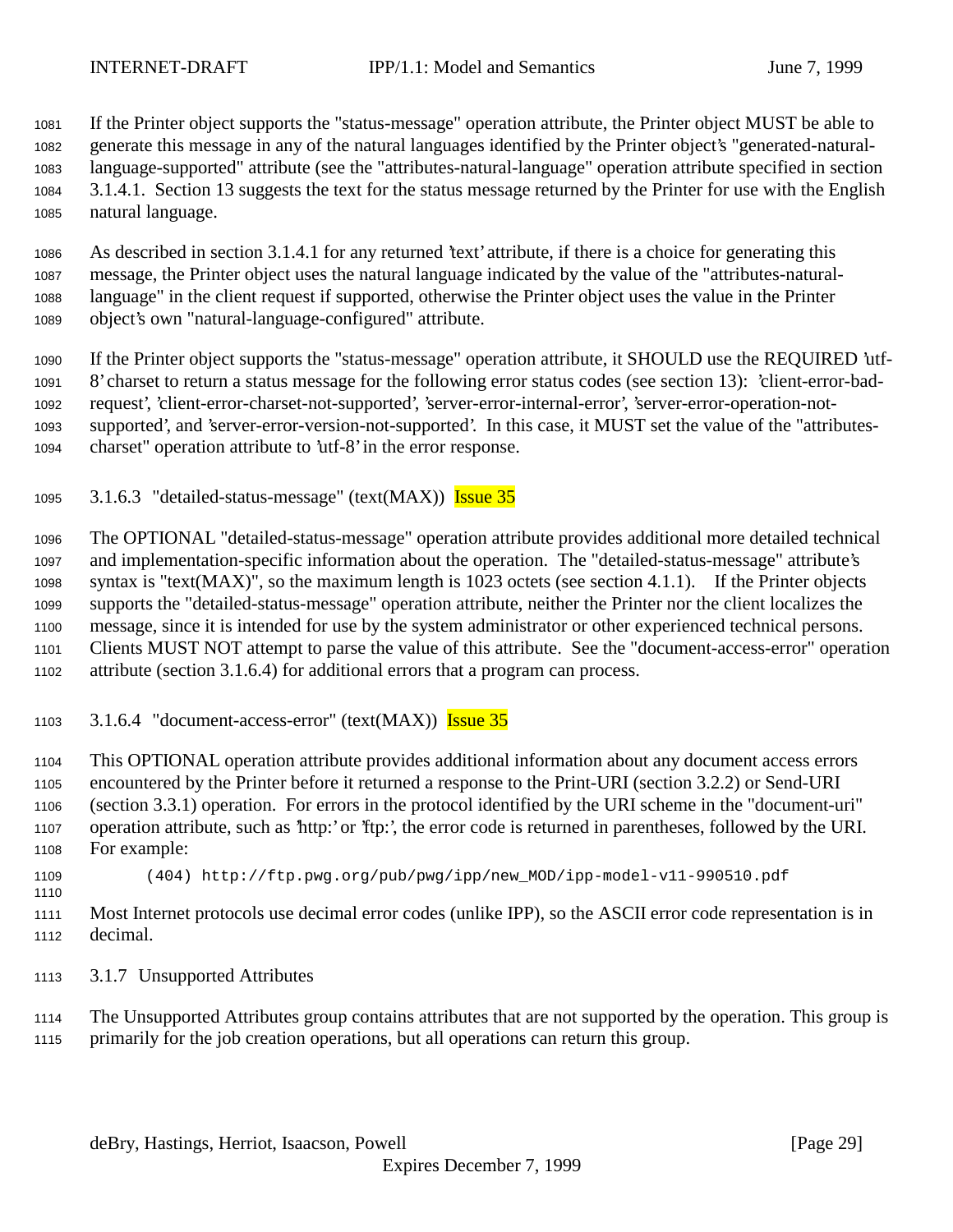A Printer object MUST include an Unsupported Attributes group in a response if the status code is one of

 the following: 'successful-ok-ignored-or-substituted-attributes', 'successful-ok-conflicting-attributes', 'client-error-attributes-or-values-not-supported' or 'client-error-conflicting-attributes'.

 If the status code is one of the four specified in the preceding paragraph, the Unsupported Attributes group MUST contain all of those attributes and only those attributes that are:

- a. an Operation or Job Template attribute supplied in the request, and
- b. unsupported by the printer. See below for details on the three categories "unsupported" attributes. **Issue 18, Issue 23, and Issue 27**

 If the Printer object is not returning any Unsupported Attributes in the response, the Printer object SHOULD omit Group 2 rather than sending an empty group. However, a client MUST be able to accept an empty group.

- Unsupported attributes fall into three categories:
- 1. The Printer object does not support the supplied attribute (no matter what the attribute syntax or value).
- 2. The Printer object does support the attribute, but does not support some or all of the particular attribute syntaxes or values supplied by the client (i.e., the Printer object does not have those attribute syntaxes or values in its corresponding "xxx-supported" attribute).
- 3. The Printer object does support the attributes and values supplied, but the particular values are in conflict with one another, because they violate a constraint, such as not being able to staple transparencies.

 In the case of an unsupported attribute name, the Printer object returns the client-supplied attribute with a substituted value of 'unsupported'. This value's syntax type is "out-of-band" and its encoding is defined by special rules for "out-of-band" values in the "Encoding and Transport" document [IPP-PRO]. Its value 1139 indicates no support for the attribute itself (see the beginning of section 4.1). **Issue 12** 

 In the case of a supported attribute with one or more unsupported attribute syntaxes or values, the Printer object simply returns the client-supplied attribute with the unsupported attribute syntaxes or values as supplied by the client. This indicates support for the attribute, but no support for that particular attribute syntax or value. If the client supplies a multi-valued attribute with more than one value and the Printer object supports the attribute but only supports a subset of the client-supplied attribute syntaxes or values, the Printer object MUST return only those attribute syntaxes or values that are unsupported.

 In the case of two (or more) supported attribute values that are in conflict with one another (although each is supported independently, the values conflict when requested together within the same job), the Printer object MUST return all the values that it ignores or substitutes to resolve the conflict, but not any of the values that it is still using. The choice for exactly how to resolve the conflict is implementation dependent. See sections 3.2.1.2 and 15. See The Implementer's Guide [IPP-IIG] for an example.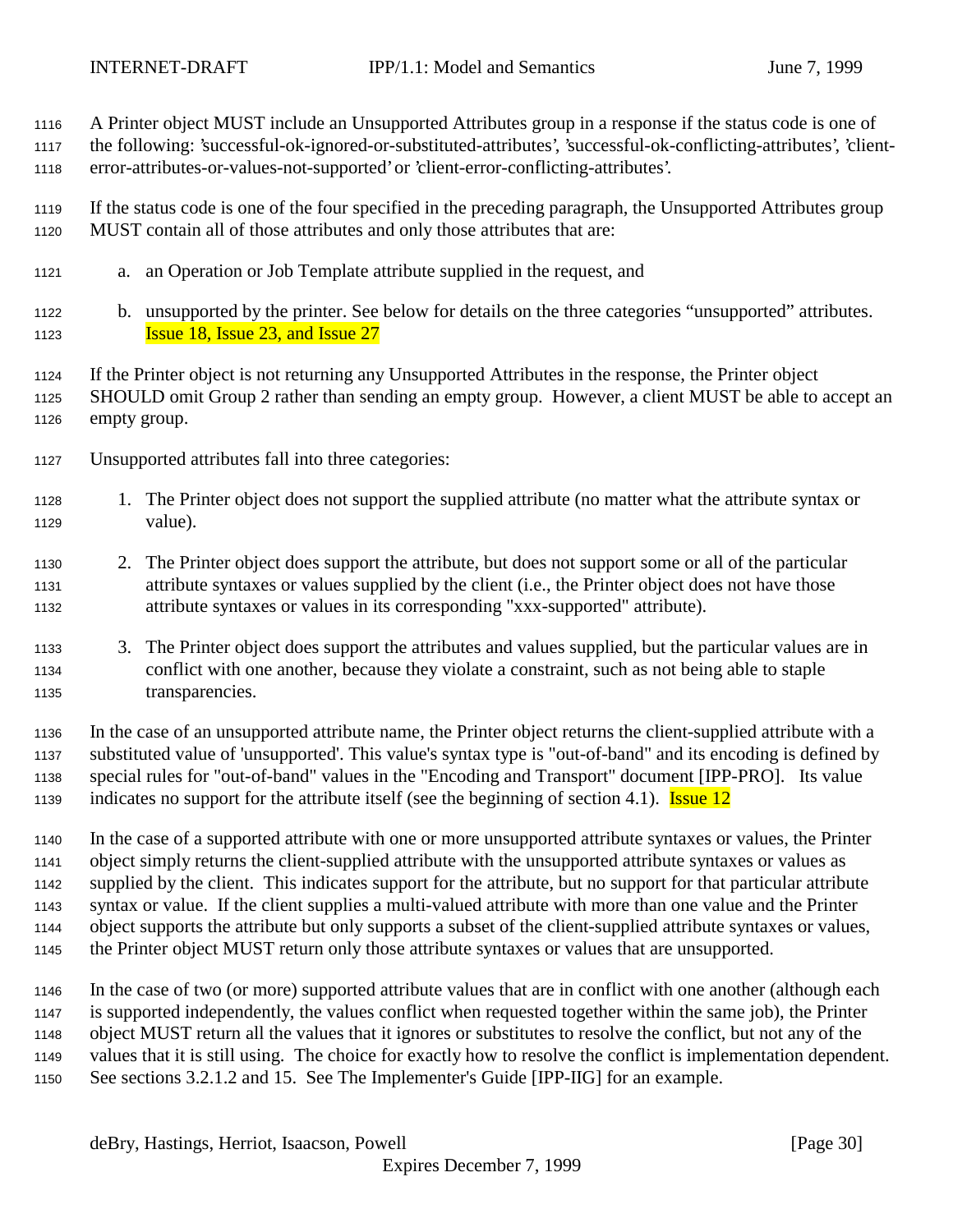#### 3.1.8 Versions

 Each operation request and response carries with it a "version-number" parameter. Each value of the "version-number" is in the form "X.Y" where X is the major version number and Y is the minor version number. By including a version number in the client request, it allows the client to identify which version of IPP it is interested in using, i.e., the version whose conformance requirements the client may be depending upon the Printer to meet.

 If the IPP object does not support that major version number supplied by the client, i.e., the major version field of the "version-number" parameter does not match any of the values of the Printer's "ipp-versions- supported" (see section 4.4.14), the object MUST respond with a status code of 'server-error-version-not- supported' along with the closest version number that is supported (see section 13.1.5.4). If the major version number is supported, but the minor version number is not, the IPP object SHOULD accept and attempt to perform the request (or reject the request if the operation is not supported), else it rejects the request and returns the 'server-error-version-not-supported' status code. In all cases, the IPP object MUST return the "version-number" that it supports that is closest to the version number supplied by the client in the request.

 There is no version negotiation per se. However, if after receiving a 'server-error-version-not-supported' status code from an IPP object, a client SHOULD try again with a different version number. A client MAY also determine the versions supported either from a directory that conforms to Appendix E (see section 16) or by querying the Printer object's "ipp-versions-supported" attribute (see section 4.4.14) to determine 1170 which versions are supported. **Issue 36** 

 An IPP object implementation MUST support version '1.1', i.e., meet the conformance requirements for IPP/1.1 as specified in this document and [IPP-PRO]. An IPP object implementation SHOULD support 1173 version '1.0', i.e., meet the conformance requirements for IPP/1.0 [RFC2566 and RFC2565]. **Issue 36** 

 There is only one notion of "version number" that covers both IPP Model and IPP Protocol changes. Thus the version number MUST change when introducing a new version of the Model and Semantics document (this document) or a new version of the "Encoding and Transport" document [IPP-PRO].

- Changes to the major version number of the Model and Semantics document indicate structural or syntactic changes that make it impossible for older version of IPP clients and Printer objects to correctly parse and correctly process the new or changed attributes, operations and responses. If the major version number changes, the minor version numbers is set to zero. As an example, adding the REQUIRED "ipp-attribute- fidelity" attribute to version '1.1' (if it had not been part of version '1.0'), would have required a change to the major version number, since an IPP/1.0 Printer would not have processed a request with the correct semantics that contained the "ipp-attribute-fidelity" attribute that it did not know about. Items that might affect the changing of the major version number include any changes to the Model and Semantics document (this document) or the "Encoding and Transport" document [IPP-PRO] itself, such as:
- reordering of ordered attributes or attribute sets
- changes to the syntax of existing attributes
- adding REQUIRED (for an IPP object to support) operation attribute groups
- adding values to existing REQUIRED operation attributes
- adding REQUIRED operations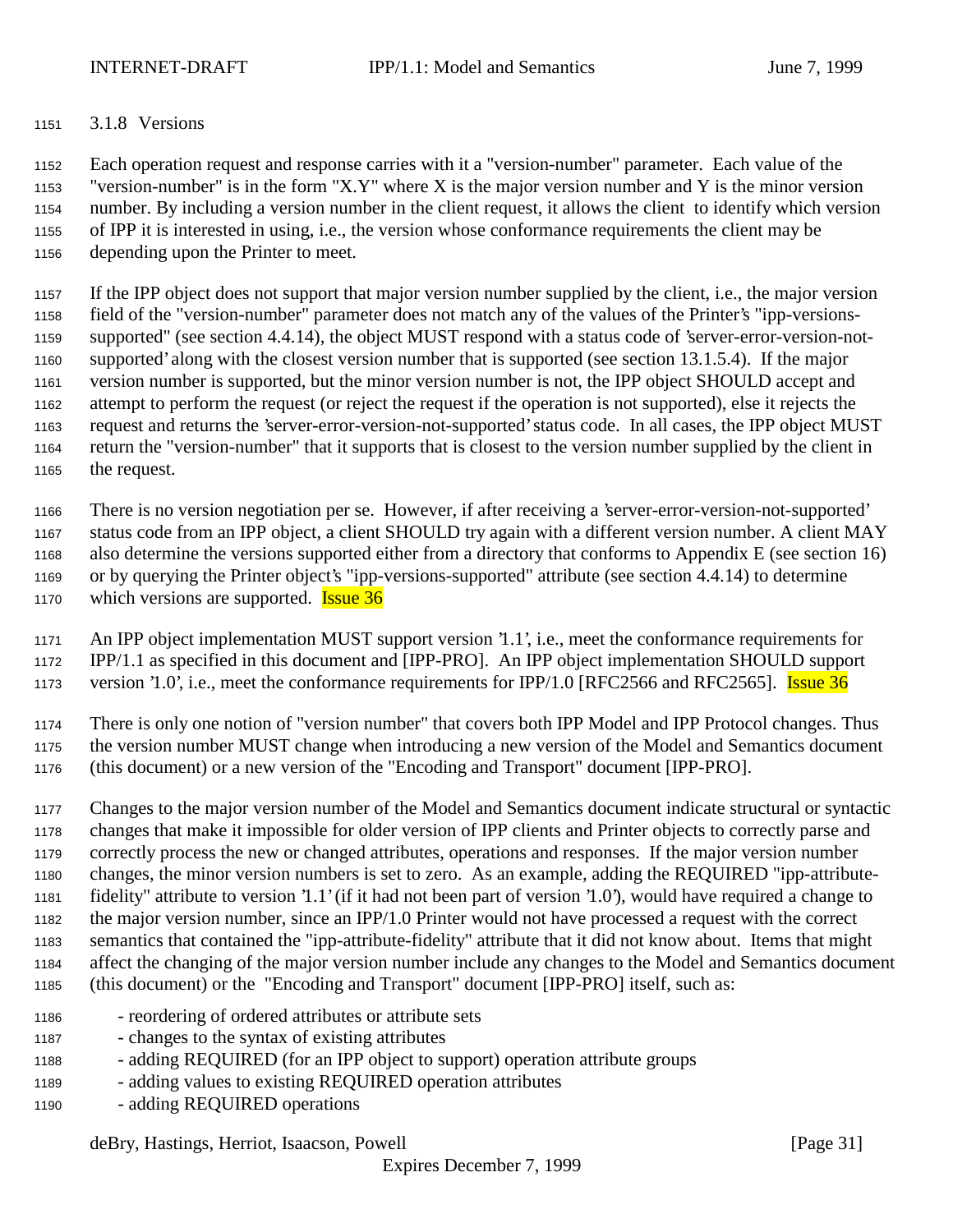Changes to the minor version number indicate the addition of new features, attributes and attribute values

- that may not be understood by all IPP objects, but which can be ignored if not understood. Items that might
- affect the changing of the minor version number include any changes to the model objects and attributes but
- not the encoding and transport rules [IPP-PRO] (except adding attribute syntaxes). Examples of such changes are:
- grouping all extensions not included in a previous version into a new version
- adding new attribute values
- adding new object attributes
- adding OPTIONAL (for an IPP object to support) operation attributes (i.e., those attributes that an IPP object can ignore without confusing clients)
- adding OPTIONAL (for an IPP object to support) operation attribute groups (i.e., those attributes that an IPP object can ignore without confusing clients)
- 1204 adding new attribute syntaxes
- adding OPTIONAL operations
- changing Job Description attributes or Printer Description attributes from OPTIONAL to REQUIRED or vice versa.
- 1208 adding OPTIONAL attribute syntaxes to an existing attribute. **Issue 33**

The encoding of the "version-number" MUST NOT change over any version number (either major or

minor). This rule guarantees that all future versions will be backwards compatible with all previous

 versions (at least for checking the "version-number"). In addition, any protocol elements (attributes, error codes, tags, etc.) that are not carried forward from one version to the next are deprecated so that they can

never be reused with new semantics.

 Implementations that support a certain version NEED NOT support ALL previous versions. As each new version is defined (through the release of a new IPP specification document), that version will specify

- which previous versions MUST and which versions SHOULD be supported in compliant implementations.
- **Issue 36**
- 3.1.9 Job Creation Operations

 In order to "submit a print job" and create a new Job object, a client issues a create request. A create request is any one of following three operation requests:

- The Print-Job Request: A client that wants to submit a print job with only a single document uses the Print-Job operation. The operation allows for the client to "push" the document data to the Printer object by including the document data in the request itself.
- 

1225 - The Print-URI Request: A client that wants to submit a print job with only a single document (where the Printer object "pulls" the document data instead of the client "pushing" the data to the Printer object) uses the Print-URI operation. In this case, the client includes in the request only a URI reference to the document data (not the document data itself).

 - The Create-Job Request: A client that wants to submit a print job with multiple documents uses the Create-Job operation. This operation is followed by an arbitrary number of Send-Document and/or

deBry, Hastings, Herriot, Isaacson, Powell [Page 32]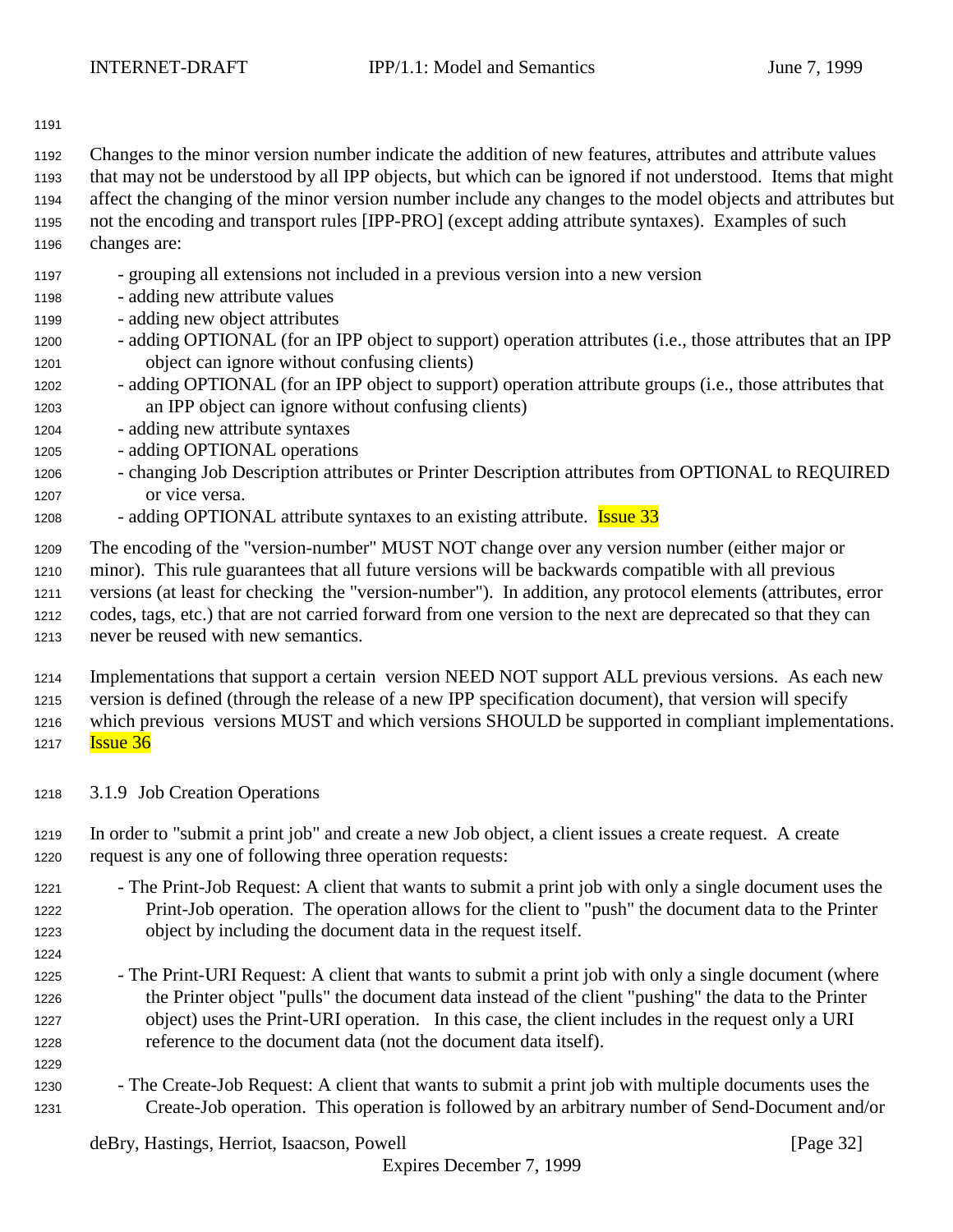Send-URI operations (each creating another document for the newly create Job object). The Send- Document operation includes the document data in the request (the client "pushes" the document data to the printer), and the Send-URI operation includes only a URI reference to the document data in the request (the Printer "pulls" the document data from the referenced location). The last Send- Document or Send-URI request for a given Job object includes a "last-document" operation attribute set to 'true' indicating that this is the last request.

- 
- Throughout this model document, the term "create request" is used to refer to any of these three operation requests.

 A Create-Job operation followed by only one Send-Document operation is semantically equivalent to a Print-Job operation, however, for performance reasons, the client SHOULD use the Print-Job operation for all single document jobs. Also, Print-Job is a REQUIRED operation (all implementations MUST support it) whereas Create-Job is an OPTIONAL operation, hence some implementations might not support it.

 Job submission time is the point in time when a client issues a create request. The initial state of every Job 1246 object is the 'pending', 'pending-held', or 'processing' state (see section 4.3.7). **Issue 13** When the Printer object begins processing the print job, the Job object's state moves to 'processing'. This is known as job processing time. There are validation checks that must be done at job submission time and others that must be performed at job processing time.

- At job submission time and at the time a Validate-Job operation is received, the Printer MUST do the following:
- 1. Process the client supplied attributes and either accept or reject the request
- 2. Validate the syntax of and support for the scheme of any client supplied URI
- 

 At job submission time the Printer object MUST validate whether or not the supplied attributes, attribute syntaxes, and values are supported by matching them with the Printer object's corresponding "xxx- supported" attributes. See section 3.1.7 for details. [IPP-IIG] presents suggested steps for an IPP object to either accept or reject any request and additional steps for processing create requests.

- At job submission time the Printer object NEED NOT perform the validation checks reserved for job processing time such as:
- 1. Validating the document data
- 2. Validating the actual contents of any client supplied URI (resolve the reference and follow the link to the document data)
- 

 At job submission time, these additional job processing time validation checks are essentially useless, since they require actually parsing and interpreting the document data, are not guaranteed to be 100% accurate, and MUST be done, yet again, at job processing time. Also, in the case of a URI, checking for availability at job submission time does not guarantee availability at job processing time. In addition, at job processing time, the Printer object might discover any of the following conditions that were not detectable at job submission time: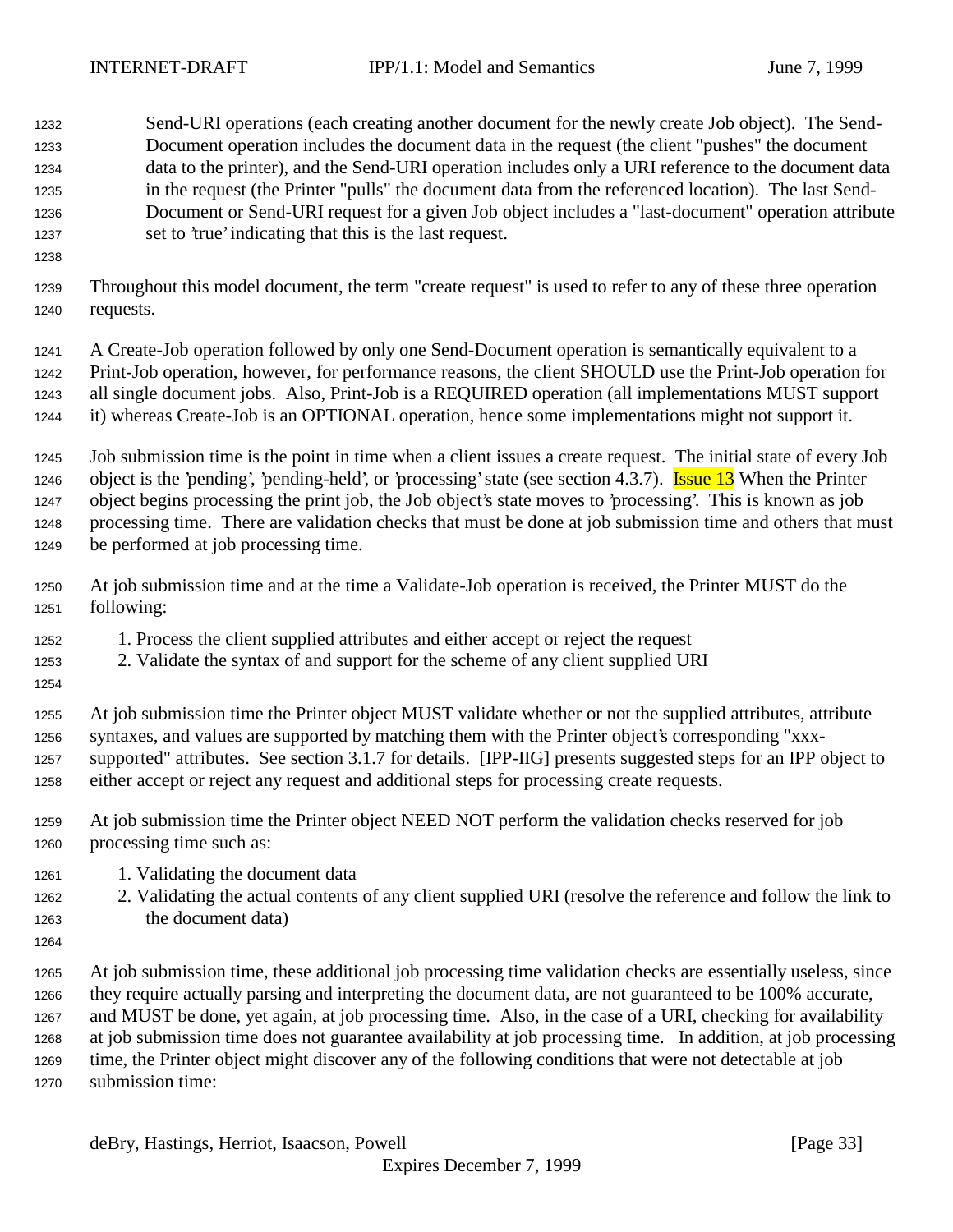- runtime errors in the document data, - nested document data that is in an unsupported format, - the URI reference is no longer valid (i.e., the server hosting the document might be down), or - any other job processing error

# 

 At job submission time, a Printer object, especially a non-spooling Printer, MAY accept jobs that it does not have enough space for. In such a situation, a Printer object MAY stop reading data from a client for an indefinite period of time. A client MUST be prepared for a write operation to block for an indefinite period of time (see section 5.1 on client conformance).

 When a Printer object has too little space for starting a new job, it MAY reject a new create request. In this case, a Printer object MUST return a response (in reply to the rejected request) with a status-code of 'server- error-busy' (see section 14.1.5.8) and it MAY close the connection before receiving all bytes of the operation. A Printer SHOULD indicate that it is temporarily unable to accept jobs by setting the 'spool- space-full' value in its "printer-state-reasons" attribute and removing the value when it can accept another job (see section 4.4.12).

 When receiving a 'server-error-busy' status-code in an operation response, a client MUST be prepared for the Printer object to close the connection before the client has sent all of the data (especially for the Print- Job operation). A client MUST be prepared to keep submitting a create request until the IPP Printer object 1289 accepts the create request. **Issue 20** 

 At job processing time, since the Printer object has already responded with a successful status code in the response to the create request, if the Printer object detects an error, the Printer object is unable to inform the end user of the error with an operation status code. In this case, the Printer, depending on the error, can set the job object's "job-state", "job-state-reasons", or "job-state-message" attributes to the appropriate value(s) so that later queries can report the correct job status.

Note: Asynchronous notification of events is outside the scope of this IPP/1.1 document.

3.2 Printer Operations

 All Printer operations are directed at Printer objects. A client MUST always supply the "printer-uri" operation attribute in order to identify the correct target of the operation.

3.2.1 Print-Job Operation

 This REQUIRED operation allows a client to submit a print job with only one document and supply the document data (rather than just a reference to the data). See Section 15 for the suggested steps for processing create operations and their Operation and Job Template attributes.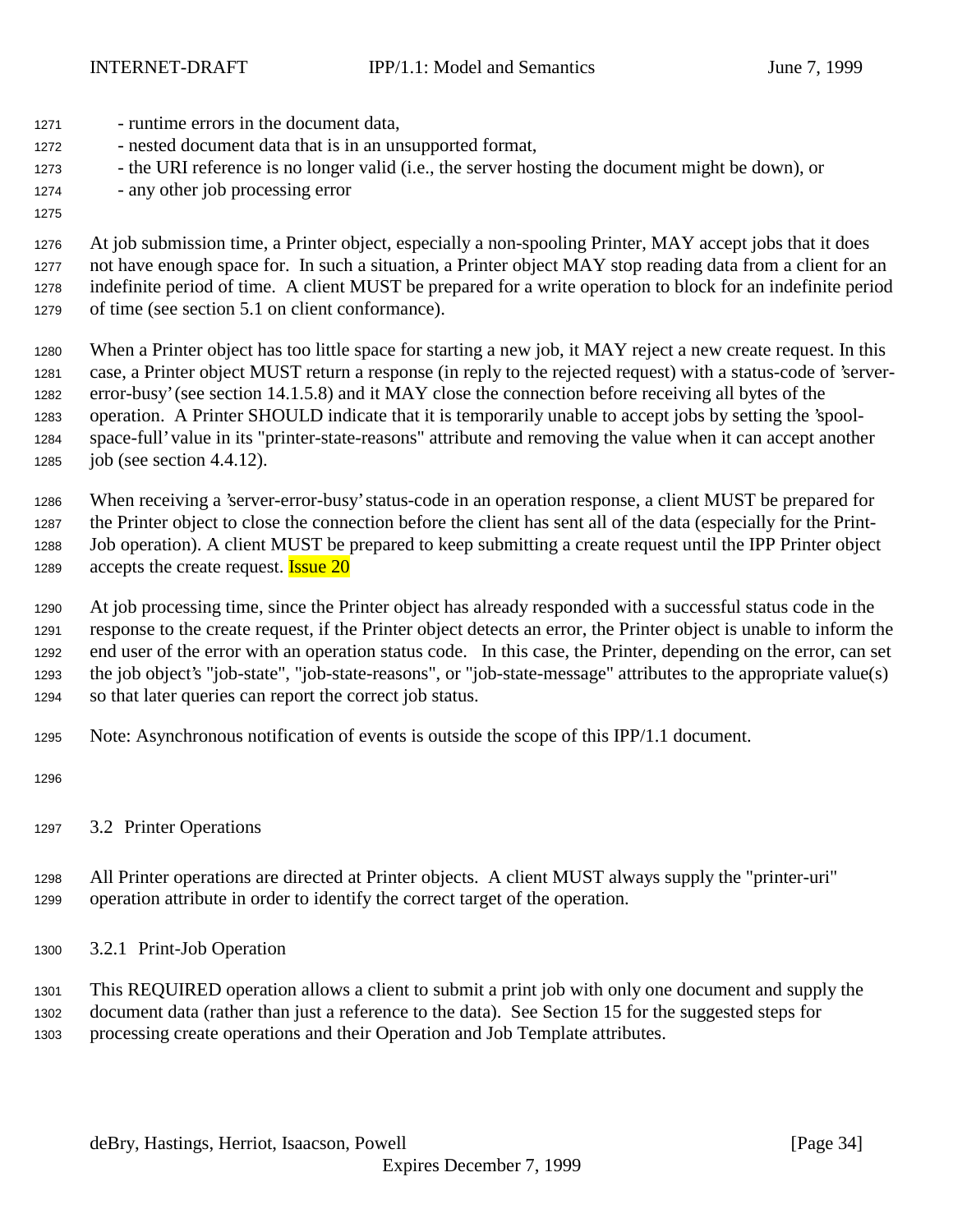| 1304         | 3.2.1.1 Print-Job Request                                                                                                                                                                               |
|--------------|---------------------------------------------------------------------------------------------------------------------------------------------------------------------------------------------------------|
| 1305         | The following groups of attributes are supplied as part of the Print-Job Request:                                                                                                                       |
| 1306         | Group 1: Operation Attributes                                                                                                                                                                           |
| 1307         | Natural Language and Character Set:                                                                                                                                                                     |
| 1308         | The "attributes-charset" and "attributes-natural-language" attributes as described in section 3.1.4.1.                                                                                                  |
| 1309         | The Printer object MUST copy these values to the corresponding Job Description attributes                                                                                                               |
| 1310         | described in sections 4.3.19 and 4.3.20.                                                                                                                                                                |
| 1311         |                                                                                                                                                                                                         |
| 1312         | Target:                                                                                                                                                                                                 |
| 1313         | The "printer-uri" (uri) operation attribute which is the target for this operation as described in                                                                                                      |
| 1314         | section 3.1.5.                                                                                                                                                                                          |
| 1315         |                                                                                                                                                                                                         |
| 1316         | <b>Requesting User Name:</b>                                                                                                                                                                            |
| 1317         | The "requesting-user-name" (name(MAX)) attribute SHOULD be supplied by the client as                                                                                                                    |
| 1318         | described in section 8.3.                                                                                                                                                                               |
| 1319         |                                                                                                                                                                                                         |
| 1320         | "job-name" (name(MAX)):                                                                                                                                                                                 |
| 1321         | The client OPTIONALLY supplies this attribute. The Printer object MUST support this attribute. It                                                                                                       |
| 1322         | contains the client supplied Job name. If this attribute is supplied by the client, its value is used for                                                                                               |
| 1323         | the "job-name" attribute of the newly created Job object. The client MAY automatically include any                                                                                                      |
| 1324         | information that will help the end-user distinguish amongst his/her jobs, such as the name of the                                                                                                       |
| 1325         | application program along with information from the document, such as the document name,                                                                                                                |
| 1326         | document subject, or source file name. If this attribute is not supplied by the client, the Printer<br>generates a name to use in the "job-name" attribute of the newly created Job object (see Section |
| 1327<br>1328 | $4.3.5$ ).                                                                                                                                                                                              |
| 1329         |                                                                                                                                                                                                         |
| 1330         | "ipp-attribute-fidelity" (boolean):                                                                                                                                                                     |
| 1331         | The client OPTIONALLY supplies this attribute. The Printer object MUST support this attribute.                                                                                                          |
| 1332         | The value 'true' indicates that total fidelity to client supplied Job Template attributes and values is                                                                                                 |
| 1333         | required, else the Printer object MUST reject the Print-Job request. The value 'false' indicates that a                                                                                                 |
| 1334         | reasonable attempt to print the Job object is acceptable and the Printer object MUST accept the                                                                                                         |
| 1335         | Print-job request. If not supplied, the Printer object assumes the value is 'false'. All Printer objects                                                                                                |
| 1336         | MUST support both types of job processing. See section 15 for a full description of "ipp-attribute-                                                                                                     |
| 1337         | fidelity" and its relationship to other attributes, especially the Printer object's "pdl-override-                                                                                                      |
| 1338         | supported" attribute.                                                                                                                                                                                   |
| 1339         |                                                                                                                                                                                                         |
| 1340         | "document-name" (name(MAX)):                                                                                                                                                                            |
| 1341         | The client OPTIONALLY supplies this attribute. The Printer object MUST support this attribute.                                                                                                          |
| 1342         | It contains the client supplied document name. The document name MAY be different than the Job                                                                                                          |
| 1343         | name. Typically, the client software automatically supplies the document name on behalf of the end                                                                                                      |
| 1344         | user by using a file name or an application generated name. If this attribute is supplied, its value can                                                                                                |
| 1345         | be used in a manner defined by each implementation. Examples include: printed along with the Job                                                                                                        |
| 1346         | (job start sheet, page adornments, etc.), used by accounting or resource tracking management tools,                                                                                                     |

deBry, Hastings, Herriot, Isaacson, Powell [Page 35]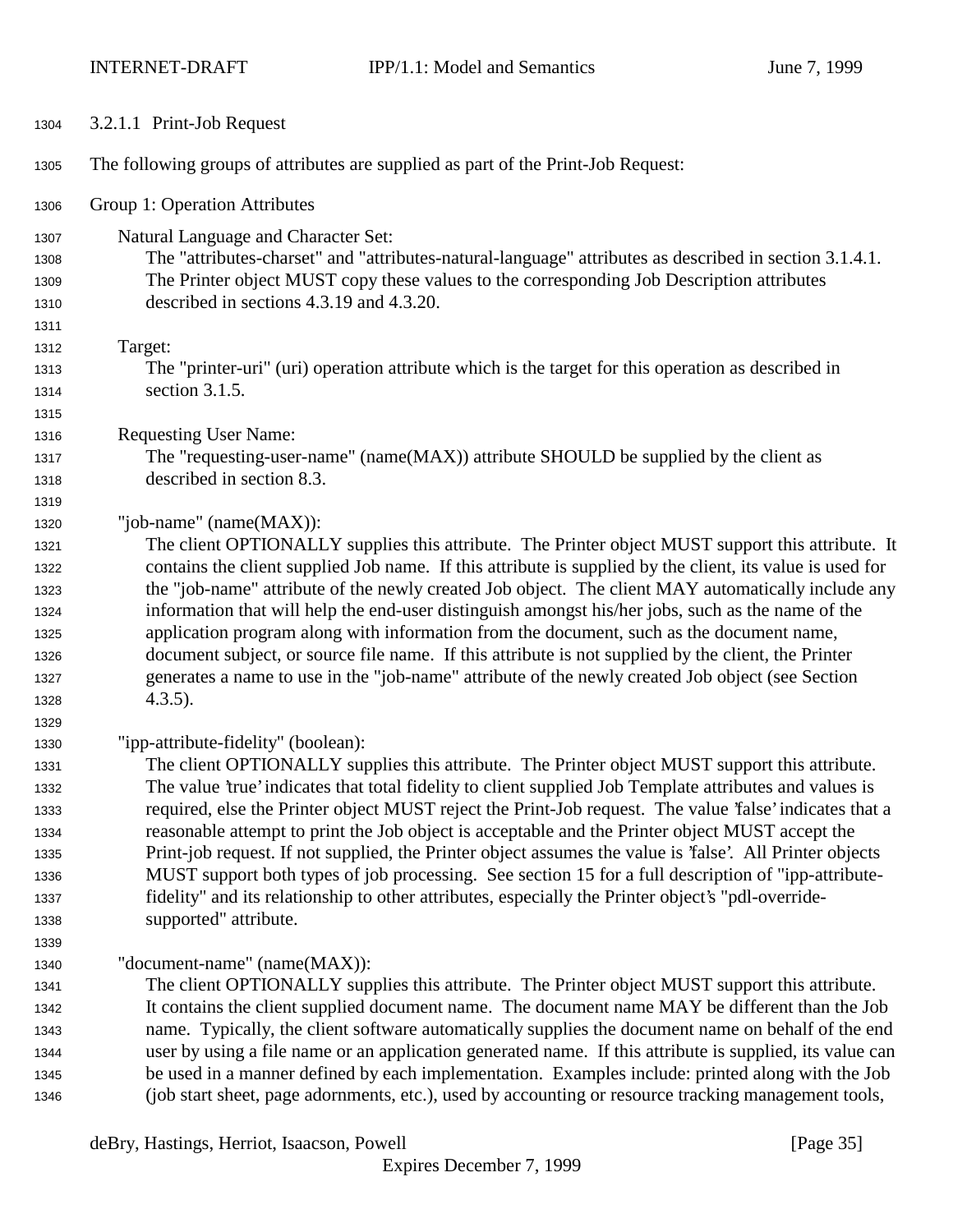- or even stored along with the document as a document level attribute. IPP/1.1 does not support the concept of document level attributes.
- "compression" (type3 keyword)

 The client OPTIONALLY supplies this attribute. The Printer object MUST support this attribute and the "compression-supported" attribute (see section 4.4.32). The client supplied "compression" operation attribute identifies the compression algorithm used on the document data. The following cases exist:

- a) If the client omits this attribute, the Printer object MUST assume that the data is not compressed (i.e. the Printer follows the rules below as if the client supplied the "compression" attribute with a value of 'none').
- b) If the client supplies this attribute, but the value is not supported by the Printer object, i.e., the value is not one of the values of the Printer object's "compression-supported" attribute, the Printer object MUST reject the request, and return the 'client-error- compression-not-supported' status code. See section 3.1.7 for returning unsupported attributes and values.
- c) If the client supplies the attribute and the Printer object supports the attribute value, the Printer object uses the corresponding decompression algorithm on the document data.
- d) If the decompression algorithm fails before the Printer returns an operation response, the Printer object MUST reject the request and return the 'client-error-compression-error' status code.
- e) If the decompression algorithm fails after the Printer returns an operation response, the Printer object MUST abort the job and add the 'compression-error' value to the job's "job-state-reasons" attribute.
- f) If the decompression algorithm succeeds, the document data MUST then have the format specified by the job's "document-format" attribute, if supplied (see "document-format" 1373 operation attribute definition below). **Issue 28**

"document-format" (mimeMediaType) :

- The client OPTIONALLY supplies this attribute. The Printer object MUST support this attribute. The value of this attribute identifies the format of the supplied document data. The following cases exist:
- a) If the client does not supply this attribute, the Printer object assumes that the document data is in the format defined by the Printer object's "document-format-default" attribute. (i.e. the Printer follows the rules below as if the client supplied the "document-format" attribute with a value equal to the printer's default value).
- b) If the client supplies this attribute, but the value is not supported by the Printer object, i.e., the value is not one of the values of the Printer object's "document-format- supported" attribute, the Printer object MUST reject the request and return the 'client-error-document-format-not-supported' status code.
- c) If the client supplies this attribute and its value is 'application/octet-stream' (i.e. to be auto-sensed, see Section 4.1.9.1), and the format is not one of the document-formats that the Printer can auto-sense, and this check occurs before the Printer returns an operation response, then the Printer MUST reject the request and return the 'client-error-document-format-not-supported' status code.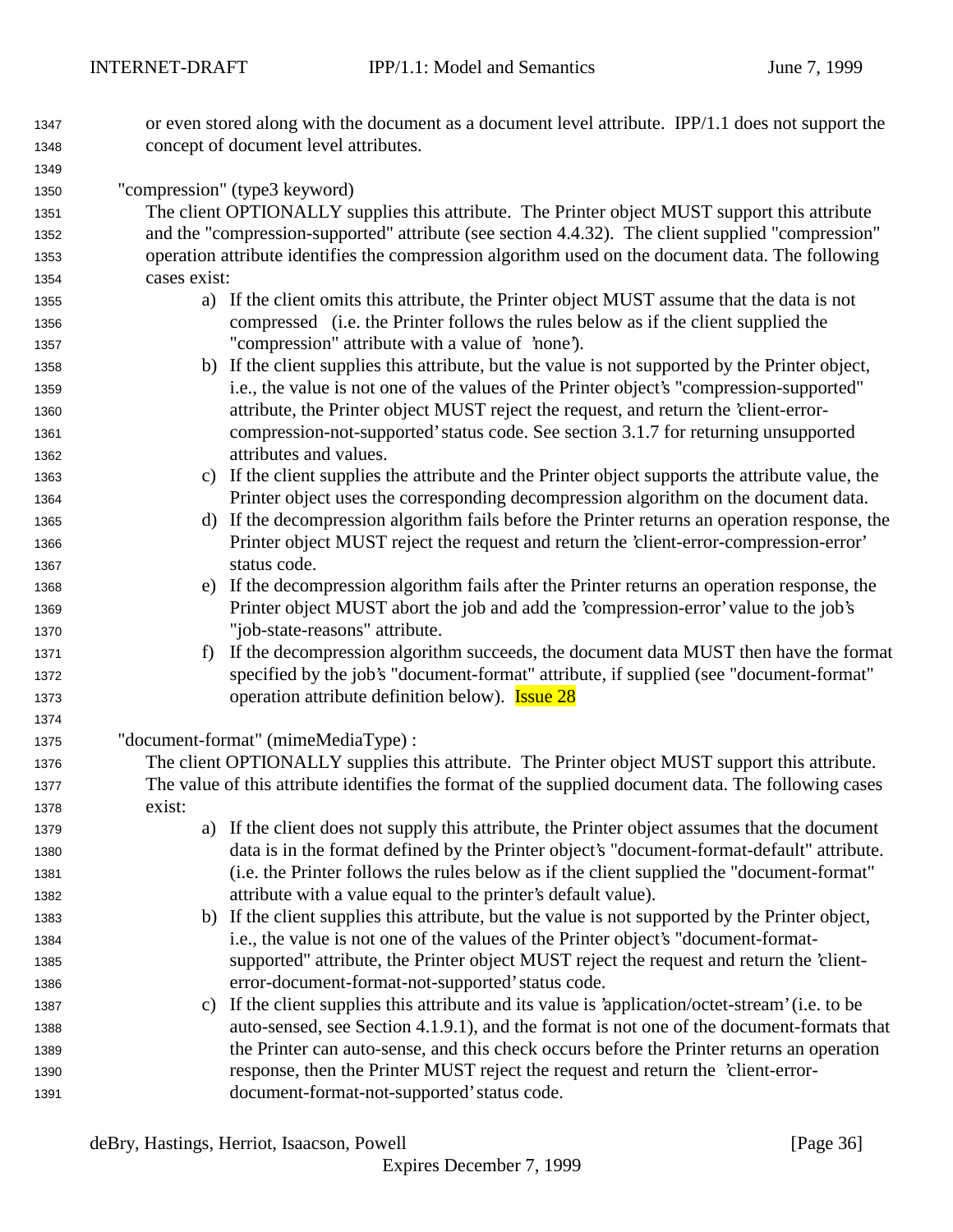| 1392 | d) If the client supplies this attribute, and the value is supported by the Printer object, the          |
|------|----------------------------------------------------------------------------------------------------------|
| 1393 | document data, the Printer is capable of interpreting the document data.                                 |
| 1394 | If interpreting of the document data fails before the Printer returns an operation response,<br>e)       |
| 1395 | the Printer object MUST reject the request and return the 'client-error-document-format-                 |
| 1396 | error' status code.                                                                                      |
| 1397 | If interpreting of the document data fails after the Printer returns an operation response,<br>$f$ )     |
| 1398 | the Printer object MUST abort the job and add the 'document-format-error' value to the                   |
| 1399 | job's "job-state-reasons" attribute. <b>Issue 11</b>                                                     |
| 1400 |                                                                                                          |
| 1401 | "document-natural-language" (naturalLanguage):                                                           |
| 1402 | The client OPTIONALLY supplies this attribute. The Printer object OPTIONALLY supports this               |
| 1403 | attribute. This attribute specifies the natural language of the document for those document-formats      |
| 1404 | that require a specification of the natural language in order to image the document unambiguously.       |
| 1405 | There are no particular values required for the Printer object to support.                               |
| 1406 |                                                                                                          |
| 1407 |                                                                                                          |
| 1408 | "job-k-octets" (integer $(0:MAX)$ )                                                                      |
| 1409 | The client OPTIONALLY supplies this attribute. The Printer object OPTIONALLY supports this               |
| 1410 | attribute and the "job-k-octets-supported" attribute (see section 4.4.33). The client supplied "job-k-   |
| 1411 | octets" operation attribute identifies the total size of the document(s) in K octets being submitted     |
| 1412 | (see section 4.3.17.1 for the complete semantics). If the client supplies the attribute and the Printer  |
| 1413 | object supports the attribute, the value of the attribute is used to populate the Job object's "job-k-   |
| 1414 | octets" Job Description attribute.                                                                       |
| 1415 |                                                                                                          |
| 1416 | For this attribute and the following two attributes ("job-impressions", and "job-media-sheets"), if the  |
| 1417 | client supplies the attribute, but the Printer object does not support the attribute, the Printer object |
| 1418 | ignores the client-supplied value. If the client supplies the attribute and the Printer supports the     |
| 1419 | attribute, and the value is within the range of the corresponding Printer object's "xxx-supported"       |
| 1420 | attribute, the Printer object MUST use the value to populate the Job object's "xxx" attribute. If the    |
| 1421 | client supplies the attribute and the Printer supports the attribute, but the value is outside the range |
| 1422 | of the corresponding Printer object's "xxx-supported" attribute, the Printer object MUST copy the        |
| 1423 | attribute and its value to the Unsupported Attributes response group, reject the request, and return     |
| 1424 | the 'client-error-attributes-or-values-not-supported' status code. If the client does not supply the     |
| 1425 | attribute, the Printer object MAY choose to populate the corresponding Job object attribute              |
| 1426 | depending on whether the Printer object supports the attribute and is able to calculate or discern the   |
| 1427 | correct value.                                                                                           |
| 1428 |                                                                                                          |
| 1429 | "job-impressions" (integer $(0:MAX)$ )                                                                   |
| 1430 | The client OPTIONALLY supplies this attribute. The Printer object OPTIONALLY supports this               |
| 1431 | attribute and the "job-impressions-supported" attribute (see section 4.4.34). The client supplied        |
| 1432 | "job-impressions" operation attribute identifies the total size in number of impressions of the          |
| 1433 | document(s) being submitted (see section 4.3.17.2 for the complete semantics).                           |
| 1434 |                                                                                                          |
| 1435 | See last paragraph under "job-k-octets".                                                                 |
| 1436 |                                                                                                          |
|      |                                                                                                          |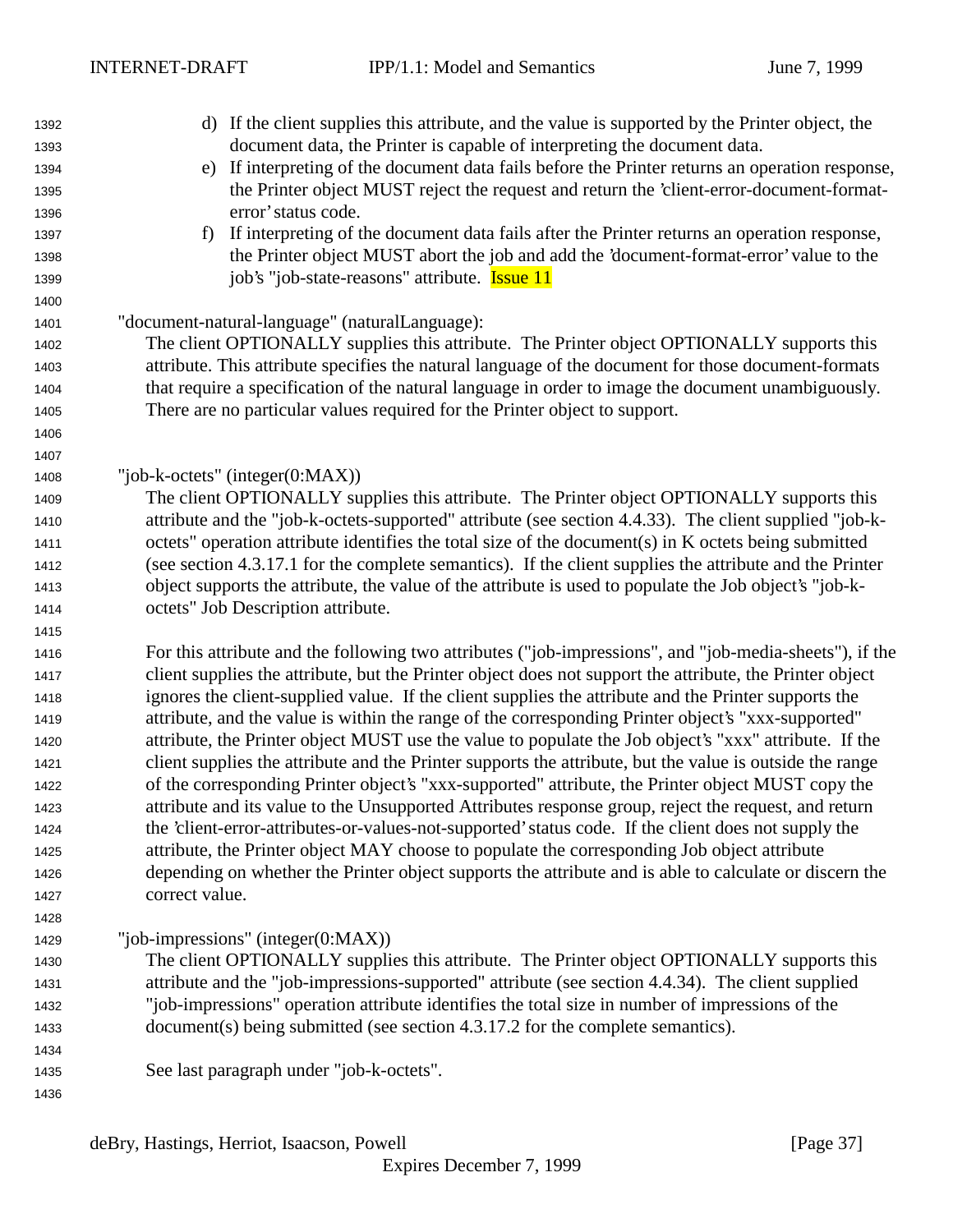"job-media-sheets" (integer(0:MAX)) The client OPTIONALLY supplies this attribute. The Printer object OPTIONALLY supports this attribute and the "job-media-sheets-supported" attribute (see section 4.4.35). The client supplied "job-media-sheets" operation attribute identifies the total number of media sheets to be produced for this job (see section 4.3.17.3 for the complete semantics). See last paragraph under "job-k-octets". Group 2: Job Template Attributes The client OPTIONALLY supplies a set of Job Template attributes as defined in section 4.2. If the client is not supplying any Job Template attributes in the request, the client SHOULD omit Group 2 rather than sending an empty group. However, a Printer object MUST be able to accept an empty group. Group 3: Document Content The client MUST supply the document data to be processed. In addition to the MANDATORY parameters required for every operation request, the simplest Print-Job Request consists of just the "attributes-charset" and "attributes-natural-language" operation attributes; the "printer-uri" target operation attribute; the Document Content and nothing else. In this simple case, the Printer object: - creates a new Job object (the Job object contains a single document), - stores a generated Job name in the "job-name" attribute in the natural language and charset requested (see Section 3.1.4.1) (if those are supported, otherwise using the Printer object's default natural language and charset), and - at job processing time, uses its corresponding default value attributes for the supported Job Template attributes that were not supplied by the client as IPP attribute or embedded instructions in the document data. 3.2.1.2 Print-Job Response The Printer object MUST return to the client the following sets of attributes as part of the Print-Job Response: Group 1: Operation Attributes Status Message: In addition to the REQUIRED status code returned in every response, the response OPTIONALLY includes a "status-message" (text(255)) operation attribute as described in sections 13 and 3.1.6. If the client supplies unsupported or conflicting Job Template attributes or values, the Printer object MUST reject or accept the Print-Job request depending on the whether the client supplied a 'true' or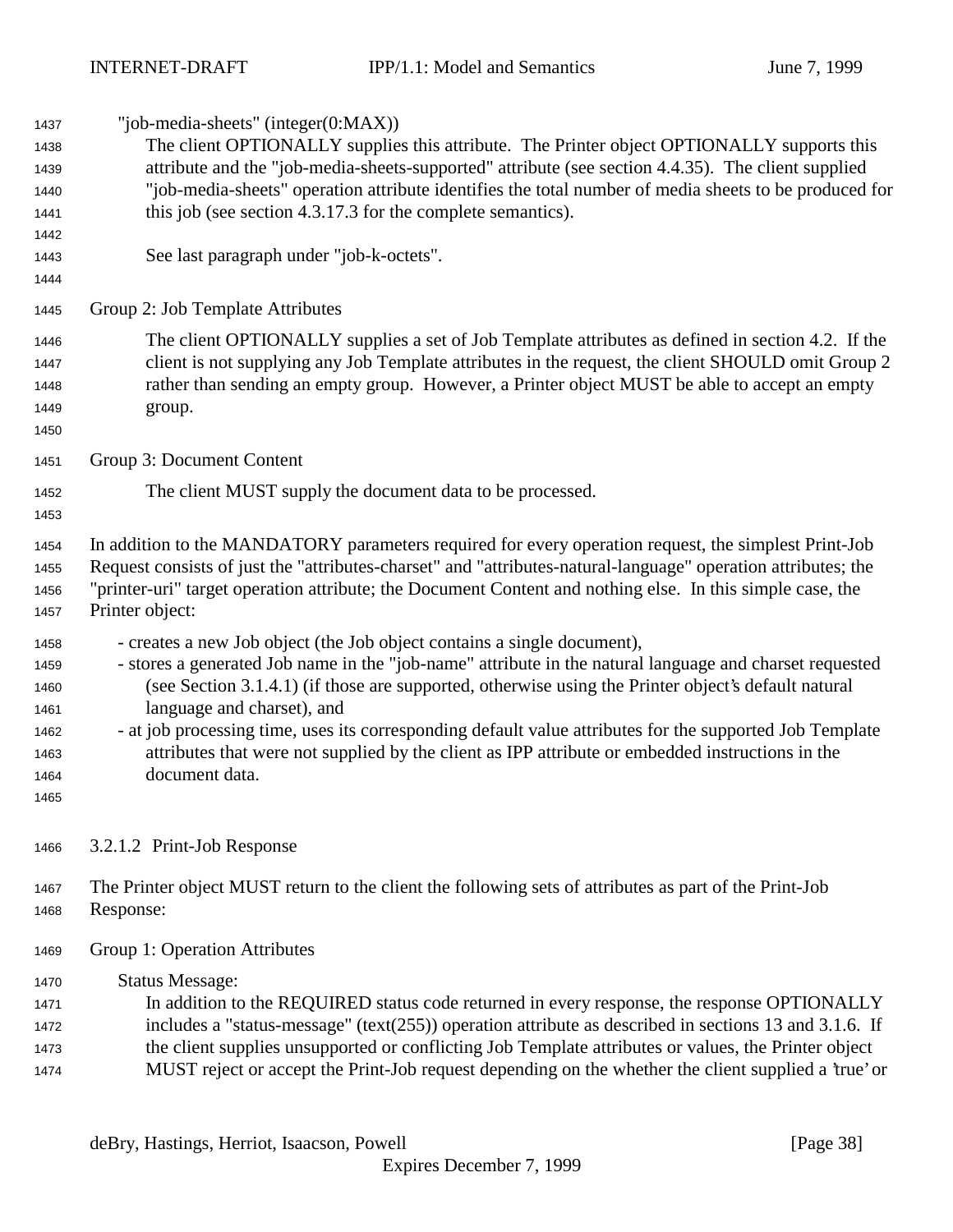'false' value for the "ipp-attribute-fidelity" operation attribute. See the Implementer's Guide [IPP- IIG] for a complete description of the suggested steps for processing a create request. Natural Language and Character Set: The "attributes-charset" and "attributes-natural-language" attributes as described in section 3.1.4.2. Group 2: Unsupported Attributes See section 3.1.7 for details on returning Unsupported Attributes. The value of the "ipp-attribute-fidelity" supplied by the client does not affect what attributes the Printer object returns in this group. The value of "ipp-attribute-fidelity" only affects whether the Print-Job operation is accepted or rejected. If the job is accepted, the client may query the job using the Get-Job-Attributes operation requesting the unsupported attributes that were returned in the create response to see which attributes were ignored (not stored on the Job object) and which attributes were stored with other (substituted) values. Group 3: Job Object Attributes "job-uri" (uri): The Printer object MUST return the Job object's URI by returning the contents of the REQUIRED "job-uri" Job object attribute. The client uses the Job object's URI when directing operations at the Job object. The Printer object always uses its configured security policy when creating the new URI. However, if the Printer object supports more than one URI, the Printer object also uses information about which URI was used in the Print-Job Request to generated the new URI so that the new URI references the correct access channel. In other words, if the Print-Job Request comes in over a secure channel, the Printer object MUST generate a Job URI that uses the secure channel as well. "job-id" (integer(1:MAX)): The Printer object MUST return the Job object's Job ID by returning the REQUIRED "job-id" Job object attribute. The client uses this "job-id" attribute in conjunction with the "printer-uri" attribute used in the Print-Job Request when directing Job operations at the Printer object. "job-state": The Printer object MUST return the Job object's REQUIRED "job-state" attribute. The value of this attribute (along with the value of the next attribute: "job-state-reasons") is taken from a "snapshot" of the new Job object at some meaningful point in time (implementation defined) between when the Printer object receives the Print-Job Request and when the Printer object returns the response. "job-state-reasons": 1514 The Printer object MUST return the Job object's REQUIRED "job-state-reasons" attribute. . **Issue**  $\frac{30}{ }$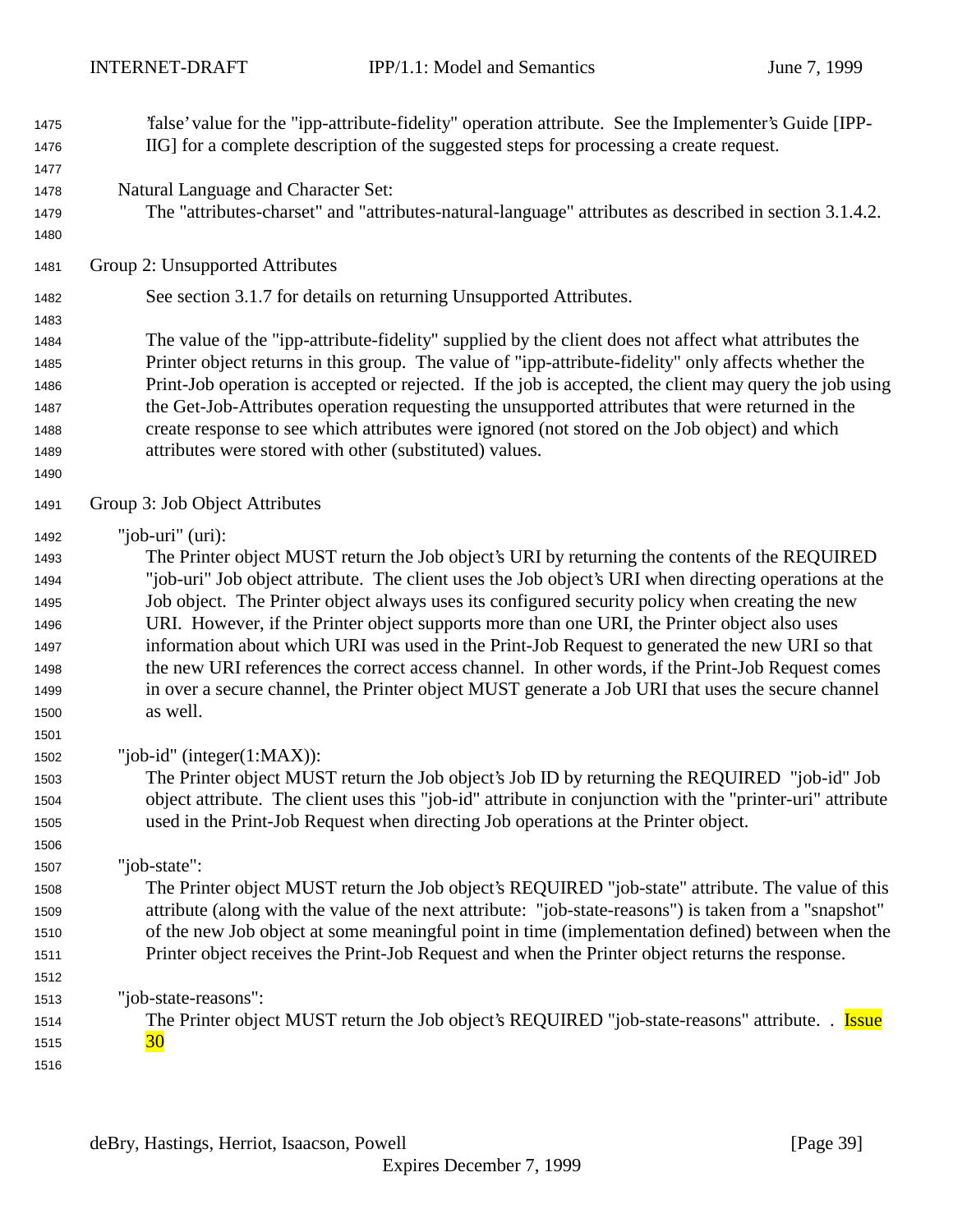| 1517 | "job-state-message":                                                                                          |
|------|---------------------------------------------------------------------------------------------------------------|
| 1518 | The Printer object OPTIONALLY returns the Job object's OPTIONAL "job-state-message"                           |
| 1519 | attribute. If the Printer object supports this attribute then it MUST be returned in the response. If         |
| 1520 | this attribute is not returned in the response, the client can assume that the "job-state-message"            |
| 1521 | attribute is not supported and will not be returned in a subsequent Job object query.                         |
| 1522 |                                                                                                               |
| 1523 | "number-of-intervening-jobs":                                                                                 |
| 1524 | The Printer object OPTIONALLY returns the Job object's OPTIONAL "number-of-intervening-                       |
| 1525 | jobs" attribute. If the Printer object supports this attribute then it MUST be returned in the response.      |
| 1526 | If this attribute is not returned in the response, the client can assume that the "number-of-                 |
| 1527 | intervening-jobs" attribute is not supported and will not be returned in a subsequent Job object              |
| 1528 | query.                                                                                                        |
| 1529 |                                                                                                               |
| 1530 | Note: Since any printer state information which affects a job's state is reflected in the "job-state" and     |
| 1531 | "job-state-reasons" attributes, it is sufficient to return only these attributes and no specific printer      |
| 1532 | status attributes.                                                                                            |
| 1533 |                                                                                                               |
| 1534 | Note: In addition to the MANDATORY parameters required for every operation response, the simplest             |
| 1535 | response consists of the just the "attributes-charset" and "attributes-natural-language" operation attributes |
| 1536 | and the "job-uri", "job-id", and "job-state" Job Object Attributes. In this simplest case, the status code is |
| 1537 | 'successful-ok' and there is no "status-message" operation attribute.                                         |
| 1538 | 3.2.2 Print-URI Operation                                                                                     |

 This OPTIONAL operation is identical to the Print-Job operation (section 3.2.1) except that a client supplies a URI reference to the document data using the "document-uri" (uri) operation attribute (in Group 1) rather than including the document data itself. Before returning the response, the Printer MUST validate that the Printer supports the retrieval method (e.g., http, ftp, etc.) implied by the URI, and MUST check for valid URI syntax. If the client-supplied URI scheme is not supported, i.e. the value is not in the Printer object's "referenced-uri-scheme-supported" attribute, the Printer object MUST reject the request and return the 'client-error-uri-scheme-not-supported' status code.

 The IPP Printer MAY validate the accessibility of the document as part of the operation or subsequently. If the Printer determines an accessibility problem before returning an operation response, it rejects the request and returns the 'client-error-document-access-error' status code. The Printer MAY also return a specific document access error code using the "document-access-error" operation attribute (see section 3.1.6.4). **Issue 35** 

 If the Printer determines this document accessibility problem after accepting the request and returning an operation response with one of the successful status codes, the Printer adds the 'document-access-error' value to the job's "job-state-reasons" attribute and MAY populate the job's "job-document-access-errors" Job Description attribute (see section 4.3.11). See The Implementer's Guide [IPP-IIG] for suggested additional checks. Issue 35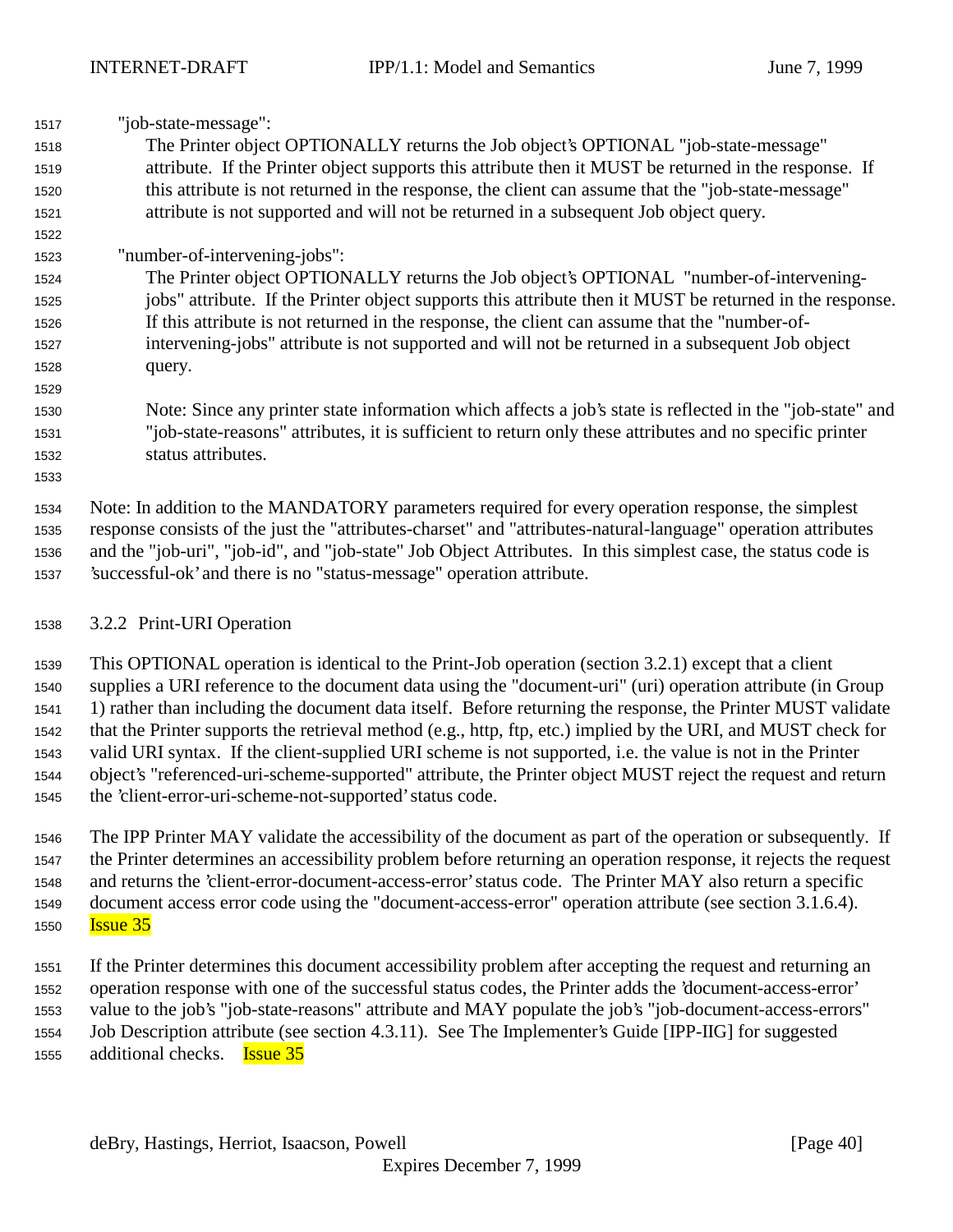If the Printer object supports this operation, it MUST support the "reference-uri-schemes-supported" Printer attribute (see section 4.4.27).

 It is up to the IPP object to interpret the URI and subsequently "pull" the document from the source referenced by the URI string.

3.2.3 Validate-Job Operation

 This REQUIRED operation is similar to the Print-Job operation (section 3.2.1) except that a client supplies no document data and the Printer allocates no resources (i.e., it does not create a new Job object). This operation is used only to verify capabilities of a printer object against whatever attributes are supplied by the client in the Validate-Job request. By using the Validate-Job operation a client can validate that an identical Print-Job operation (with the document data) would be accepted. The Validate-Job operation also performs the same security negotiation as the Print-Job operation (see section 8), so that a client can check that the client and Printer object security requirements can be met before performing a Print-Job operation.

 The Validate-Job operation does not accept a "document-uri" attribute in order to allow a client to check that the same Print-URI operation will be accepted, since the client doesn't send the data with the Print-URI operation. The client SHOULD just issue the Print-URI request.

 The Printer object returns the same status codes, Operation Attributes (Group 1) and Unsupported Attributes (Group 2) as the Print-Job operation. However, no Job Object Attributes (Group 3) are returned, since no Job object is created.

3.2.4 Create-Job Operation

 This OPTIONAL operation is similar to the Print-Job operation (section 3.2.1) except that in the Create-Job request, a client does not supply document data or any reference to document data. Also, the client does not supply any of the "document-name", "document-format", "compression", or "document-natural-language" operation attributes. This operation is followed by one or more Send-Document or Send-URI operations. In each of those operation requests, the client OPTIONALLY supplies the "document-name", "document-format", and "document-natural-language" attributes for each document in the multi-document Job object.

- If a Printer object supports the Create-Job operation, it MUST also support the Send-Document operation and also MAY support the Send-URI operation.
- If the Printer object supports this operation, it MUST support the "multiple-operation-time-out" Printer attribute (see section 4.4.31).
- If the Printer object supports this operation, then it MUST support the "multiple-document-jobs-supported" Printer Description attribute (see section 4.4.16) and indicate whether or not it supports multiple-document 1587 jobs. **Issue 34**

 If the Printer object supports this operation and supports multiple documents in a job, then it MUST support the "multiple-document-handling" Job Template job attribute with at least one value (see section 4.2.4) and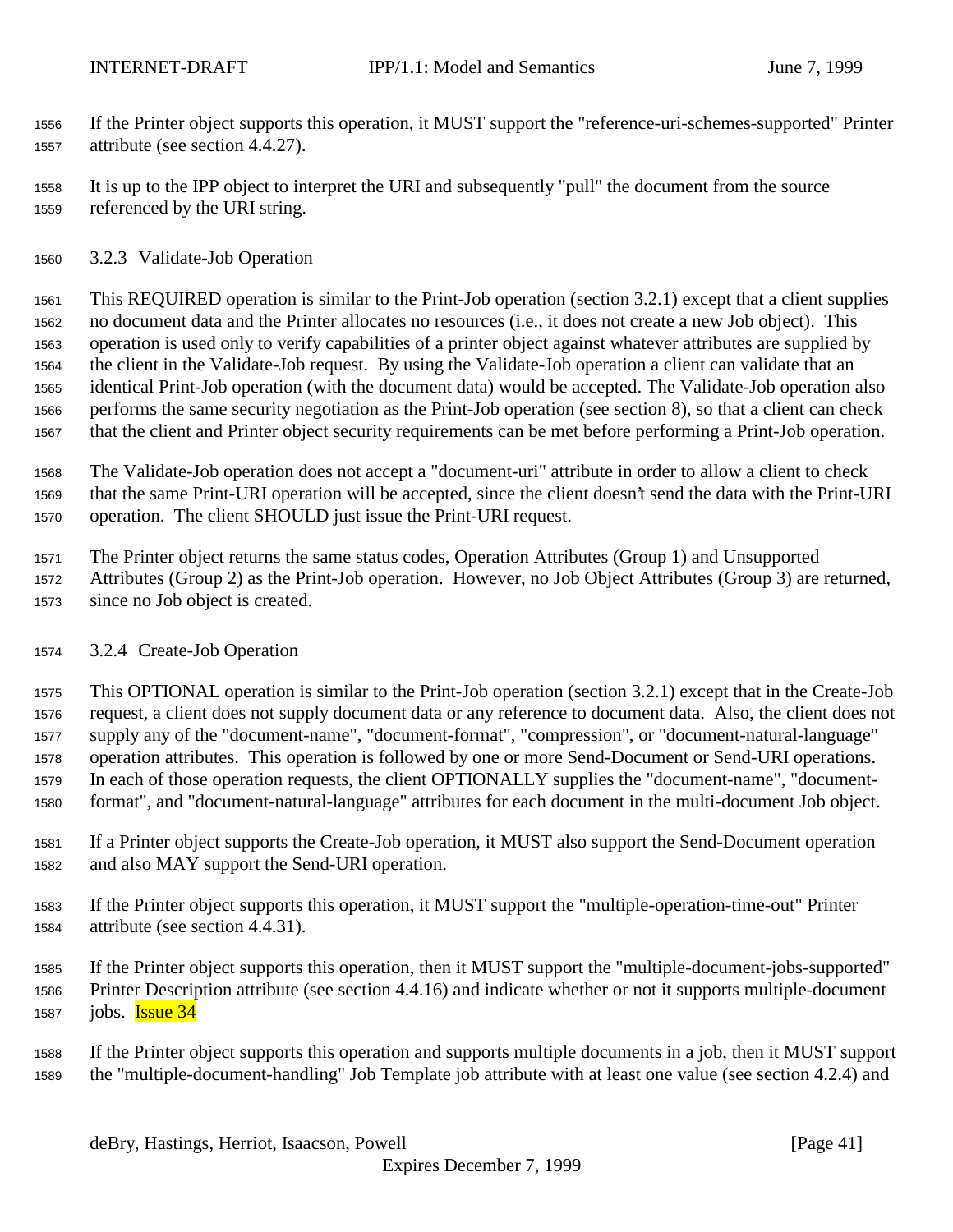the associated "multiple-document-handling-default" and "multiple-document-handling-supported" Job 1591 Template Printer attributes (see section 4.2). **Issue 34** 

 After the Create-Job operation has completed, the value of the "job-state" attribute is similar to the "job- state" after a Print-Job, even though no document-data has arrived. A Printer MAY set the 'job-data- insufficient' value of the job's "job-state-reason" attribute to indicate that processing cannot begin until sufficient data has arrived and set the "job-state" to either 'pending' or 'pending-held'. A non-spooling printer that doesn't implement the 'pending' job state may even set the "job-state" to 'processing', even 1597 though there is not yet any data to process. See sections 4.3.7 and 4.3.8. **Issue 13** 

3.2.5 Get-Printer-Attributes Operation

 This REQUIRED operation allows a client to request the values of the attributes of a Printer object. In the request, the client supplies the set of Printer attribute names and/or attribute group names in which the requester is interested. In the response, the Printer object returns a corresponding attribute set with the appropriate attribute values filled in.

- For Printer objects, the possible names of attribute groups are:
- 'job-template': the subset of the Job Template attributes that apply to a Printer object (the last two columns of the table in Section 4.2) that the implementation supports for Printer objects.
- 'printer-description': the subset of the attributes specified in Section 4.4 that the implementation supports for Printer objects.
- 'all': the special group 'all' that includes all attributes that the implementation supports for Printer objects. Issue 23
- 

 Since a client MAY request specific attributes or named groups, there is a potential that there is some overlap. For example, if a client requests, 'printer-name' and 'all', the client is actually requesting the "printer-name" attribute twice: once by naming it explicitly, and once by inclusion in the 'all' group. In such cases, the Printer object NEED NOT return each attribute only once in the response even if it is requested multiple times. The client SHOULD NOT request the same attribute in multiple ways.

 It is NOT REQUIRED that a Printer object support all attributes belonging to a group (since some attributes are OPTIONAL). However, it is REQUIRED that each Printer object support all group names.

- 3.2.5.1 Get-Printer-Attributes Request
- The following sets of attributes are part of the Get-Printer-Attributes Request:
- Group 1: Operation Attributes
- Natural Language and Character Set:
- The "attributes-charset" and "attributes-natural-language" attributes as described in section 3.1.4.1.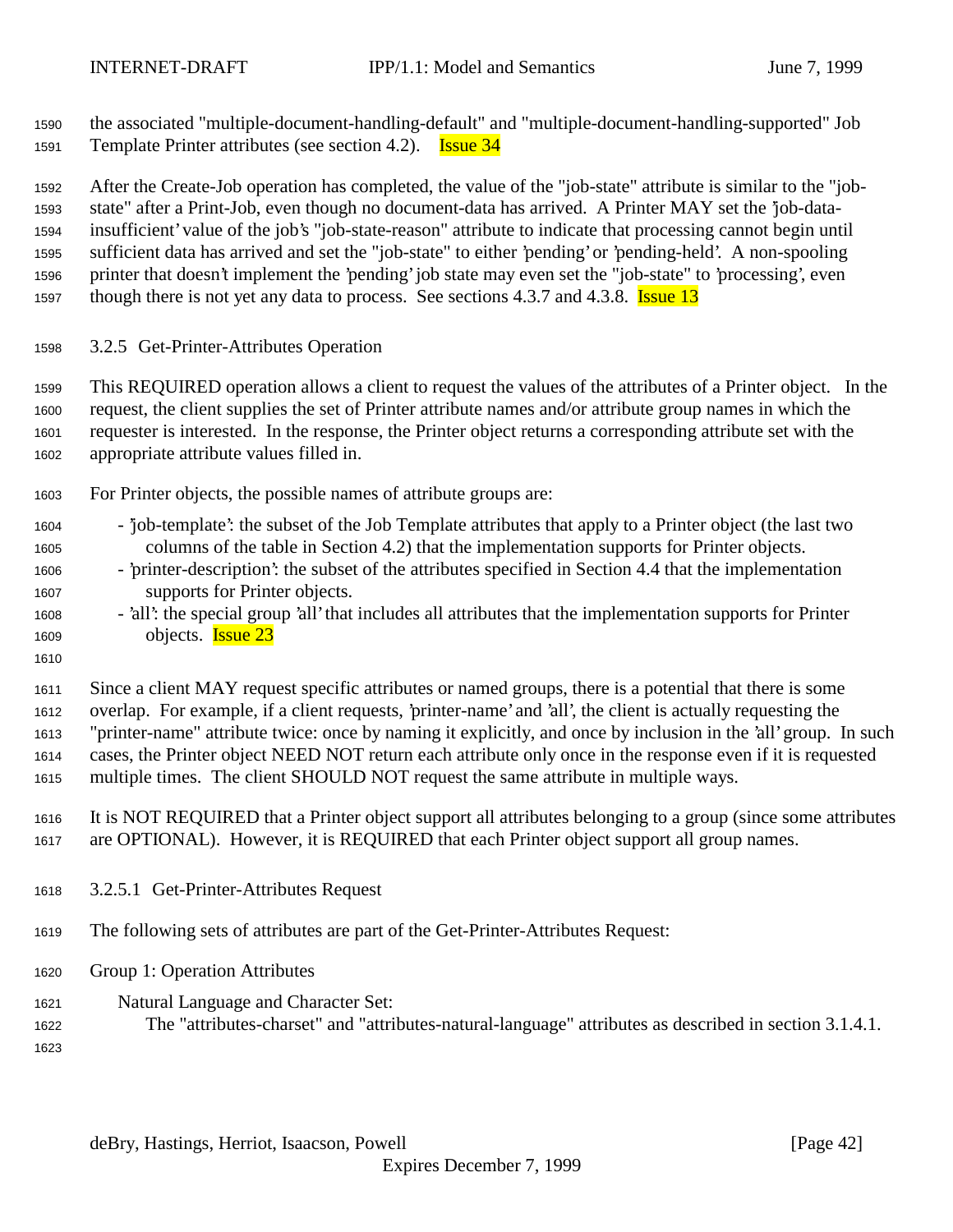| 1624 | Target:                                                                                                  |
|------|----------------------------------------------------------------------------------------------------------|
| 1625 | The "printer-uri" (uri) operation attribute which is the target for this operation as described in       |
| 1626 | section 3.1.5.                                                                                           |
| 1627 |                                                                                                          |
| 1628 | <b>Requesting User Name:</b>                                                                             |
| 1629 | The "requesting-user-name" (name(MAX)) attribute SHOULD be supplied by the client as                     |
| 1630 | described in section 8.3.                                                                                |
| 1631 |                                                                                                          |
| 1632 | "requested-attributes" (1setOf keyword) :                                                                |
| 1633 | The client OPTIONALLY supplies a set of attribute names and/or attribute group names in whose            |
| 1634 | values the requester is interested. The Printer object MUST support this attribute. If the client        |
| 1635 | omits this attribute, the Printer MUST respond as if this attribute had been supplied with a value of    |
| 1636 | 'all'.                                                                                                   |
| 1637 |                                                                                                          |
| 1638 | "document-format" (mimeMediaType) :                                                                      |
| 1639 | The client OPTIONALLY supplies this attribute. The Printer object MUST support this attribute.           |
| 1640 | This attribute is useful for a Printer object to determine the set of supported attribute values that    |
| 1641 | relate to the requested document format. The Printer object MUST return the attributes and values        |
| 1642 | that it uses to validate a job on a create or Validate-Job operation in which this document format is    |
| 1643 | supplied. The Printer object SHOULD return only (1) those attributes that are supported for the          |
| 1644 | specified format and (2) the attribute values that are supported for the specified document format.      |
| 1645 | By specifying the document format, the client can get the Printer object to eliminate the attributes     |
| 1646 | and values that are not supported for a specific document format. For example, a Printer object          |
| 1647 | might have multiple interpreters to support both 'application/postscript' (for PostScript) and           |
| 1648 | 'text/plain' (for text) documents. However, for only one of those interpreters might the Printer         |
| 1649 | object be able to support "number-up" with values of '1', '2', and '4'. For the other interpreter it     |
| 1650 | might be able to only support "number-up" with a value of '1'. Thus a client can use the Get-Printer-    |
| 1651 | Attributes operation to obtain the attributes and values that will be used to accept/reject a create job |
| 1652 | operation.                                                                                               |
| 1653 |                                                                                                          |
| 1654 | If the Printer object does not distinguish between different sets of supported values for each           |
| 1655 | different document format when validating jobs in the create and Validate-Job operations, it MUST        |
| 1656 | NOT distinguish between different document formats in the Get-Printer-Attributes operation. If the       |
| 1657 | Printer object does distinguish between different sets of supported values for each different            |
| 1658 | document format specified by the client, this specialization applies only to the following Printer       |
| 1659 | object attributes:                                                                                       |
| 1660 |                                                                                                          |
| 1661 | - Printer attributes that are Job Template attributes ("xxx-default" "xxx-supported", and "xxx-          |
| 1662 | ready" in the Table in Section 4.2),                                                                     |
| 1663 | - "pdl-override-supported",                                                                              |
| 1664 | - "compression-supported",                                                                               |
| 1665 | - "job-k-octets-supported",                                                                              |
| 1666 | - "job-impressions-supported,                                                                            |
| 1667 | - "job-media-sheets-supported"                                                                           |
| 1668 | - "printer-driver-installer",                                                                            |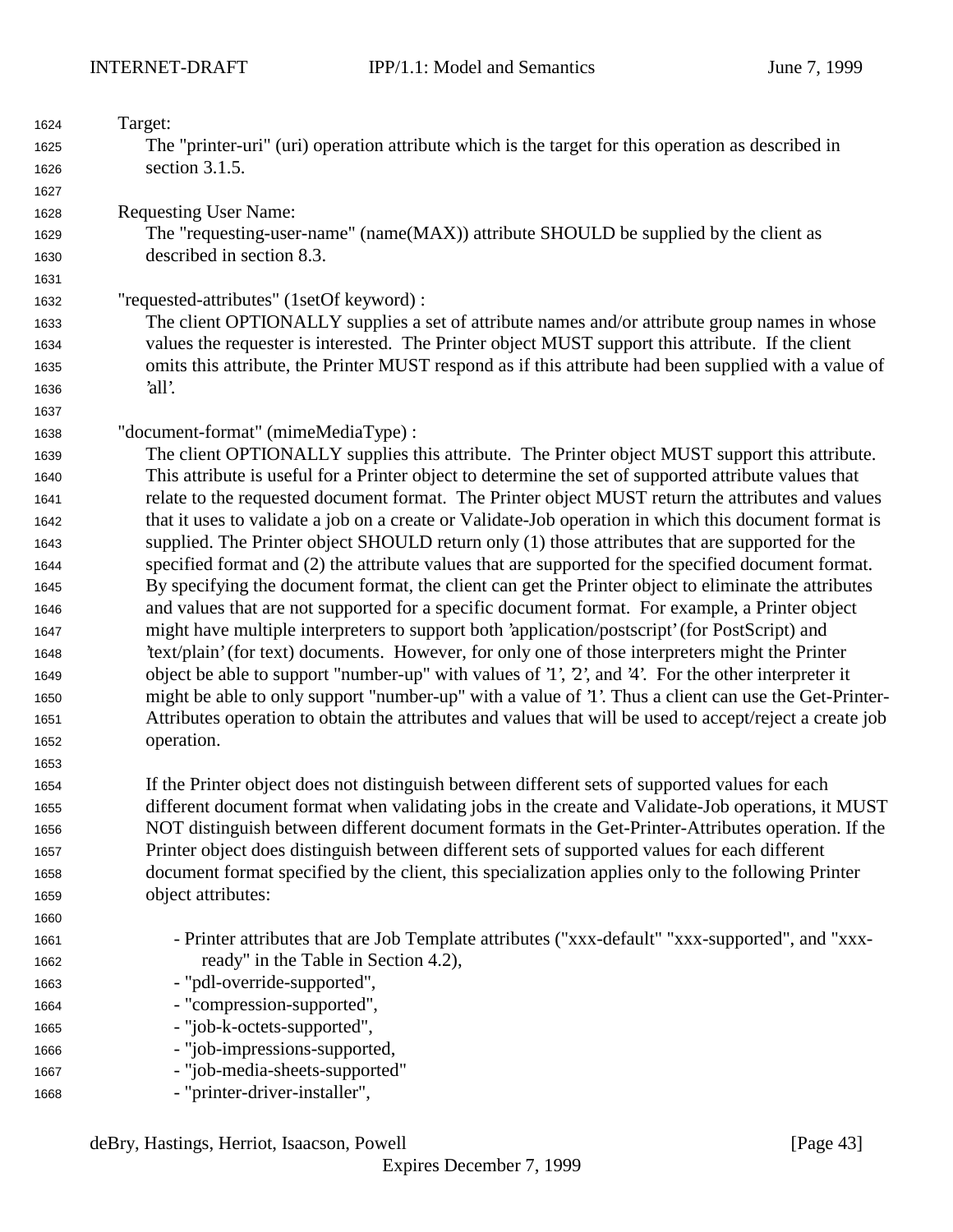| 1669 | - "color-supported", and                                                                                    |
|------|-------------------------------------------------------------------------------------------------------------|
| 1670 | - "reference-uri-schemes-supported"                                                                         |
| 1671 |                                                                                                             |
| 1672 | The values of all other Printer object attributes (including "document-format-supported") remain            |
| 1673 | invariant with respect to the client supplied document format (except for new Printer description           |
| 1674 | attribute as registered according to section 6.2).                                                          |
| 1675 |                                                                                                             |
| 1676 | If the client omits this "document-format" operation attribute, the Printer object MUST respond as if       |
| 1677 | the attribute had been supplied with the value of the Printer object's "document-format-default"            |
| 1678 | attribute. It is recommended that the client always supply a value for "document-format", since the         |
| 1679 | Printer object's "document-format-default" may be 'application/octet-stream', in which case the             |
| 1680 | returned attributes and values are for the union of the document formats that the Printer can               |
| 1681 | automatically sense. For more details, see the description of the 'mimeMediaType' attribute syntax          |
| 1682 | in section 4.1.9.                                                                                           |
| 1683 |                                                                                                             |
| 1684 | If the client supplies a value for the "document-format" Operation attribute that is not supported by       |
| 1685 | the Printer, i.e., is not among the values of the Printer object's "document-format-supported"              |
| 1686 | attribute, the Printer object MUST reject the operation and return the 'client-error-document-format-       |
| 1687 | not-supported' status code.                                                                                 |
| 1688 |                                                                                                             |
| 1689 | 3.2.5.2 Get-Printer-Attributes Response                                                                     |
| 1690 | The Printer object returns the following sets of attributes as part of the Get-Printer-Attributes Response: |
| 1691 | Group 1: Operation Attributes                                                                               |
| 1692 | <b>Status Message:</b>                                                                                      |
| 1693 | In addition to the REQUIRED status code returned in every response, the response OPTIONALLY                 |
| 1694 | includes a "status-message" (text $(255)$ ) operation attribute as described in sections 13 and 3.1.6.      |
| 1695 |                                                                                                             |
| 1696 | Natural Language and Character Set:                                                                         |
| 1697 | The "attributes-charset" and "attributes-natural-language" attributes as described in section 3.1.4.2.      |
| 1698 |                                                                                                             |
| 1699 | Group 2: Unsupported Attributes                                                                             |
| 1700 | See section 3.1.7 for details on returning Unsupported Attributes.                                          |
| 1701 |                                                                                                             |
| 1702 | The response NEED NOT contain the "requested-attributes" operation attribute with any supplied              |
| 1703 | values (attribute keywords) that were requested by the client but are not supported by the IPP object.      |
| 1704 | If the Printer object does include unsupported attributes referenced in "requested-attributes" and          |
| 1705 | such attributes include group names, such as 'all', the unsupported attributes MUST NOT include             |
| 1706 | attributes described in the standard but not supported by the implementation. <b>Issue 23</b>               |
| 1707 |                                                                                                             |
| 1708 | Group 3: Printer Object Attributes                                                                          |
|      |                                                                                                             |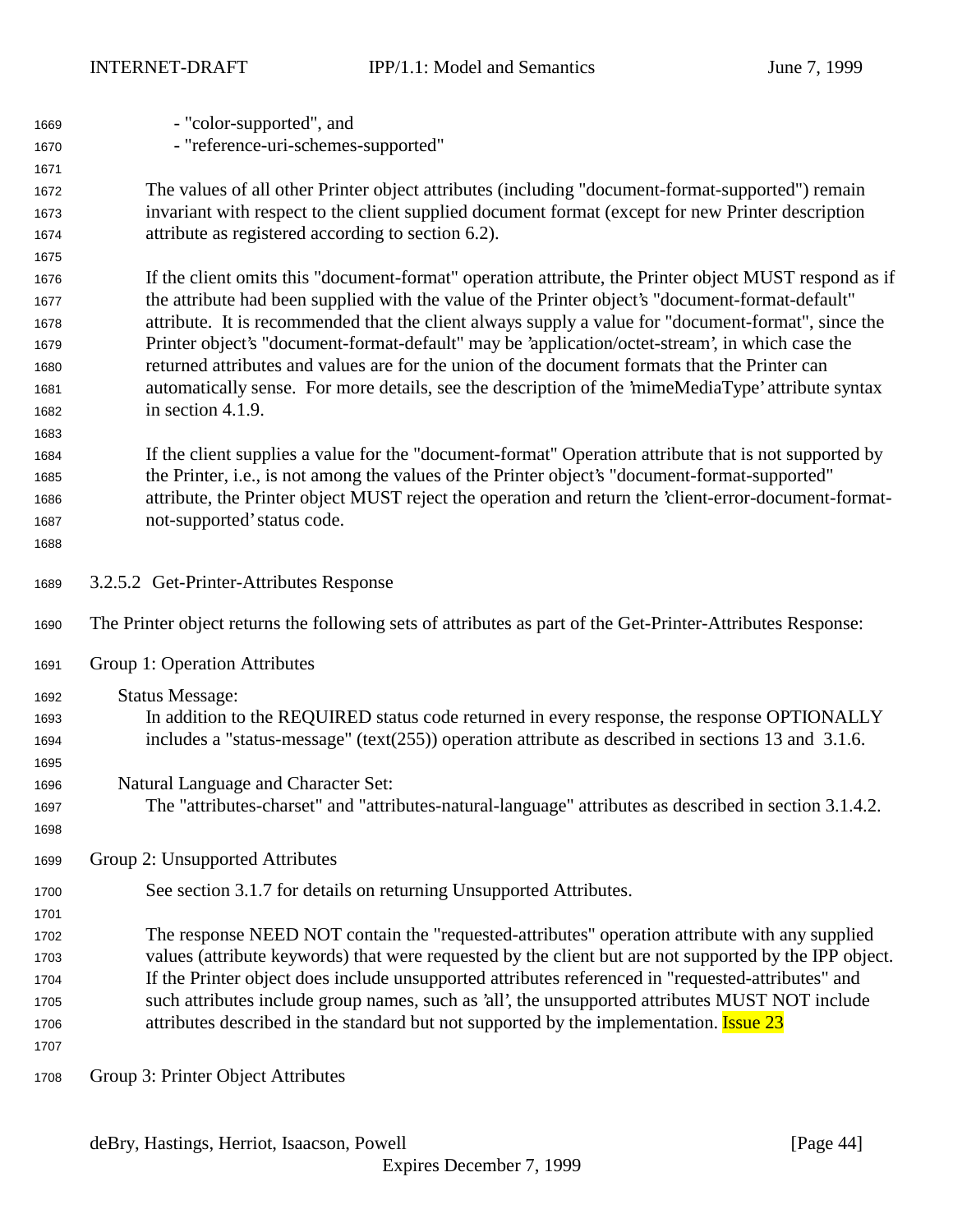This is the set of requested attributes and their current values. The Printer object ignores (does not respond with) any requested attribute which is not supported. The Printer object MAY respond with a subset of the supported attributes and values, depending on the security policy in force. However, the Printer object MUST respond with the 'unknown' value for any supported attribute (including all REQUIRED attributes) for which the Printer object does not know the value. Also the Printer object MUST respond with the 'no-value' for any supported attribute (including all REQUIRED attributes) for which the system administrator has not configured a value. See the description of the "out-of-band" values in the beginning of Section 4.1.

3.2.6 Get-Jobs Operation

 This REQUIRED operation allows a client to retrieve the list of Job objects belonging to the target Printer object. The client may also supply a list of Job attribute names and/or attribute group names. A group of Job object attributes will be returned for each Job object that is returned.

 This operation is similar to the Get-Job-Attributes operation, except that this Get-Jobs operation returns attributes from possibly more than one object (see the description of Job attribute group names in section 3.3.4).

- 3.2.6.1 Get-Jobs Request
- The client submits the Get-Jobs request to a Printer object.
- The following groups of attributes are part of the Get-Jobs Request:
- Group 1: Operation Attributes
- Natural Language and Character Set: The "attributes-charset" and "attributes-natural-language" attributes as described in section 3.1.4.1.
- Target:

- The "printer-uri" (uri) operation attribute which is the target for this operation as described in section 3.1.5.
- Requesting User Name:
- The "requesting-user-name" (name(MAX)) attribute SHOULD be supplied by the client as described in section 8.3.
- "limit" (integer(1:MAX)):

 The client OPTIONALLY supplies this attribute. The Printer object MUST support this attribute. It is an integer value that determines the maximum number of jobs that a client will receive from the Printer even if "which-jobs" or "my-jobs" constrain which jobs are returned. The limit is a "stateless limit" in that if the value supplied by the client is 'N', then only the first 'N' jobs are returned in the Get-Jobs Response. There is no mechanism to allow for the next 'M' jobs after the first 'N' jobs. If 1746 the client does not supply this attribute, the Printer object responds with all applicable jobs. Issue 8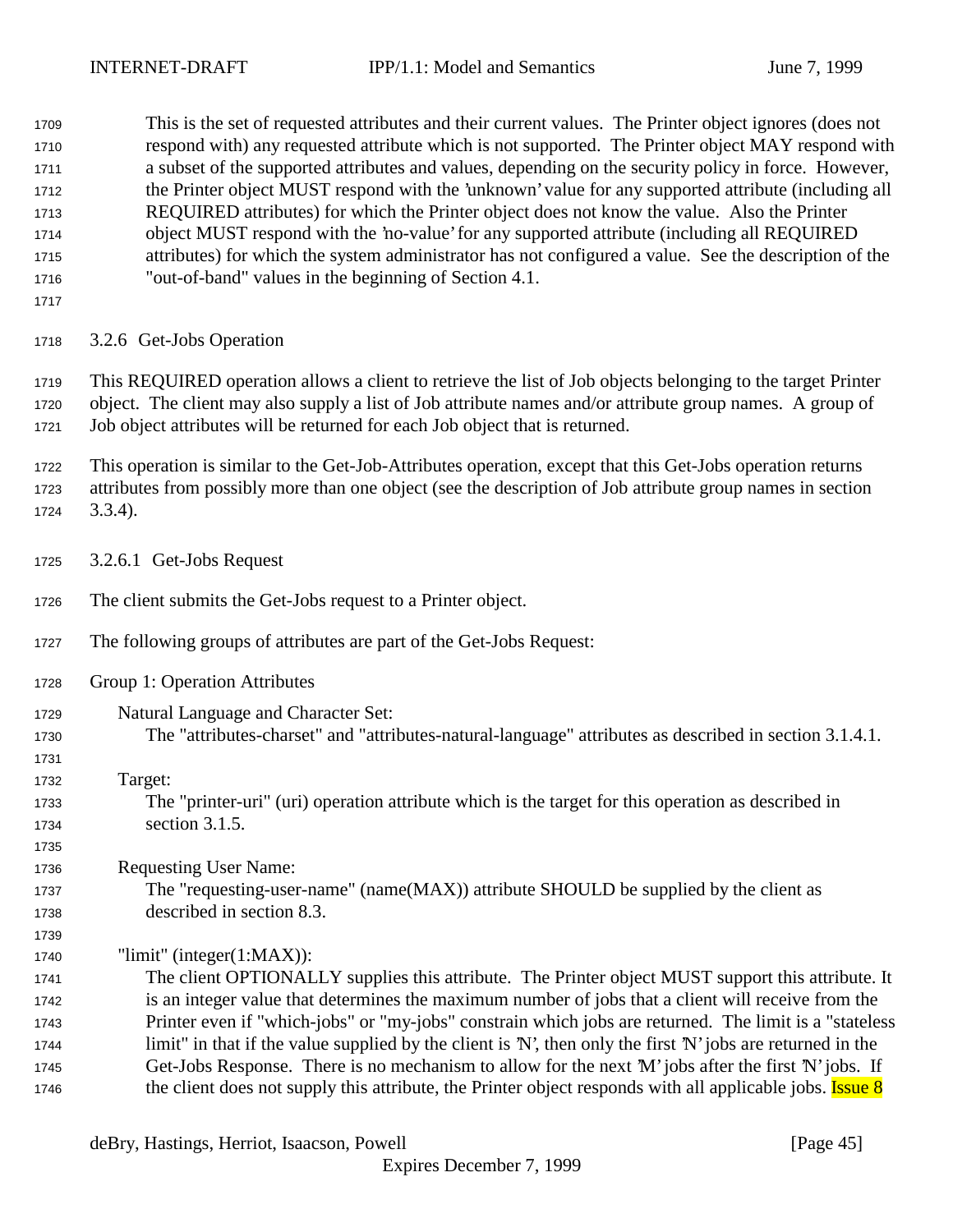| 1747 |                                                                                                          |
|------|----------------------------------------------------------------------------------------------------------|
| 1748 | "requested-attributes" (1setOf keyword):                                                                 |
| 1749 | The client OPTIONALLY supplies this attribute. The Printer object MUST support this attribute. It        |
| 1750 | is a set of Job attribute names and/or attribute groups names in whose values the requester is           |
| 1751 | interested. This set of attributes is returned for each Job object that is returned. The allowed         |
| 1752 | attribute group names are the same as those defined in the Get-Job-Attributes operation in section       |
| 1753 | 3.3.4. If the client does not supply this attribute, the Printer MUST respond as if the client had       |
| 1754 | supplied this attribute with two values: 'job-uri' and 'job-id'.                                         |
| 1755 |                                                                                                          |
| 1756 | "which-jobs" (keyword):                                                                                  |
| 1757 | The client OPTIONALLY supplies this attribute. The Printer object MUST support this attribute. It        |
| 1758 | indicates which Job objects MUST be returned by the Printer object. The values for this attribute        |
| 1759 | are:                                                                                                     |
| 1760 |                                                                                                          |
| 1761 | 'completed': This includes any Job object whose state is 'completed', 'canceled', or 'aborted'.          |
| 1762 | 'not-completed': This includes any Job object whose state is 'pending', 'processing', 'processing-       |
| 1763 | stopped', or 'pending-held'.                                                                             |
| 1764 |                                                                                                          |
| 1765 | A Printer object MUST support both values. However, if the implementation does not keep jobs in          |
| 1766 | the 'completed', 'canceled', and 'aborted' states, then it returns no jobs when the 'completed' value is |
| 1767 | supplied.                                                                                                |
| 1768 |                                                                                                          |
| 1769 | If a client supplies some other value, the Printer object MUST copy the attribute and the                |
| 1770 | unsupported value to the Unsupported Attributes response group, reject the request, and return the       |
| 1771 | 'client-error-attributes-or-values-not-supported' status code.                                           |
| 1772 |                                                                                                          |
| 1773 | If the client does not supply this attribute, the Printer object MUST respond as if the client had       |
| 1774 | supplied the attribute with a value of 'not-completed'.                                                  |
| 1775 |                                                                                                          |
| 1776 | "my-jobs" (boolean):                                                                                     |
| 1777 | The client OPTIONALLY supplies this attribute. The Printer object MUST support this attribute. It        |
| 1778 | indicates whether jobs from all users or just the jobs submitted by the requesting user of this request  |
| 1779 | MUST be returned by the Printer object. If the client does not supply this attribute, the Printer        |
| 1780 | object MUST respond as if the client had supplied the attribute with a value of 'false', i.e., jobs from |
| 1781 | all users. The means for authenticating the requesting user and matching the jobs is described in        |
| 1782 | section 8.                                                                                               |
| 1783 | 3.2.6.2 Get-Jobs Response                                                                                |

 The Printer object returns all of the Job objects up to the number specified by the "limit" attribute that match the criteria as defined by the attribute values supplied by the client in the request. It is possible that no Job objects are returned since there may literally be no Job objects at the Printer, or there may be no Job objects that match the criteria supplied by the client. If the client requests any Job attributes at all, there is a set of Job Object Attributes returned for each Job object.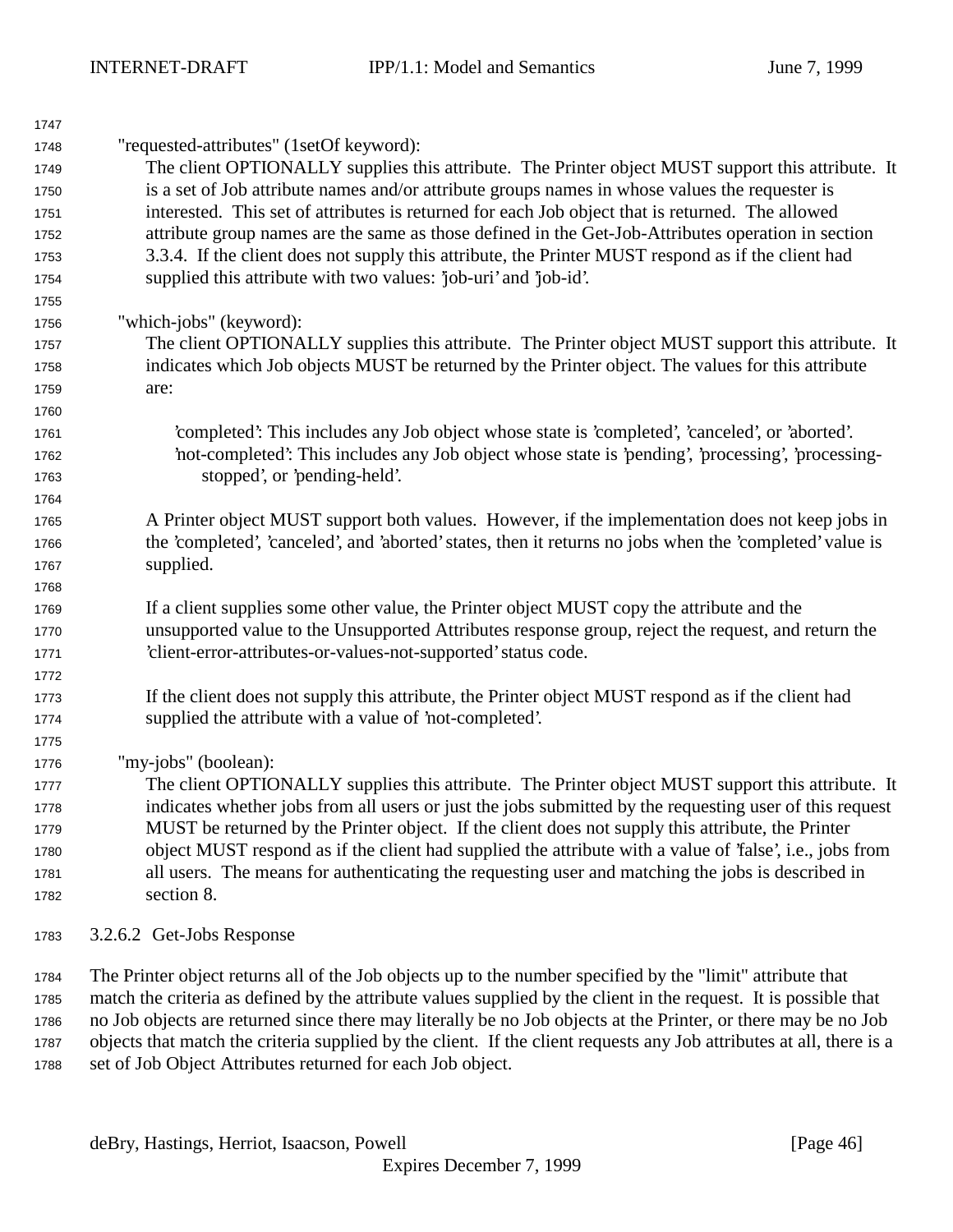It is not an error for the Printer to return 0 jobs. If the response returns 0 jobs because there are no jobs matching the criteria, and the request would have returned 1 or more jobs with a status code of 'successful- ok' if there had been jobs matching the criteria, then the status code for 0 jobs MUST be 'successful-ok'. **Issue 24**  Group 1: Operation Attributes Status Message: In addition to the REQUIRED status code returned in every response, the response OPTIONALLY includes a "status-message" (text(255)) operation attribute as described in sections 13 and 3.1.6. Natural Language and Character Set: The "attributes-charset" and "attributes-natural-language" attributes as described in section 3.1.4.2. Group 2: Unsupported Attributes See section 3.1.7 for details on returning Unsupported Attributes. The response NEED NOT contain the "requested-attributes" operation attribute with any supplied values (attribute keywords) that were requested by the client but are not supported by the IPP object. If the Printer object does include unsupported attributes referenced in "requested-attributes" and such attributes include group names, such as 'all', the unsupported attributes MUST NOT include 1808 attributes described in the standard but not supported by the implementation. **Issue 23**  Groups 3 to N: Job Object Attributes The Printer object responds with one set of Job Object Attributes for each returned Job object. The Printer object ignores (does not respond with) any requested attribute or value which is not supported or which is restricted by the security policy in force, including whether the requesting user is the user that submitted the job (job originating user) or not (see section 8). However, the Printer object MUST respond with the 'unknown' value for any supported attribute (including all REQUIRED attributes) for which the Printer object does not know the value, unless it would violate the security policy. See the description of the "out-of-band" values in the beginning of Section 4.1. Jobs are returned in the following order: - If the client requests all 'completed' Jobs (Jobs in the 'completed', 'aborted', or 'canceled' states), then the Jobs are returned newest to oldest (with respect to actual completion time) - If the client requests all 'not-completed' Jobs (Jobs in the 'pending', 'processing', 'pending-held', and 'processing-stopped' states), then Jobs are returned in relative chronological order of expected time to complete (based on whatever scheduling algorithm is configured for the Printer object).

3.2.7 Pause-Printer Operation

 This OPTIONAL operation allows a client to stop the Printer object from scheduling jobs on all its devices. Depending on implementation, the Pause-Printer operation MAY also stop the Printer from processing the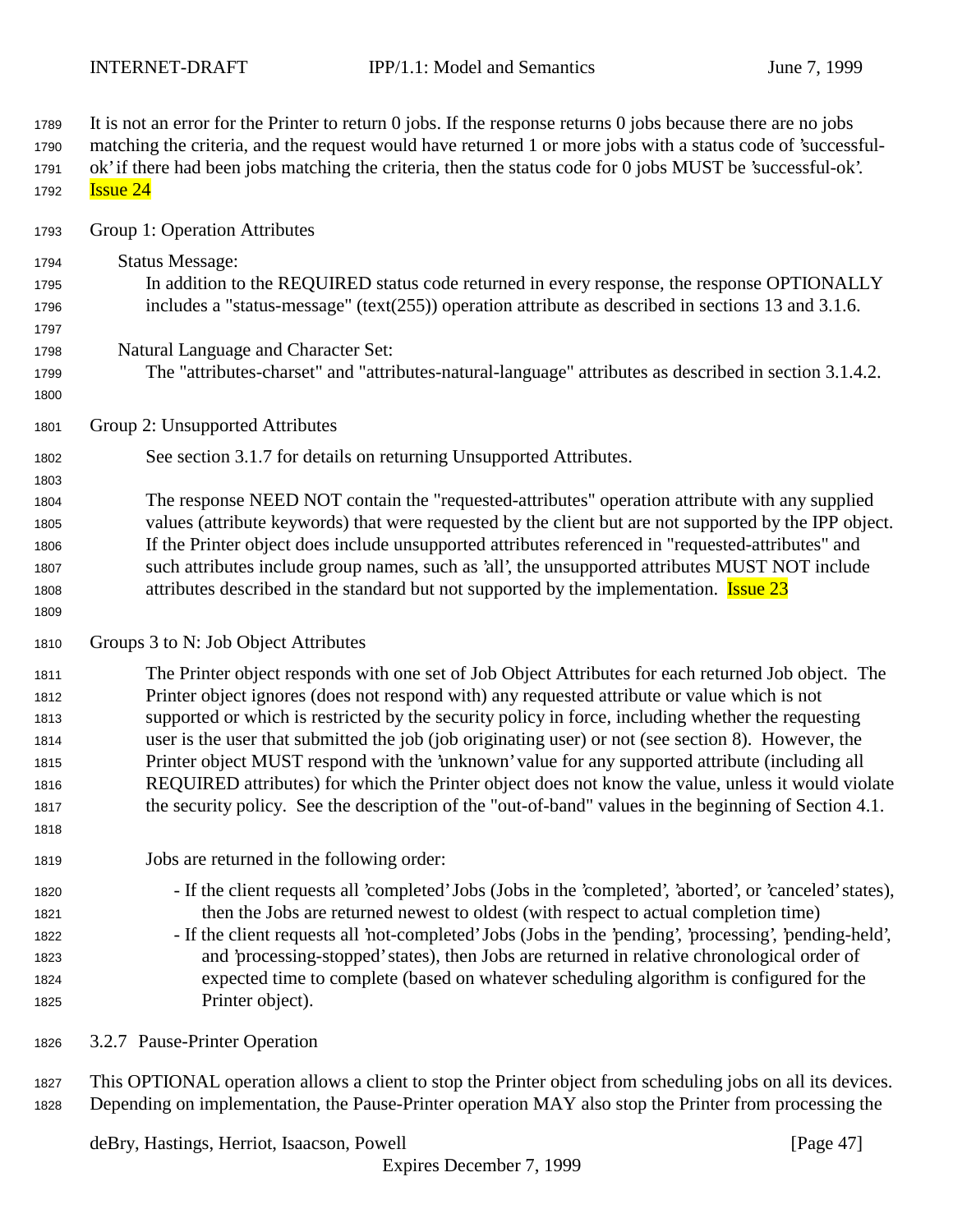<sup>1829</sup> current job or jobs. Any job that is currently being printed is either stopped as soon as the implementation <sup>1830</sup> permits or is completed, depending on implementation. The Printer object MUST still accept create <sup>1831</sup> operations to create new jobs, but MUST prevent any jobs from entering the 'processing' state.

<sup>1832</sup> If the Pause-Printer operation is supported, then the Resume-Printer operation MUST be supported, and <sup>1833</sup> vice-versa.

 The IPP Printer stops the current job(s) on its device(s) that were in the 'processing' or 'processing-stopped' 1835 states as soon as the implementation permits. If the implementation Issue 30 will take appreciable time to stop, the IPP Printer adds the 'moving-to-paused' value to the Printer object's "printer-state-reasons" attribute (see section 4.4.12). When the device(s) have all stopped, the IPP Printer transitions the Printer object to the 'stopped' state, removes the 'moving-to-paused' value, if present, and adds the 'paused' value to the Printer object's "printer-state-reasons" attribute.

 When the current job(s) complete that were in the 'processing' state, the IPP Printer transitions them to the 'completed' state. When the current job(s) stop in mid processing that were in the 'processing' state, the IPP 1842 Printer transitions them to the 'processing-stopped' state and **Issue 30** adds the 'printer-stopped' value to the job's "job-state-reasons" attribute.

 For any jobs that are 'pending' or 'pending-held', the 'printer-stopped' value of the jobs' "job-state-reasons" attribute also applies. However, the IPP Printer NEED NOT update those jobs' "job-state-reasons" attributes and only need return the 'printer-stopped' value when those jobs are queried (so-called "lazy evaluation").

 Whether the Pause-Printer operation affects jobs that were submitted to the device from other sources than the IPP Printer object in the same way that the Pause-Printer operation affects jobs that were submitted to the IPP Printer object using IPP, depends on implementation, i.e., on whether the IPP protocol is being used as a universal management protocol or just to manage IPP jobs, respectively.

<sup>1852</sup> The IPP Printer MUST accept the request in any state and transition the Printer to the indicated new <sup>1853</sup> "printer-state" before returning as follows:

| Current<br>"printer-state" | <b>New</b><br>"printer-state" | "printer-<br>state-<br>reasons" | IPP Printer's response status code and action:                                                                                                                                                                           |
|----------------------------|-------------------------------|---------------------------------|--------------------------------------------------------------------------------------------------------------------------------------------------------------------------------------------------------------------------|
| 'idle'                     | 'stopped'                     | paused'                         | 'successful-ok'                                                                                                                                                                                                          |
| 'processing'               | processing'                   | moving-to-<br>paused'           | OPTION 1: 'successful-ok';<br>Later, when all output has stopped, the "printer-<br>state" becomes 'stopped', and the 'paused' value<br>replaces the 'moving-to-paused' value in the<br>"printer-state-reasons" attribute |
| processing'                | 'stopped'                     | paused'                         | OPTION 2: 'successful-ok';<br>all device output stopped immediately                                                                                                                                                      |
| 'stopped'                  | 'stopped'                     | 'paused'                        | 'successful-ok'                                                                                                                                                                                                          |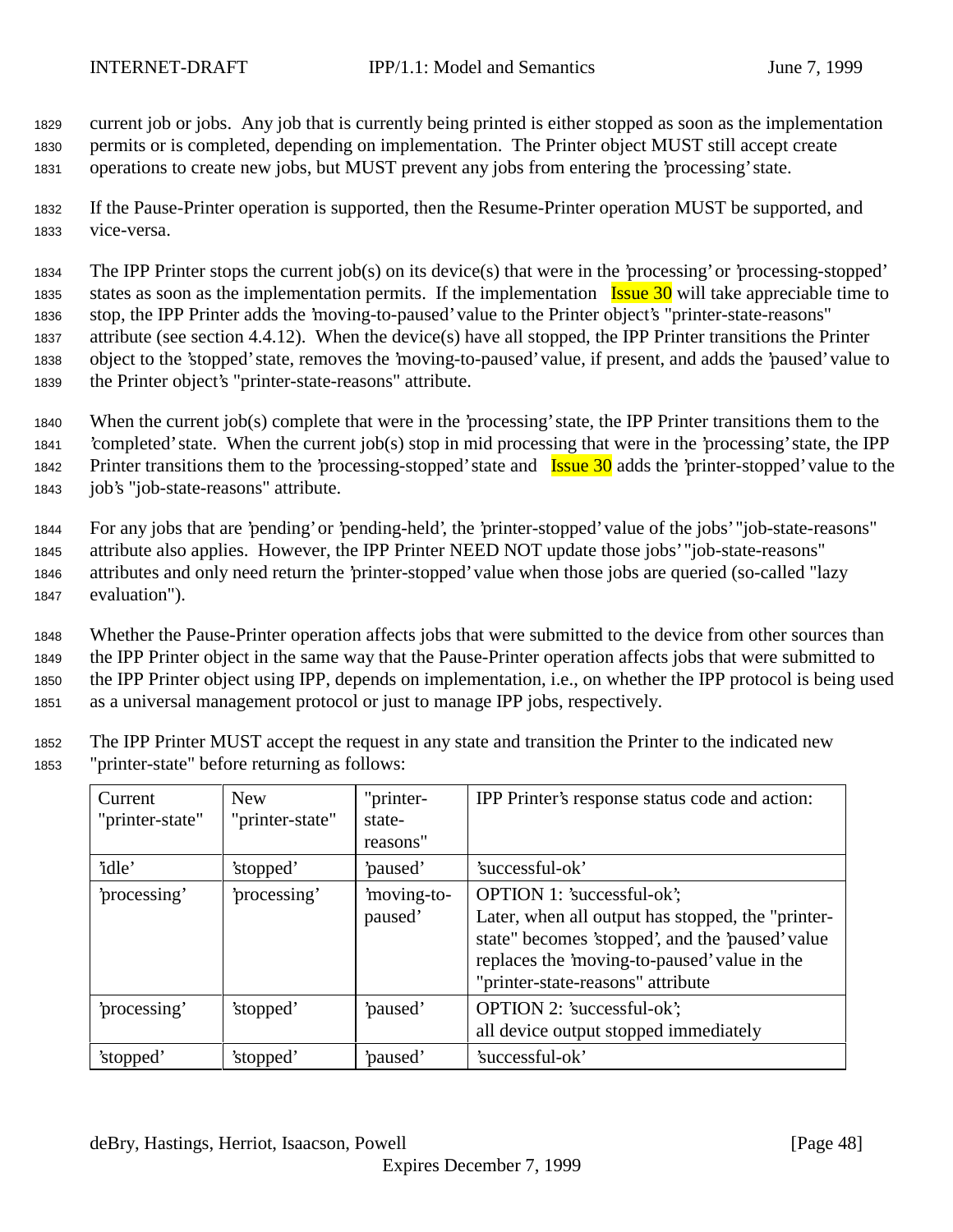*Access Rights:* The authenticated user (see section 8.3) performing this operation must be an operator or administrator of the Printer object (see Sections 1 and 8.5). Otherwise, the IPP Printer MUST reject the operation and return: 'client-error-forbidden', 'client-error-not-authenticated', or 'client-error-not-authorized' as appropriate.

- 3.2.7.1 Pause-Printer Request
- The following groups of attributes are part of the Pause-Printer Request:
- Group 1: Operation Attributes
- Natural Language and Character Set:
- The "attributes-charset" and "attributes-natural-language" attributes as described in section 3.1.4.1.
- 
- Target:
- The "printer-uri" (uri) operation attribute which is the target for this operation as described in section 3.1.5.
- 

Requesting User Name:

- The "requesting-user-name" (name(MAX)) attribute SHOULD be supplied by the client as described in section 8.3.
- 3.2.7.2 Pause-Printer Response
- The following groups of attributes are part of the Pause-Printer Response:
- Group 1: Operation Attributes
- Status Message:
- In addition to the REQUIRED status code returned in every response, the response OPTIONALLY includes a "status-message" (text(255)) operation attribute as described in sections 13 and 3.1.6.
- Natural Language and Character Set:
- The "attributes-charset" and "attributes-natural-language" attributes as described in section 3.1.4.2.
- 

- Group 2: Unsupported Attributes
- See section 3.1.7 for details on returning Unsupported Attributes.
- 
- 3.2.8 Resume-Printer Operation

 This operation allows a client to resume the Printer object scheduling jobs on all its devices. The Printer object Issue 30 MUST remove the 'paused' and 'moving-to-paused' values from the Printer object's "printer-state-reasons" attribute, if present. If there are no other reasons to keep a device paused (such as media-jam), the IPP Printer transitions itself to the 'processing' or 'idle' states, depending on whether there are jobs to be processed or not, respectively, and the device(s) resume processing jobs.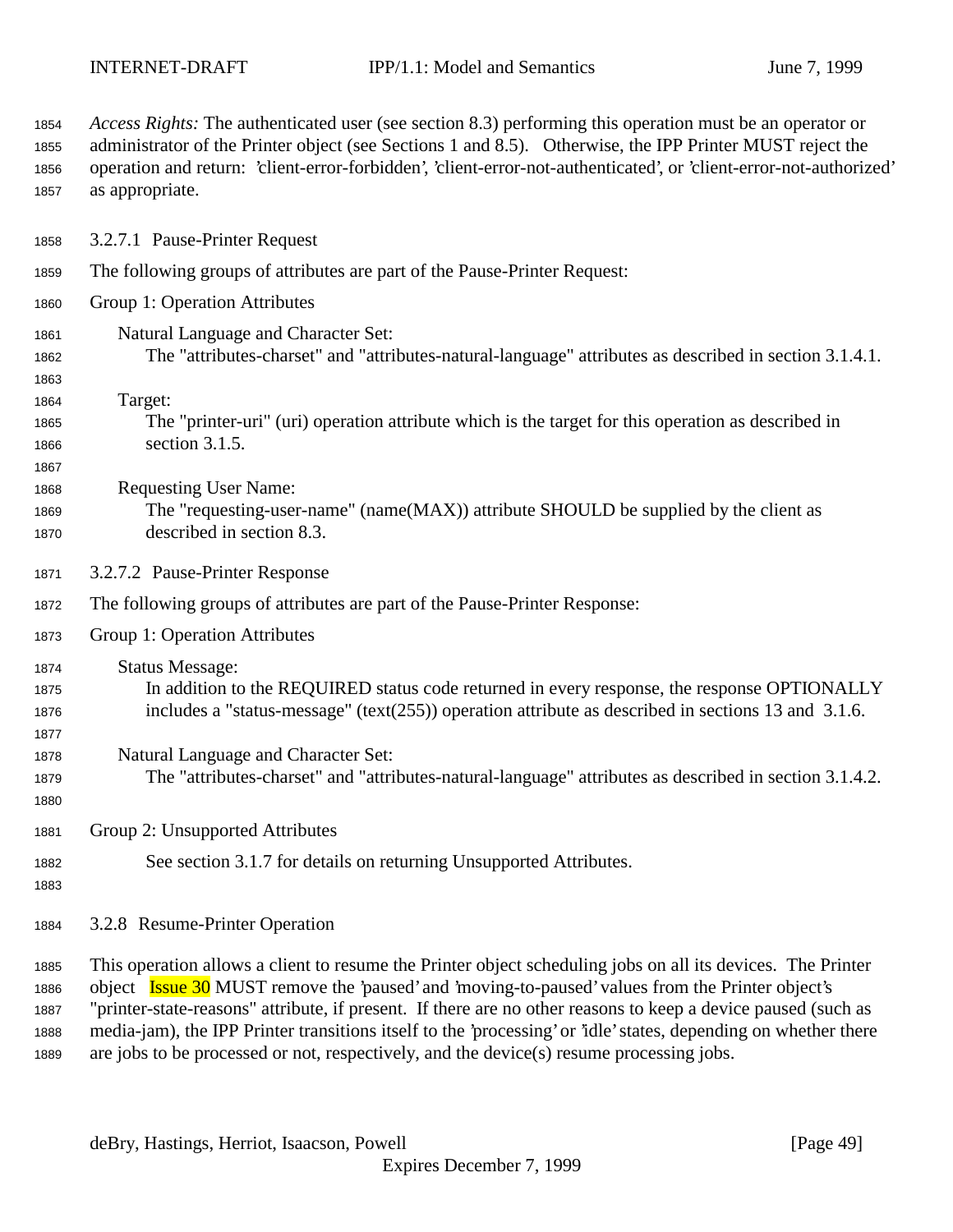- If the Pause-Printer operation is supported, then the Resume-Printer operation MUST be supported, and vice-versa.
- The IPP Printer removes the 'printer-stopped' value from any job's "job-state-reasons" attributes contained in that Printer.

 The IPP Printer MUST accept the request in any state, transition the Printer object to the indicated new state as follows:

| Current<br>"printer-state" | New "printer-state" | IPP Printer's response status code and action:              |
|----------------------------|---------------------|-------------------------------------------------------------|
| 'idle'                     | 'idle'              | 'successful-ok'                                             |
| 'processing'               | processing'         | 'successful-ok'                                             |
| 'stopped'                  | 'processing'        | 'successful-ok';                                            |
|                            |                     | when there are jobs to be processed                         |
| 'stopped'                  | 'idle'              | 'successful-ok';<br>when there are no jobs to be processed. |

 *Access Rights:* The authenticated user (see section 8.3) performing this operation must be an operator or administrator of the Printer object (see Sections 1 and 8.5). Otherwise, the IPP Printer MUST reject the operation and return: 'client-error-forbidden', 'client-error-not-authenticated', or 'client-error-not-authorized' as appropriate.

 The Resume-Printer Request and Resume-Printer Response have the same attribute groups and attributes as the Pause-Printer operation (see sections 3.2.7.1 and 3.2.7.2).

3.2.9 Purge-Jobs Operation

 This OPTIONAL operation allows a client to remove all jobs from an IPP Printer object, regardless of their job states, including jobs in the Printer object's Job History (see Section 4.3.7.2). After a Purge-Jobs operation has been performed, a Printer object MUST return no jobs in subsequent Get-Job-Attributes and Get-Jobs responses (until new jobs are submitted).

 Whether the Purge-Jobs (and Get-Jobs) operation affects jobs that were submitted to the device from other sources than the IPP Printer object in the same way that the Purge-Jobs operation affects jobs that were submitted to the IPP Printer object using IPP, depends on implementation, i.e., on whether the IPP protocol is being used as a universal management protocol or just to manage IPP jobs, respectively.

- Note: if an operator wants to cancel all jobs without clearing out the Job History, the operator uses the Cancel-Job operation on each job instead of using the Purge-Job operation.
- The Printer object MUST accept this operation in any state and transition the Printer object to the 'idle' state.
- *Access Rights:* The authenticated user (see section 8.3) performing this operation must be an operator or administrator of the Printer object (see Sections 1 and 8.5). Otherwise, the IPP object MUST reject the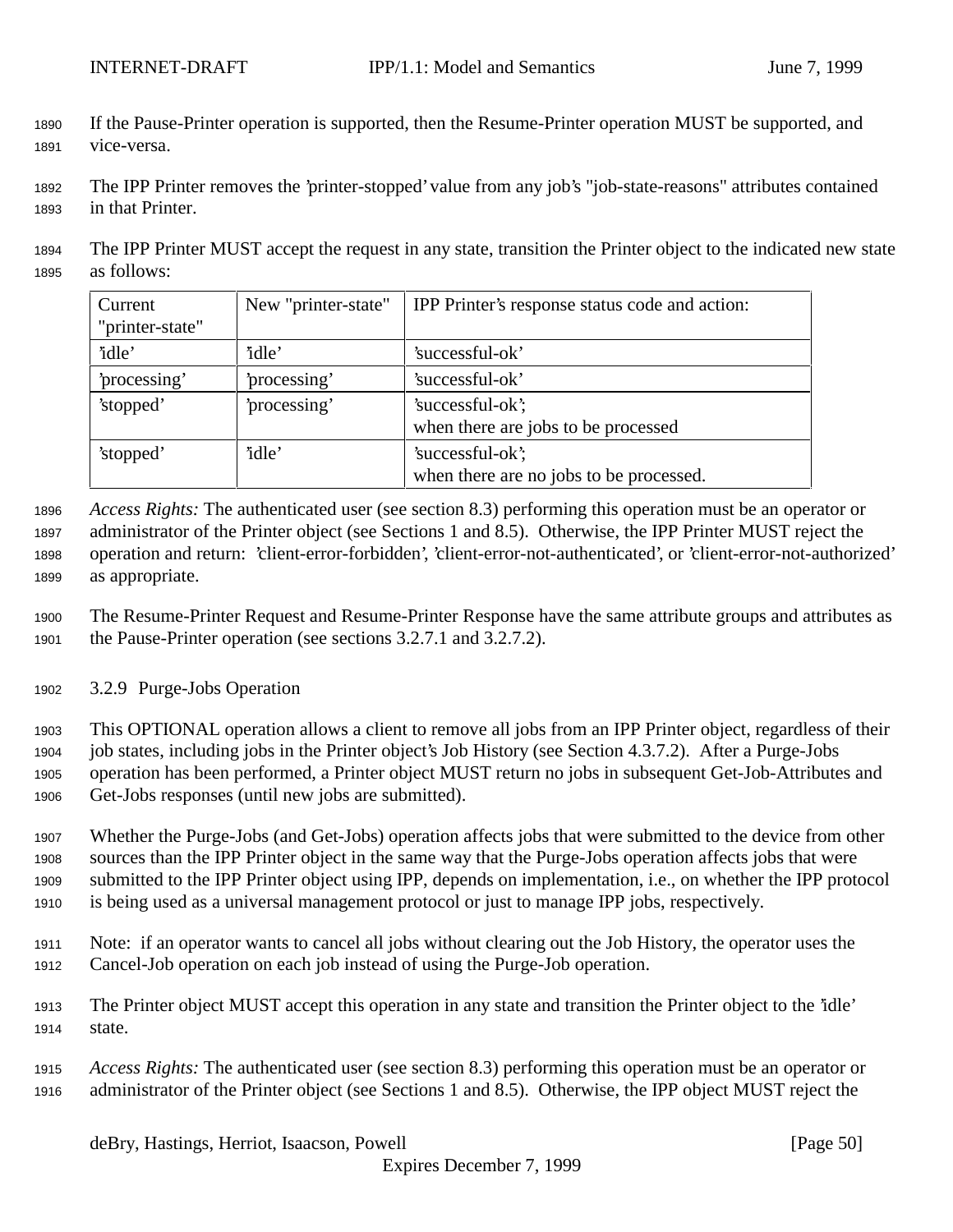- operation and return: client-error-forbidden, client-error-not-authenticated, and client-error-not-authorized as appropriate.
- The Purge-Jobs Request and Purge-Jobs Response have the same attribute groups and attributes as the Pause-Printer operation (see sections 3.2.7.1 and 3.2.7.2).
- 
- 3.3 Job Operations

 All Job operations are directed at Job objects. A client MUST always supply some means of identifying the Job object in order to identify the correct target of the operation. That job identification MAY either be a single Job URI or a combination of a Printer URI with a Job ID. The IPP object implementation MUST support both forms of identification for every job.

3.3.1 Send-Document Operation

 This OPTIONAL operation allows a client to create a multi-document Job object that is initially "empty" (contains no documents). In the Create-Job response, the Printer object returns the Job object's URI (the "job-uri" attribute) and the Job object's 32-bit identifier (the "job-id" attribute). For each new document that the client desires to add, the client uses a Send-Document operation. Each Send-Document Request contains the entire stream of document data for one document.

- If the Printer supports this operation but does not support multiple documents per job, the Printer MUST reject subsequent Send-Document operations supplied with data and return the 'server-error-multiple- document-jobs-not-supported'. However, the Printer MUST accept the first document with a 'true' or 'false' value for the "last-document" operation attribute (see below), so that clients MAY always submit one document jobs with a 'false' value for "last-document" in the first Send-Document and a 'true' for "last-1938 document" in the second Send-Document (with no data). **Issue 34**
- Since the Create-Job and the send operations (Send-Document or Send-URI operations) that follow could occur over an arbitrarily long period of time for a particular job, a client MUST send another send operation within an IPP Printer defined minimum time interval after the receipt of the previous request for the job. If a Printer object supports multiple document jobs, the Printer object MUST support the "multiple-operation- time-out" attribute (see section 4.4.31). This attribute indicates the minimum number of seconds the Printer object will wait for the next send operation before taking some recovery action.
- An IPP object MUST recover from an errant client that does not supply a send operation, sometime after the minimum time interval specified by the Printer object's "multiple-operation-time-out" attribute. Such recovery MAY include any of the following or other recovery actions:
- 1. Assume that the Job is an invalid job, start the process of changing the job state to 'aborted', add the 1949 'aborted-by-system' value to the job's "job-state-reasons" attribute (see section 4.3.8), Issue 30 and clean up all resources associated with the Job. In this case, if another send operation is finally received, the Printer responds with an "client-error-not-possible" or "client-error-not-found" depending on whether or not the Job object is still around when the send operation finally arrives.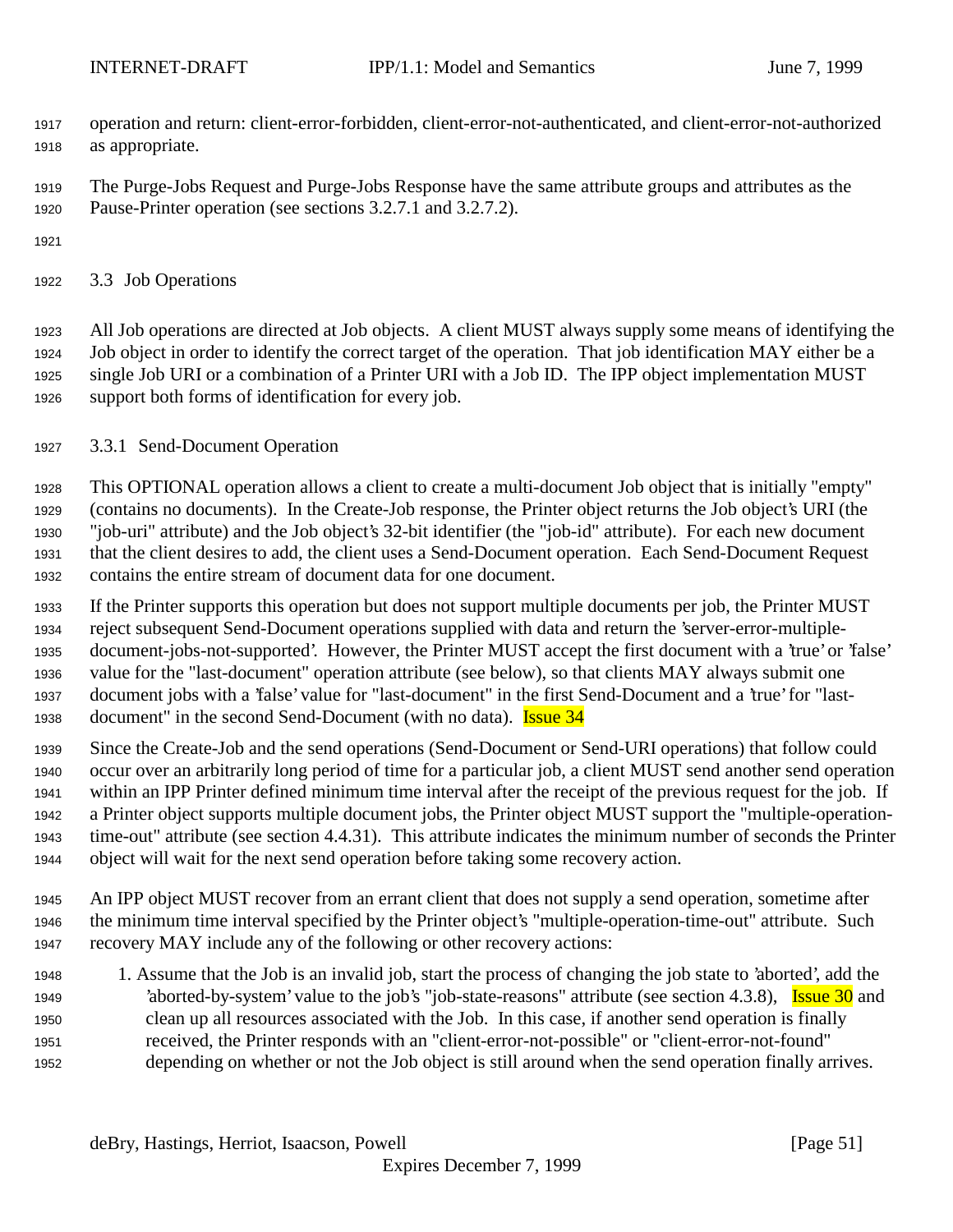| 1953 | 2. Assume that the last send operation received was in fact the last document (as if the "last-document"  |
|------|-----------------------------------------------------------------------------------------------------------|
| 1954 | flag had been set to 'true'), close the Job object, and proceed to process it (i.e., move the Job's state |
| 1955 | to 'pending').                                                                                            |
| 1956 | 3. Assume that the last send operation received was in fact the last document, close the Job, but move it |

 to the 'pending-held' and add the 'submission-interrupted' value to the job's "job-state-reasons" 1958 attribute (see section 4.3.8). **Issue 30** This action allows the user or an operator to determine whether to continue processing the Job by moving it back to the 'pending' state using the Release- Job operation (see section 3.3.6) or to cancel the job using the Cancel-Job operation (see section 3.3.3).

 Each implementation is free to decide the "best" action to take depending on local policy, whether any documents have been added, whether the implementation spools jobs or not, and/or any other piece of information available to it. If the choice is to abort the Job object, it is possible that the Job object may already have been processed to the point that some media sheet pages have been printed.

 *Access Rights:* The authenticated user (see section 8.3) performing this operation must either be the job owner (as determined in the Create-Job operation) or an operator or administrator of the Printer object (see Sections 1 and 8.5). Otherwise, the IPP object MUST reject the operation and return: 'client-error-1970 forbidden', 'client-error-not-authenticated', or 'client-error-not-authorized' as appropriate. **Issue 19** 

- 3.3.1.1 Send-Document Request
- The following attribute sets are part of the Send-Document Request:
- Group 1: Operation Attributes
- Natural Language and Character Set: The "attributes-charset" and "attributes-natural-language" attributes as described in section 3.1.4.1.
- 
- Target: Either (1) the "printer-uri" (uri) plus "job-id" (integer(1:MAX))or (2) the "job-uri" (uri) operation attribute(s) which define the target for this operation as described in section 3.1.5.
- Requesting User Name:
- The "requesting-user-name" (name(MAX)) attribute SHOULD be supplied by the client as described in section 8.3.
- "document-name" (name(MAX)):

 The client OPTIONALLY supplies this attribute. The Printer object MUST support this attribute. It contains the client supplied document name. The document name MAY be different than the Job name. It might be helpful, but NEED NOT be unique across multiple documents in the same Job. Typically, the client software automatically supplies the document name on behalf of the end user by using a file name or an application generated name. See the description of the "document-name" operation attribute in the Print-Job Request (section 3.2.1.1) for more information about this attribute.

```
1993
```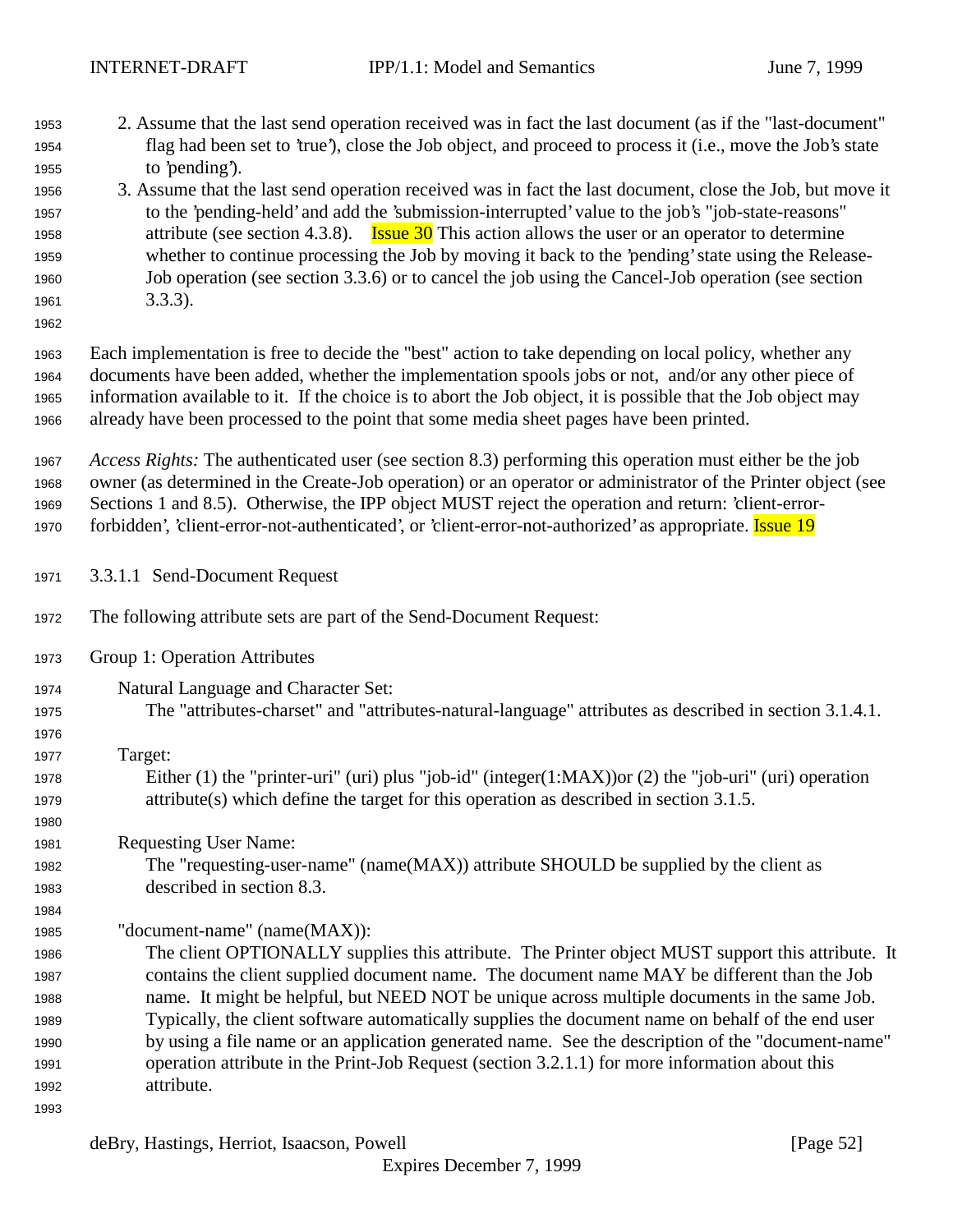| 1994         | "compression" (type3 keyword)                                                                                                                                                                             |
|--------------|-----------------------------------------------------------------------------------------------------------------------------------------------------------------------------------------------------------|
| 1995         | See the description of "compression" for the Print-Job operation in Section 3.2.1.1.                                                                                                                      |
| 1996         |                                                                                                                                                                                                           |
| 1997         | "document-format" (mimeMediaType) :                                                                                                                                                                       |
| 1998         | See the description of "document-format" for the Print-Job operation in Section 3.2.1.1. <b>Issue 11</b>                                                                                                  |
| 1999         |                                                                                                                                                                                                           |
| 2000         | "document-natural-language" (naturalLanguage):                                                                                                                                                            |
| 2001         | The client OPTIONALLY supplies this attribute. The Printer object OPTIONALLY supports this                                                                                                                |
| 2002<br>2003 | attribute. This attribute specifies the natural language of the document for those document-formats<br>that require a specification of the natural language in order to image the document unambiguously. |
| 2004         | There are no particular values required for the Printer object to support.                                                                                                                                |
| 2005         |                                                                                                                                                                                                           |
| 2006         |                                                                                                                                                                                                           |
| 2007         | "last-document" (boolean):                                                                                                                                                                                |
| 2008         | The client MUST supply this attribute. The Printer object MUST support this attribute. It is a                                                                                                            |
| 2009         | boolean flag that is set to 'true' if this is the last document for the Job, 'false' otherwise.                                                                                                           |
| 2010         |                                                                                                                                                                                                           |
| 2011         | Group 2: Document Content                                                                                                                                                                                 |
| 2012         | The client MUST supply the document data if the "last-document" flag is set to 'false'. However,                                                                                                          |
| 2013         | since a client might not know that the previous document sent with a Send-Document (or Send-                                                                                                              |
| 2014         | URI) operation was the last document (i.e., the "last-document" attribute was set to 'false'), it is legal                                                                                                |
| 2015         | to send a Send-Document request with no document data where the "last-document" flag is set to                                                                                                            |
| 2016         | 'true'. Such a request MUST NOT increment the value of the Job object's "number-of-documents"                                                                                                             |
| 2017         | attribute, since no real document was added to the job.                                                                                                                                                   |
| 2018         | 3.3.1.2 Send-Document Response                                                                                                                                                                            |
| 2019         | The following sets of attributes are part of the Send-Document Response:                                                                                                                                  |
| 2020         | Group 1: Operation Attributes                                                                                                                                                                             |
| 2021         | <b>Status Message:</b>                                                                                                                                                                                    |
| 2022         | In addition to the REQUIRED status code returned in every response, the response OPTIONALLY                                                                                                               |
| 2023         | includes a "status-message" (text $(255)$ ) operation attribute as described in sections 13 and 3.1.6.                                                                                                    |
| 2024         |                                                                                                                                                                                                           |
| 2025         | Natural Language and Character Set:                                                                                                                                                                       |
| 2026         | The "attributes-charset" and "attributes-natural-language" attributes as described in section 3.1.4.2.                                                                                                    |
| 2027         |                                                                                                                                                                                                           |
| 2028         | Group 2: Unsupported Attributes                                                                                                                                                                           |
| 2029         | See section 3.1.7 for details on returning Unsupported Attributes.                                                                                                                                        |
| 2030         | Group 3: Job Object Attributes                                                                                                                                                                            |
| 2031         | This is the same set of attributes as described in the Print-Job response (see section 3.2.1.2).                                                                                                          |
| 2032         |                                                                                                                                                                                                           |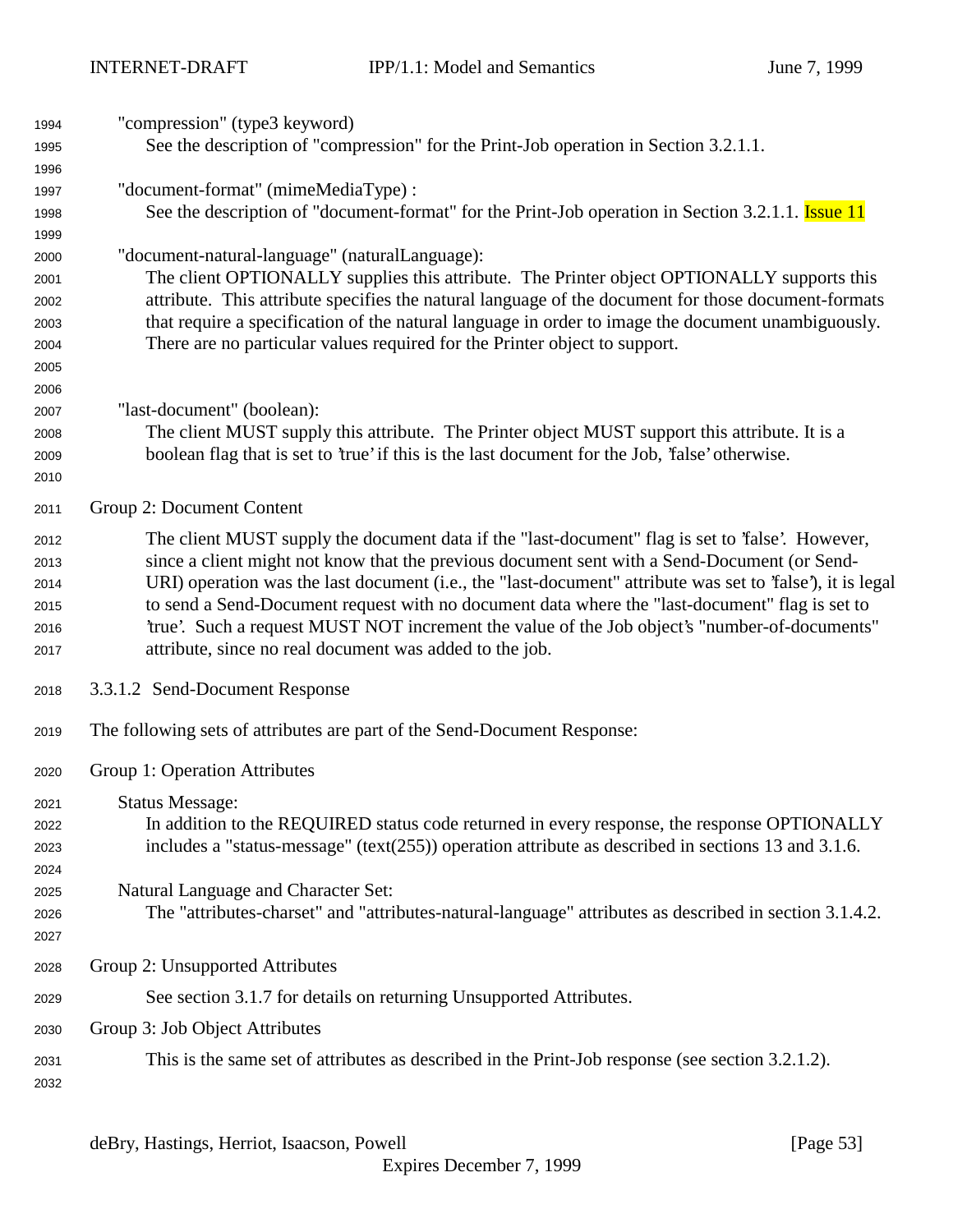## <sup>2033</sup> 3.3.2 Send-URI Operation

 This OPTIONAL operation is identical to the Send-Document operation (see section 3.3.1) except that a client MUST supply a URI reference ("document-uri" operation attribute) rather than the document data itself. If a Printer object supports this operation, clients can use both Send-URI or Send-Document operations to add new documents to an existing multi-document Job object. However, if a client needs to indicate that the previous Send-URI or Send-Document was the last document, the client MUST use the Send-Document operation with no document data and the "last-document" flag set to 'true' (rather than using a Send-URI operation with no "document-uri" operation attribute).

<sup>2041</sup> If a Printer object supports this operation, it MUST also support the Print-URI operation (see section 3.2.2).

<sup>2042</sup> The Printer object MUST validate the syntax and URI scheme of the supplied URI before returning a <sup>2043</sup> response, just as in the Print-URI operation. The IPP Printer MAY validate the accessibility of the 2044 document as part of the operation or subsequently (see section 3.2.2). **Issue 35** 

<sup>2045</sup> 3.3.3 Cancel-Job Operation

<sup>2046</sup> This REQUIRED operation allows a client to cancel a Print Job from the time the job is created up to the <sup>2047</sup> time it is completed, canceled, or aborted. Since a Job might already be printing by the time a Cancel-Job is <sup>2048</sup> received, some media sheet pages might be printed before the job is actually terminated.

<sup>2049</sup> The IPP object MUST accept or reject the request based on the job's current state and transition the job to <sup>2050</sup> the indicated new state as follows:

| Current "job-state"  | New "job-state"      | IPP object's response status code and action: |
|----------------------|----------------------|-----------------------------------------------|
| 'pending'            | 'canceled'           | 'successful-ok'                               |
| 'pending-held'       | 'canceled'           | 'successful-ok'                               |
| processing'          | 'canceled'           | 'successful-ok'                               |
| 'processing'         | processing'          | 'successful-ok' See Rule 1                    |
| 'processing'         | processing'          | 'client-error-not-possible' See Rule 2        |
| 'processing-stopped' | 'canceled'           | 'successful-ok'                               |
| 'processing-stopped' | 'processing-stopped' | 'successful-ok' See Rule 1                    |
| 'processing-stopped' | 'processing-stopped' | 'client-error-not-possible' See Rule 2        |
| 'completed'          | 'completed'          | 'client-error-not-possible'                   |
| 'canceled'           | 'canceled'           | 'client-error-not-possible'                   |
| 'aborted'            | 'aborted'            | 'client-error-not-possible'                   |

 Rule 1: If the implementation requires some measurable time to cancel the job in the 'processing' or 'processing-stopped' job states, the IPP object MUST add the 'processing-to-stop-point' value to the job's "job-state-reasons" attribute and then transition the job to the 'canceled' state when the processing ceases (see section 4.3.8).

<sup>2055</sup> Rule 2: If the Job object already has the 'processing-to-stop-point' value in its "job-state-reasons" attribute, <sup>2056</sup> then the Printer object MUST reject a Cancel-Job operation.

deBry, Hastings, Herriot, Isaacson, Powell [Page 54]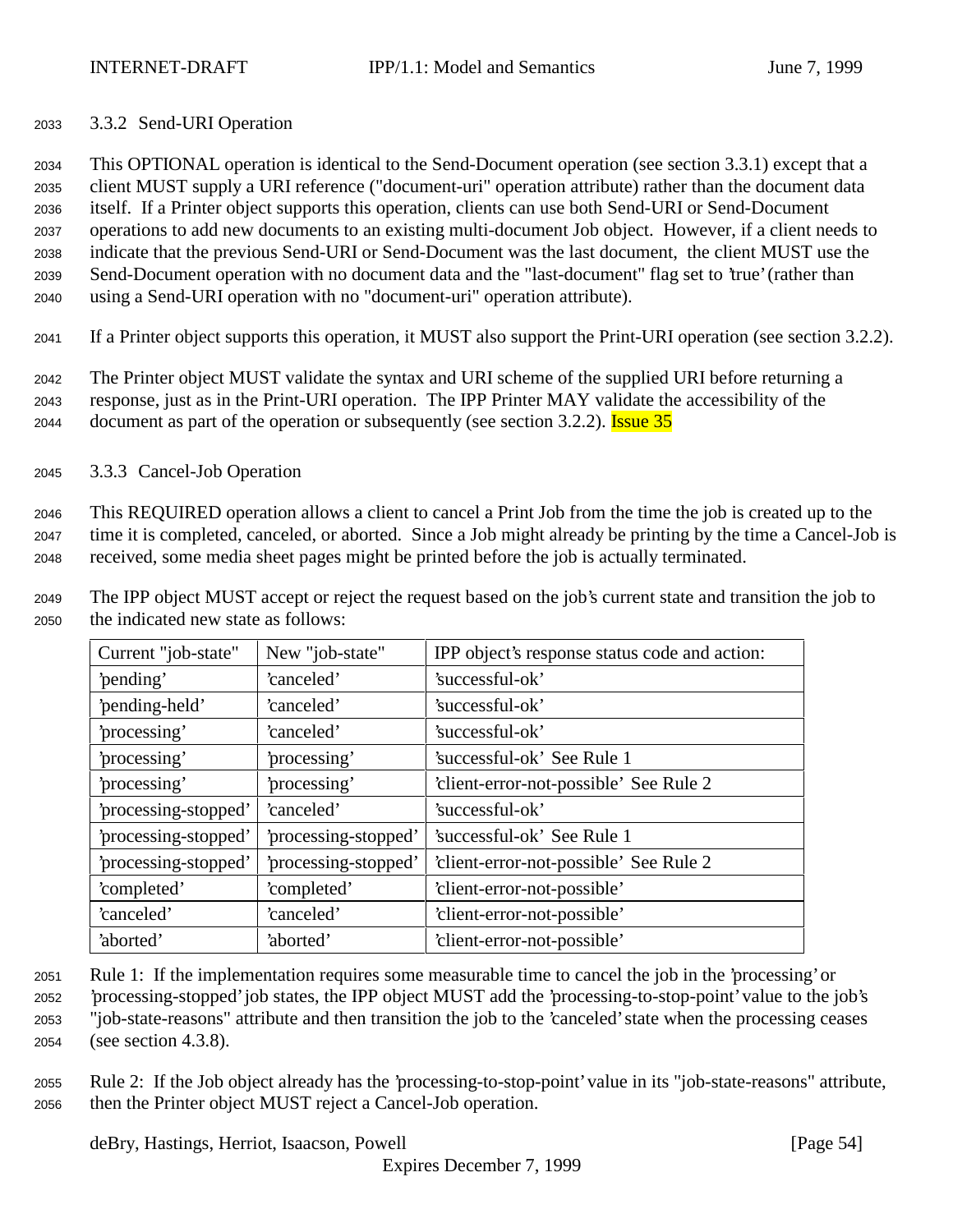| 2057 | Access Rights: The authenticated user (see section 8.3) performing this operation must either be the job<br>owner or an operator or administrator of the Printer object (see Sections 1 and 8.5). Otherwise, the IPP |
|------|----------------------------------------------------------------------------------------------------------------------------------------------------------------------------------------------------------------------|
| 2058 |                                                                                                                                                                                                                      |
| 2059 | object MUST reject the operation and return: 'client-error-forbidden', 'client-error-not-authenticated', or                                                                                                          |
| 2060 | 'client-error-not-authorized' as appropriate.                                                                                                                                                                        |
| 2061 | 3.3.3.1 Cancel-Job Request                                                                                                                                                                                           |
| 2062 | The following groups of attributes are part of the Cancel-Job Request:                                                                                                                                               |
| 2063 | Group 1: Operation Attributes                                                                                                                                                                                        |
| 2064 | Natural Language and Character Set:                                                                                                                                                                                  |
| 2065 | The "attributes-charset" and "attributes-natural-language" attributes as described in section 3.1.4.1.                                                                                                               |
| 2066 |                                                                                                                                                                                                                      |
| 2067 | Target:                                                                                                                                                                                                              |
| 2068 | Either (1) the "printer-uri" (uri) plus "job-id" (integer(1:MAX)) or (2) the "job-uri" (uri) operation                                                                                                               |
| 2069 | $attribute(s)$ which define the target for this operation as described in section 3.1.5.                                                                                                                             |
| 2070 |                                                                                                                                                                                                                      |
| 2071 | <b>Requesting User Name:</b>                                                                                                                                                                                         |
| 2072 | The "requesting-user-name" (name(MAX)) attribute SHOULD be supplied by the client as                                                                                                                                 |
| 2073 | described in section 8.3.                                                                                                                                                                                            |
| 2074 |                                                                                                                                                                                                                      |
| 2075 | "message" $(text(127))$ :                                                                                                                                                                                            |
| 2076 | The client OPTIONALLY supplies this attribute. The Printer object OPTIONALLY supports this                                                                                                                           |
| 2077 | attribute. It is a message to the operator. This "message" attribute is not the same as the "job-                                                                                                                    |
| 2078 | message-from-operator" attribute. That attribute is used to report a message from the operator to the                                                                                                                |
| 2079 | end user that queries that attribute. This "message" operation attribute is used to send a message                                                                                                                   |
| 2080 | from the client to the operator along with the operation request. It is an implementation decision of                                                                                                                |
| 2081 | how or where to display this message to the operator (if at all).                                                                                                                                                    |
| 2082 |                                                                                                                                                                                                                      |
| 2083 | 3.3.3.2 Cancel-Job Response                                                                                                                                                                                          |
| 2084 | The following sets of attributes are part of the Cancel-Job Response:                                                                                                                                                |
| 2085 | Group 1: Operation Attributes                                                                                                                                                                                        |
| 2086 | <b>Status Message:</b>                                                                                                                                                                                               |
| 2087 | In addition to the REQUIRED status code returned in every response, the response OPTIONALLY                                                                                                                          |
| 2088 | includes a "status-message" (text(255)) operation attribute as described in sections 13 and 3.1.6.                                                                                                                   |
| 2089 |                                                                                                                                                                                                                      |
| 2090 | Natural Language and Character Set:                                                                                                                                                                                  |
| 2091 | The "attributes-charset" and "attributes-natural-language" attributes as described in section 3.1.4.2.                                                                                                               |
| 2092 |                                                                                                                                                                                                                      |
| 2093 | Group 2: Unsupported Attributes                                                                                                                                                                                      |
| 2094 | See section 3.1.7 for details on returning Unsupported Attributes.                                                                                                                                                   |
|      |                                                                                                                                                                                                                      |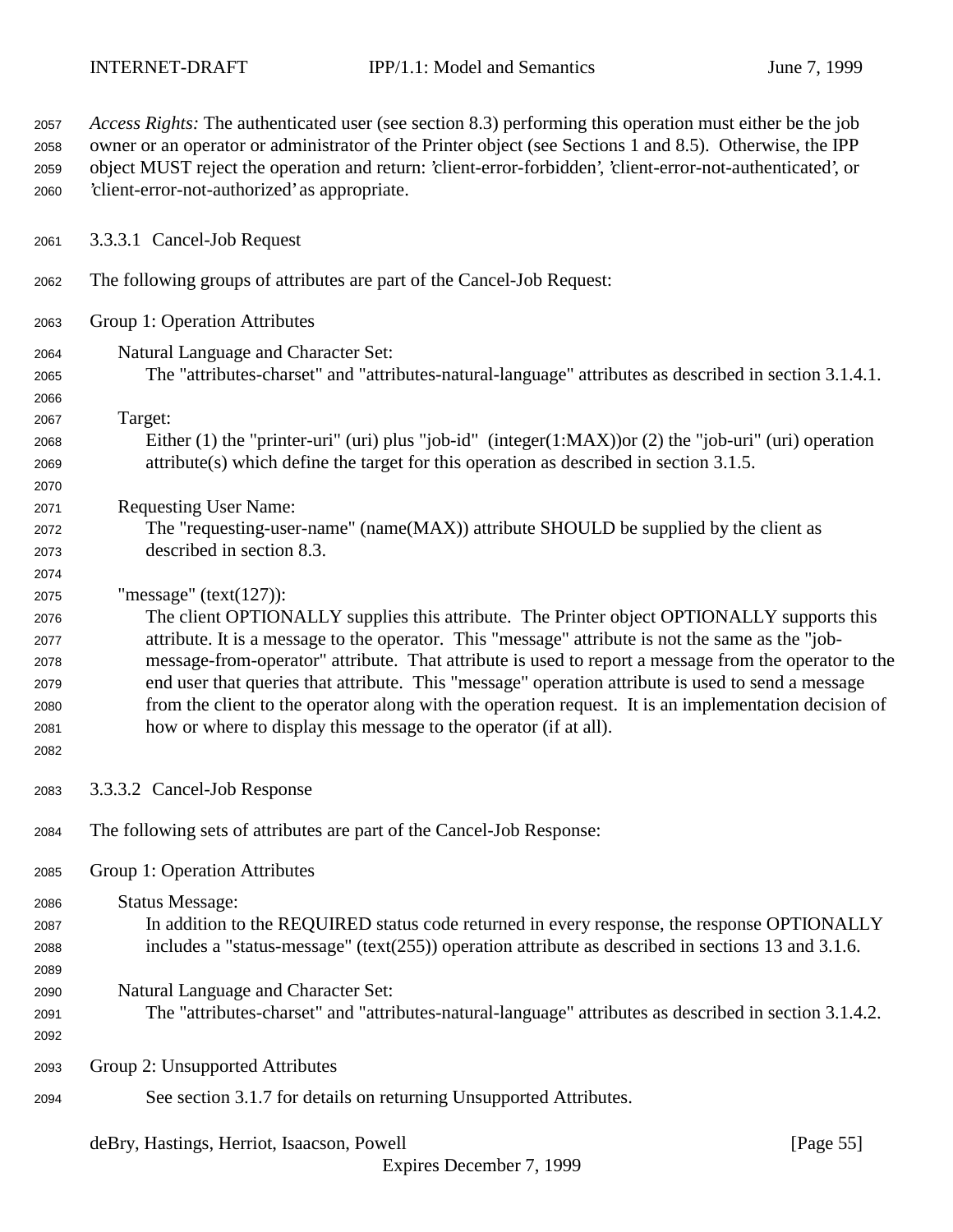Once a successful response has been sent, the implementation guarantees that the Job will eventually end up in the 'canceled' state. Between the time of the Cancel-Job operation is accepted and when the job enters the 'canceled' job-state (see section 4.3.7), the "job-state-reasons" attribute SHOULD contain the 'processing-to- stop-point' value which indicates to later queries that although the Job might still be 'processing', it will eventually end up in the 'canceled' state, not the 'completed' state.

3.3.4 Get-Job-Attributes Operation

 This REQUIRED operation allows a client to request the values of attributes of a Job object and it is almost identical to the Get-Printer-Attributes operation (see section 3.2.5). The only differences are that the operation is directed at a Job object rather than a Printer object, there is no "document-format" operation attribute used when querying a Job object, and the returned attribute group is a set of Job object attributes rather than a set of Printer object attributes.

- For Jobs, the possible names of attribute groups are:
- 'job-template': the subset of the Job Template attributes that apply to a Job object (the first column of the table in Section 4.2) that the implementation supports for Job objects.
- 'job-description': the subset of the Job Description attributes specified in Section 4.3 that the implementation supports for Job objects.
- 'all': the special group 'all' that includes all attributes that the implementation supports for Job objects. **Issue 23**
- 

 Since a client MAY request specific attributes or named groups, there is a potential that there is some overlap. For example, if a client requests, 'job-name' and 'job-description', the client is actually requesting the "job-name" attribute once by naming it explicitly, and once by inclusion in the 'job-description' group.

 In such cases, the Printer object NEED NOT return the attribute only once in the response even if it is requested multiple times. The client SHOULD NOT request the same attribute in multiple ways.

- It is NOT REQUIRED that a Job object support all attributes belonging to a group (since some attributes are OPTIONAL). However it is REQUIRED that each Job object support all group names.
- 3.3.4.1 Get-Job-Attributes Request

 The following groups of attributes are part of the Get-Job-Attributes Request when the request is directed at a Job object:

- Group 1: Operation Attributes
- Natural Language and Character Set:
- The "attributes-charset" and "attributes-natural-language" attributes as described in section 3.1.4.1.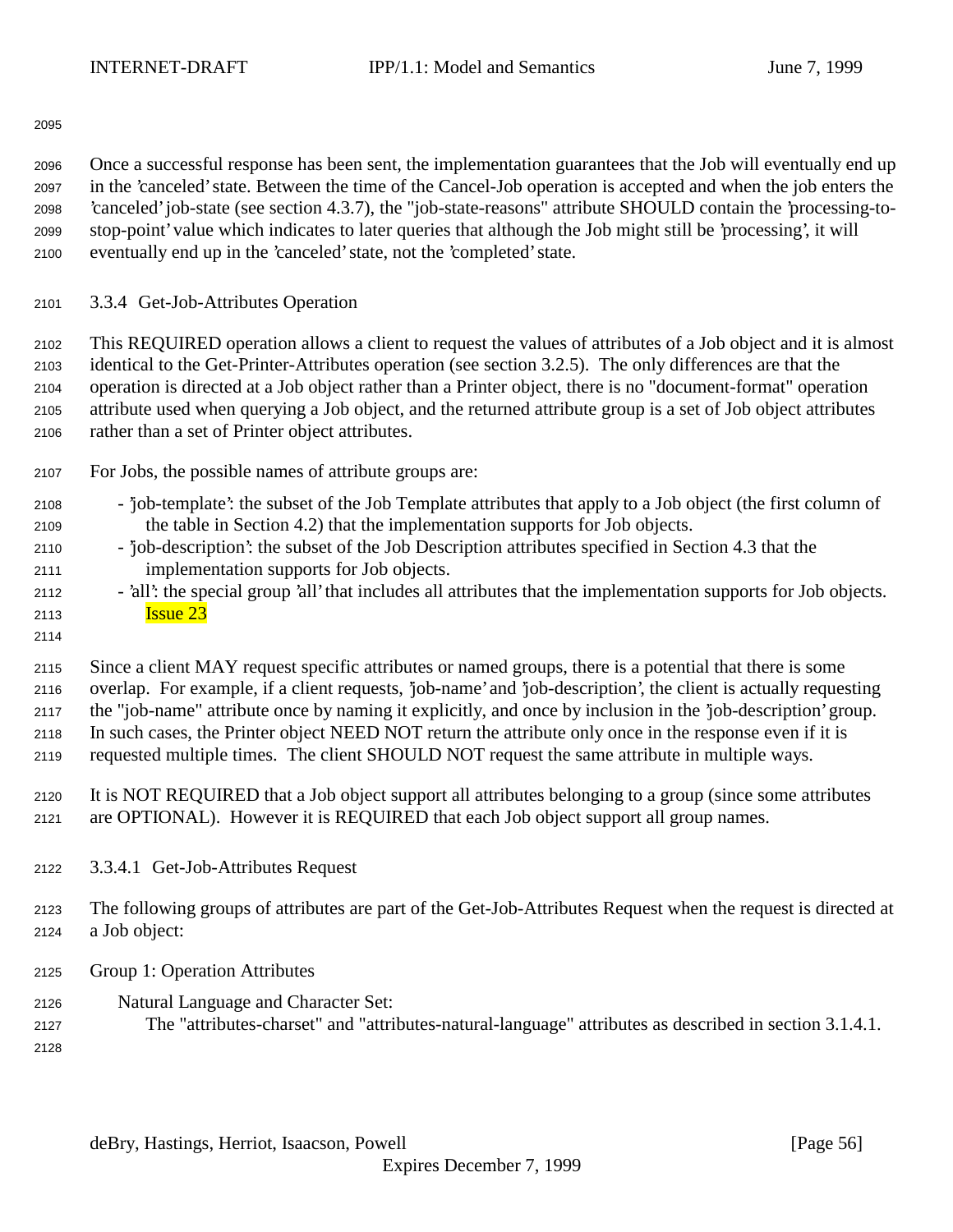| 2129 | Target:                                                                                                 |
|------|---------------------------------------------------------------------------------------------------------|
| 2130 | Either (1) the "printer-uri" (uri) plus "job-id" (integer(1:MAX)) or (2) the "job-uri" (uri) operation  |
| 2131 | $attribute(s)$ which define the target for this operation as described in section 3.1.5.                |
| 2132 |                                                                                                         |
| 2133 | <b>Requesting User Name:</b>                                                                            |
| 2134 | The "requesting-user-name" (name(MAX)) attribute SHOULD be supplied by the client as                    |
| 2135 | described in section 8.3.                                                                               |
| 2136 |                                                                                                         |
| 2137 | "requested-attributes" (1setOf keyword) :                                                               |
| 2138 | The client OPTIONALLY supplies this attribute. The IPP object MUST support this attribute. It is        |
| 2139 | a set of attribute names and/or attribute group names in whose values the requester is interested. If   |
| 2140 | the client omits this attribute, the IPP object MUST respond as if this attribute had been supplied     |
| 2141 | with a value of 'all'.                                                                                  |
| 2142 |                                                                                                         |
| 2143 | 3.3.4.2 Get-Job-Attributes Response                                                                     |
| 2144 | The Printer object returns the following sets of attributes as part of the Get-Job-Attributes Response: |
| 2145 | Group 1: Operation Attributes                                                                           |
| 2146 | <b>Status Message:</b>                                                                                  |
| 2147 | In addition to the REQUIRED status code returned in every response, the response OPTIONALLY             |
| 2148 | includes a "status-message" (text(255)) operation attribute as described in sections 13 and 3.1.6.      |
| 2149 |                                                                                                         |
| 2150 | Natural Language and Character Set:                                                                     |
| 2151 | The "attributes-charset" and "attributes-natural-language" attributes as described in section 3.1.4.2.  |
| 2152 | The "attributes-natural-language" MAY be the natural language of the Job object, rather than the        |
| 2153 | one requested.                                                                                          |
| 2154 |                                                                                                         |
| 2155 | Group 2: Unsupported Attributes                                                                         |
| 2156 | See section 3.1.7 for details on returning Unsupported Attributes.                                      |
| 2157 |                                                                                                         |
| 2158 | The response NEED NOT contain the "requested-attributes" operation attribute with any supplied          |
| 2159 | values (attribute keywords) that were requested by the client but are not supported by the IPP object.  |
| 2160 | If the Printer object does include unsupported attributes referenced in "requested-attributes" and      |
| 2161 | such attributes include group names, such as 'all', the unsupported attributes MUST NOT include         |
| 2162 | attributes described in the standard but not supported by the implementation. <b>Issue 23</b>           |
| 2163 |                                                                                                         |
| 2164 | Group 3: Job Object Attributes                                                                          |
| 2165 | This is the set of requested attributes and their current values. The IPP object ignores (does not      |
| 2166 | respond with) any requested attribute or value which is not supported or which is restricted by the     |
| 2167 | security policy in force, including whether the requesting user is the user that submitted the job (job |
| 2168 | originating user) or not (see section 8). However, the IPP object MUST respond with the 'unknown'       |

deBry, Hastings, Herriot, Isaacson, Powell [Page 57]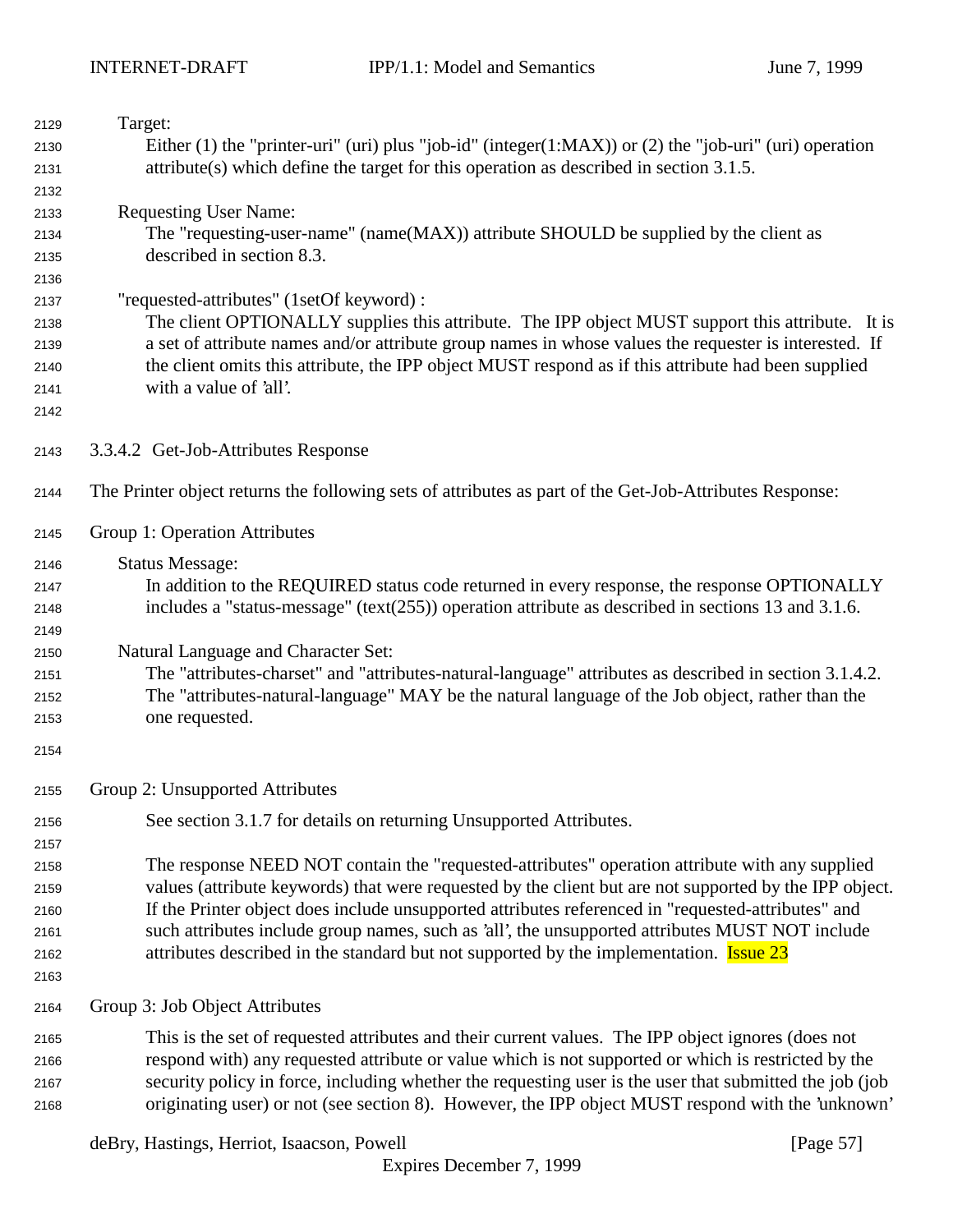value for any supported attribute (including all REQUIRED attributes) for which the IPP object does not know the value, unless it would violate the security policy. See the description of the "out-of-band" values in the beginning of Section 4.1.

3.3.5 Hold-Job Operation

 This OPTIONAL operation allows a client to hold a pending job in the queue so that it is not eligible for scheduling. If the Hold-Job operation is supported, then the Release-Job operation MUST be supported, and vice-versa. The OPTIONAL "job-hold-until" operation attribute allows a client to specify whether to hold the job indefinitely or until a specified time period, if supported.

 The IPP object MUST accept or reject the request based on the job's current state and transition the job to the indicated new state as follows:

| Current "job-state"  | New "job-state"      | IPP object's response status code and action: |
|----------------------|----------------------|-----------------------------------------------|
| 'pending'            | 'pending-held'       | 'successful-ok' See Rule 1                    |
| 'pending'            | 'pending'            | 'successful-ok' See Rule 2                    |
| 'pending-held'       | 'pending-held'       | 'successful-ok' See Rule 1                    |
| 'pending-held'       | 'pending'            | 'successful-ok' See Rule 2                    |
| processing'          | processing'          | 'client-error-not-possible'                   |
| 'processing-stopped' | 'processing-stopped' | 'client-error-not-possible'                   |
| 'completed'          | 'completed'          | 'client-error-not-possible'                   |
| 'canceled'           | 'canceled'           | 'client-error-not-possible'                   |
| 'aborted'            | 'aborted'            | 'client-error-not-possible'                   |

 Rule 1: If the implementation supports multiple reasons for a job to be in the 'pending-held' state, the IPP object MUST add the 'job-hold-until-specified' value to the job's "job-state-reasons" attribute.

 Rule 2: If the IPP object supports the "job-hold-until" operation attribute, but the specified time period has already started (or is the 'no-hold' value) and there are no other reasons to hold the job, the IPP object MUST make the job be a candidate for processing immediately (see Section 4.2.2) by putting the job in the 'pending' state.

 Note: In order to keep the Hold-Job operation simple, such a request is rejected when the job is in the 'processing' or 'processing-stopped' states. If an operation is needed to hold jobs while in these states, it will be added as an additional operation, rather than overloading the Hold-Job operation. Then it is clear to clients by querying the Printer object's "operations-supported" (see Section 4.4.15) and the Job object's "job-state" (see Section 4.3.7) attributes which operations are possible.

 *Access Rights:* The authenticated user (see section 8.3) performing this operation must either be the job owner or an operator or administrator of the Printer object (see Sections 1 and 8.5). Otherwise, the IPP object MUST reject the operation and return: 'client-error-forbidden', 'client-error-not-authenticated', or 'client-error-not-authorized' as appropriate.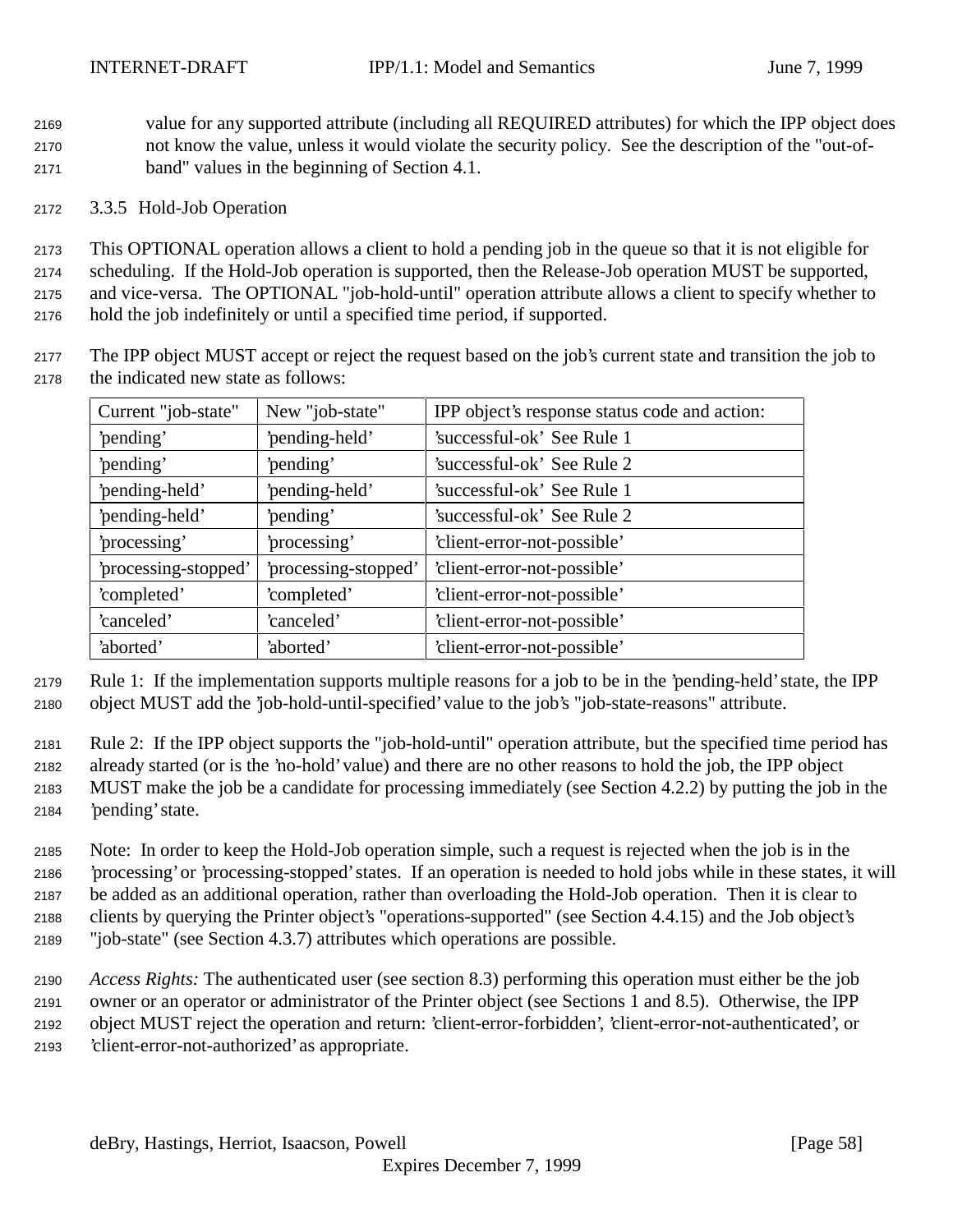3.3.5.1 Hold-Job Request

 The groups and operation attributes are the same as for a Cancel-Job request (see section 3.3.3.1), with the addition of the following Group 1 Operation attribute:

"job-hold-until" (type3 keyword | name(MAX)):

 The client OPTIONALLY supplies this Operation attribute. The IPP object MUST support this operation attribute in a Hold-Job request, if it supports the "job-hold-until" Job template attribute in create operations. See section 4.2.2. The IPP object SHOULD support the "job-hold-until" Job Template attribute for use in job create operations with at least the 'indefinite' value, if it supports the Hold-Job operation. Otherwise, a client cannot create a job and hold it immediately (without picking some supported time period in the future).

- If supplied and supported as specified in the Printer's "job-hold-until-supported" attribute, the IPP object copies the supplied operation attribute to the Job object, replacing the job's previous "job- hold-until" attribute, if present, and makes the job a candidate for scheduling during the supplied named time period.
- If supplied, but either the "job-hold-until" Operation attribute itself or the value supplied is not supported, the IPP object accepts the request, returns the unsupported attribute or value in the Unsupported Attributes Group according to section 3.1.7, returns the 'successful-ok-ignored-or- substituted-attributes, and holds the job indefinitely until a client performs a subsequent Release-Job operation.
- If the client (1) supplies a value that specifies a time period that has already started or the 'no-hold' value (meaning don't hold the job) and (2) the IPP object supports the "job-hold-until" operation attribute and there are no other reasons to hold the job, the IPP object MUST accept the operation and make the job be a candidate for processing immediately (see Section 4.2.2).
- If the client does not supply a "job-hold-until" Operation attribute in the request, the IPP object MUST populate the job object with a "job-hold-until" attribute with the 'indefinite' value (if IPP object supports the "job-hold-until" attribute) and hold the job indefinitely, until a client performs a Release-Job operation.
- 3.3.5.2 Hold-Job Response
- The groups and attributes are the same as for a Cancel-Job response (see section 3.3.3.2).
- 3.3.6 Release-Job Operation
- This OPTIONAL operation allows a client to release a previously held job so that it is again eligible for scheduling. If the Hold-Job operation is supported, then the Release-Job operation MUST be supported, and vice-versa.
- This operation removes the "job-hold-until" job attribute, if present, from the job object that had been supplied in the create or most recent Hold-Job or Restart-Job operation and remove its effect on the job.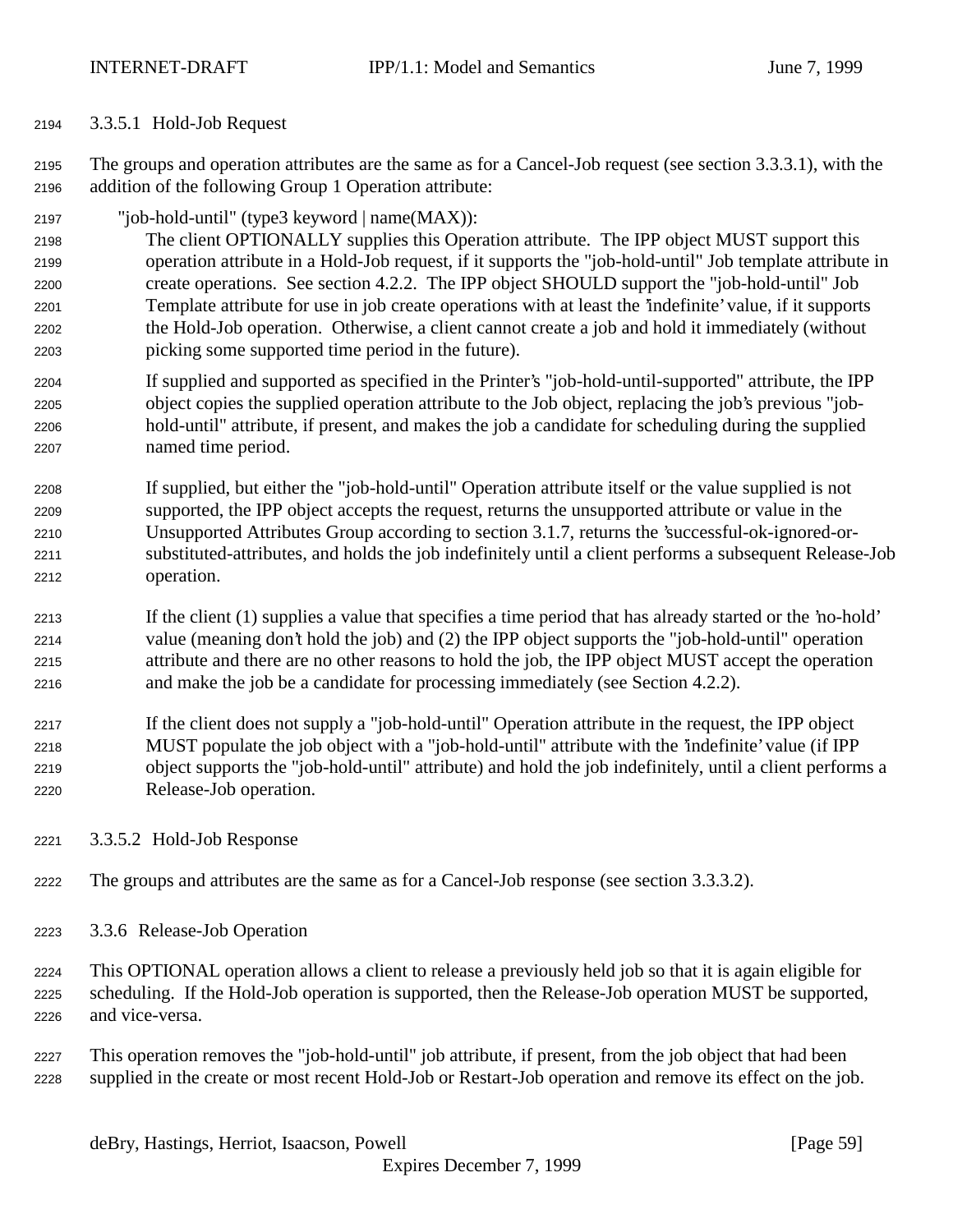**Issue 30** The IPP object MUST remove the 'job-hold-until-specified' value from the job's "job-state-reasons" attribute, if present. See section 4.3.8.

 The IPP object MUST accept or reject the request based on the job's current state and transition the job to the indicated new state as follows:

| Current "job-state"  | New "job-state"                                               | IPP object's response status code and action: |
|----------------------|---------------------------------------------------------------|-----------------------------------------------|
| 'pending'            | 'pending'                                                     | 'successful-ok' No effect on the job.         |
| 'pending-held'       | 'pending-held'                                                | 'successful-ok' See Rule 1                    |
| 'pending-held'       | 'pending'                                                     | 'successful-ok'                               |
| 'processing'         | 'processing'                                                  | 'successful-ok' No effect on the job.         |
| 'processing-stopped' | 'processing-stopped'<br>'successful-ok' No effect on the job. |                                               |
| 'completed'          | 'completed'                                                   | 'client-error-not-possible'                   |
| 'canceled'           | 'canceled'                                                    | 'client-error-not-possible'                   |
| 'aborted'            | 'aborted'                                                     | 'client-error-not-possible'                   |

 Rule 1: If there are other reasons to keep the job in the 'pending-held' state, such as 'resources-are-not- ready', the job remains in the 'pending-held' state. Thus the 'pending-held' state is not just for jobs that have the 'job-hold-until' applied to them, but are for any reason to keep the job from being a candidate for scheduling and processing, such as 'resources-are-not-ready'. See the "job-hold-until" attribute (section 4.2.2).

 *Access Rights:* The authenticated user (see section 8.3) performing this operation must either be the job owner or an operator or administrator of the Printer object (see Sections 1 and 8.5). Otherwise, the IPP object MUST reject the operation and return: 'client-error-forbidden', 'client-error-not-authenticated', or 'client-error-not-authorized' as appropriate.

 The Release-Job Request and Release-Job Response have the same attribute groups and attributes as the Cancel-Job operation (see section 3.3.3.1 and 3.3.3.2).

3.3.7 Restart-Job Operation

 This OPTIONAL operation allows a client to restart a job that is retained in the queue after processing has completed (see section 4.3.7.2).

 The job is moved to the 'pending' job state and restarts at the beginning on the same IPP Printer object with the same attribute values. The Job Description attributes that accumulate job progress, such as "job- impressions-completed", "job-media-sheets-completed", and "job-k-octets-processed", MUST be reset to 0 so that they give an accurate record of the job from its restart point. The job object MUST continue to use the same "job-uri" and "job-id" attribute values.

 Note: If in the future an operation is needed that does not reset the job progress attributes, then a new operation will be defined which makes a copy of the job, assigns a new "job-uri" and "job-id" to the copy and resets the job progress attributes in the new copy only.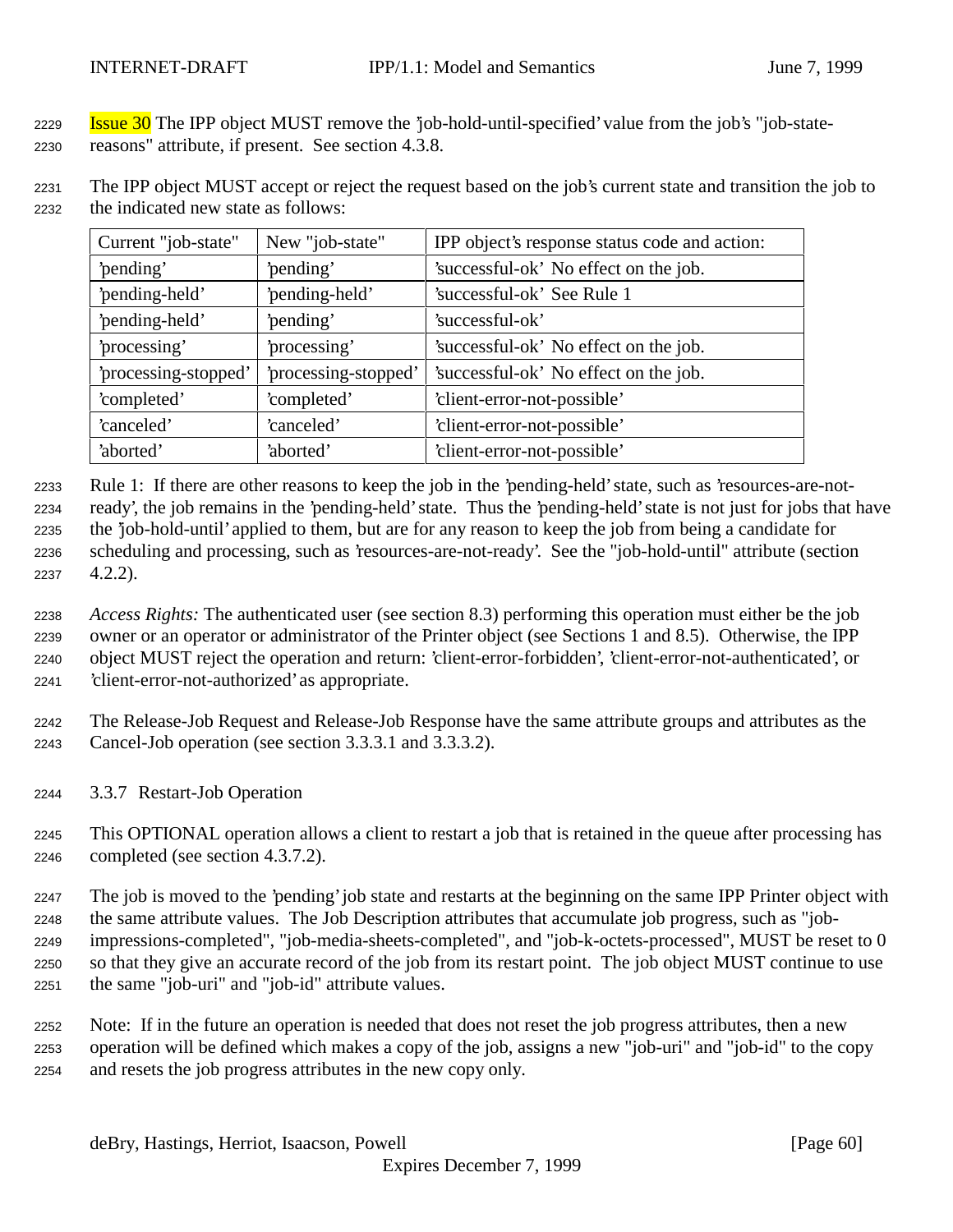| Current "job-state"  | New "job-state"      | IPP object's response status code and action: |  |
|----------------------|----------------------|-----------------------------------------------|--|
| 'pending'            | 'pending'            | 'client-error-not-possible'.                  |  |
| 'pending-held'       | 'pending-held'       | 'client-error-not-possible'.                  |  |
| 'processing'         | 'processing'         | 'client-error-not-possible'.                  |  |
| 'processing-stopped' | 'processing-stopped' | 'client-error-not-possible'.                  |  |
| 'completed'          | 'pending'            | 'successful-ok' - job is started over.        |  |
| 'completed'          | 'completed'          | 'client-error-not-possible' - see Rule 1      |  |
| 'canceled'           | 'pending'            | 'successful-ok' - job is started over.        |  |
| 'canceled'           | 'canceled'           | 'client-error-not-possible' - see Rule 1      |  |
| 'aborted'            | 'pending'            | 'successful-ok' - job is started over.        |  |
| 'aborted'            | 'aborted'            | 'client-error-not-possible' - see Rule 1      |  |

 The IPP object MUST accept or reject the request based on the job's current state, transition the job to the indicated new state as follows:

 Rule 1: If the Job Retention Period has expired for the job in this state, then the IPP object rejects the operation. See section 4.3.7.2.

 Note: In order to prevent a user from inadvertently restarting a job in the middle, the Restart-Job request is rejected when the job is in the 'processing' or 'processing-stopped' states. If in the future an operation is needed to hold or restart jobs while in these states, it will be added as an additional operation, rather than overloading the Restart-Job operation, so that it is clear that the user intended that the current job not be completed.

 *Access Rights:* The authenticated user (see section 8.3) performing this operation must either be the job owner or an operator or administrator of the Printer object (see Sections 1 and 8.5). Otherwise, the IPP object MUST reject the operation and return: 'client-error-forbidden', 'client-error-not-authenticated', or 'client-error-not-authorized' as appropriate.

3.3.7.1 Restart-Job Request

 The groups and attributes are the same as for a Cancel-Job request (see section 3.3.3.1), with the addition of the following Group 1 Operation attribute:

"job-hold-until" (type3 keyword | name(MAX)):

 The client OPTIONALLY supplies this attribute. The IPP object MUST support this Operation attribute in a Restart-Job request, if it supports the "job-hold-until" Job Template attribute in create operations. See section 4.2.2. Otherwise, the IPP object NEED NOT support the "job-hold-until" Operation attribute in a Restart-Job request.

 If supplied and supported as specified in the Printer's "job-hold-until-supported" attribute, the IPP object copies the supplied Operation attribute to the Job object, replacing the job's previous "job- hold-until" attribute, if present, and makes the job a candidate for scheduling during the supplied named time period. See section 4.2.2.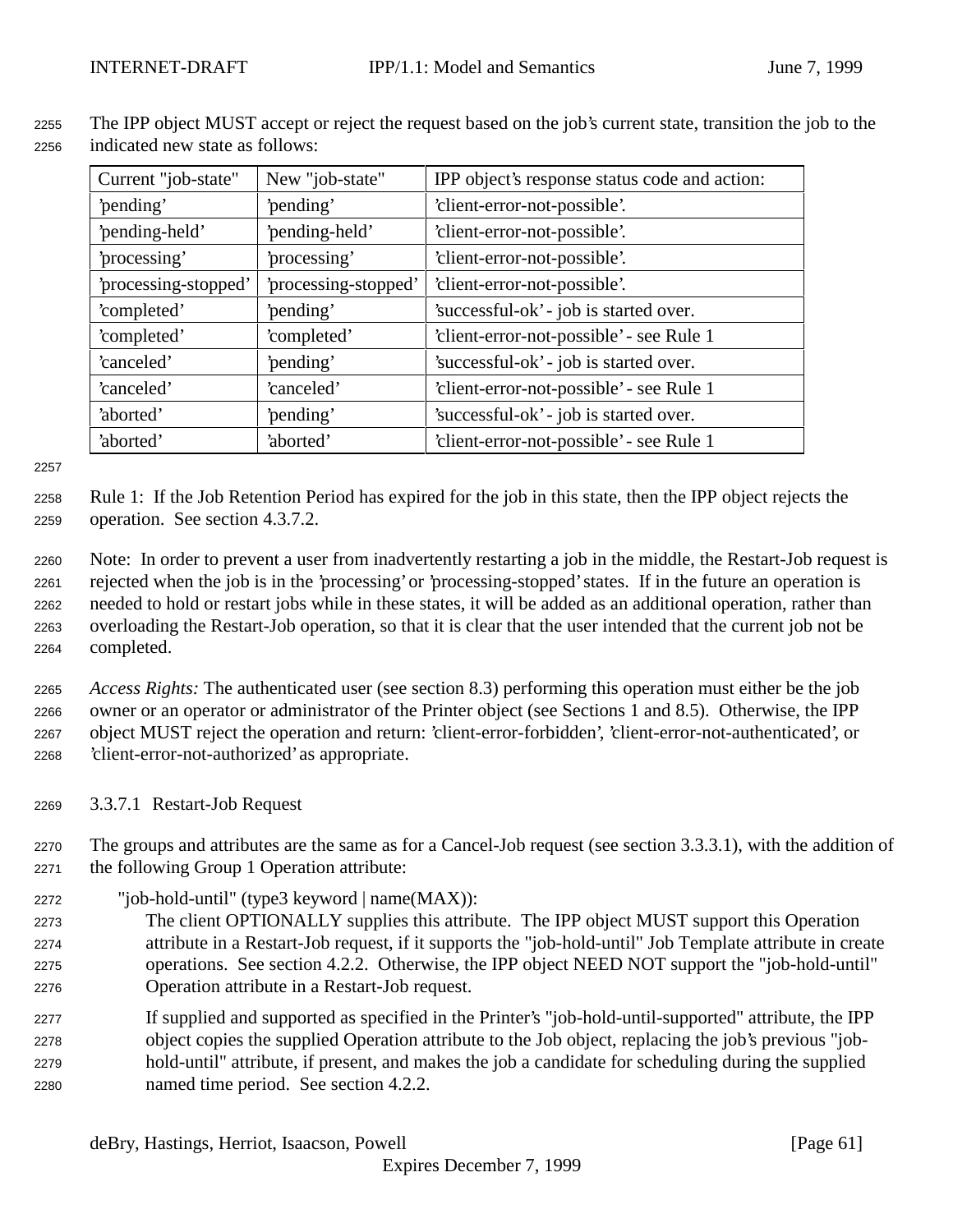If supplied, but the value is not supported, the IPP object accepts the request, returns the unsupported attribute or value in the Unsupported Attributes Group according to section 3.1.7, returns the 'successful-ok-ignored-or-substituted-attributes' status code, and holds the job indefinitely until a client performs a subsequent Release-Job operation.

 If supplied, but the "job-hold-until" Operation attribute itself is not supported, the IPP object accepts the request, returns the unsupported attribute with the out-of-band 'unsupported' value in the Unsupported Attributes Group according to section 3.1.7, returns the 'successful-ok-ignored-or-substituted-attributes' status code, and restarts the job, i.e., ignores the "job-hold-until" attribute.

 If the client (1) supplies a value that specifies a time period that has already started or the 'no-hold' value (meaning don't hold the job) and (2) the IPP object supports the "job-hold-until" operation attribute and there are no other reasons to hold the job, the IPP object makes the job a candidate for processing immediately (see Section 4.2.2).

 If the client does not supply a "job-hold-until" operation attribute in the request, the IPP object removes the "job-hold-until" attribute, if present, from the job. If there are no other reasons to hold the job, the Restart-Job operation makes the job a candidate for processing immediately (see Section 4.2.2).

3.3.7.2 Restart-Job Response

The groups and attributes are the same as for a Cancel-Job response (see section 3.3.3.2).

 Note: In the future an OPTIONAL Modify-Job or Set-Job-Attributes operation may be specified that allows the client to modify other attributes before releasing the restarted job.

4. Object Attributes

 This section describes the attributes with their corresponding attribute syntaxes and values that are part of the IPP model. The sections below show the objects and their associated attributes which are included within the scope of this protocol. Many of these attributes are derived from other relevant documents:

- Document Printing Application (DPA) [ISO10175]
- RFC 1759 Printer MIB [RFC1759]
- 

 Each attribute is uniquely identified in this document using a "keyword" (see section 12.2.1) which is the name of the attribute. The keyword is included in the section header describing that attribute.

 Note: Not only are keywords used to identify attributes, but one of the attribute syntaxes described below is "keyword" so that some attributes have keyword values. Therefore, these attributes are defined as having an attribute syntax that is a set of keywords.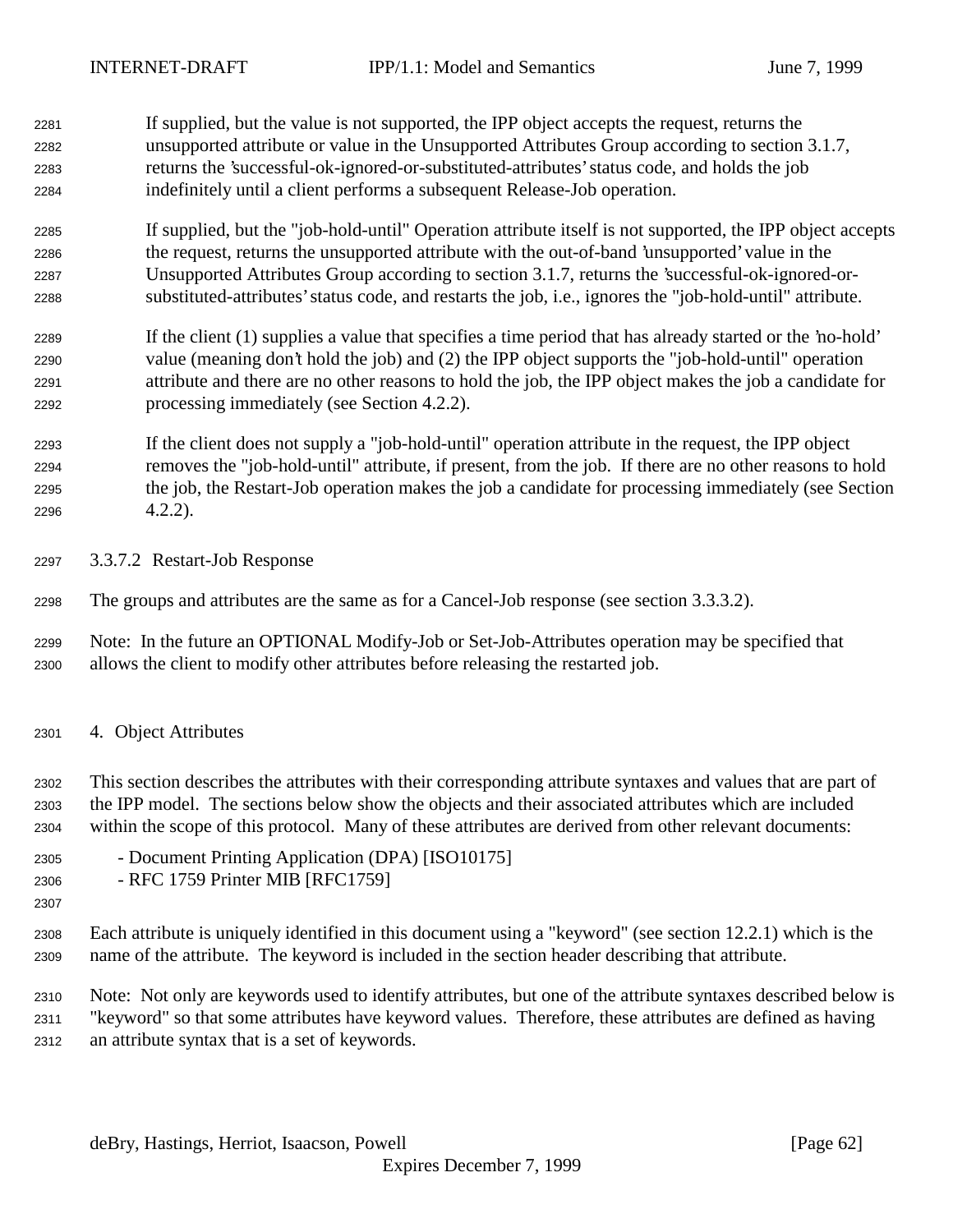## 4.1 Attribute Syntaxes

 This section defines the basic attribute syntax types that all clients and IPP objects MUST be able to accept in responses and accept in requests, respectively. Each attribute description in sections 3 and 4 includes the name of attribute syntax(es) in the heading (in parentheses). A conforming implementation of an attribute MUST include the semantics of the attribute syntax(es) so identified. Section 6.3 describes how the protocol can be extended with new attribute syntaxes.

 The attribute syntaxes are specified in the following sub-sections, where the sub-section heading is the keyword name of the attribute syntax inside the single quotes. In operation requests and responses each attribute value MUST be represented as one of the attribute syntaxes specified in the sub-section heading for the attribute. In addition, the value of an attribute in a response (but not in a request) MAY be one of the "out-of-band" values whose special encoding rules are defined in the "Encoding and Transport" 2324 document [IPP-PRO]. Standard "out-of-band" values are: **Issue 12 and Issue 15** 

- 'unknown': The attribute is supported by the IPP object, but the value is unknown to the IPP object for some reason.
- 'unsupported': The attribute is unsupported by the IPP object. This value MUST be returned only as the value of an attribute in the Unsupported Attributes Group.
- 'no-value': The attribute is supported by the Printer object, but the administrator has not yet configured a value.
- 

 All attributes in a request MUST have one or more values as defined in Sections 4.2 to 4.4. Thus clients MUST NOT supply attributes with "out-of-band" values. All attributes in a response MUST have one or more values as defined in Sections 4.2 to 4.4 or a single "out-of-band" value.

 Most attributes are defined to have a single attribute syntax. However, a few attributes (e.g., "job-sheet", "media", "job-hold-until") are defined to have several attribute syntaxes, depending on the value. These multiple attribute syntaxes are separated by the "|" character in the sub-section heading to indicate the choice. Since each value MUST be tagged as to its attribute syntax in the protocol, a single-valued attribute instance may have any one of its attribute syntaxes and a multi-valued attribute instance may have a mixture of its defined attribute syntaxes.

4.1.1 'text'

 A text attribute is an attribute whose value is a sequence of zero or more characters encoded in a maximum of 1023 ('MAX') octets. MAX is the maximum length for each value of any text attribute. However, if an attribute will always contain values whose maximum length is much less than MAX, the definition of that attribute will include a qualifier that defines the maximum length for values of that attribute. For example: 2346 the "printer-location" attribute is specified as "printer-location (text(127))". In this case, text values for "printer-location" MUST NOT exceed 127 octets; if supplied with a longer text string via some external interface (other than the protocol), implementations are free to truncate to this shorter length limitation.

 In this document, all text attributes are defined using the 'text' syntax. However, 'text' is used only for brevity; the formal interpretation of 'text' is: 'textWithoutLanguage | textWithLanguage'. That is, for any

deBry, Hastings, Herriot, Isaacson, Powell [Page 63]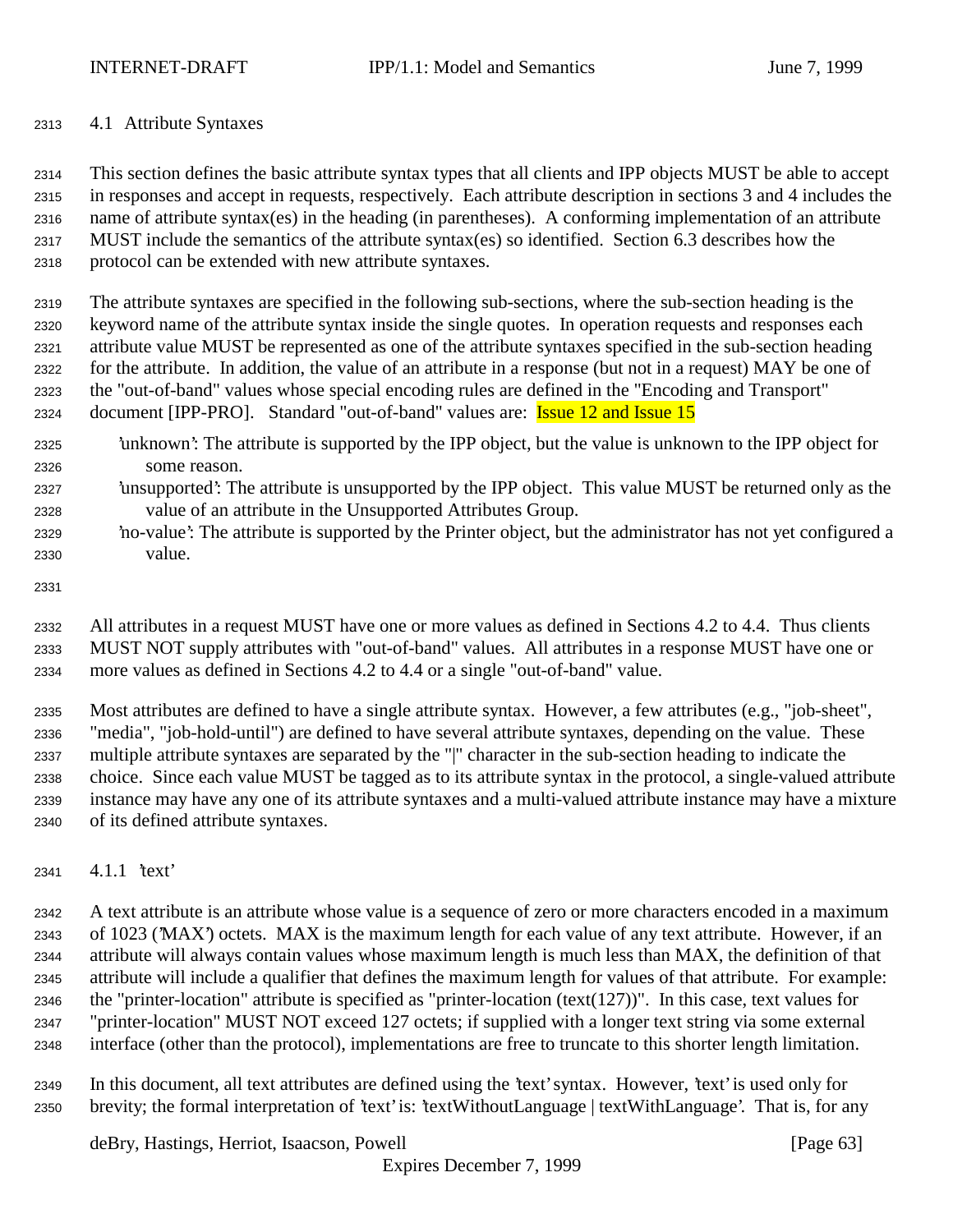attribute defined in this document using the 'text' attribute syntax, all IPP objects and clients MUST support both the 'textWithoutLanguage' and 'textWithLanguage' attribute syntaxes. However, in actual usage and protocol execution, objects and clients accept and return only one of the two syntax per attribute. The syntax 'text' never appears "on-the-wire".

 Both 'textWithoutLanguage' and 'textWithLanguage' are needed to support the real world needs of interoperability between sites and systems that use different natural languages as the basis for human communication. Generally, one natural language applies to all text attributes in a given request or response. The language is indicated by the "attributes-natural-language" operation attribute defined in section 3.1.4 or "attributes-natural-language" job attribute defined in section 4.3.20, and there is no need to identify the natural language for each text string on a value-by-value basis. In these cases, the attribute syntax 'textWithoutLanguage' is used for text attributes. In other cases, the client needs to supply or the Printer object needs to return a text value in a natural language that is different from the rest of the text values in the request or response. In these cases, the client or Printer object uses the attribute syntax 'textWithLanguage' for text attributes (this is the Natural Language Override mechanism described in section 3.1.4).

 The 'textWithoutLanguage' and 'textWithLanguage' attribute syntaxes are described in more detail in the following sections.

4.1.1.1 'textWithoutLanguage'

 The 'textWithoutLanguage' syntax indicates a value that is sequence of zero or more characters. Text strings are encoded using the rules of some charset. The Printer object MUST support the UTF-8 charset [RFC2279] and MAY support additional charsets to represent 'text' values, provided that the charsets are registered with IANA [IANA-CS]. See Section 4.1.7 for the definition of the 'charset' attribute syntax, including restricted semantics and examples of charsets.

4.1.1.2 'textWithLanguage'

 The 'textWithLanguage' attribute syntax is a compound attribute syntax consisting of two parts: a 'textWithoutLanguage' part plus an additional 'naturalLanguage' (see section 4.1.8) part that overrides the natural language in force. The 'naturalLanguage' part explicitly identifies the natural language that applies to the text part of that value and that value alone. For any give text attribute, the 'textWithoutLanguage' part is limited to the maximum length defined for that attribute, but the 'naturalLanguage' part is always limited to 63 octets. Using the 'textWithLanguage' attribute syntax rather than the normal 'textWithoutLanguage' syntax is the so-called Natural Language Override mechanism and MUST be supported by all IPP objects and clients.

 If the attribute is multi-valued (1setOf text), then the 'textWithLanguage' attribute syntax MUST be used to explicitly specify each attribute value whose natural language needs to be overridden. Other values in a multi-valued 'text' attribute in a request or a response revert to the natural language of the operation attribute.

 In a create request, the Printer object MUST accept and store with the Job object any natural language in the "attributes-natural-language" operation attribute, whether the Printer object supports that natural language

deBry, Hastings, Herriot, Isaacson, Powell **Example 20** (Page 64)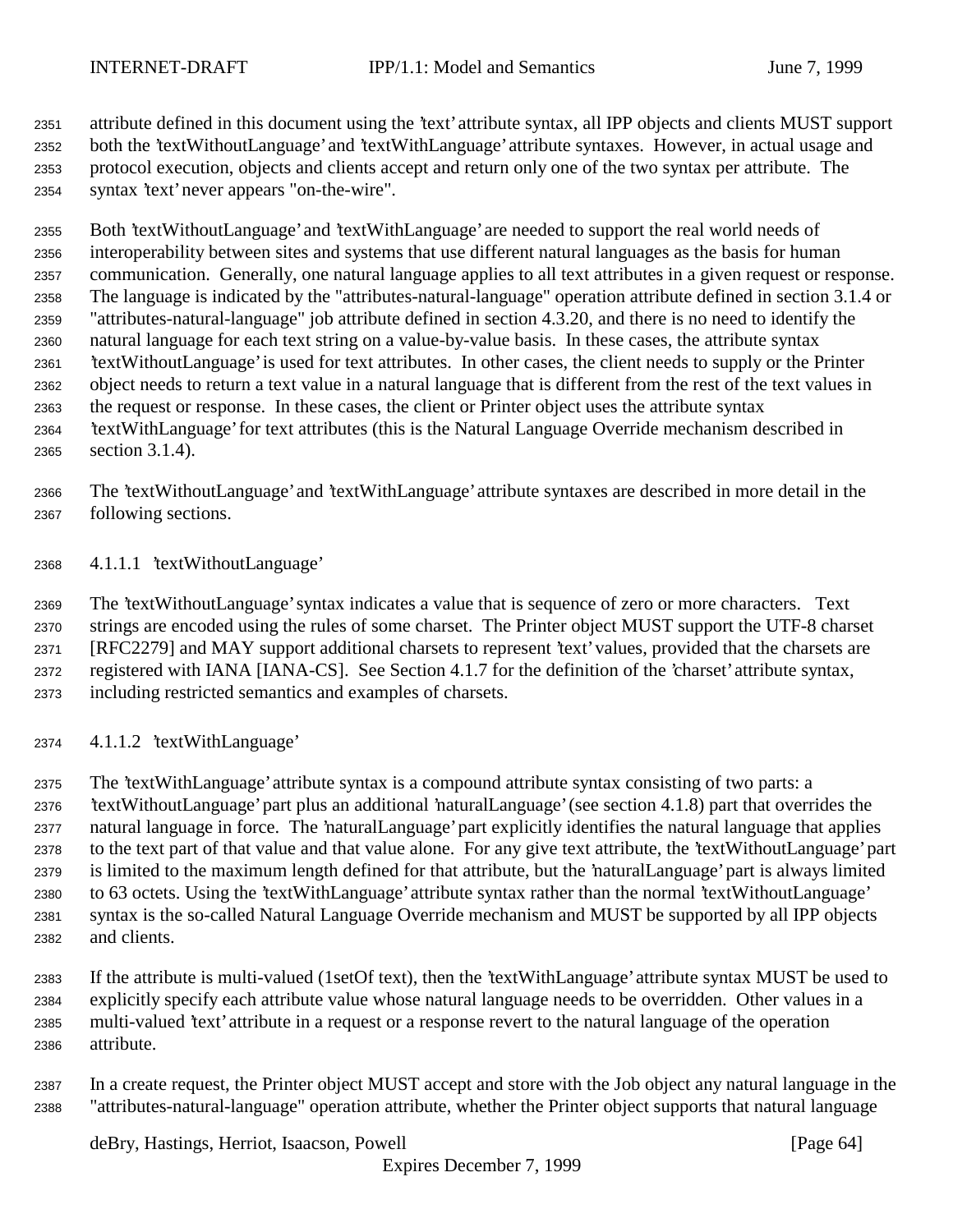or not. Furthermore, the Printer object MUST accept and store any 'textWithLanguage' attribute value,

 whether the Printer object supports that natural language or not. These requirements are independent of the value of the "ipp-attribute-fidelity" operation attribute that the client MAY supply.

 Example: If the client supplies the "attributes-natural-language" operation attribute with the value: 'en' indicating English, but the value of the "job-name" attribute is in French, the client MUST use the 'textWithLanguage' attribute syntax with the following two values:

- 'fr': Natural Language Override indicating French
- 'Rapport Mensuel': the job name in French
- 

 See the "Encoding and Transport" document [IPP-PRO] for a detailed example of the 'textWithLanguage' attribute syntax.

4.1.2 'name'

 This syntax type is used for user-friendly strings, such as a Printer name, that, for humans, are more meaningful than identifiers. Names are never translated from one natural language to another. The 'name' attribute syntax is essentially the same as 'text', including the REQUIRED support of UTF-8 except that the sequence of characters is limited so that its encoded form MUST NOT exceed 255 (MAX) octets.

 Also like 'text', 'name' is really an abbreviated notation for either 'nameWithoutLanguage' or 'nameWithLanguage'. That is, all IPP objects and clients MUST support both the 'nameWithoutLanguage' and 'nameWithLanguage' attribute syntaxes. However, in actual usage and protocol execution, objects and clients accept and return only one of the two syntax per attribute. The syntax 'name' never appears "on-the-wire".

Only the 'text' and 'name' attribute syntaxes permit the Natural Language Override mechanism.

 Some attributes are defined as 'type3 keyword | name'. These attributes support values that are either type3 keywords or names. This dual-syntax mechanism enables a site administrator to extend these attributes to legally include values that are locally defined by the site administrator. Such names are not registered with IANA.

- 4.1.2.1 'nameWithoutLanguage'
- The nameWithoutLanguage' syntax indicates a value that is sequence of zero or more characters so that its encoded form does not exceed MAX octets.
- 4.1.2.2 'nameWithLanguage'

 The 'nameWithLanguage' attribute syntax is a compound attribute syntax consisting of two parts: a 'nameWithoutLanguage' part plus an additional 'naturalLanguage' (see section 4.1.8) part that overrides the natural language in force. The 'naturalLanguage' part explicitly identifies the natural language that applies to that name value and that name value alone.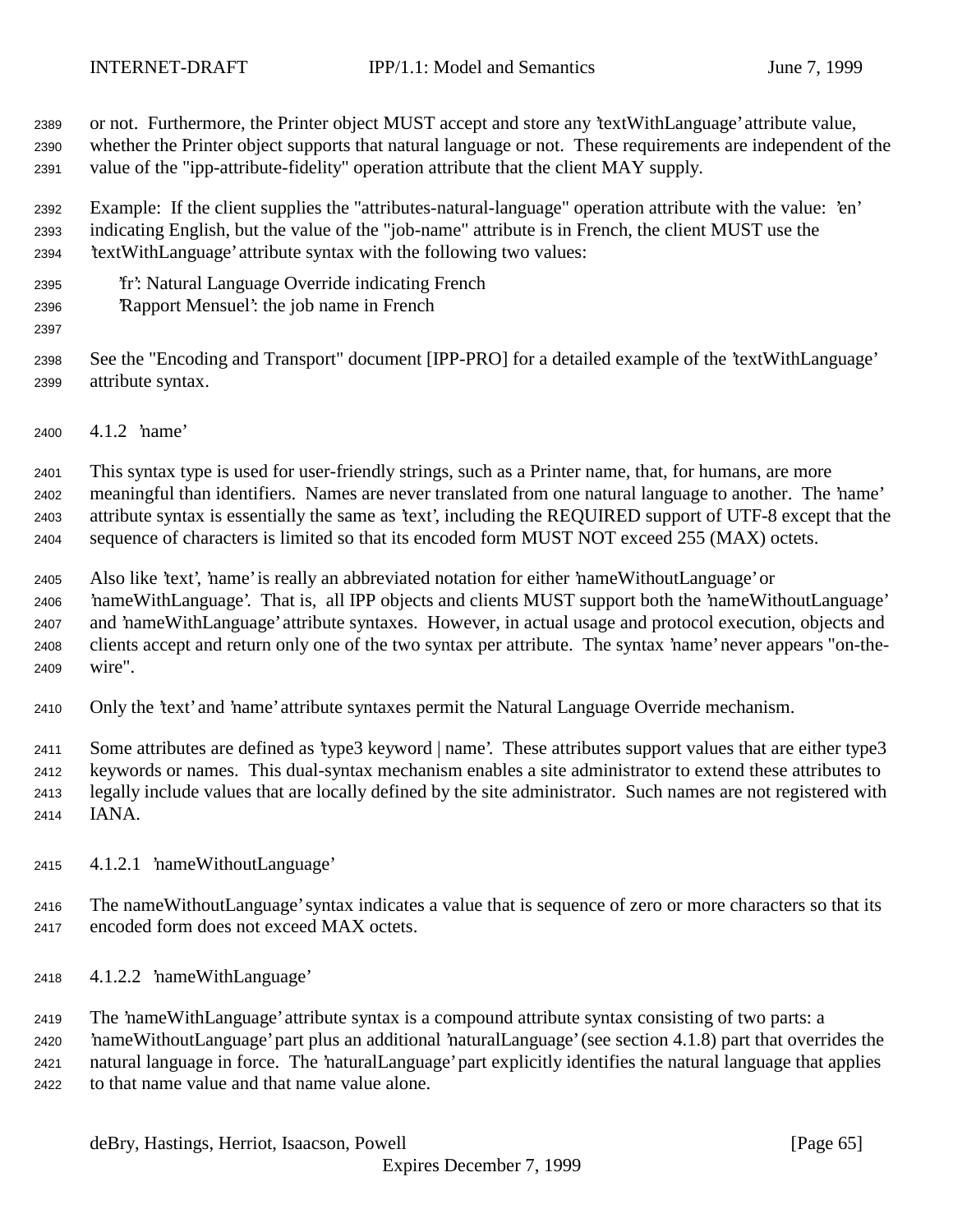The 'nameWithLanguage' attribute syntax behaves the same as the 'textWithLanguage' syntax. If a name is in a language that is different than the rest of the object or operation, then this 'nameWithLanguage' syntax is used rather than the generic 'nameWithoutLanguage' syntax.

 Example: If the client supplies the "attributes-natural-language" operation attribute with the value: 'en' indicating English, but the "printer-name" attribute is in German, the client MUST use the 'nameWithLanguage' attribute syntax as follows:

- 'de': Natural Language Override indicating German
- 'Farbdrucker': the Printer name in German
- 

4.1.2.3 Matching 'name' attribute values

 For purposes of matching two 'name' attribute values for equality, such as in job validation (where a client- supplied value for attribute "xxx" is checked to see if the value is among the values of the Printer object's corresponding "xxx-supported" attribute), the following match rules apply:

- 1. 'keyword' values never match 'name' values.
- 2. 'name' (nameWithoutLanguage and nameWithLanguage) values match if (1) the name parts match and (2) the Associated Natural-Language parts (see section 3.1.4.1) match. The matching rules are:
- a. the name parts match if the two names are identical character by character, except it is RECOMMENDED that case be ignored. For example: 'Ajax-letter-head-white' MUST match 'Ajax-letter-head-white' and SHOULD match 'ajax-letter-head-white' and 'AJAX-LETTER-HEAD-WHITE'.
- b. the Associated Natural-Language parts match if the shorter of the two meets the syntactic requirements of RFC 1766 [RFC1766] and matches byte for byte with the longer. For example, 'en' matches 'en', 'en-us' and 'en-gb', but matches neither 'fr' nor 'e'.
- 4.1.3 'keyword'

 The 'keyword' attribute syntax is a sequence of characters, length: 1 to 255, containing only the US-ASCII [ASCII] encoded values for lowercase letters ("a" - "z"), digits ("0" - "9"), hyphen ("-"), dot ("."), and underscore ("\_"). The first character MUST be a lowercase letter. Furthermore, keywords MUST be in U.S. English.

 This syntax type is used for enumerating semantic identifiers of entities in the abstract protocol, i.e., entities identified in this document. Keywords are used as attribute names or values of attributes. Unlike 'text' and 'name' attribute values, 'keyword' values MUST NOT use the Natural Language Override mechanism, since they MUST always be US-ASCII and U.S. English.

 Keywords are for use in the protocol. A user interface will likely provide a mapping between protocol keywords and displayable user-friendly words and phrases which are localized to the natural language of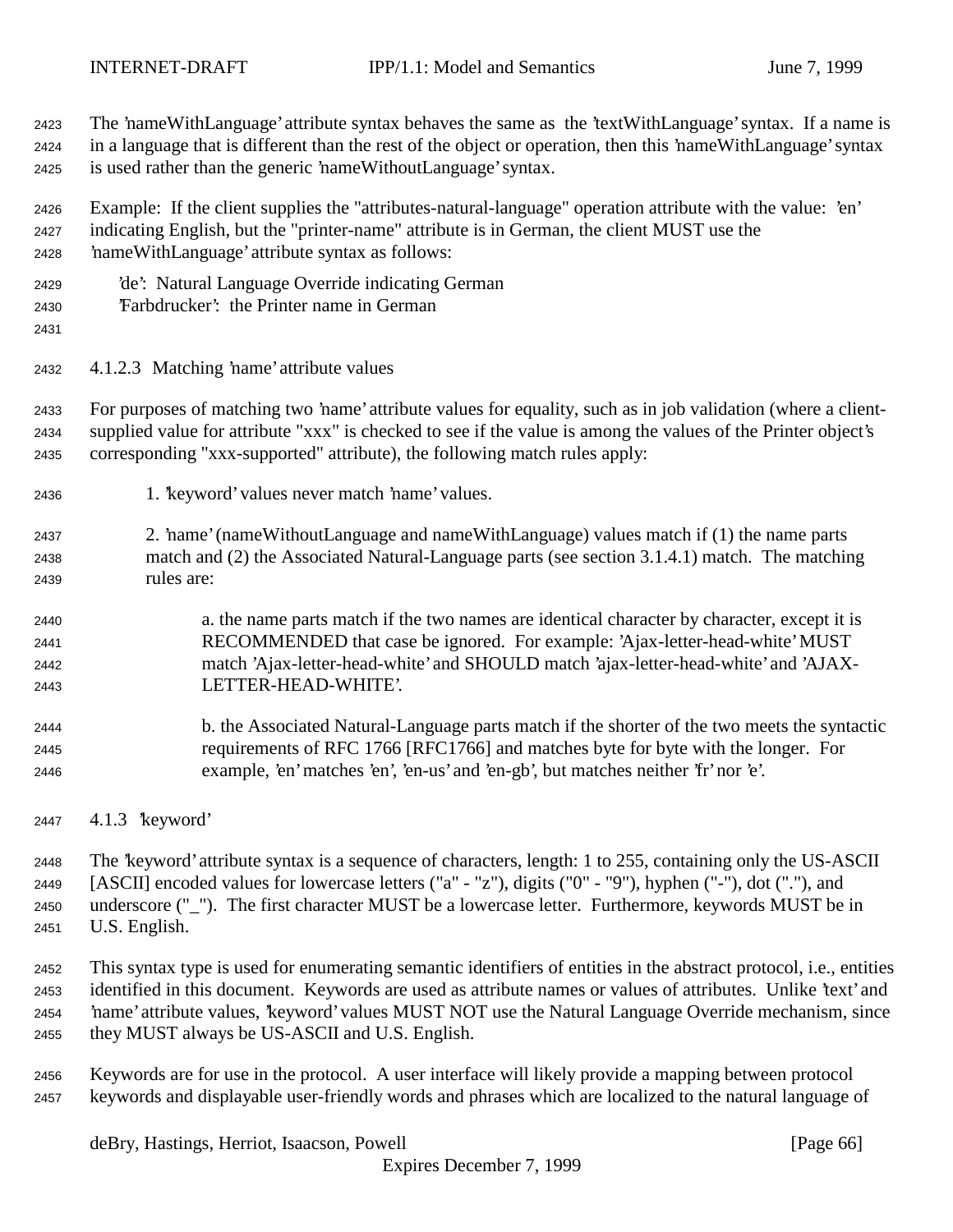the user. While the keywords specified in this document MAY be displayed to users whose natural language is U.S. English, they MAY be mapped to other U.S. English words for U.S. English users, since

the user interface is outside the scope of this document.

 In the definition for each attribute of this syntax type, the full set of defined keyword values for that attribute are listed.

 When a keyword is used to represent an attribute (its name), it MUST be unique within the full scope of all IPP objects and attributes. When a keyword is used to represent a value of an attribute, it MUST be unique just within the scope of that attribute. That is, the same keyword MUST NOT be used for two different values within the same attribute to mean two different semantic ideas. However, the same keyword MAY be used across two or more attributes, representing different semantic ideas for each attribute. Section 6.1 describes how the protocol can be extended with new keyword values. Examples of attribute name keywords:

- "job-name"
- "attributes-charset"
- 

 Note: This document uses "type1", "type2", and "type3" prefixes to the "keyword" basic syntax to indicate different levels of review for extensions (see section 6.1).

4.1.4 'enum'

2476 The 'enum' attribute syntax is an enumerated integer value that is in the range from 1 to  $2^{**}31 - 1$  (MAX). Each value has an associated 'keyword' name. In the definition for each attribute of this syntax type, the full set of possible values for that attribute are listed. This syntax type is used for attributes for which there are enum values assigned by other standards, such as SNMP MIBs. A number of attribute enum values in this document are also used for corresponding attributes in other standards [RFC1759]. This syntax type is not used for attributes to which the administrator may assign values. Section 6.1 describes how the protocol can be extended with new enum values.

 Enum values are for use in the protocol. A user interface will provide a mapping between protocol enum values and displayable user-friendly words and phrases which are localized to the natural language of the user. While the enum symbols specified in this document MAY be displayed to users whose natural language is U.S. English, they MAY be mapped to other U.S. English words for U.S. English users, since the user interface is outside the scope of this document.

 Note: SNMP MIBs use '2' for 'unknown' which corresponds to the IPP "out-of-band" value 'unknown'. See the description of the "out-of-band" values at the beginning of Section 4.1. Therefore, attributes of type 'enum' start at '3'.

 Note: This document uses "type1", "type2", and "type3" prefixes to the "enum" basic syntax to indicate different levels of review for extensions (see section 6.1).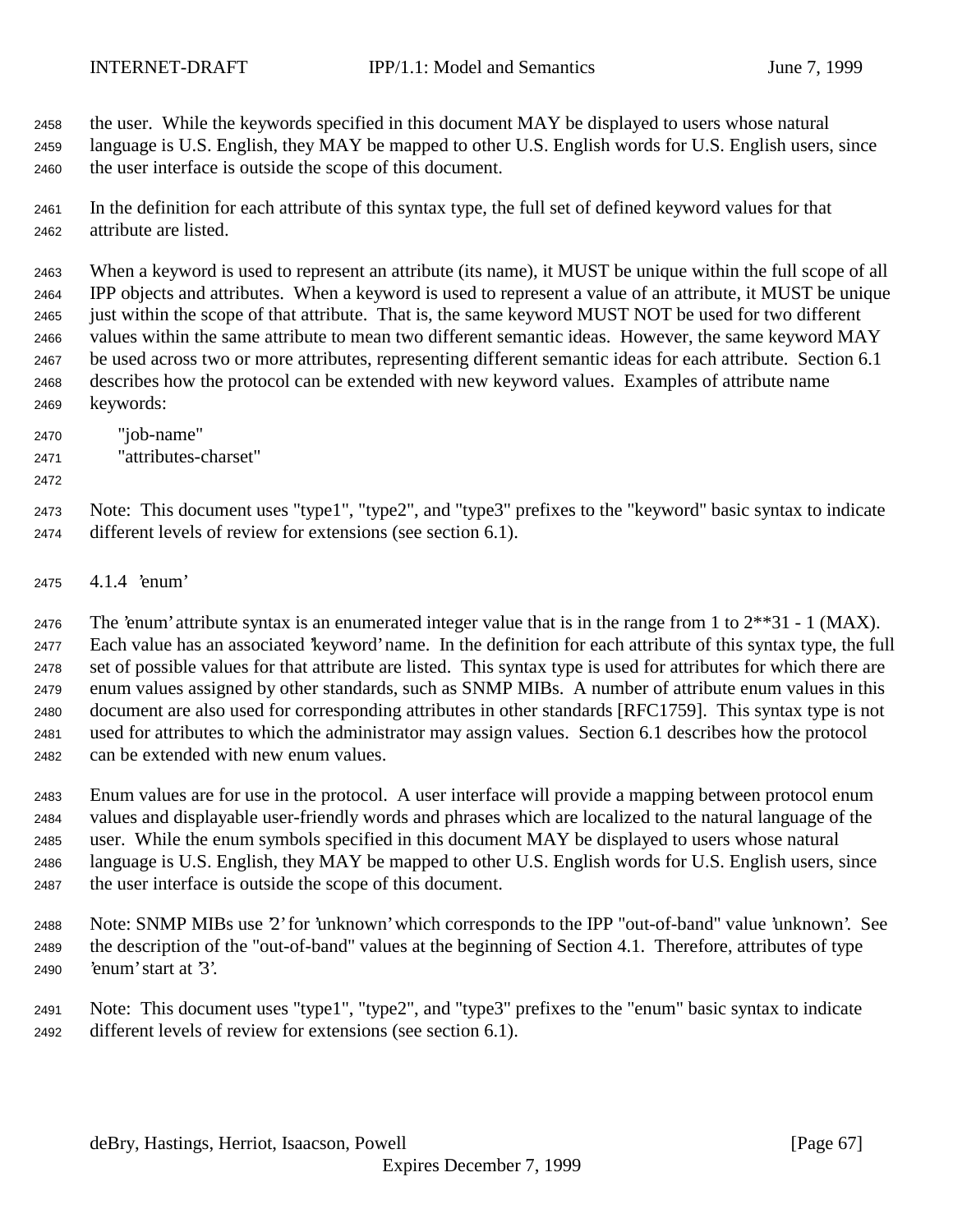4.1.5 'uri'

 The 'uri' attribute syntax is any valid Uniform Resource Identifier or URI [RFC2396]. Most often, URIs are simply Uniform Resource Locators or URLs. The maximum length of URIs used as values of IPP attributes is 1023 octets. Although most other IPP attribute syntax types allow for only lower-cased values, this attribute syntax type conforms to the case-sensitive and case-insensitive rules specified in [RFC2396]. See also [IPP-IIG] for a discussion of case in URIs.

4.1.6 'uriScheme'

 The 'uriScheme' attribute syntax is a sequence of characters representing a URI scheme according to RFC 2396 [RFC2396]. Though RFC 2396 requires that the values be case-insensitive, IPP requires all lower case values in IPP attributes to simplify comparing by IPP clients and Printer objects.

Standard values for this syntax type are the following keywords:

| 2504 |  | 'ipp': for IPP schemed URIs (e.g., "ipp:") |  |  |
|------|--|--------------------------------------------|--|--|

- 'http': for HTTP schemed URIs (e.g., "http:...")
- 'https': for use with HTTPS schemed URIs (e.g., "https:...") (not on IETF standards track)
- 'ftp': for FTP schemed URIs (e.g., "ftp:...")
- 'mailto': for SMTP schemed URIs (e.g., "mailto:...")
- 'file': for file schemed URIs (e.g., "file:...")
- 
- A Printer object MAY support any URI 'scheme' that has been registered with IANA [IANA-MT]. The maximum length of URI 'scheme' values used to represent IPP attribute values is 63 octets.
- 4.1.7 'charset'

 The 'charset' attribute syntax is a standard identifier for a charset. A charset is a coded character set and encoding scheme. Charsets are used for labeling certain document contents and 'text' and 'name' attribute values. The syntax and semantics of this attribute syntax are specified in RFC 2046 [RFC2046] and contained in the IANA character-set Registry [IANA-CS] according to the IANA procedures [RFC2278]. Though RFC 2046 requires that the values be case-insensitive US-ASCII, IPP requires all lower case values in IPP attributes to simplify comparing by IPP clients and Printer objects. When a character-set in the IANA registry has more than one name (alias), the name labeled as "(preferred MIME name)", if present,

MUST be used.

The maximum length of 'charset' values used to represent IPP attribute values is 63 octets.

Some examples are:

| 2524 | utf-8: ISO 10646 Universal Multiple-Octet Coded Character Set (UCS) represented as the UTF-8   |
|------|------------------------------------------------------------------------------------------------|
| 2525 | [RFC2279] transfer encoding scheme in which US-ASCII is a subset charset.                      |
| 2526 | us-ascii': 7-bit American Standard Code for Information Interchange (ASCII), ANSI X3.4-1986    |
| 2527 | [ASCII]. That standard defines US-ASCII, but RFC 2045 [RFC2045] eliminates most of the control |
| 2528 | characters from conformant usage in MIME and IPP.                                              |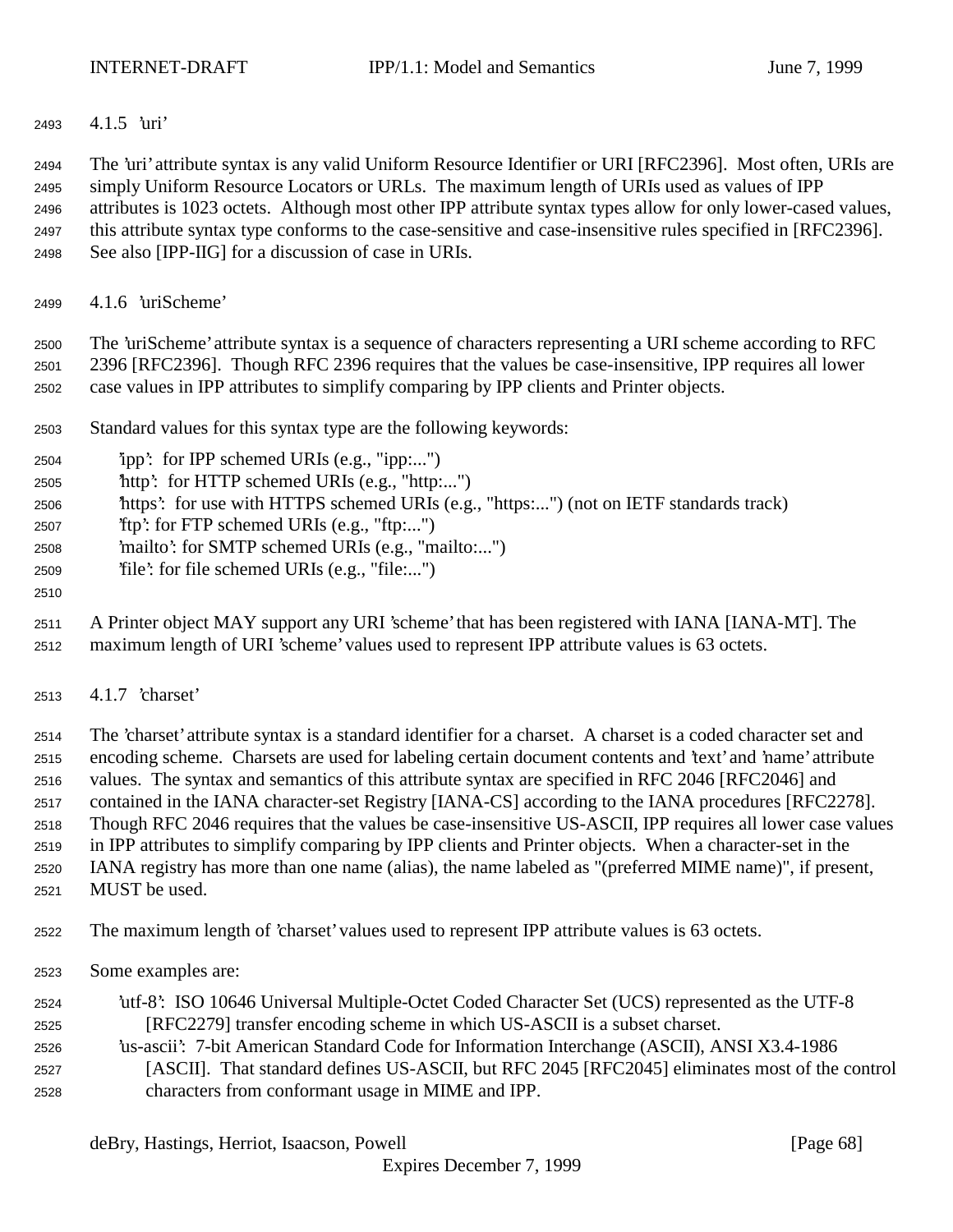'iso-8859-1': 8-bit One-Byte Coded Character Set, Latin Alphabet Nr 1 [ISO8859-1]. That standard

- defines a coded character set that is used by Latin languages in the Western Hemisphere and Western Europe. US-ASCII is a subset charset. 'iso-10646-ucs-2': ISO 10646 Universal Multiple-Octet Coded Character Set (UCS) represented as two octets (UCS-2), with the high order octet of each pair coming first (so-called Big Endian integer). Some attribute descriptions MAY place additional requirements on charset values that may be used, such as REQUIRED values that MUST be supported or additional restrictions, such as requiring that the charset have US-ASCII as a subset charset. 4.1.8 'naturalLanguage' The 'naturalLanguage' attribute syntax is a standard identifier for a natural language and optionally a country. The values for this syntax type are defined by RFC 1766 [RFC1766]. Though RFC 1766 requires that the values be case-insensitive US-ASCII, IPP requires all lower case to simplify comparing by IPP clients and Printer objects. Examples include: 'en': for English 'en-us': for US English 'fr': for French 'de': for German The maximum length of 'naturalLanguage' values used to represent IPP attribute values is 63 octets. 4.1.9 'mimeMediaType' The 'mimeMediaType' attribute syntax is the Internet Media Type (sometimes called MIME type) as defined by RFC 2046 [RFC2046] and registered according to the procedures of RFC 2048 [RFC2048] for identifying a document format. The value MAY include a charset parameter, depending on the specification of the Media Type in the IANA Registry [IANA-MT]. Although most other IPP syntax types allow for only lower-cased values, this syntax type allows for mixed-case values which are case-insensitive. Examples are: 'text/html': An HTML document 'text/plain': A plain text document in US-ASCII (RFC 2046 indicates that in the absence of the charset parameter MUST mean US-ASCII rather than simply unspecified) [RFC2046]. 'text/plain; charset=US-ASCII': A plain text document in US-ASCII [52, 56]. 'text/plain; charset=ISO-8859-1': A plain text document in ISO 8859-1 (Latin 1) [ISO8859-1]. 'text/plain; charset=utf-8': A plain text document in ISO 10646 represented as UTF-8 [RFC2279] 'application/postscript': A PostScript document [RFC2046] 'application/vnd.hp-PCL': A PCL document [IANA-MT] (charset escape sequence embedded in the document data) 'application/pdf': Portable Document Format - see IANA MIME Media Type registry
- 'application/octet-stream': Auto-sense see section 4.1.9.1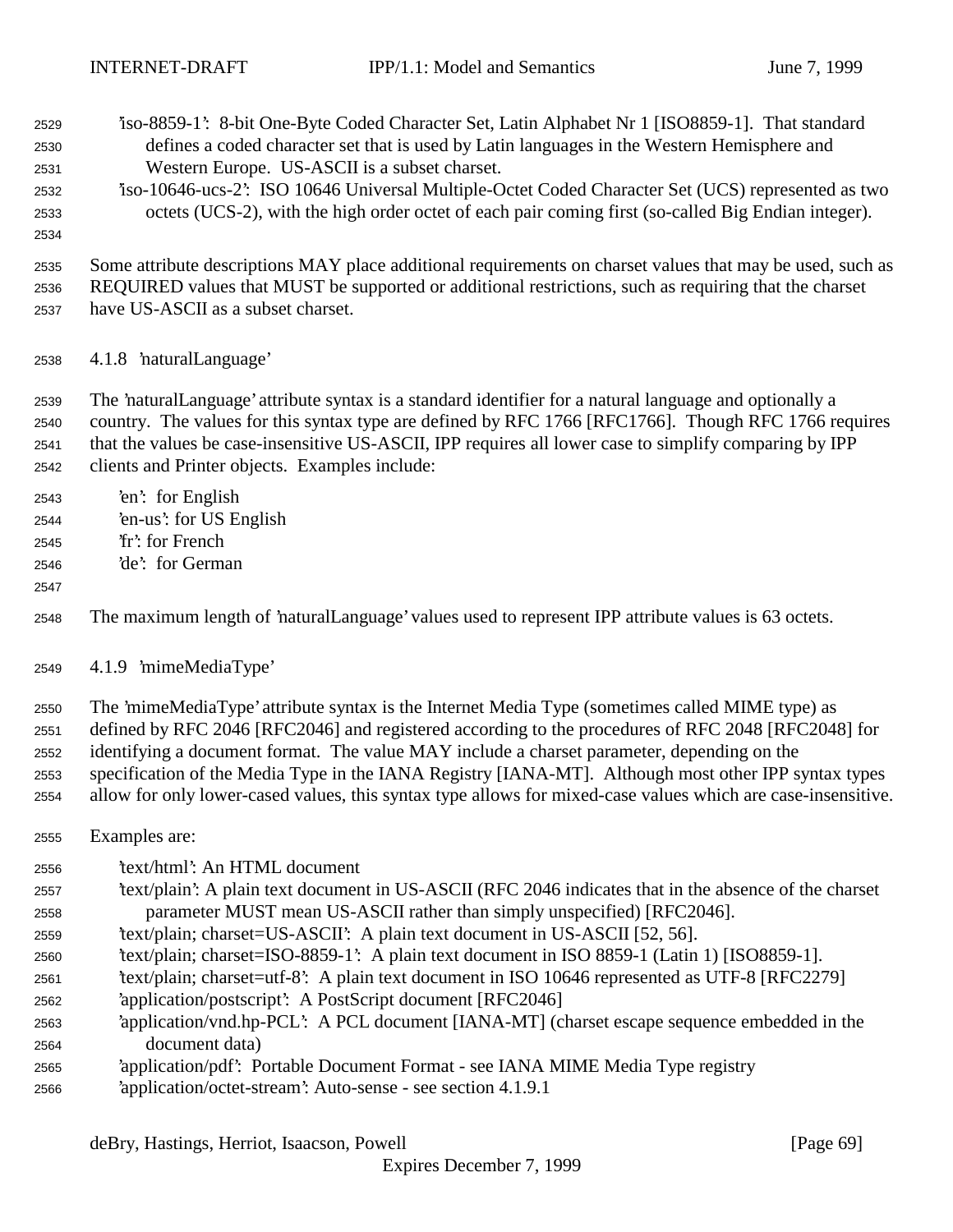## 4.1.9.1 Application/octet-stream -- Auto-Sensing the document format

 One special type is 'application/octet-stream'. If the Printer object supports this value, the Printer object MUST be capable of auto-sensing the format of the document data, either as part of the create operation and/or at document processing time. During auto-sensing, a Printer may determine that the document-data has a format that the Printer doesn't recognize. If the Printer determines this problem before returning an operation response, it rejects the request and returns the 'client-error-document-format-not-supported' status code. If the Printer determines this problem after accepting the request and returning an operation response with one of the successful status codes, the Printer adds the 'unsupported-document-format' value to the 2576 job's "job-state-reasons" attribute. **Issue 9 and Issue 10** 

 If the Printer object's default value attribute "document-format-default" is set to 'application/octet-stream', the Printer object not only supports auto-sensing of the document format, but will depend on the result of applying its auto-sensing when the client does not supply the "document-format" attribute. If the client supplies a document format value, the Printer MUST rely on the supplied attribute, rather than trust its auto-sensing algorithm. To summarize:

- 1. If the client does not supply a document format value, the Printer MUST rely on its default value setting (which may be 'application/octet-stream' indicating an auto-sensing mechanism).
- 2. If the client supplies a value other than 'application/octet-stream', the client is supplying valid information about the format of the document data and the Printer object MUST trust the client supplied value more than the outcome of applying an automatic format detection mechanism. For example, the client may be requesting the printing of a PostScript file as a 'text/plain' document. The Printer object MUST print a text representation of the PostScript commands rather than interpret the stream of PostScript commands and print the result.
- 3. If the client supplies a value of 'application/octet-stream', the client is indicating that the Printer object MUST use its auto-sensing mechanism on the client supplied document data whether auto-sensing is the Printer object's default or not.
- 

 Note: Since the auto-sensing algorithm is probabilistic, if the client requests both auto-sensing ("document- format" set to 'application/octet-stream') and true fidelity ("ipp-attribute-fidelity" set to 'true'), the Printer object might not be able to guarantee exactly what the end user intended (the auto-sensing algorithm might mistake one document format for another), but it is able to guarantee that its auto-sensing mechanism be used.

The maximum length of a 'mimeMediaType' value to represent IPP attribute values is 255 octets.

4.1.10 'octetString'

 The 'octetString' attribute syntax is a sequence of octets encoded in a maximum of 1023 octets which is indicated in sub-section headers using the notation: octetString(MAX). This syntax type is used for opaque data.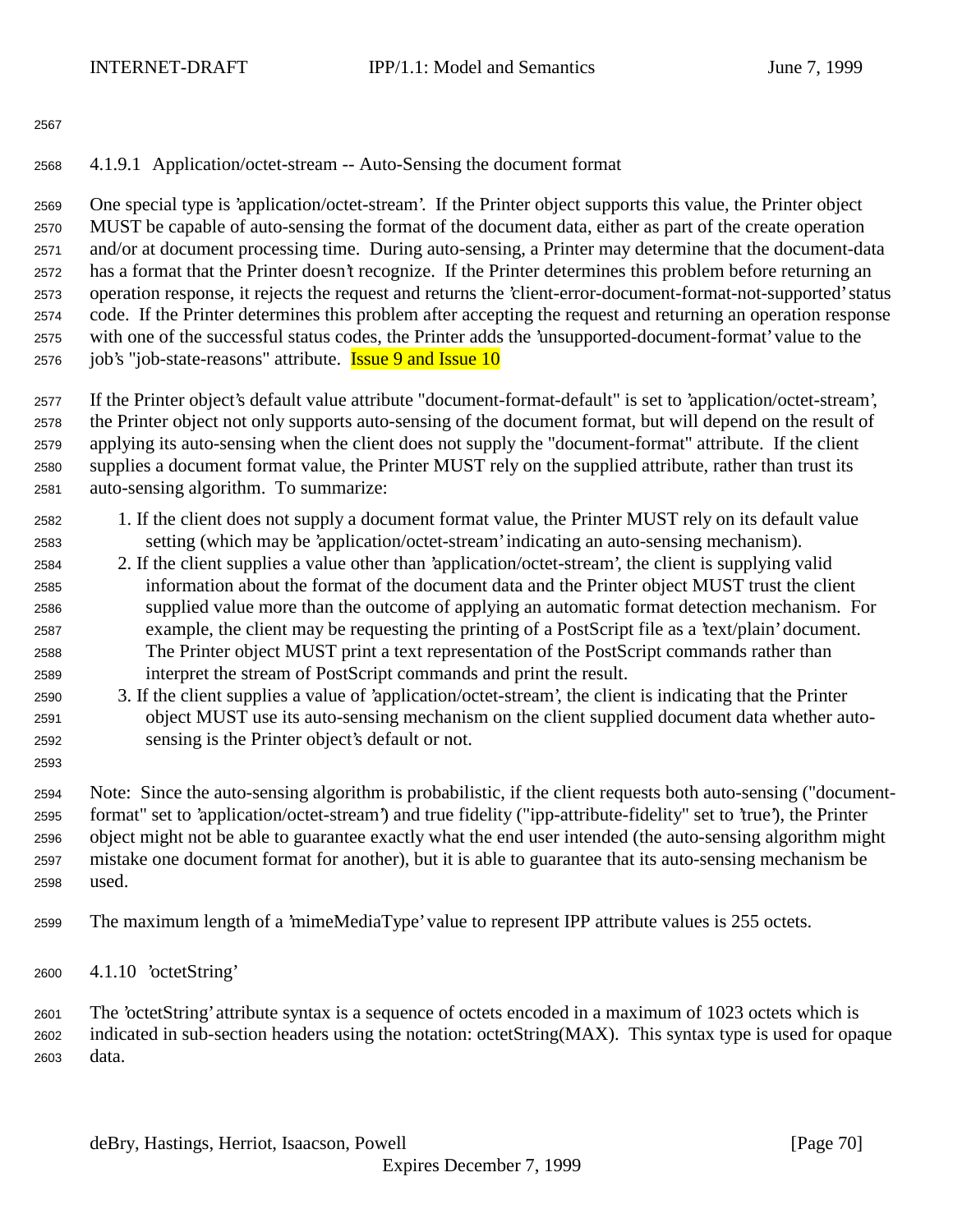4.1.11 'boolean'

The 'boolean' attribute syntax has only two values: 'true' and 'false'.

4.1.12 'integer'

2607 The 'integer' attribute syntax is an integer value that is in the range from  $-2**31$  (MIN) to  $2**31 - 1$  (MAX). Each individual attribute may specify the range constraint explicitly in sub-section headers if the range is different from the full range of possible integer values. For example: job-priority (integer(1:100)) for the "job-priority" attribute. However, the enforcement of that additional constraint is up to the IPP objects, not the protocol.

4.1.13 'rangeOfInteger'

 The 'rangeOfInteger' attribute syntax is an ordered pair of integers that defines an inclusive range of integer values. The first integer specifies the lower bound and the second specifies the upper bound. If a range constraint is specified in the header description for an attribute in this document whose attribute syntax is 2616 'rangeOfInteger' (i.e., 'X:Y' indicating X as a minimum value and Y as a maximum value), then the constraint applies to both integers.

4.1.14 'dateTime'

 The 'dateTime' attribute syntax is a standard, fixed length, 11 octet representation of the "DateAndTime" syntax as defined in RFC 2579 [RFC2579]. RFC 2579 also identifies an 8 octet representation of a "DateAndTime" value, but IPP objects MUST use the 11 octet representation. A user interface will provide a mapping between protocol dateTime values and displayable user-friendly words or presentation values and phrases which are localized to the natural language and date format of the user, including time zone.

4.1.15 'resolution'

 The 'resolution' attribute syntax specifies a two-dimensional resolution in the indicated units. It consists of 3 values: a cross feed direction resolution (positive integer value), a feed direction resolution (positive integer value), and a units value. The semantics of these three components are taken from the Printer MIB [RFC1759] suggested values. That is, the cross feed direction component resolution component is the same as the prtMarkerAddressabilityXFeedDir object in the Printer MIB, the feed direction component resolution component is the same as the prtMarkerAddressabilityFeedDir in the Printer MIB, and the units component is the same as the prtMarkerAddressabilityUnit object in the Printer MIB (namely, '3' indicates dots per inch and '4' indicates dots per centimeter). All three values MUST be present even if the first two values are the same. Example: '300', '600', '3' indicates a 300 dpi cross-feed direction resolution, a 600 dpi feed direction resolution, since a '3' indicates dots per inch (dpi).

4.1.16 '1setOf X'

 The '1setOf X' attribute syntax is 1 or more values of attribute syntax type X. This syntax type is used for multi-valued attributes. The syntax type is called '1setOf' rather than just 'setOf' as a reminder that the set

deBry, Hastings, Herriot, Isaacson, Powell [Page 71]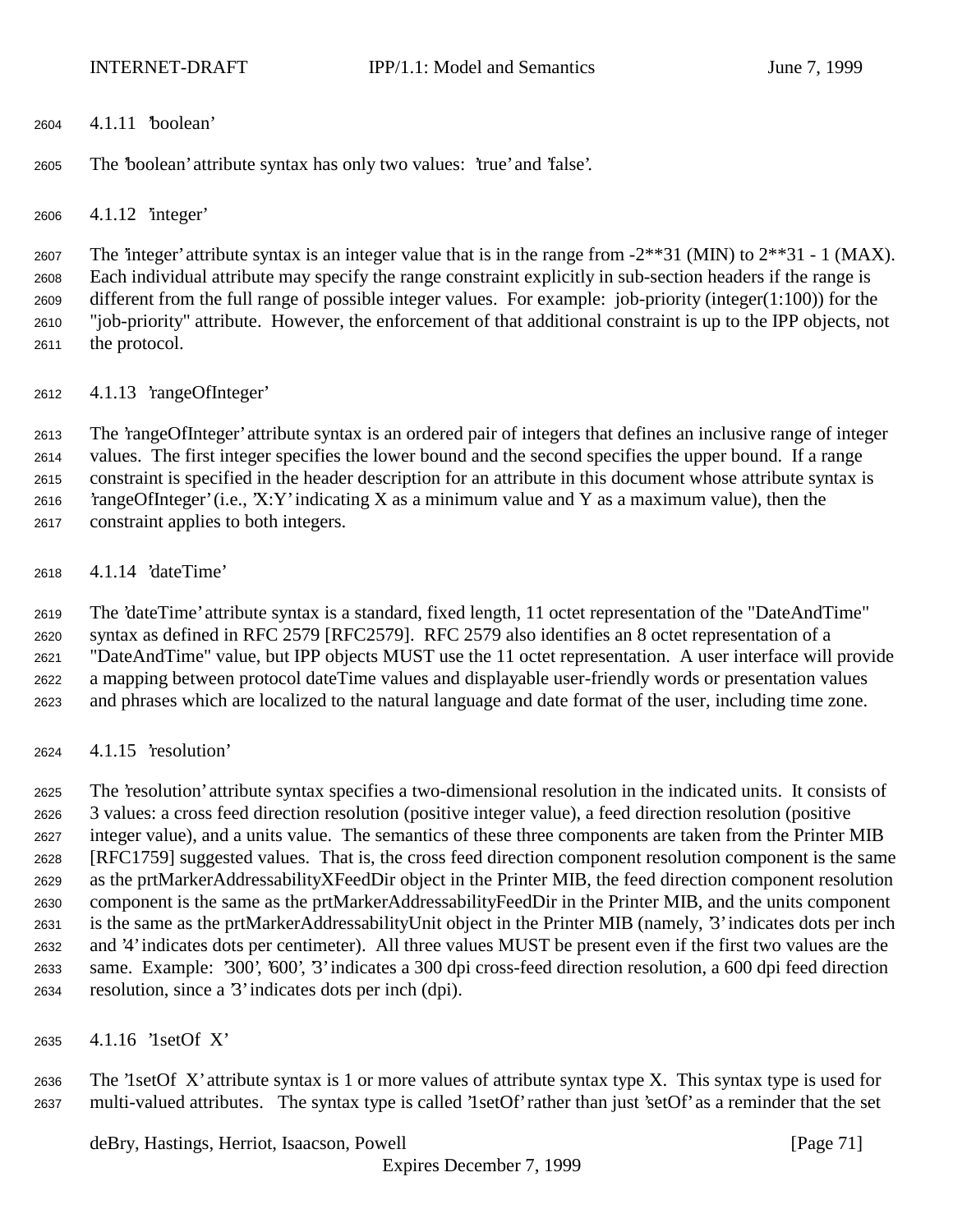of values MUST NOT be empty (i.e., a set of size 0). Sets are normally unordered. However each attribute description of this type may specify that the values MUST be in a certain order for that attribute.

4.2 Job Template Attributes

 Job Template attributes describe job processing behavior. Support for Job Template attributes by a Printer object is OPTIONAL (see section 12.2.3 for a description of support for OPTIONAL attributes). Also, clients OPTIONALLY supply Job Template attributes in create requests.

- Job Template attributes conform to the following rules. For each Job Template attribute called "xxx":
- 1. If the Printer object supports "xxx" then it MUST support both a "xxx-default" attribute (unless there is a "No" in the table below) and a "xxx-supported" attribute. If the Printer object doesn't support "xxx", then it MUST support neither an "xxx-default" attribute nor an "xxx-supported" attribute, and it MUST treat an attribute "xxx" supplied by a client as unsupported. An attribute "xxx" may be supported for some document formats and not supported for other document formats. For example, it is expected that a Printer object would only support "orientation-requested" for some document formats (such as 'text/plain' or 'text/html') but not others (such as 'application/postscript').
- 2. "xxx" is OPTIONALLY supplied by the client in a create request. If "xxx" is supplied, the client is indicating a desired job processing behavior for this Job. When "xxx" is not supplied, the client is indicating that the Printer object apply its default job processing behavior at job processing time if the document content does not contain an embedded instruction indicating an xxx-related behavior.
- Since an administrator MAY change the default value attribute after a Job object has been submitted but before it has been processed, the default value used by the Printer object at job processing time may be different that the default value in effect at job submission time.
- 3. The "xxx-supported" attribute is a Printer object attribute that describes which job processing behaviors are supported by that Printer object. A client can query the Printer object to find out what xxx-related behaviors are supported by inspecting the returned values of the "xxx-supported" attribute.
- Note: The "xxx" in each "xxx-supported" attribute name is singular, even though an "xxx- supported" attribute usually has more than one value, such as "job-sheet-supported", unless the "xxx" Job Template attribute is plural, such as "finishings" or "sides". In such cases the "xxx-supported" attribute names are: "finishings-supported" and "sides-supported".
- 4. The "xxx-default" default value attribute describes what will be done at job processing time when no other job processing information is supplied by the client (either explicitly as an IPP attribute in the create request or implicitly as an embedded instruction within the document data).
- If an application wishes to present an end user with a list of supported values from which to choose, the application SHOULD query the Printer object for its supported value attributes. The application SHOULD also query the default value attributes. If the application then limits selectable values to only those value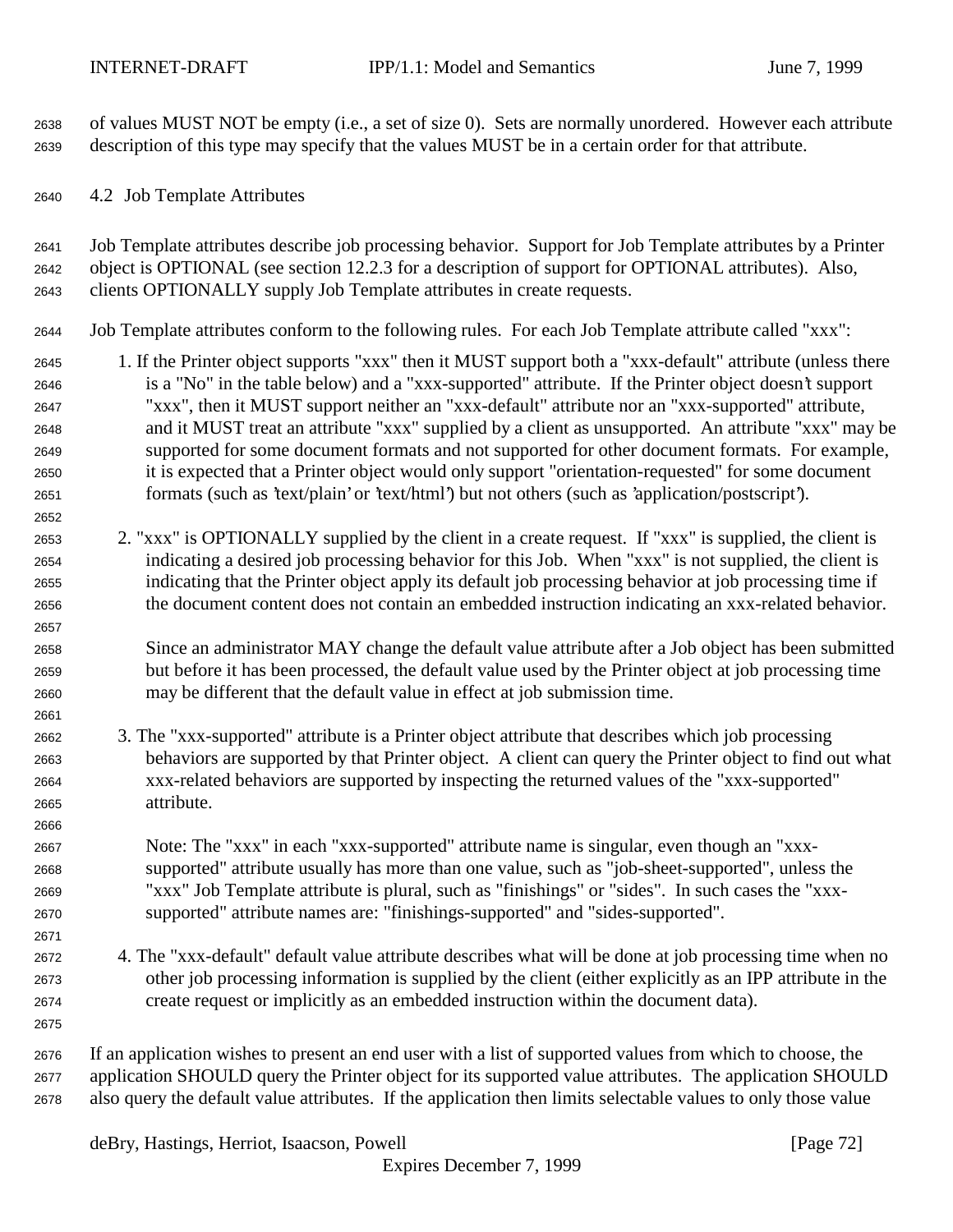that are supported, the application can guarantee that the values supplied by the client in the create request all fall within the set of supported values at the Printer. When querying the Printer, the client MAY enumerate each attribute by name in the Get-Printer-Attributes Request, or the client MAY just name the "job-template" group in order to get the complete set of supported attributes (both supported and default attributes).

 The "finishings" attribute is an example of a Job Template attribute. It can take on a set of values such as 'staple', 'punch', and/or 'cover'. A client can query the Printer object for the "finishings-supported" attribute and the "finishings-default" attribute. The supported attribute contains a set of supported values. The default value attribute contains the finishing value(s) that will be used for a new Job if the client does not supply a "finishings" attribute in the create request and the document data does not contain any corresponding finishing instructions. If the client does supply the "finishings" attribute in the create request, the IPP object validates the value or values to make sure that they are a subset of the supported values identified in the Printer object's "finishings-supported" attribute. See section 3.1.7.

 The table below summarizes the names and relationships for all Job Template attributes. The first column of the table (labeled "Job Attribute") shows the name and syntax for each Job Template attribute in the Job object. These are the attributes that can optionally be supplied by the client in a create request. The last two columns (labeled "Printer: Default Value Attribute" and "Printer: Supported Values Attribute") shows the name and syntax for each Job Template attribute in the Printer object (the default value attribute and the supported values attribute). A "No" in the table means the Printer MUST NOT support the attribute (that is, the attribute is simply not applicable). For brevity in the table, the 'text' and 'name' entries do not show the maximum length for each attribute.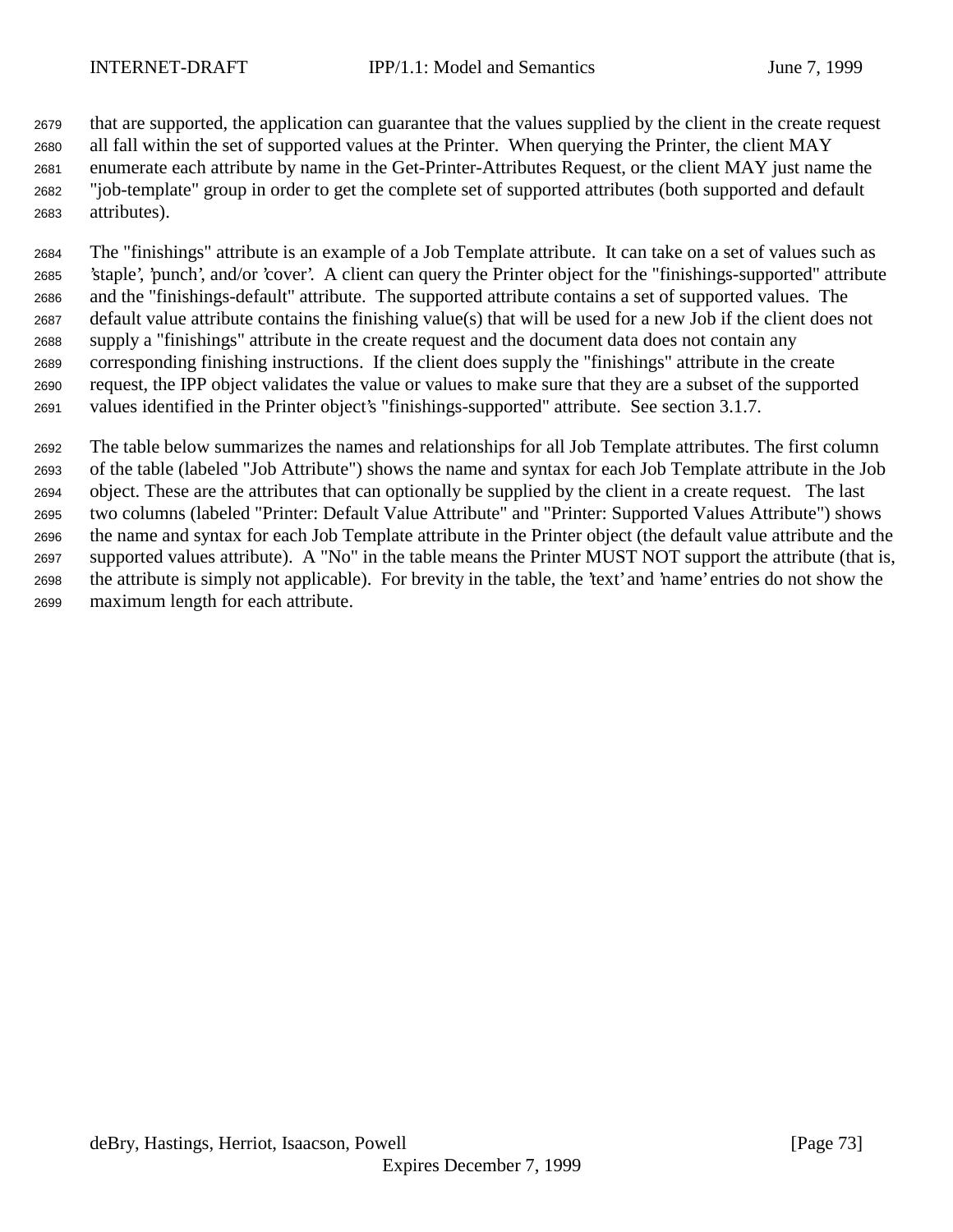| Job Attribute                                           | Printer: Default Value<br>Attribute                          | Printer: Supported<br>Values Attribute                                             |
|---------------------------------------------------------|--------------------------------------------------------------|------------------------------------------------------------------------------------|
| job-priority<br>(integer 1:100)                         | job-priority-default<br>(integer 1:100)                      | job-priority-supported<br>(integer 1:100)                                          |
| job-hold-until<br>(type3 keyword<br>name)               | job-hold-until-<br>default<br>(type3 keyword<br>name)        | job-hold-until-<br>supported<br>(1setOf)<br>type3 keyword<br>$name)$ )             |
| job-sheets<br>(type3 keyword<br>name)                   | job-sheets-default<br>(type3 keyword<br>name)                | job-sheets-supported<br>(1setOf)<br>type3 keyword  <br>$name)$ )                   |
| multiple-document-<br>handling<br>(type2 keyword)       | multiple-document-<br>handling-default<br>(type2 keyword)    | multiple-document-<br>handling-supported<br>(1setOf type2 keyword)                 |
| copies<br>(integer (1:MAX))                             | copies-default<br>(integer (1:MAX))                          | copies-supported<br>(rangeOfInteger<br>$(1:MAX)$ )                                 |
| finishings                                              | finishings-default<br>1setOf type2 enum) (1setOf type2 enum) | finishings-supported<br>(1setOf type2 enum)                                        |
| page-ranges<br>(1setOf<br>rangeOfInteger<br>$(1:MAX)$ ) | No                                                           | page-ranges-<br>supported (boolean)                                                |
| sides<br>(type2 keyword)                                | sides-default<br>(type2 keyword)                             | sides-supported<br>(1setOf type2 keyword)                                          |
| number-up<br>(integer (1:MAX))                          | number-up-default<br>(integer (1:MAX))                       | number-up-supported<br>(1setOf integer<br>(1:MAX)<br>rangeOfInteger<br>$(1:MAX)$ ) |
| orientation-<br>requested<br>(type2 enum)               | default<br>(type2 enum)                                      | orientation-requested- orientation-requested-<br>supported<br>(1setOf type2 enum)  |
| media<br>(type3 keyword<br>name)                        | media-default<br>(type3 keyword<br>name)                     | media-supported<br>(1setOf)<br>type3 keyword<br>$name)$ )<br>media-ready           |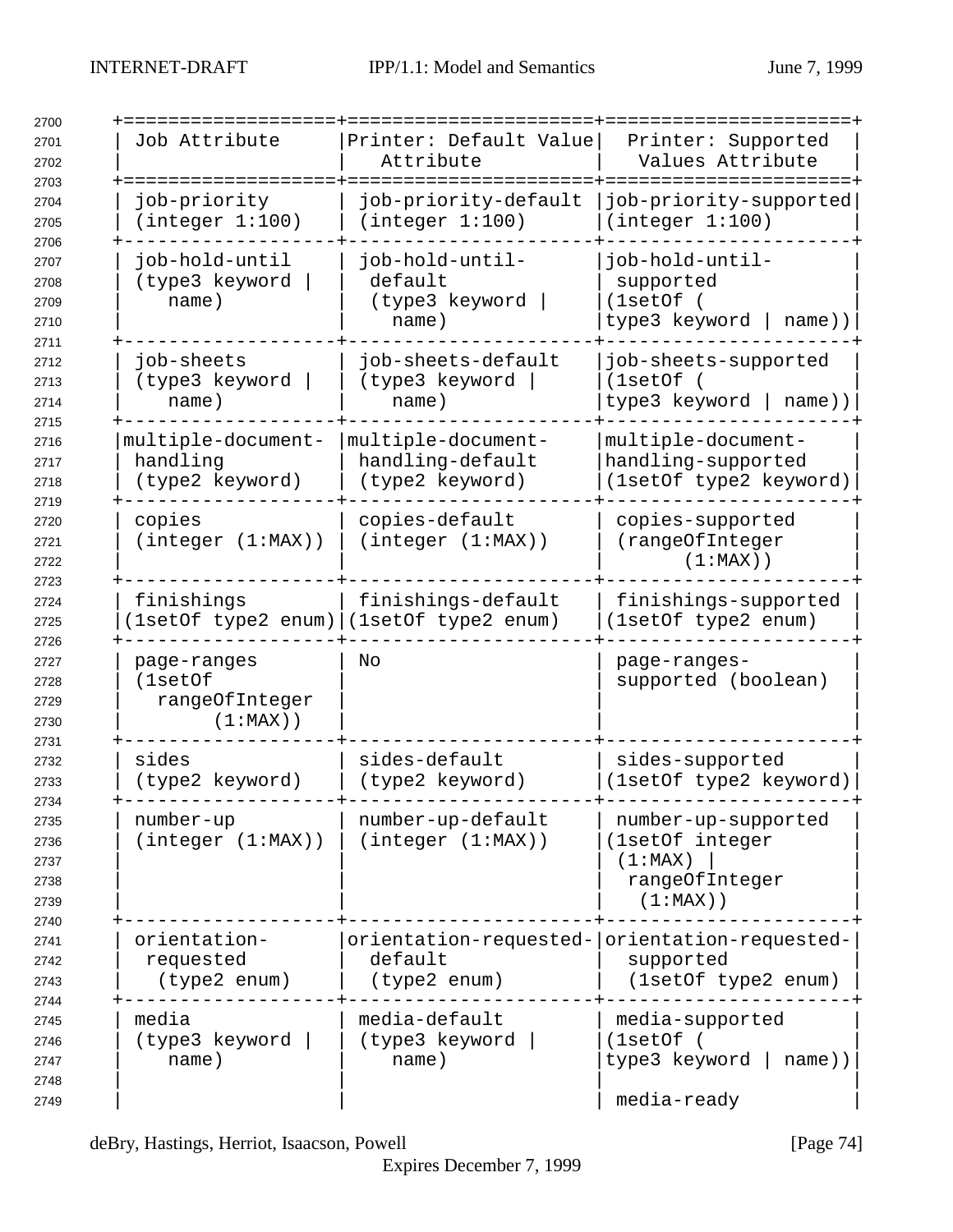| 2750<br>2751<br>2752 |               |                                        | (lsetOf<br> type3 keyword   name)) |
|----------------------|---------------|----------------------------------------|------------------------------------|
| 2753                 |               | printer-resolution printer-resolution- | printer-resolution-                |
|                      | (resolution)  | default                                | supported                          |
| 2754                 |               |                                        |                                    |
| 2755                 |               | (resolution)                           | (1setOf resolution)                |
| 2756                 |               |                                        |                                    |
| 2757                 | print-quality | $print-quality-default$                | print-quality-                     |
| 2758                 | (type2 enum)  | (type2 enum)                           | supported                          |
| 2759                 |               |                                        | (1setOf type2 enum)                |
| 2760                 |               |                                        |                                    |

 

4.2.1 job-priority (integer(1:100))

 This attribute specifies a priority for scheduling the Job. A higher value specifies a higher priority. The value 1 indicates the lowest possible priority. The value 100 indicates the highest possible priority. Among those jobs that are ready to print, a Printer MUST print all jobs with a priority value of n before printing those with a priority value of n-1 for all n.

 If the Printer object supports this attribute, it MUST always support the full range from 1 to 100. No administrative restrictions are permitted. This way an end-user can always make full use of the entire range with any Printer object. If privileged jobs are implemented outside IPP/1.1, they MUST have priorities higher than 100, rather than restricting the range available to end-users.

 If the client does not supply this attribute and this attribute is supported by the Printer object, the Printer object MUST use the value of the Printer object's "job-priority-default" at job submission time (unlike most Job Template attributes that are used if necessary at job processing time).

 The syntax for the "job-priority-supported" is also integer(1:100). This single integer value indicates the number of priority levels supported. The Printer object MUST take the value supplied by the client and map it to the closest integer in a sequence of n integers values that are evenly distributed over the range from 1 to 100 using the formula:

- roundToNearestInt( $(100x+50)/n$ )
- where n is the value of "job-priority-supported" and x ranges from 0 through n-1.

2781 For example, if n=1 the sequence of values is 50; if n=2, the sequence of values is: 25 and 75; if n = 3, the 2782 sequence of values is: 17, 50 and 83; if  $n = 10$ , the sequence of values is: 5, 15, 25, 35, 45, 55, 65, 75, 85, 2783 and 95; if  $n = 100$ , the sequence of values is: 1, 2, 3, ... 100.

 If the value of the Printer object's "job-priority-supported" is 10 and the client supplies values in the range 1 to 10, the Printer object maps them to 5, in the range 11 to 20, the Printer object maps them to 15, etc.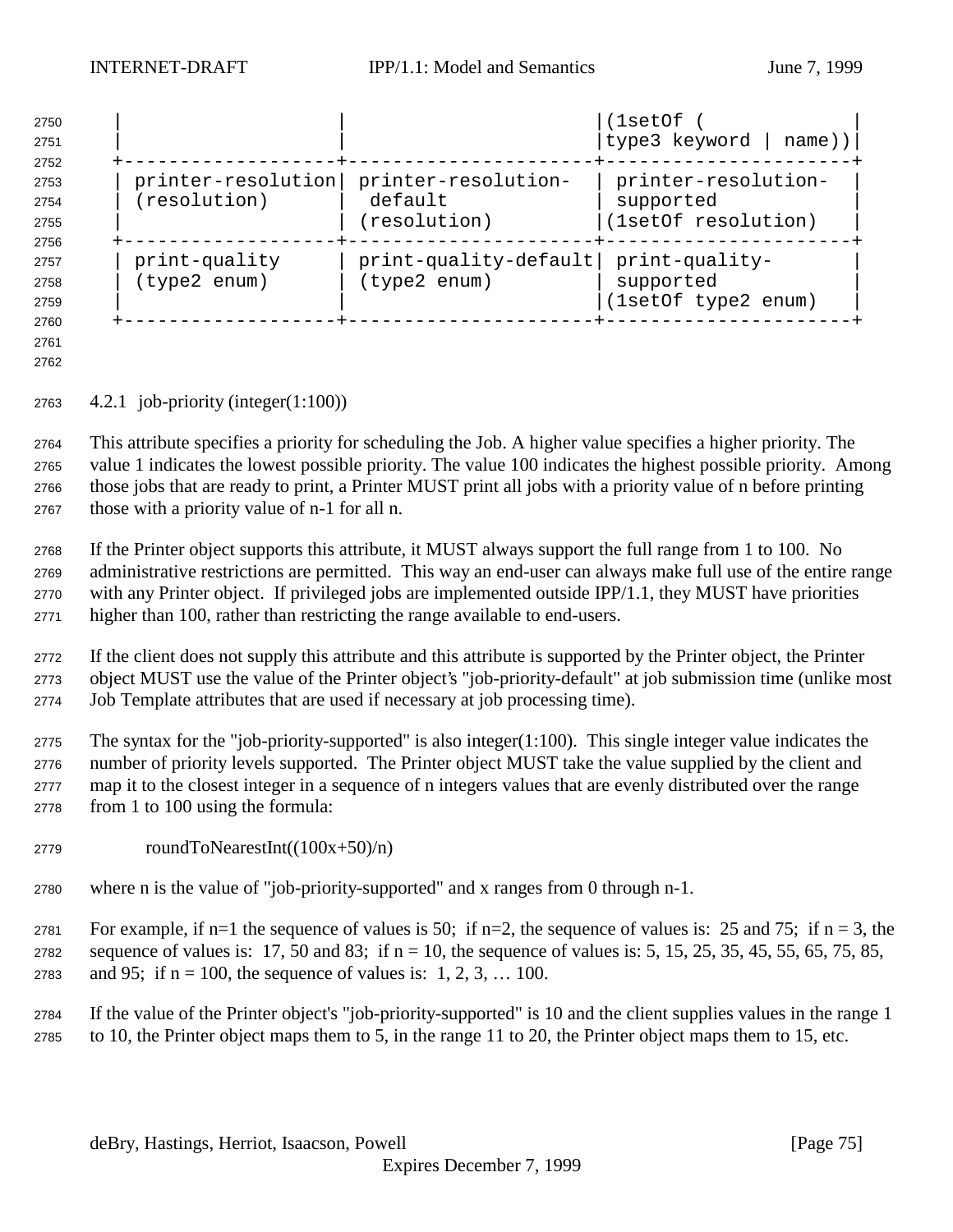4.2.2 job-hold-until (type3 keyword | name (MAX))

This attribute specifies the named time period during which the Job MUST become a candidate for printing.

Standard keyword values for named time periods are:

 'no-hold': immediately, if there are not other reasons to hold the job 'indefinite': - the job is held indefinitely, until a client performs a Release-Job (section 3.3.6) 'day-time': during the day 'evening': evening 'night': night 'weekend': weekend 'second-shift': second-shift (after close of business) 'third-shift': third-shift (after midnight) 

 An administrator MUST associate allowable print times with a named time period (by means outside the scope of this IPP/1.1 document). An administrator is encouraged to pick names that suggest the type of time period. An administrator MAY define additional values using the 'name' or 'keyword' attribute syntax, depending on implementation.

 If the value of this attribute specifies a time period that is in the future, the Printer MUST add the 'job-hold- until-specified' value to the job's "job-state-reasons" attribute, move the job to the 'pending-held' state, and MUST NOT schedule the job for printing until the specified time-period arrives. When the specified time period arrives, the Printer MUST remove the 'job-hold-until-specified' value from the job's "job-state- reason" attribute and, if there are no other job state reasons that keep the job in the 'pending-held' state, the Printer MUST consider the job as a candidate for processing by moving the job to the 'pending' state.

 If this job attribute value is the named value 'no-hold', or the specified time period has already started, the job MUST be a candidate for processing immediately.

 If the client does not supply this attribute and this attribute is supported by the Printer object, the Printer object MUST use the value of the Printer object's "job-hold-until-default" at job submission time (unlike most Job Template attributes that are used if necessary at job processing time).

- 2813  $4.2.3$  job-sheets (type3 keyword | name(MAX))
- This attribute determines which job start/end sheet(s), if any, MUST be printed with a job.
- Standard keyword values are:
- 'none': no job sheet is printed
- 'standard': one or more site specific standard job sheets are printed, e.g. a single start sheet or both start and end sheet is printed
- 
- An administrator MAY define additional values using the 'name' or 'keyword' attribute syntax, depending on implementation.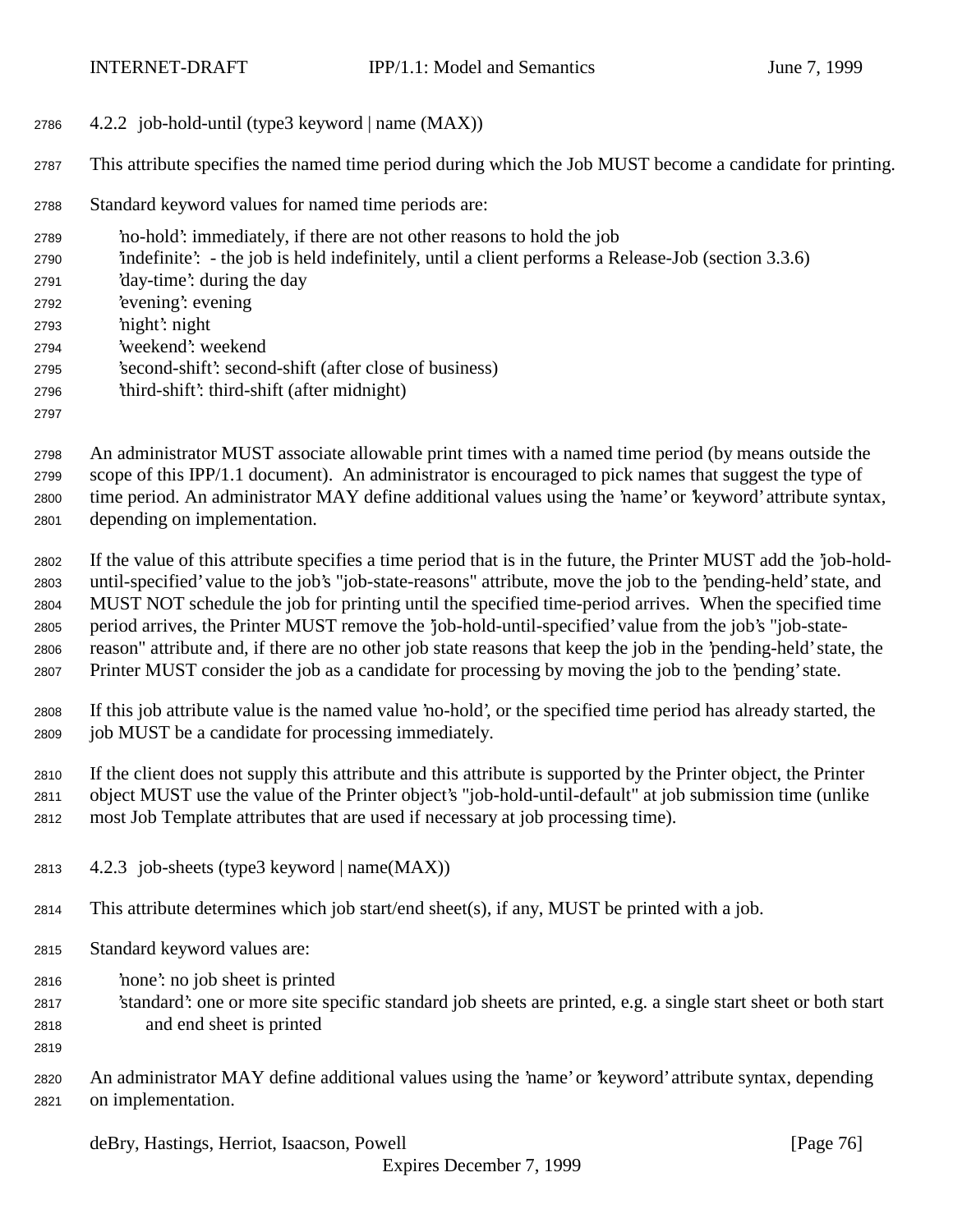The effect of this attribute on jobs with multiple documents MAY be affected by the "multiple-document-handling" job attribute (section 4.2.4), depending on the job sheet semantics.

4.2.4 multiple-document-handling (type2 keyword)

 This attribute is relevant only if a job consists of two or more documents. This attribute MUST be 2826 supported if the Printer supports multiple documents per job (see sections 3.2.4 and 3.3.1). Issue 34 The attribute controls finishing operations and the placement of one or more print-stream pages into impressions and onto media sheets. When the value of the "copies" attribute exceeds 1, it also controls the order in which the copies that result from processing the documents are produced. For the purposes of this explanations, if "a" represents an instance of document data, then the result of processing the data in document "a" is a sequence of media sheets represented by "a(\*)".

Standard keyword values are:

 'single-document': If a Job object has multiple documents, say, the document data is called a and b, then the result of processing all the document data (a and then b) MUST be treated as a single sequence of media sheets for finishing operations; that is, finishing would be performed on the concatenation 2836 of the sequences  $a(*)$ ,  $b(*)$ . The Printer object MUST NOT force the data in each document instance to be formatted onto a new print-stream page, nor to start a new impression on a new media sheet. If more than one copy is made, the ordering of the sets of media sheets resulting from processing the 2839 document data MUST be  $a(*)$ ,  $b(*)$ ,  $a(*)$ ,  $b(*)$ , ..., and the Printer object MUST force each copy  $(a<sup>*</sup>)$ ,  $b<sup>*</sup>$ ) to start on a new media sheet.

- 'separate-documents-uncollated-copies': If a Job object has multiple documents, say, the document data is called a and b, then the result of processing the data in each document instance MUST be treated 2843 as a single sequence of media sheets for finishing operations; that is, the sets  $a^{(*)}$  and  $b^{(*)}$  would each be finished separately. The Printer object MUST force each copy of the result of processing the data in a single document to start on a new media sheet. If more than one copy is made, the ordering 2846 of the sets of media sheets resulting from processing the document data MUST be  $a(*)$ ,  $a(*)$ , ..., 2847 b(\*),  $b(*)$ , ...
- 'separate-documents-collated-copies': If a Job object has multiple documents, say, the document data is called a and b, then the result of processing the data in each document instance MUST be treated as a single sequence of media sheets for finishing operations; that is, the sets a(\*) and b(\*) would each be finished separately. The Printer object MUST force each copy of the result of processing the data in a single document to start on a new media sheet. If more than one copy is made, the ordering of 2853 the sets of media sheets resulting from processing the document data MUST be  $a(*)$ ,  $b(*)$ ,  $a(*)$ ,  $b(*)$ ,  $b(*)$ , ... .
- 'single-document-new-sheet': Same as 'single-document', except that the Printer object MUST ensure that the first impression of each document instance in the job is placed on a new media sheet. This value allows multiple documents to be stapled together with a single staple where each document starts on a new sheet.
- 

 The 'single-document' value is the same as 'separate-documents-collated-copies' with respect to ordering of print-stream pages, but not media sheet generation, since 'single-document' will put the first page of the next document on the back side of a sheet if an odd number of pages have been produced so far for the job,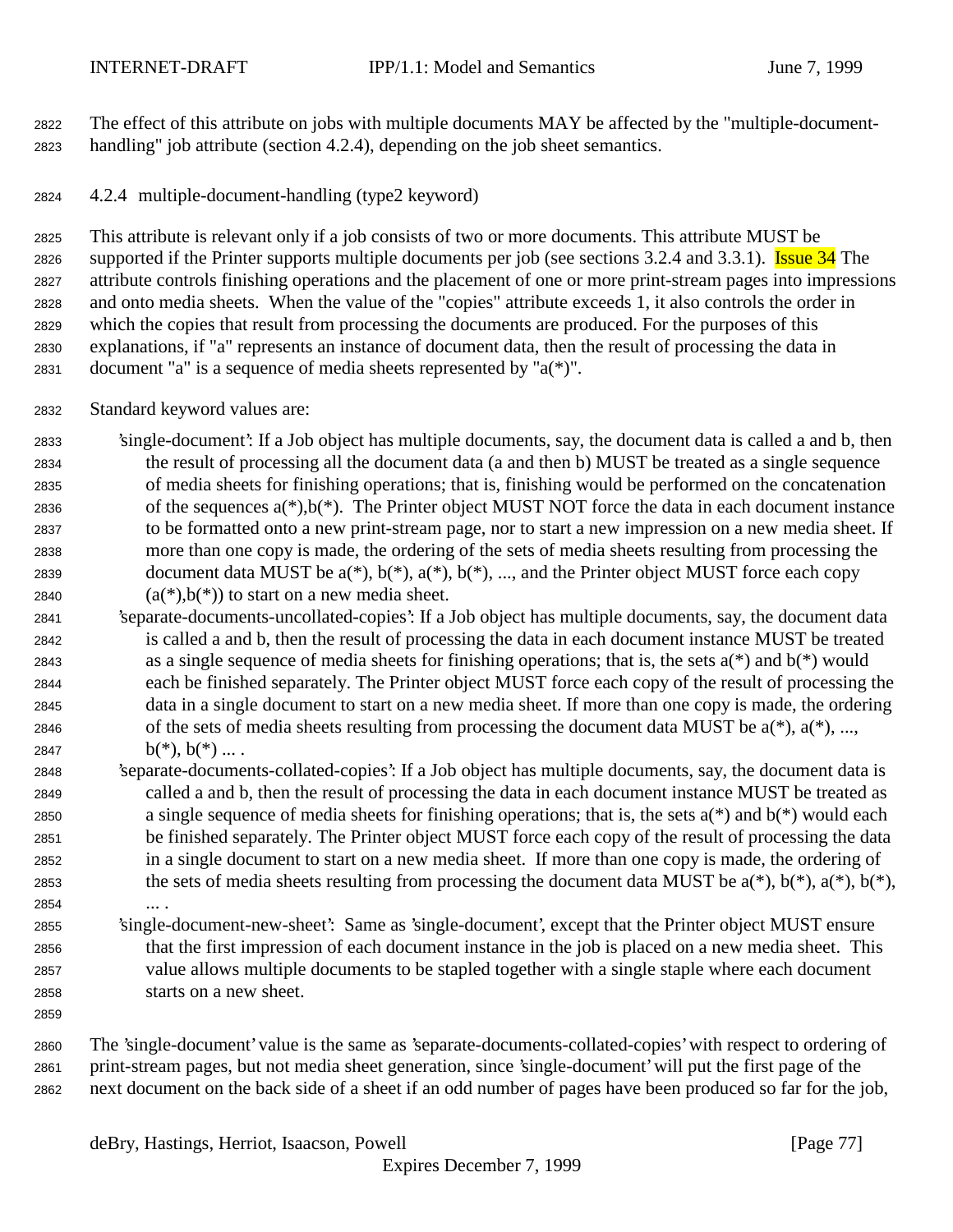while 'separate-documents-collated-copies' always forces the next document or document copy on to a new sheet. In addition, if the "finishings" attribute specifies 'staple', then with 'single-document', documents a and b are stapled together as a single document with no regard to new sheets, with 'single-document-new- sheet', documents a and b are stapled together as a single document, but document b starts on a new sheet, but with 'separate-documents-uncollated-copies' and 'separate-documents-collated-copies', documents a and b are stapled separately.

 Note: None of these values provide means to produce uncollated sheets within a document, i.e., where multiple copies of sheet n are produced before sheet n+1 of the same document.

 The relationship of this attribute and the other attributes that control document processing is described in section 15.3.

- 4.2.5 copies (integer(1:MAX))
- This attribute specifies the number of copies to be printed.

 On many devices the supported number of collated copies will be limited by the number of physical output bins on the device, and may be different from the number of uncollated copies which can be supported.

 Note: The effect of this attribute on jobs with multiple documents is controlled by the "multiple-document- handling" job attribute (section 4.2.4) and the relationship of this attribute and the other attributes that control document processing is described in section 15.3.

4.2.6 finishings (1setOf type2 enum)

 This attribute identifies the finishing operations that the Printer uses for each copy of each printed document in the Job. For Jobs with multiple documents, the "multiple-document-handling" attribute determines what constitutes a "copy" for purposes of finishing.

Standard enum values are:

| 2885 | Value      | <b>Symbolic Name and Description</b>                                                       |
|------|------------|--------------------------------------------------------------------------------------------|
| 2886 |            |                                                                                            |
| 2887 | 3'         | none: Perform no finishing                                                                 |
| 2888 | 4'         | staple. Bind the document (s) with one or more staples. The exact number and placement of  |
| 2889 |            | the staples is site-defined.                                                               |
| 2890 | $\cdot$ 5' | punch': This value indicates that holes are required in the finished document. The exact   |
| 2891 |            | number and placement of the holes is site-defined. The punch specification MAY be          |
| 2892 |            | satisfied (in a site- and implementation-specific manner) either by drilling/punching,     |
| 2893 |            | or by substituting pre-drilled media.                                                      |
| 2894 | 6'         | cover. This value is specified when it is desired to select a non-printed (or pre-printed) |
| 2895 |            | cover for the document. This does not supplant the specification of a printed cover        |
| 2896 |            | (on cover stock medium) by the document itself.                                            |
| 2897 | $7^,$      | "bind": This value indicates that a binding is to be applied to the document; the type and |
| 2898 |            | placement of the binding is site-defined.                                                  |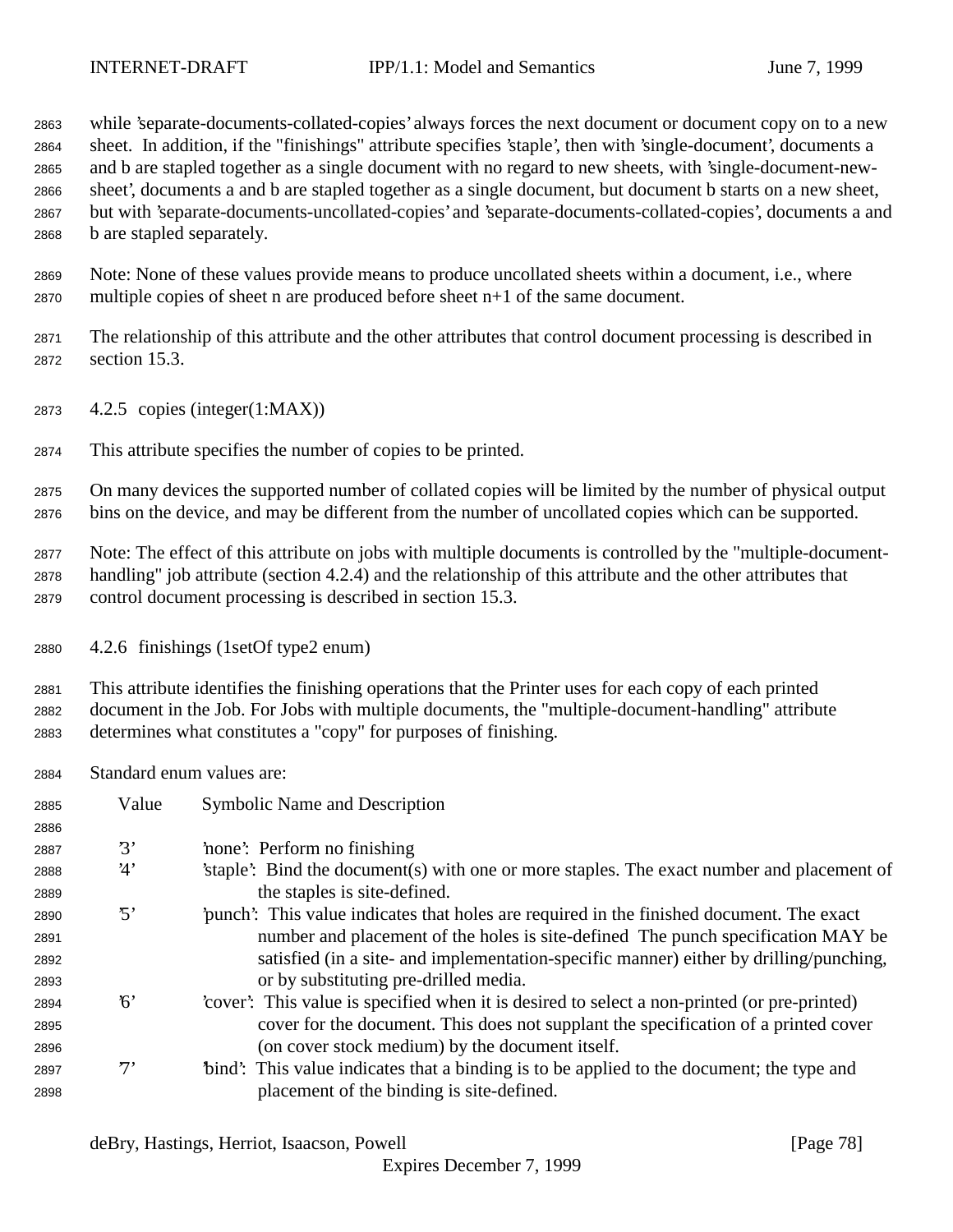| 2899 |                          |                                                                                                                |
|------|--------------------------|----------------------------------------------------------------------------------------------------------------|
| 2900 | $\mathcal{S}$            | 's addle-stitch': Bind the document(s) with one or more staples (wire stitches) along the                      |
| 2901 |                          | middle fold. The exact number and placement of the staples and the middle fold is                              |
| 2902 |                          | implementation and/or site-defined.                                                                            |
| 2903 | $\boldsymbol{\vartheta}$ | 'edge-stitch': Bind the document(s) with one or more staples (wire stitches) along one edge.                   |
| 2904 |                          | The exact number and placement of the staples is implementation and/or site-                                   |
| 2905 |                          | defined.                                                                                                       |
| 2906 | $'10'$ -'19'             | reserved for future generic finishing enum values.                                                             |
| 2907 |                          | The following values are more specific; they indicate a corner or an edge as if the document were a portrait   |
| 2908 | document (see below):    |                                                                                                                |
| 2909 | 20'                      | 'staple-top-left': Bind the document(s) with one or more staples in the top left corner.                       |
| 2910 | 21'                      | 'staple-bottom-left': Bind the document(s) with one or more staples in the bottom left                         |
| 2911 |                          | corner.                                                                                                        |
| 2912 | 22'                      | 'staple-top-right': Bind the document(s) with one or more staples in the top right corner.                     |
| 2913 | 23'                      | 'staple-bottom-right': Bind the document(s) with one or more staples in the bottom right                       |
| 2914 |                          | corner.                                                                                                        |
| 2915 | 24'                      | 'edge-stitch-left': Bind the document(s) with one or more staples (wire stitches) along the                    |
| 2916 |                          | left edge. The exact number and placement of the staples is implementation and/or                              |
| 2917 |                          | site-defined.                                                                                                  |
| 2918 | 25'                      | 'edge-stitch-top': Bind the document(s) with one or more staples (wire stitches) along the                     |
| 2919 |                          | top edge. The exact number and placement of the staples is implementation and/or                               |
| 2920 |                          | site-defined.                                                                                                  |
| 2921 | 26'                      | 'edge-stitch-right': Bind the document(s) with one or more staples (wire stitches) along the                   |
| 2922 |                          | right edge. The exact number and placement of the staples is implementation and/or                             |
| 2923 |                          | site-defined.                                                                                                  |
| 2924 | 27'                      | 'edge-stitch-bottom': Bind the document(s) with one or more staples (wire stitches) along                      |
| 2925 |                          | the bottom edge. The exact number and placement of the staples is implementation                               |
| 2926 |                          | and/or site-defined.                                                                                           |
| 2927 | 28'                      | 'staple-dual-left': Bind the document(s) with two staples (wire stitches) along the left edge                  |
| 2928 |                          | assuming a portrait document (see above).                                                                      |
| 2929 | 29'                      | 'staple-dual-top': Bind the document(s) with two staples (wire stitches) along the top edge                    |
| 2930 |                          | assuming a portrait document (see above).                                                                      |
| 2931 | 30'                      | 'staple-dual-right': Bind the document(s) with two staples (wire stitches) along the right                     |
| 2932 |                          | edge assuming a portrait document (see above).                                                                 |
| 2933 | 31'                      | 'staple-dual-bottom': Bind the document(s) with two staples (wire stitches) along the bottom                   |
| 2934 |                          | edge assuming a portrait document (see above).                                                                 |
| 2935 |                          | The 'staple-xxx' values are specified with respect to the document as if the document were a portrait          |
| 2936 |                          | document. If the document is actually a landscape or a reverse-landscape document, the client supplies the     |
| 2937 |                          | appropriate transformed value. For example, to position a staple in the upper left hand corner of a            |
| 2938 |                          | landscape document when held for reading, the client supplies the 'staple-bottom-left' value (since            |
| 2939 |                          | landscape is defined as a +90 degree rotation from portrait, i.e., anti-clockwise). On the other hand, to      |
| 2940 |                          | position a staple in the upper left hand corner of a reverse-landscape document when held for reading, the     |
| 2941 |                          | client supplies the 'staple-top-right' value (since reverse-landscape is defined as a -90 degree rotation from |

portrait, i.e., clockwise).

deBry, Hastings, Herriot, Isaacson, Powell [Page 79]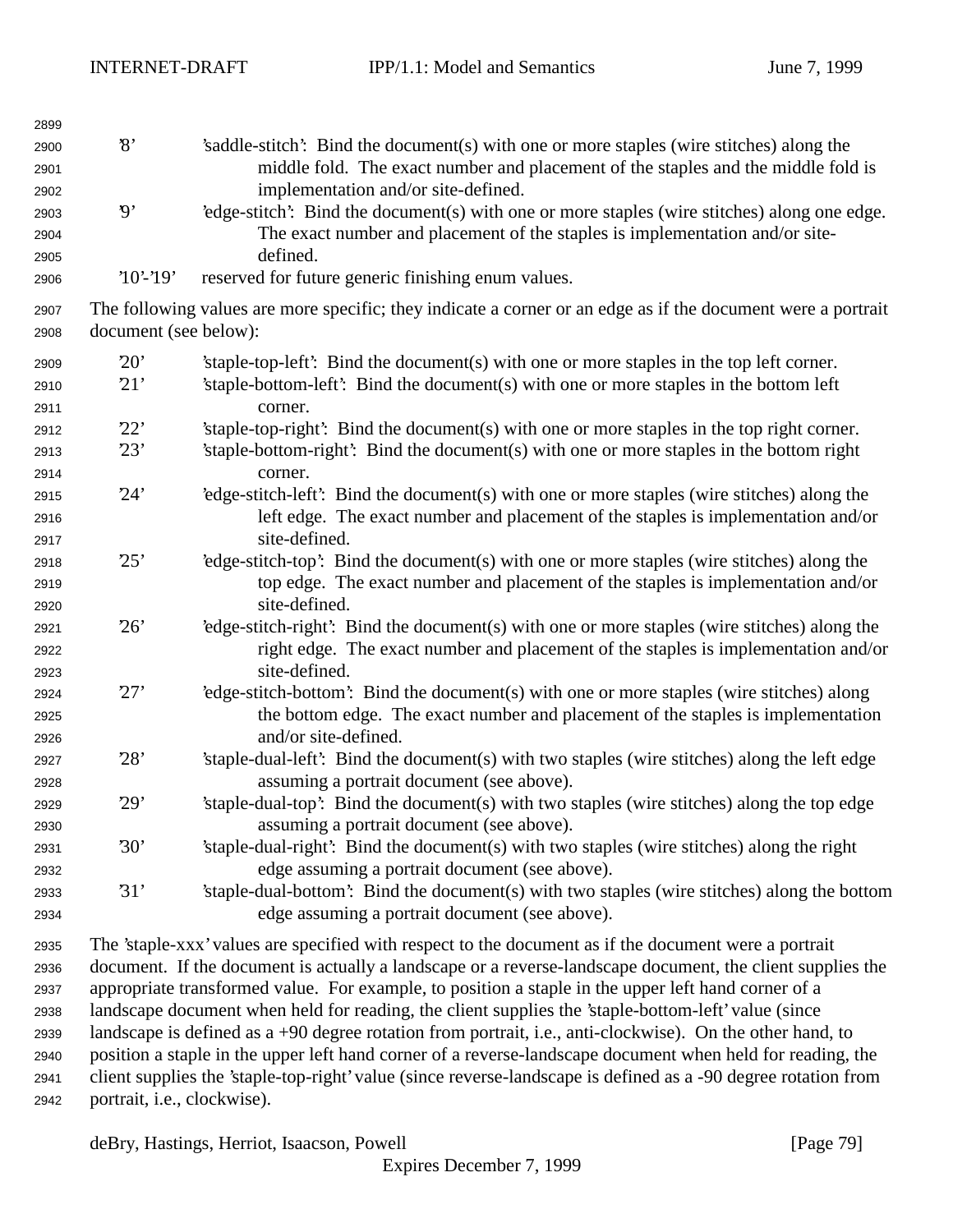The angle (vertical, horizontal, angled) of each staple with respect to the document depends on the implementation which may in turn depend on the value of the attribute.

 Note: The effect of this attribute on jobs with multiple documents is controlled by the "multiple-document- handling" job attribute (section 4.2.4) and the relationship of this attribute and the other attributes that control document processing is described in section 15.3.

 If the client supplies a value of 'none' along with any other combination of values, it is the same as if only that other combination of values had been supplied (that is the 'none' value has no effect).

4.2.7 page-ranges (1setOf rangeOfInteger (1:MAX))

 This attribute identifies the range(s) of print-stream pages that the Printer object uses for each copy of each document which are to be printed. Nothing is printed for any pages identified that do not exist in the document(s). Ranges MUST be in ascending order, for example: 1-3, 5-7, 15-19 and MUST NOT overlap, so that a non-spooling Printer object can process the job in a single pass. If the ranges are not ascending or are overlapping, the IPP object MUST reject the request and return the 'client-error-bad-request' status code. The attribute is associated with print-stream pages not application-numbered pages (for example, the page numbers found in the headers and or footers for certain word processing applications).

 For Jobs with multiple documents, the "multiple-document-handling" attribute determines what constitutes a "copy" for purposes of the specified page range(s). When "multiple-document-handling" is 'single- document', the Printer object MUST apply each supplied page range once to the concatenation of the print- stream pages. For example, if there are 8 documents of 10 pages each, the page-range '41:60' prints the pages in the 5th and 6th documents as a single document and none of the pages of the other documents are printed. When "multiple-document-handling" is 'separate-documents-uncollated-copies' or 'separate- documents-collated-copies', the Printer object MUST apply each supplied page range repeatedly to each document copy. For the same job, the page-range '1:3, 10:10' would print the first 3 pages and the 10th page of each of the 8 documents in the Job, as 8 separate documents.

 In most cases, the exact pages to be printed will be generated by a device driver and this attribute would not be required. However, when printing an archived document which has already been formatted, the end user 2969 may elect to print just a subset of the pages contained in the document. In this case, if page-range  $= n.m$  is specified, the first page to be printed will be page n. All subsequent pages of the document will be printed through and including page m.

 "page-ranges-supported" is a boolean value indicating whether or not the printer is capable of supporting the printing of page ranges. This capability may differ from one PDL to another. There is no "page-ranges- default" attribute. If the "page-ranges" attribute is not supplied by the client, all pages of the document will be printed.

 Note: The effect of this attribute on jobs with multiple documents is controlled by the "multiple-document- handling" job attribute (section 4.2.4) and the relationship of this attribute and the other attributes that control document processing is described in section 15.3.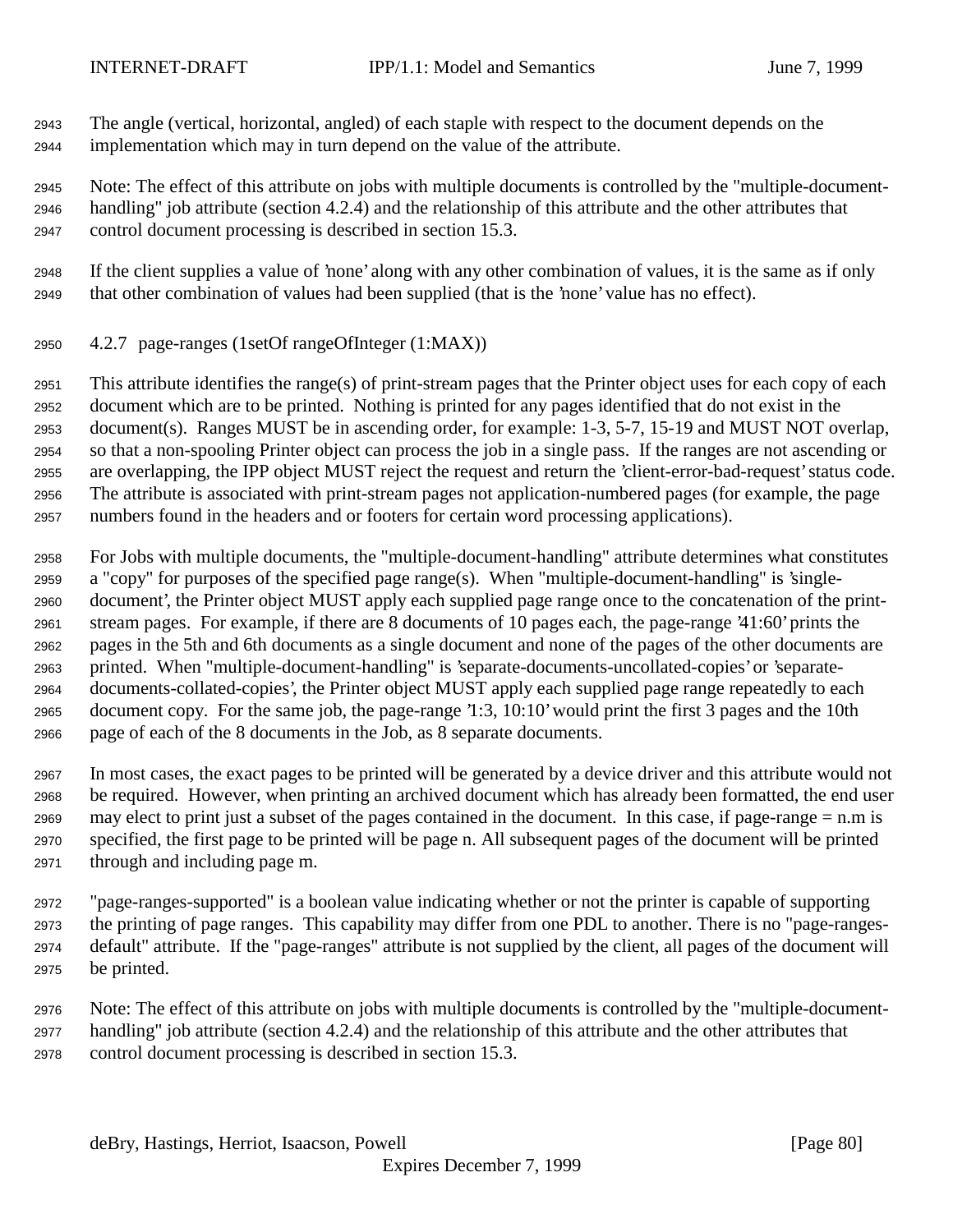4.2.8 sides (type2 keyword)

 This attribute specifies how print-stream pages are to be imposed upon the sides of an instance of a selected medium, i.e., an impression.

The standard keyword values are:

- 'one-sided': imposes each consecutive print-stream page upon the same side of consecutive media sheets.
- 'two-sided-long-edge': imposes each consecutive pair of print-stream pages upon front and back sides of consecutive media sheets, such that the orientation of each pair of print-stream pages on the medium would be correct for the reader as if for binding on the long edge. This imposition is sometimes called 'duplex' or 'head-to-head'.
- 'two-sided-short-edge': imposes each consecutive pair of print-stream pages upon front and back sides of consecutive media sheets, such that the orientation of each pair of print-stream pages on the medium would be correct for the reader as if for binding on the short edge. This imposition is sometimes called 'tumble' or 'head-to-toe'.
- 'two-sided-long-edge', 'two-sided-short-edge', 'tumble', and 'duplex' all work the same for portrait or landscape. However 'head-to-toe' is 'tumble' in portrait but 'duplex' in landscape. 'head-to-head' also switches between 'duplex' and 'tumble' when using portrait and landscape modes.
- Note: The effect of this attribute on jobs with multiple documents is controlled by the "multiple-document- handling" job attribute (section 4.2.4) and the relationship of this attribute and the other attributes that control document processing is described in section 15.3.
- 4.2.9 number-up (integer(1:MAX))
- This attribute specifies the number of print-stream pages to impose upon a single side of an instance of a selected medium. For example, if the value is:

| 3003 | Value        | Description                                                                                                  |
|------|--------------|--------------------------------------------------------------------------------------------------------------|
| 3004 |              |                                                                                                              |
| 3005 | $\cdot_1$    | the Printer MUST place one print-stream page on a single side of an instance of the selected                 |
| 3006 |              | medium (MAY add some sort of translation, scaling, or rotation).                                             |
| 3007 | $2^{\prime}$ | the Printer MUST place two print-stream pages on a single side of an instance of the selected                |
| 3008 |              | medium (MAY add some sort of translation, scaling, or rotation).                                             |
| 3009 | 4'           | the Printer MUST place four print-stream pages on a single side of an instance of the                        |
| 3010 |              | selected medium (MAY add some sort of translation, scaling, or rotation).                                    |
| 3011 |              |                                                                                                              |
| 3012 |              | This attribute primarily controls the translation, scaling and rotation of print-stream pages.               |
| 3013 |              | Note: The effect of this attribute on jobs with multiple documents is controlled by the "multiple-document-  |
| 3014 |              | handling" job attribute (section 4.2.4) and the relationship of this attribute and the other attributes that |

control document processing is described in section 15.3.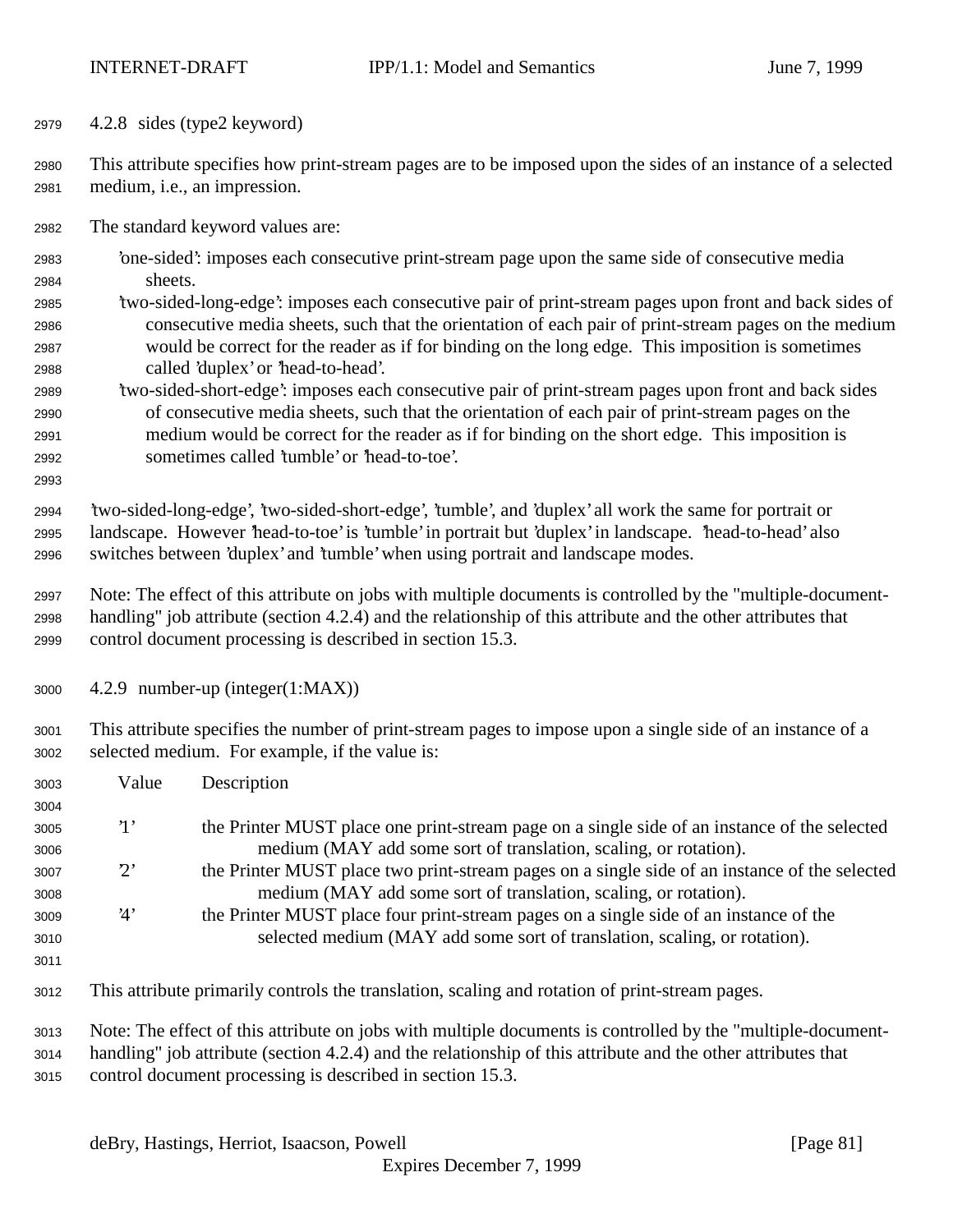4.2.10 orientation-requested (type2 enum)

 This attribute indicates the desired orientation for printed print-stream pages; it does not describe the orientation of the client-supplied print-stream pages.

 For some document formats (such as 'application/postscript'), the desired orientation of the print-stream pages is specified within the document data. This information is generated by a device driver prior to the submission of the print job. Other document formats (such as 'text/plain') do not include the notion of desired orientation within the document data. In the latter case it is possible for the Printer object to bind the desired orientation to the document data after it has been submitted. It is expected that a Printer object would only support "orientations-requested" for some document formats (e.g., 'text/plain' or 'text/html') but not others (e.g., 'application/postscript'). This is no different than any other Job Template attribute since section 4.2, item 1, points out that a Printer object may support or not support any Job Template attribute based on the document format supplied by the client. However, a special mention is made here since it is very likely that a Printer object will support "orientation-requested" for only a subset of the supported document formats.

Standard enum values are:

| 3031 | Value      | <b>Symbolic Name and Description</b>                                                         |
|------|------------|----------------------------------------------------------------------------------------------|
| 3032 |            |                                                                                              |
| 3033 | 3'         | portrait: The content will be imaged across the short edge of the medium.                    |
| 3034 | 4'         | landscape': The content will be imaged across the long edge of the medium. Landscape is      |
| 3035 |            | defined to be a rotation of the print-stream page to be imaged by $+90$ degrees with         |
| 3036 |            | respect to the medium (i.e. anti-clockwise) from the portrait orientation. Note: The         |
| 3037 |            | +90 direction was chosen because simple finishing on the long edge is the same edge          |
| 3038 |            | whether portrait or landscape                                                                |
| 3039 | $\cdot$ 5' | 'reverse-landscape': The content will be imaged across the long edge of the medium.          |
| 3040 |            | Reverse-landscape is defined to be a rotation of the print-stream page to be imaged          |
| 3041 |            | by -90 degrees with respect to the medium (i.e. clockwise) from the portrait                 |
| 3042 |            | orientation. Note: The 'reverse-landscape' value was added because some                      |
| 3043 |            | applications rotate landscape -90 degrees from portrait, rather than +90 degrees.            |
| 3044 | 6'         | 'reverse-portrait': The content will be imaged across the short edge of the medium. Reverse- |
| 3045 |            | portrait is defined to be a rotation of the print-stream page to be imaged by 180            |
| 3046 |            | degrees with respect to the medium from the portrait orientation. Note: The 'reverse-        |
| 3047 |            | portrait' value was added for use with the "finishings" attribute in cases where the         |
| 3048 |            | opposite edge is desired for finishing a portrait document on simple finishing devices       |
| 3049 |            | that have only one finishing position. Thus a 'text'/plain' portrait document can be         |
| 3050 |            | stapled "on the right" by a simple finishing device as is common use with some               |
| 3051 |            | middle eastern languages such as Hebrew.                                                     |
| 3052 |            |                                                                                              |
|      |            |                                                                                              |

 Note: The effect of this attribute on jobs with multiple documents is controlled by the "multiple-document- handling" job attribute (section 4.2.4) and the relationship of this attribute and the other attributes that control document processing is described in section 15.3.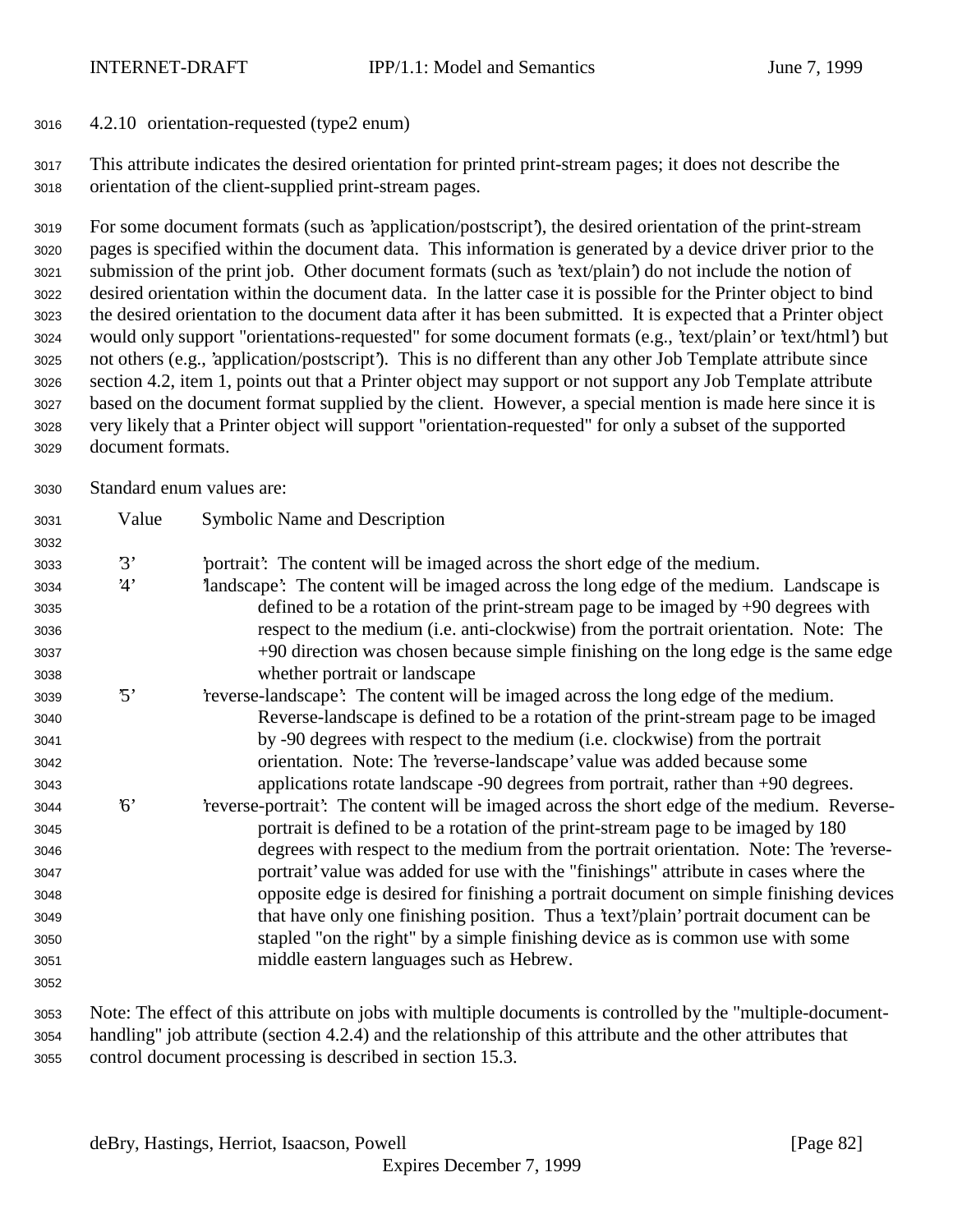- 4.2.11 media (type3 keyword | name(MAX))
- This attribute identifies the medium that the Printer uses for all impressions of the Job.

 The values for "media" include medium-names, medium-sizes, input-trays and electronic forms so that one attribute specifies the media. If a Printer object supports a medium name as a value of this attribute, such a medium name implicitly selects an input-tray that contains the specified medium. If a Printer object supports a medium size as a value of this attribute, such a medium size implicitly selects a medium name that in turn implicitly selects an input-tray that contains the medium with the specified size. If a Printer object supports an input-tray as the value of this attribute, such an input-tray implicitly selects the medium that is in that input-tray at the time the job prints. This case includes manual-feed input-trays. If a Printer object supports an electronic form as the value of this attribute, such an electronic form implicitly selects a medium-name that in turn implicitly selects an input-tray that contains the medium specified by the electronic form. The electronic form also implicitly selects an image that the Printer MUST merge with the document data as its prints each page.

 Standard keyword values are (taken from ISO DPA and the Printer MIB) and are listed in section 14. An administrator MAY define additional values using the 'name' or 'keyword' attribute syntax, depending on implementation.

 There is also an additional Printer attribute named "media-ready" which differs from "media-supported" in that legal values only include the subset of "media-supported" values that are physically loaded and ready for printing with no operator intervention required. If an IPP object supports "media-supported", it NEED NOT support "media-ready".

- The relationship of this attribute and the other attributes that control document processing is described in section 15.3.
- 4.2.12 printer-resolution (resolution)
- This attribute identifies the resolution that Printer uses for the Job.
- 4.2.13 print-quality (type2 enum)
- This attribute specifies the print quality that the Printer uses for the Job.
- The standard enum values are:
- Value Symbolic Name and Description
- '3' 'draft': lowest quality available on the printer
- '4' 'normal': normal or intermediate quality on the printer
- '5' 'high': highest quality available on the printer
-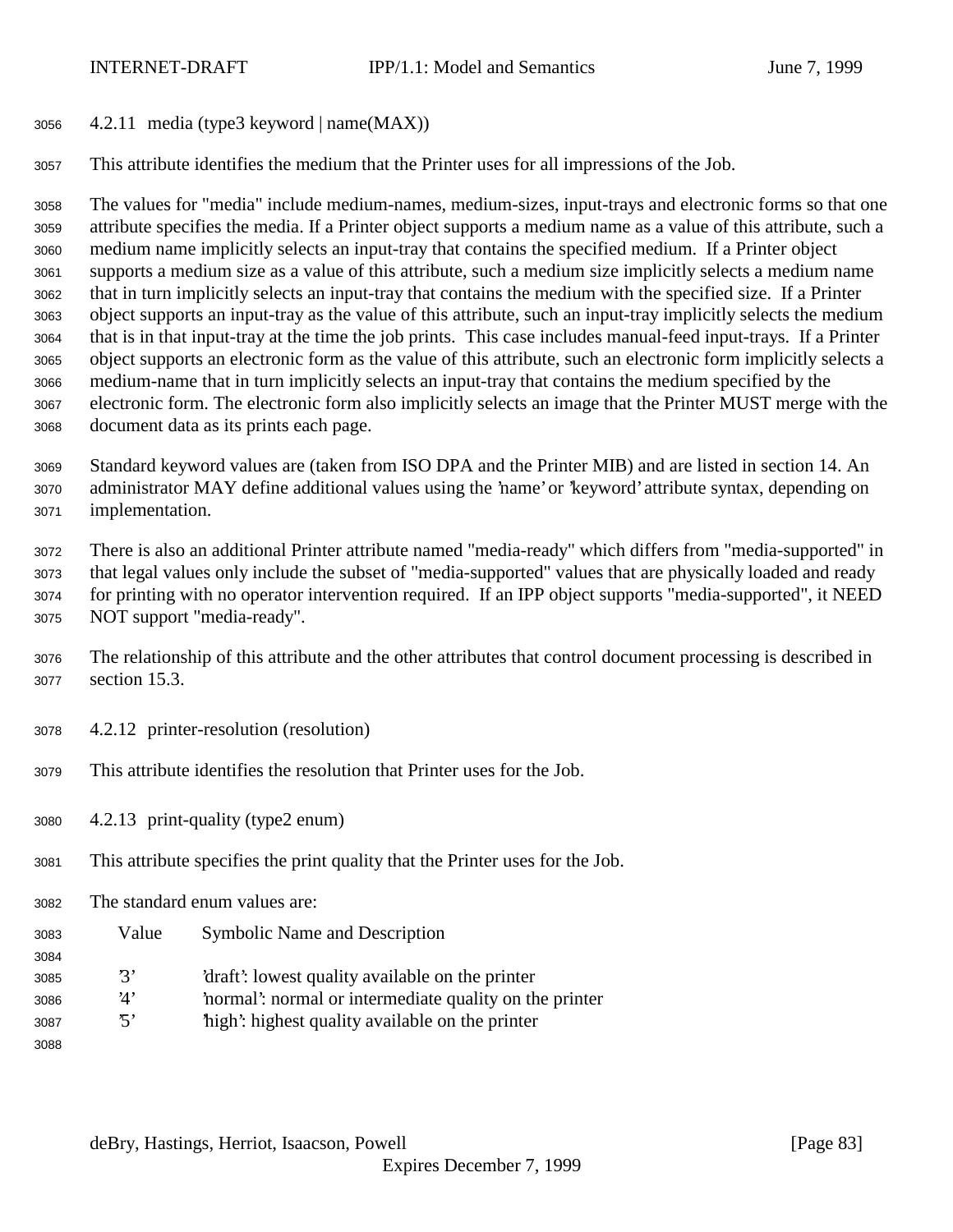4.3 Job Description Attributes

 The attributes in this section form the attribute group called "job-description". The following table summarizes these attributes. The third column indicates whether the attribute is a REQUIRED attribute that MUST be supported by Printer objects. If it is not indicated as REQUIRED, then it is OPTIONAL. The maximum size in octets for 'text' and 'name' attributes is indicated in parenthesizes.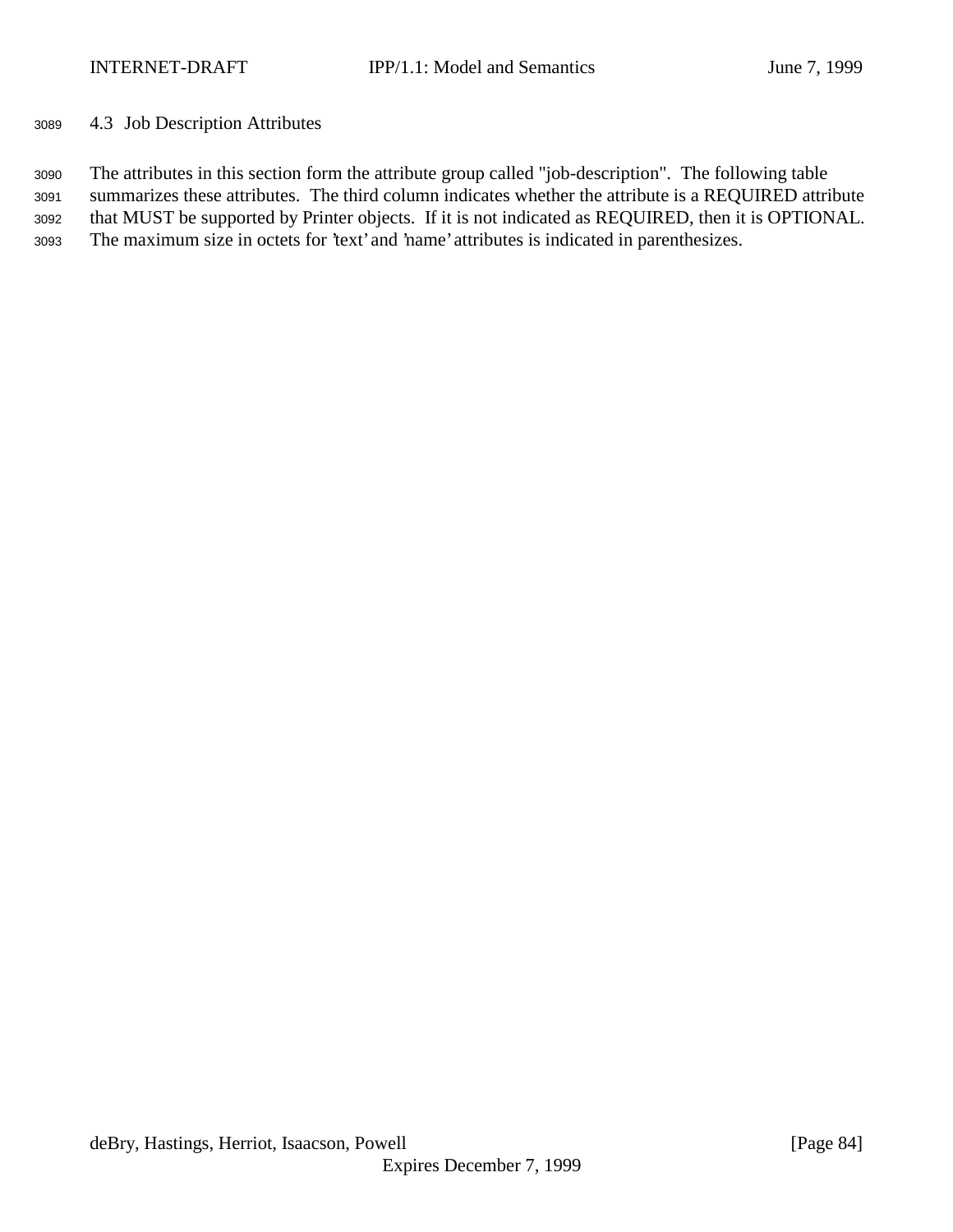| Attribute                  | Syntax               | REQUIRED? |  |
|----------------------------|----------------------|-----------|--|
| job-uri                    | uri                  | REQUIRED  |  |
| job-id                     | integer(1:MAX)       | REQUIRED  |  |
| job-printer-uri            | uri                  | REQUIRED  |  |
| job-more-info              | uri                  |           |  |
| job-name                   | name (MAX)           | REQUIRED  |  |
| job-originating-user-name  | name (MAX)           | REQUIRED  |  |
| job-state                  | type1 enum           | REQUIRED  |  |
| job-state-reasons          | 1setOf type2 keyword | REQUIRED  |  |
| job-state-message          | text (MAX)           |           |  |
| number-of-documents        | integer (0:MAX)      |           |  |
| output-device-assigned     | name (127)           |           |  |
| time-at-creation           | integer (MIN:MAX)    | REQUIRED  |  |
| time-at-processing         | integer (MIN:MAX)    | REQUIRED  |  |
| time-at-completed          | integer (MIN:MAX)    | REQUIRED  |  |
| job-printer-up-time        | integer (1:MAX)      | REQUIRED  |  |
| date-time-at-creation      | dateTime             | OPTIONAL  |  |
| date-time-at-processing    | dateTime             | OPTIONAL  |  |
| date-time-at-completed     | dateTime             | OPTIONAL  |  |
| number-of-intervening-jobs | integer (0:MAX)      |           |  |
| job-message-from-operator  | text (127)           |           |  |
| job-k-octets               | integer (0:MAX)      |           |  |
| job-impressions            | integer (0:MAX)      |           |  |
| job-media-sheets           | integer (0:MAX)      |           |  |
| job-k-octets-processed     | integer (0:MAX)      |           |  |

deBry, Hastings, Herriot, Isaacson, Powell [Page 85]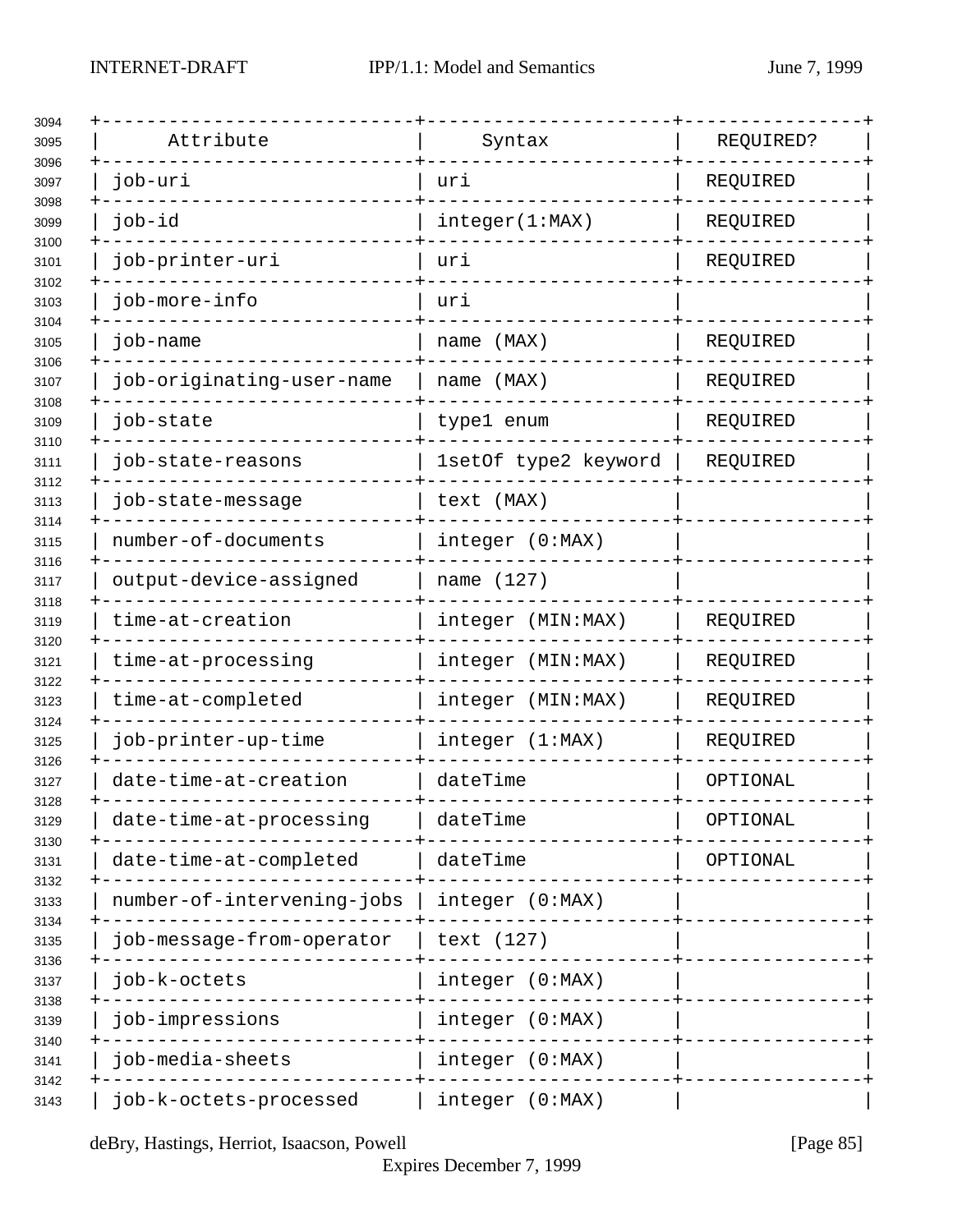| 3144<br>3145         | job-impressions-completed                   | integer (0:MAX)    |          |  |
|----------------------|---------------------------------------------|--------------------|----------|--|
| 3146<br>3147<br>3148 | job-media-sheets-completed                  | integer<br>(0:MAX) |          |  |
| 3149<br>3150         | attributes-charset                          | charset            | REQUIRED |  |
| 3151<br>3152         | attributes-natural-language naturalLanguage |                    | REQUIRED |  |
|                      |                                             |                    |          |  |

 

## 4.3.1 job-uri (uri)

 This REQUIRED attribute contains the URI for the job. The Printer object, on receipt of a new job, generates a URI which identifies the new Job. The Printer object returns the value of the "job-uri" attribute as part of the response to a create request. The precise format of a Job URI is implementation dependent. If the Printer object supports more than one URI and there is some relationship between the newly formed Job URI and the Printer object's URI, the Printer object uses the Printer URI supplied by the client in the create request. For example, if the create request comes in over a secure channel, the new Job URI MUST use the same secure channel. This can be guaranteed because the Printer object is responsible for generating the Job URI and the Printer object is aware of its security configuration and policy as well as the Printer URI used in the create request.

 For a description of this attribute and its relationship to "job-id" and "job-printer-uri" attribute, see the discussion in section 2.4 on "Object Identity".

4.3.2 job-id (integer(1:MAX))

 This REQUIRED attribute contains the ID of the job. The Printer, on receipt of a new job, generates an ID which identifies the new Job on that Printer. The Printer returns the value of the "job-id" attribute as part of the response to a create request. The 0 value is not included to allow for compatibility with SNMP index values which also cannot be 0.

- For a description of this attribute and its relationship to "job-uri" and "job-printer-uri" attribute, see the discussion in section 2.4 on "Object Identity".
- 4.3.3 job-printer-uri (uri)

 This REQUIRED attribute identifies the Printer object that created this Job object. When a Printer object creates a Job object, it populates this attribute with the Printer object URI that was used in the create request. This attribute permits a client to identify the Printer object that created this Job object when only the Job object's URI is available to the client. The client queries the creating Printer object to determine which languages, charsets, operations, are supported for this Job.

 For a description of this attribute and its relationship to "job-uri" and "job-id" attribute, see the discussion in section 2.4 on "Object Identity".

deBry, Hastings, Herriot, Isaacson, Powell [Page 86]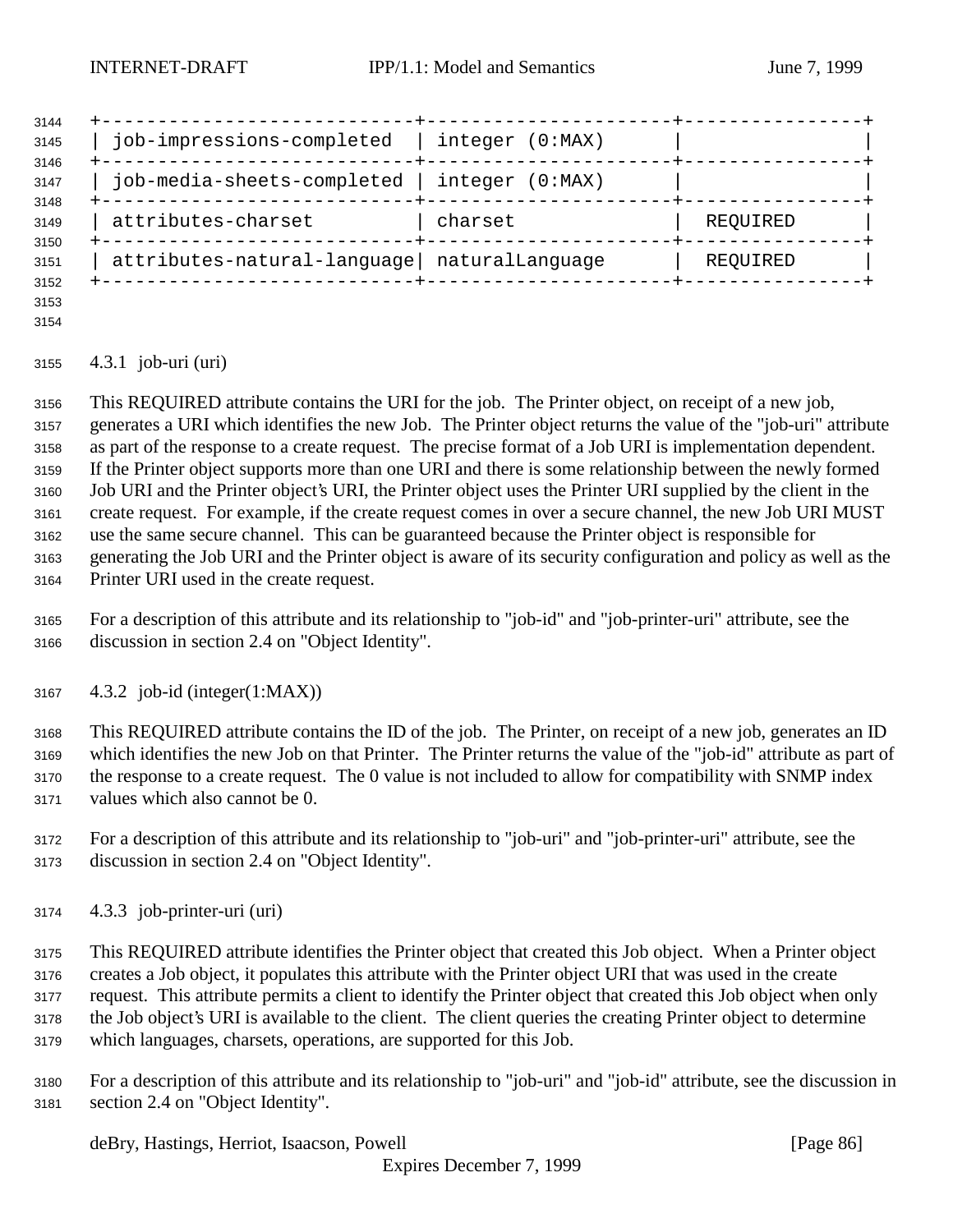4.3.4 job-more-info (uri)

 Similar to "printer-more-info", this attribute contains the URI referencing some resource with more information about this Job object, perhaps an HTML page containing information about the Job.

4.3.5 job-name (name(MAX))

 This REQUIRED attribute is the name of the job. It is a name that is more user friendly than the "job-uri" attribute value. It does not need to be unique between Jobs. The Job's "job-name" attribute is set to the value supplied by the client in the "job-name" operation attribute in the create request (see Section 3.2.1.1). If, however, the "job-name" operation attribute is not supplied by the client in the create request, the Printer object, on creation of the Job, MUST generate a name. The printer SHOULD generate the value of the Job's "job-name" attribute from the first of the following sources that produces a value: 1) the "document- name" operation attribute of the first (or only) document, 2) the "document-URI" attribute of the first (or only) document, or 3) any other piece of Job specific and/or Document Content information.

4.3.6 job-originating-user-name (name(MAX))

 This REQUIRED attribute contains the name of the end user that submitted the print job. The Printer object sets this attribute to the most authenticated printable name that it can obtain from the authentication service over which the IPP operation was received. Only if such is not available, does the Printer object use the value supplied by the client in the "requesting-user-name" operation attribute of the create operation (see Section 8).

 Note: The Printer object needs to keep an internal originating user id of some form, typically as a credential of a principal, with the Job object. Since such an internal attribute is implementation-dependent and not of interest to clients, it is not specified as a Job Description attribute. This originating user id is used for authorization checks (if any) on all subsequent operation.

4.3.7 job-state (type1 enum)

 This REQUIRED attribute identifies the current state of the job. Even though the IPP protocol defines seven values for job states (plus the out-of-band 'unknown' value - see Section 4.1), implementations only need to support those states which are appropriate for the particular implementation. In other words, a Printer supports only those job states implemented by the output device and available to the Printer object implementation.

Standard enum values are:

| Values | <b>Symbolic Name and Description</b>                                                         |
|--------|----------------------------------------------------------------------------------------------|
|        |                                                                                              |
| 3'     | pending. The job is a candidate to start processing, but is not yet processing.              |
|        |                                                                                              |
| '4'    | 'pending-held': The job is not a candidate for processing for any number of reasons but will |
|        | return to the 'pending' state as soon as the reasons are no longer present. The job's        |
|        |                                                                                              |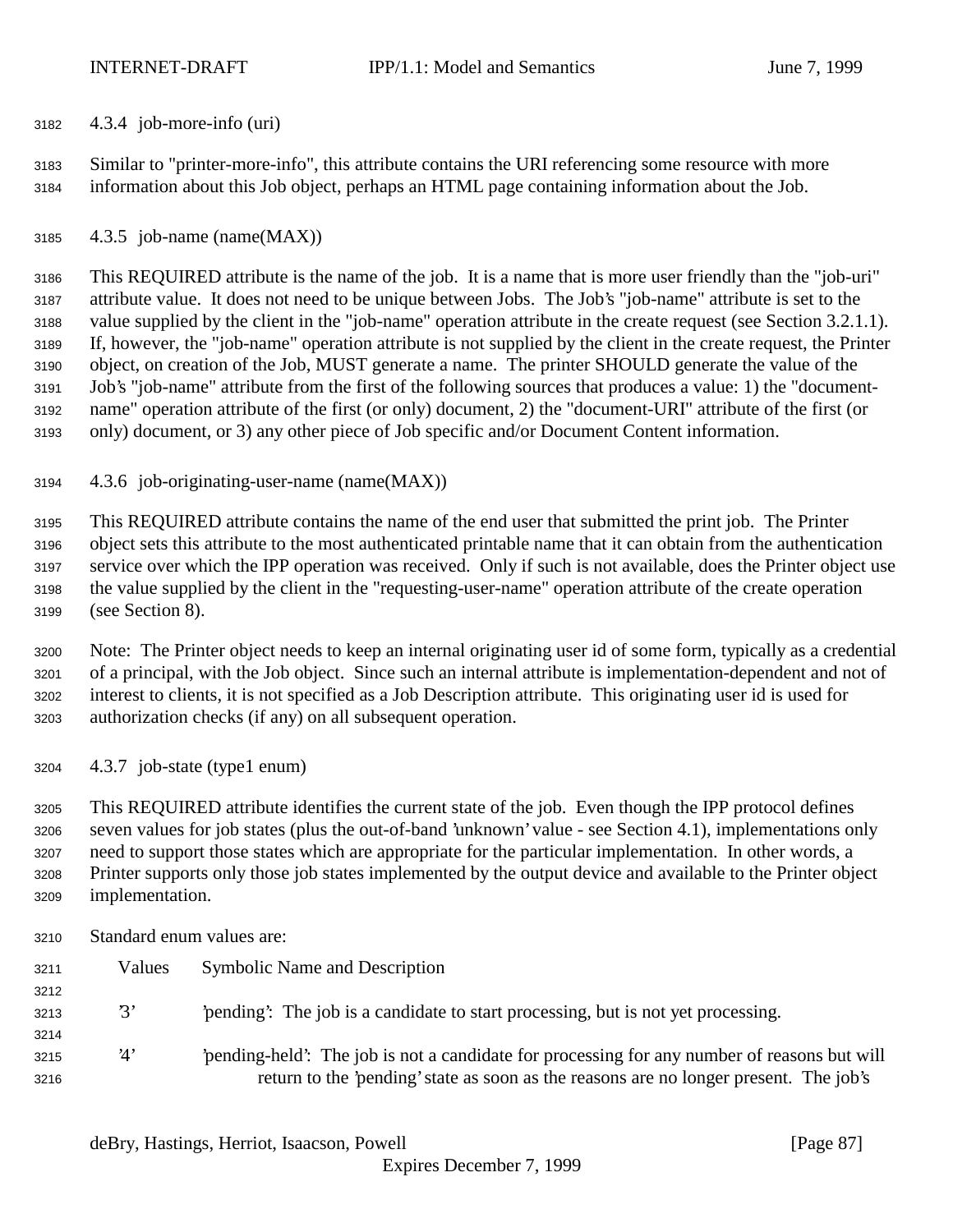| 3217 |             | "job-state-reason" attribute MUST indicate why the job is no longer a candidate for        |
|------|-------------|--------------------------------------------------------------------------------------------|
| 3218 |             | processing.                                                                                |
| 3219 |             |                                                                                            |
| 3220 | $\cdot$ 5'  | 'processing': One or more of:                                                              |
| 3221 |             |                                                                                            |
| 3222 |             | 1. the job is using, or is attempting to use, one or more purely software processes        |
| 3223 |             | that are analyzing, creating, or interpreting a PDL, etc.,                                 |
| 3224 |             | 2. the job is using, or is attempting to use, one or more hardware devices that are        |
| 3225 |             | interpreting a PDL, making marks on a medium, and/or performing finishing, such as         |
| 3226 |             | stapling, etc.,                                                                            |
| 3227 |             | 3. the Printer object has made the job ready for printing, but the output device is not    |
| 3228 |             | yet printing it, either because the job hasn't reached the output device or because the    |
| 3229 |             | job is queued in the output device or some other spooler, awaiting the output device       |
| 3230 |             | to print it.                                                                               |
| 3231 |             |                                                                                            |
| 3232 |             | When the job is in the 'processing' state, the entire job state includes the detailed      |
| 3233 |             | status represented in the Printer object's "printer-state", "printer-state-reasons", and   |
| 3234 |             | "printer-state-message" attributes.                                                        |
| 3235 |             | Implementations MAY, though they NEED NOT, include additional values in the                |
| 3236 |             | job's "job-state-reasons" attribute to indicate the progress of the job, such as adding    |
| 3237 |             | the 'job-printing' value to indicate when the output device is actually making marks       |
| 3238 |             | on paper and/or the 'processing-to-stop-point' value to indicate that the IPP object is    |
| 3239 |             | in the process of canceling or aborting the job. Most implementations won't bother         |
| 3240 |             | with this nuance.                                                                          |
| 3241 |             |                                                                                            |
| 3242 | $6^{\circ}$ | processing-stopped: The job has stopped while processing for any number of reasons and     |
| 3243 |             | will return to the 'processing' state as soon as the reasons are no longer present.        |
| 3244 |             |                                                                                            |
| 3245 |             | The job's "job-state-reason" attribute MAY indicate why the job has stopped                |
| 3246 |             | processing. For example, if the output device is stopped, the 'printer-stopped' value      |
| 3247 |             | MAY be included in the job's "job-state-reasons" attribute.                                |
| 3248 |             |                                                                                            |
| 3249 |             | Note: When an output device is stopped, the device usually indicates its condition in      |
| 3250 |             | human readable form locally at the device. A client can obtain more complete device        |
| 3251 |             | status remotely by querying the Printer object's "printer-state", "printer-state-reasons"  |
| 3252 |             | and "printer-state-message" attributes.                                                    |
| 3253 |             |                                                                                            |
| 3254 | 7'          | 'canceled': The job has been canceled by a Cancel-Job operation and the Printer object has |
| 3255 |             | completed canceling the job and all job status attributes have reached their final         |
| 3256 |             | values for the job. While the Printer object is canceling the job, the job remains in its  |
| 3257 |             | current state, but the job's "job-state-reasons" attribute SHOULD contain the              |
| 3258 |             | 'processing-to-stop-point' value and one of the 'canceled-by-user', 'canceled-by-          |
| 3259 |             | operator', or 'canceled-at-device' value. When the job moves to the 'canceled' state,      |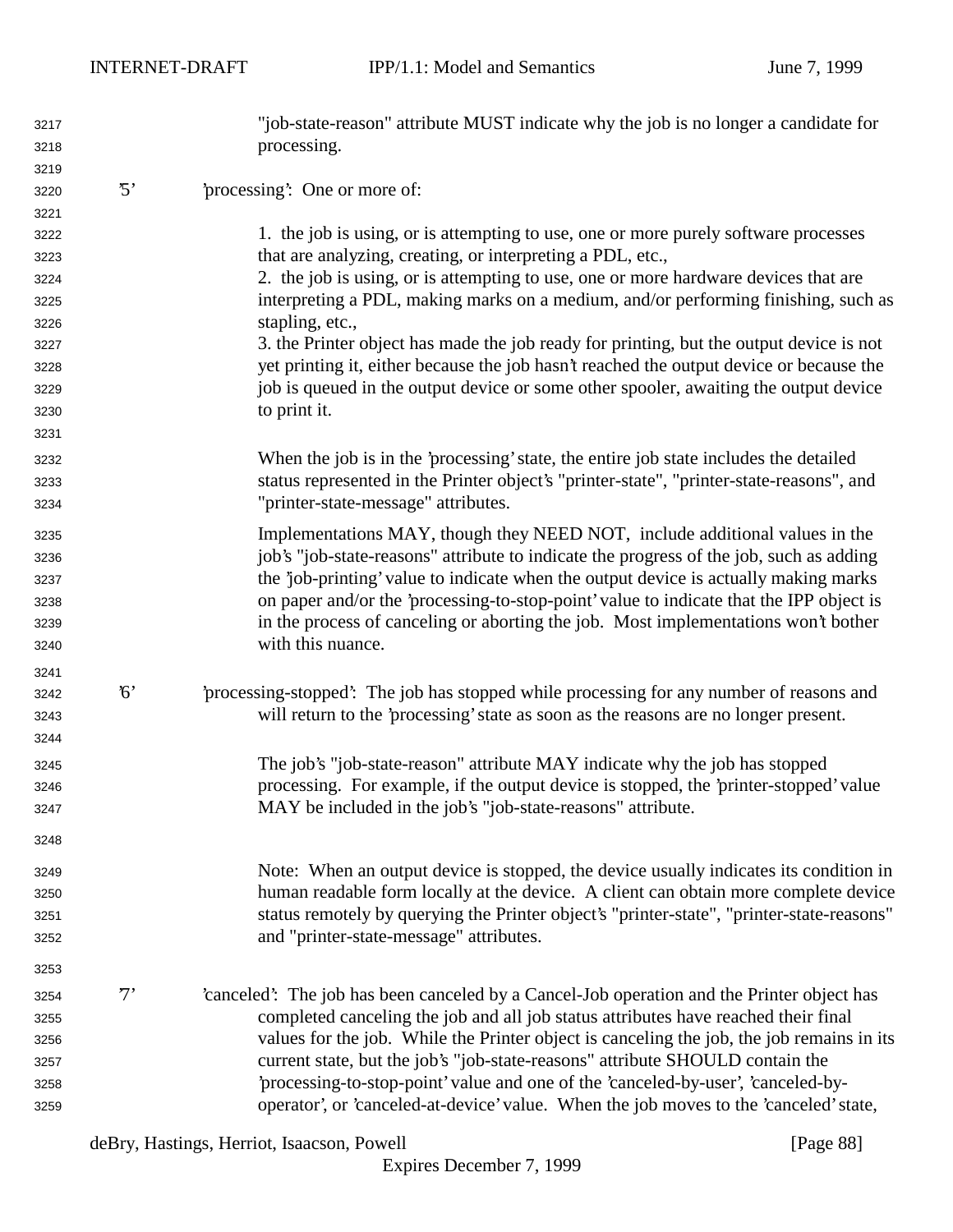| 3260<br>3261         | the 'processing-to-stop-point' value, if present, MUST be removed, but the 'canceled-<br>by-xxx', if present, MUST remain.                                                                                                                  |
|----------------------|---------------------------------------------------------------------------------------------------------------------------------------------------------------------------------------------------------------------------------------------|
| 3262                 |                                                                                                                                                                                                                                             |
| 3263                 | $\mathcal{S}$<br>'aborted': The job has been aborted by the system, usually while the job was in the                                                                                                                                        |
| 3264                 | processing' or 'processing-stopped' state and the Printer has completed aborting the                                                                                                                                                        |
| 3265                 | job and all job status attributes have reached their final values for the job. While the                                                                                                                                                    |
| 3266                 | Printer object is aborting the job, the job remains in its current state, but the job's                                                                                                                                                     |
| 3267                 | "job-state-reasons" attribute SHOULD contain the 'processing-to-stop-point' and                                                                                                                                                             |
| 3268                 | 'aborted-by-system' values. When the job moves to the 'aborted' state, the                                                                                                                                                                  |
| 3269                 | processing-to-stop-point' value, if present, MUST be removed, but the 'aborted-by-                                                                                                                                                          |
| 3270                 | system' value, if present, MUST remain.                                                                                                                                                                                                     |
| 3271                 |                                                                                                                                                                                                                                             |
| 3272                 | $\boldsymbol{\vartheta}$<br>completed: The job has completed successfully or with warnings or errors after processing                                                                                                                       |
| 3273                 | and all of the job media sheets have been successfully stacked in the appropriate                                                                                                                                                           |
| 3274                 | output bin(s) and all job status attributes have reached their final values for the job.                                                                                                                                                    |
| 3275                 | The job's "job-state-reasons" attribute SHOULD contain one of: 'completed-                                                                                                                                                                  |
| 3276                 | successfully', 'completed-with-warnings', or 'completed-with-errors' values.                                                                                                                                                                |
| 3277                 |                                                                                                                                                                                                                                             |
| 3279<br>3280         | removes the job altogether. The length of time that jobs remain in the 'canceled', 'aborted', and 'completed'<br>states depends on implementation. See section 4.3.7.2.                                                                     |
| 3281                 | The following figure shows the normal job state transitions.                                                                                                                                                                                |
| 3282                 | +----> canceled                                                                                                                                                                                                                             |
| 3283                 |                                                                                                                                                                                                                                             |
| 3284                 | +----> pending --------> processing ---------+------> completed                                                                                                                                                                             |
| 3285                 |                                                                                                                                                                                                                                             |
| 3286                 | +----> aborted<br>$--->+$<br>$\overline{V}$                                                                                                                                                                                                 |
| 3287<br>3288         | +----> pending-held    processing-stopped ---+                                                                                                                                                                                              |
| 3289                 |                                                                                                                                                                                                                                             |
| 3290<br>3291<br>3292 | Normally a job progresses from left to right. Other state transitions are unlikely, but are not forbidden. Not<br>shown are the transitions to the 'canceled' state from the 'pending', 'pending-held', and 'processing-stopped'<br>states. |
| 3293                 | Jobs reach one of the three terminal states: 'completed', 'canceled', or 'aborted', after the jobs have                                                                                                                                     |
|                      | completed all activity, including stacking output media, after the jobs have completed all activity, and all                                                                                                                                |
| 3294                 | job status attributes have reached their final values for the job.                                                                                                                                                                          |
| 3295                 |                                                                                                                                                                                                                                             |
| 3296                 | 4.3.7.1 Forwarding Servers <b>Issue 14</b>                                                                                                                                                                                                  |
| 3297                 | As with all other IPP attributes, if the implementation cannot determine the correct value for this attribute,                                                                                                                              |
|                      | $\frac{1}{2}$ CHOHI D geometric the out of hand value introvers (ese section 4.1) without han twite guess at a                                                                                                                              |

 it SHOULD respond with the out-of-band value 'unknown' (see section 4.1) rather than try to guess at some possibly incorrect value and give the end user the wrong impression about the state of the Job object. For example, if the implementation is just a gateway into some printing system from which it can normally get

deBry, Hastings, Herriot, Isaacson, Powell [Page 89]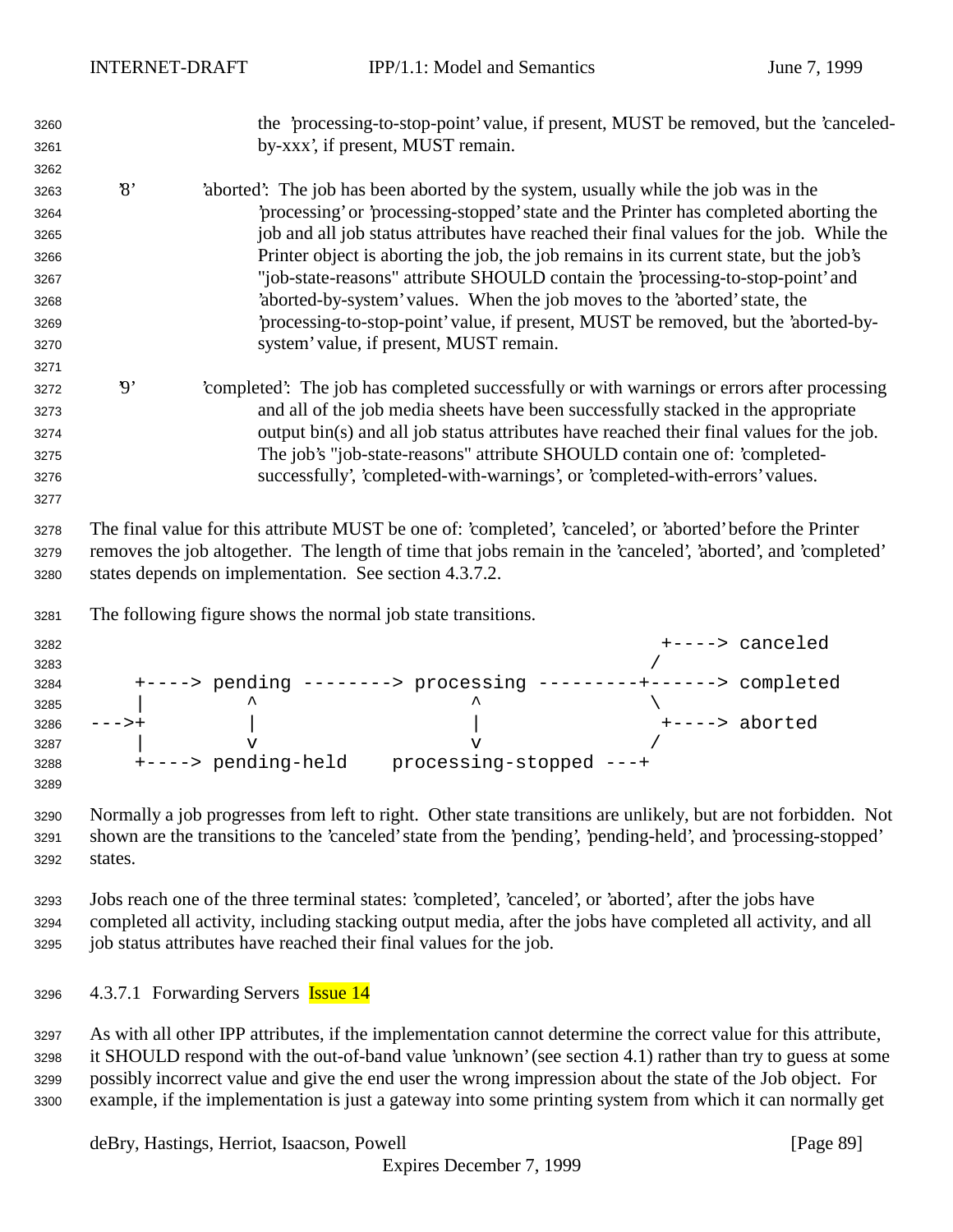status, but temporarily is unable, then the implementation should return the 'unknown' value. However, if the implementation is a gateway to a printing system that never provides detailed status about the print job, the implementation MAY set the IPP Job object's state to 'completed', provided that it also sets the 'queued-3304 in-device' value in the job's "job-state-reasons" attribute (see section 4.3.8). Issue 14

4.3.7.2 Partitioning of Job States

 This section partitions the 7 job states into phases: Job Not Completed, Job Retention, Job History, and Job Removal. This section also explains the 'job-restartable' value of the "job-state-reasons" Job Description attribute for use with the Restart-Job operation.

 Job Not Completed: When a job is in the 'pending', 'pending-held', 'processing', or 'processing-stopped' states, the job is not completed.

 Job Retention: When a job enters one of the three terminal job states: 'completed', 'canceled', or 'aborted', the IPP Printer object MAY "retain" the job in a restartable condition for an implementation-defined time period. This time period MAY be zero seconds and MAY depend on the terminal job state. This phase is called Job Retention. While in the Job Retention phase, the job's document data is retained and a client 3315 may restart the job using the Restart-Job operation. If the IPP object supports Issue 30 the Restart-Job operation, then it SHOULD indicate that the job is restartable by adding the 'job-restartable' value to the job's "job-state-reasons" attribute (see Section 4.3.8) during the Job Retention phase.

 Job History: After the Job Retention phase expires for a job, the Printer object deletes the document data for the job and the job becomes part of the Job History. The Printer object MAY also delete any number of the job attributes. Since the job is no longer restartable, the Printer object MUST remove the 'job-restartable' value from the job's "job-state-reasons" attribute, if present.

 Job Removal: After the job has remained in the Job History for an implementation-defined time, such as when the number of jobs exceeds a fixed number or after a fixed time period (which MAY be zero seconds), the IPP Printer removes the job from the system.

 Using the Get-Jobs operation and supplying the 'not-completed' value for the "which-jobs" operation attribute, a client is requesting jobs in the Job Not Completed phase. Using the Get-Jobs operation and supplying the 'completed' value for the "which-jobs" operation attribute, a client is requesting jobs in the Job Retention and Job History phases. Using the Get-Job-Attributes operation, a client is requesting a job in any phase except Job Removal. After Job Removal, the Get-Job-Attributes and Get-Jobs operations no longer are capable of returning any information about a job.

4.3.8 job-state-reasons (1setOf type2 keyword)

 This REQUIRED attribute provides additional information about the job's current state, i.e., information that augments the value of the job's "job-state" attribute.

 These values MAY be used with any job state or states for which the reason makes sense. Some of these 3335 value definitions indicate conformance requirements; the rest are OPTIONAL. Issue 30 Furthermore, when implemented, the Printer MUST return these values when the reason applies and MUST NOT return them when the reason no longer applies whether the value of the Job's "job-state" attribute changed or not.

deBry, Hastings, Herriot, Isaacson, Powell **Example 2018** [Page 90]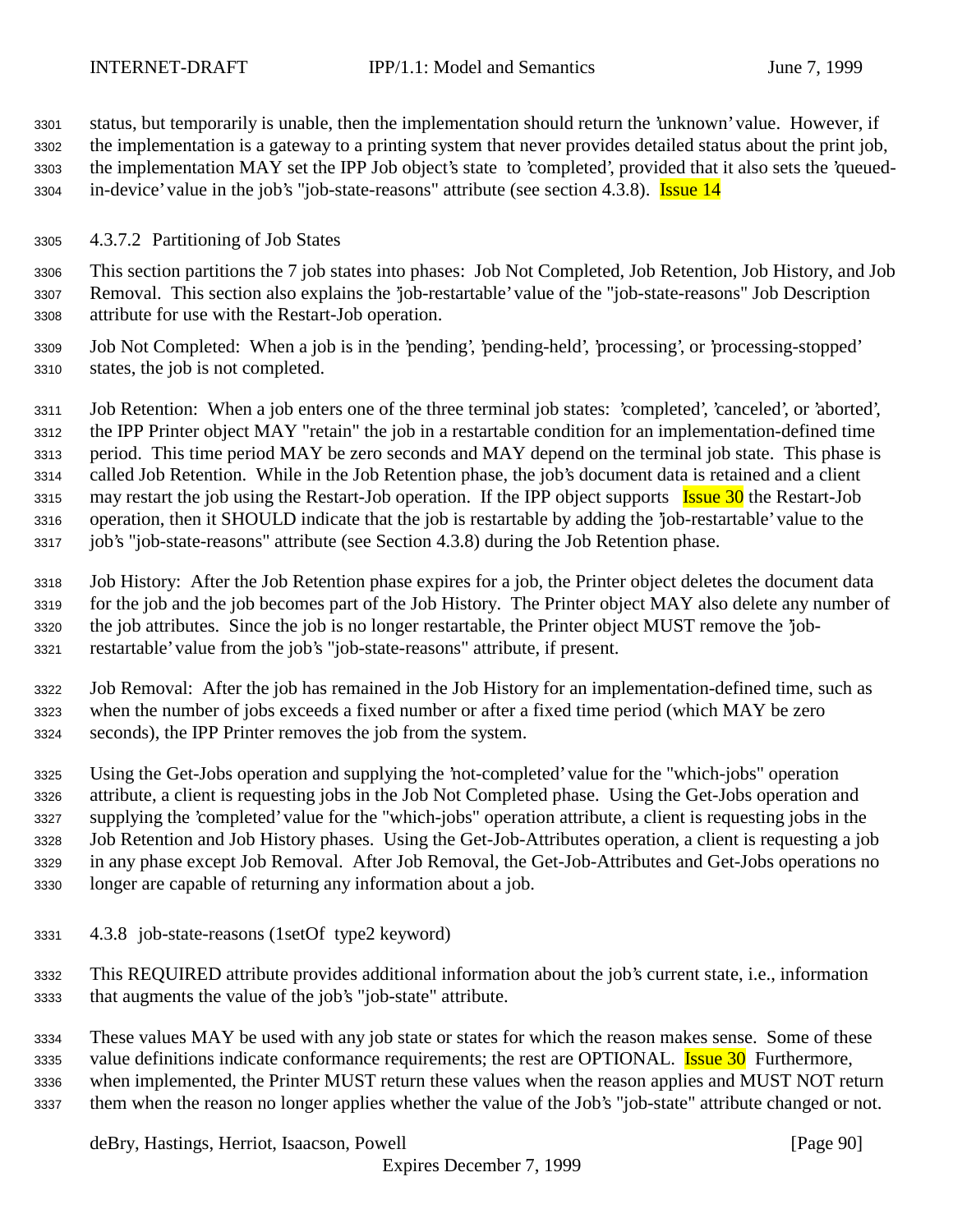When the Job does not have any reasons for being in its current state, the value of the Job's "job-state-reasons" attribute MUST be 'none'.

 Note: While values cannot be added to the 'job-state' attribute without impacting deployed clients that take actions upon receiving "job-state" values, it is the intent that additional "job-state-reasons" values can be defined and registered without impacting such deployed clients. In other words, the "job-state-reasons" attribute is intended to be extensible.

 The following standard keyword values are defined. For ease of understanding, the values are presented in the order in which the reasons are likely to occur (if implemented), starting with the 'job-incoming' value:

- 'none': There are no reasons for the job's current state. This state reason is semantically equivalent to "job-state-reasons" without any value and MUST be used when there is no other value, since the 3348 1setOf attribute syntax requires at least one value. **Issue 30**
- 'job-incoming': The Create-Job operation has been accepted by the Printer, but the Printer is expecting additional Send-Document and/or Send-URI operations and/or is accessing/accepting document data.
- 'job-data-insufficient': The Create-Job operation has been accepted by the Printer, but the Printer is expecting additional document data before it can move the job into the 'processing' state. If a Printer starts processing before it has received all data, the Printer removes the 'job-data-insufficient' reason, but the 'job-incoming' remains. If a Printer starts processing after it has received all data, the 3356 Printer removes the 'job-data-insufficient' reason and the 'job-incoming' at the same time. Issue 13
- 'document-access-error': After accepting a Print-URI or Send-URI request, the Printer could not access one or more documents passed by reference. This reason is intended to cover any file access problem, including file does not exist and access denied because of an access control problem. The Printer MAY also indicate the document access error using the "job-document-access-errors" Job Description attribute (see section 4.3.11). Whether the Printer aborts the job and moves the job to the 'aborted' job state or prints all documents that are accessible and moves the job to the 'completed' job state and adds the 'completed-with-errors' value in the job's "job-state-reasons" attribute depends on implementation and/or site policy. This value SHOULD be supported if the Print-URI or Send-3365 URI operations are supported. **Issue 30 and Issue 35**
- 'submission-interrupted': The job was not completely submitted for some unforeseen reason, such as: (1) the Printer has crashed before the job was closed by the client, (2) the Printer or the document transfer method has crashed in some non-recoverable way before the document data was entirely transferred to the Printer, (3) the client crashed or failed to close the job before the time-out period. See section 4.4.31.
- 'job-outgoing': The Printer is transmitting the job to the output device.
- 'job-hold-until-specified': The value of the job's "job-hold-until" attribute was specified with a time period that is still in the future. The job MUST NOT be a candidate for processing until this reason is removed and there are no other reasons to hold the job. This value MUST be supported if the "job-hold-until" Job Template attribute is supported. Issue 30
- 'resources-are-not-ready': At least one of the resources needed by the job, such as media, fonts, resource objects, etc., is not ready on any of the physical printer's for which the job is a candidate. This condition MAY be detected when the job is accepted, or subsequently while the job is pending or processing, depending on implementation. The job may remain in its current state or be moved to the 'pending-held' state, depending on implementation and/or job scheduling policy.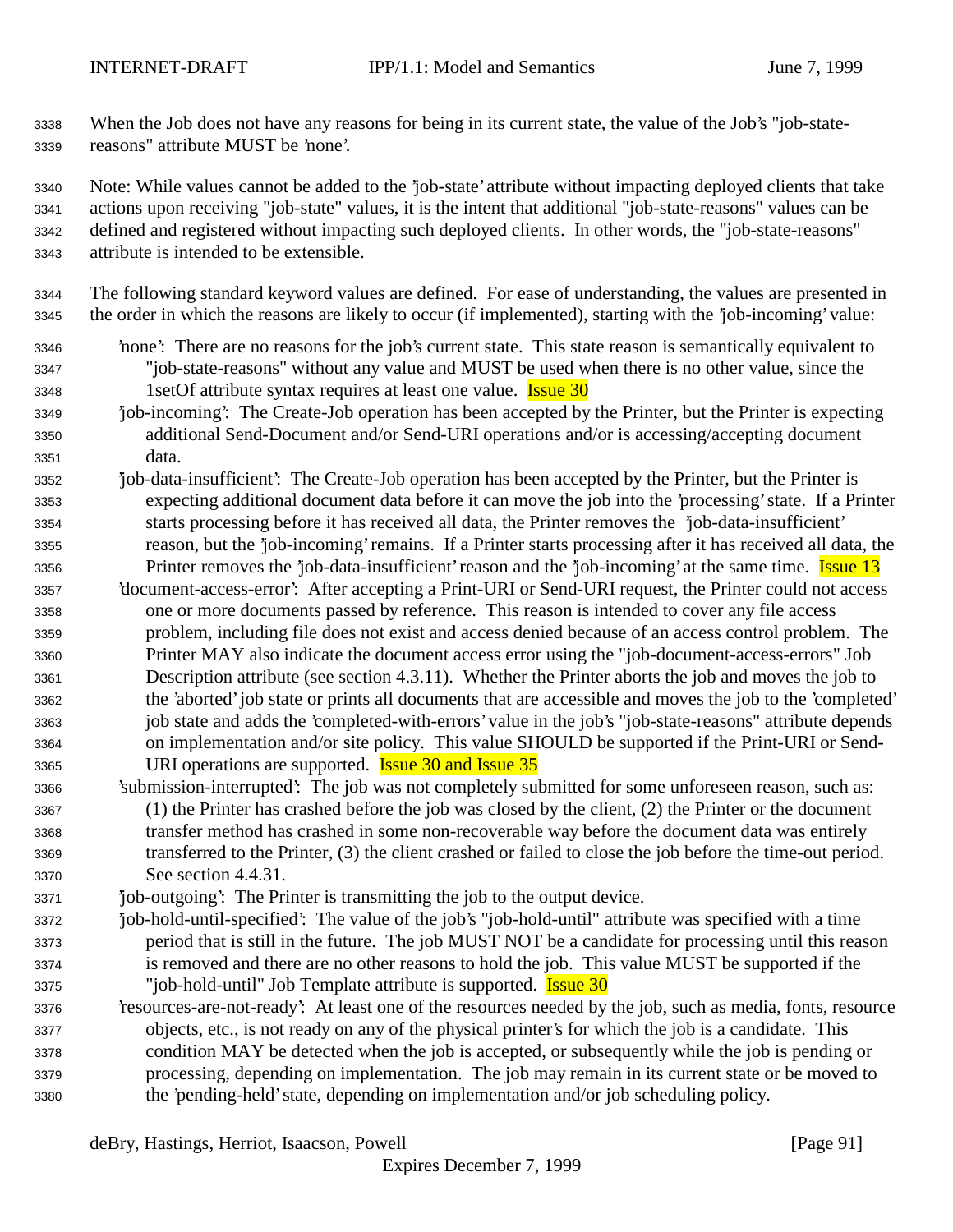'printer-stopped-partly': The value of the Printer's "printer-state-reasons" attribute contains the value

| 3382 | 'stopped-partly'.                                                                                           |
|------|-------------------------------------------------------------------------------------------------------------|
| 3383 | 'printer-stopped': The value of the Printer's "printer-state" attribute is 'stopped'.                       |
| 3384 | job-interpreting': Job is in the 'processing' state, but more specifically, the Printer is interpreting the |
| 3385 | document data.                                                                                              |
| 3386 | job-queued': Job is in the 'processing' state, but more specifically, the Printer has queued the document   |
| 3387 | data.                                                                                                       |
| 3388 | job-transforming: Job is in the 'processing' state, but more specifically, the Printer is interpreting      |
| 3389 | document data and producing another electronic representation.                                              |
| 3390 | job-queued-for-marker': Job is in any of the 'pending-held', 'pending', or 'processing' states, but more    |
| 3391 | specifically, the Printer has completed enough processing of the document to be able to start               |
| 3392 | marking and the job is waiting for the marker. Systems that require human intervention to release           |
| 3393 | jobs using the Release-Job operation, put the job into the 'pending-held' job state. Systems that           |
| 3394 | automatically select a job to use the marker put the job into the 'pending' job state or keep the job in    |
| 3395 | the 'processing' job state while waiting for the marker, depending on implementation. All                   |
| 3396 | implementations put the job into (or back into) the 'processing' state when marking does begin.             |
| 3397 | <b>Issue 31</b>                                                                                             |
| 3398 | job-printing: The output device is marking media. This value is useful for Printers which spend a great     |
| 3399 | deal of time processing (1) when no marking is happening and then want to show that marking is              |
| 3400 | now happening or (2) when the job is in the process of being canceled or aborted while the job              |
| 3401 | remains in the 'processing' state, but the marking has not yet stopped so that impression or sheet          |
| 3402 | counts are still increasing for the job.                                                                    |
| 3403 | job-canceled-by-user': The job was canceled by the owner of the job using the Cancel-Job request, i.e.,     |
| 3404 | by a user whose authenticated identity is the same as the value of the originating user that created        |
| 3405 | the Job object, or by some other authorized end-user, such as a member of the job owner's security          |
| 3406 | group. This value SHOULD be supported. <b>Issue 30</b>                                                      |
| 3407 | job-canceled-by-operator: The job was canceled by the operator using the Cancel-Job request, i.e., by a     |
| 3408 | user who has been authenticated as having operator privileges (whether local or remote). If the             |
| 3409 | security policy is to allow anyone to cancel anyone's job, then this value may be used when the job         |
| 3410 | is canceled by other than the owner of the job. For such a security policy, in effect, everyone is an       |
| 3411 | operator as far as canceling jobs with IPP is concerned. This value SHOULD be supported if the              |
| 3412 | implementation permits canceling by other than the owner of the job. <b>Issue 30</b>                        |
| 3413 | job-canceled-at-device': The job was canceled by an unidentified local user, i.e., a user at a console at   |
| 3414 | the device. This value SHOULD be supported if the implementation supports canceling jobs at the             |
| 3415 | console. <b>Issue 30</b>                                                                                    |
| 3416 | 'aborted-by-system': The job (1) is in the process of being aborted, (2) has been aborted by the system     |
| 3417 | and placed in the 'aborted' state, or (3) has been aborted by the system and placed in the 'pending-        |
| 3418 | held' state, so that a user or operator can manually try the job again. This value SHOULD be                |
| 3419 | supported. <b>Issue 30</b>                                                                                  |
| 3420 | 'unsupported-compression': The job was aborted by the system because the Printer determined while           |
| 3421 | attempting to decompress the document-data's that the compression is actually not among those               |
| 3422 | supported by the Printer. This value MUST be supported, since "compressions is a REQUIRED                   |
| 3423 | operation attribute. <b>Issue 6</b>                                                                         |
| 3424 | 'compression-error': The job was aborted by the system because the Printer encountered an error in the      |
| 3425 | document-data while decompressing it. If the Printer posts this reason, the document-data has               |
|      |                                                                                                             |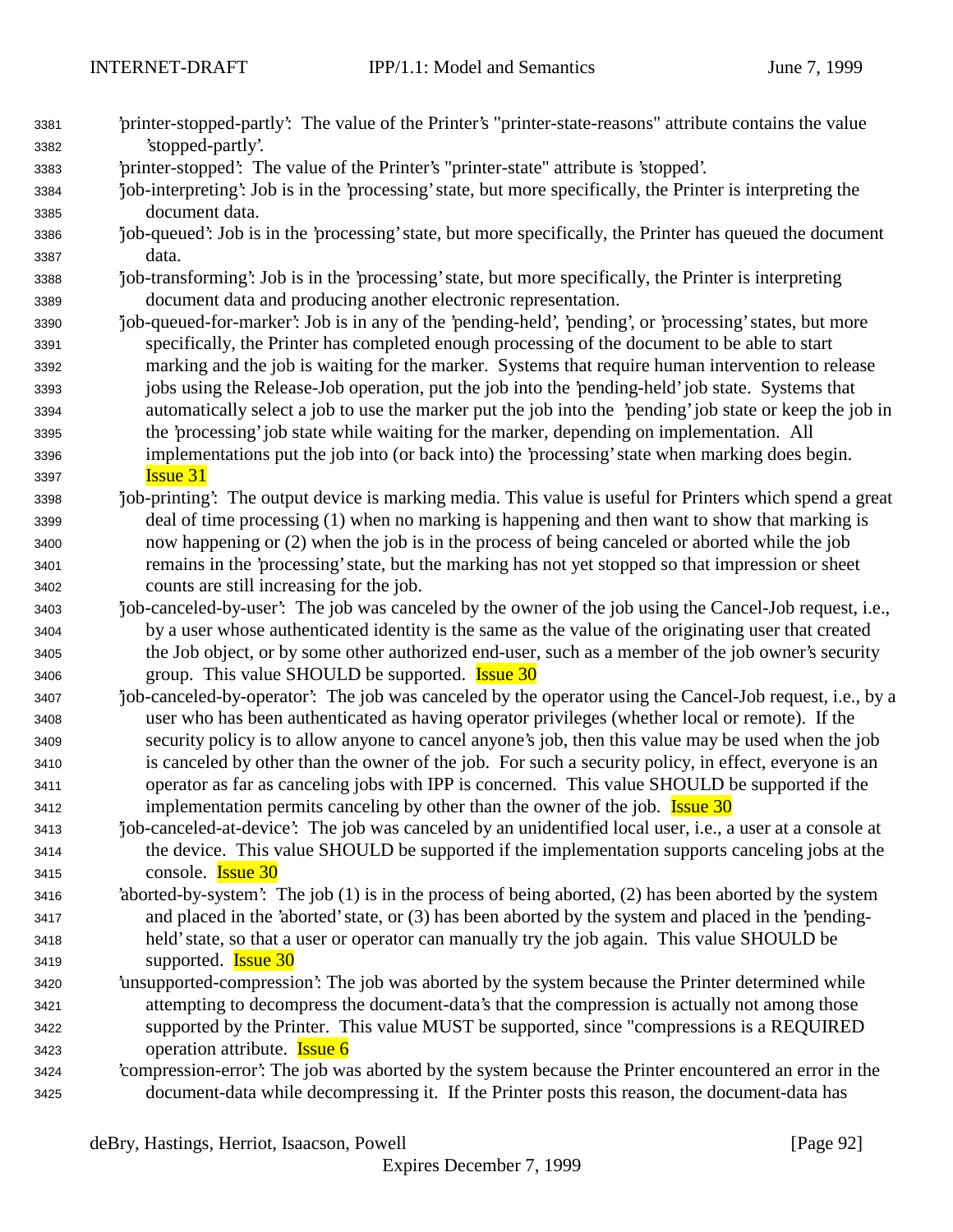| 3426 | already passed any tests that would have led to the 'unsupported-compression' job-state-reason. Issue         |
|------|---------------------------------------------------------------------------------------------------------------|
| 3427 |                                                                                                               |
| 3428 | 'unsupported-document-format': The job was aborted by the system because the document-data's                  |
| 3429 | document-format is not among those supported by the Printer. If the client specifies the document-            |
| 3430 | format as 'application/octet-stream', the printer MAY abort the job and post this reason even though          |
| 3431 | the format is a member of the "document-format-supported" printer attribute, but not among the                |
| 3432 | auto-sensed document-formats. This value MUST be supported, since "document-format" is a                      |
| 3433 | REQUIRED operation attribute. <b>Issue 3</b>                                                                  |
| 3434 | 'document-format-error': The job was aborted by the system because the Printer encountered an error in        |
| 3435 | the document-data while processing it. If the Printer posts this reason, the document-data has                |
| 3436 | already passed any tests that would have led to the 'unsupported-document-format' job-state-reason.           |
| 3437 | <b>Issue 3</b>                                                                                                |
| 3438 | processing-to-stop-point. The requester has issued a Cancel-Job operation or the Printer object has           |
| 3439 | aborted the job, but is still performing some actions on the job until a specified stop point occurs or       |
| 3440 | job termination/cleanup is completed.                                                                         |
| 3441 | If the implementation requires some measurable time to cancel the job in the 'processing' or                  |
| 3442 | processing-stopped job states, the IPP object MUST use this value <b>Issue 30</b> to indicate that the        |
| 3443 | Printer object is still performing some actions on the job while the job remains in the 'processing' or       |
| 3444 | processing-stopped' state. After all the job's job description attributes have stopped incrementing,          |
| 3445 | the Printer object moves the job from the 'processing' state to the 'canceled' or 'aborted' job states.       |
| 3446 | 'service-off-line': The Printer is off-line and accepting no jobs. All 'pending' jobs are put into the        |
| 3447 | pending-held' state. This situation could be true if the service's or document transform's input is           |
| 3448 | impaired or broken.                                                                                           |
| 3449 | job-completed-successfully: The job completed successfully. This value SHOULD be supported.                   |
| 3450 | <b>Issue 30</b>                                                                                               |
| 3451 | job-completed-with-warnings': The job completed with warnings. This value SHOULD be supported                 |
| 3452 | if the implementation detects warnings. <b>Issue 30</b>                                                       |
| 3453 | job-completed-with-errors': The job completed with errors (and possibly warnings too). This value             |
| 3454 | SHOULD be supported if the implementation detects errors. <b>Issue 30</b>                                     |
| 3455 | job-restartable' - This job is retained (see section 4.3.7.2) and is currently able to be restarted using the |
| 3456 | Restart-Job operation (see section 3.3.7). If 'job-restartable' is a value of the job's 'job-state-reasons'   |
| 3457 | attribute, then the IPP object MUST accept a Restart-Job operation for that job. This value                   |
| 3458 | SHOULD be supported if the Restart-Job operation is supported. <b>Issue 30</b>                                |
| 3459 | 'queued-in-device': The job has been forwarded to a device or print system that is unable to send back        |
| 3460 | status. The Printer sets the job's "job-state " attribute to 'completed' and adds the 'queued-in-device'      |
| 3461 | value to the job's "job-state-reasons" attribute to indicate that the Printer has no additional               |
| 3462 | information about the job and never will have any better information. See section 4.3.7.1. Issue 14           |
| 3463 | 4.3.9 job-state-message (text(MAX))                                                                           |
|      |                                                                                                               |

 This attribute specifies information about the "job-state" and "job-state-reasons" attributes in human readable text. If the Printer object supports this attribute, the Printer object MUST be able to generate this message in any of the natural languages identified by the Printer's "generated-natural-language-supported" attribute (see the "attributes-natural-language" operation attribute specified in Section 3.1.4.1).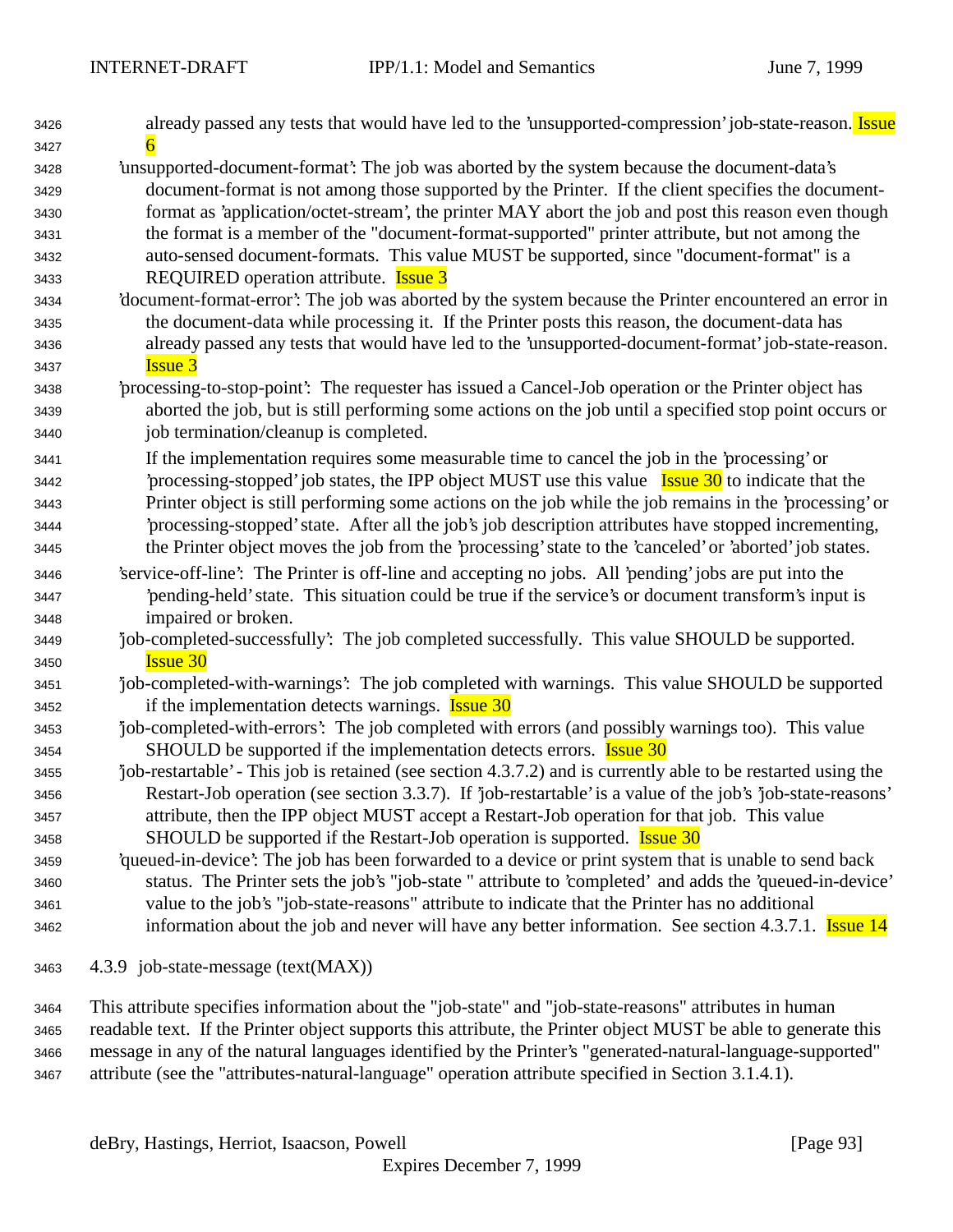The value SHOULD NOT contain additional information not contained in the values of the "job-state" and "job-states-reasons" attributes, such as interpreter error information. Otherwise, application programs might attempt to parse the (localized text). For such additional information such as interpreter errors for application program consumption or specific document access errors, new attributes with keyword values, needs to be developed and registered.

3473 4.3.10 job-detailed-status-messages (1setOf text(MAX)) Issue 35

 This attribute specifies additional detailed and technical information about the job. Neither the Printer nor the client localizes the message(s), since they are intended for use by the system administrator or other experienced technical persons. Clients MUST NOT attempt to parse the value of this attribute. See "job-document-access-errors" (section 4.3.11) for additional errors that a program can process.

3478 4.3.11 job-document-access-errors (1setOf text(MAX)) Issue 35

 This attribute provides additional information about each document access error for this job encountered by the Printer after it returned a response to the Print-URI or Send-URI operation and subsequently attempted to access document(s) supplied in the Print-URI or Send-URI operation. For errors in the protocol that is identified by the URI scheme in the "document-uri" operation attribute, such as 'http:' or 'ftp:', the error code is returned in parentheses, followed by the URI. For example:

(404) http://ftp.pwg.org/pub/pwg/ipp/new\_MOD/ipp-model-v11-990510.pdf

 Most Internet protocols use decimal error codes (unlike IPP), so the ASCII error code representation is in decimal.

4.3.12 number-of-documents (integer(0:MAX))

 This attribute indicates the number of documents in the job, i.e., the number of Send-Document, Send-URI, Print-Job, or Print-URI operations that the Printer has accepted for this job, regardless of whether the document data has reached the Printer object or not.

 Implementations supporting the OPTIONAL Create-Job/Send-Document/Send-URI operations SHOULD support this attribute so that clients can query the number of documents in each job.

4.3.13 output-device-assigned (name(127))

 This attribute identifies the output device to which the Printer object has assigned this job. If an output device implements an embedded Printer object, the Printer object NEED NOT set this attribute. If a print server implements a Printer object, the value MAY be empty (zero-length string) or not returned until the Printer object assigns an output device to the job. This attribute is particularly useful when a single Printer object support multiple devices (so called "fan-out").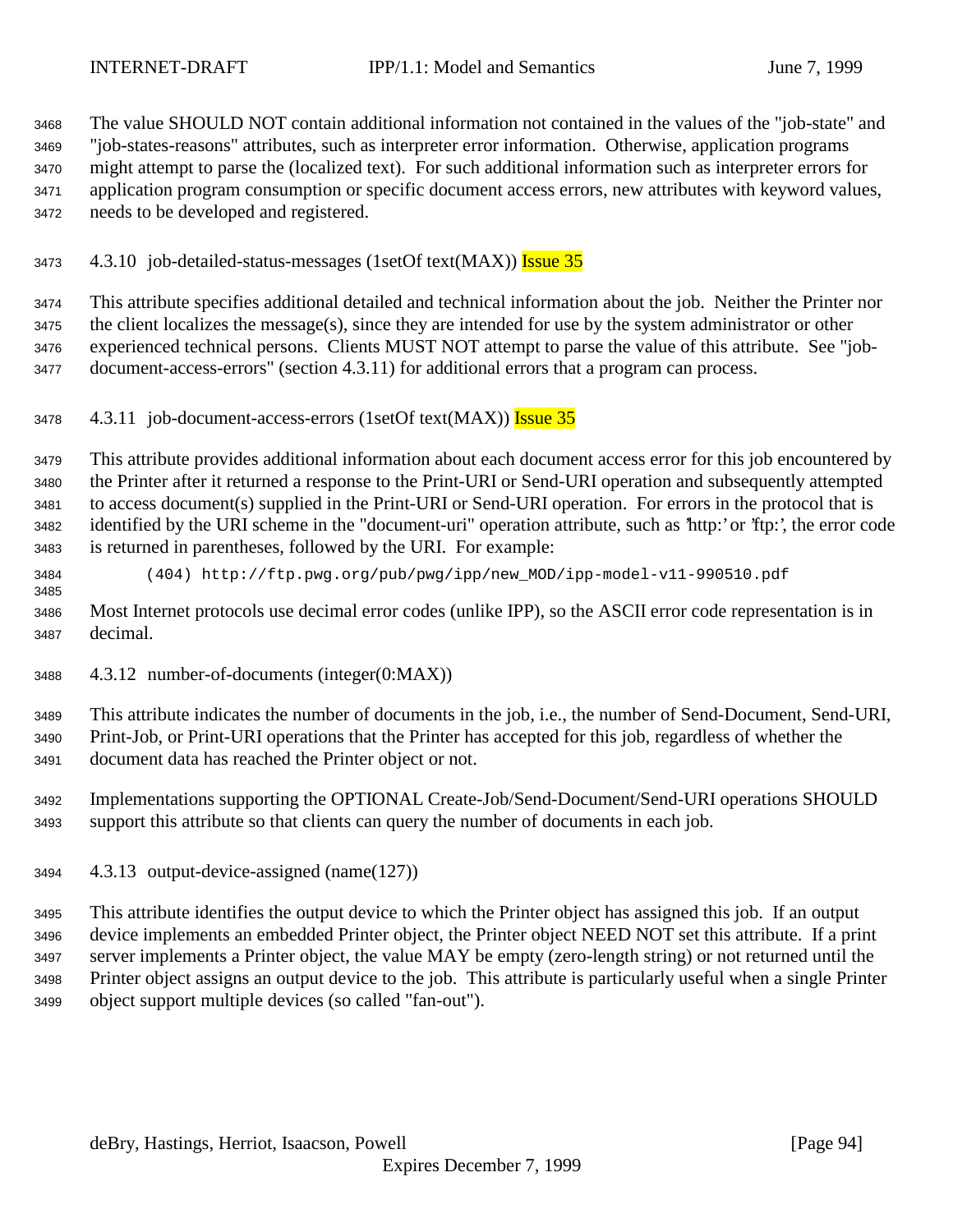3500 4.3.14 Event Time Job Description Attributes **Issue 17** 

 This section defines the Job Description attributes that indicate the time at which certain events occur for a job. If the job event has not yet occurred, then the IPP object MUST return the 'no-value' out-of-band value (see the beginning of Section 4.1). The "time-at-xxx(integer)" attributes represent time as an 'integer' representing the number of seconds since the device was powered up (informally called "time ticks"). The "date-time-at-xxx(dateTime)" attributes represent time as 'dateTime' representing date and time (including an offset from UTC).

 In order to populate these attributes, the Printer object copies the value(s) of the following Printer Description attributes at the time the event occurs:

- 1. the value in the Printer's "printer-up-time" attribute for the "time-at-xxx(integer)" attributes
- 2. the value in the Printer's "printer-current-time" attribute for the "date-time-at-xxx(dateTime)" attributes.

 If the Printer resets its "printer-up-time" attribute to 1 on power-up (see section 4.4.29) and has persistent jobs, then it MUST change all of jobs' "time-at-xxx(integer)" (time tick) job attributes whose events have occurred either to:

- 1. 0 to indicate that the event happened before the most recent power up OR
- 2. the negative of the number of seconds before the most recent power-up that the event took place, though the negative number NEED NOT reflect the exact number of seconds.

 If a client queries a "time-at-xxx(integer)" time tick Job attribute and finds the value to be 0 or negative, the client MUST assume that the event occurred in some life other than the Printer's current life.

Note: A Printer does not change the values of any "date-time-at-xxx(dateTime)" job attributes on power-up.

- 4.3.14.1 time-at-creation (integer(MIN:MAX))
- This REQUIRED attribute indicates the time at which the Job object was created.
- 4.3.14.2 time-at-processing (integer(MIN:MAX))

 This REQUIRED attribute indicates the time at which the Job object first began processing after the create operation or the most recent Restart-Job operation. The out-of-band 'no-value' value is returned if the job 3526 has not yet been in the 'processing' state (see the beginning of Section 4.1). **Issue 17** 

4.3.14.3 time-at-completed (integer(MIN:MAX))

 This REQUIRED attribute indicates the time at which the Job object completed (or was cancelled or aborted). The out-of-band 'no-value' value is returned if the job has not yet completed, been canceled, or aborted (see the beginning of Section 4.1).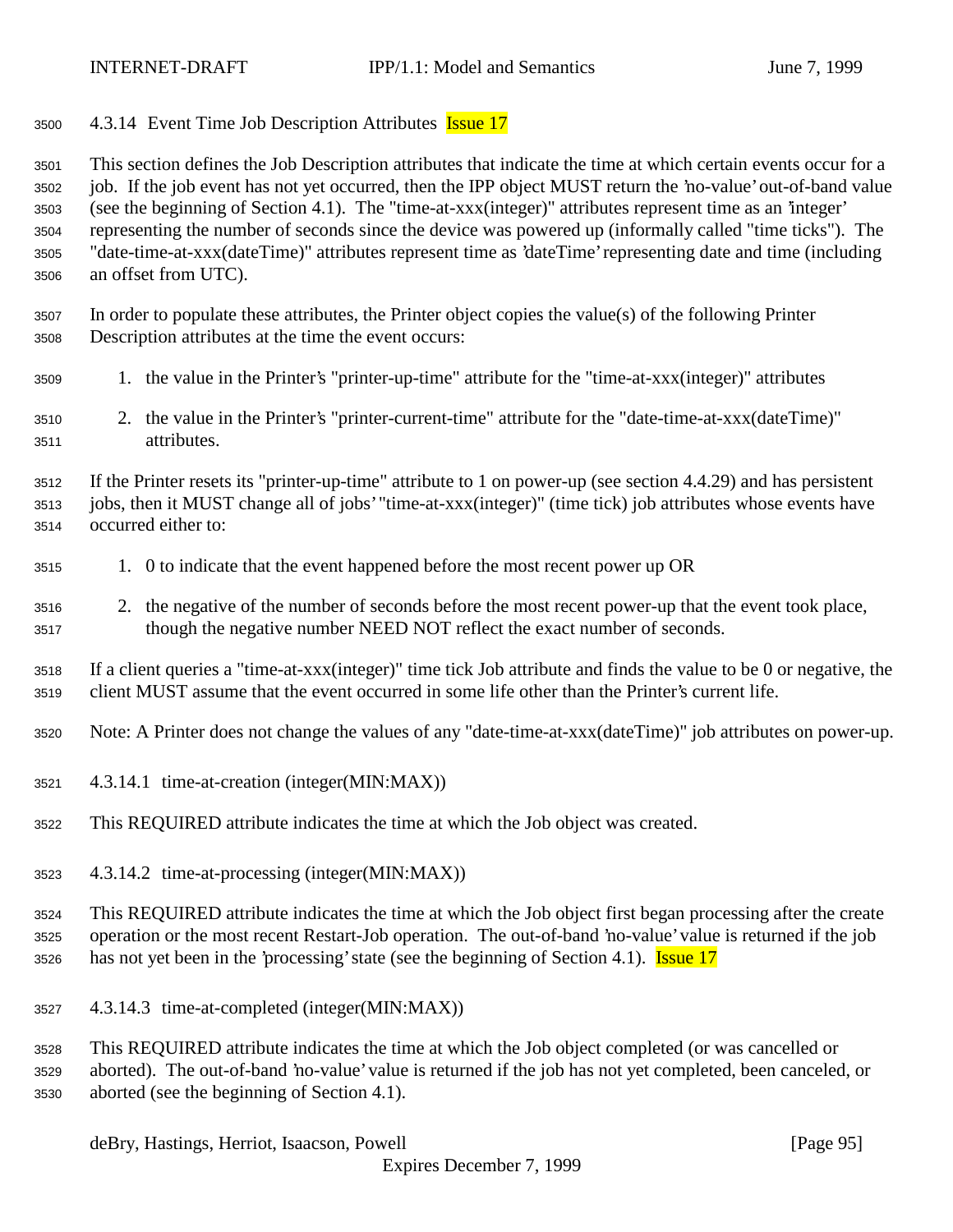4.3.14.4 job-printer-up-time (integer(1:MAX)) Issue 17

 This REQUIRED Job Description attribute indicates the amount of time (in seconds) that the Printer implementation has been up and running. This attribute is an alias for the "printer-up-time" Printer Description attribute (see Section 4.4.29).

 A client MAY request this attribute in a Get-Job-Attributes or Get-Jobs request and use the value returned in combination with other requested Event Time Job Description Attributes in order to display time attributes to a user. The difference between this attribute and the 'integer' value of a "time-at-xxx" attribute is the number of seconds ago that the "time-at-xxx" event occurred. A client can compute the wall-clock time at which the "time-at-xxx" event occurred by subtracting this difference from the client's wall-clock time.

- 3541 4.3.12.5 date-time-at-creation (dateTime) **Issue 17**
- This attribute indicates the date and time at which the Job object was created.
- 4.3.12.6 date-time-at-processing (dateTime) Issue 17

 This attribute indicates the date and time at which the Job object first began processing after the create operation or the most recent Restart-Job operation.

4.3.12.7 date-time-at-completed (dateTime) Issue 17

This attribute indicates the date and time at which the Job object completed (or was cancelled or aborted).

4.3.15 number-of-intervening-jobs (integer(0:MAX))

 This attribute indicates the number of jobs that are "ahead" of this job in the relative chronological order of expected time to complete (i.e., the current scheduled order). For efficiency, it is only necessary to calculate this value when an operation is performed that requests this attribute.

4.3.16 job-message-from-operator (text(127))

 This attribute provides a message from an operator, system administrator or "intelligent" process to indicate to the end user the reasons for modification or other management action taken on a job.

4.3.17 Job Size Attributes

 This sub-section defines job attributes that describe the size of the job. These attributes are not intended to be counters; they are intended to be useful routing and scheduling information if known. For these attributes, the Printer object may try to compute the value if it is not supplied in the create request. Even if the client does supply a value for these three attributes in the create request, the Printer object MAY choose to change the value if the Printer object is able to compute a value which is more accurate than the client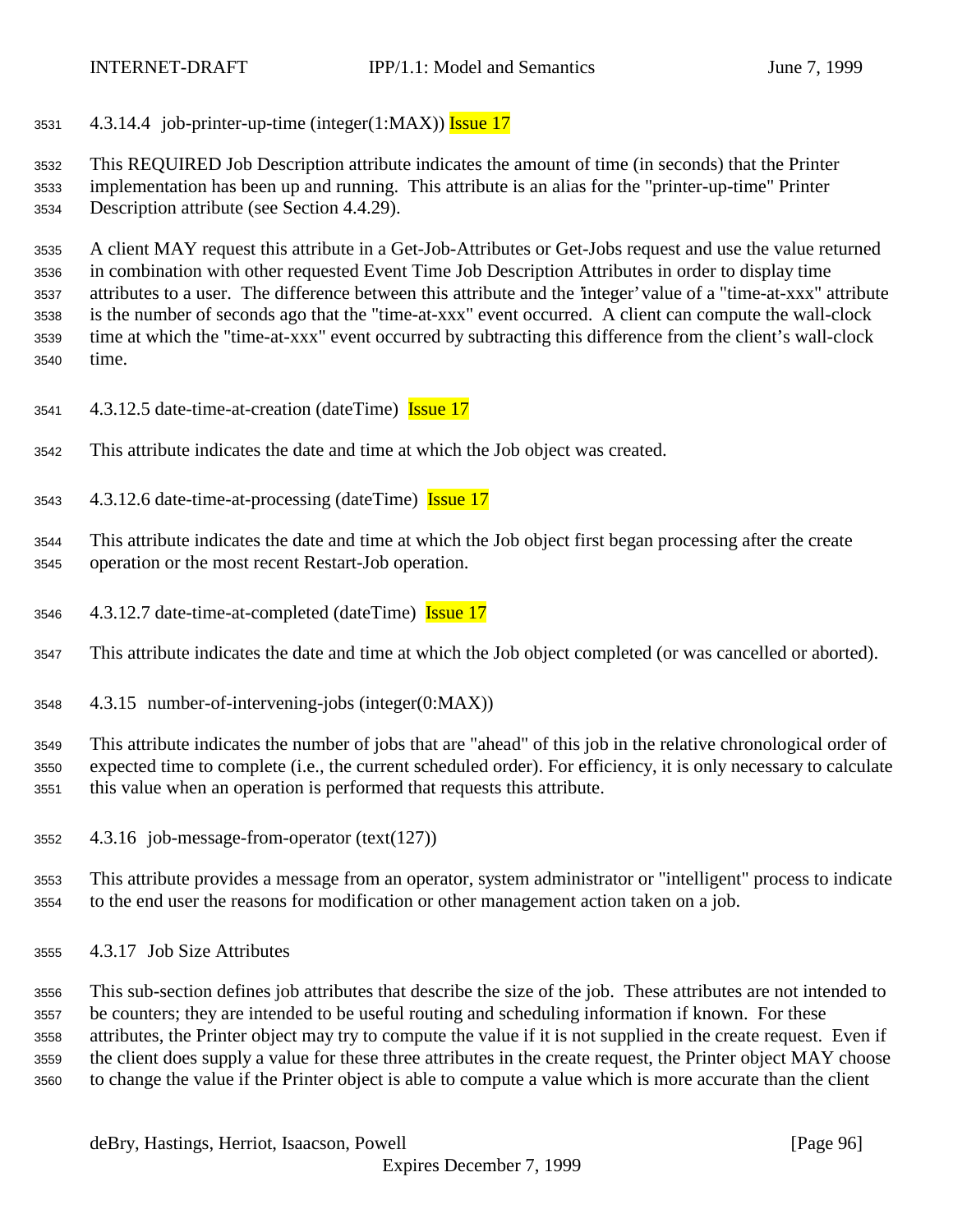supplied value. The Printer object may be able to determine the correct value for these attributes either right at job submission time or at any later point in time.

4.3.17.1 job-k-octets (integer(0:MAX))

 This attribute specifies the total size of the document(s) in K octets, i.e., in units of 1024 octets requested to be processed in the job. The value MUST be rounded up, so that a job between 1 and 1024 octets MUST be indicated as being 1, 1025 to 2048 MUST be 2, etc.

 This value MUST NOT include the multiplicative factors contributed by the number of copies specified by the "copies" attribute, independent of whether the device can process multiple copies without making multiple passes over the job or document data and independent of whether the output is collated or not. Thus the value is independent of the implementation and indicates the size of the document(s) measured in K octets independent of the number of copies.

 This value MUST also not include the multiplicative factor due to a copies instruction embedded in the document data. If the document data actually includes replications of the document data, this value will include such replication. In other words, this value is always the size of the source document data, rather than a measure of the hardcopy output to be produced.

4.3.17.2 job-impressions (integer(0:MAX))

 This attribute specifies the total size in number of impressions of the document(s) being submitted (see the definition of impression in section 12.2.5).

 As with "job-k-octets", this value MUST NOT include the multiplicative factors contributed by the number of copies specified by the "copies" attribute, independent of whether the device can process multiple copies without making multiple passes over the job or document data and independent of whether the output is collated or not. Thus the value is independent of the implementation and reflects the size of the document(s) measured in impressions independent of the number of copies.

 As with "job-k-octets", this value MUST also not include the multiplicative factor due to a copies instruction embedded in the document data. If the document data actually includes replications of the document data, this value will include such replication. In other words, this value is always the number of impressions in the source document data, rather than a measure of the number of impressions to be produced by the job.

4.3.17.3 job-media-sheets (integer(0:MAX))

This attribute specifies the total number of media sheets to be produced for this job.

 Unlike the "job-k-octets" and the "job-impressions" attributes, this value MUST include the multiplicative factors contributed by the number of copies specified by the "copies" attribute and a 'number of copies' instruction embedded in the document data, if any. This difference allows the system administrator to control the lower and upper bounds of both (1) the size of the document(s) with "job-k-octets-supported" and "job-impressions-supported" and (2) the size of the job with "job-media-sheets-supported".

deBry, Hastings, Herriot, Isaacson, Powell **Example 2018** [Page 97]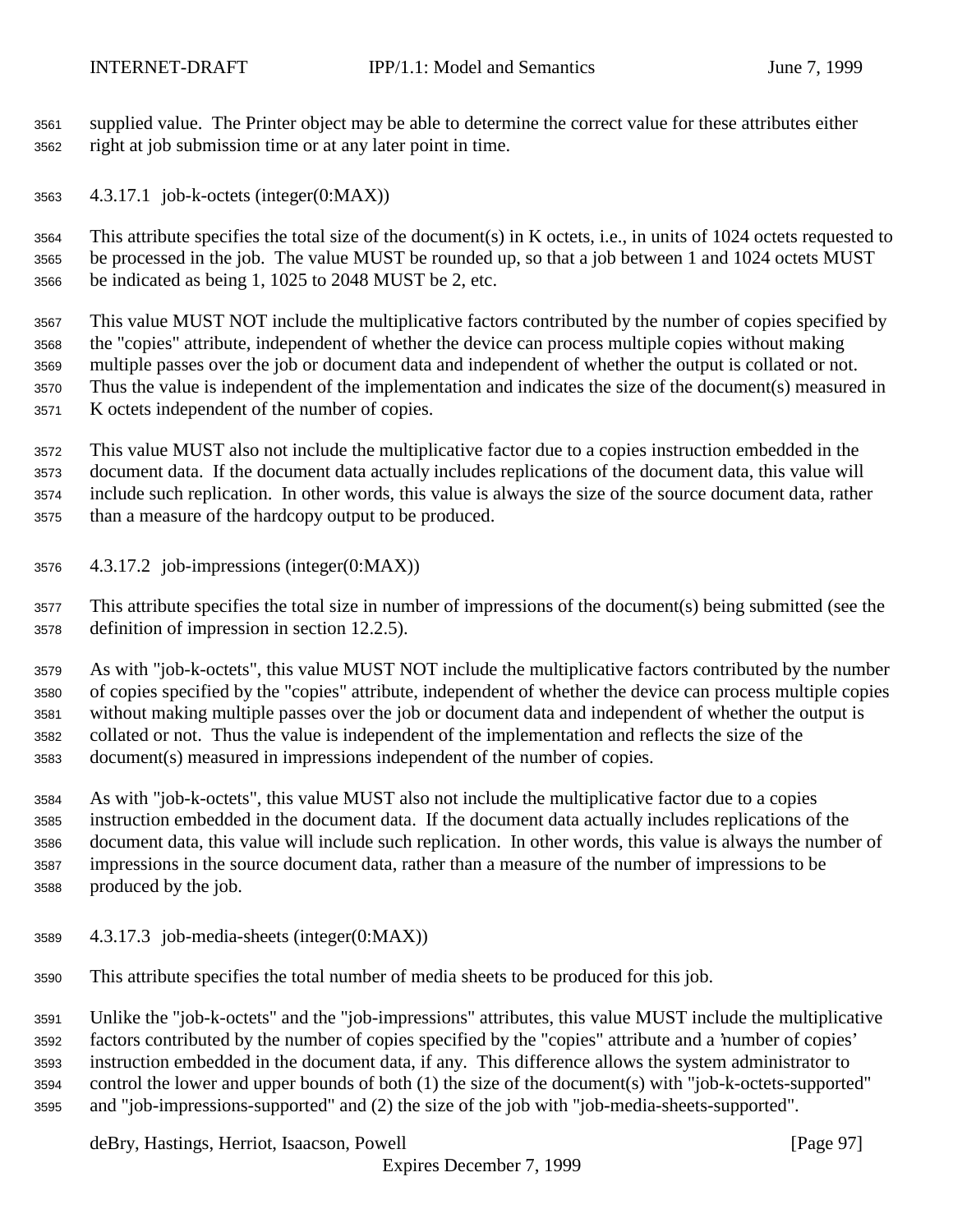4.3.18 Job Progress Attributes

 This sub-section defines job attributes that describe the progress of the job. These attributes are intended to be counters. That is, the value for a job that has not started processing MUST be 0. When the job's "job- state" is 'processing' or 'processing-stopped', this value is intended to contain the amount of the job that has been processed to the time at which the attributes are requested. When the job enters the 'completed', 'canceled', or 'aborted' states, these values are the final values for the job.

4.3.18.1 job-k-octets-processed (integer(0:MAX))

 This attribute specifies the total number of octets processed in K octets, i.e., in units of 1024 octets so far. The value MUST be rounded up, so that a job between 1 and 1024 octets inclusive MUST be indicated as being 1, 1025 to 2048 inclusive MUST be 2, etc.

 For implementations where multiple copies are produced by the interpreter with only a single pass over the data, the final value MUST be equal to the value of the "job-k-octets" attribute. For implementations where multiple copies are produced by the interpreter by processing the data for each copy, the final value MUST be a multiple of the value of the "job-k-octets" attribute.

4.3.18.2 job-impressions-completed (integer(0:MAX))

 This job attribute specifies the number of impressions completed for the job so far. For printing devices, the impressions completed includes interpreting, marking, and stacking the output.

4.3.18.3 job-media-sheets-completed (integer(0:MAX))

 This job attribute specifies the media-sheets completed marking and stacking for the entire job so far whether those sheets have been processed on one side or on both.

4.3.19 attributes-charset (charset)

 This REQUIRED attribute is populated using the value in the client supplied "attributes-charset" attribute in the create request. It identifies the charset (coded character set and encoding method) used by any Job attributes with attribute syntax 'text' and 'name' that were supplied by the client in the create request. See Section 3.1.4 for a complete description of the "attributes-charset" operation attribute.

 This attribute does not indicate the charset in which the 'text' and 'name' values are stored internally in the Job object. The internal charset is implementation-defined. The IPP object MUST convert from whatever the internal charset is to that being requested in an operation as specified in Section 3.1.4.

4.3.20 attributes-natural-language (naturalLanguage)

 This REQUIRED attribute is populated using the value in the client supplied "attributes-natural-language" attribute in the create request. It identifies the natural language used for any Job attributes with attribute syntax 'text' and 'name' that were supplied by the client in the create request. See Section 3.1.4 for a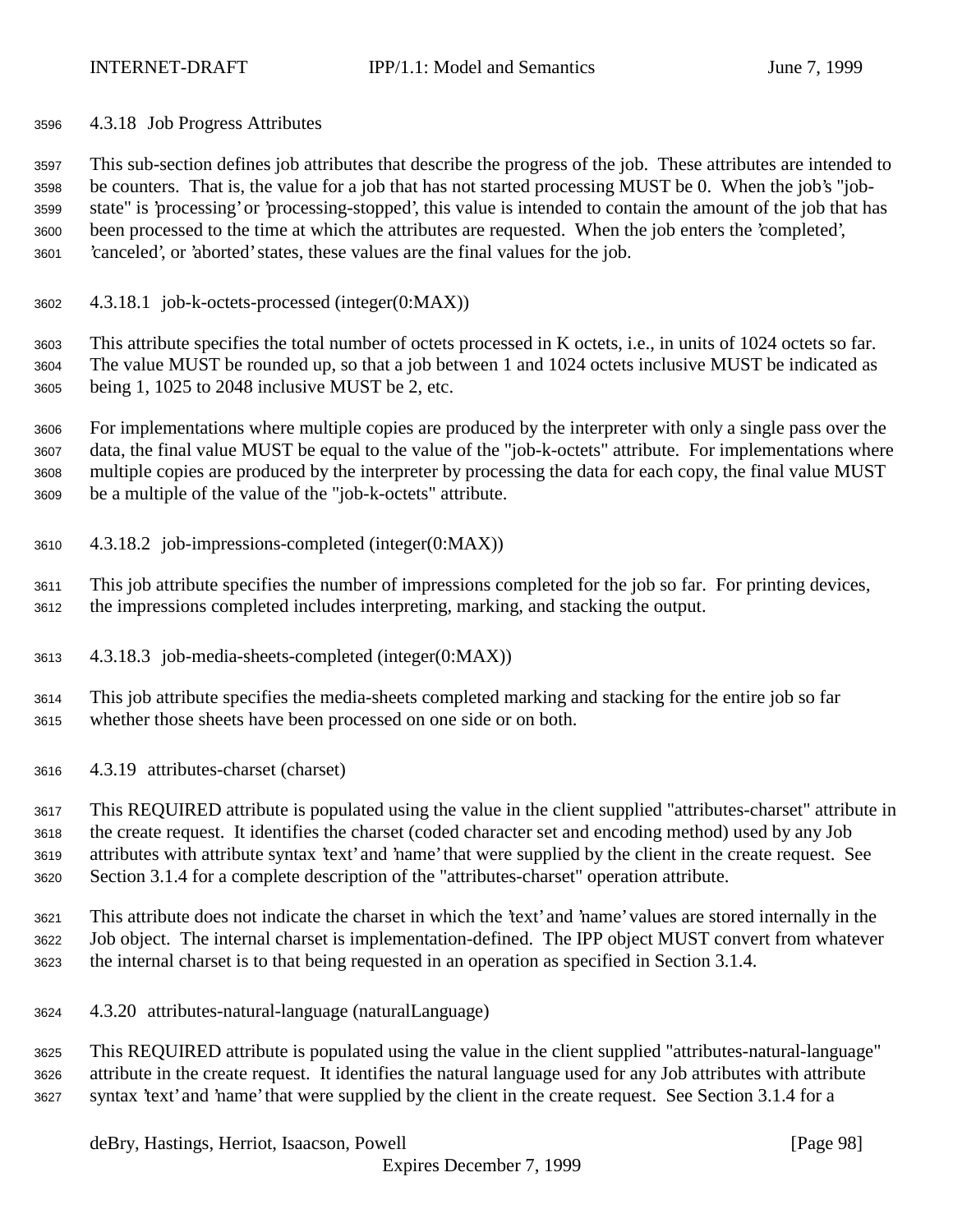complete description of the "attributes-natural-language" operation attribute. See Sections 4.1.1.2 and 4.1.2.2 for how a Natural Language Override may be supplied explicitly for each 'text' and 'name' attribute value that differs from the value identified by the "attributes-natural-language" attribute.

4.4 Printer Description Attributes

 These attributes form the attribute group called "printer-description". The following table summarizes these attributes, their syntax, and whether or not they are REQUIRED for a Printer object to support. If they are not indicated as REQUIRED, they are OPTIONAL. The maximum size in octets for 'text' and 'name' attributes is indicated in parenthesizes.

Note: How these attributes are set by an Administrator is outside the scope of this IPP/1.1 document.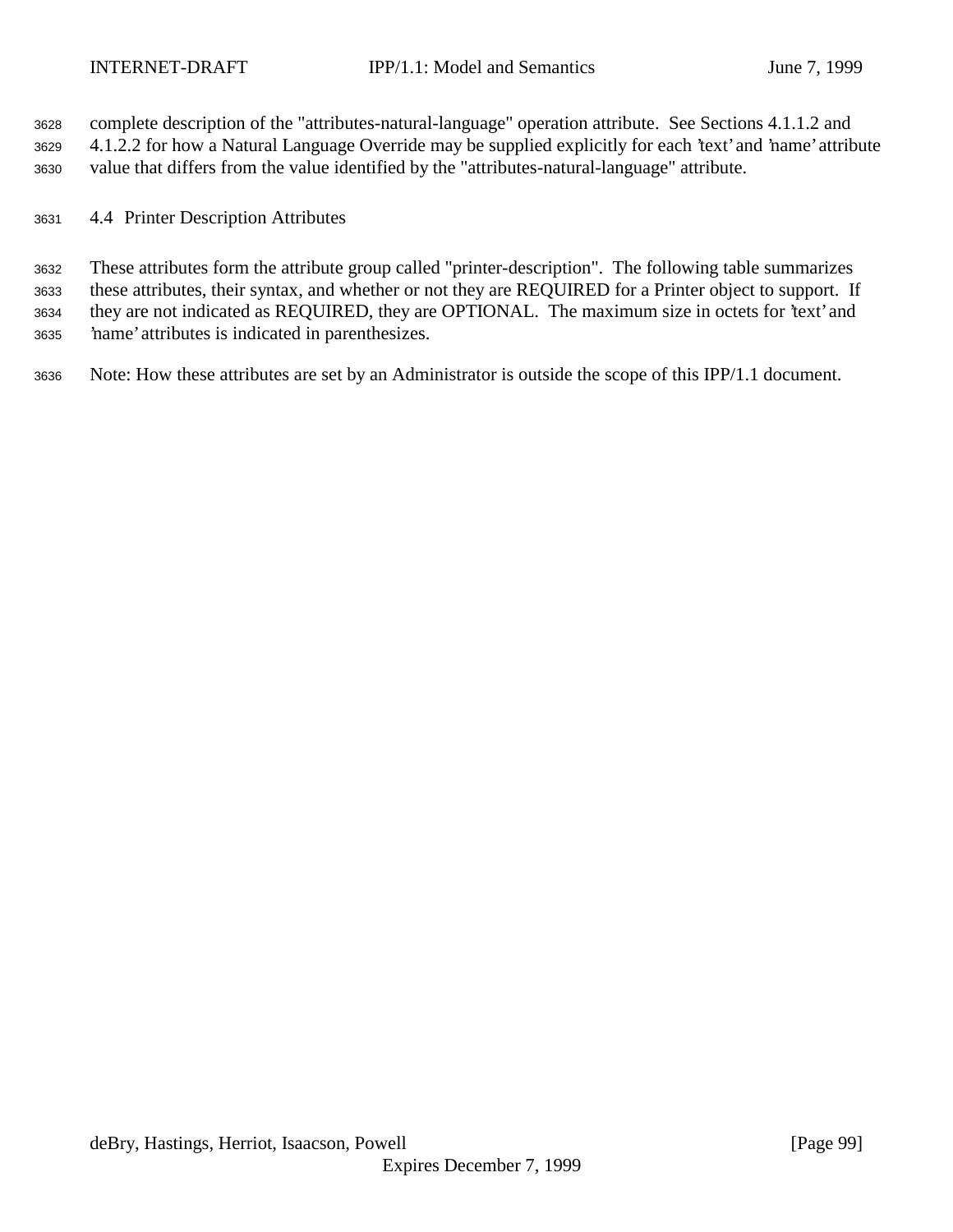| Attribute                                | Syntax                 | REQUIRED? |  |
|------------------------------------------|------------------------|-----------|--|
| printer-uri-supported                    | 1setOf uri             | REQUIRED  |  |
| uri-security-supported                   | 1setOf type2 keyword   | REQUIRED  |  |
| uri-authentication-<br>supported         | 1setOf type2 keyword   | REQUIRED  |  |
| printer-name                             | name (127)             | REQUIRED  |  |
| printer-location                         | text (127)             |           |  |
| printer-info                             | text (127)             |           |  |
| printer-more-info                        | uri                    |           |  |
| printer-driver-installer                 | uri                    |           |  |
| printer-make-and-model                   | text (127)             |           |  |
| printer-more-info-<br>manufacturer       | uri                    |           |  |
| printer-state                            | type1 enum             | REQUIRED  |  |
| printer-state-reasons                    | 1setOf type2 keyword   | REQUIRED  |  |
| printer-state-message                    | text (MAX)             |           |  |
| ipp-versions-supported                   | 1setOf type2 keyword   | REQUIRED  |  |
| operations-supported                     | 1setOf type2 enum      | REQUIRED  |  |
| ipp-multiple-document-jobs-<br>supported | boolean                |           |  |
| charset-configured                       | charset                | REQUIRED  |  |
| charset-supported                        | 1setOf charset         | REQUIRED  |  |
| natural-language-configured              | naturalLanguage        | REQUIRED  |  |
| generated-natural-language-<br>supported | 1setOf naturalLanguage | REQUIRED  |  |
| document-format-default                  | mimeMediaType          | REQUIRED  |  |
| document-format-supported                | 1setOf mimeMediaType   | REQUIRED  |  |

deBry, Hastings, Herriot, Isaacson, Powell [Page 100]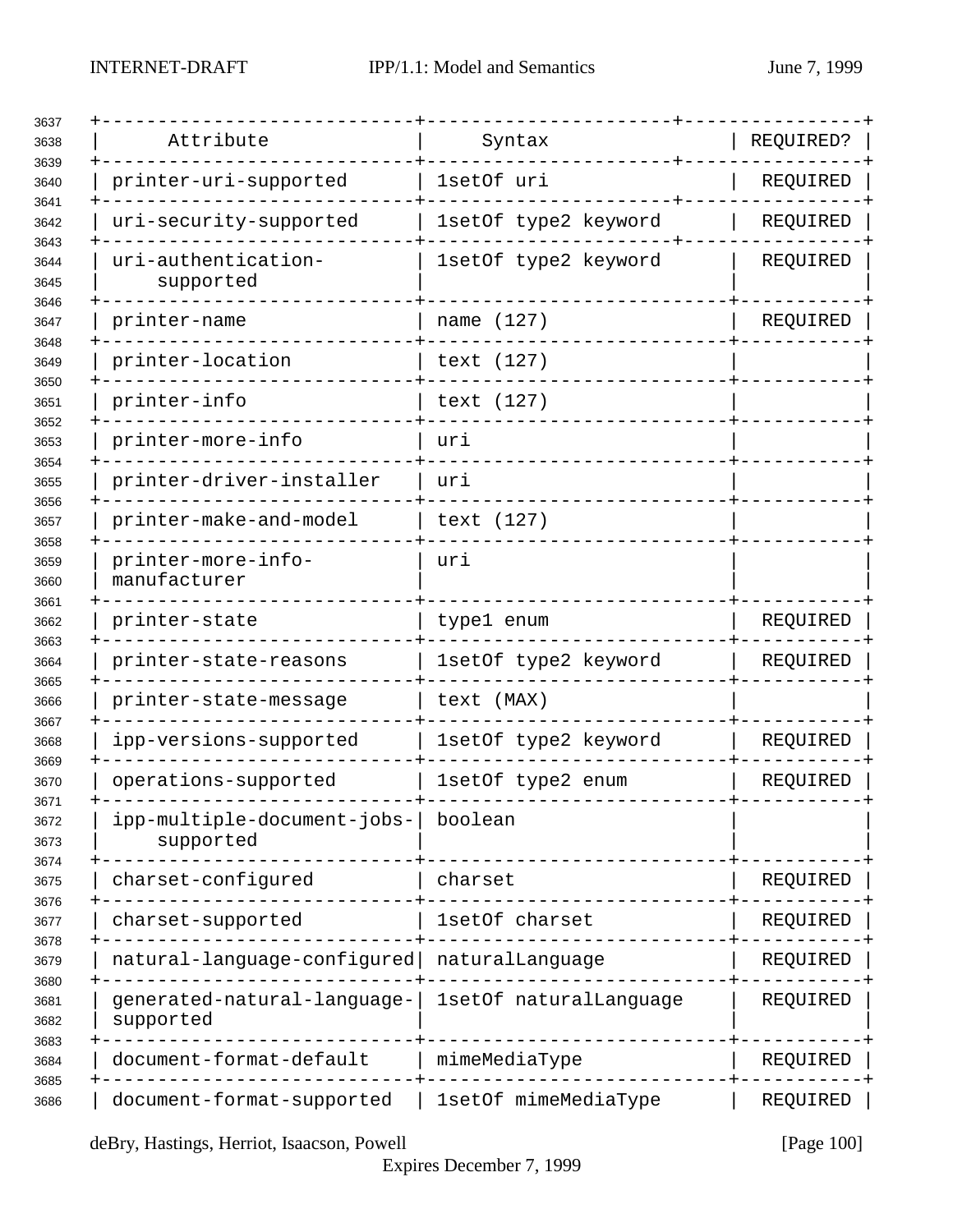| printer-is-accepting-jobs           | boolean                | REQUIRED |
|-------------------------------------|------------------------|----------|
| queued-job-count                    | integer (0:MAX)        | REQUIRED |
| printer-message-from-<br>operator   | text (127)             |          |
| color-supported                     | boolean                |          |
| reference-uri-schemes-<br>supported | 1setOf uriScheme       |          |
| pdl-override-supported              | type2 keyword          | REQUIRED |
| printer-up-time                     | integer (1:MAX)        | REQUIRED |
| printer-current-time                | dateTime               |          |
| multiple-operation-time-out         | integer (1:MAX)        |          |
| compression-supported               | 1setOf type3 keyword   | REQUIRED |
| job-k-octets-supported              | rangeOfInteger (0:MAX) |          |
| job-impressions-supported           | rangeOfInteger (0:MAX) |          |
| job-media-sheets-supported          | rangeOfInteger (0:MAX) |          |
| pages-per-minute                    | integer(0:MAX)         |          |
| pages-per-minute-color              | integer(0:MAX)         |          |

4.4.1 printer-uri-supported (1setOf uri)

 This REQUIRED Printer attribute contains at least one URI for the Printer object. It OPTIONALLY contains more than one URI for the Printer object. An administrator determines a Printer object's URI(s) and configures this attribute to contain those URIs by some means outside the scope of this IPP/1.1 document. The precise format of this URI is implementation dependent and depends on the protocol. See the next two sections for a description of the "uri-security-supported" and "uri-authentication-supported" attributes, both of which are the REQUIRED companion attributes to this "printer-uri-supported" attribute. See section 2.4 on Printer object identity and section 8.2 on security and URIs for more information.

4.4.2 uri-authentication-supported (1setOf type2 keyword) **Issue 2** 

 This REQUIRED Printer attribute MUST have the same cardinality (contain the same number of values) as the "printer-uri-supported" attribute. This attribute identifies the Client Authentication mechanism

deBry, Hastings, Herriot, Isaacson, Powell [Page 101]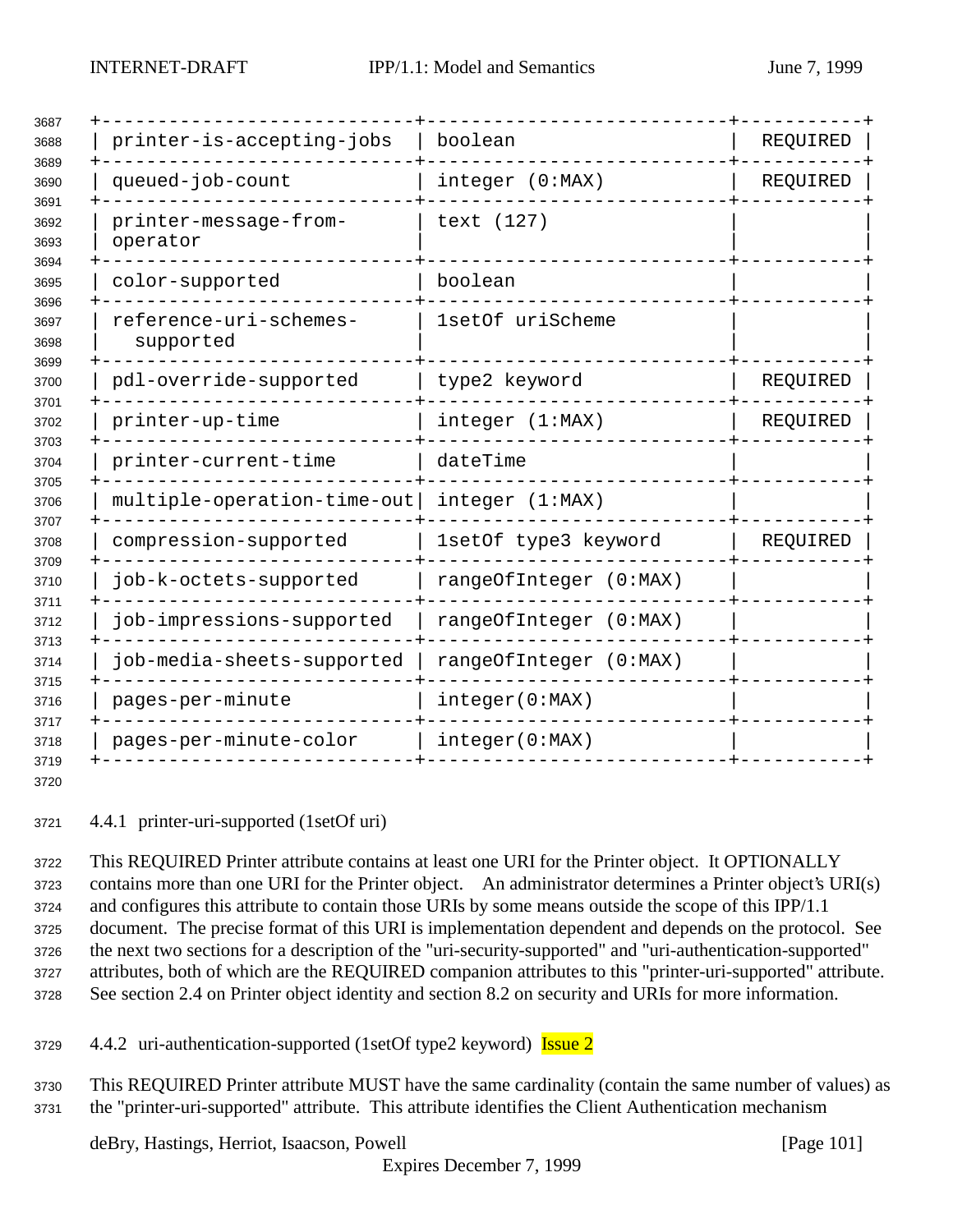associated with each URI listed in the "printer-uri-supported" attribute. The Printer object uses the specified mechanism to identify the authenticated user (see section 8.3) . The "i th" value in "uri-authentication- supported" corresponds to the "i th" value in "printer-uri-supported" and it describes the authentication mechanisms used by the Printer when accessed via that URI. See [IPP-PRO] for more details on Client Authentication.

- The following standard keyword values are defined:
- 'none': There is no authentication mechanism associated with the URI. The Printer object assumes that the authenticated user is "anonymous".
- 'requesting-user-name': When a client performs an operation whose target is the associated URI, the Printer object assumes that the authenticated user is specified by the "requesting-user-name" Operation attribute (see section 8.3). If the "requesting-user-name" attribute is absent in a request, the Printer object assumes that the authenticated user is "anonymous".
- 'basic': When a client performs an operation whose target is the associated URI, the Printer object challenges the client with HTTP basic authentication. The Printer object assumes that the authenticated user is the name received via the basic authentication mechanism.
- 'digest': When a client performs an operation whose target is the associated URI, the Printer object challenges the client with HTTP digest authentication. The Printer object assumes that the authenticated user is the name received via the digest authentication mechanism.
- 'certificate': When a client performs an operation whose target is the associated URI, the Printer object expects the client to provide a certificate. The Printer object assumes that the authenticated user is the textual name contained within the certificate.
- 4.4.3 uri-security-supported (1setOf type2 keyword)
- This REQUIRED Printer attribute MUST have the same cardinality (contain the same number of values) as the "printer-uri-supported" attribute. This attribute identifies the security mechanisms used for each URI listed in the "printer-uri-supported" attribute. The "i th" value in "uri-security-supported" corresponds to the "i th" value in "printer-uri-supported" and it describes the security mechanisms used for accessing the Printer object via that URI. See [IPP-PRO] for more details on security mechanisms.
- The following standard keyword values are defined:
- 'none': There are no secure communication channel protocols in use for the given URI. 'ssl3': SSL3 [SSL] is the secure communications channel protocol in use for the given URI. 'tls': TLS [RFC2246] is the secure communications channel protocol in use for the given URI.
- 
- This attribute is orthogonal to the definition of a Client Authentication mechanism. Specifically, 'none' 3765 does not exclude Client Authentication. See section 4.4.2. **Issue 21**
- Consider the following example. For a single Printer object, an administrator configures the "printer-uri-supported", "uri-authentication-supported" and "uri-security-supported" attributes as follows:
- "printer-uri-supported": 'xxx://acme.com/open-use-printer', 'xxx://acme.com/restricted-use-printer', 'xxx://acme.com/private-printer'
- "uri-authentication-supported": 'none', 'digest', 'basic'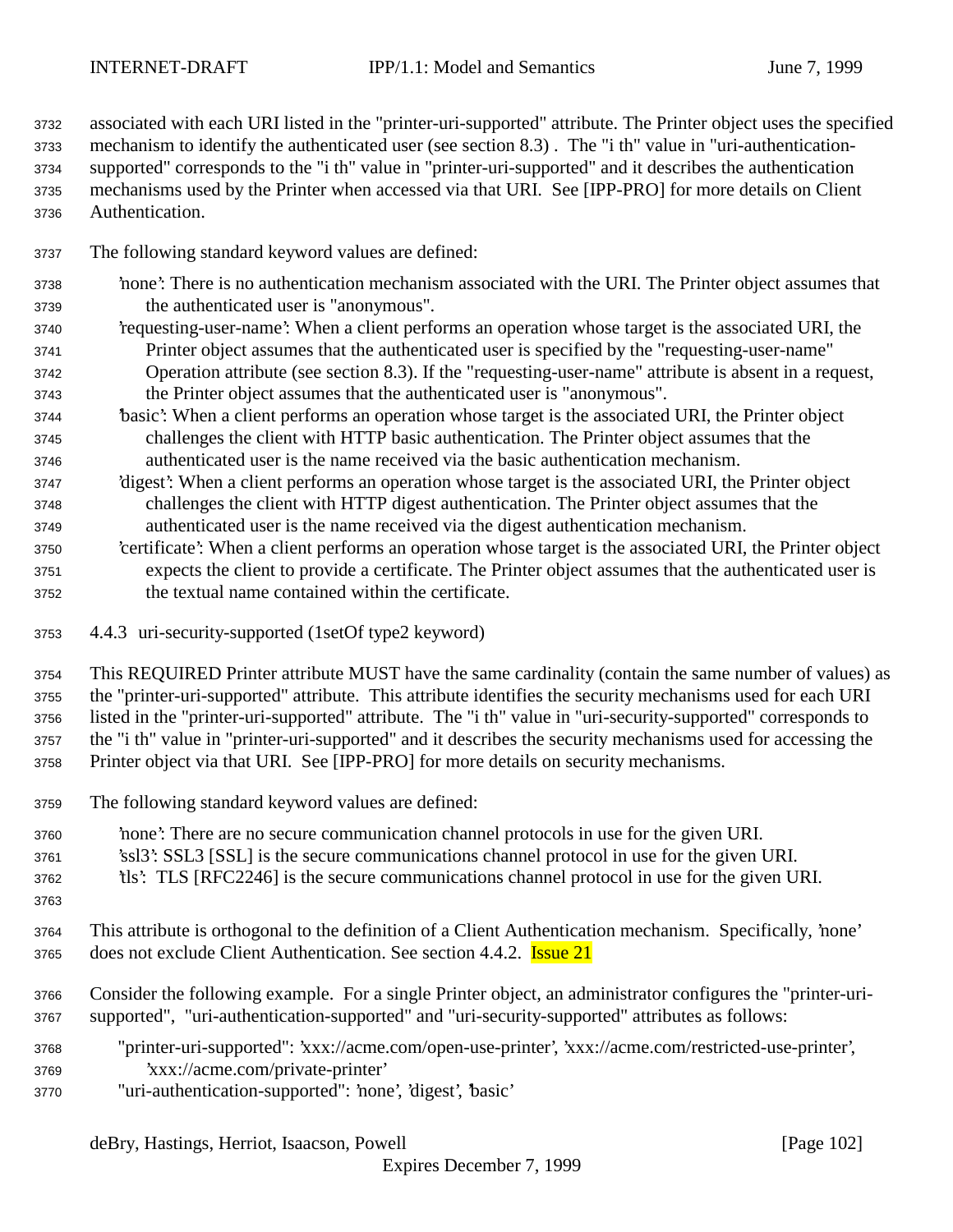"uri-security-supported": 'none', 'none', 'tls'

## 

 Note: 'xxx' is not a valid scheme. See the IPP/1.1 "Transport and Encoding" document [IPP-PRO] for the actual URI schemes to be used in object target attributes.

In this case, one Printer object has three URIs.

 - For the first URI, 'xxx://acme.com/open-use-printer', the value 'none' in "uri-security-supported" indicates that there is no secure channel protocol configured to run under HTTP. The value of 'none' in "uri-authentication-supported" indicates that all users are 'anonymous'. There will be no challenge and the Printer will ignore "requesting-user-name".

- For the second URI, 'xxx://acme.com/restricted-use-printer', the value 'none' in "uri-security- supported" indicates that there is no secure channel protocol configured to run under HTTP. The value of 'digest' in "uri-authentication-supported" indicates that the Printer will issue a challenge and that the Printer will use the name supplied by the digest mechanism to determine the authenticated user (see section 8.3).
- For the third URI, 'xxx://acme.com/private-printer', the value 'ssl3' the value 'tls' in "uri-security- supported" indicates that TLS is being used to secure the channel. The client SHOULD be prepared to use TLS framing to negotiate an acceptable ciphersuite to use while communicating with the Printer object. In this case, the name implies the use of a secure communications channel, but the fact is made explicit by the presence of the 'tls' value in "uri-security-supported". The client does not need to resort to understanding which security it must use by following naming conventions or by parsing the URI to determine which security mechanisms are implied. The value of 'basic' in "uri- authentication-supported" indicates that the Printer will issue a challenge and that the Printer will use the name supplied by the digest mechanism to determine the authenticated user (see section 8.3) . Because this challenge occurs in a tls session, the channel is secure.
- 

 It is expected that many IPP Printer objects will be configured to support only one channel (either configured to use TLS access or not) and only one authentication mechanism. Such Printer objects only have one URI listed in the "printer-uri-supported" attribute. No matter the configuration of the Printer object (whether it has only one URI or more than one URI), a client MUST supply only one URI in the target "printer-uri" operation attribute.

4.4.4 printer-name (name(127))

 This REQUIRED Printer attribute contains the name of the Printer object. It is a name that is more end- user friendly than a URI. An administrator determines a printer's name and sets this attribute to that name. This name may be the last part of the printer's URI or it may be unrelated. In non-US-English locales, a name may contain characters that are not allowed in a URI.

4.4.5 printer-location (text(127))

 This Printer attribute identifies the location of the device. This could include things like: "in Room 123A, second floor of building XYZ".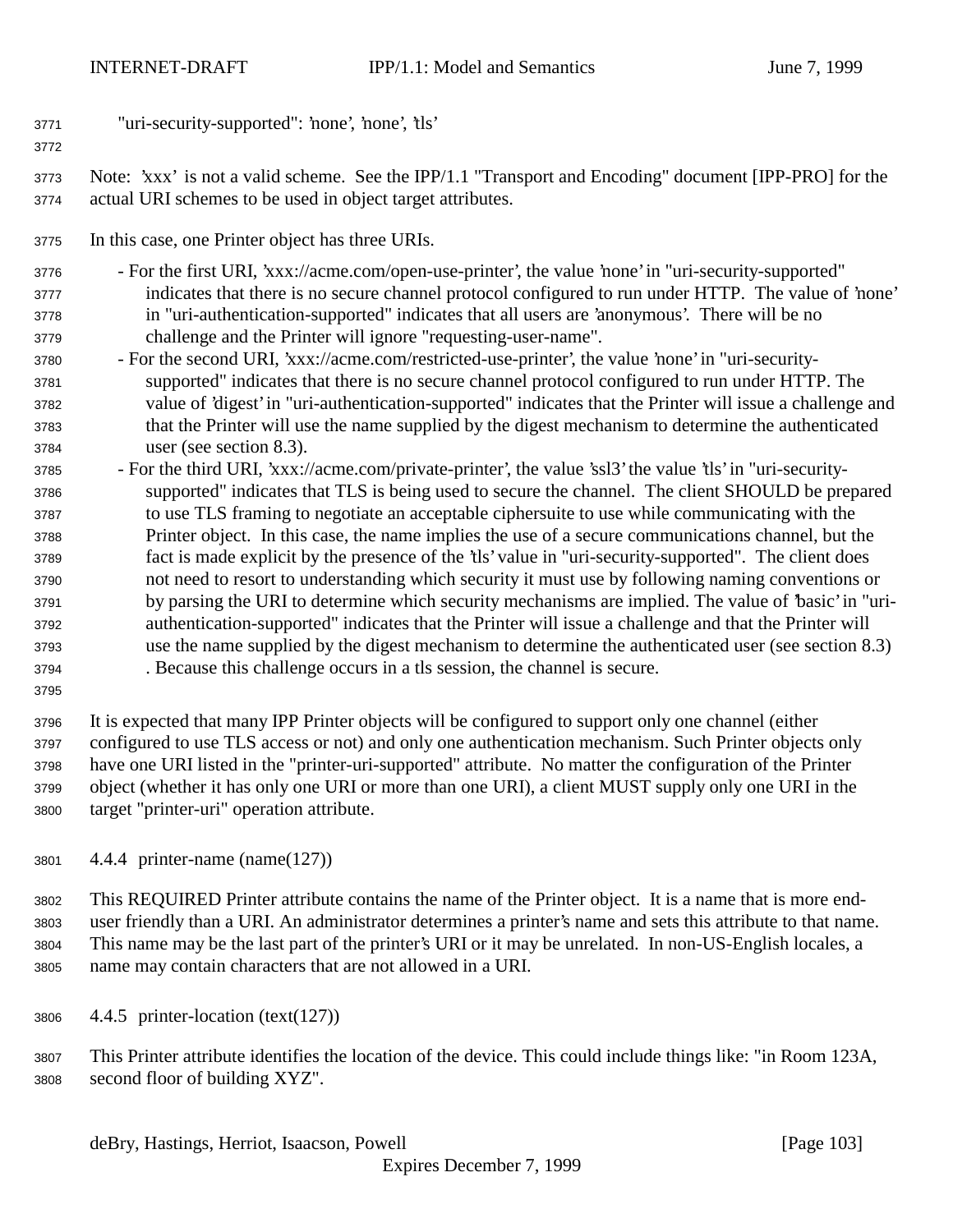4.4.6 printer-info (text(127))

 This Printer attribute identifies the descriptive information about this Printer object. This could include things like: "This printer can be used for printing color transparencies for HR presentations", or "Out of courtesy for others, please print only small (1-5 page) jobs at this printer", or even "This printer is going away on July 1, 1997, please find a new printer".

4.4.7 printer-more-info (uri)

 This Printer attribute contains a URI used to obtain more information about this specific Printer object. For example, this could be an HTTP type URI referencing an HTML page accessible to a Web Browser. The information obtained from this URI is intended for end user consumption. Features outside the scope of IPP can be accessed from this URI. The information is intended to be specific to this printer instance and site specific services (e.g. job pricing, services offered, end user assistance). The device manufacturer may initially populate this attribute.

4.4.8 printer-driver-installer (uri)

 This Printer attribute contains a URI to use to locate the driver installer for this Printer object. This attribute is intended for consumption by automata. The mechanics of print driver installation is outside the scope of this IPP/1.1 document. The device manufacturer may initially populate this attribute.

4.4.9 printer-make-and-model (text(127))

 This Printer attribute identifies the make and model of the device. The device manufacturer may initially populate this attribute.

4.4.10 printer-more-info-manufacturer (uri)

 This Printer attribute contains a URI used to obtain more information about this type of device. The information obtained from this URI is intended for end user consumption. Features outside the scope of IPP can be accessed from this URI (e.g., latest firmware, upgrades, print drivers, optional features available, details on color support). The information is intended to be germane to this printer without regard to site specific modifications or services. The device manufacturer may initially populate this attribute.

4.4.11 printer-state (type1 enum)

 This REQUIRED Printer attribute identifies the current state of the device. The "printer-state reasons" attribute augments the "printer-state" attribute to give more detailed information about the Printer in the given printer state.

 A Printer object need only update this attribute before responding to an operation which requests the attribute; the Printer object NEED NOT update this attribute continually, since asynchronous event notification is not part of IPP/1.1. A Printer NEED NOT implement all values if they are not applicable to a given implementation.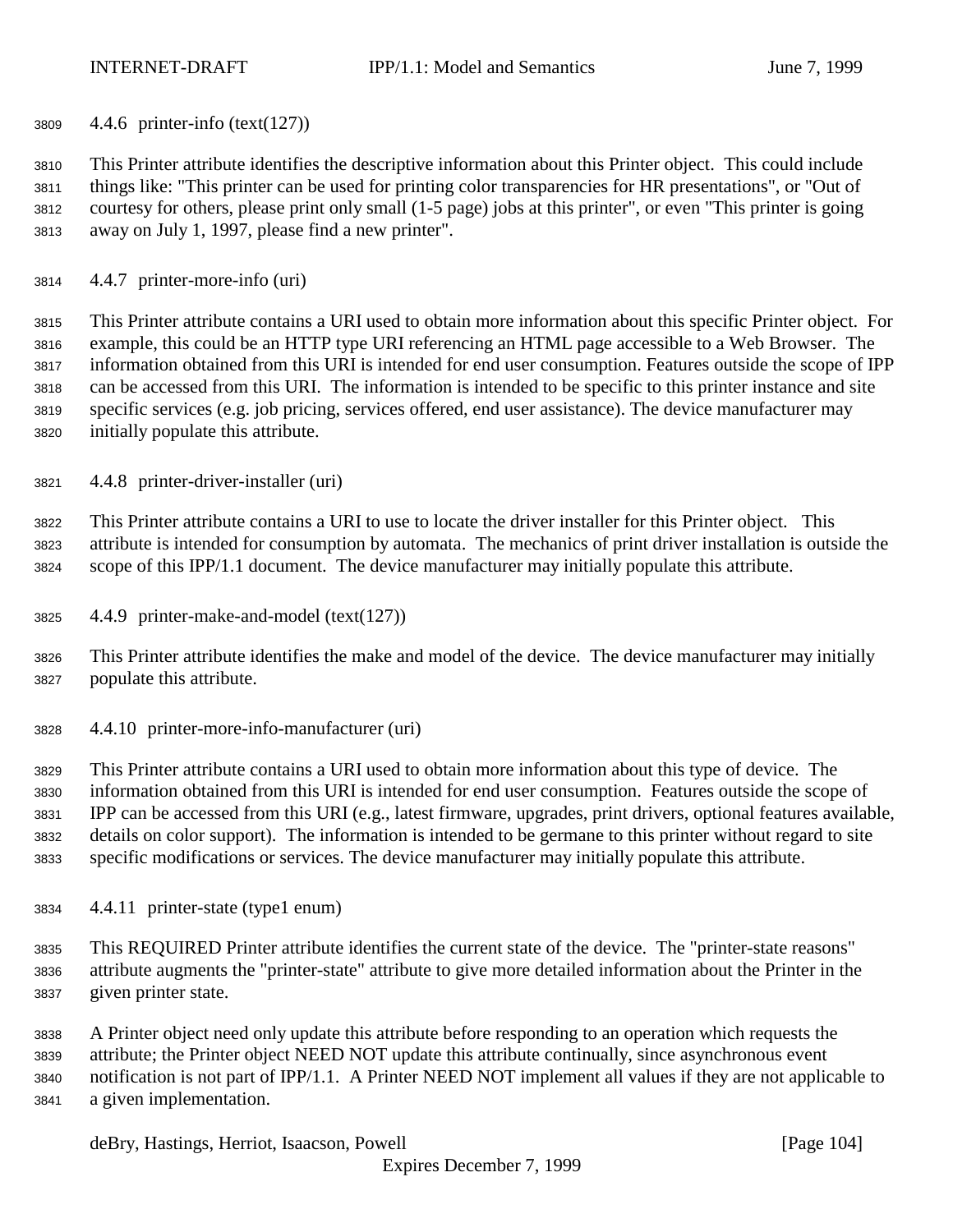| 3842                                                                 | The following standard enum values are defined:                                                                                                                                                                                                                                                                                                                                                                                                                                                                                                                                                                                                                                                                                                                                                                                        |  |  |  |
|----------------------------------------------------------------------|----------------------------------------------------------------------------------------------------------------------------------------------------------------------------------------------------------------------------------------------------------------------------------------------------------------------------------------------------------------------------------------------------------------------------------------------------------------------------------------------------------------------------------------------------------------------------------------------------------------------------------------------------------------------------------------------------------------------------------------------------------------------------------------------------------------------------------------|--|--|--|
| 3843                                                                 | Value<br><b>Symbolic Name and Description</b>                                                                                                                                                                                                                                                                                                                                                                                                                                                                                                                                                                                                                                                                                                                                                                                          |  |  |  |
| 3844<br>3845<br>3846<br>3847<br>3848<br>3849                         | 3'<br>idle: Indicates that new jobs can start processing without waiting. <b>Issue 31</b><br>processing: Indicates that jobs are processing; new jobs will wait before processing. <b>Issue</b><br>4'<br><u>31</u><br>$\cdot$ 5'<br>'stopped': Indicates that no jobs can be processed and intervention is<br>required. <b>Issue 31</b>                                                                                                                                                                                                                                                                                                                                                                                                                                                                                                |  |  |  |
| 3850                                                                 | Values of "printer-state-reasons", such as 'spool-area-full' and 'stopped-partly', MAY be used to provide                                                                                                                                                                                                                                                                                                                                                                                                                                                                                                                                                                                                                                                                                                                              |  |  |  |
| 3851                                                                 | further information. <b>Issue 31</b>                                                                                                                                                                                                                                                                                                                                                                                                                                                                                                                                                                                                                                                                                                                                                                                                   |  |  |  |
| 3852                                                                 | 4.4.12 printer-state-reasons (1setOf type2 keyword)                                                                                                                                                                                                                                                                                                                                                                                                                                                                                                                                                                                                                                                                                                                                                                                    |  |  |  |
| 3853                                                                 | This REQUIRED Printer attribute supplies additional detail about the device's state. Some of the these                                                                                                                                                                                                                                                                                                                                                                                                                                                                                                                                                                                                                                                                                                                                 |  |  |  |
| 3854                                                                 | value definitions indicate conformance requirements; the rest are OPTIONAL. <b>Issue 30</b>                                                                                                                                                                                                                                                                                                                                                                                                                                                                                                                                                                                                                                                                                                                                            |  |  |  |
| 3855                                                                 | Each keyword value MAY have a suffix to indicate its level of severity. The three levels are: report (least                                                                                                                                                                                                                                                                                                                                                                                                                                                                                                                                                                                                                                                                                                                            |  |  |  |
| 3856                                                                 | severe), warning, and error (most severe).                                                                                                                                                                                                                                                                                                                                                                                                                                                                                                                                                                                                                                                                                                                                                                                             |  |  |  |
| 3857<br>3858<br>3859<br>3860<br>3861<br>3862<br>3863<br>3864<br>3865 | - '-report': This suffix indicates that the reason is a "report". An implementation may choose to omit<br>some or all reports. Some reports specify finer granularity about the printer state; others serve as a<br>precursor to a warning. A report MUST contain nothing that could affect the printed output.<br>- '-warning': This suffix indicates that the reason is a "warning". An implementation may choose to omit<br>some or all warnings. Warnings serve as a precursor to an error. A warning MUST contain nothing<br>that prevents a job from completing, though in some cases the output may be of lower quality.<br>- '-error': This suffix indicates that the reason is an "error". An implementation MUST include all<br>errors. If this attribute contains one or more errors, printer MUST be in the stopped state. |  |  |  |
| 3866                                                                 | If the implementation does not add any one of the three suffixes, all parties MUST assume that the reason is                                                                                                                                                                                                                                                                                                                                                                                                                                                                                                                                                                                                                                                                                                                           |  |  |  |
| 3867                                                                 | an "error".                                                                                                                                                                                                                                                                                                                                                                                                                                                                                                                                                                                                                                                                                                                                                                                                                            |  |  |  |
| 3868                                                                 | If a Printer object controls more than one output device, each value of this attribute MAY apply to one or                                                                                                                                                                                                                                                                                                                                                                                                                                                                                                                                                                                                                                                                                                                             |  |  |  |
| 3869                                                                 | more of the output devices. An error on one output device that does not stop the Printer object as a whole                                                                                                                                                                                                                                                                                                                                                                                                                                                                                                                                                                                                                                                                                                                             |  |  |  |
| 3870                                                                 | MAY appear as a warning in the Printer's "printer-state-reasons attribute". If the "printer-state" for such a                                                                                                                                                                                                                                                                                                                                                                                                                                                                                                                                                                                                                                                                                                                          |  |  |  |
| 3871                                                                 | Printer has a value of 'stopped', then there MUST be an error reason among the values in the "printer-state-                                                                                                                                                                                                                                                                                                                                                                                                                                                                                                                                                                                                                                                                                                                           |  |  |  |
| 3872                                                                 | reasons" attribute.                                                                                                                                                                                                                                                                                                                                                                                                                                                                                                                                                                                                                                                                                                                                                                                                                    |  |  |  |
| 3873                                                                 | The following standard keyword values are defined:                                                                                                                                                                                                                                                                                                                                                                                                                                                                                                                                                                                                                                                                                                                                                                                     |  |  |  |
| 3874                                                                 | other': The device has detected an error other than one listed in this document.                                                                                                                                                                                                                                                                                                                                                                                                                                                                                                                                                                                                                                                                                                                                                       |  |  |  |
| 3875                                                                 | 'none': There are not reasons. This state reason is semantically equivalent to "printer-state-reasons"                                                                                                                                                                                                                                                                                                                                                                                                                                                                                                                                                                                                                                                                                                                                 |  |  |  |
| 3876                                                                 | without any value and MUST be used, since the 1setOf attribute syntax requires at least one value.                                                                                                                                                                                                                                                                                                                                                                                                                                                                                                                                                                                                                                                                                                                                     |  |  |  |
| 3877                                                                 | 'media-needed': A tray has run out of media.                                                                                                                                                                                                                                                                                                                                                                                                                                                                                                                                                                                                                                                                                                                                                                                           |  |  |  |
| 3878                                                                 | 'media-jam': The device has a media jam.                                                                                                                                                                                                                                                                                                                                                                                                                                                                                                                                                                                                                                                                                                                                                                                               |  |  |  |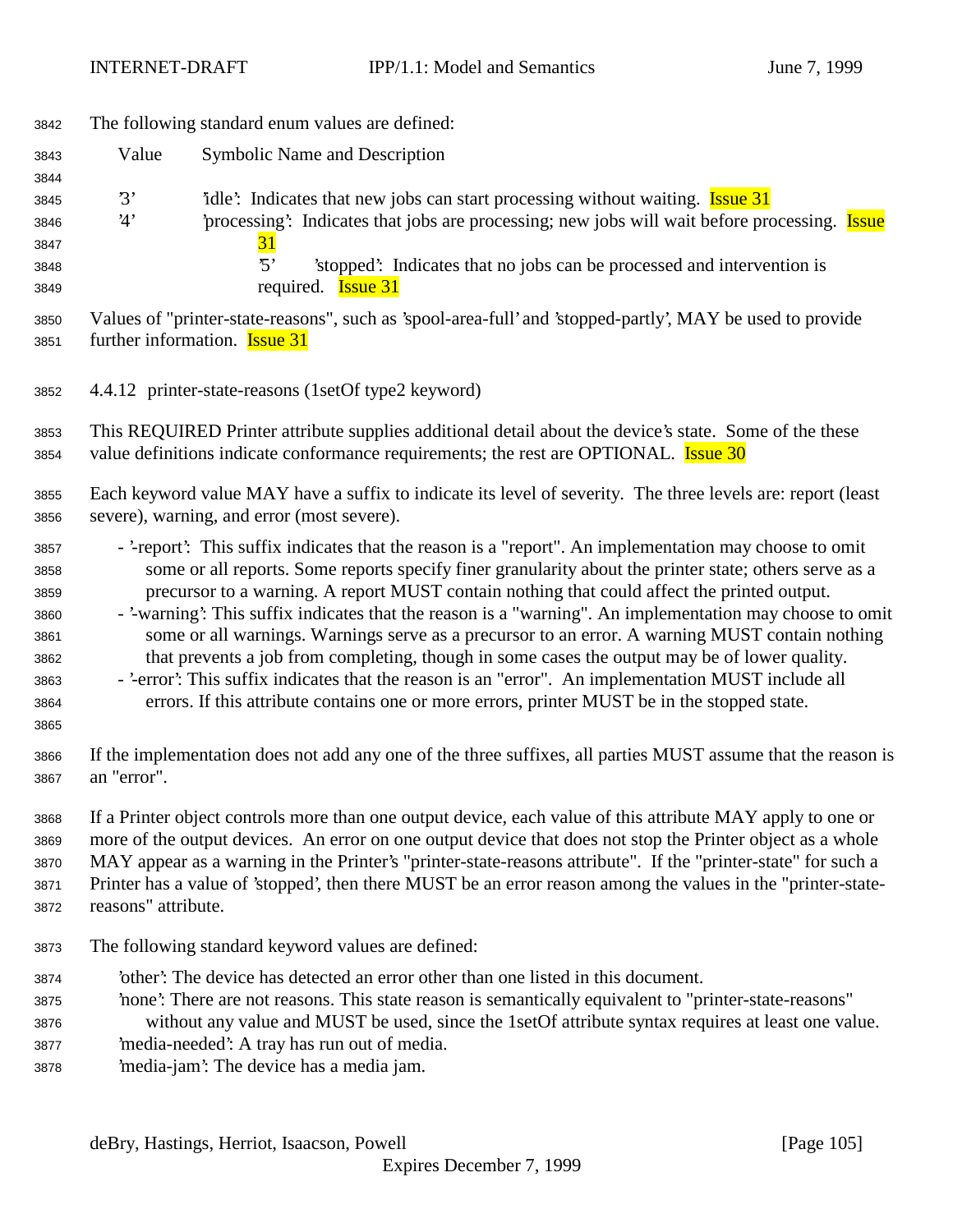- 'moving-to-paused': Someone has paused the Printer object using the Pause-Printer operation (see section 3.2.7) or other means, but the device(s) are taking an appreciable time to stop. Later, when all output has stopped, the "printer-state" becomes 'stopped', and the 'paused' value replaces the 'moving-to-paused' value in the "printer-state-reasons" attribute. This value MUST be supported, if the Pause-Printer operation is supported and the implementation takes significant time to pause a device in certain circumstances. Issue 30
- 'paused': Someone has paused the Printer object using the Pause-Printer operation (see section 3.2.7) or other means and the Printer object's "printer-state" is 'stopped'. In this state, a Printer MUST NOT produce printed output, but it MUST perform other operations requested by a client. If a Printer had been printing a job when the Printer was paused, the Printer MUST resume printing that job when the Printer is no longer paused and leave no evidence in the printed output of such a pause. This 3890 value MUST be supported, if the Pause-Printer operation is supported. **Issue 30**
- 'shutdown': Someone has removed a Printer object from service, and the device may be powered down or physically removed. In this state, a Printer object MUST NOT produce printed output, and unless the Printer object is realized by a print server that is still active, the Printer object MUST perform no other operations requested by a client, including returning this value. If a Printer object had been printing a job when it was shutdown, the Printer NEED NOT resume printing that job when the Printer is no longer shutdown. If the Printer resumes printing such a job, it may leave evidence in the printed output of such a shutdown, e.g. the part printed before the shutdown may be printed a second time after the shutdown.
- 'connecting-to-device': The Printer object has scheduled a job on the output device and is in the process of connecting to a shared network output device (and might not be able to actually start printing the job for an arbitrarily long time depending on the usage of the output device by other servers on the network).
- 'timed-out': The server was able to connect to the output device (or is always connected), but was unable to get a response from the output device.
- 'stopping': The Printer object is in the process of stopping the device and will be stopped in a while. When the device is stopped, the Printer object will change the Printer object's state to 'stopped'. The 'stopping-warning' reason is never an error, even for a Printer with a single output device. When an output-device ceases accepting jobs, the Printer will have this reason while the output device completes printing.
- 'stopped-partly': When a Printer object controls more than one output device, this reason indicates that one or more output devices are stopped. If the reason is a report, fewer than half of the output devices are stopped. If the reason is a warning, fewer than all of the output devices are stopped.
- 'toner-low': The device is low on toner.
- 'toner-empty': The device is out of toner.
- 'spool-area-full': The limit of persistent storage allocated for spooling has been reached. The Printer is temporarily unable to accept more jobs. The Printer will remove this value when it is able to accept more jobs. This value SHOULD be used by a non-spooling Printer that only accepts one or a small 3918 number jobs at a time or a spooling Printer that has filled the spool space. **Issue 20 Issue 30 and Issue 31**
- 'cover-open': One or more covers on the device are open.
- 'interlock-open': One or more interlock devices on the printer are unlocked.
- 'door-open': One or more doors on the device are open.
- 'input-tray-missing': One or more input trays are not in the device.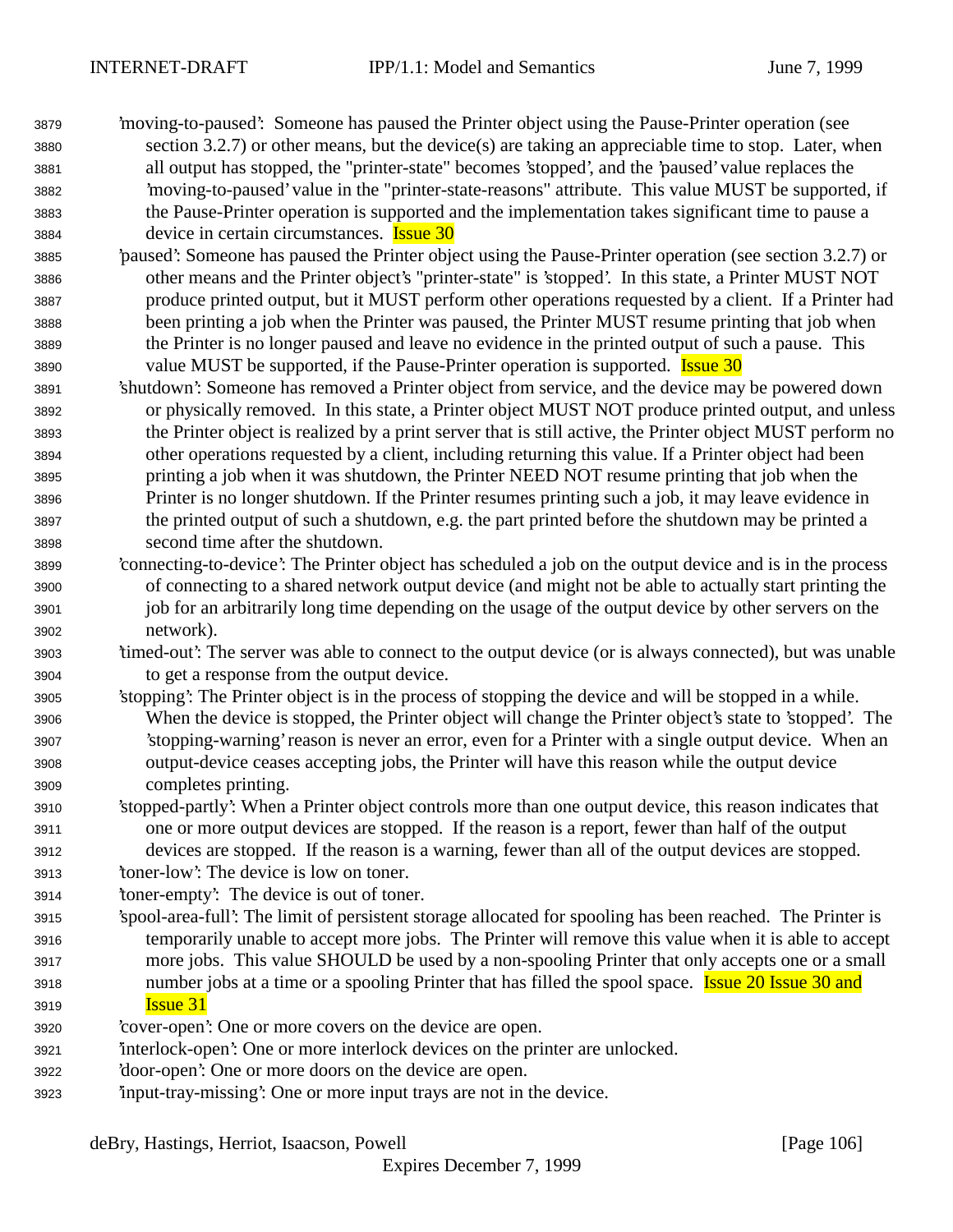- 'media-low': At least one input tray is low on media.
- 'media-empty': At least one input tray is empty.
- 'output-tray-missing': One or more output trays are not in the device
- 'output-area-almost-full': One or more output area is almost full (e.g. tray, stacker, collator).
- 'output-area-full': One or more output area is full. (e.g. tray, stacker, collator)
- 'marker-supply-low': The device is low on at least one marker supply. (e.g. toner, ink, ribbon)
- 'marker-supply-empty: The device is out of at least one marker supply. (e.g. toner, ink, ribbon)
- 'marker-waste-almost-full': The device marker supply waste receptacle is almost full.
- 'marker-waste-full': The device marker supply waste receptacle is full.
- 'fuser-over-temp': The fuser temperature is above normal.
- 'fuser-under-temp': The fuser temperature is below normal.
- 'opc-near-eol': The optical photo conductor is near end of life.
- 'opc-life-over': The optical photo conductor is no longer functioning.
- 'developer-low': The device is low on developer.
- 'developer-empty: The device is out of developer.
- 'interpreter-resource-unavailable': An interpreter resource is unavailable (i.e. font, form)

## 

4.4.13 printer-state-message (text(MAX))

 This Printer attribute specifies the additional information about the printer state and printer state reasons in human readable text. If the Printer object supports this attribute, the Printer object MUST be able to

 generate this message in any of the natural languages identified by the Printer's "generated-natural- language-supported" attribute (see the "attributes-natural-language" operation attribute specified in Section 3.1.4.1).

3947 4.4.14 ipp-versions-supported (1setOf type2 keyword) Issue 36

 This REQUIRED attribute identifies the IPP protocol version(s) that this Printer supports, including major and minor versions, i.e., the version numbers for which this Printer implementation meets the conformance requirements. For version number validation, the Printer matches the (two-octet binary) "version-number" parameter supplied by the client in each request (see sections 3.1.1 and 3.1.8) with the (US-ASCII) keyword values of this attribute.

- The following standard keyword values are defined:
- '1.0': Meets the conformance requirement of IPP version 1.0 as specified in RFC 2566 [RFC2566] and RFC 2565 [RFC2565] including any extensions registered according to Section 6 and any extension defined in this version or any future version of the IPP "Model and Semantics" document or the IPP "Encoding and Transport" document following the rules, if any, when the "version-number" parameter is '1.0'.
- '1.1': Meets the conformance requirement of IPP version 1.1 as specified in this document and [IPP- PRO] including any extensions registered according to Section 6 and any extension defined in any future versions of the IPP "Model and Semantics" document or the IPP Encoding and Transport document following the rules, if any, when the "version-number" parameter is '1.1'.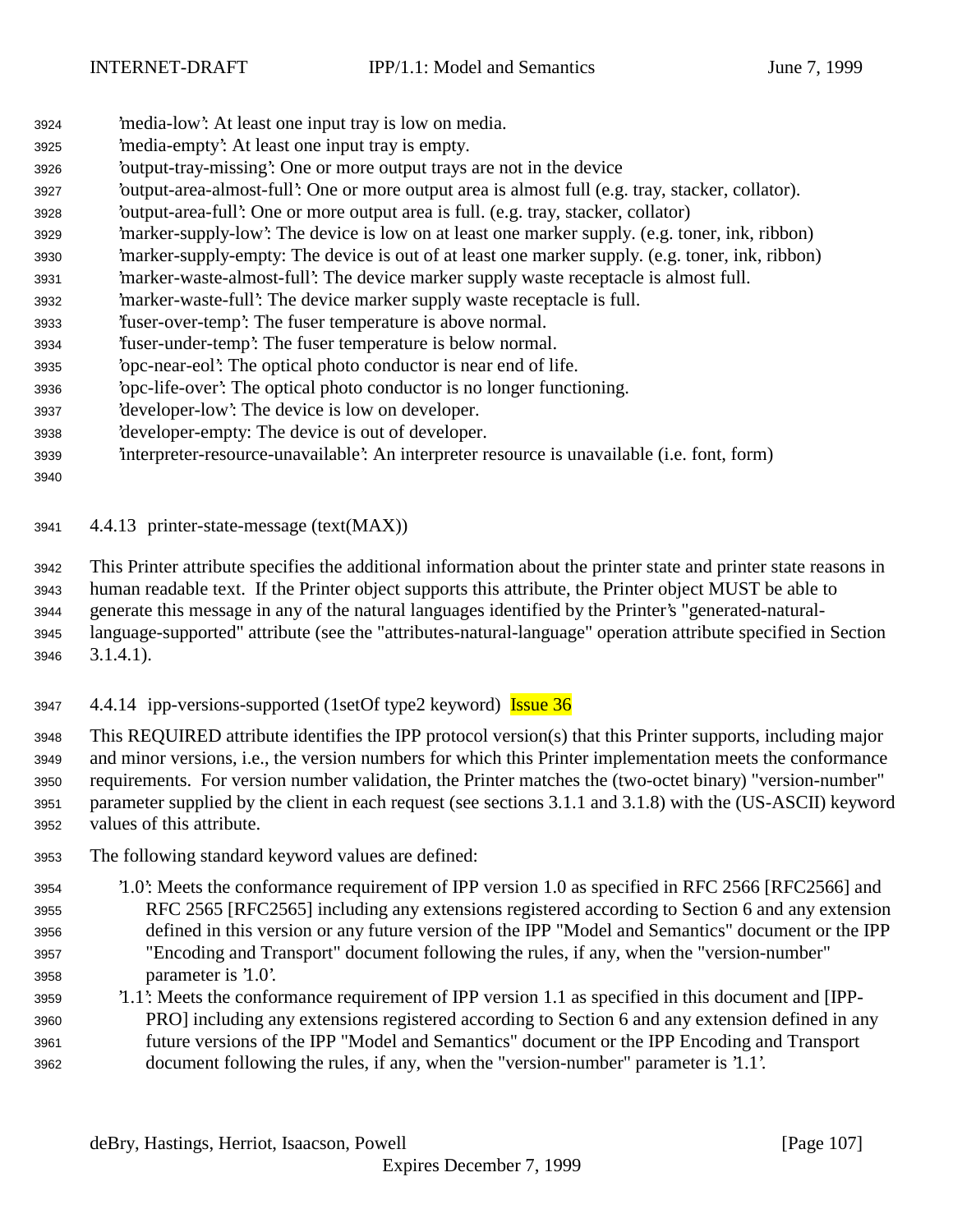4.4.15 operations-supported (1setOf type2 enum)

 This REQUIRED Printer attribute specifies the set of supported operations for this Printer object and contained Job objects.

 This attribute is encoded as any other enum attribute syntax according to [IPP-PRO] as 32-bits. However, all 32-bit enum values for this attribute MUST NOT exceed 0x00008FFF, since these same values are also passed in two octets in the "operation-id" parameter (see section 3.1.1) in each Protocol request with the two high order octets omitted in order to indicate the operation being performed [IPP-PRO].

The following standard enum and "operation-id" (see section 3.1.2) values are defined:

| 3971 | Value          | <b>Operation Name</b>           |
|------|----------------|---------------------------------|
| 3972 |                |                                 |
| 3973 |                |                                 |
| 3974 | 0x0000         | reserved, not used              |
| 3975 | 0x0001         | reserved, not used              |
| 3976 | 0x0002         | Print-Job                       |
| 3977 | 0x0003         | Print-URI                       |
| 3978 | 0x0004         | Validate-Job                    |
| 3979 | 0x0005         | Create-Job                      |
| 3980 | 0x0006         | Send-Document                   |
| 3981 | 0x0007         | Send-URI                        |
| 3982 | 0x0008         | Cancel-Job                      |
| 3983 | 0x0009         | Get-Job-Attributes              |
| 3984 | 0x000A         | Get-Jobs                        |
| 3985 | 0x000B         | Get-Printer-Attributes          |
| 3986 | 0x000C         | Hold-Job                        |
| 3987 | 0x000D         | Release-Job                     |
| 3988 | 0x000E         | Restart-Job                     |
| 3989 | 0x000F         | reserved for a future operation |
| 3990 | 0x0010         | Pause-Printer                   |
| 3991 | 0x0011         | Resume-Printer                  |
| 3992 | 0x0012         | Purge-Jobs                      |
| 3993 | 0x00013-0x3FFF | reserved for future operations  |
| 3994 | 0x4000-0x8FFF  | reserved for private extensions |
|      |                |                                 |

 The reserved block for private extensions allows for vendors to implement private extensions that are guaranteed to not conflict with future registered extensions. However, there is no guarantee that two or more private extensions will not conflict.

4.4.16 multiple-document-jobs-supported (boolean) Issue 34

 This Printer attribute indicates whether or not the Printer supports more than one document per job, i.e., more than one Send-Document or Send-Data operation with document data. If the Printer supports the Create-Job and Send-Document operations (see section 3.2.4 and 3.3.1), it MUST support this attribute.

deBry, Hastings, Herriot, Isaacson, Powell [Page 108]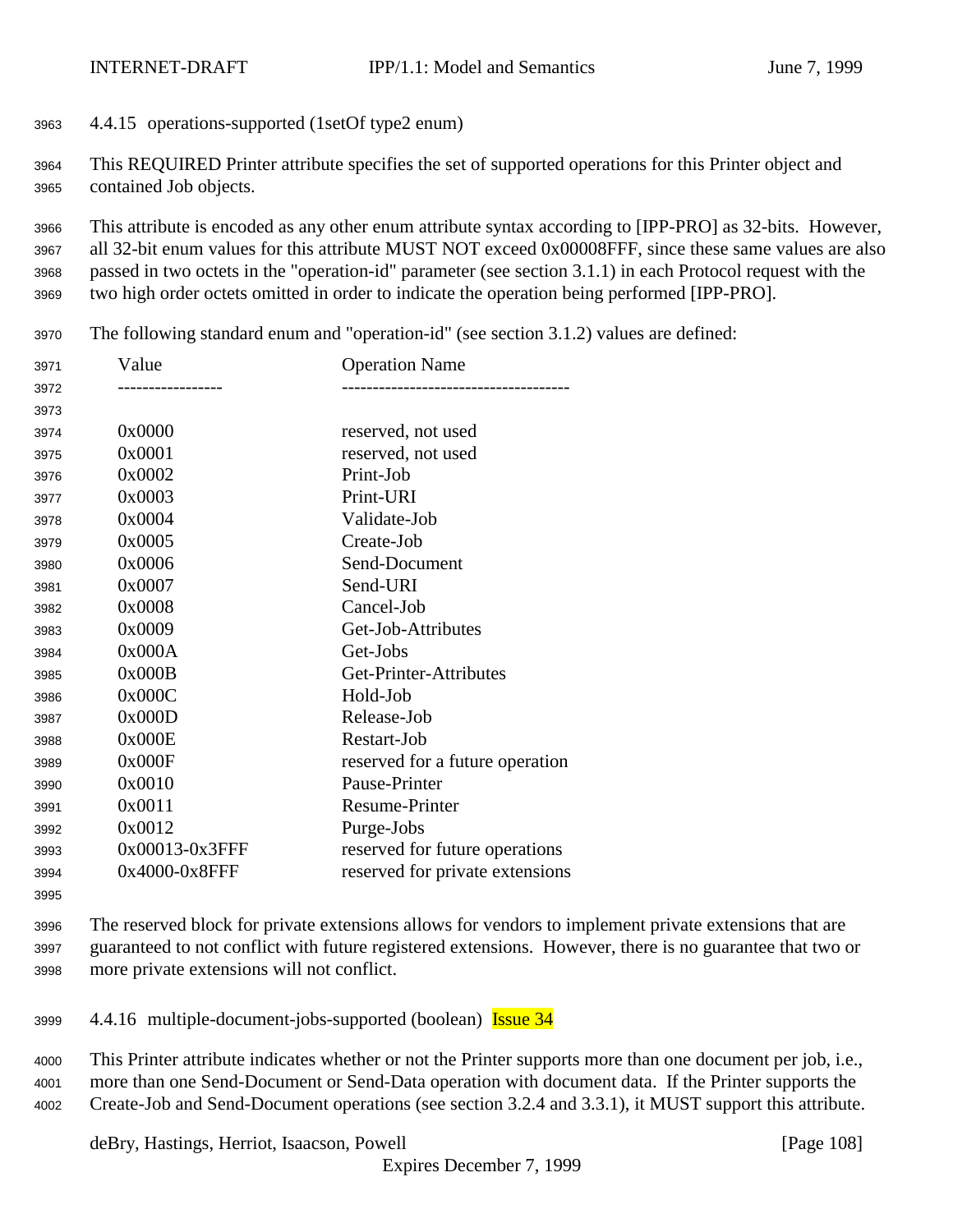4.4.17 charset-configured (charset)

 This REQUIRED Printer attribute identifies the charset that the Printer object has been configured to represent 'text' and 'name' Printer attributes that are set by the operator, system administrator, or manufacturer, i.e., for "printer-name" (name), "printer-location" (text), "printer-info" (text), and "printer- make-and-model" (text). Therefore, the value of the Printer object's "charset-configured" attribute MUST also be among the values of the Printer object's "charset-supported" attribute.

4.4.18 charset-supported (1setOf charset)

 This REQUIRED Printer attribute identifies the set of charsets that the Printer and contained Job objects support in attributes with attribute syntax 'text' and 'name'. At least the value 'utf-8' MUST be present, since IPP objects MUST support the UTF-8 [RFC2279] charset. If a Printer object supports a charset, it means that for all attributes of syntax 'text' and 'name' the IPP object MUST (1) accept the charset in requests and return the charset in responses as needed.

- If more charsets than UTF-8 are supported, the IPP object MUST perform charset conversion between the charsets as described in Section 3.1.4.2.
- 4.4.19 natural-language-configured (naturalLanguage)

 This REQUIRED Printer attribute identifies the natural language that the Printer object has been configured to represent 'text' and 'name' Printer attributes that are set by the operator, system administrator, or manufacturer, i.e., for "printer-name" (name), "printer-location" (text), "printer-info" (text), and "printer- make-and-model" (text). When returning these Printer attributes, the Printer object MAY return them in the configured natural language specified by this attribute, instead of the natural language requested by the client in the "attributes-natural-language" operation attribute. See Section 3.1.4.1 for the specification of the OPTIONAL multiple natural language support. Therefore, the value of the Printer object's "natural- language-configured" attribute MUST also be among the values of the Printer object's "generated-natural-language-supported" attribute.

4.4.20 generated-natural-language-supported (1setOf naturalLanguage)

 This REQUIRED Printer attribute identifies the natural language(s) that the Printer object and contained Job objects support in attributes with attribute syntax 'text' and 'name'. The natural language(s) supported depends on implementation and/or configuration. Unlike charsets, IPP objects MUST accept requests with any natural language or any Natural Language Override whether the natural language is supported or not.

 If a Printer object supports a natural language, it means that for any of the attributes for which the Printer or Job object generates messages, i.e., for the "job-state-message" and "printer-state-message" attributes and Operation Messages (see Section 3.1.5) in operation responses, the Printer and Job objects MUST be able to generate messages in any of the Printer's supported natural languages. See section 3.1.4 for the definition of 'text' and 'name' attributes in operation requests and responses.

 Note: A Printer object that supports multiple natural languages, often has separate catalogs of messages, one for each natural language supported.

deBry, Hastings, Herriot, Isaacson, Powell [Page 109]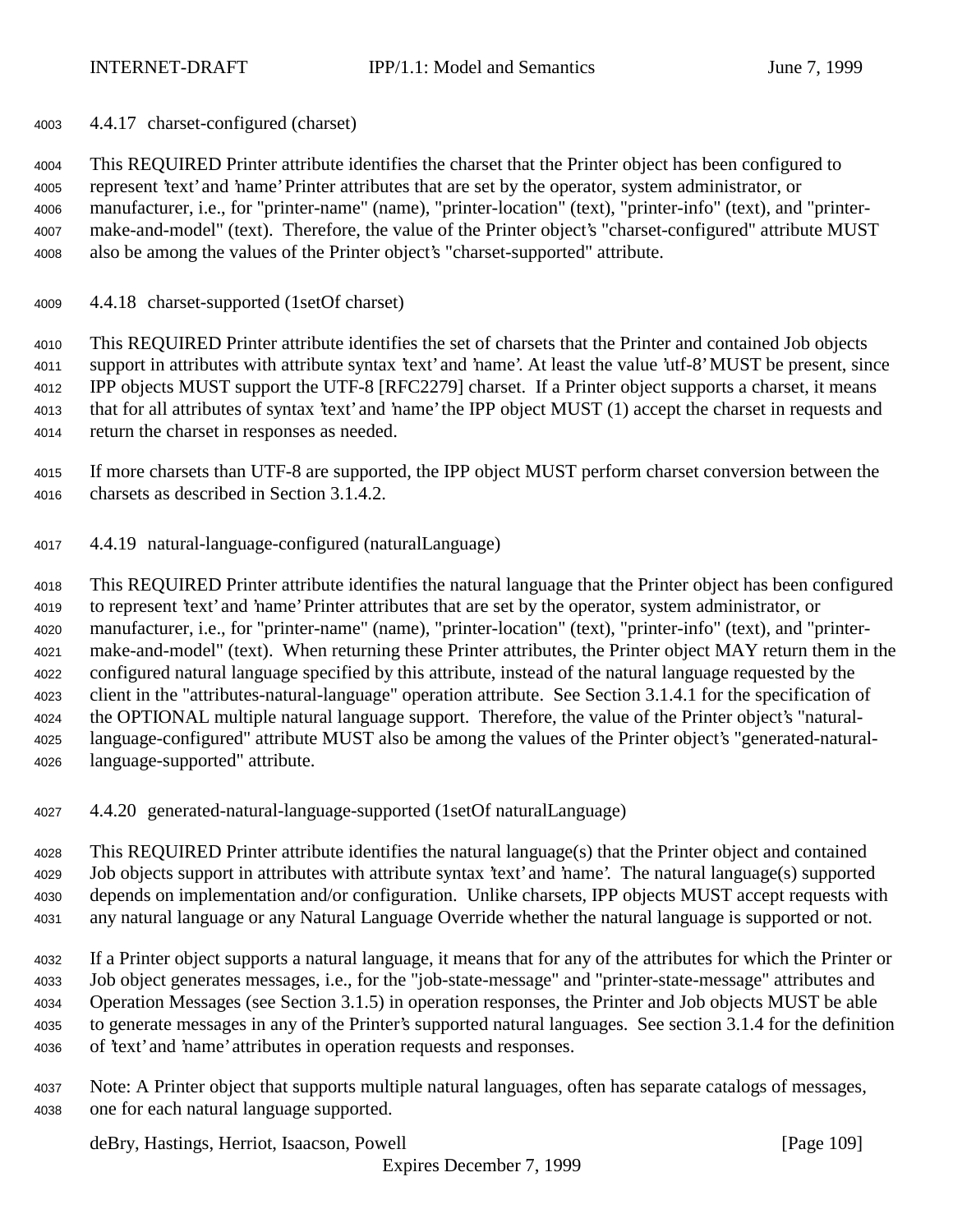4.4.21 document-format-default (mimeMediaType)

 This REQUIRED Printer attribute identifies the document format that the Printer object has been configured to assume if the client does not supply a "document-format" operation attribute in any of the operation requests that supply document data. The standard values for this attribute are Internet Media types (sometimes called MIME types). For further details see the description of the 'mimeMediaType' attribute syntax in Section 4.1.9.

4.4.22 document-format-supported (1setOf mimeMediaType)

 This REQUIRED Printer attribute identifies the set of document formats that the Printer object and contained Job objects can support. For further details see the description of the 'mimeMediaType' attribute syntax in Section 4.1.9.

4.4.23 printer-is-accepting-jobs (boolean)

 This REQUIRED Printer attribute indicates whether the printer is currently able to accept jobs, i.e., is accepting Print-Job, Print-URI, and Create-Job requests. If the value is 'true', the printer is accepting jobs. If the value is 'false', the Printer object is currently rejecting any jobs submitted to it. In this case, the Printer object returns the 'server-error-not-accepting-jobs' status code.

 This value is independent of the "printer-state" and "printer-state-reasons" attributes because its value does not affect the current job; rather it affects future jobs. This attribute, when 'false', causes the Printer to reject jobs even when the "printer-state" is 'idle' or, when 'true', causes the Printer object to accepts jobs even when the "printer-state" is 'stopped'.

4.4.24 queued-job-count (integer(0:MAX))

 This REQUIRED Printer attribute contains a count of the number of jobs that are either 'pending', 4060 'processing', 'pending-held', or 'processing-stopped' and is set by the Printer object. **Issue 29** 

4.4.25 printer-message-from-operator (text(127))

 This Printer attribute provides a message from an operator, system administrator or "intelligent" process to indicate to the end user information or status of the printer, such as why it is unavailable or when it is expected to be available.

4.4.26 color-supported (boolean)

 This Printer attribute identifies whether the device is capable of any type of color printing at all, including highlight color. All document instructions having to do with color are embedded within the document PDL (none are external IPP attributes in IPP/1.1).

 Note: end-users are able to determine the nature and details of the color support by querying the "printer-more-info-manufacturer" Printer attribute.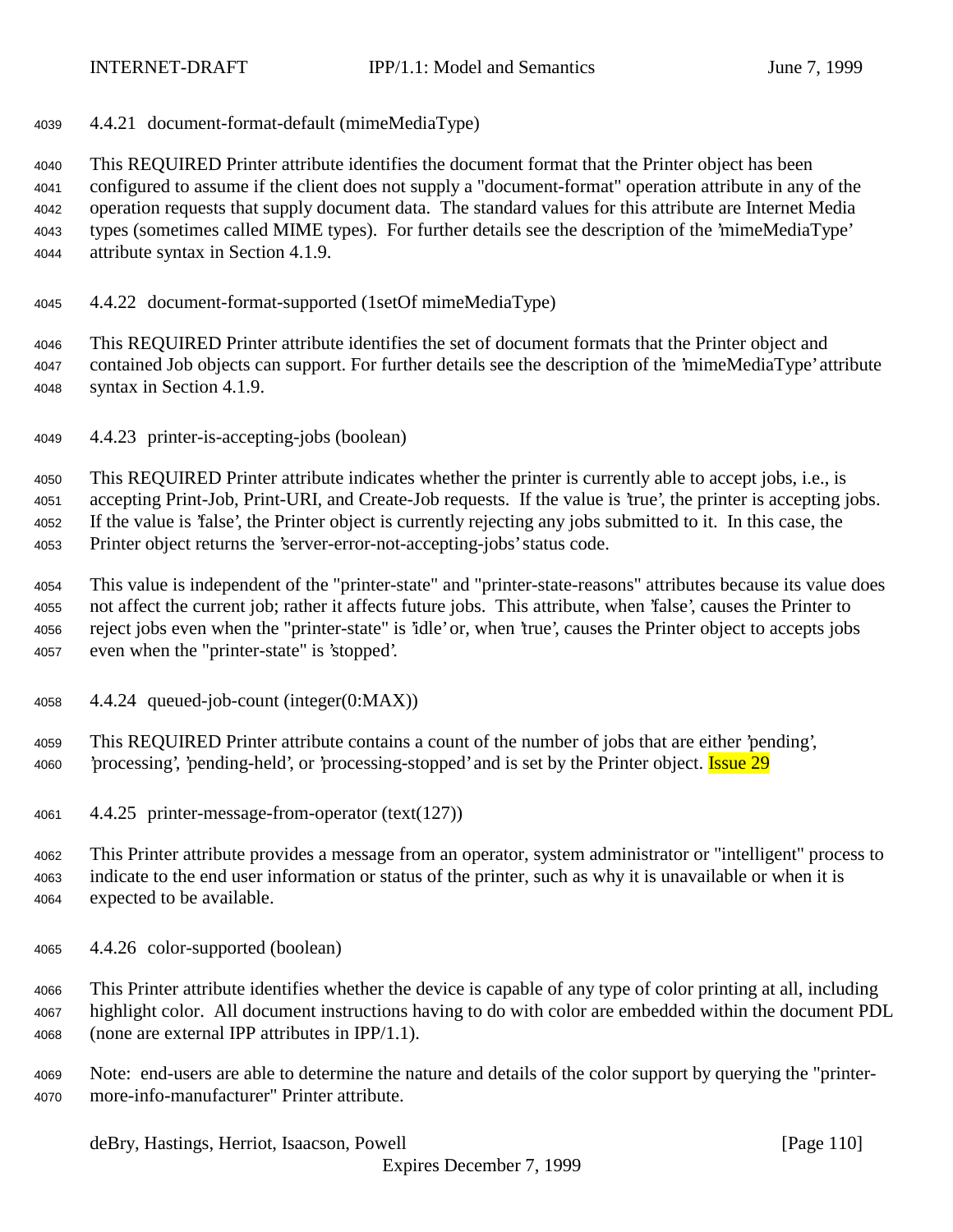4.4.27 reference-uri-schemes-supported (1setOf uriScheme)

 This Printer attribute specifies which URI schemes are supported for use in the "document-uri" operation attribute of the Print-URI or Send-URI operation. If a Printer object supports these optional operations, it MUST support the "reference-uri-schemes-supported" Printer attribute with at least the following schemed URI value:

 'ftp': The Printer object will use an FTP 'get' operation as defined in RFC 2228 [RFC2228] using FTP URLs as defined by [RFC2396] and[RFC2316].

The Printer object MAY OPTIONALLY support other URI schemes (see section 4.1.6).

4.4.28 pdl-override-supported (type2 keyword)

 This REQUIRED Printer attribute expresses the ability for a particular Printer implementation to either attempt to override document data instructions with IPP attributes or not.

- This attribute takes on the following values:
- 'attempted': This value indicates that the Printer object attempts to make the IPP attribute values take precedence over embedded instructions in the document data, however there is no guarantee.
- 'not-attempted': This value indicates that the Printer object makes no attempt to make the IPP attribute values take precedence over embedded instructions in the document data.
- Section 15 contains a full description of how this attribute interacts with and affects other IPP attributes, especially the "ipp-attribute-fidelity" attribute.
- 4.4.29 printer-up-time (integer(1:MAX))
- This REQUIRED Printer attribute indicates the amount of time (in seconds) that this Printer instance has been up and running. The value is a monotonically increasing value starting from 1 when the Printer object is started-up (initialized, booted, etc.). This value is used to populate the Event Time Job Description Job attributes "time-at-creation", "time-at-processing", and "time-at-completed" (see section 4.3.14).
- If the Printer object goes down at some value 'n', and comes back up, the implementation MAY:
- 1. Know how long it has been down, and resume at some value greater than 'n', or
- 2. Restart from 1.
- In other words, if the device or devices that the Printer object is representing are restarted or power cycled, the Printer object MAY continue counting this value or MAY reset this value to 1 depending on implementation. However, if the Printer object software ceases running, and restarts without knowing the last value for "printer-up-time", the implementation MUST reset this value to 1. If this value is reset and the Printer has persistent jobs, the Printer MUST reset the "time-at-xxx(integer) Event Time Job 4104 Description attributes according to Section 4.3.14. **Issue 17** An implementation MAY use both
- implementation alternatives, depending on warm versus cold start, respectively.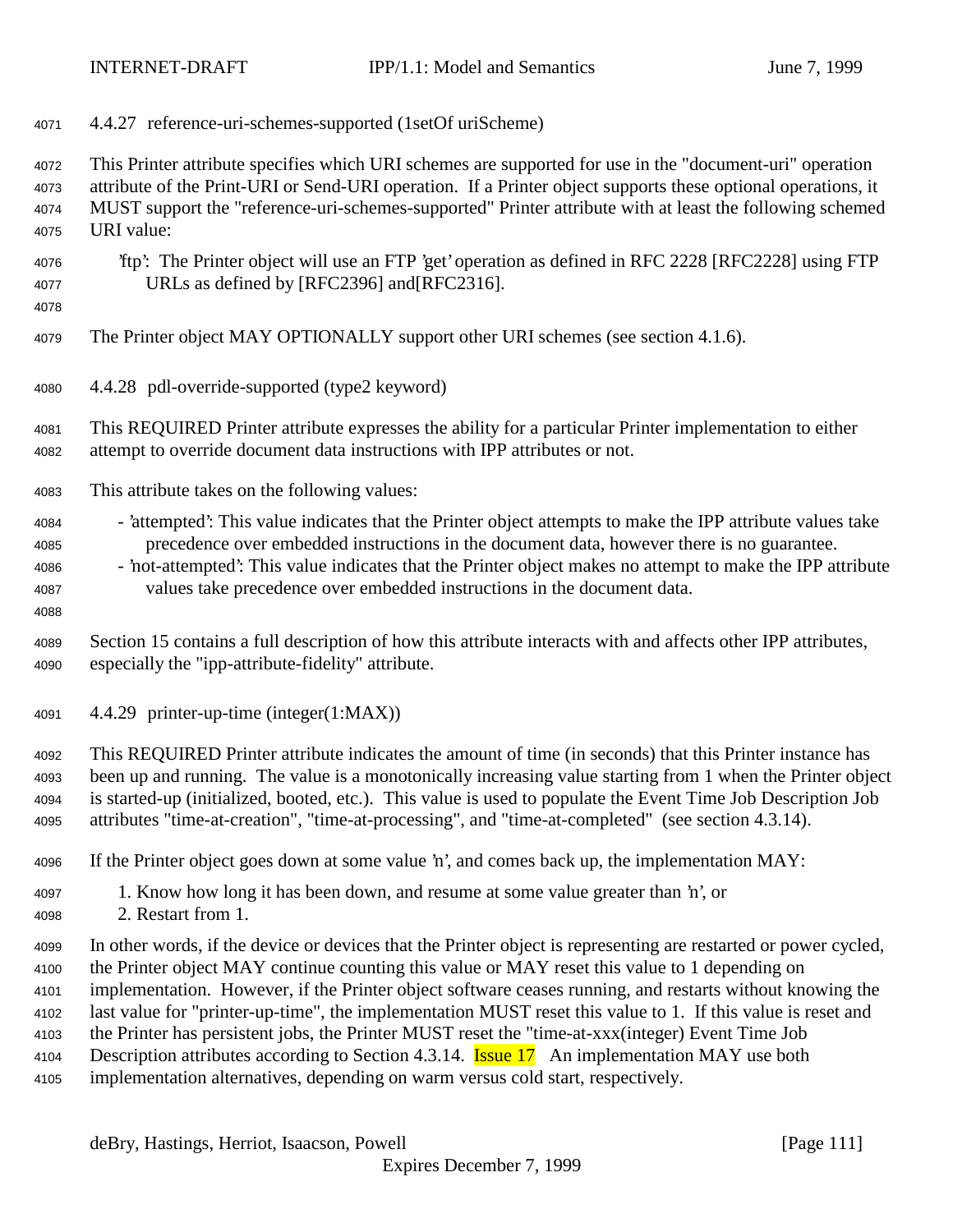4.4.30 printer-current-time (dateTime)

 This Printer attribute indicates the current date and time. This value is used to populate the Event Time Job Description attributes: "time-at-creation", "time-at-processing", and "time-at-completed" (see Section 4.3.14).The date and time is obtained on a "best efforts basis" and does not have to be that precise in order to work in practice. A Printer implementation sets the value of this attribute by obtaining the date and time via some implementation-dependent means, such as getting the value from a network time server, initialization at time of manufacture, or setting by an administrator. See [IPP-IIG] for examples. If an implementation supports this attribute and the implementation knows that it has not yet been set, then the implementation MUST return the value of this attribute using the out-of-band 'no-value' meaning not 4115 configured. See the beginning of section 4.1. **Issue 17** 

 The time zone of this attribute NEED NOT be the time zone used by people located near the Printer object or device. The client MUST NOT expect that the time zone of any received 'dateTime' value to be in the 4118 time zone of the client or in the time zone of the people located near the printer. Issue 17

 The client SHOULD display any dateTime attributes to the user in client local time by converting the 'dateTime' value returned by the server to the time zone of the client, rather than using the time zone 4121 returned by the Printer in attributes that use the 'dateTime' attribute syntax. **Issue 17** 

4.4.31 multiple-operation-time-out (integer(1:MAX))

 This Printer attributes identifies the minimum time (in seconds) that the Printer object waits for additional Send-Document or Send-URI operations to follow a still-open multi-document Job object before taking any recovery actions, such as the ones indicated in section 3.3.1. If the Printer object supports the Create-Job and Send-Document operations (see section 3.2.4 and 3.3.1), it MUST support this attribute.

 It is RECOMMENDED that vendors supply a value for this attribute that is between 60 and 240 seconds. An implementation MAY allow a system administrator to set this attribute (by means outside this IPP/1.1

document). If so, the system administrator MAY be able to set values outside this range.

4.4.32 compression-supported (1setOf type3 keyword)

 This REQUIRED Printer attribute identifies the set of supported compression algorithms for document data. Compression only applies to the document data; compression does not apply to the encoding of the

IPP operation itself. The supported values are used to validate the client supplied "compression" operation

- 4134 attributes in Print-Job, Send-Document, and Send-URI requests. **Issue 28**
- Standard values are :
- 'none': no compression is used.
- 'deflate': ZIP public domain inflate/deflate) compression technology
- 'gzip' GNU zip compression technology described in RFC 1952 [RFC1952].
- 'compress': UNIX compression technology
-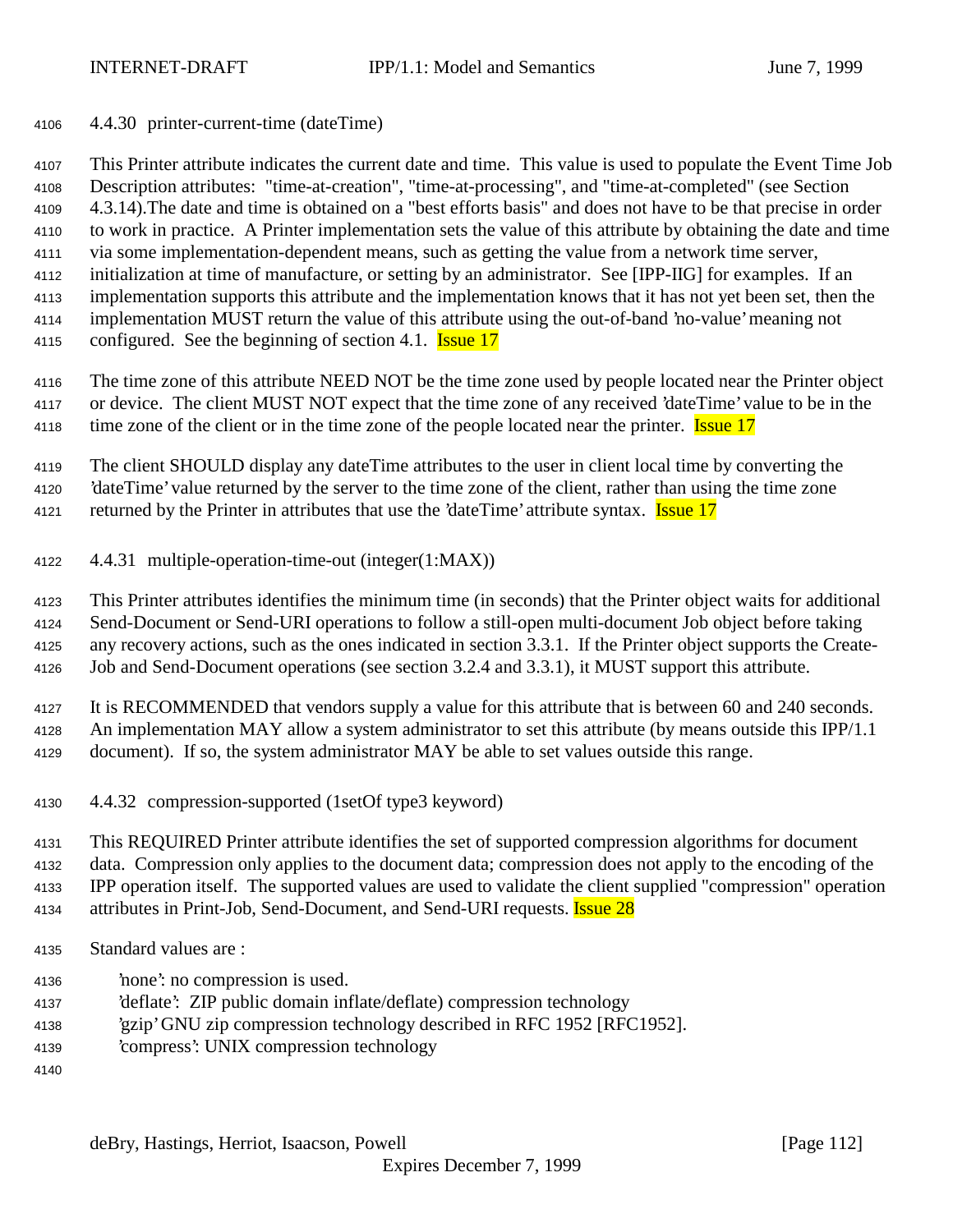4.4.33 job-k-octets-supported (rangeOfInteger(0:MAX))

 This Printer attribute specifies the upper and lower bounds of total sizes of jobs in K octets, i.e., in units of 1024 octets. The supported values are used to validate the client supplied "job-k-octets" operation attributes in create requests. The corresponding job description attribute "job-k-octets" is defined in section 4.3.17.1.

4.4.34 job-impressions-supported (rangeOfInteger(0:MAX))

 This Printer attribute specifies the upper and lower bounds for the number of impressions per job. The supported values are used to validate the client supplied "job-impressions" operation attributes in create requests. The corresponding job description attribute "job-impressions" is defined in section 4.3.17.2.

4.4.35 job-media-sheets-supported (rangeOfInteger(0:MAX))

 This Printer attribute specifies the upper and lower bounds for the number of media sheets per job. The supported values are used to validate the client supplied "job-media-sheets" operation attributes in create requests. The corresponding Job attribute "job-media-sheets" is defined in section 4.3.17.3.

4.4.36 pages-per-minute (integer(0:MAX))

 This Printer attributes specifies the nominal number of pages per minute to the nearest whole number which may be generated by this printer (e.g., simplex, black-and-white). This attribute is informative, not a service guarantee. Generally, it is the value used in the marketing literature to describe the device.

A value of 0 indicates a device that takes more than two minutes to process a page.

4.4.37 pages-per-minute-color (integer(0:MAX))

 This Printer attributes specifies the nominal number of pages per minute to the nearest whole number which may be generated by this printer when printing color (e.g., simplex, color). For purposes of this attribute, "color" means the same as for the "color-supported" attribute, namely, the device is capable of any type of color printing at all, including highlight color. This attribute is informative, not a service guarantee.

Generally, it is the value used in the marketing literature to describe the color capabilities of this device.

- A value of 0 indicates a device that takes more than two minutes to process a page.
- If a color device has several color modes, it MAY use the pages-per-minute value for this attribute that corresponds to the mode that produces the highest number.
- Black and white only printers MUST NOT support this attribute. If this attribute is present, then the "color-supported" Printer description attribute MUST be present and have a 'true' value.
- The values of these two attributes returned by the Get-Printer-Attributes operation MAY be affected by the
- "document-format" attribute supplied by the client in the Get-Printer-Attributes request. In other words, the

implementation MAY have different speeds depending on the document format being processed. See

section 3.2.5.1 Get-Printer-Attributes.

deBry, Hastings, Herriot, Isaacson, Powell [Page 113]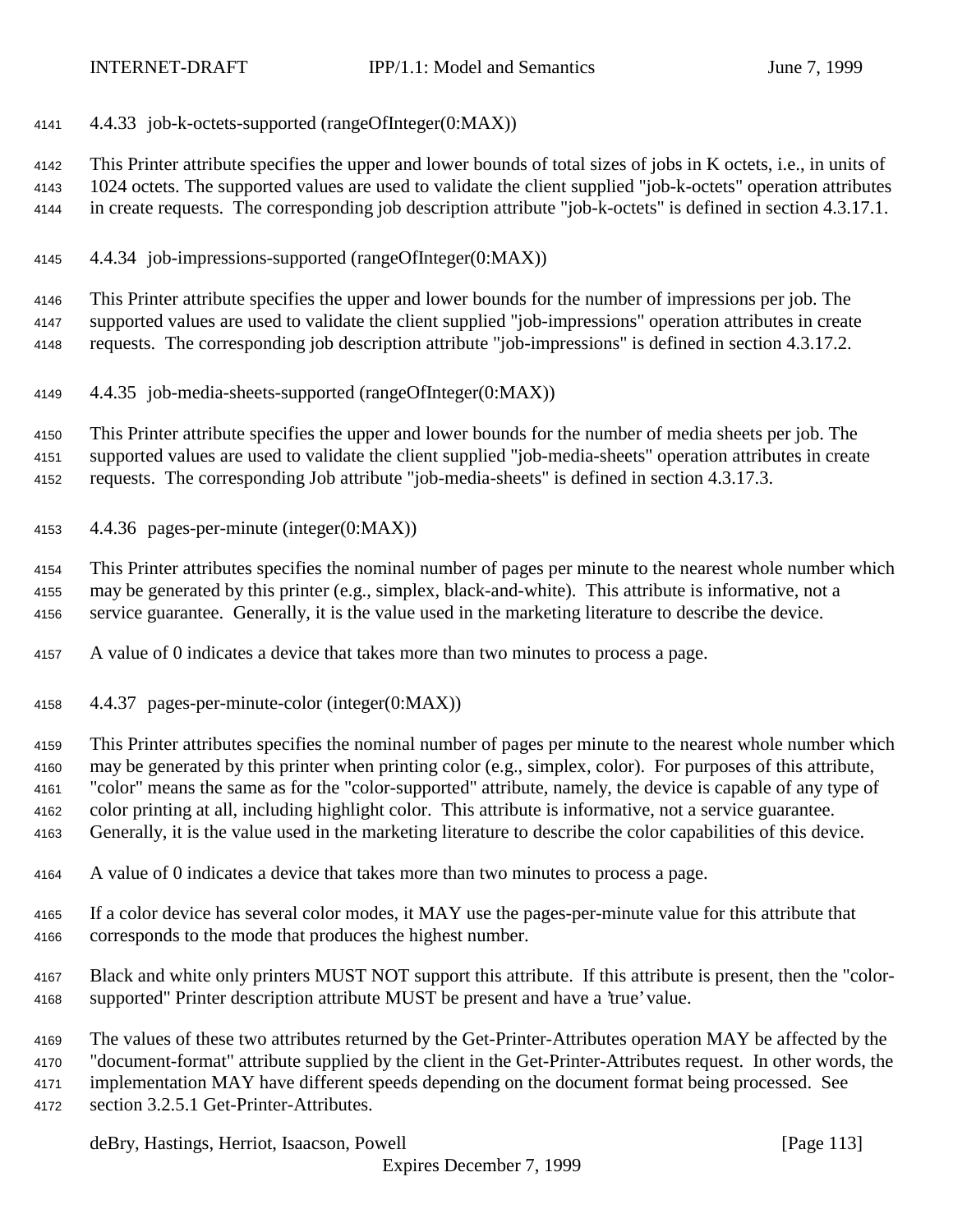#### 5. Conformance

 This section describes conformance issues and requirements. This document introduces model entities such as objects, operations, attributes, attribute syntaxes, and attribute values. These conformance sections describe the conformance requirements which apply to these model entities.

- 5.1 Client Conformance Requirements
- This section describes the conformance requirements for a client (see section 2.1), whether it be:
- 1. contained within software controlled by an end user, e.g. activated by the "Print" menu item in an application that sends IPP requests or
- 2. the print server component that sends IPP requests to either an output device or another 4182 "downstream" print server. **Issue 4**

 A conforming client MUST support all REQUIRED operations as defined in this document. For each attribute included in an operation request, a conforming client MUST supply a value whose type and value syntax conforms to the requirements of the Model document as specified in Sections 3 and 4. A conforming client MAY supply any registered extensions and/or private extensions in an operation request,

- as long as they meet the requirements in Section 6.
- Otherwise, there are no conformance requirements placed on the user interfaces provided by IPP clients or their applications. For example, one application might not allow an end user to submit multiple documents per job, while another does. One application might first query a Printer object in order to supply a graphical user interface (GUI) dialogue box with supported and default values whereas a different implementation might not.
- When sending a request, an IPP client NEED NOT supply any attributes that are indicated as OPTIONALLY supplied by the client.
- A client MUST be able to accept any of the attribute syntaxes defined in Section 4.1, including their full range, that may be returned to it in a response from a Printer object. In particular for each attribute that the client supports whose attribute syntax is 'text', the client MUST accept and process both the 'textWithoutLanguage' and 'textWithLanguage' forms. Similarly, for each attribute that the client supports whose attribute syntax is 'name', the client MUST accept and process both the 'nameWithoutLanguage' and 'nameWithLanguage' forms. For presentation purposes, truncation of long attribute values is not recommended. A recommended approach would be for the client implementation to allow the user to scroll through long attribute values.
- A response MAY contain attribute groups, attributes, attribute syntaxes, values, and status codes that the client does not expect. Therefore, a client implementation MUST gracefully handle such responses and not refuse to inter-operate with a conforming Printer that is returning registered or private extensions, including attribute groups, attributes, attribute syntaxes, attribute values, and status codes that conform to Section 6. Clients may choose to ignore any parameters, attributes, attribute syntaxes, or values that they do not 4208 understand. **Issue 25 and Issue 26**

deBry, Hastings, Herriot, Isaacson, Powell [Page 114]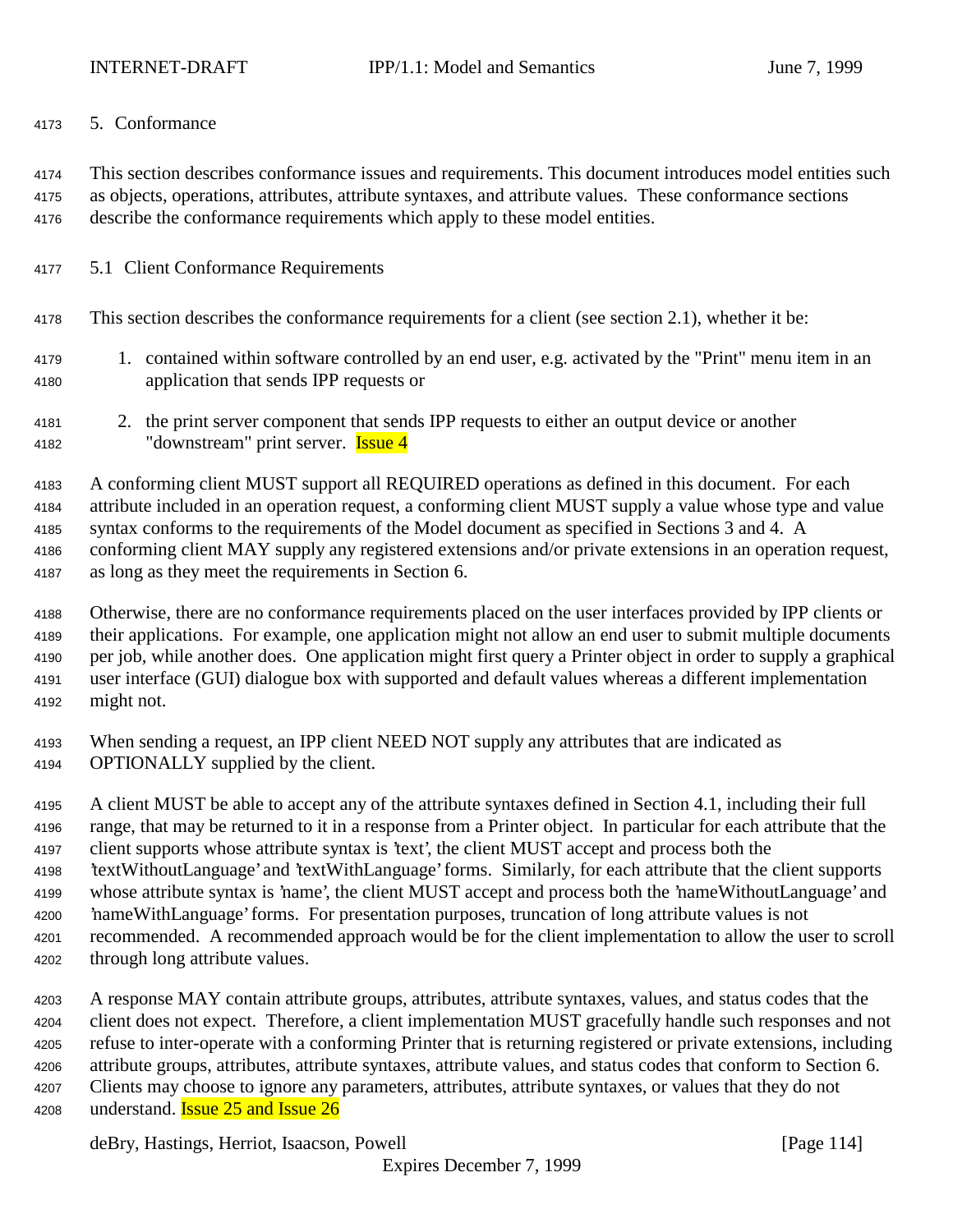While a client is sending data to a printer, it SHOULD do its best to prevent a channel from being closed by a lower layer when the channel is blocked (i.e. flow-controlled off) for whatever reason, e.g. 'out of paper' or 'job ahead hasn't freed up enough memory'. However, the layer that launched the print submission (e.g. an end user) MAY close the channel in order to cancel the job. When a client closes a channel, a Printer MAY print all or part of the received portion of the document. See the "Encoding and Transport" document **IPP-PRO** for more details. **Issue 4 and Issue 5**  A client MUST support Client Authentication as defined in the IPP/1.1 Encoding and Transport document [IPP-PRO]. A client SHOULD support Operation Privacy and Server Authentication as defined in the 4217 IPP/1.1 Encoding and Transport document [IPP-PRO]. See also section 8 of this document. Issue 32

- 5.2 IPP Object Conformance Requirements
- This section specifies the conformance requirements for conforming implementations of IPP objects (see section 2). These requirements apply to an IPP object whether it is:
- (1) an (embedded) device component that accepts IPP requests and controls the device or
- (2) a component of a print server that accepts IPP requests (where the print server control one or 4223 more networked devices using IPP or other protocols). **Issue 4**
- 5.2.1 Objects
- Conforming implementations MUST implement all of the model objects as defined in this document in the indicated sections:
- Section 2.1 Printer Object Section 2.2 - Job Object
- 5.2.2 Operations

 Conforming IPP object implementations MUST implement all of the REQUIRED model operations, including REQUIRED responses, as defined in this document in the indicated sections:

| 4232 | For a Printer object:                  |                 |
|------|----------------------------------------|-----------------|
| 4233 | Print-Job (section 3.2.1)              | <b>REQUIRED</b> |
| 4234 | Print-URI (section 3.2.2)              | <b>OPTIONAL</b> |
| 4235 | Validate-Job (section 3.2.3)           | <b>REQUIRED</b> |
| 4236 | Create-Job (section 3.2.4)             | <b>OPTIONAL</b> |
| 4237 | Get-Printer-Attributes (section 3.2.5) | <b>REQUIRED</b> |
| 4238 | Get-Jobs (section 3.2.6)               | <b>REQUIRED</b> |
| 4239 | Pause-Printer (section 3.2.7)          | <b>OPTIONAL</b> |
| 4240 | Resume-Printer (section 3.2.8)         | <b>OPTIONAL</b> |
| 4241 | Purge-Jobs (section 3.2.9)             | <b>OPTIONAL</b> |
| 4242 |                                        |                 |
| 4243 | For a Job object:                      |                 |
| 4244 | Send-Document (section 3.3.1)          | <b>OPTIONAL</b> |

deBry, Hastings, Herriot, Isaacson, Powell [Page 115]

Expires December 7, 1999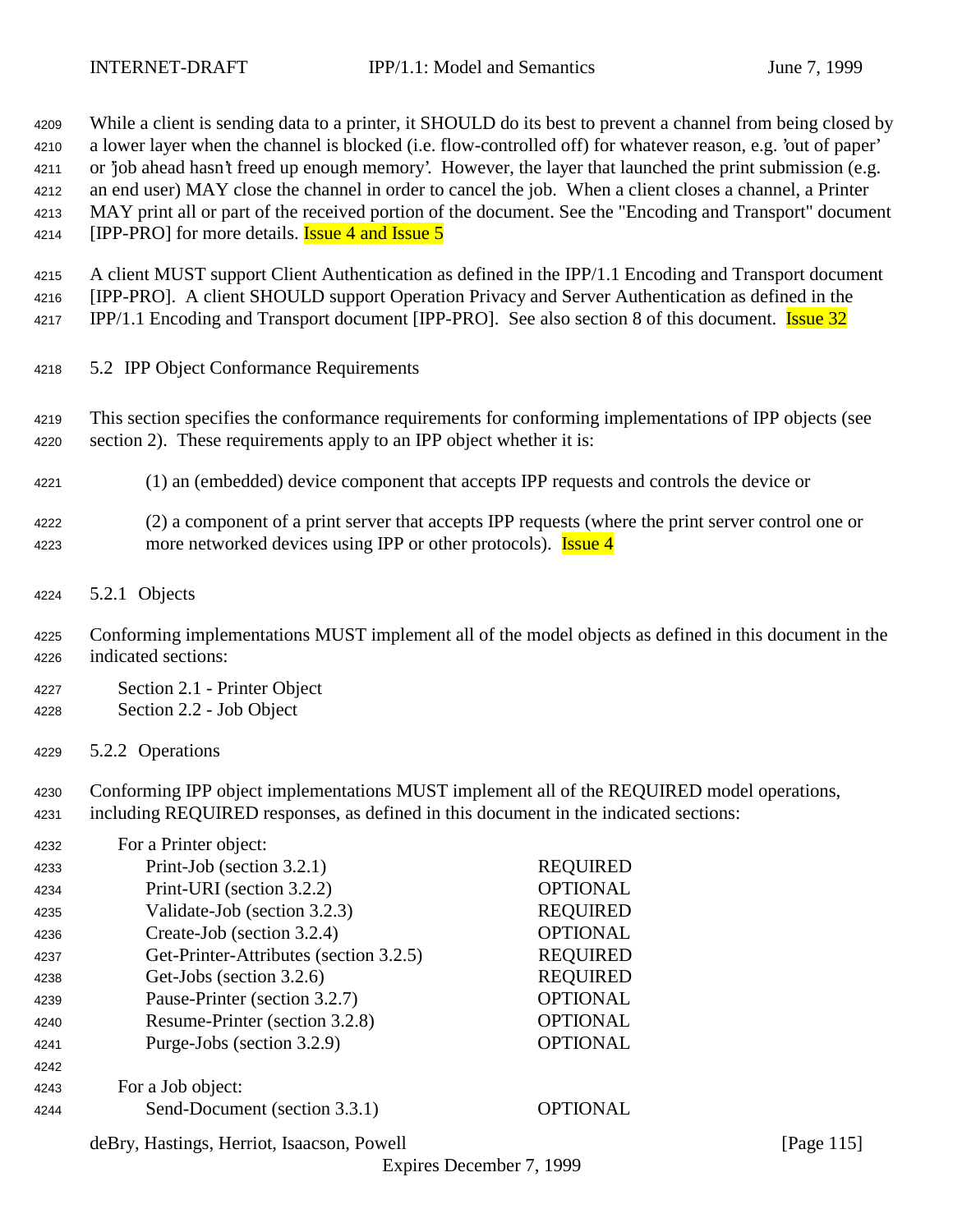| 4245 | Send-URI (section 3.3.2)           | <b>OPTIONAL</b> |
|------|------------------------------------|-----------------|
| 4246 | Cancel-Job (section 3.3.3)         | <b>REQUIRED</b> |
| 4247 | Get-Job-Attributes (section 3.3.4) | <b>REQUIRED</b> |
| 4248 | Hold-Job (section 3.3.5)           | <b>OPTIONAL</b> |
| 4249 | Release-Job (section 3.3.6)        | <b>OPTIONAL</b> |
| 4250 | Restart-Job (section 3.3.7)        | <b>OPTIONAL</b> |
|      |                                    |                 |

 Conforming IPP objects MUST support all REQUIRED operation attributes and all values of such attributes if so indicated in the description. Conforming IPP objects MUST ignore all unsupported or unknown operation attributes or operation attribute groups received in a request, but MUST reject a request that contains a supported operation attribute that contains an unsupported value.

 Conforming IPP objects MAY return operation responses that contain attributes groups, attributes names, attribute syntaxes, attribute values, and status codes that are extensions to this standard. The additional 4258 attribute groups MAY occur in any order. **Issue 26** 

The following section on object attributes specifies the support required for object attributes.

5.2.3 IPP Object Attributes

 Conforming IPP objects MUST support all of the REQUIRED object attributes, as defined in this document in the indicated sections.

 If an object supports an attribute, it MUST support only those values specified in this document or through 4264 the extension mechanism described in section 5.2.4. It MAY support any non-empty subset of these values. That is, it MUST support at least one of the specified values and at most all of them.

5.2.4 Versions

 Clients MUST support version 1.1, i.e., MUST meet the conformance requirements for clients specified in this document and [IPP-PRO] and SHOULD also support version 1.0, i.e., SHOULD meet the conformance requirements for clients as specified in [RFC2566] and [RFC2565]. IPP objects MUST support version 1.1, i.e., MUST meet the conformance requirements for IPP objects specified in this document and [IPP- PRO] and SHOULD also support version 1.0, i.e., SHOULD meet the conformance requirements for IPP objects as specified in [RFC2566] and [RFC2565].

 IPP clients MUST send a version '1.1' in requests and SHOULD try alternate versions if they receive a 'server-error-version-not-supported' error return. IPP objects MUST accept a version '1.1' request (or reject the request if the operation is not supported). IPP objects SHOULD accept any request with the major 4276 version '1' (or reject the request if the operation is not supported). See section 3.1.8. **ISSUE 36** 

5.2.5 Extensions

 A conforming IPP object MAY support registered extensions and private extensions, as long as they meet the requirements specified in Section 6.

deBry, Hastings, Herriot, Isaacson, Powell [Page 116]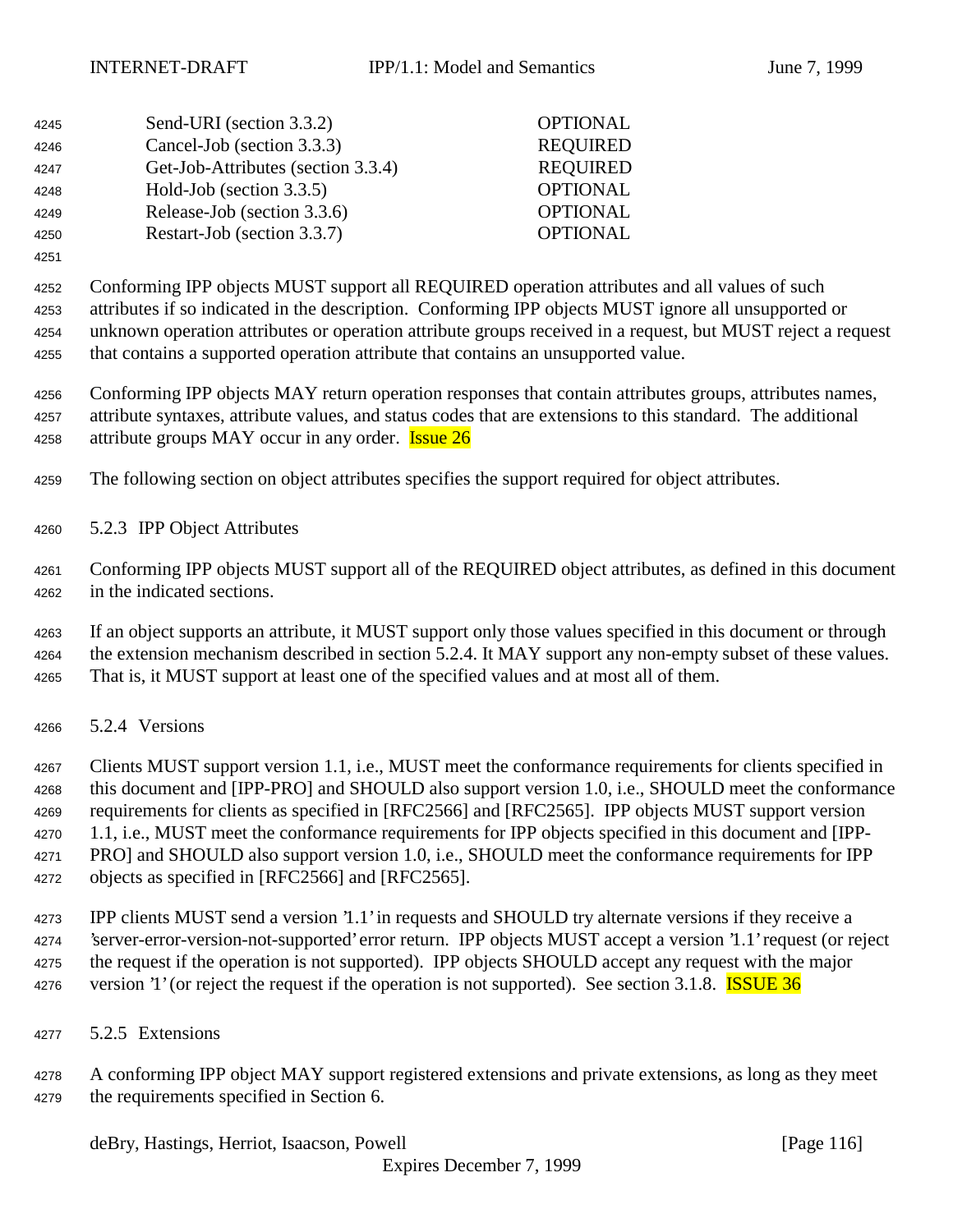For each attribute included in an operation response, a conforming IPP object MUST return a value whose type and value syntax conforms to the requirement of the Model document as specified in Sections 3 and 4.

5.2.6 Attribute Syntaxes

 An IPP object MUST be able to accept any of the attribute syntaxes defined in Section 4.1, including their full range, in any operation in which a client may supply attributes or the system administrator may configure attributes (by means outside the scope of this IPP/1.1 document). In particular for each attribute 4286 that the IPP object supports whose attribute syntax is 'text', the IPP object MUST accept and process both the 'textWithoutLanguage' and 'textWithLanguage' forms. Similarly, for each attribute that the IPP object supports whose attribute syntax is 'name', the IPP object MUST accept and process both the 'nameWithoutLanguage' and 'nameWithLanguage' forms. Furthermore, an IPP object MUST return attributes to the client in operation responses that conform to the syntax specified in Section 4.1, including their full range if supplied previously by a client.

4292 5.2.7 Security **Issue 32** 

 An IPP Printer implementation SHOULD contain support for Client Authentication as defined in the 4294 IPP/1.1 Encoding and Transport document [IPP-PRO]. A Printer implementation MAY allow an administrator to configure the Printer so that all, some, or none of the users are authenticated. See also section 8 of this document.

 An IPP Printer implementation SHOULD contain support for Operation Privacy and Server Authentication as defined in the IPP/1.1 Encoding and Transport document [IPP-PRO]. A Printer implementation MAY allow an administrator to configure the degree of support for Operation Privacy and Server Authentication. See also section 8 of this document.

 Security MUST NOT be compromised when a client supplies a lower "version-number" parameter in a request. For example, if an IPP/1.1 conforming Printer object accepts version '1.0' requests and is configured to enforce Digest Authentication, it MUST do the same for a version '1.0' request.

- 5.3 Charset and Natural Language Requirements
- All clients and IPP objects MUST support the 'utf-8' charset as defined in section 4.1.7.

 IPP objects MUST be able to accept any client request which correctly uses the "attributes-natural- language" operation attribute or the Natural Language Override mechanism on any individual attribute whether or not the natural language is supported by the IPP object. If an IPP object supports a natural language, then it MUST be able to translate (perhaps by table lookup) all generated 'text' or 'name' attribute values into one of the supported languages (see section 3.1.4). That is, the IPP object that supports a natural language NEED NOT be a general purpose translator of any arbitrary 'text' or 'name' value supplied by the client into that natural language. However, the object MUST be able to translate (automatically generate) any of its own attribute values and messages into that natural language.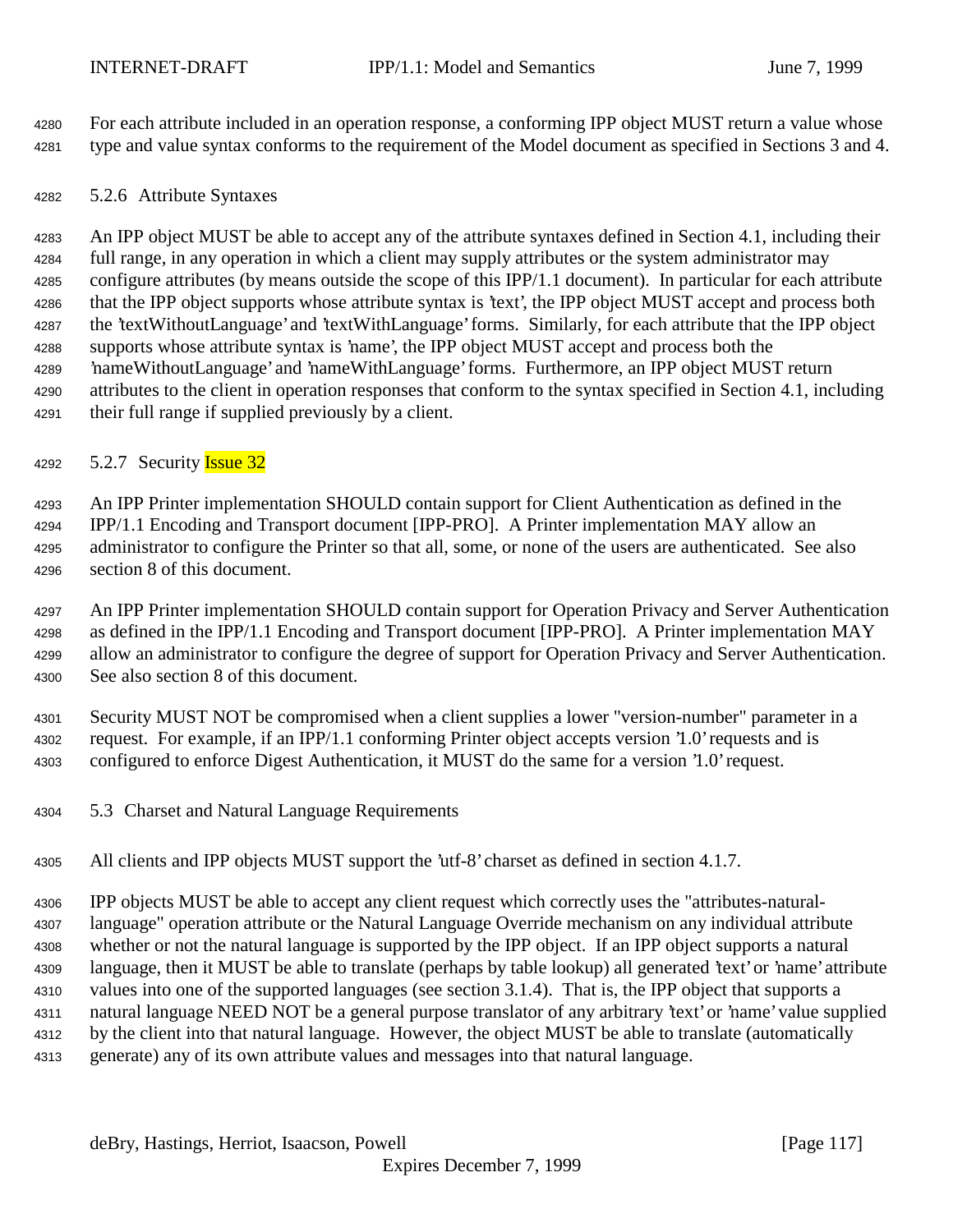6. IANA Considerations (registered and private extensions)

 This section describes how IPP can be extended to allow the following registered and private extensions to IPP:

 1. keyword attribute values 2. enum attribute values 3. attributes 4. attribute syntaxes 5. operations 6. attribute groups 7. status codes Extensions registered for use with IPP/1.1 are OPTIONAL for client and IPP object conformance to the

IPP/1.1 Model document.

These extension procedures are aligned with the guidelines as set forth by the IESG [IANA-CON]. Section

 11 describes how to propose new registrations for consideration. IANA will reject registration proposals that leave out required information or do not follow the appropriate format described in Section 11. IPP/1.1

may also be extended by an appropriate RFC that specifies any of the above extensions.

6.1 Typed 'keyword' and 'enum' Extensions

 IPP allows for 'keyword' and 'enum' extensions (see sections 4.1.2.3 and 4.1.4). This document uses prefixes to the 'keyword' and 'enum' basic attribute syntax type in order to communicate extra information to the reader through its name. This extra information is not represented in the protocol because it is unimportant to a client or Printer object. The list below describes the prefixes and their meaning.

- "type1": This IPP specification document must be revised to add a new keyword or a new enum. No private keywords or enums are allowed.
- "type2": Implementers can, at any time, add new keyword or enum values by proposing the complete specification to IANA:
- iana@iana.org

- IANA will forward the registration proposal to the IPP Designated Expert who will review the proposal with a mailing list that the Designated Expert keeps for this purpose. Initially, that list will be the mailing list used by the IPP WG:
- ipp@pwg.org
- even after the IPP WG is disbanded as permitted by [IANA-CON]. The IPP Designated Expert is appointed by the IESG Area Director responsible for IPP, according to [IANA-CON].
	- deBry, Hastings, Herriot, Isaacson, Powell [Page 118]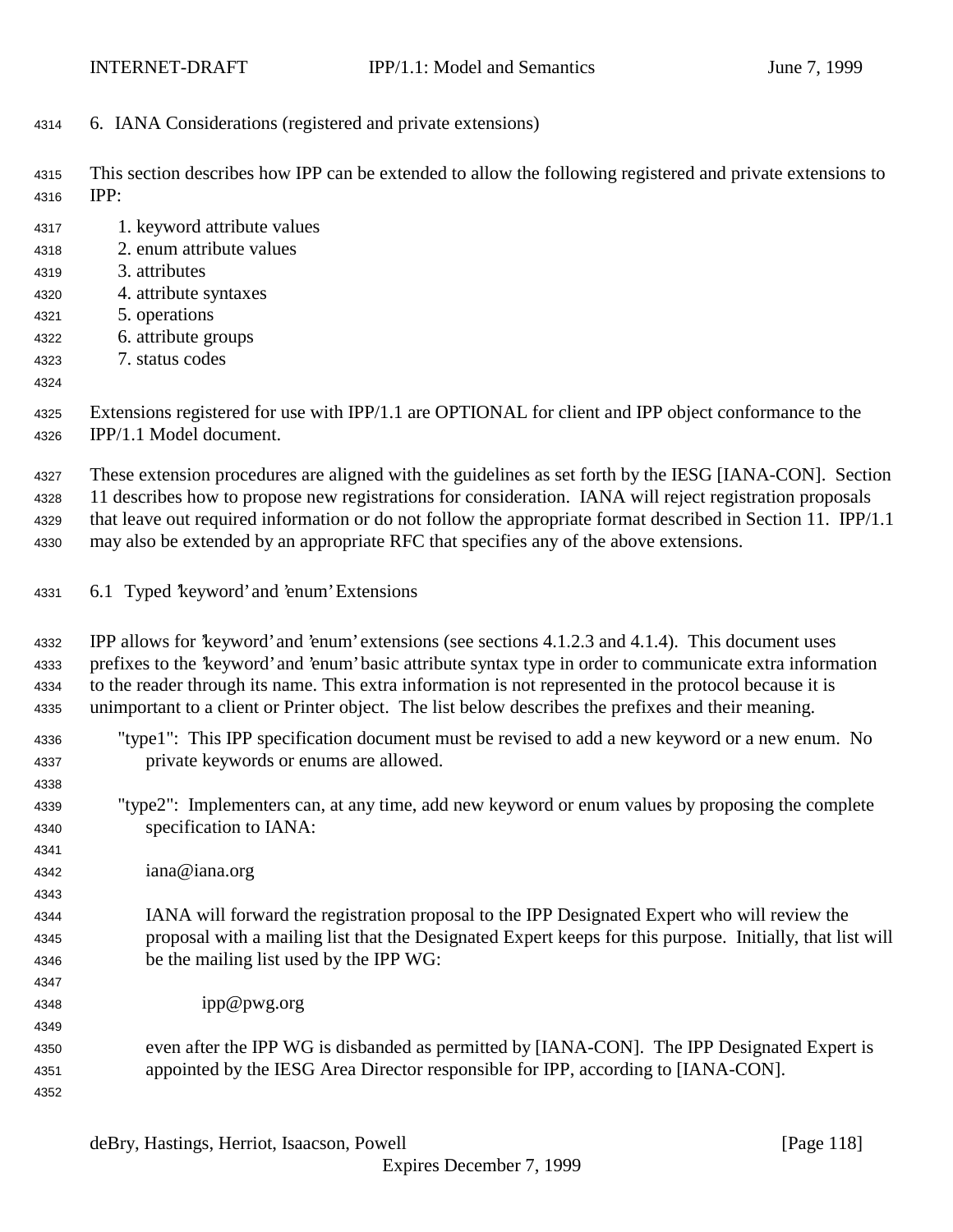- When a type2 keyword or enum is approved, the IPP Designated Expert becomes the point of contact for any future maintenance that might be required for that registration.
- "type3": Implementers can, at any time, add new keyword and enum values by submitting the complete specification to IANA as for type2 who will forward the proposal to the IPP Designated Expert. While no additional technical review is required, the IPP Designated Expert may, at his/her discretion, forward the proposal to the same mailing list as for type2 registrations for advice and comment.
- When a type3 keyword or enum is approved by the IPP Designated Expert, the original proposer becomes the point of contact for any future maintenance that might be required for that registration.
- For type2 and type3 keywords, the proposer includes the name of the keyword in the registration proposal and the name is part of the technical review.
- After type2 and type3 enums specifications are approved, the IPP Designated Expert in consultation with IANA assigns the next available enum number for each enum value.
- IANA will publish approved type2 and type3 keyword and enum attributes value registration specifications in:
- ftp.isi.edu/iana/assignments/ipp/attribute-values/xxx/yyy.txt

 where xxx is the attribute name that specifies the initial values and yyy.txt is a descriptive file name that contains one or more enums or keywords approved at the same time. For example, if several additional enums for stapling are approved for use with the "finishings" attribute (and "finishings-default" and "finishings-supported" attributes), IANA will publish the additional values in the file:

ftp.isi.edu/iana/assignments/ipp/attribute-values/finishings/stapling.txt

 Note: Some attributes are defined to be: 'type3 keywords' | 'name' which allows for attribute values to be extended by a site administrator with administrator defined names. Such names are not registered with IANA.

 By definition, each of the three types above assert some sort of registry or review process in order for extensions to be considered valid. Each higher numbered level (1, 2, 3) tends to be decreasingly less stringent than the previous level. Therefore, any typeN value MAY be registered using a process for some typeM where M is less than N, however such registration is NOT REQUIRED. For example, a type3 value MAY be registered in a type 1 manner (by being included in a future version of an IPP specification), however, it is NOT REQUIRED.

- This document defines keyword and enum values for all of the above types, including type3 keywords.
- For private (unregistered) keyword extensions, implementers SHOULD use keywords with a suitable distinguishing prefix, such as "xxx-" where xxx is the (lowercase) fully qualified company name registered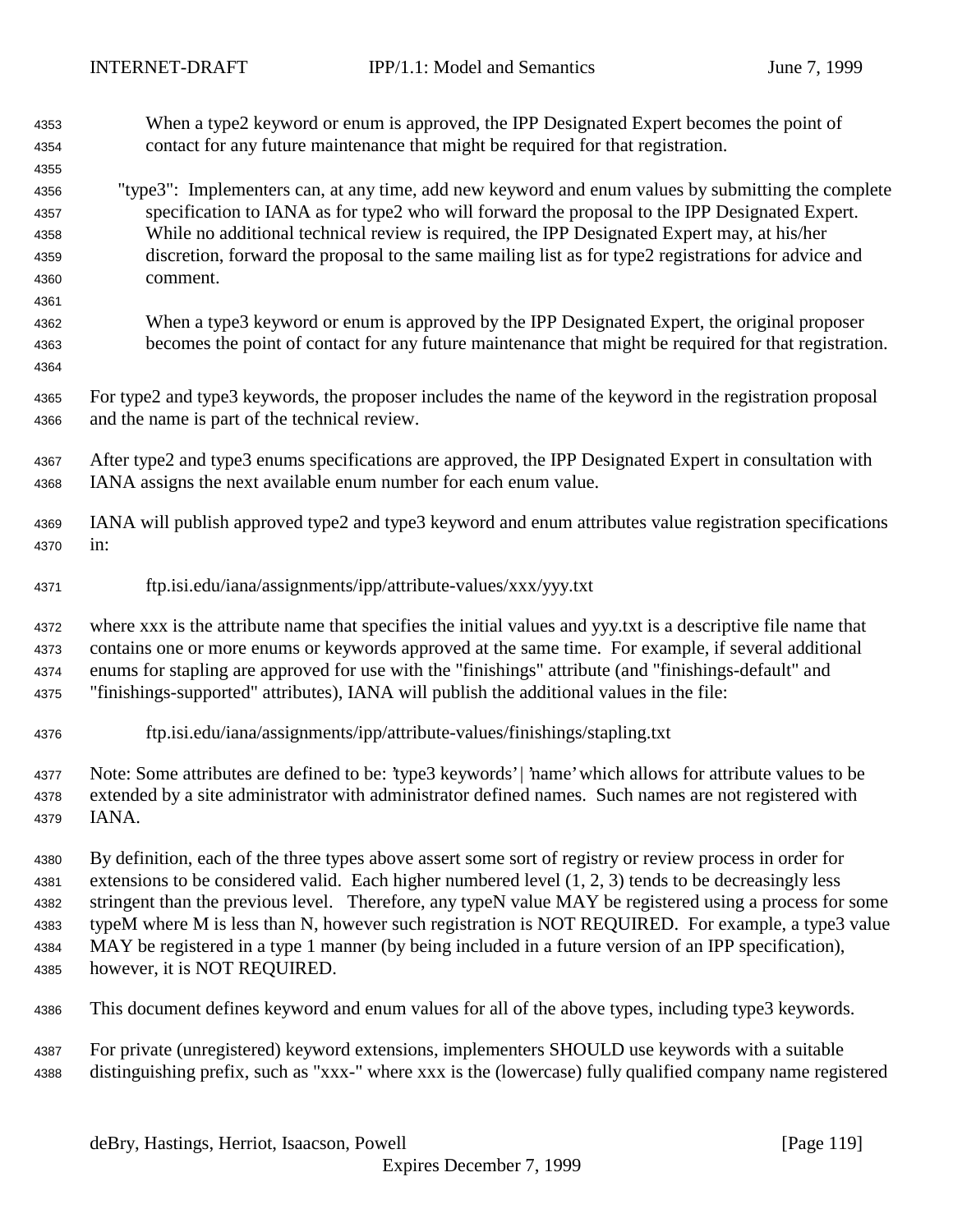with IANA for use in domain names [RFC1035]. For example, if the company XYZ Corp. had obtained the domain name "XYZ.com", then a private keyword 'abc' would be: 'xyz.com-abc'.

 Note: RFC 1035 [RFC1035] indicates that while upper and lower case letters are allowed in domain names, no significance is attached to the case. That is, two names with the same spelling but different case are to be treated as if identical. Also, the labels in a domain name must follow the rules for ARPANET host names: They must start with a letter, end with a letter or digit, and have as interior characters only letters, digits, and hyphen. Labels must be 63 characters or less. Labels are separated by the "." character.

- For private (unregistered) enum extension, implementers MUST use values in the reserved integer range which is 2\*\*30 to 2\*\*31-1.
- 6.2 Attribute Extensibility

 Attribute names are type2 keywords. Therefore, new attributes may be registered and have the same status as attributes in this document by following the type2 extension rules. For private (unregistered) attribute extensions, implementers SHOULD use keywords with a suitable distinguishing prefix as described in Section 6.1.

- IANA will publish approved attribute registration specifications as separate files:
- ftp.isi.edu/iana/assignments/ipp/attributes/xxx-yyy.txt
- where "xxx-yyy" is the new attribute name.

 If a new Printer object attribute is defined and its values can be affected by a specific document format, its specification needs to contain the following sentence:

 "The value of this attribute returned in a Get-Printer-Attributes response MAY depend on the "document-format" attribute supplied (see Section 3.2.5.1)."

 If the specification does not, then its value in the Get-Printer-Attributes response MUST NOT depend on the "document-format" supplied in the request. When a new Job Template attribute is registered, the value of the Printer attributes MAY vary with "document-format" supplied in the request without the specification having to indicate so.

6.3 Attribute Syntax Extensibility

 Attribute syntaxes are like type2 enums. Therefore, new attribute syntaxes may be registered and have the same status as attribute syntaxes in this document by following the type2 extension rules described in 4417 Section 6.1. The value codes that identify each of the attribute syntaxes are assigned in the "Encoding and Transport" document [IPP-PRO], including a designated range for private, experimental use.

 For attribute syntaxes, the IPP Designated Expert in consultation with IANA assigns the next attribute syntax code in the appropriate range as specified in [IPP-PRO]. IANA will publish approved attribute syntax registration specifications as separate files:

deBry, Hastings, Herriot, Isaacson, Powell [Page 120]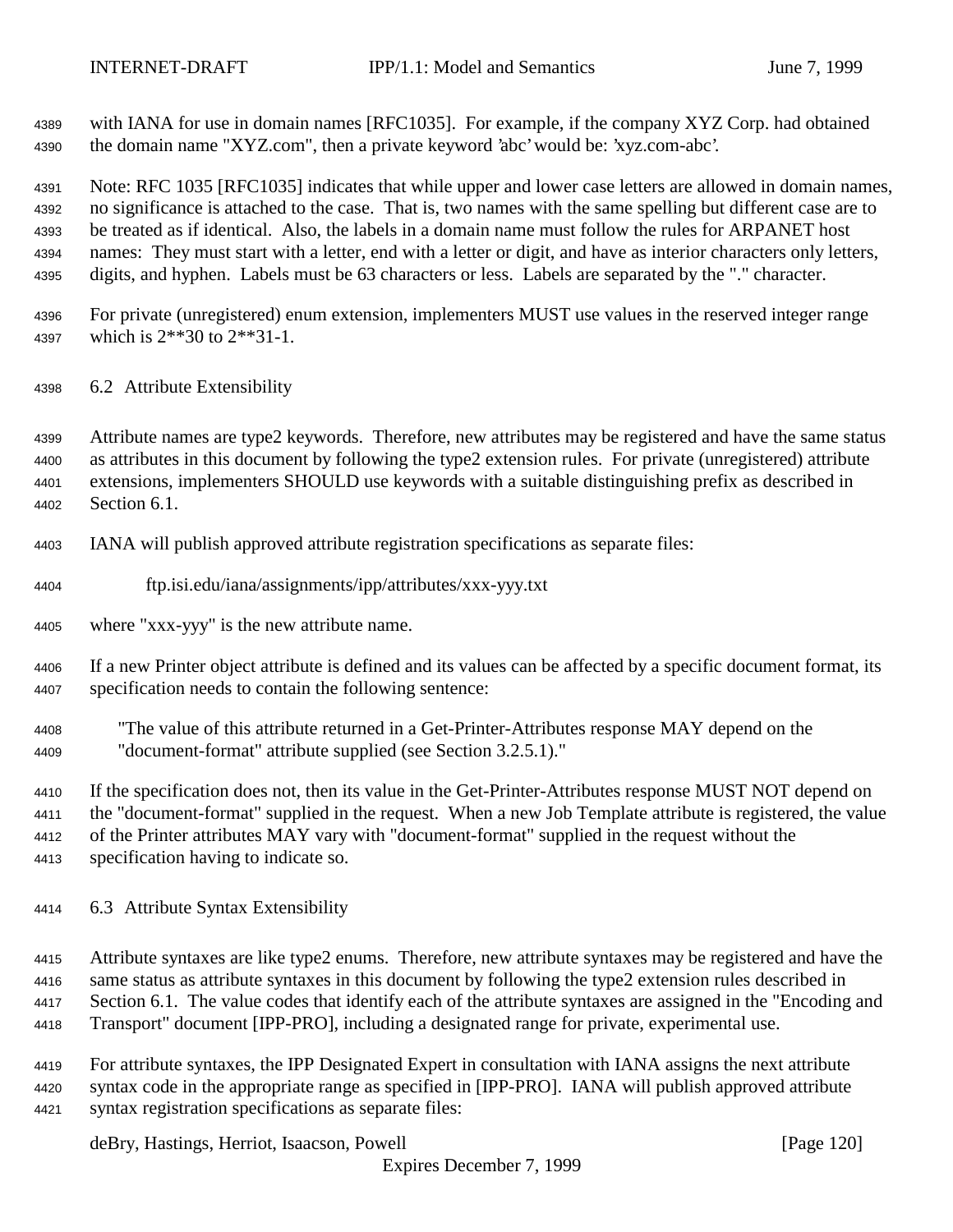- ftp.isi.edu/iana/assignments/ipp/attribute-syntaxes/xxx-yyy.txt
- where 'xxx-yyy' is the new attribute syntax name.

6.4 Operation Extensibility

 Operations may also be registered following the type2 procedures described in Section 6.1, though major new operations will usually be done by a new standards track RFC that augments this document. For private (unregistered) operation extensions, implementers MUST use the range for the "operation-id" in requests specified in Section 4.4.15 "operations-supported" Printer attribute.

 For operations, the IPP Designated Expert in consultation with IANA assigns the next operation-id code as specified in Section 4.4.15. IANA will publish approved operation registration specifications as separate files:

- ftp.isi.edu/iana/assignments/ipp/operations/Xxx-Yyy.txt
- where "Xxx-Yyy" is the new operation name.
- 6.5 Attribute Groups

 Attribute groups passed in requests and responses may be registered following the type2 procedures described in Section 6.1. The tags that identify each of the attribute groups are assigned in [IPP-PRO].

 For attribute groups, the IPP Designated Expert in consultation with IANA assigns the next attribute group tag code in the appropriate range as specified in [IPP-PRO]. IANA will publish approved attribute group registration specifications as separate files:

- ftp.isi.edu/iana/assignments/ipp/attribute-group-tags/xxx-yyy-tag.txt
- where 'xxx-yyy-tag' is the new attribute group tag name.
- 6.6 Status Code Extensibility

 Operation status codes may also be registered following the type2 procedures described in Section 6.1. The values for status codes are allocated in ranges as specified in Section 14 for each status code class:

- "informational" Request received, continuing process
- "successful" The action was successfully received, understood, and accepted
- "redirection" Further action must be taken in order to complete the request
- "client-error" The request contains bad syntax or cannot be fulfilled
- "server-error" The IPP object failed to fulfill an apparently valid request
- 

 For private (unregistered) operation status code extensions, implementers MUST use the top of each range as specified in Section 13.

deBry, Hastings, Herriot, Isaacson, Powell [Page 121]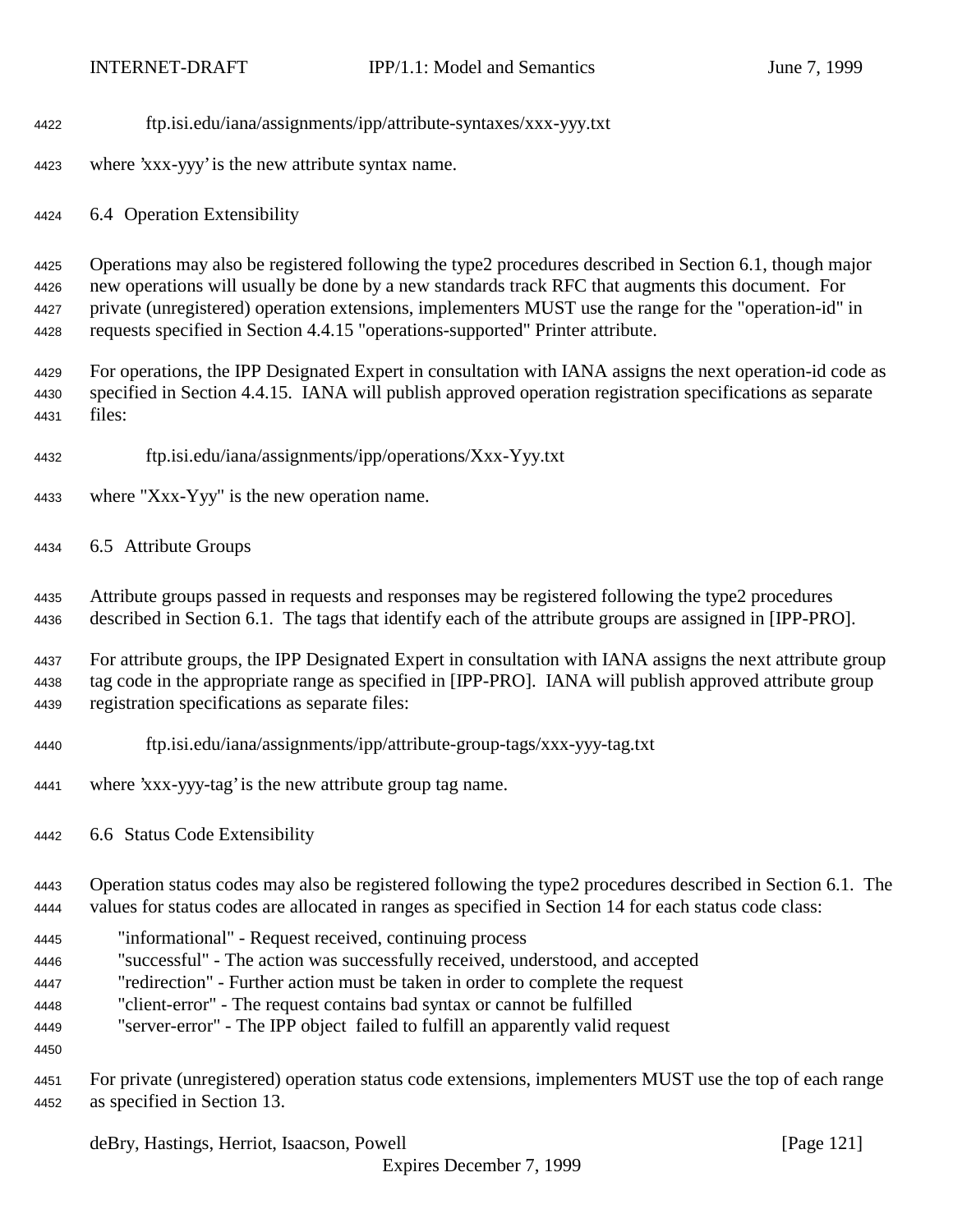For operation status codes, the IPP Designated Expert in consultation with IANA assigns the next status code in the appropriate class range as specified in Section 13. IANA will publish approved status code registration specifications as separate files:

- ftp.isi.edu/iana/assignments/ipp/status-codes/xxx-yyy.txt
- where "xxx-yyy" is the new operation status code keyword.
- 6.7 Registration of MIME types/sub-types for document-formats

 The "document-format" attribute's syntax is 'mimeMediaType'. This means that valid values are Internet Media Types (see Section 4.1.9). RFC 2045 [RFC2045] defines the syntax for valid Internet media types. IANA is the registry for all Internet media types.

6.8 Registration of charsets for use in 'charset' attribute values

The "attributes-charset" attribute's syntax is 'charset'. This means that valid values are charsets names.

When a charset in the IANA registry has more than one name (alias), the name labeled as "(preferred

 MIME name)", if present, MUST be used (see Section 4.1.7). IANA is the registry for charsets following the procedures of [RFC2278].

- 7. Internationalization Considerations
- Some of the attributes have values that are text strings and names which are intended for human understanding rather than machine understanding (see the 'text' and 'name' attribute syntaxes in Sections 4.1.1 and 4.1.2).
- In each operation request, the client
- identifies the charset and natural language of the request which affects each supplied 'text' and 'name' attribute value, and
- requests the charset and natural language for attributes returned by the IPP object in operation responses (as described in Section 3.1.4.1).
- 

 In addition, the client MAY separately and individually identify the Natural Language Override of a supplied 'text' or 'name' attribute using the 'textWithLanguage' and 'nameWithLanguage' technique described section 4.1.1.2 and 4.1.2.2 respectively.

 All IPP objects MUST support the UTF-8 [RFC2279] charset in all 'text' and 'name' attributes supported. If an IPP object supports more than the UTF-8 charset, the object MUST convert between them in order to return the requested charset to the client according to Section 3.1.4.2. If an IPP object supports more than one natural language, the object SHOULD return 'text' and 'name' values in the natural language requested where those values are generated by the Printer (see Section 3.1.4.1).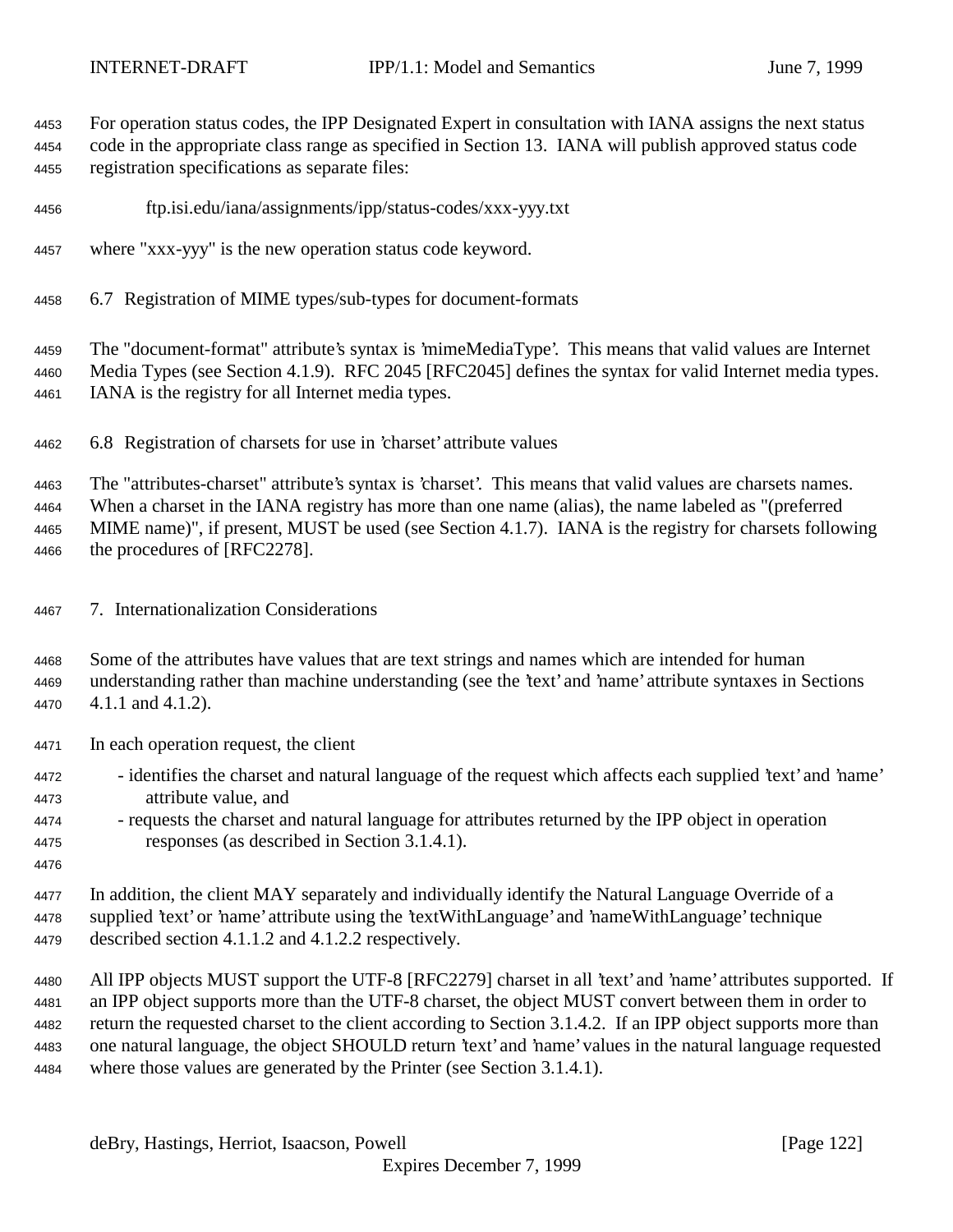For Printers that support multiple charsets and/or multiple natural languages in 'text' and 'name' attributes, different jobs may have been submitted in differing charsets and/or natural languages. All responses MUST be returned in the charset requested by the client. However, the Get-Jobs operation uses the 'textWithLanguage' and 'nameWithLanguage' mechanism to identify the differing natural languages with each job attribute returned.

 The Printer object also has configured charset and natural language attributes. The client can query the Printer object to determine the list of charsets and natural languages supported by the Printer object and what the Printer object's configured values are. See the "charset-configured", "charset-supported", "natural- language-configured", and "generated-natural-language-supported" Printer description attributes for more details.

 The "charset-supported" attributed identifies the supported charsets. If a charset is supported, the IPP object MUST be capable of converting to and from that charset into any other supported charset. In many cases, an IPP object will support only one charset and it MUST be the UTF-8 charset.

 The "charset-configured" attribute identifies the one supported charset which is the native charset given the current configuration of the IPP object (administrator defined).

 The "generated-natural-language-supported" attribute identifies the set of supported natural languages for generated messages; it is not related to the set of natural languages that must be accepted for client supplied 'text' and 'name' attributes. For client supplied 'text' and 'name' attributes, an IPP object MUST accept ALL supplied natural languages. Just because a Printer object is currently configured to support 'en-us' natural language does not mean that the Printer object should reject a job if the client supplies a job name that is in 'fr-ca'.

 The "natural-language-configured" attribute identifies the one supported natural language for generated messages which is the native natural language given the current configuration of the IPP object (administrator defined).

- Attributes of type 'text' and 'name' are populated from different sources. These attributes can be categorized into following groups (depending on the source of the attribute):
- 1. Some attributes are supplied by the client (e.g., the client supplied "job-name", "document-name", and "requesting-user-name" operation attributes along with the corresponding Job object's "job- name" and "job-originating-user-name" attributes). The IPP object MUST accept these attributes in any natural language no matter what the set of supported languages for generated messages
- 2. Some attributes are supplied by the system administrator (e.g., the Printer object's "printer-name" and "printer-location" attributes). These too can be in any natural language. If the natural language for these attributes is different than what a client requests, then they must be reported using the Natural Language Override mechanism.
- 3. Some attributes are supplied by the device manufacturer (e.g., the Printer object's "printer-make-and- model" attribute). These too can be in any natural language. If the natural language for these attributes is different than what a client requests, then they must be reported using the Natural Language Override mechanism.
- 4. Some attributes are supplied by the operator (e.g., the Job object's "job-message-from-operator" attribute). These too can be in any natural language. If the natural language for these attributes is

deBry, Hastings, Herriot, Isaacson, Powell [Page 123]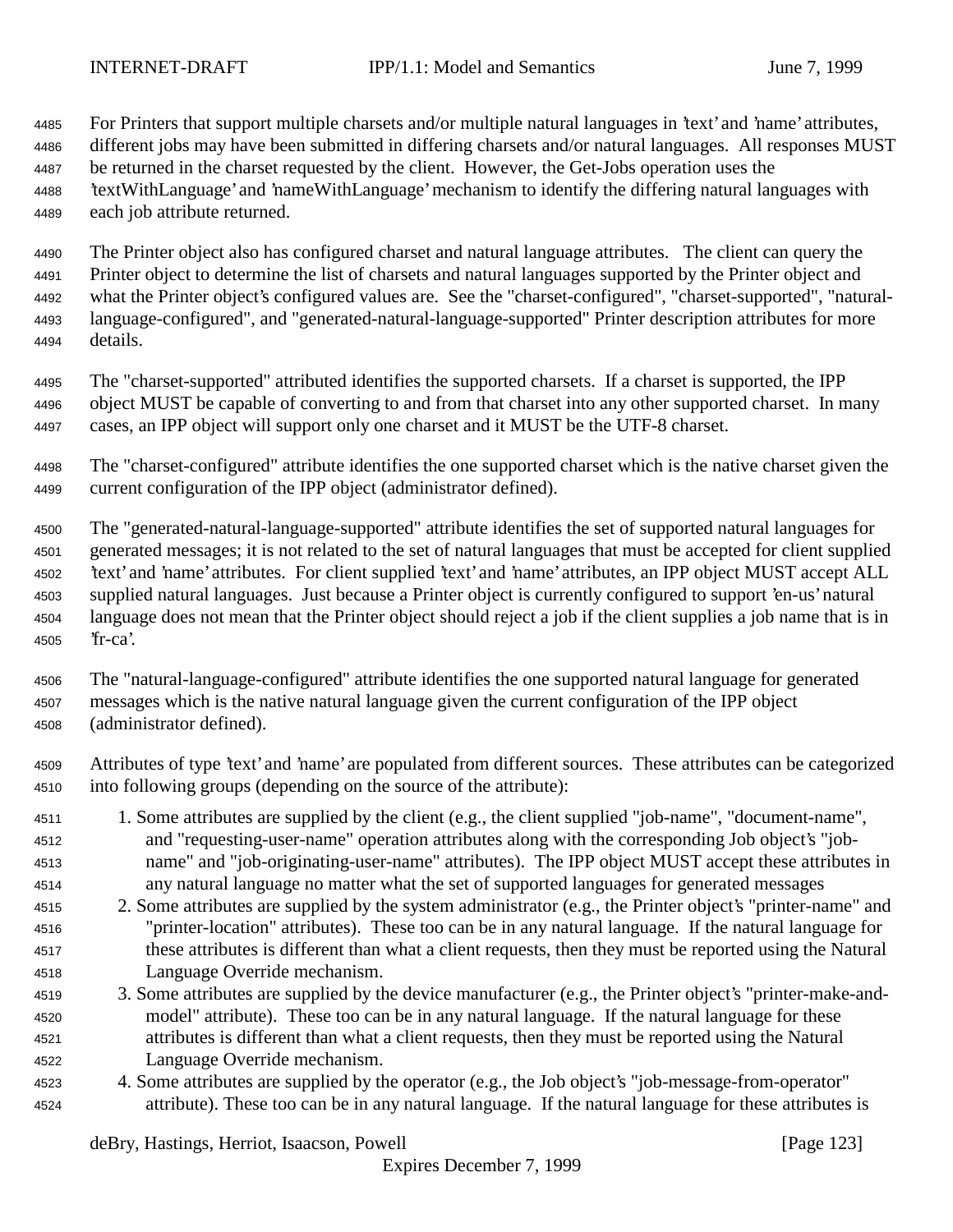- <sup>4525</sup> different than what a client requests, then they must be reported using the Natural Language <sup>4526</sup> Override mechanism.
- <sup>4527</sup> 5. Some attributes are generated by the IPP object (e.g., the Job object's "job-state-message" attribute, <sup>4528</sup> the Printer object's "printer-state-message" attribute, and the "status-message" operation attribute). <sup>4529</sup> These attributes can only be in one of the "generated-natural-language-supported" natural <sup>4530</sup> languages. If a client requests some natural language for these attributes other than one of the <sup>4531</sup> supported values, the IPP object SHOULD respond using the value of the "natural-language-<sup>4532</sup> configured" attribute (using the Natural Language Override mechanism if needed).
- 4533
- <sup>4534</sup> The 'text' and 'name' attributes specified in this version of this document (additional ones will be registered <sup>4535</sup> according to the procedures in Section 6) are:

| Attributes                                | Source                                  |  |  |
|-------------------------------------------|-----------------------------------------|--|--|
|                                           |                                         |  |  |
| <b>Operation Attributes:</b>              |                                         |  |  |
| job-name (name)                           | client                                  |  |  |
| document-name (name)                      | client                                  |  |  |
| requesting-user-name (name)               | client                                  |  |  |
| status-message                            | Job or Printer object                   |  |  |
|                                           |                                         |  |  |
| <b>Job Template Attributes:</b>           |                                         |  |  |
| job-hold-until (keyword   name)           | client matches administrator-configured |  |  |
| job-hold-until-default (keyword   name)   | client matches administrator-configured |  |  |
| job-hold-until-supported (keyword   name) | client matches administrator-configured |  |  |
| job-sheets (keyword   name)               | client matches administrator-configured |  |  |
| job-sheets-default (keyword   name)       | client matches administrator-configured |  |  |
| job-sheets-supported (keyword   name)     | client matches administrator-configured |  |  |
| media (keyword   name)                    | client matches administrator-configured |  |  |
| media-default (keyword   name)            | client matches administrator-configured |  |  |
| media-supported (keyword   name)          | client matches administrator-configured |  |  |
| media-ready (keyword   name)              | client matches administrator-configured |  |  |
| <b>Job Description Attributes:</b>        |                                         |  |  |
| job-name (name)                           | client or Printer object                |  |  |
| job-originating-user-name (name)          | Printer object                          |  |  |
| job-state-message (text)                  | Job or Printer object                   |  |  |
| output-device-assigned (name(127))        | administrator                           |  |  |
| job-message-from-operator (text(127))     | operator                                |  |  |
| <b>Printer Description Attributes:</b>    |                                         |  |  |
| printer-name (name $(127)$ )              | administrator                           |  |  |
| printer-location (text(127))              | administrator                           |  |  |
| printer-info $(text(127))$                | administrator                           |  |  |
|                                           |                                         |  |  |
| printer-make-and-model (text(127))        | administrator or manufacturer           |  |  |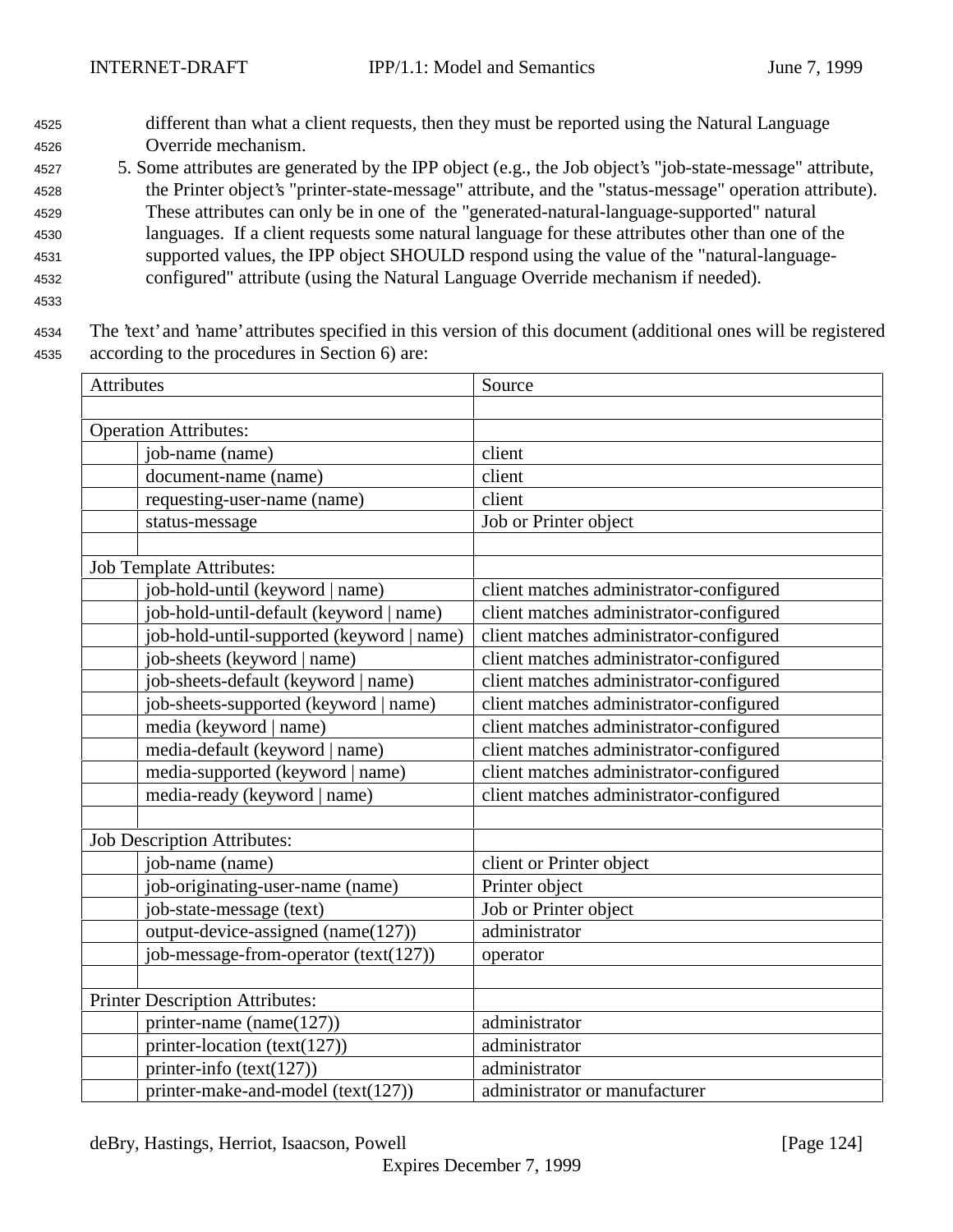| printer-state-message (text)                            | Printer object |
|---------------------------------------------------------|----------------|
| $\frac{1}{2}$ printer-message-from-operator (text(127)) | operator       |

#### 8. Security Considerations

 It is difficult to anticipate the security risks that might exist in any given IPP environment. For example, if IPP is used within a given corporation over a private network, the risks of exposing document data may be low enough that the corporation will choose not to use encryption on that data. However, if the connection between the client and the IPP object is over a public network, the client may wish to protect the content of the information during transmission through the network with encryption.

 Furthermore, the value of the information being printed may vary from one IPP environment to the next. Printing payroll checks, for example, would have a different value than printing public information from a file. There is also the possibly of denial-of-service attacks, but denial-of-service attacks against printing resources are not well understood and there is no published precedents regarding this scenario.

 Once the authenticated identity of the requester has been supplied to the IPP object, the object uses that identity to enforce any authorization policy that might be in place. For example, one site's policy might be that only the job owner is allowed to cancel a job. The details and mechanisms to set up a particular access control policy are not part of IPP/1.1, and must be established via some other type of administrative or access control framework. However, there are operation status codes that allow an IPP server to return information back to a client about any potential access control violations for an IPP object.

 During a create operation, the client's identity is recorded in the Job object in an implementation-defined attribute. This information can be used to verify a client's identity for subsequent operations on that Job object in order to enforce any access control policy that might be in effect. See section 8.3 below for more details.

 Since the security levels or the specific threats that any given IPP system administrator may be concerned with cannot be anticipated, IPP MUST be capable of operating with different security mechanisms and security policies as required by the individual installation. Security policies might vary from very strong, to very weak, to none at all, and corresponding security mechanisms will be required.

8.1 Security Scenarios

 The following sections describe specific security attacks for IPP environments. Where examples are provided they should be considered illustrative of the environment and not an exhaustive set. Not all of these environments will necessarily be addressed in initial implementations of IPP.

8.1.1 Client and Server in the Same Security Domain

 This environment is typical of internal networks where traditional office workers print the output of personal productivity applications on shared work-group printers, or where batch applications print their output on large production printers. Although the identity of the user may be trusted in this environment, a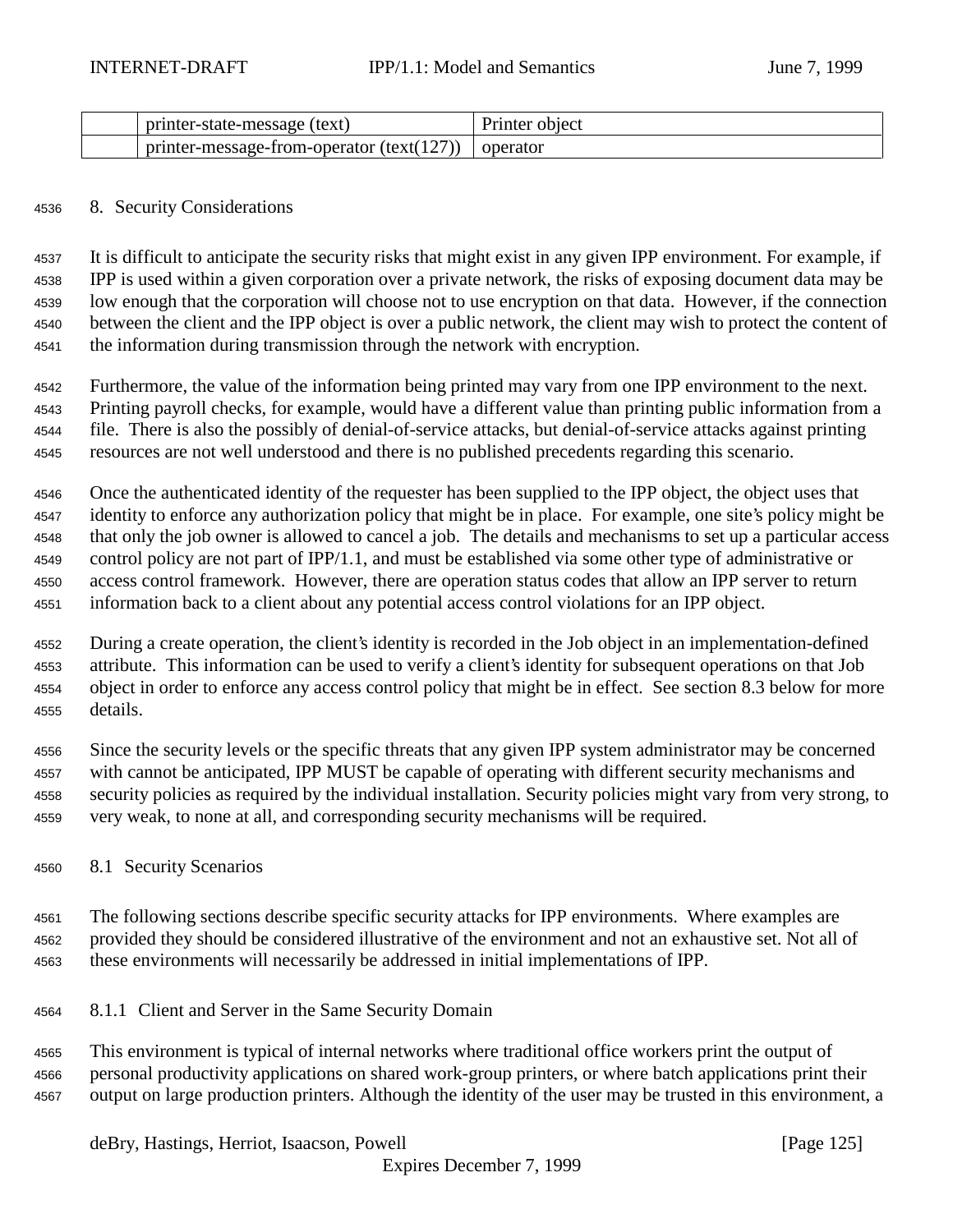user might want to protect the content of a document against such attacks as eavesdropping, replaying or tampering.

# 8.1.2 Client and Server in Different Security Domains

 Examples of this environment include printing a document created by the client on a publicly available printer, such as at a commercial print shop; or printing a document remotely on a business associate's printer. This latter operation is functionally equivalent to sending the document to the business associate as a facsimile. Printing sensitive information on a Printer in a different security domain requires strong security measures. In this environment authentication of the printer is required as well as protection against unauthorized use of print resources. Since the document crosses security domains, protection against eavesdropping and document tampering are also required. It will also be important in this environment to protect Printers against "spamming" and malicious document content.

## 8.1.3 Print by Reference

 When the document is not stored on the client, printing can be done by reference. That is, the print request can contain a reference, or pointer, to the document instead of the actual document itself (see sections 3.2.2 and 3.3.2). Standard methods currently do not exist for remote entities to "assume" the credentials of a client for forwarding requests to a 3rd party. It is anticipated that Print-By-Reference will be used to access "public" documents and that sophisticated methods for authenticating "proxies" is not specified in this document.

## 8.2 URIs in Operation, Job, and Printer attributes

 The "printer-uri-supported" attribute contains the Printer object's URI(s). Its companion attribute, "uri- security-supported", identifies the security mechanism used for each URI listed in the "printer-uri- supported" attribute. For each Printer operation request, a client MUST supply only one URI in the "printer-uri" operation attribute. In other words, even though the Printer supports more than one URI, the client only interacts with the Printer object using one if its URIs. This duality is not needed for Job objects, since the Printer objects is the factory for Job objects, and the Printer object will generate the correct URI for new Job objects depending on the Printer object's security configuration.

8.3 URIs for each authentication mechanisms

 Each URI has an authentication mechanism associated with it. If the URI is the i'th element of "printer-uri- supported", then authentication mechanism is the "i th" element of "uri-authentication-supported". For a list of possible authentication mechanisms, see section 4.4.2.

 The Printer object uses an authentication mechanism to determine the name of the user performing an operation. This user is called the "authenticated user". The credibility of authentication depends on the 4600 mechanism that the Printer uses to obtain the user's name. When the authentication mechanism is 'none', all authenticated users are "anonymous".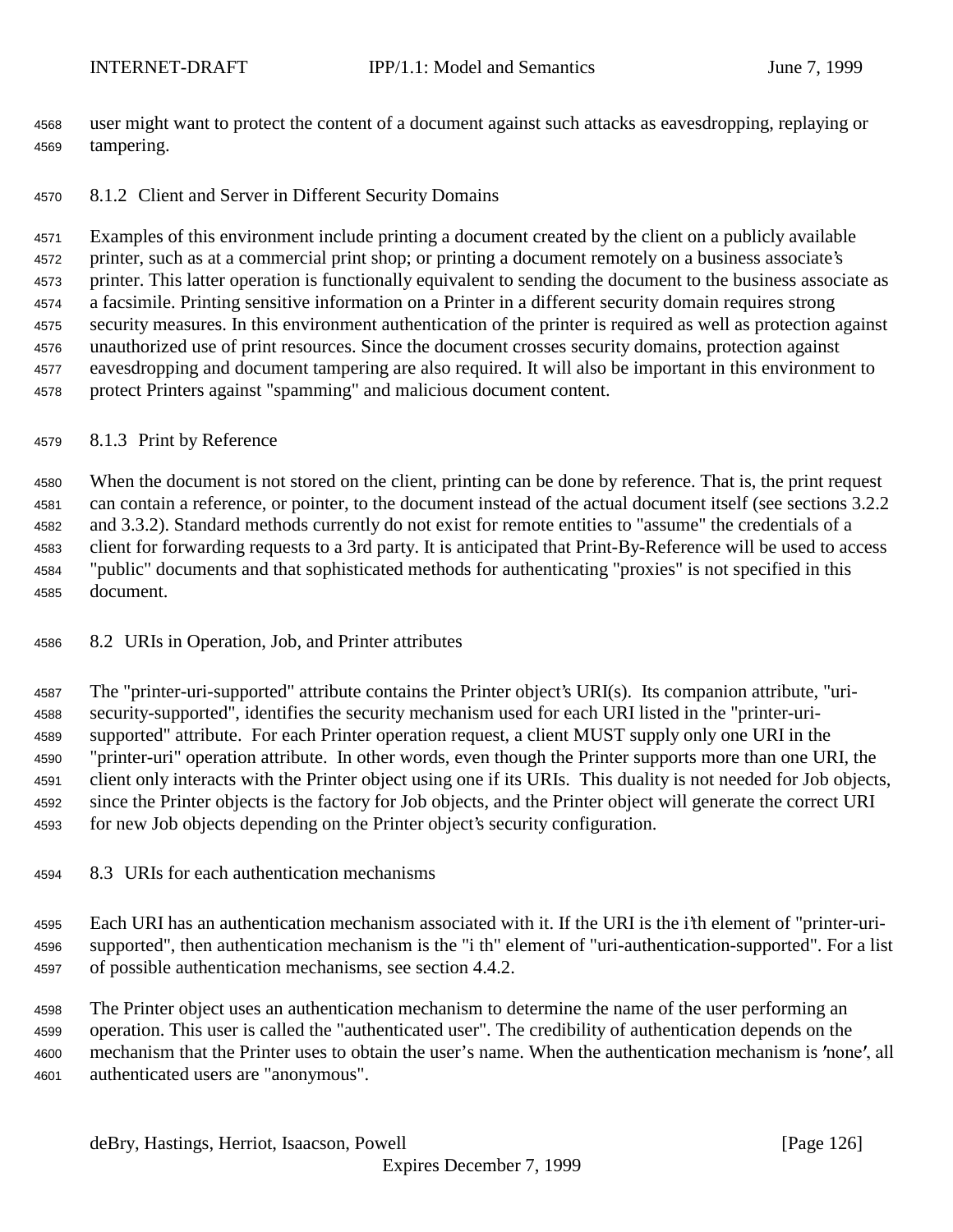During job creation operations, the Printer initializes the value of the "job-originating-user-name" attribute (see section 4.3.6) to be the authenticated user. The authenticated user is this case is called the "job-owner".

 If an implementation can be configured to support more than one authentication mechanism, then it MUST implement rules for determining equality of authenticated user names which have been authenticated via different authentication mechanisms. One possible policy is that identical names that are authenticated via different mechanism are different. For example, a user can cancel his job only if he uses the same authentication mechanism for both Cancel-Job and Print-Job. Another policy is that identical names that are authenticated via different mechanism are the same if the authentication mechanism for the later operation is not less strong than the authentication mechanism for the earlier job creation operation. For example, a user can cancel his job only if he uses the same or stronger authentication mechanism for Cancel-Job and Print-Job. With this second policy a job submitted via 'requesting-user-name' authentication could be cancelled via 'digest' authentication. With the first policy, the job could not be cancelled in this way.

 A client is able to determine the authentication mechanism used to create a job. It is the i'th value of the Printer's "uri-authentication-supported" attribute (see section 4.4.2), where i is the index of the element of the Printer's "printer-uri-supported" attribute (see section 4.4.1) equal to the job's "job-printer-uri" attribute (see section 4.3.3).

- 
- 
- 
- 

8.4 Restricted Queries

 In many IPP operations, a client supplies a list of attributes to be returned in the response. For security reasons, an IPP object may be configured not to return all attributes (or all values) that a client requests. The job attributes returned MAY depend on whether the requesting user is the same as the user that submitted the job. The IPP object MAY even return none of the requested attributes. In such cases, the status returned is the same as if the object had returned all requested attributes. The client cannot tell by such a response whether the requested attribute was present or absent on the object.

8.5 Operations performed by operators and system administrators

For the three printer operations Pause-Printer, Resume-Printer, and Purge-Jobs (see sections 3.2.7, 3.2.8 and

3.2.9), the requesting user is intended to be an operator or administrator of the Printer object (see section 1).

 For operations on jobs, the requesting user is intended to be the job owner or may be an operator or administrator of the Printer object. The means for authorizing an operator or administrator of the Printer

object are not specified in this document.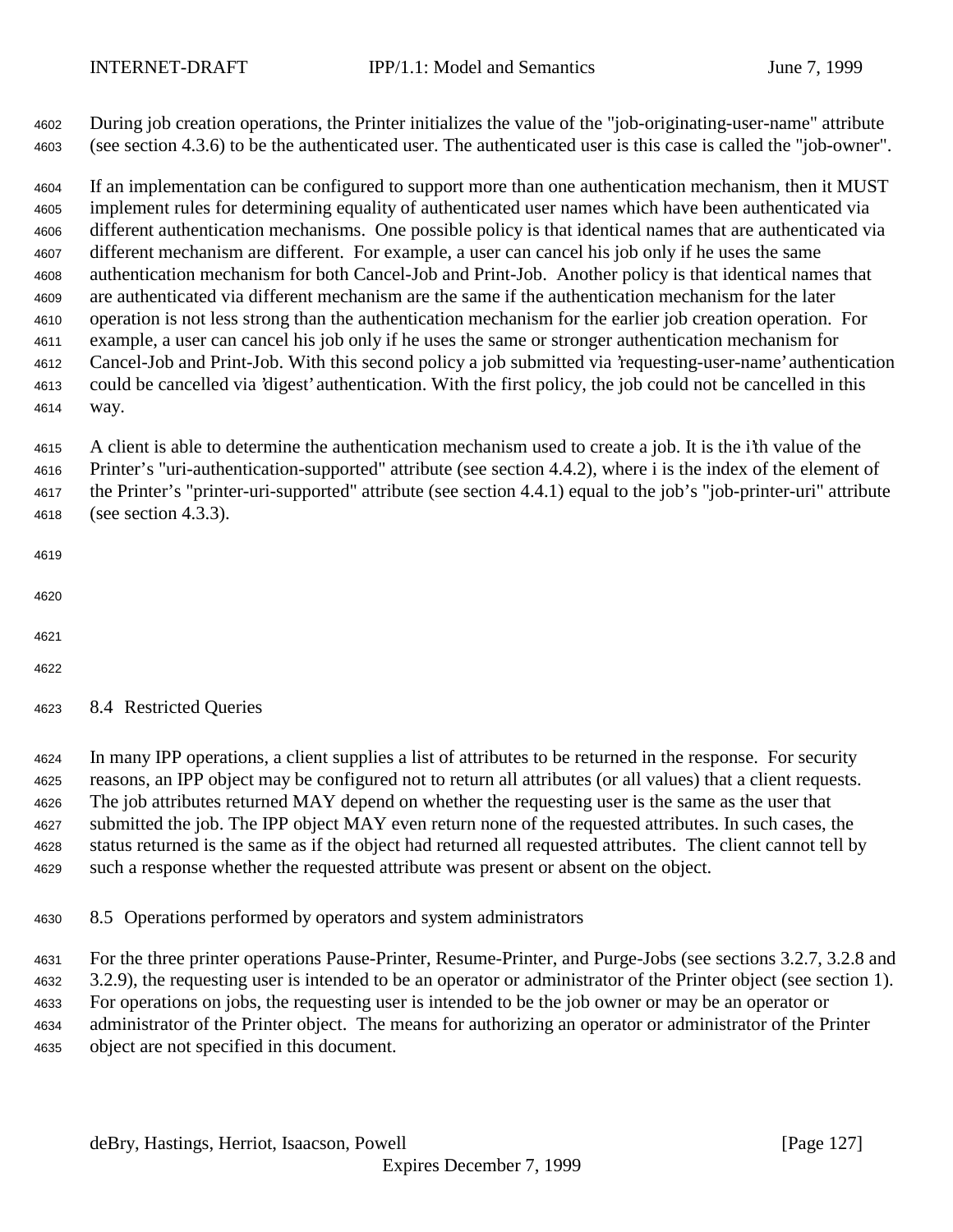# 8.6 Queries on jobs submitted using non-IPP protocols

 If the device that an IPP Printer is representing is able to accept jobs using other job submission protocols in addition to IPP, it is RECOMMENDED that such an implementation at least allow such "foreign" jobs to be queried using Get-Jobs returning "job-id" and "job-uri" as 'unknown'. Such an implementation NEED NOT support all of the same IPP job attributes as for IPP jobs. The IPP object returns the 'unknown' out-of- band value for any requested attribute of a foreign job that is supported for IPP jobs, but not for foreign jobs.

 It is further RECOMMENDED, that the IPP Printer generate "job-id" and "job-uri" values for such "foreign jobs", if possible, so that they may be targets of other IPP operations, such as Get-Job-Attributes and Cancel-Job. Such an implementation also needs to deal with the problem of authentication of such foreign jobs. One approach would be to treat all such foreign jobs as belonging to users other than the user of the IPP client. Another approach would be for the foreign job to belong to 'anonymous'. Only if the IPP client has been authenticated as an operator or administrator of the IPP Printer object, could the foreign jobs be queried by an IPP request. Alternatively, if the security policy is to allow users to query other users' jobs, then the foreign jobs would also be visible to an end-user IPP client using Get-Jobs and Get-Job-Attributes.

#### 

| 4652 | 9. References                                                                                      |
|------|----------------------------------------------------------------------------------------------------|
| 4653 | [ASCII]                                                                                            |
| 4654 | Coded Character Set - 7-bit American Standard Code for Information Interchange (ASCII), ANSI       |
| 4655 | X3.4-1986. This standard is the specification of the US-ASCII charset.                             |
| 4656 | $[BCP-11]$                                                                                         |
| 4657 | Bradner S., Hovey R., "The Organizations Involved in the IETF Standards Process", 1996/10/29       |
| 4658 | (RFC 2028)                                                                                         |
| 4659 | [HTPP]                                                                                             |
| 4660 | J. Barnett, K. Carter, R. DeBry, "Initial Draft - Hypertext Printing Protocol - HTPP/1.0", October |
| 4661 | 1996, ftp://ftp.pwg.org/pub/pwg/ipp/historic/htpp/overview.ps.gz                                   |
| 4662 | [IANA-CON]                                                                                         |
| 4663 | Narte, T. and Alvestrand, H.T.: Guidelines for Writing an IANA Considerations Section in RFCs,     |
| 4664 | Work in Progress, draft-iesg-iana-considerations-04.txt, May 21, 1998.                             |
| 4665 | $[IANA-CS]$                                                                                        |
| 4666 | IANA Registry of Coded Character Sets: ftp://ftp.isi.edu/in-notes/iana/assignments/character-sets  |
| 4667 | $[IANA-MT]$                                                                                        |
| 4668 | IANA Registry of Media Types: ftp://ftp.isi.edu/in-notes/iana/assignments/media-types/             |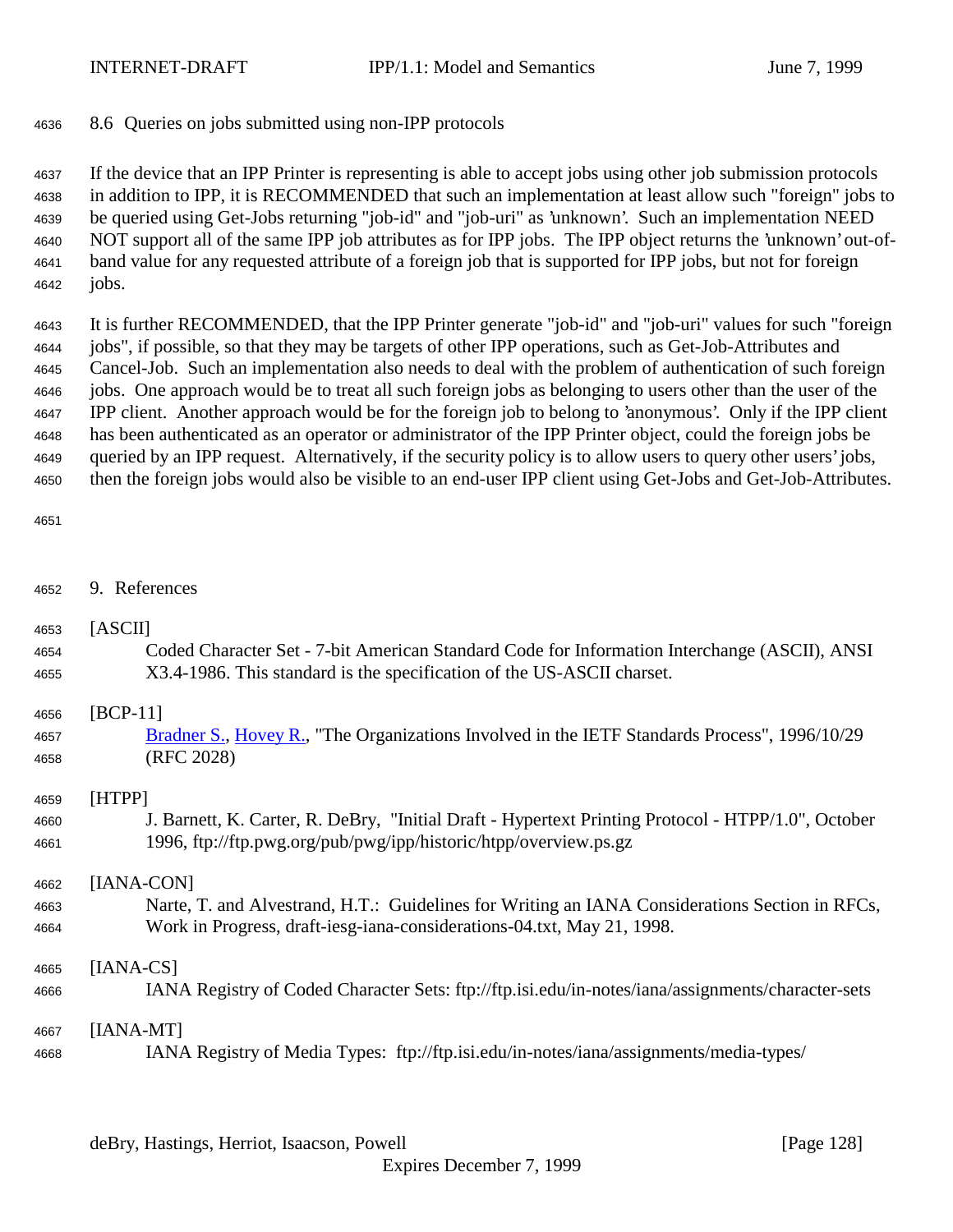| 4669<br>4670<br>4671         | $[IPP-IIG]$<br>Hastings, T., Manros, C., "Internet Printing Protocol/1.1: draft-ietf-ipp-implementers-guide-v11-<br>??.txt, ?? 1999, work in progress.                                                           |  |
|------------------------------|------------------------------------------------------------------------------------------------------------------------------------------------------------------------------------------------------------------|--|
| 4672<br>4673<br>4674         | $[IPP-HG1.0]$<br>Hastings, T., Manros, C., "Internet Printing Protocol/1.0: Implementer's Guide", draft-ietf-ipp-<br>implementers-guide-01.txt, February 1999, work in progress.                                 |  |
| 4675<br>4676<br>4677         | $[IPP-PRO]$<br>Herriot, R., Butler, S., Moore, P., Tuner, R., "Internet Printing Protocol/1.1: Encoding and<br>Transport", draft-ietf-ipp-protocol-v11-01.txt, May, 1999.                                        |  |
| 4678<br>4679<br>4680         | $[ISO10646-1]$<br>ISO/IEC 10646-1:1993, "Information technology -- Universal Multiple-Octet Coded Character Set<br>(UCS) - Part 1: Architecture and Basic Multilingual Plane, JTC1/SC2."                         |  |
| 4681<br>4682<br>4683         | $[ISO8859-1]$<br>ISO/IEC 8859-1:1987, "Information technology -- 8-bit One-Byte Coded Character Set - Part 1:<br>Latin Alphabet Nr 1", 1987, JTC1/SC2.                                                           |  |
| 4684<br>4685                 | $[ISO10175]$<br>ISO/IEC 10175 Document Printing Application (DPA), June 1996.                                                                                                                                    |  |
| 4686<br>4687<br>4688<br>4689 | [LDPA]<br>T. Hastings, S. Isaacson, M. MacKay, C. Manros, D. Taylor, P. Zehler, "LDPA - Lightweight<br>Document Printing Application", October 1996,<br>ftp://ftp.pwg.org/pub/pwg/ipp/historic/ldpa/ldpa8.pdf.gz |  |
| 4690<br>4691<br>4692         | [P1387.4]<br>Kirk, M. (editor), POSIX System Administration - Part 4: Printing Interfaces, POSIX 1387.4 D8,<br>1994.                                                                                             |  |
| 4693                         | [PSIS] Herriot, R. (editor), X/Open A Printing System Interoperability Specification (PSIS), August 1995.                                                                                                        |  |
| 4694<br>4695                 | [PWG]<br>Printer Working Group, http://www.pwg.org.                                                                                                                                                              |  |
| 4696<br>4697<br>4698         | [RFC1035]<br>P. Mockapetris, "DOMAIN NAMES - IMPLEMENTATION AND SPECIFICATION", RFC 1035,<br>November 1987.                                                                                                      |  |
| 4699<br>4700                 | [RFC1179]<br>McLaughlin, L. III, (editor), "Line Printer Daemon Protocol" RFC 1179, August 1990.                                                                                                                 |  |
| 4701<br>4702<br>4703         | [RFC1759]<br>Smith, R., Wright, F., Hastings, T., Zilles, S., and Gyllenskog, J., "Printer MIB", RFC 1759, March<br>1995.                                                                                        |  |

deBry, Hastings, Herriot, Isaacson, Powell [Page 129]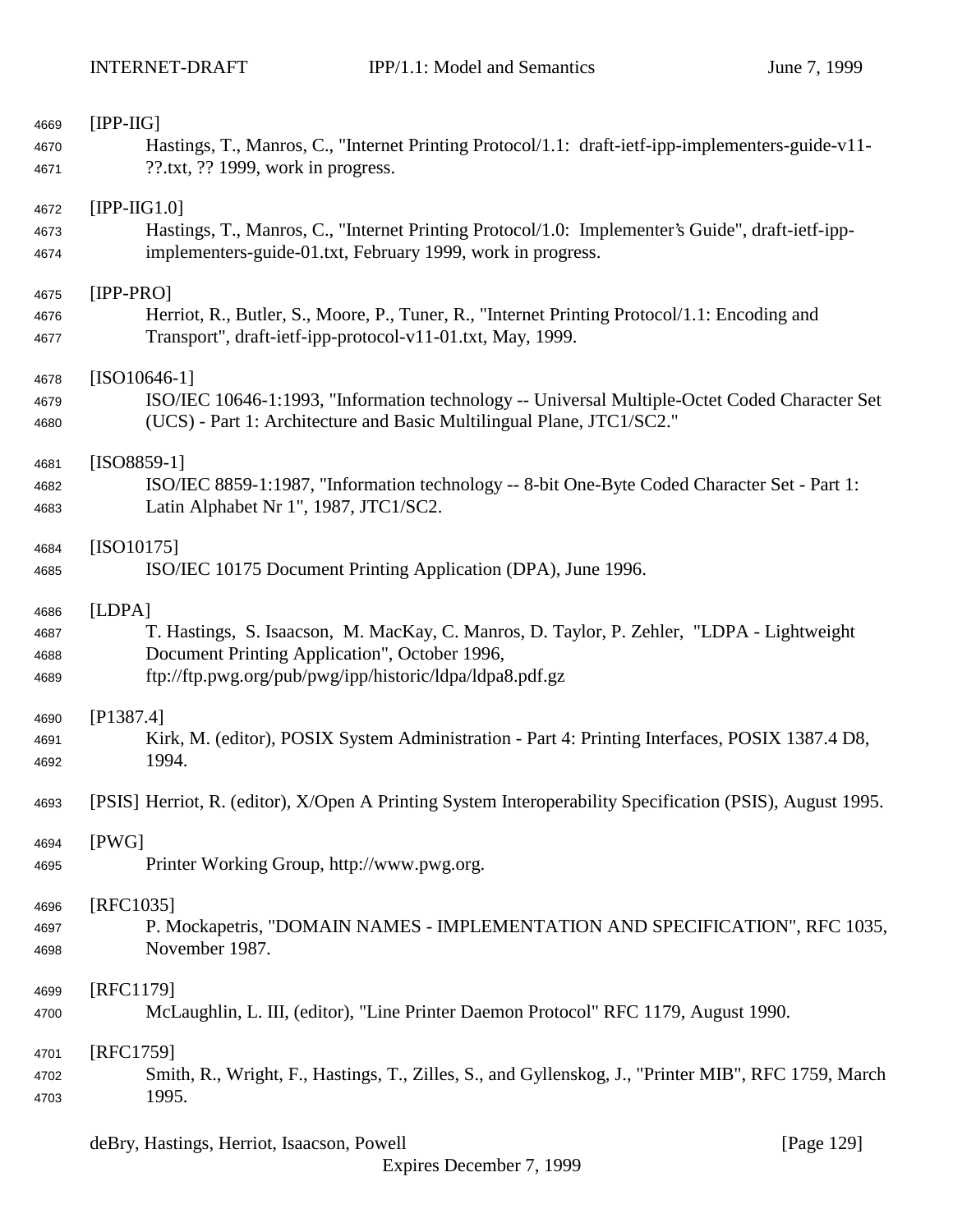| 4704 | [RFC1766]                                                                                           |
|------|-----------------------------------------------------------------------------------------------------|
| 4705 | H. Alvestrand, "Tags for the Identification of Languages", RFC 1766, March 1995.                    |
| 4706 | [RFC1952]                                                                                           |
| 4707 | P. Deutsch, "GZIP file format specification version 4.3", RFC 1952, May 1996.                       |
| 4708 | [RFC2026]                                                                                           |
| 4709 | S. Bradner, "The Internet Standards Process -- Revision 3", RFC 2026, October 1996.                 |
| 4710 | $[RFC2045]$                                                                                         |
| 4711 | N. Fried, N. Borenstein, ", Multipurpose Internet Mail Extensions (MIME) Part One: Format of        |
| 4712 | Internet Message Bodies " RFC 2045, November 1996.                                                  |
| 4713 | $[RFC2046]$                                                                                         |
| 4714 | Multipurpose Internet Mail Extensions (MIME) Part Two: Media Types. N. Freed & N. Borenstein.       |
| 4715 | November 1996. (Obsoletes RFC1521, RFC1522, RFC1590), RFC 2046.                                     |
| 4716 | [RFC2048]                                                                                           |
| 4717 | N. Freed, J. Klensin & J. Postel, "Multipurpose Internet Mail Extension (MIME) Part Four:           |
| 4718 | Registration Procedures". RFC 2048, November 1996.                                                  |
| 4719 | [RFC2068]                                                                                           |
| 4720 | R. Fielding, J. Gettys, J. Mogul, H. Frystyk, T. Berners-Lee, "Hypertext Transfer Protocol -        |
| 4721 | HTTP/1.1", RFC 2068, January 1997                                                                   |
| 4722 | [RFC2069]                                                                                           |
| 4723 | J. Franks, P. Hallam-Baker, J. Hostetler, P. Leach, A. Luotonen, E. Sink, L. Stewart, "An Extension |
| 4724 | to HTTP: Digest Access Authentication", RFC-2069, Jan 1997.                                         |
| 4725 | $[RFC2119]$                                                                                         |
| 4726 | S. Bradner, "Key words for use in RFCs to Indicate Requirement Levels", RFC 2119, March 1997        |
| 4727 | [RFC2228]                                                                                           |
| 4728 | M. Horowitz, S. Lunt, "FTP Security Extensions", RFC 2228, October 1997.                            |
| 4729 | [RFC2246]                                                                                           |
| 4730 | T. Dierks, C. Allen, "The TLS Protocol Version 1.0", RFC 2246, January 1999.                        |
| 4731 | [RFC2277]                                                                                           |
| 4732 | H. Alvestrand, "IETF Policy on Character Sets and Languages" RFC 2277, January 1998.                |
| 4733 | [RFC2278]                                                                                           |
| 4734 | N. Freed, J. Postel: "IANA CharSet Registration Procedures", RFC 2278, January 1998.                |
| 4735 | [RFC2279]                                                                                           |
| 4736 | F. Yergeau, "UTF-8, a transformation format of ISO 10646", RFC 2279. January 1998.                  |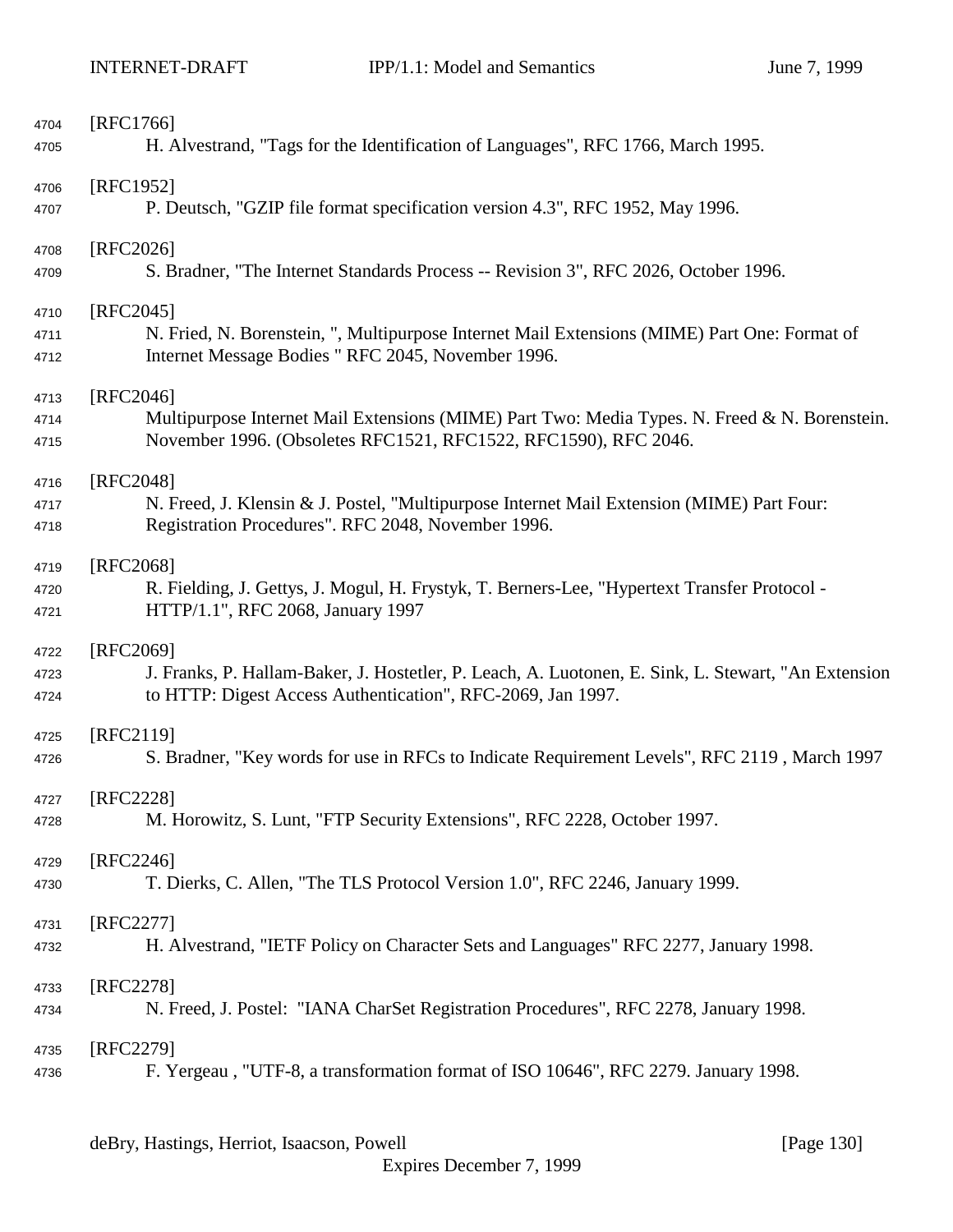| 4737 | $[RFC2316]$                                                                                           |
|------|-------------------------------------------------------------------------------------------------------|
| 4738 | S. Bellovin, "Report of the IAB Security Architecture Workshop", RFC 2316, April 1998.                |
| 4739 | [RFC2396]                                                                                             |
| 4740 | Berners-Lee, T., Fielding, R., Masinter, L., "Uniform Resource Identifiers (URI): Generic Syntax",    |
| 4741 | RFC 2396, August 1998.                                                                                |
| 4742 | [RFC2565]                                                                                             |
| 4743 | Herriot, R., Butler, S., Moore, P., Tuner, R., "Internet Printing Protocol/1.0: Encoding and          |
| 4744 | Transport", RFC 2565, April 1999.                                                                     |
| 4745 | $[RFC2566]$                                                                                           |
| 4746 | R. deBry, T. Hastings, R. Herriot, S. Isaacson, P. Powell, "Internet Printing Protocol/1.0: Model and |
| 4747 | Semantics", RFC 2566, April 1999.                                                                     |
| 4748 | $[RFC2567]$                                                                                           |
| 4749 | Wright, D., "Design Goals for an Internet Printing Protocol", draft-ietf-ipp-req-03.txt, November,    |
| 4750 | 1998.                                                                                                 |
| 4751 | [RFC2568]                                                                                             |
| 4752 | Zilles, S., "Rationale for the Structure and Model and Protocol for the Internet Printing Protocol",  |
| 4753 | draft-ietf-ipp-rat-04.txt, November, 1998.                                                            |
| 4754 | [RFC2569]                                                                                             |
| 4755 | Herriot, R., Hastings, T., Jacobs, N., Martin, J., "Mapping between LPD and IPP Protocols", draft-    |
| 4756 | ietf-ipp-lpd-ipp-map-05.txt, November 1998.                                                           |
| 4757 | [RFC2579]                                                                                             |
| 4758 | K. McCloghrie, D. Perkins, J. Schoenwaelder, "Textual Conventions for SMIv2" RFC 2579 (Also           |
| 4759 | STD0058), April 1999, .                                                                               |
| 4760 | [SSL]                                                                                                 |
| 4761 | Netscape, The SSL Protocol, Version 3, (Text version 3.02), November 1996.                            |
| 4762 | [SWP]                                                                                                 |
| 4763 | P. Moore, B. Jahromi, S. Butler, "Simple Web Printing SWP/1.0", May 7, 1997,                          |
| 4764 | ftp://ftp.pwg.org/pub/pwg/ipp/new_PRO/swp9705.pdf                                                     |
|      |                                                                                                       |
| 4765 | 10. Author's Address                                                                                  |
| 4766 | Scott A. Isaacson (Editor)                                                                            |
| 4767 | Novell, Inc.                                                                                          |
| 4768 | 122 E 1700 S                                                                                          |
| 4769 | Provo, UT 84606                                                                                       |
| 4770 |                                                                                                       |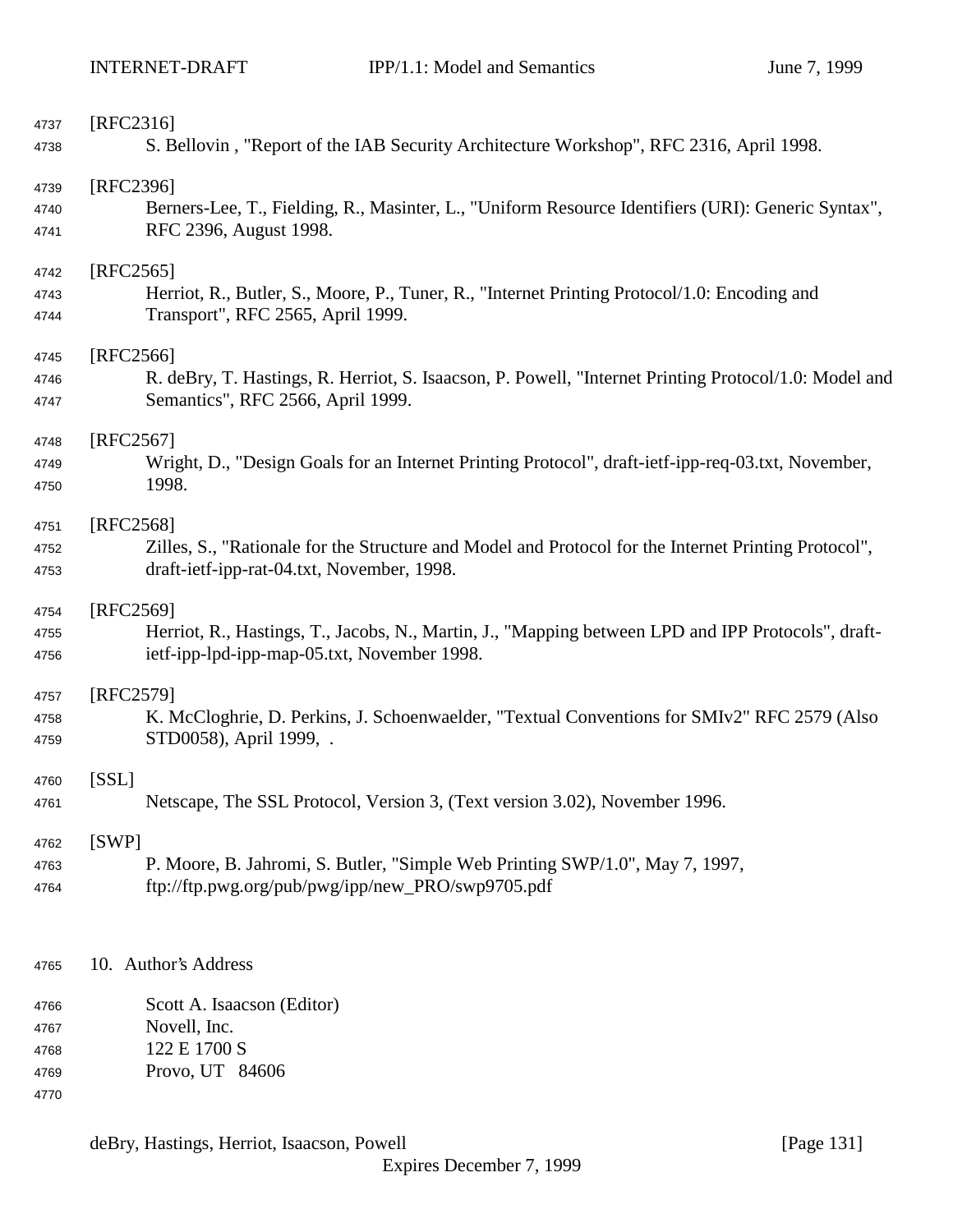| 4771 | Phone: 801-861-7366                                                                                           |
|------|---------------------------------------------------------------------------------------------------------------|
| 4772 | Fax: 801-861-2517                                                                                             |
| 4773 | e-mail: sisaacson@novell.com                                                                                  |
| 4774 |                                                                                                               |
| 4775 | <b>Tom Hastings</b>                                                                                           |
| 4776 | <b>Xerox Corporation</b>                                                                                      |
| 4777 | 737 Hawaii St. ESAE 231                                                                                       |
| 4778 | El Segundo, CA 90245                                                                                          |
| 4779 |                                                                                                               |
| 4780 | Phone: 310-333-6413                                                                                           |
| 4781 | Fax: 310-333-5514                                                                                             |
| 4782 | e-mail: hastings@cp10.es.xerox.com                                                                            |
| 4783 |                                                                                                               |
| 4784 | Robert Herriot                                                                                                |
| 4785 | Xerox Corp.                                                                                                   |
| 4786 | 3400 Hill View Ave, Building 1                                                                                |
| 4787 | Palo Alto, CA 94304                                                                                           |
| 4788 |                                                                                                               |
| 4789 | Phone: 650-813-7696                                                                                           |
| 4790 | 650-813-6860<br>Fax:                                                                                          |
| 4791 | e-mail: robert.herriot@pahv.xerox.com                                                                         |
| 4792 |                                                                                                               |
| 4793 | Roger deBry                                                                                                   |
| 4794 | <b>Utah Valley State College</b>                                                                              |
| 4795 | Orem, UT 84058                                                                                                |
| 4796 |                                                                                                               |
| 4797 | Phone: (801) 222-8000                                                                                         |
| 4798 | EMail: debryro@uvsc.edu                                                                                       |
| 4799 |                                                                                                               |
| 4800 | <b>Patrick Powell</b>                                                                                         |
| 4801 | <b>Astart Technologies</b>                                                                                    |
| 4802 | 9475 Chesapeake Dr., Suite D                                                                                  |
| 4803 | San Diego, CA 95123                                                                                           |
| 4804 |                                                                                                               |
| 4805 | Phone: (619) 874-6543                                                                                         |
| 4806 | Fax: (619) 279-8424                                                                                           |
| 4807 | e-mail: papowell@astart.com                                                                                   |
| 4808 |                                                                                                               |
| 4809 | IPP Mailing List: ipp@pwg.org                                                                                 |
| 4810 | IPP Mailing List Subscription: ipp-request@pwg.org                                                            |
| 4811 | IPP Web Page: http://www.pwg.org/ipp/                                                                         |
| 4812 |                                                                                                               |
| 4813 | Implementers of this specification document are encouraged to join IPP Mailing List in order to participate   |
| 4814 | in any discussions of clarification issues and review of registration proposals for additional attributes and |

values.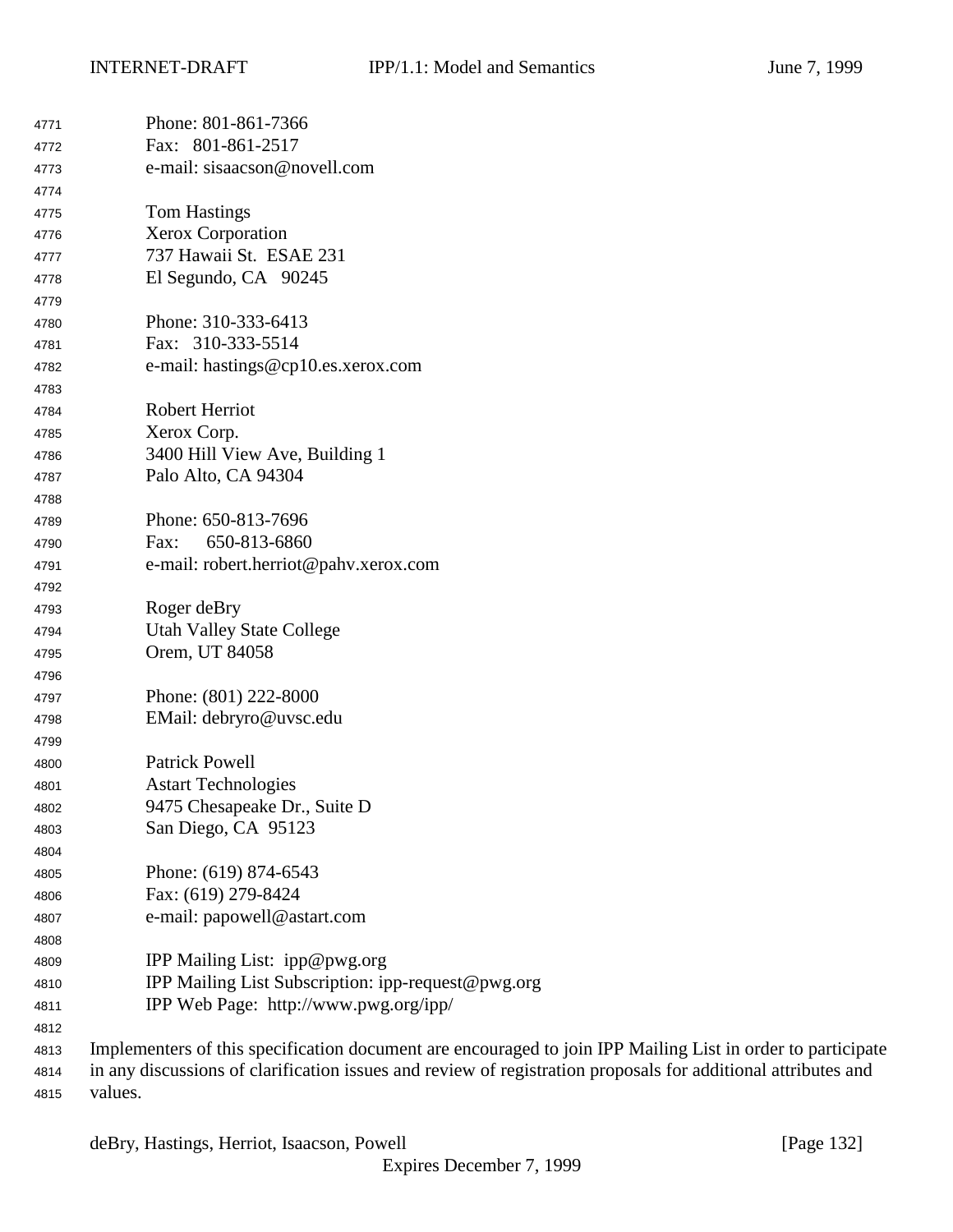| 4816 |                                         |
|------|-----------------------------------------|
| 4817 | Other Participants:                     |
| 4818 | <b>Chuck Adams - Tektronix</b>          |
| 4819 | <b>Jeff Barnett - IBM</b>               |
| 4820 | Ron Bergman - Dataproducts Corp.        |
| 4821 | Sylvan Butler - HP                      |
| 4822 | Keith Carter - IBM Corporation          |
| 4823 | Jeff Copeland - QMS                     |
| 4824 | Andy Davidson - Tektronix               |
| 4825 | Mabry Dozier - QMS                      |
| 4826 | Lee Farrell - Canon Information Systems |
| 4827 | <b>Steve Gebert - IBM</b>               |
| 4828 | Babek Jahromi - Microsoft               |
| 4829 | David Kellerman - Northlake Software    |
| 4830 | Rick Landau - Digital                   |
| 4831 | Greg LeClair - Epson                    |
| 4832 | Harry Lewis - IBM                       |
| 4833 | Pete Loya - HP                          |
| 4834 | Ray Lutz - Cognisys                     |
| 4835 | Mike MacKay - Novell, Inc.              |
| 4836 | Daniel Manchala - Xerox                 |
| 4837 | Carl-Uno Manros - Xerox                 |
| 4838 | Jay Martin - Underscore                 |
| 4839 | Larry Masinter - Xerox                  |
| 4840 | <b>Stan McConnell - Xerox</b>           |
| 4841 | Ira McDonald - High North Inc.          |
| 4842 | Paul Moore - Microsoft                  |
| 4843 | Tetsuya Morita - Ricoh                  |
| 4844 | Yuichi Niwa - Ricoh                     |
| 4845 | Pat Nogay - IBM                         |
| 4846 | <b>Ron Norton - Printronics</b>         |
| 4847 | <b>Bob Pentecost - HP</b>               |
| 4848 | Rob Rhoads - Intel                      |
| 4849 | Xavier Riley - Xerox                    |
| 4850 | David Roach - Unisys                    |
| 4851 | Stuart Rowley - Kyocera                 |
| 4852 | Hiroyuki Sato - Canon                   |
| 4853 | Bob Setterbo - Adobe                    |
| 4854 | Devon Taylor - Novell, Inc.             |
| 4855 | Mike Timperman - Lexmark                |
| 4856 | Randy Turner - Sharp                    |
| 4857 | Atsushi Yuki - Kyocera                  |
| 4858 | Rick Yardumian - Xerox                  |
| 4859 | Lloyd Young - Lexmark                   |
| 4860 | Bill Wagner - DPI                       |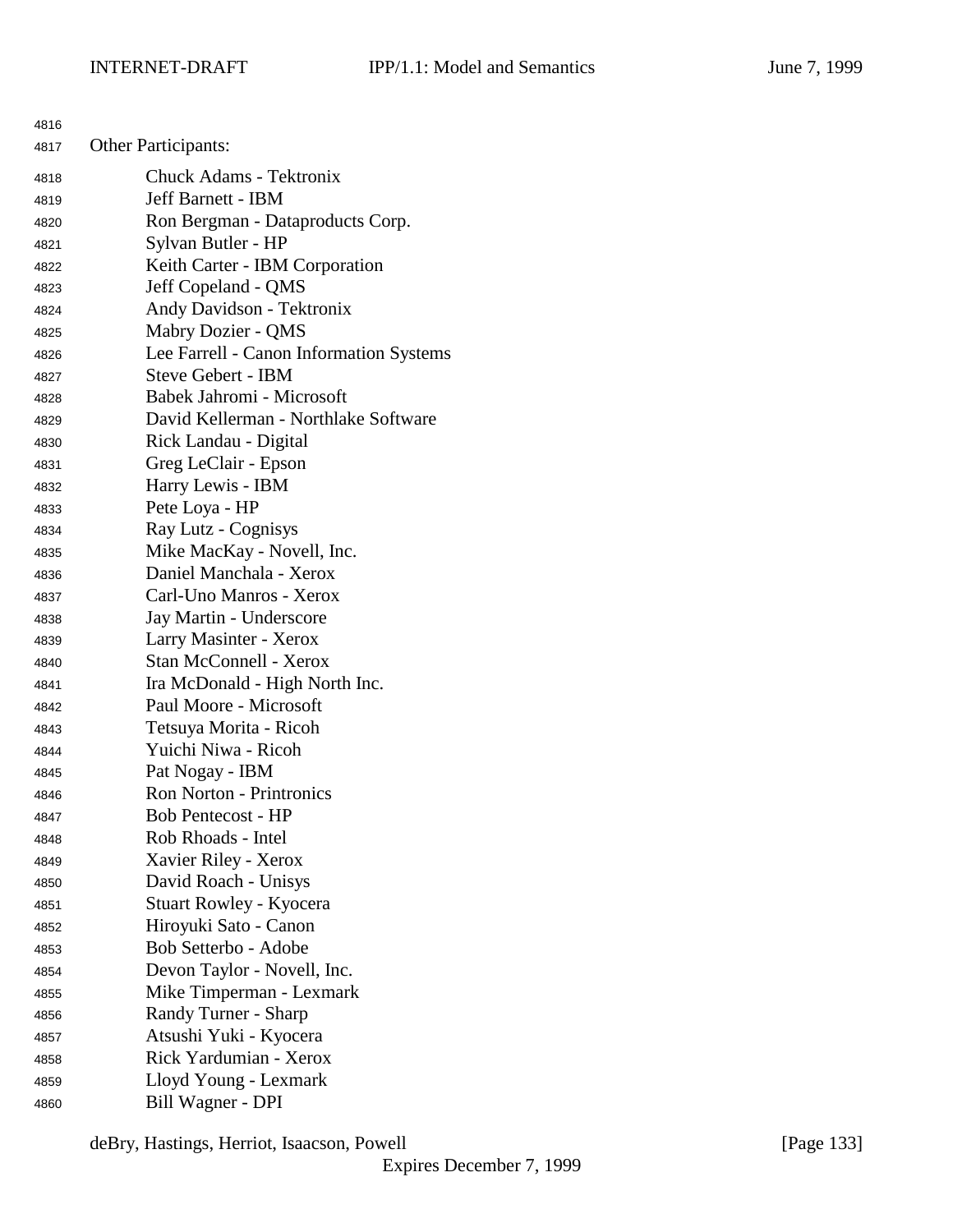- Jim Walker DAZEL Chris Wellens - Interworking Labs
- Rob Whittle Novell, Inc.
- Don Wright Lexmark
- Peter Zehler Xerox
- Steve Zilles Adobe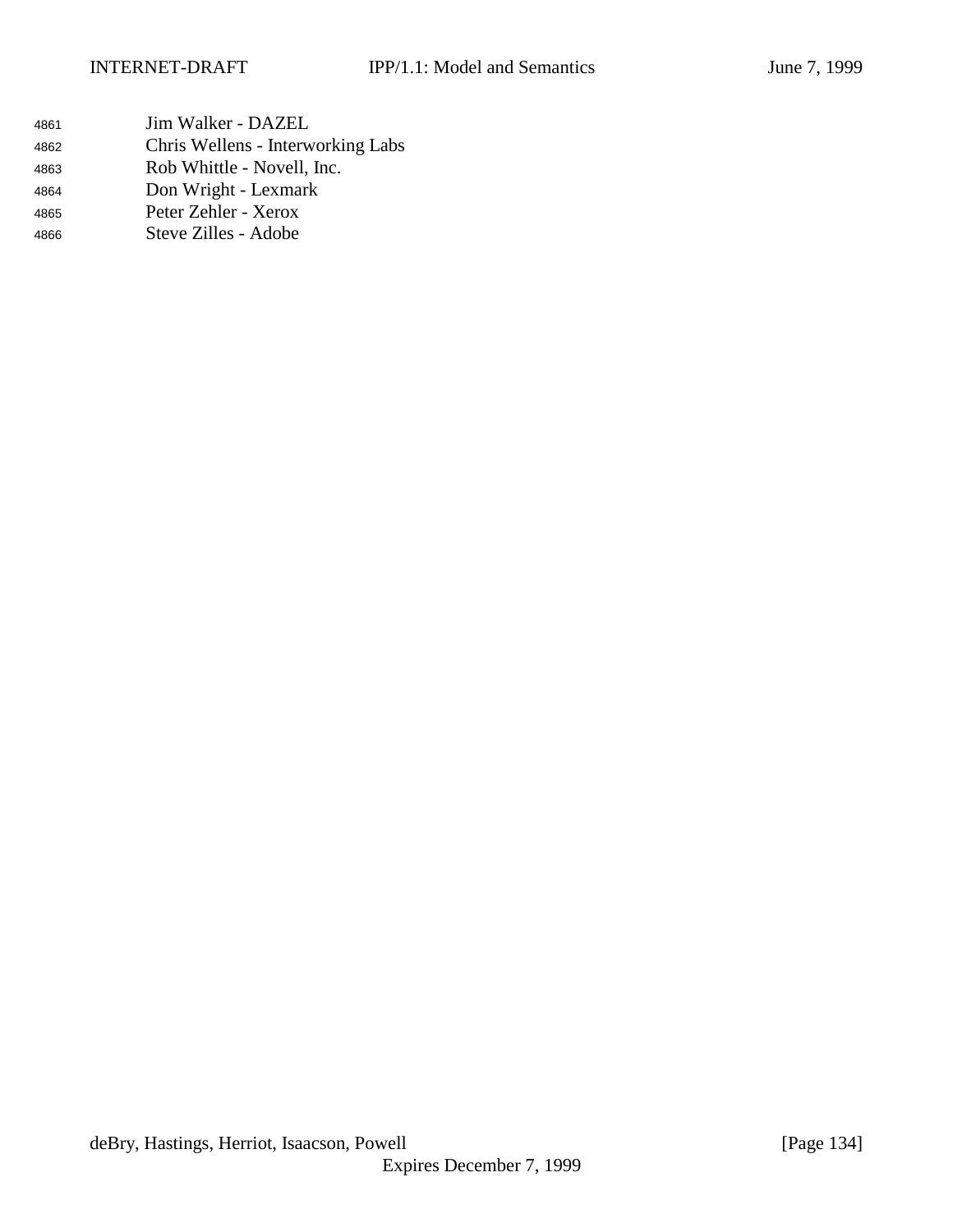| 4867 |  |  |  |  | 11. Formats for IPP Registration Proposals |  |
|------|--|--|--|--|--------------------------------------------|--|
|------|--|--|--|--|--------------------------------------------|--|

 In order to propose an IPP extension for registration, the proposer must submit an application to IANA by email to "iana@iana.org" or by filling out the appropriate form on the IANA web pages

- (http://www.iana.org). This section specifies the required information and the formats for proposing
- registrations of extensions to IPP as provided in Section 6 for:
- 
- 1. type2 'keyword' attribute values
- 2. type3 'keyword' attribute values
- 3. type2 'enum' attribute values
- 4. type3 'enum' attribute values
- 5. attributes
- 6. attribute syntaxes
- 7. operations
- 8. status codes
- 11.1 Type2 keyword attribute values registration
- Type of registration: type2 keyword attribute value
- Name of attribute to which this keyword specification is to be added:
- Proposed keyword name of this keyword value:
- Specification of this keyword value (follow the style of IPP Model Section 4.1.2.3):
- Name of proposer:
- Address of proposer:
- Email address of proposer:
- 

 Note: For type2 keywords, the Designated Expert will be the point of contact for the approved registration specification, if any maintenance of the registration specification is needed.

- 11.2 Type3 keyword attribute values registration
- Type of registration: type3 keyword attribute value
- Name of attribute to which this keyword specification is to be added:
- Proposed keyword name of this keyword value:
- Specification of this keyword value (follow the style of IPP Model Section 4.1.2.3):
- Name of proposer:
- Address of proposer:
- Email address of proposer:
- 
- Note: For type3 keywords, the proposer will be the point of contact for the approved registration specification, if any maintenance of the registration specification is needed.
- 11.3 Type2 enum attribute values registration
- Type of registration: type2 enum attribute value

deBry, Hastings, Herriot, Isaacson, Powell [Page 135]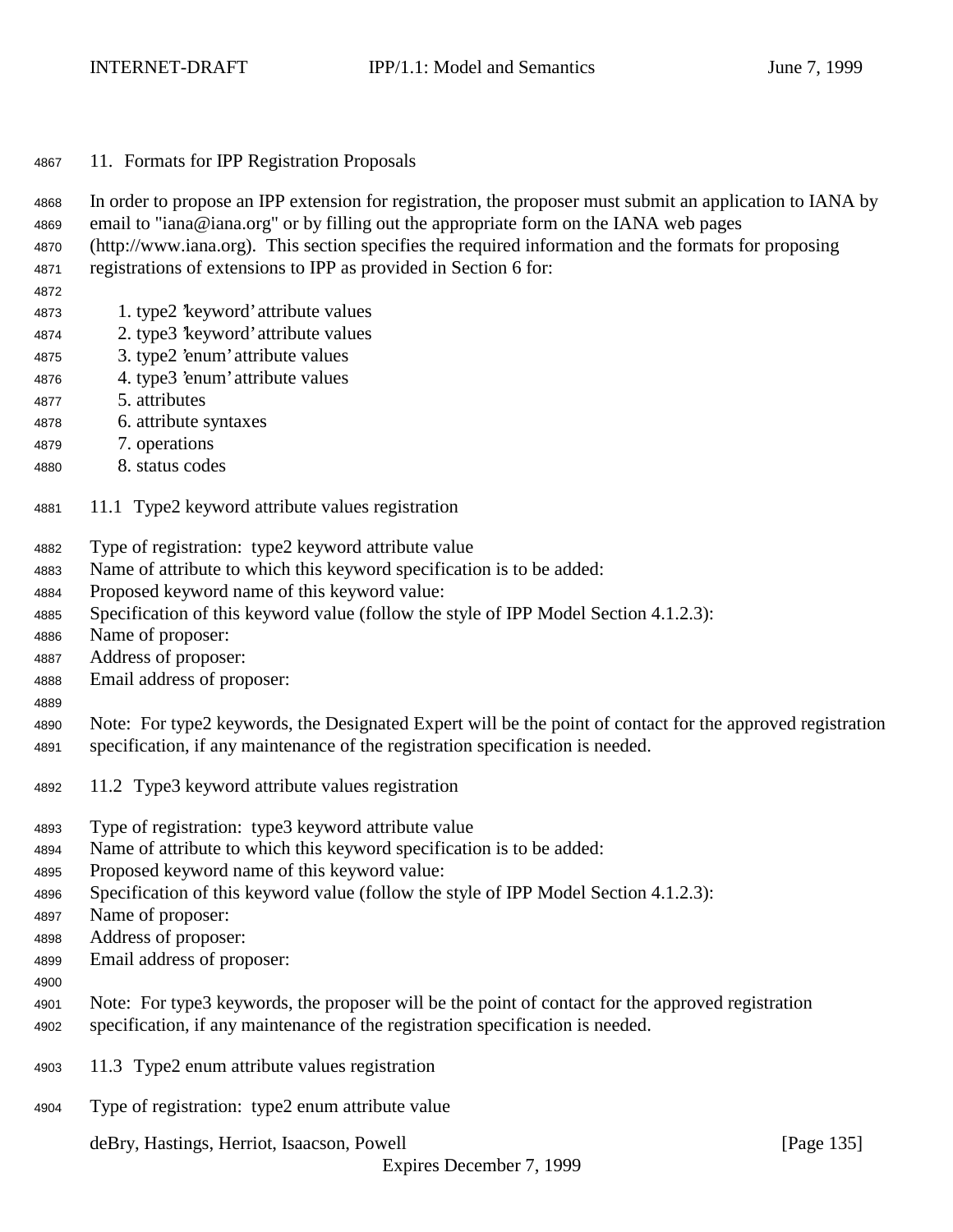- Name of attribute to which this enum specification is to be added:
- Keyword symbolic name of this enum value:
- Numeric value (to be assigned by the IPP Designated Expert in consultation with IANA):
- Specification of this enum value (follow the style of IPP Model Section 4.1.4):
- Name of proposer:
- Address of proposer:
- Email address of proposer:
- 

Note: For type2 enums, the Designated Expert will be the point of contact for the approved registration

- specification, if any maintenance of the registration specification is needed.
- 11.4 Type3 enum attribute values registration
- Type of registration: type3 enum attribute value
- Name of attribute to which this enum specification is to be added:
- Keyword symbolic name of this enum value:
- Numeric value (to be assigned by the IPP Designated Expert in consultation with IANA):
- Specification of this enum value (follow the style of IPP Model Section 4.1.4):
- Name of proposer:
- Address of proposer:
- Email address of proposer:

## 

 Note: For type3 enums, the proposer will be the point of contact for the approved registration specification, if any maintenance of the registration specification is needed.

- 11.5 Attribute registration
- Type of registration: attribute
- Proposed keyword name of this attribute:
- Types of attribute (Operation, Job Template, Job Description, Printer Description):
- Operations to be used with if the attribute is an operation attribute:
- Object (Job, Printer, etc. if bound to an object):
- Attribute syntax(es) (include 1setOf and range as in Section 4.2):
- If attribute syntax is 'keyword' or 'enum', is it type2 or type3:
- If this is a Printer attribute, MAY the value returned depend on "document-format" (See Section 6.2):
- If this is a Job Template attribute, how does its specification depend on the value of the "multiple-
- document-handling" attribute:
- Specification of this attribute (follow the style of IPP Model Section 4.2):
- Name of proposer:
- Address of proposer:
- Email address of proposer:
- 
- Note: For attributes, the IPP Designated Expert will be the point of contact for the approved registration specification, if any maintenance of the registration specification is needed.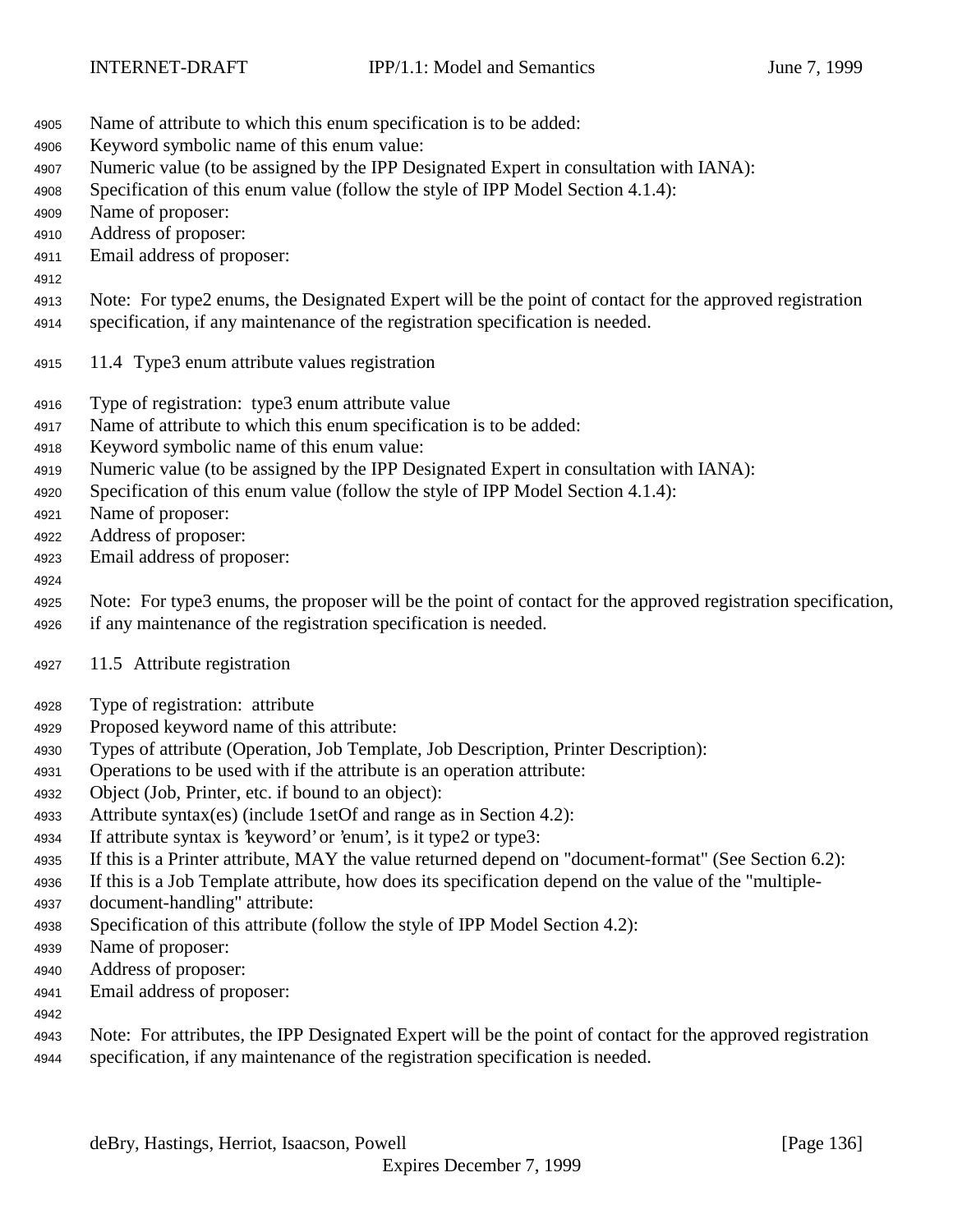- 11.6 Attribute Syntax registration
- Type of registration: attribute syntax
- Proposed name of this attribute syntax:
- Type of attribute syntax (integer, octetString, character-string, see [IPP-PRO]):
- Numeric value (to be assigned by the IPP Designated Expert in consultation with IANA):
- Specification of this attribute (follow the style of IPP Model Section 4.1):
- Name of proposer:
- Address of proposer:
- Email address of proposer:
- 
- Note: For attribute syntaxes, the IPP Designated Expert will be the point of contact for the approved registration specification, if any maintenance of the registration specification is needed.
- 11.7 Operation registration
- Type of registration: operation
- Proposed name of this operation:
- Numeric operation-id value (to be assigned by the IPP Designated Expert in consultation with IANA):
- Object Target (Job, Printer, etc. that operation is upon):
- Specification of this attribute (follow the style of IPP Model Section 3):
- Name of proposer:
- Address of proposer:
- Email address of proposer:
- Note: For operations, the IPP Designated Expert will be the point of contact for the approved registration specification, if any maintenance of the registration specification is needed.
- 11.8 Attribute Group registration
- Type of registration: attribute group
- Proposed name of this attribute group:
- Numeric tag according to [IPP-PRO] (to be assigned by the IPP Designated Expert in consultation with IANA):
- Operation requests and group number for each operation in which the attribute group occurs:
- Operation responses and group number for each operation in which the attribute group occurs:
- Specification of this attribute group (follow the style of IPP Model Section 3):
- Name of proposer:
- Address of proposer:
- Email address of proposer:
- 
- Note: For attribute groups, the IPP Designated Expert will be the point of contact for the approved
- registration specification, if any maintenance of the registration specification is needed.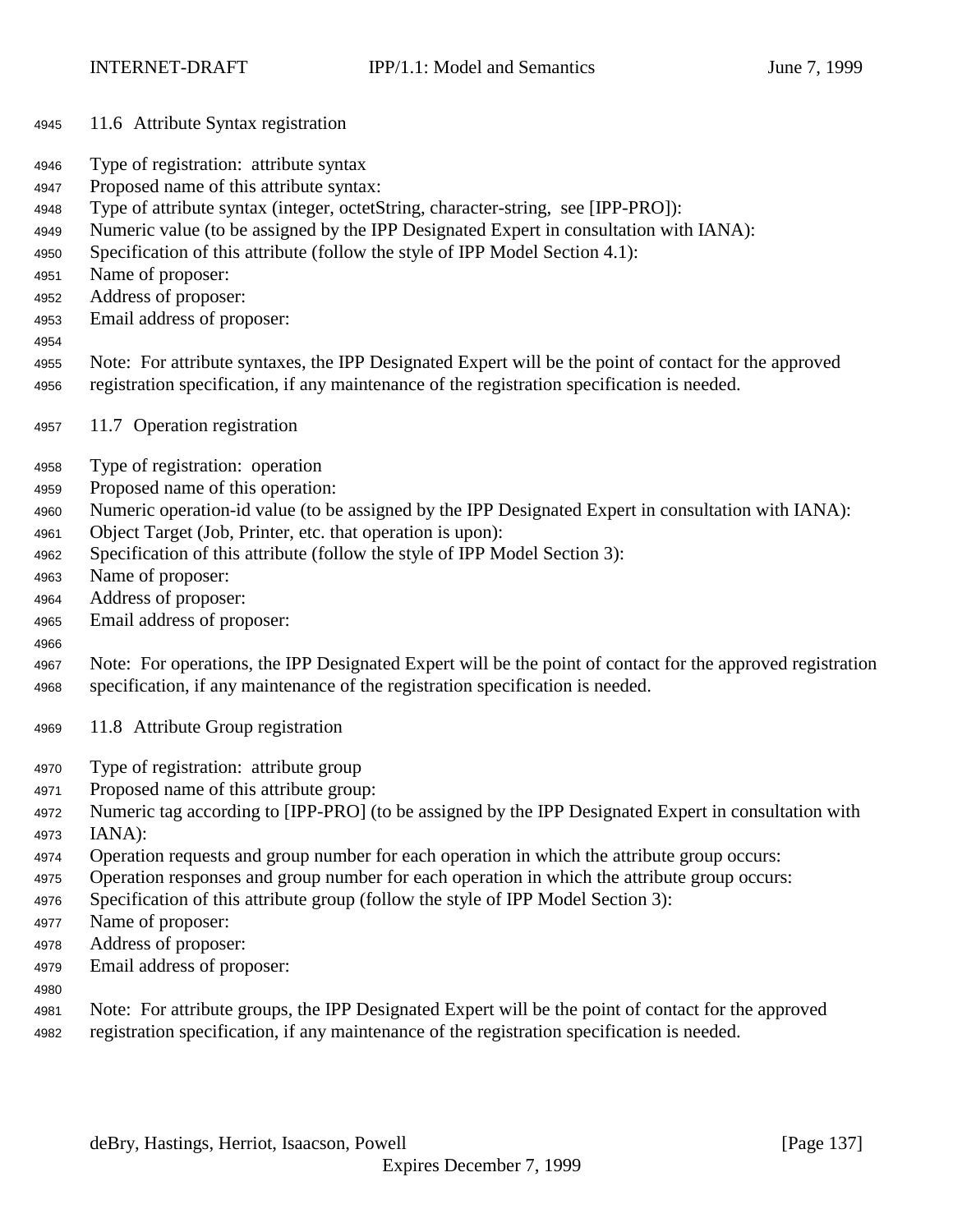- 11.9 Status code registration
- Type of registration: status code
- Keyword symbolic name of this status code value:
- Numeric value (to be assigned by the IPP Designated Expert in consultation with IANA):
- Operations that this status code may be used with:
- Specification of this status code (follow the style of IPP Model Section 13 APPENDIX B: Status Codes
- and Suggested Status Code Messages):
- Name of proposer:
- Address of proposer:
- Email address of proposer:
- 
- Note: For status codes, the Designated Expert will be the point of contact for the approved registration specification, if any maintenance of the registration specification is needed.
- 12. APPENDIX A: Terminology
- This specification document uses the terminology defined in this section.
- 12.1 Conformance Terminology
- The key words "MUST", "MUST NOT", "REQUIRED", "SHOULD", "SHOULD NOT", "RECOMMENDED", "MAY", and "OPTIONAL" in this document are to be interpreted as described in
- RFC 2119 [RFC2119].
- 12.1.1 NEED NOT

 This term is not included in RFC 2119. The verb "NEED NOT" indicates an action that the subject of the sentence does not have to implement in order to claim conformance to the standard. The verb "NEED NOT" is used instead of "MAY NOT" since "MAY NOT" sounds like a prohibition.

- 12.2 Model Terminology
- 12.2.1 Keyword

 Keywords are used within this document as identifiers of semantic entities within the abstract model (see section 4.1.2.3). Attribute names, some attribute values, attribute syntaxes, and attribute group names are represented as keywords.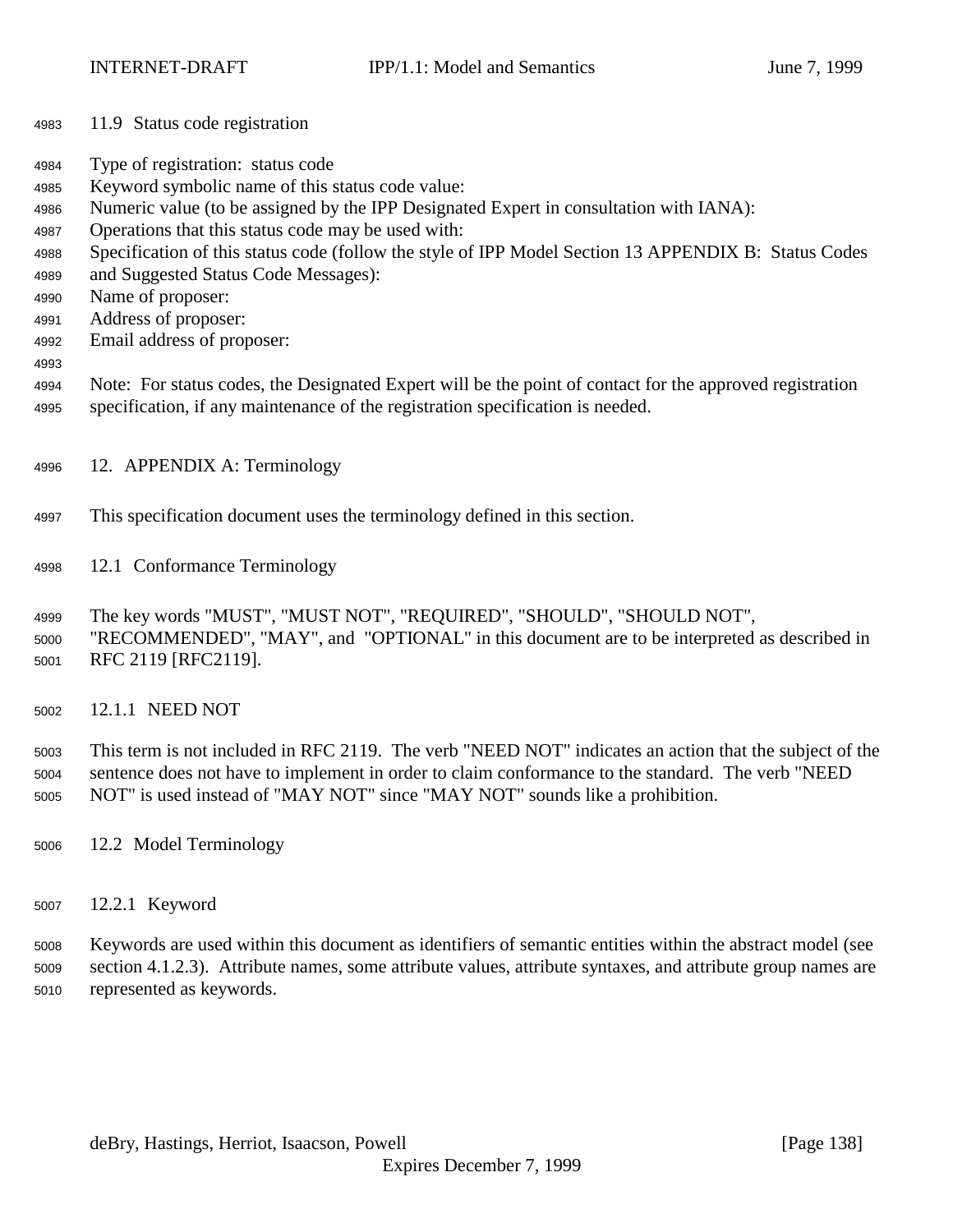12.2.2 Attributes

 An attribute is an item of information that is associated with an instance of an IPP object. An attribute consists of an attribute name and one or more attribute values. Each attribute has a specific attribute syntax. All object attributes are defined in section 4 and all operation attributes are defined in section 3.

 Job Template Attributes are described in section 4.2. The client optionally supplies Job Template attributes in a create request (operation requests that create Job objects). The Printer object has associated attributes which define supported and default values for the Printer.

12.2.2.1 Attribute Name

 Each attribute is uniquely identified in this document by its attribute name. An attribute name is a keyword. The keyword attribute name is given in the section header describing that attribute. In running text in this document, attribute names are indicated inside double quotation marks (") where the quotation marks are not part of the keyword itself.

12.2.2.2 Attribute Group Name

 Related attributes are grouped into named groups. The name of the group is a keyword. The group name may be used in place of naming all the attributes in the group explicitly. Attribute groups are defined in section 3.

12.2.2.3 Attribute Value

 Each attribute has one or more values. Attribute values are represented in the syntax type specified for that attribute. In running text in this document, attribute values are indicated inside single quotation marks ('), whether their attribute syntax is keyword, integer, text, etc. where the quotation marks are not part of the value itself.

12.2.2.4 Attribute Syntax

 Each attribute is defined using an explicit syntax type. In this document, each syntax type is defined as a keyword with specific meaning. The "Encoding and Transport" document [IPP-PRO] indicates the actual "on-the-wire" encoding rules for each syntax type. Attribute syntax types are defined in section 4.1.

12.2.3 Supports

 By definition, a Printer object supports an attribute only if that Printer object responds with the corresponding attribute populated with some value(s) in a response to a query for that attribute. A Printer object supports an attribute value if the value is one of the Printer object's "supported values" attributes. The device behind a Printer object may exhibit a behavior that corresponds to some IPP attribute, but if the Printer object, when queried for that attribute, doesn't respond with the attribute, then as far as IPP is concerned, that implementation does not support that feature. If the Printer object's "xxx-supported"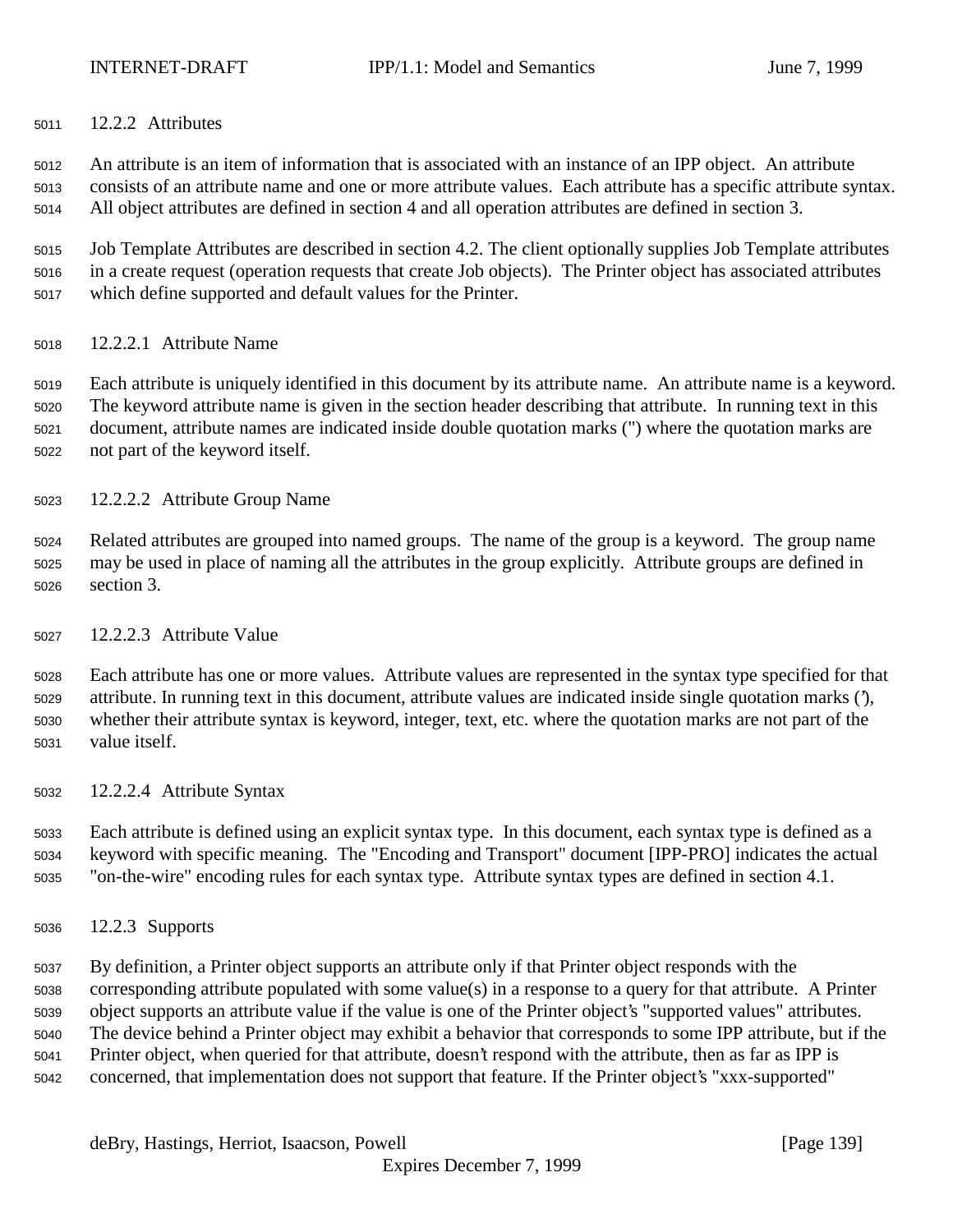attribute is not populated with a particular value (even if that value is a legal value for that attribute), then that Printer object does not support that particular value.

 A conforming implementation MUST support all REQUIRED attributes. However, even for REQUIRED attributes, conformance to IPP does not mandate that all implementations support all possible values representing all possible job processing behaviors and features. For example, if a given instance of a Printer supports only certain document formats, then that Printer responds with the "document-format- supported" attribute populated with a set of values, possibly only one, taken from the entire set of possible values defined for that attribute. This limited set of values represents the Printer's set of supported document formats. Supporting an attribute and some set of values for that attribute enables IPP end users to be aware of and make use of those features associated with that attribute and those values. If an implementation chooses to not support an attribute or some specific value, then IPP end users would have no ability to make use of that feature within the context of IPP itself. However, due to existing practice and legacy systems which are not IPP aware, there might be some other mechanism outside the scope of IPP to control or request the "unsupported" feature (such as embedded instructions within the document data itself).

For example, consider the "finishings-supported" attribute.

- 1) If a Printer object is not physically capable of stapling, the "finishings-supported" attribute MUST NOT be populated with the value of 'staple'.
- 2) A Printer object is physically capable of stapling, however an implementation chooses not to support stapling in the IPP "finishings" attribute. In this case, 'staple' MUST NOT be a value in the "finishings-supported" Printer object attribute. Without support for the value 'staple', an IPP end user would have no means within the protocol itself to request that a Job be stapled. However, an existing document data formatter might be able to request that the document be stapled directly with an embedded instruction within the document data. In this case, the IPP implementation does not "support" stapling, however the end user is still able to have some control over the stapling of the completed job.
- 3) A Printer object is physically capable of stapling, and an implementation chooses to support stapling in the IPP "finishings" attribute. In this case, 'staple' MUST be a value in the "finishings-supported" Printer object attribute. Doing so, would enable end users to be aware of and make use of the stapling feature using IPP attributes.
- Even though support for Job Template attributes by a Printer object is OPTIONAL, it is RECOMMENDED that if the device behind a Printer object is capable of realizing any feature or function that corresponds to an IPP attribute and some associated value, then that implementation SHOULD support that IPP attribute and value.
- The set of values in any of the supported value attributes is set (populated) by some administrative process or automatic sensing mechanism that is outside the scope of this IPP/1.1 document. For administrative policy and control reasons, an administrator may choose to make only a subset of possible values visible to the end user. In this case, the real output device behind the IPP Printer abstraction may be capable of a certain feature, however an administrator is specifying that access to that feature not be exposed to the end user through the IPP protocol. Also, since a Printer object may represent a logical print device (not just a physical device) the actual process for supporting a value is undefined and left up to the implementation.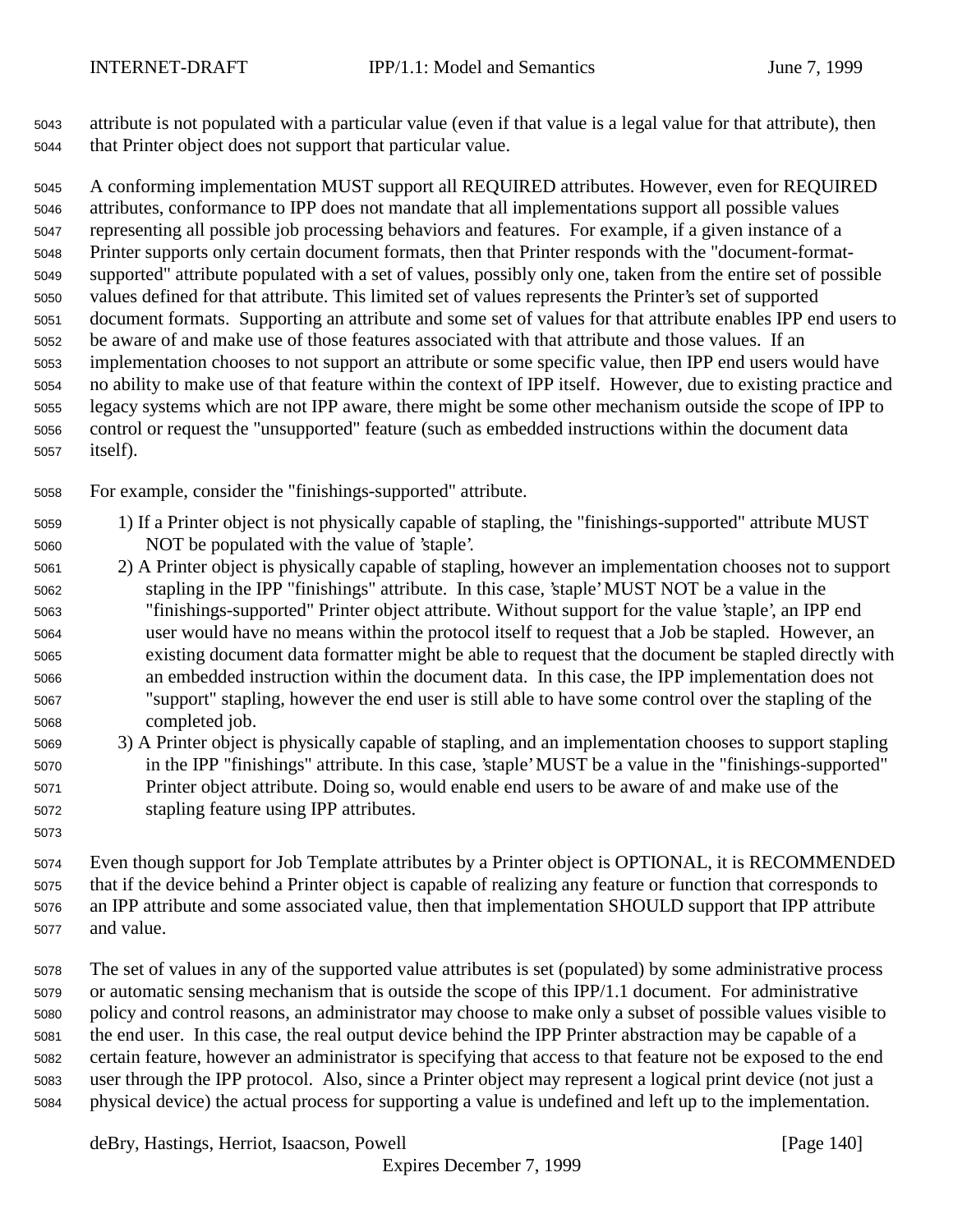However, if a Printer object supports a value, some manual human action may be needed to realize the semantic action associated with the value, but no end user action is required.

 For example, if one of the values in the "finishings-supported" attribute is 'staple', the actual process might be an automatic staple action by a physical device controlled by some command sent to the device. Or, the actual process of stapling might be a manual action by an operator at an operator attended Printer object.

 For another example of how supported attributes function, consider a system administrator who desires to control all print jobs so that no job sheets are printed in order to conserve paper. To force no job sheets, the system administrator sets the only supported value for the "job-sheets-supported" attribute to 'none'. In this case, if a client requests anything except 'none', the create request is rejected or the "job-sheets" value is ignored (depending on the value of "ipp-attribute-fidelity"). To force the use of job start/end sheets on all jobs, the administrator does not include the value 'none' in the "job-sheets-supported" attribute. In this case, if a client requests 'none', the create request is rejected or the "job-sheets" value is ignored (again depending on the value of "ipp-attribute-fidelity").

12.2.4 print-stream page

- A "print-stream page" is a page according to the definition of pages in the language used to express the document data.
- 12.2.5 impression

 An "impression" is the image (possibly many print-stream pages in different configurations) imposed onto a single media page.

13. APPENDIX B: Status Codes and Suggested Status Code Messages

 This section defines status code enum keywords and values that are used to provide semantic information on the results of an operation request. Each operation response MUST include a status code. The response MAY also contain a status message that provides a short textual description of the status. The status code is intended for use by automata, and the status message is intended for the human end user. Since the status message is an OPTIONAL component of the operation response, an IPP application (i.e., a browser, GUI, print driver or gateway) is NOT REQUIRED to examine or display the status message, since it MAY not be returned to the application.

- The prefix of the status keyword defines the class of response as follows:
- "informational" Request received, continuing process
- "successful" The action was successfully received, understood, and accepted
- "redirection" Further action must be taken in order to complete the request
- "client-error" The request contains bad syntax or cannot be fulfilled
- "server-error" The IPP object failed to fulfill an apparently valid request
-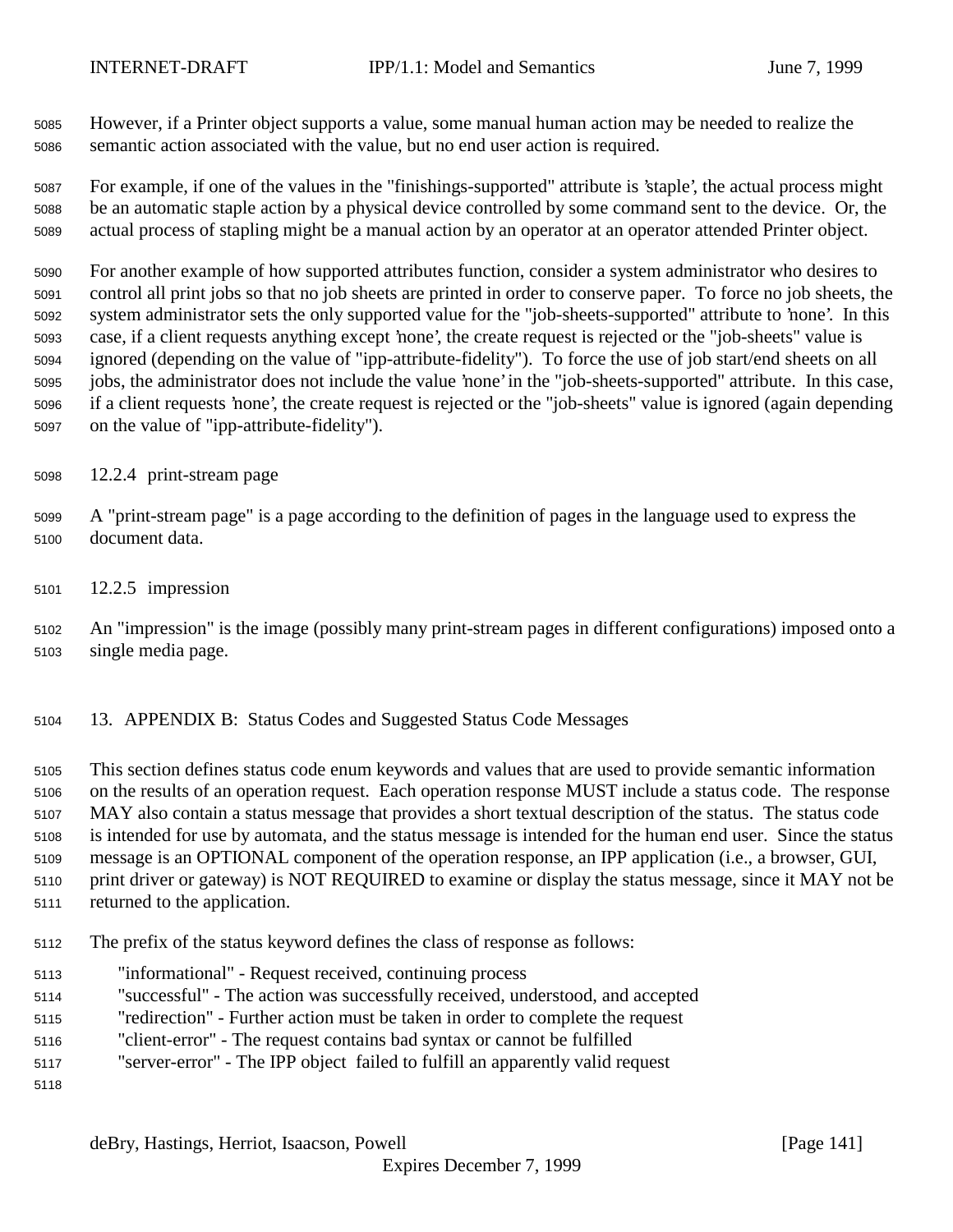As with type2 enums, IPP status codes are extensible. IPP clients are NOT REQUIRED to understand the

meaning of all registered status codes, though such understanding is obviously desirable. However, IPP

clients MUST understand the class of any status code, as indicated by the prefix, and treat any unrecognized

 response as being equivalent to the first status code of that class, with the exception that an unrecognized response MUST NOT be cached. For example, if an unrecognized status code of "client-error-xxx-yyy" is

received by the client, it can safely assume that there was something wrong with its request and treat the

response as if it had received a "client-error-bad-request" status code. In such cases, IPP applications

SHOULD present the OPTIONAL message (if present) to the end user since the message is likely to

contain human readable information which will help to explain the unusual status. The name of the enum

is the suggested status message for US English.

 The status code values range from 0x0000 to 0x7FFF. The value ranges for each status code class are as follows:

- "successful" 0x0000 to 0x00FF
- "informational" 0x0100 to 0x01FF
- "redirection" 0x0200 to 0x02FF
- "client-error" 0x0400 to 0x04FF
- "server-error" 0x0500 to 0x05FF
- 

5137 The top half (128 values) of each range (0x0n40 to 0x0nFF, for  $n = 0$  to 5) is reserved for private use within each status code class. Values 0x0600 to 0x7FFF are reserved for future assignment and MUST NOT be used.

13.1 Status Codes

 Each status code is described below. Section 13.1.5.9 contains a table that indicates which status codes apply to which operations. The Implementer's Guide [IPP-IIG] describe the suggested steps for processing IPP attributes for all operations, including returning status codes.

13.1.1 Informational

This class of status code indicates a provisional response and is to be used for informational purposes only.

- There are no status codes defined in IPP/1.1 for this class of status code.
- 13.1.2 Successful Status Codes
- This class of status code indicates that the client's request was successfully received, understood, and accepted.
- 13.1.2.1 successful-ok (0x0000)

 The request has succeeded and no request attributes were substituted or ignored. In the case of a response to a create request, the 'successful-ok' status code indicates that the request was successfully received and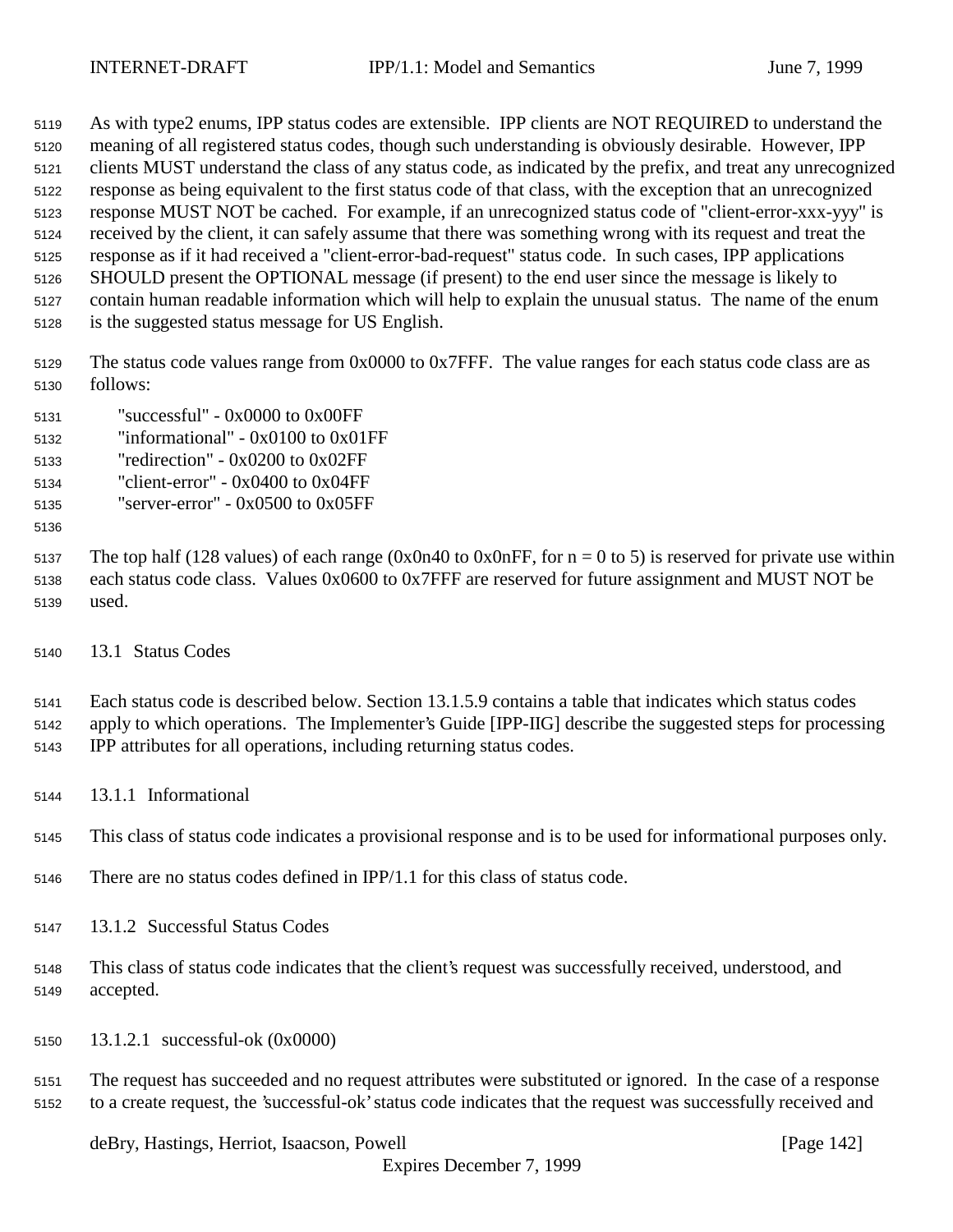validated, and that the Job object has been created; it does not indicate that the job has been processed. The transition of the Job object into the 'completed' state is the only indicator that the job has been printed.

13.1.2.2 successful-ok-ignored-or-substituted-attributes (0x0001)

 The request has succeeded, but some supplied (1) attributes were ignored or (2) unsupported values were substituted with supported values or were ignored in order to perform the operation without rejecting it. Unsupported attributes, attribute syntaxes, or values MUST be returned in the Unsupported Attributes group of the response for all operations. There is an exception to this rule for the query operations: Get- Printer-Attributes, Get-Jobs, and Get-Job-Attributes for the "requested-attributes" operation attribute only. When the supplied values of the "requested-attributes" operation attribute are requesting attributes that are not supported, the IPP object MAY, but is NOT REQUIRED to, return the "requested-attributes" attribute in the Unsupported Attribute response group (with the unsupported values only). See sections 3.1.7 and 3.2.1.2.

13.1.2.3 successful-ok-conflicting-attributes (0x0002)

 The request has succeeded, but some supplied attribute values conflicted with the values of other supplied attributes. These conflicting values were either (1) substituted with (supported) values or (2) the attributes were removed in order to process the job without rejecting it. Attributes or values which conflict with other attributes and have been substituted or ignored MUST be returned in the Unsupported Attributes group of the response for all operations as supplied by the client. See sections 3.1.7 and 3.2.1.2.

- 13.1.3 Redirection Status Codes
- This class of status code indicates that further action needs to be taken to fulfill the request.
- There are no status codes defined in IPP/1.1 for this class of status code.

13.1.4 Client Error Status Codes

This class of status code is intended for cases in which the client seems to have erred. The IPP object

 SHOULD return a message containing an explanation of the error situation and whether it is a temporary or permanent condition.

13.1.4.1 client-error-bad-request (0x0400)

 The request could not be understood by the IPP object due to malformed syntax (such as the value of a fixed length attribute whose length does not match the prescribed length for that attribute - see the Implementer's Guide [IPP-IIG] ). The IPP application SHOULD NOT repeat the request without modifications.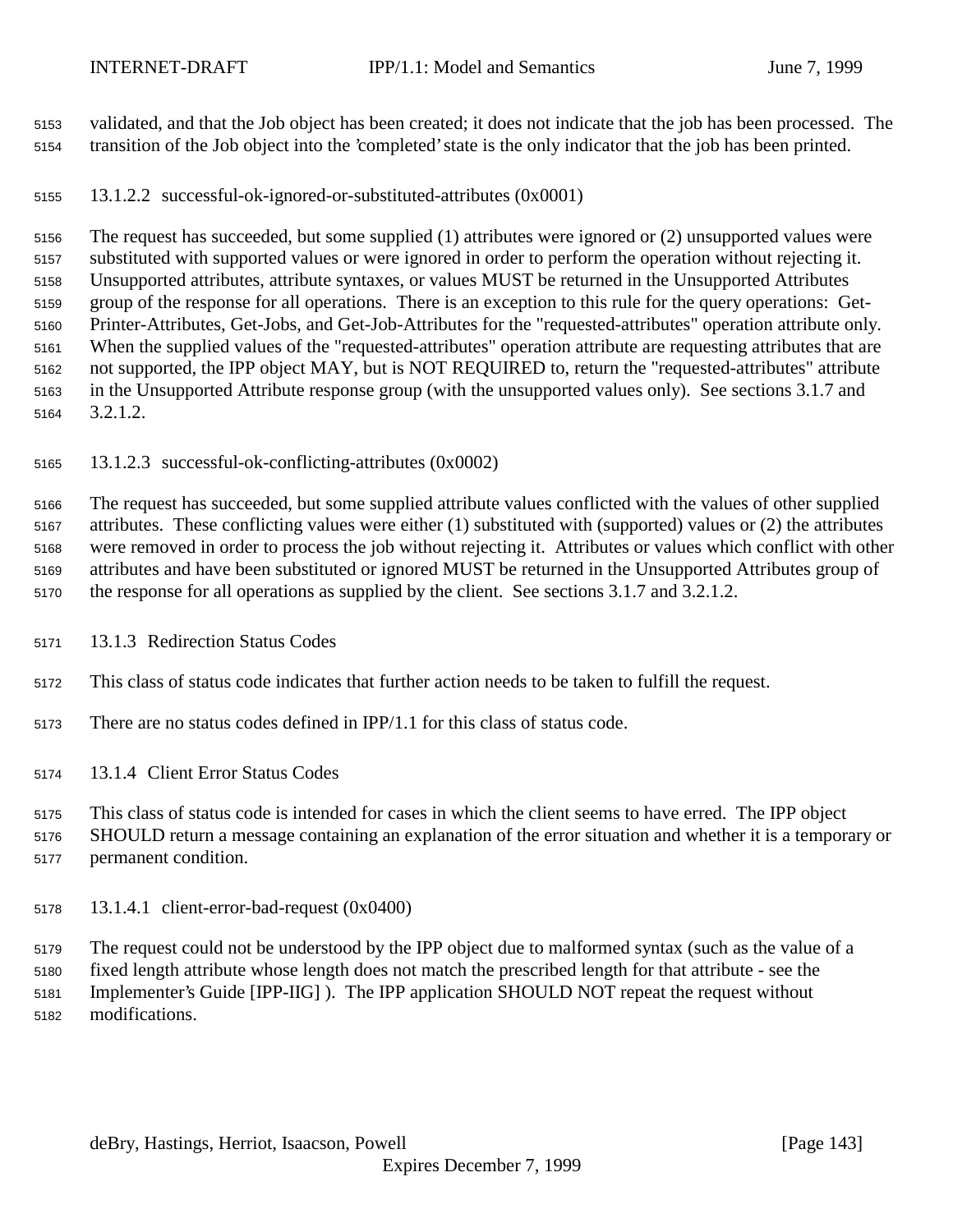13.1.4.2 client-error-forbidden (0x0401)

 The IPP object understood the request, but is refusing to fulfill it. Additional authentication information or authorization credentials will not help and the request SHOULD NOT be repeated. This status code is commonly used when the IPP object does not wish to reveal exactly why the request has been refused or when no other response is applicable.

13.1.4.3 client-error-not-authenticated (0x0402)

 The request requires user authentication. The IPP client may repeat the request with suitable authentication information. If the request already included authentication information, then this status code indicates that authorization has been refused for those credentials. If this response contains the same challenge as the prior response, and the user agent has already attempted authentication at least once, then the response message may contain relevant diagnostic information. This status codes reveals more information than "client-error-forbidden".

13.1.4.4 client-error-not-authorized (0x0403)

 The requester is not authorized to perform the request. Additional authentication information or authorization credentials will not help and the request SHOULD NOT be repeated. This status code is used when the IPP object wishes to reveal that the authentication information is understandable, however, the requester is explicitly not authorized to perform the request. This status codes reveals more information than "client-error-forbidden" and "client-error-not-authenticated".

13.1.4.5 client-error-not-possible (0x0404)

 This status code is used when the request is for something that can not happen. For example, there might be a request to cancel a job that has already been canceled or aborted by the system. The IPP client SHOULD NOT repeat the request.

13.1.4.6 client-error-timeout (0x0405)

 The client did not produce a request within the time that the IPP object was prepared to wait. For example, a client issued a Create-Job operation and then, after a long period of time, issued a Send-Document operation and this error status code was returned in response to the Send-Document request (see section 3.3.1). The IPP object might have been forced to clean up resources that had been held for the waiting additional Documents. The IPP object was forced to close the Job since the client took too long. The client SHOULD NOT repeat the request without modifications.

13.1.4.7 client-error-not-found (0x0406)

 The IPP object has not found anything matching the request URI. No indication is given of whether the condition is temporary or permanent. For example, a client with an old reference to a Job (a URI) tries to cancel the Job, however in the mean time the Job might have been completed and all record of it at the Printer has been deleted. This status code, 'client-error-not-found' is returned indicating that the referenced

deBry, Hastings, Herriot, Isaacson, Powell [Page 144]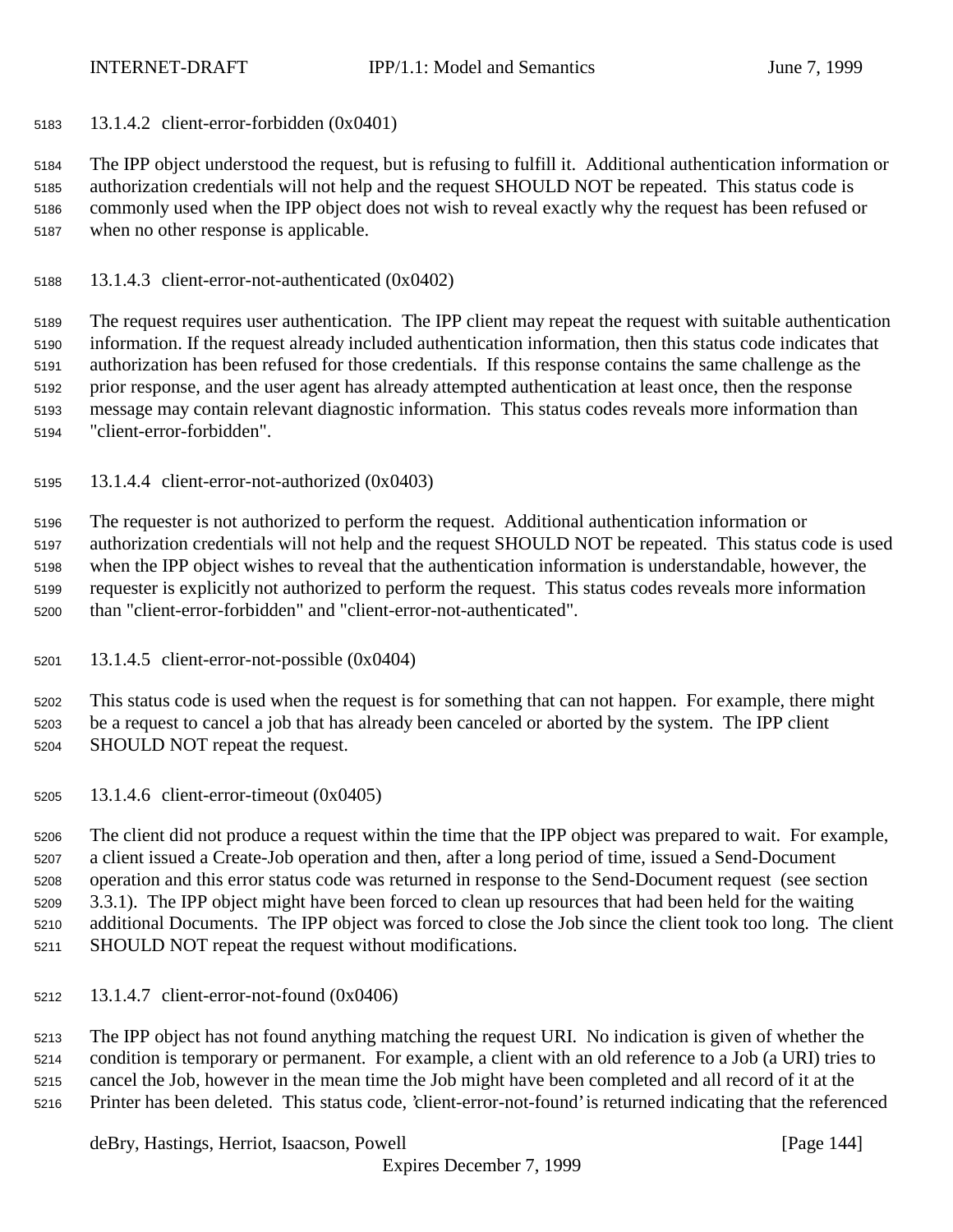Job can not be found. This error status code is also used when a client supplies a URI as a reference to the document data in either a Print-URI or Send-URI operation, but the document can not be found.

 In practice, an IPP application should avoid a not found situation by first querying and presenting a list of valid Printer URIs and Job URIs to the end-user.

13.1.4.8 client-error-gone (0x0407)

 The requested object is no longer available and no forwarding address is known. This condition should be considered permanent. Clients with link editing capabilities should delete references to the request URI after user approval. If the IPP object does not know or has no facility to determine, whether or not the condition is permanent, the status code "client-error-not-found" should be used instead.

 This response is primarily intended to assist the task of maintenance by notifying the recipient that the resource is intentionally unavailable and that the IPP object administrator desires that remote links to that resource be removed. It is not necessary to mark all permanently unavailable resources as "gone" or to keep the mark for any length of time -- that is left to the discretion of the IPP object administrator.

13.1.4.9 client-error-request-entity-too-large (0x0408)

 The IPP object is refusing to process a request because the request entity is larger than the IPP object is willing or able to process. An IPP Printer returns this status code when it limits the size of print jobs and it receives a print job that exceeds that limit or when the attributes are so many that their encoding causes the request entity to exceed IPP object capacity.

13.1.4.10 client-error-request-value-too-long (0x0409)

 The IPP object is refusing to service the request because one or more of the client-supplied attributes has a variable length value that is longer than the maximum length specified for that attribute. The IPP object might not have sufficient resources (memory, buffers, etc.) to process (even temporarily), interpret, and/or ignore a value larger than the maximum length. Another use of this error code is when the IPP object supports the processing of a large value that is less than the maximum length, but during the processing of the request as a whole, the object may pass the value onto some other system component which is not able to accept the large value. For more details, see the Implementer's Guide [IPP-IIG] .

 Note: For attribute values that are URIs, this rare condition is only likely to occur when a client has improperly submitted a request with long query information (e.g. an IPP application allows an end-user to enter an invalid URI), when the client has descended into a URI "black hole" of redirection (e.g., a redirected URI prefix that points to a suffix of itself), or when the IPP object is under attack by a client attempting to exploit security holes present in some IPP objects using fixed-length buffers for reading or manipulating the Request-URI.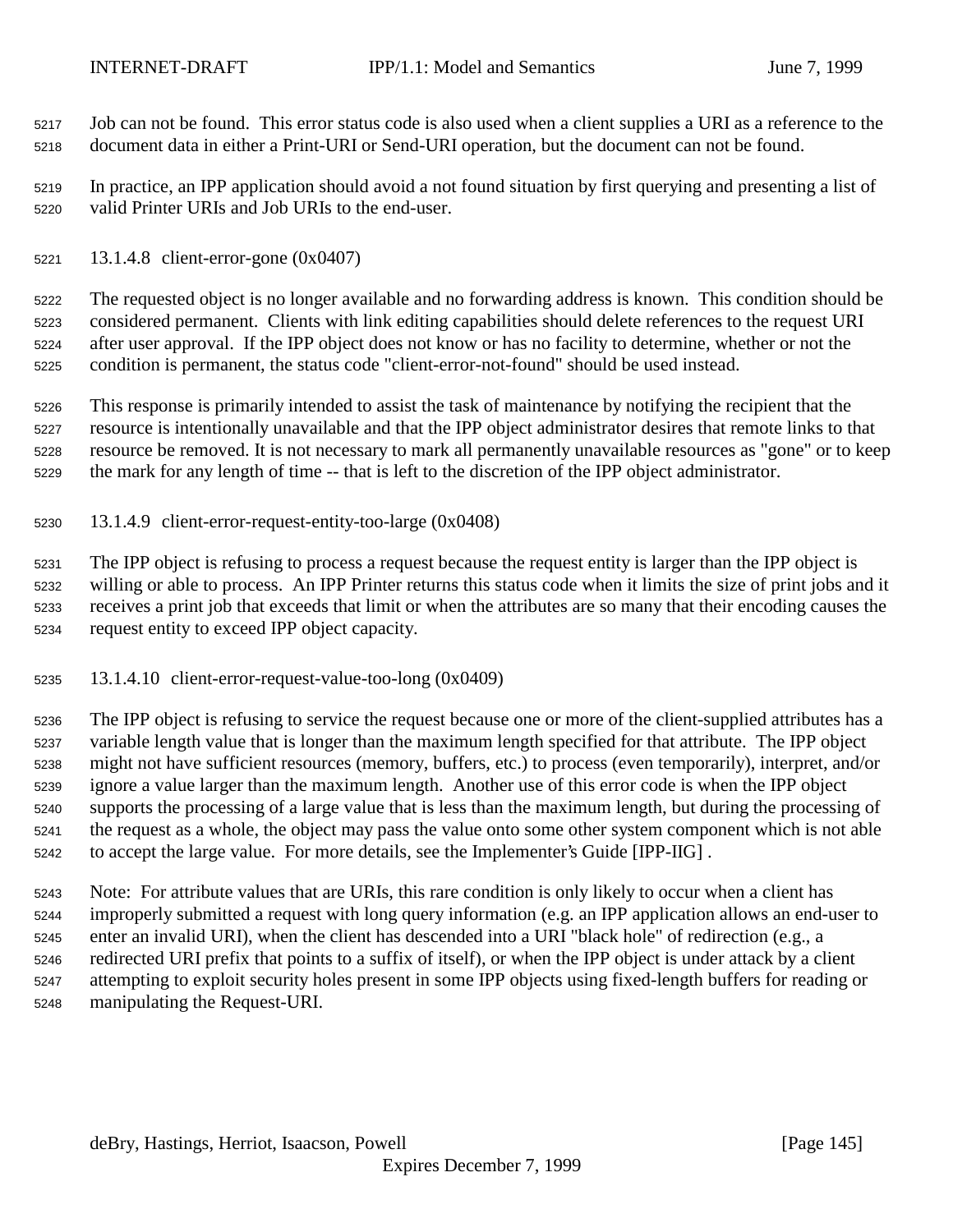13.1.4.11 client-error-document-format-not-supported (0x040A)

 The IPP object is refusing to service the request because the document data is in a format, as specified in the "document-format" operation attribute, that is not supported by the Printer object. This error is returned independent of the client-supplied "ipp-attribute-fidelity". The Printer object MUST return this status code, even if there are other Job Template attributes that are not supported as well, since this error is a bigger 5254 problem than with Job Template attributes. See sections 3.1.7 and 3.2.1.1. **Issue 11** 

13.1.4.12 client-error-attributes-or-values-not-supported (0x040B)

 In a create request, if the Printer object does not support one or more attributes, attribute syntaxes, or attribute values supplied in the request and the client supplied the "ipp-attributes-fidelity" operation attribute with the 'true' value, the Printer object MUST return this status code. The Printer object MUST also return in the Unsupported Attributes Group all the attributes and/or values supplied by the client that 5260 are not supported. See section 3.1.7. **Issue 11** For example, if the request indicates 'iso-a4' media, but that media type is not supported by the Printer object. Or, if the client supplies a Job Template attribute and the attribute itself is not even supported by the Printer. If the "ipp-attribute-fidelity" attribute is 'false', the Printer MUST ignore or substitute values for unsupported Job Template attributes and values rather than reject the request and return this status code.

 For any operation where a client requests attributes (such as a Get-Jobs, Get-Printer-Attributes, or Get-Job- Attributes operation), if the IPP object does not support one or more of the requested attributes, the IPP object simply ignores the unsupported requested attributes and processes the request as if they had not been supplied, rather than returning this status code. In this case, the IPP object MUST return the 'successful-ok- ignored-or-substituted-attributes' status code and MAY return the unsupported attributes as values of the "requested-attributes" in the Unsupported Attributes Group (see section 13.1.2.2).

- 13.1.4.13 client-error-uri-scheme-not-supported (0x040C)
- The scheme of the client-supplied URI in a Print-URI or a Send-URI operation is not supported. See 5273 section 3.1.7. **Issue 11**
- 13.1.4.14 client-error-charset-not-supported (0x040D)

 For any operation, if the IPP Printer does not support the charset supplied by the client in the "attributes- charset" operation attribute, the Printer MUST reject the operation and return this status and any 'text' or 5277 hame' attributes using the 'utf-8' charset (see Section 3.1.4.1). See section 3.1.7. **Issue 11** 

13.1.4.15 client-error-conflicting-attributes (0x040E)

 The request is rejected because some attribute values conflicted with the values of other attributes which this document does not permit to be substituted or ignored. The Printer object MUST also return in the Unsupported Attributes Group the conflicting attributes supplied by the client. See sections 3.1.7 and 5282 3.2.1.2. **Issue 27**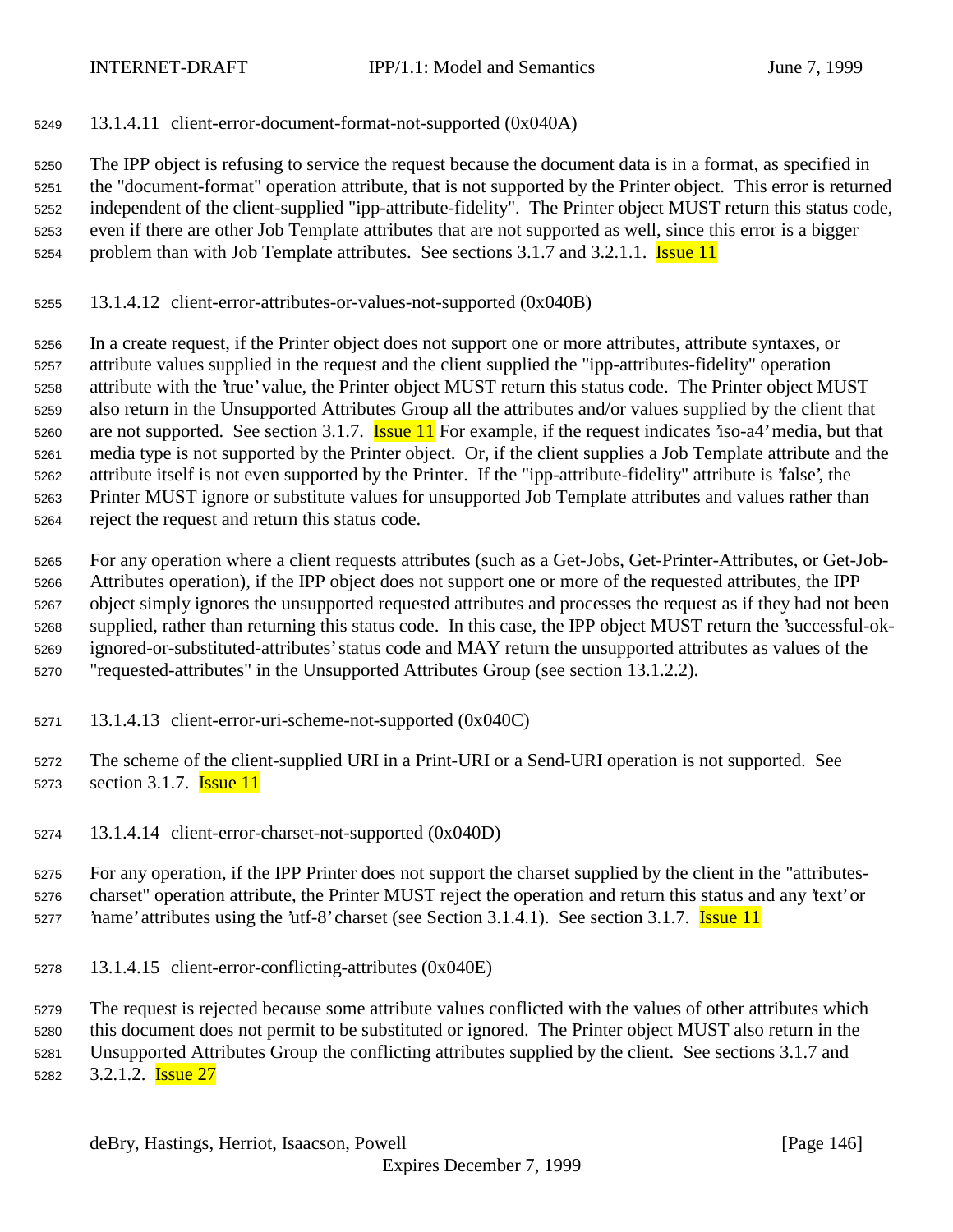5283 13.1.4.16 client-error-compression-not-supported  $(0x040F)$  Issue 6

 The IPP object is refusing to service the request because the document data, as specified in the "compression" operation attribute, is compressed in a way that is not supported by the Printer object. This error is returned independent of the client-supplied "ipp-attribute-fidelity". The Printer object MUST return this status code, even if there are other Job Template attributes that are not supported as well, since this 5288 error is a bigger problem than with Job Template attributes. **Issue 6** See sections 3.1.7 and 3.2.1.1. **Issue 11** 

5289 13.1.4.17 client-error-compression-error  $(0x0410)$  Issue 6

 The IPP object is refusing to service the request because the document data cannot be decompressed when using the algorithm specified by the "compression" operation attribute. This error is returned independent of the client-supplied "ipp-attribute-fidelity". The Printer object MUST return this status code, even if there are Job Template attributes that are not supported as well, since this error is a bigger problem than with Job Template attributes. See sections 3.1.7 and 3.2.1.1.

13.1.4.18 client-error-document-format-error  $(0x0411)$  Issue 28

 The IPP object is refusing to service the request because Printer encountered an error in the document data while interpreting it. This error is returned independent of the client-supplied "ipp-attribute-fidelity". The Printer object MUST return this status code, even if there are Job Template attributes that are not supported as well, since this error is a bigger problem than with Job Template attributes. See sections 3.1.7 and 3.2.1.1.

5301 13.1.4.19 client-error-document-access-error  $(0x0412)$  Issue 35

 The IPP object is refusing to service the Print-URI or Send-URI request because Printer encountered an access error while attempting to validate the accessibility or access the document data specified in the "document-uri" operation attribute. The Printer MAY also return a specific document access error code using the "document-access-error" operation attribute (see section 3.1.6.4). This error is returned independent of the client-supplied "ipp-attribute-fidelity". The Printer object MUST return this status code, even if there are Job Template attributes that are not supported as well, since this error is a bigger problem than with Job Template attributes. See section 3.1.7.

13.1.5 Server Error Status Codes

 This class of status codes indicates cases in which the IPP object is aware that it has erred or is incapable of performing the request. The IPP object SHOULD include a message containing an explanation of the error situation, and whether it is a temporary or permanent condition.

13.1.5.1 server-error-internal-error (0x0500)

 The IPP object encountered an unexpected condition that prevented it from fulfilling the request. This error status code differs from "server-error-temporary-error" in that it implies a more permanent type of internal error. It also differs from "server-error-device-error" in that it implies an unexpected condition (unlike a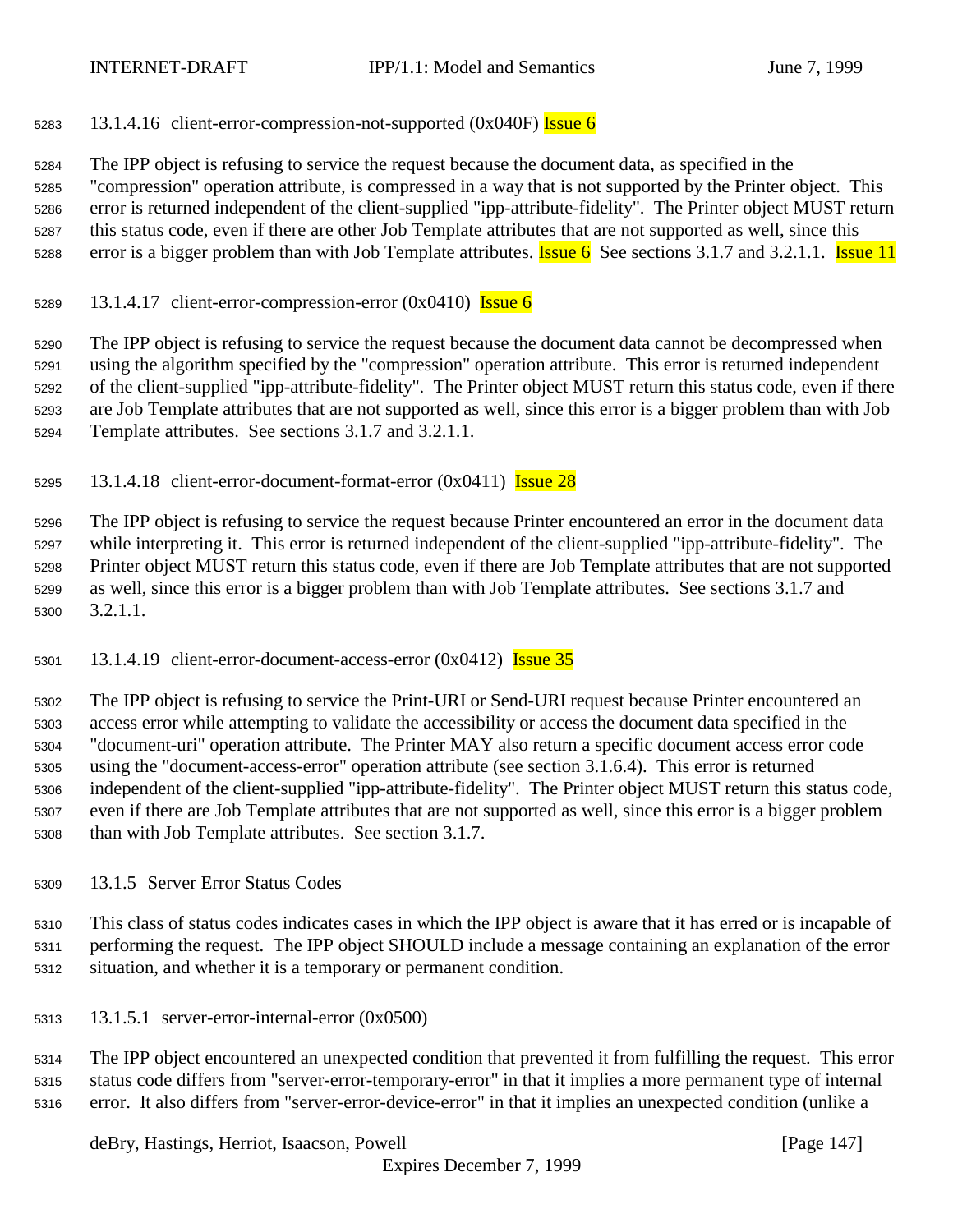paper-jam or out-of-toner problem which is undesirable but expected). This error status code indicates that probably some knowledgeable human intervention is required.

13.1.5.2 server-error-operation-not-supported (0x0501)

The IPP object does not support the functionality required to fulfill the request. This is the appropriate

 response when the IPP object does not recognize an operation or is not capable of supporting it. See section 5322 3.1.7. **Issue 18** 

13.1.5.3 server-error-service-unavailable (0x0502)

 The IPP object is currently unable to handle the request due to a temporary overloading or maintenance of the IPP object. The implication is that this is a temporary condition which will be alleviated after some delay. If known, the length of the delay may be indicated in the message. If no delay is given, the IPP application should handle the response as it would for a "server-error-temporary-error" response. If the condition is more permanent, the error status codes "client-error-gone" or "client-error-not-found" could be used.

13.1.5.4 server-error-version-not-supported (0x0503)

 The IPP object does not support, or refuses to support, the IPP protocol version that was supplied as the value of the "version-number" operation parameter in the request. The IPP object is indicating that it is unable or unwilling to complete the request using the same major and minor version number as supplied in the request other than with this error message. The error response SHOULD contain a "status-message" attribute (see section 3.1.6.2) describing why that version is not supported and what other versions are 5336 supported by that IPP object. See section 3.1.8. **Issue 11** 

 The error response MUST identify in the "version-number" operation parameter the closest version number that the IPP object does support. For example, if a client supplies version '1.0' and an IPP/1.1 object supports version '1.0', then it MUST respond with version '1.0' in all responses to such a request. If the IPP/1.1 object does not support version '1.0', then it SHOULD accept the request and respond with version '1.1' or MAY reject the request and respond with this error code and version '1.1'. If a client supplies a version '1.2' the IPP/1.1 object SHOULD accept the request and return version '1.1' or MAY reject the 5343 request and respond with this error code and version '1.1'. See sections 3.1.8 and 4.4.14. **Issue 36** 

13.1.5.5 server-error-device-error (0x0504)

 A printer error, such as a paper jam, occurs while the IPP object processes a Print or Send operation. The response contains the true Job Status (the values of the "job-state" and "job-state-reasons" attributes). Additional information can be returned in the OPTIONAL "job-state-message" attribute value or in the OPTIONAL status message that describes the error in more detail. This error status code is only returned in situations where the Printer is unable to accept the create request because of such a device error. For example, if the Printer is unable to spool, and can only accept one job at a time, the reason it might reject a create request is that the printer currently has a paper jam. In many cases however, where the Printer object can accept the request even though the Printer has some error condition, the 'successful-ok' status code will

deBry, Hastings, Herriot, Isaacson, Powell [Page 148]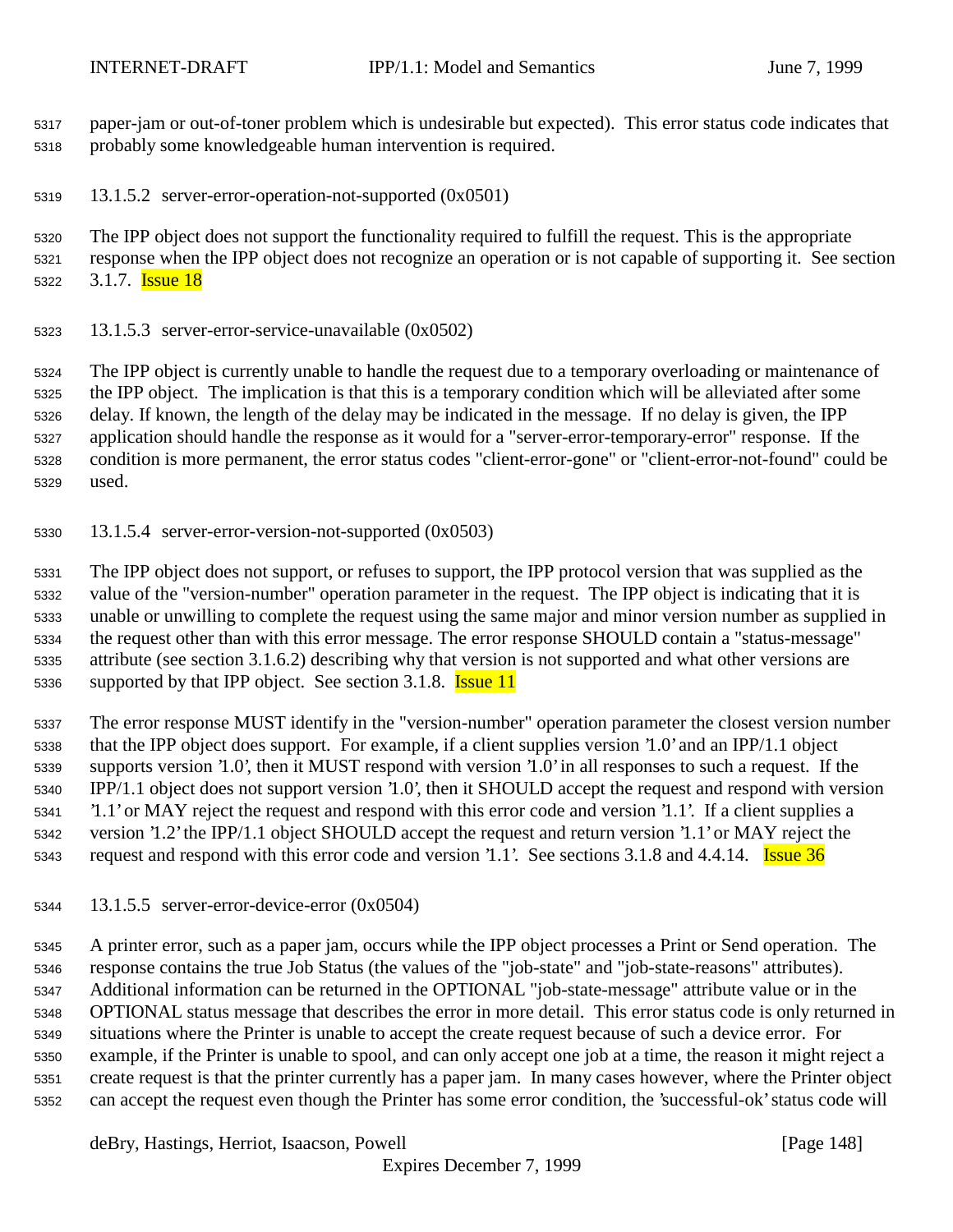be returned. In such a case, the client would look at the returned Job Object Attributes or later query the Printer to determine its state and state reasons.

13.1.5.6 server-error-temporary-error (0x0505)

 A temporary error such as a buffer full write error, a memory overflow (i.e. the document data exceeds the memory of the Printer), or a disk full condition, occurs while the IPP Printer processes an operation. The client MAY try the unmodified request again at some later point in time with an expectation that the temporary internal error condition may have been cleared. Alternatively, as an implementation option, a Printer object MAY delay the response until the temporary condition is cleared so that no error is returned.

13.1.5.7 server-error-not-accepting-jobs (0x0506)

 A temporary error indicating that the Printer is not currently accepting jobs, because the administrator has set the value of the Printer's "printer-is-not-accepting-jobs" attribute to 'false' (by means outside the scope of this IPP/1.1 document).

13.1.5.8 server-error-busy (0x0507)

 A temporary error indicating that the Printer is too busy processing jobs and/or other requests. The client SHOULD try the unmodified request again at some later point in time with an expectation that the temporary busy condition will have been cleared.

13.1.5.9 server-error-job-canceled (0x0508)

 An error indicating that the job has been canceled by an operator or the system while the client was transmitting the data to the IPP Printer. If a job-id and job-uri had been created, then they are returned in the Print-Job, Send-Document, or Send-URI response as usual; otherwise, no job-id and job-uri are returned in the response.

5374 13.1.5.10 server-error-multiple-document-jobs-not-supported (0x0509) Issue 34

 The IPP object does not support multiple documents per job and a client attempted to supply document data with a second Send-Document or Send-URI operation.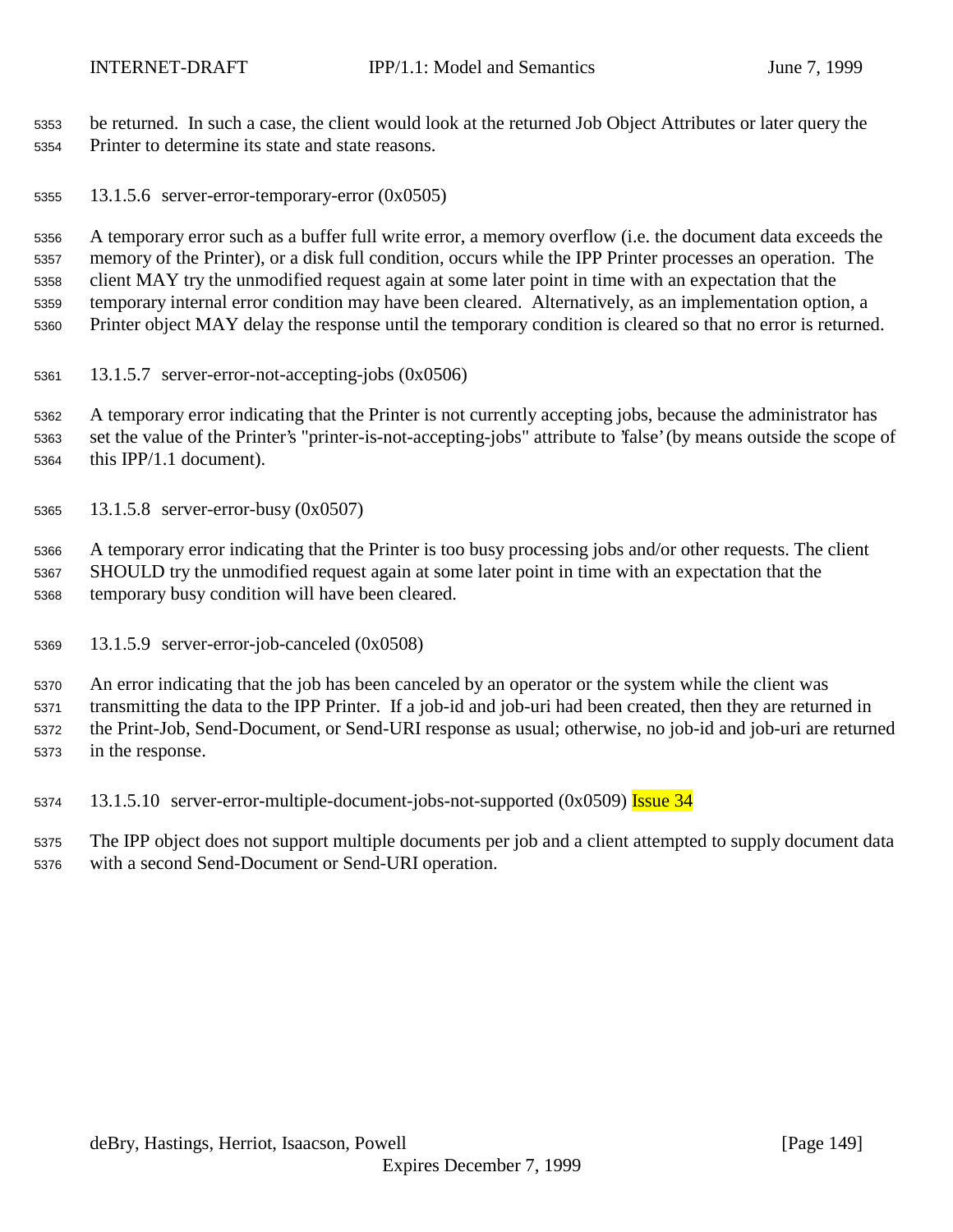13.2 Status Codes for IPP Operations

```
5378 PJ = Print-Job, PU = Print-URI, CJ = Create-Job, SD = Send-Document
5379 SU = Send-URI, V = Validate-Job, GA = Get-Job-Attributes and
5380 Get-Printer-Attributes, GJ = Get-Jobs, C = Cancel-Job
5381
5382 IPP Operations
5383 IPP Status Keyword PJ PU CJ SD SU V GA GJ C
5384 ------------------ -- -- -- -- -- - -- -- -
5385 successful-ok x x x x x x x x x
5386 successful-ok-ignored-or-substituted- x x x x x x x x x
5387 attributes
5388 successful-ok-conflicting-attributes x x x x x x x x x
5389 client-error-bad-request x x x x x x x x x
5390 client-error-forbidden x x x x x x x x x
5391 client-error-not-authenticated x x x x x x x x x
5392 client-error-not-authorized x x x x x x x x x
5393 client-error-not-possible x x x x x x x x x
5394 client-error-timeout x x
5395 client-error-not-found x x x x x x x x x
5396 client-error-gone x x x x x x x x x
5397 client-error-request-entity-too-large x x x x x x x x x
5398 client-error-request-value-too-long x x x x x x x x x
5399 client-error-document-format-not- x x x x x x
5400 supported
5401 client-error-attributes-or-values-not- x x x x x x x x x
5402 supported
5403 client-error-uri-scheme-not-supported x x
5404 client-error-charset-not-supported x x x x x x x x x
5405 client-error-conflicting-attributes x x x x x x x x x
5406 client-error-compression-not-supported x x x x x
5407 client-error-compression-error x x x x
5408 client-error-document-format-error x x x x
5409 client-error-document-access-error x x
5410 server-error-internal-error x x x x x x x x x
5411 server-error-operation-not-supported x x x x
5412 server-error-service-unavailable x x x x x x x x x
5413 server-error-version-not-supported x x x x x x x x x
5414 server-error-device-error x x x x x
5415 server-error-temporary-error x x x x x
5416 server-error-not-accepting-jobs x x x x
5417 server-error-busy x x x x x x x x x
5418 server-error-job-canceled x x x
5419 server-error-multiple-document-jobs- x x
5420 not-supported
```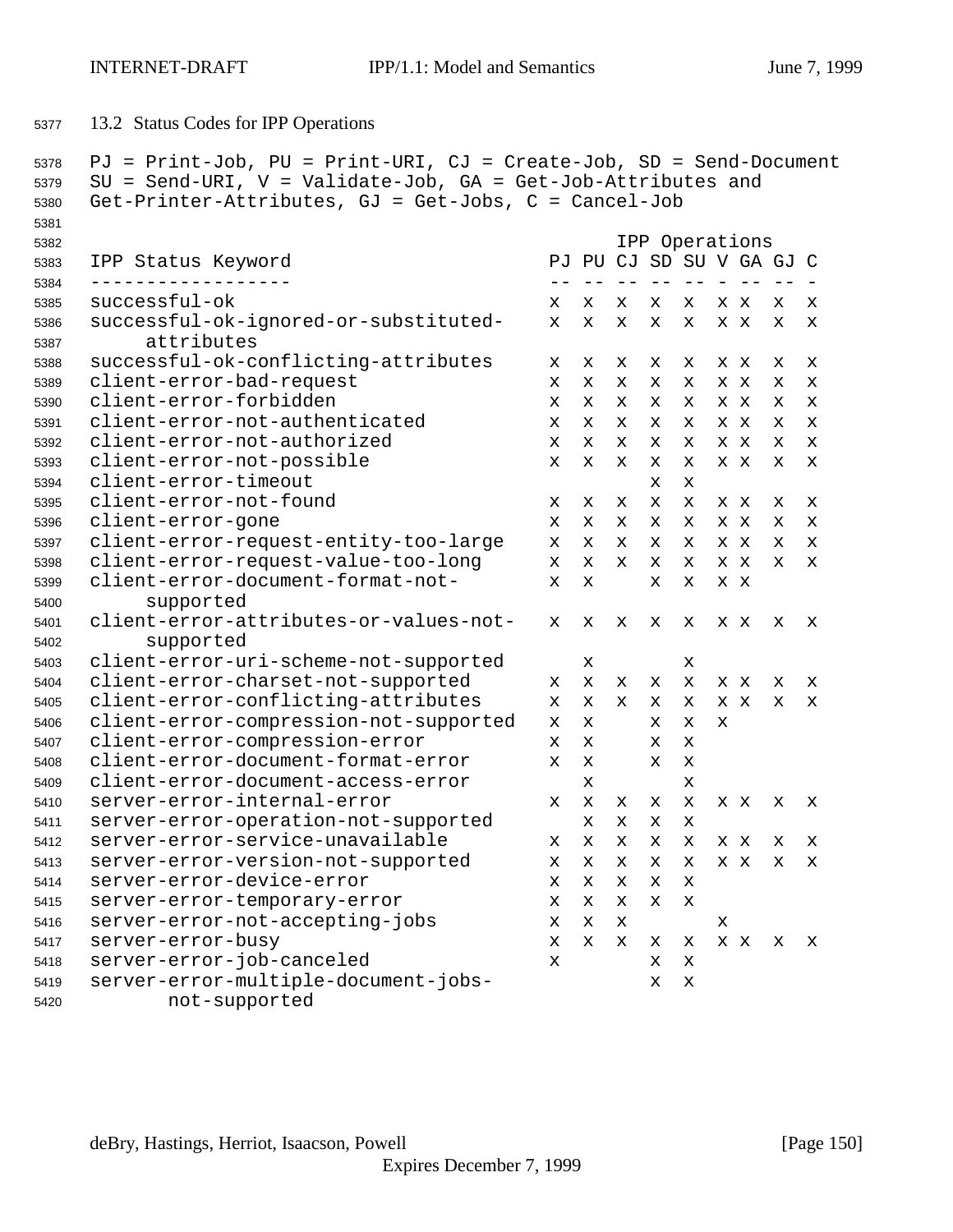| 5422<br>5423 | $HJ = Hold-Job$ , $RJ = Release-Job$ , $RS = Restart-Job$<br>= Pause-Printer, RP = Resume-Printer, PJ = Purge-Jobs<br>PP |   |                        |            |           |    |   |
|--------------|--------------------------------------------------------------------------------------------------------------------------|---|------------------------|------------|-----------|----|---|
| 5424         |                                                                                                                          |   | IPP Operations (cont.) |            |           |    |   |
| 5425         | IPP Status Keyword                                                                                                       |   | HJ RJ RS PP RP PJ      |            |           |    |   |
| 5426<br>5427 | successful-ok                                                                                                            | x | x                      | $- -$<br>х | $ -$<br>x | X. | x |
| 5428<br>5429 | successful-ok-ignored-or-substituted-<br>attributes                                                                      | x | x                      | х          | x         | х  | х |
| 5430         | successful-ok-conflicting-attributes                                                                                     | x | х                      | х          | х         | x  | х |
| 5431         | client-error-bad-request                                                                                                 | x | x                      | х          | х         | х  | x |
| 5432         | client-error-forbidden                                                                                                   | x | x                      | x          | x         | х  | x |
| 5433         | client-error-not-authenticated                                                                                           | x | x                      | x          | х         | х  | x |
| 5434         | client-error-not-authorized                                                                                              | x | x                      | x          | x         | x  | x |
| 5435         | client-error-not-possible                                                                                                | x | x                      | х          | x         | х  | X |
| 5436         | client-error-timeout                                                                                                     |   |                        |            |           |    |   |
| 5437         | client-error-not-found                                                                                                   | х | х                      | х          | х         | х  | х |
| 5438         | client-error-gone                                                                                                        | x | x                      | x          | x         | x  | х |
| 5439         | client-error-request-entity-too-large                                                                                    | x | $\mathbf x$            | x          | x         | x  | X |
| 5440         | client-error-request-value-too-long                                                                                      | x | X                      | x          | x         | X. | x |
| 5441         | client-error-document-format-not-                                                                                        |   |                        |            |           |    |   |
| 5442         | supported                                                                                                                |   |                        |            |           |    |   |
| 5443         | client-error-attributes-or-values-not-                                                                                   | x | x                      | х          | х         | х  | х |
| 5444         | supported                                                                                                                |   |                        |            |           |    |   |
| 5445         | client-error-uri-scheme-not-supported                                                                                    |   |                        |            |           |    |   |
| 5446         | client-error-charset-not-supported                                                                                       | x | x                      | x          | х         | х  | х |
| 5447         | client-error-conflicting-attributes                                                                                      | x | x                      | x          | х         | х  | x |
| 5448         | client-error-compression-not-supported                                                                                   |   |                        |            |           |    |   |
| 5449         | client-error-compression-error                                                                                           |   |                        |            |           |    |   |
| 5450         | client-error-document-format-error                                                                                       |   |                        |            |           |    |   |
| 5451         | client-error-document-access-error                                                                                       |   |                        |            |           |    |   |
| 5452         | server-error-internal-error                                                                                              | x | x                      | x          | x         | x  | X |
| 5453         | server-error-operation-not-supported                                                                                     | x | x                      | x          | х         | x  | x |
| 5454         | server-error-service-unavailable                                                                                         | x | X                      | х          | x         | X  | х |
| 5455         | server-error-version-not-supported                                                                                       | х | x                      | X          | х         | х  | х |
| 5456         | server-error-device-error                                                                                                |   |                        |            |           |    |   |
| 5457         | server-error-temporary-error                                                                                             | х | x                      | x          | х         | х  | х |
| 5458         | server-error-not-accepting-jobs                                                                                          |   |                        |            |           |    |   |
| 5459         | server-error-busy                                                                                                        | х | х                      | х          | х         | х  | х |
| 5460         | server-error-job-canceled                                                                                                |   |                        |            |           |    |   |
| 5461         | server-error-multiple-document-jobs-                                                                                     |   |                        |            |           |    |   |
| 5462         | not-supported                                                                                                            |   |                        |            |           |    |   |
| 5463         |                                                                                                                          |   |                        |            |           |    |   |

deBry, Hastings, Herriot, Isaacson, Powell [Page 151]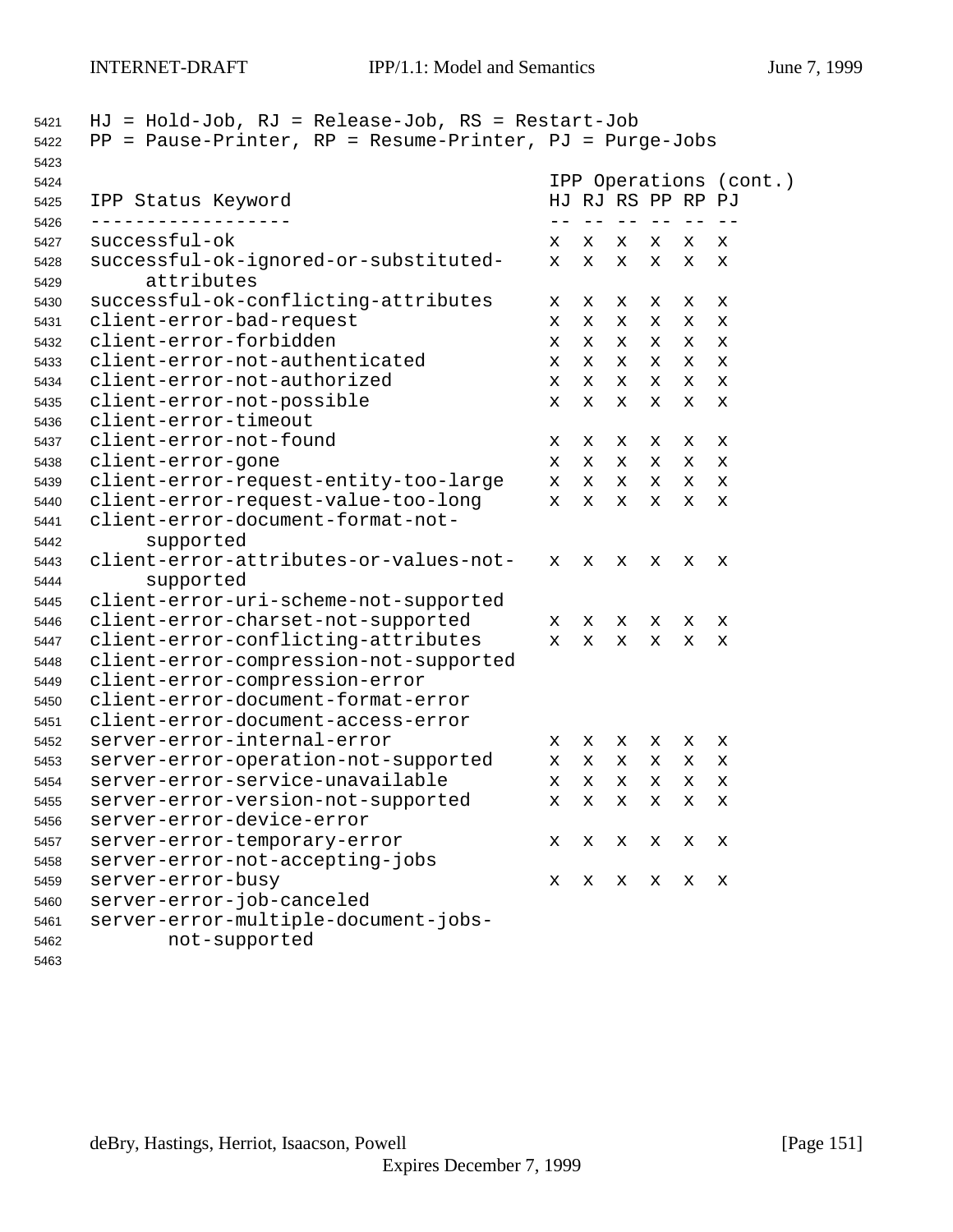| 5465 | 14. APPENDIX C: "media" keyword values                                               |
|------|--------------------------------------------------------------------------------------|
| 5466 | Standard keyword values are taken from several sources.                              |
| 5467 | Standard values are defined (taken from DPA[ISO10175] and the Printer MIB[RFC1759]): |
| 5468 | 'default': The default medium for the output device                                  |
| 5469 | iso-a4-white': Specifies the ISO A4 white medium                                     |
| 5470 | iso-a4-colored: Specifies the ISO A4 colored medium                                  |
| 5471 | iso-a4-transparent' Specifies the ISO A4 transparent medium                          |
| 5472 | iso-a3-white': Specifies the ISO A3 white medium                                     |
| 5473 | iso-a3-colored: Specifies the ISO A3 colored medium                                  |
| 5474 | iso-a5-white': Specifies the ISO A5 white medium                                     |
| 5475 | iso-a5-colored: Specifies the ISO A5 colored medium                                  |
| 5476 | iso-b4-white: Specifies the ISO B4 white medium                                      |
| 5477 | iso-b4-colored: Specifies the ISO B4 colored medium                                  |
| 5478 | iso-b5-white: Specifies the ISO B5 white medium                                      |
| 5479 | iso-b5-colored: Specifies the ISO B5 colored medium                                  |
| 5480 | 'jis-b4-white': Specifies the JIS B4 white medium                                    |
| 5481 | jis-b4-colored: Specifies the JIS B4 colored medium                                  |
| 5482 | jis-b5-white': Specifies the JIS B5 white medium                                     |
| 5483 | jis-b5-colored: Specifies the JIS B5 colored medium                                  |
| 5484 |                                                                                      |
| 5485 | The following standard values are defined for North American media:                  |
| 5486 | 'na-letter-white': Specifies the North American letter white medium                  |
| 5487 | 'na-letter-colored': Specifies the North American letter colored medium              |
| 5488 | 'na-letter-transparent': Specifies the North American letter transparent medium      |
| 5489 | 'na-legal-white': Specifies the North American legal white medium                    |
| 5490 | 'na-legal-colored': Specifies the North American legal colored medium                |
| 5491 |                                                                                      |
| 5492 | The following standard values are defined for envelopes:                             |
| 5493 | iso-b4-envelope: Specifies the ISO B4 envelope medium                                |
| 5494 | 'iso-b5-envelope': Specifies the ISO B5 envelope medium                              |
| 5495 | iso-c3-envelope: Specifies the ISO C3 envelope medium                                |
| 5496 | iso-c4-envelope: Specifies the ISO C4 envelope medium                                |
| 5497 | iso-c5-envelope: Specifies the ISO C5 envelope medium                                |
| 5498 | iso-c6-envelope: Specifies the ISO C6 envelope medium                                |
| 5499 | iso-designated-long-envelope: Specifies the ISO Designated Long envelope medium      |
| 5500 | na-10x13-envelope: Specifies the North American 10x13 envelope medium                |
| 5501 | 'na-9x12-envelope': Specifies the North American 9x12 envelope medium                |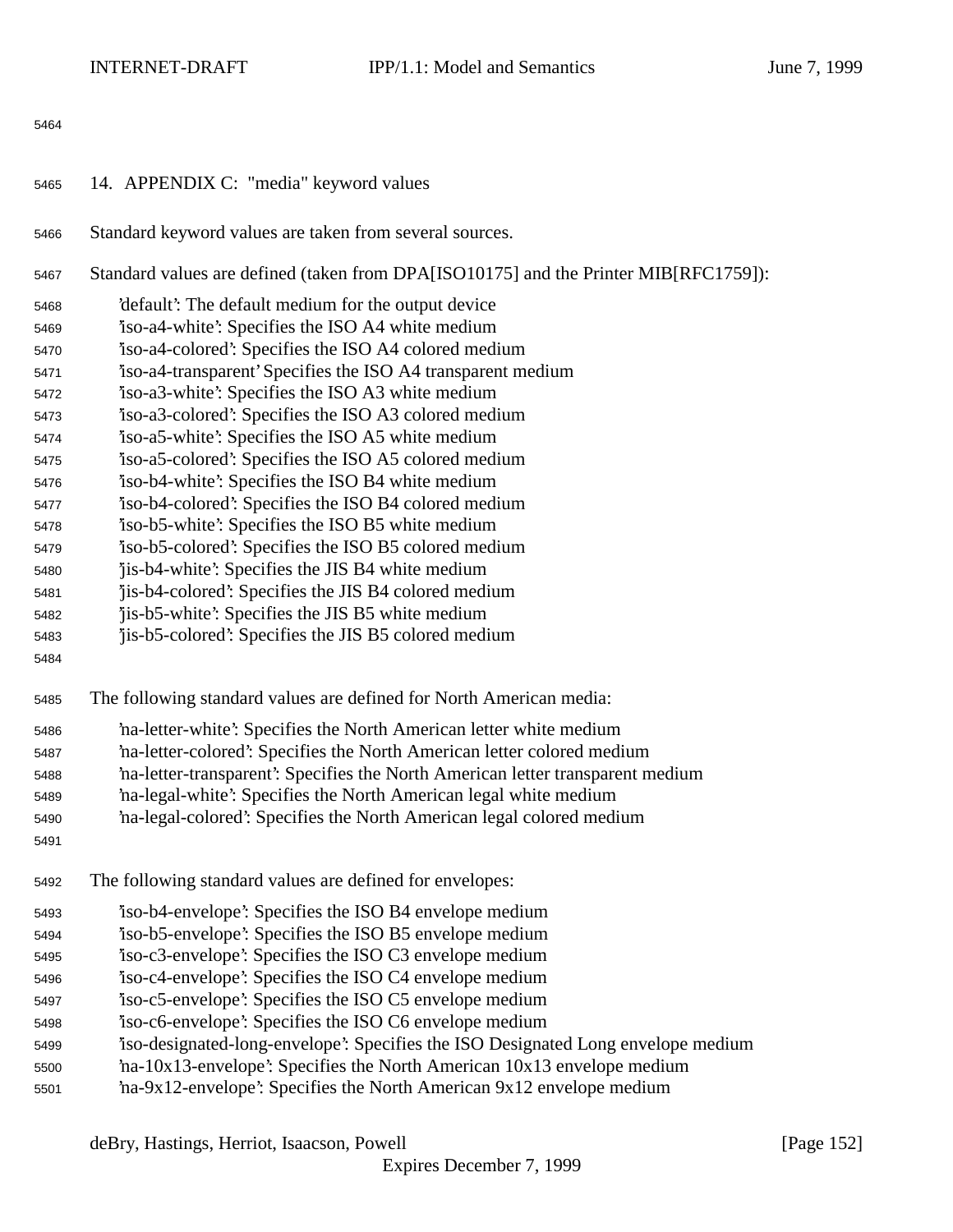- 'monarch-envelope': Specifies the Monarch envelope
- 'na-number-10-envelope': Specifies the North American number 10 business envelope medium
- 'na-7x9-envelope': Specifies the North American 7x9 inch envelope
- 'na-9x11-envelope': Specifies the North American 9x11 inch envelope
- 'na-10x14-envelope': Specifies the North American 10x14 inch envelope
- 'na-number-9-envelope': Specifies the North American number 9 business envelope
- 'na-6x9-envelope': Specifies the North American 6x9 inch envelope
- 'na-10x15-envelope': Specifies the North American 10x15 inch envelope
- 

The following standard values are defined for the less commonly used media (white-only):

- 'executive-white': Specifies the white executive medium
- 'folio-white': Specifies the folio white medium
- 'invoice-white': Specifies the white invoice medium
- 'ledger-white': Specifies the white ledger medium
- 'quarto-white': Specified the white quarto medium
- 'iso-a0-white': Specifies the ISO A0 white medium
- 'iso-a1-white': Specifies the ISO A1 white medium
- 'iso-a2-white': Specifies the ISO A2 white medium 'iso-a6-white': Specifies the ISO A6 white medium
- 'iso-a7-white': Specifies the ISO A7 white medium
- 'iso-a8-white': Specifies the ISO A8 white medium
- 'iso-a9-white': Specifies the ISO A9 white medium
- 'iso-10-white': Specifies the ISO A10 white medium
- 'iso-b0-white': Specifies the ISO B0 white medium 'iso-b1-white': Specifies the ISO B1 white medium
- 'iso-b2-white': Specifies the ISO B2 white medium
- 'iso-b3-white': Specifies the ISO B3 white medium
- 'iso-b6-white': Specifies the ISO B6 white medium
- 'iso-b7-white': Specifies the ISO B7 white medium
- 'iso-b8-white': Specifies the ISO B8 white medium 'iso-b9-white': Specifies the ISO B9 white medium
- 'iso-b10-white': Specifies the ISO B10 white medium
- 'jis-b0-white': Specifies the JIS B0 white medium
- 'jis-b1-white': Specifies the JIS B1 white medium
- 'jis-b2-white': Specifies the JIS B2 white medium
- 'jis-b3-white': Specifies the JIS B3 white medium
- 'jis-b6-white': Specifies the JIS B6 white medium
- 'jis-b7-white': Specifies the JIS B7 white medium
- 'jis-b8-white': Specifies the JIS B8 white medium
- 'jis-b9-white': Specifies the JIS B9 white medium 'jis-b10-white': Specifies the JIS B10 white medium
- 
- The following standard values are defined for engineering media (white only):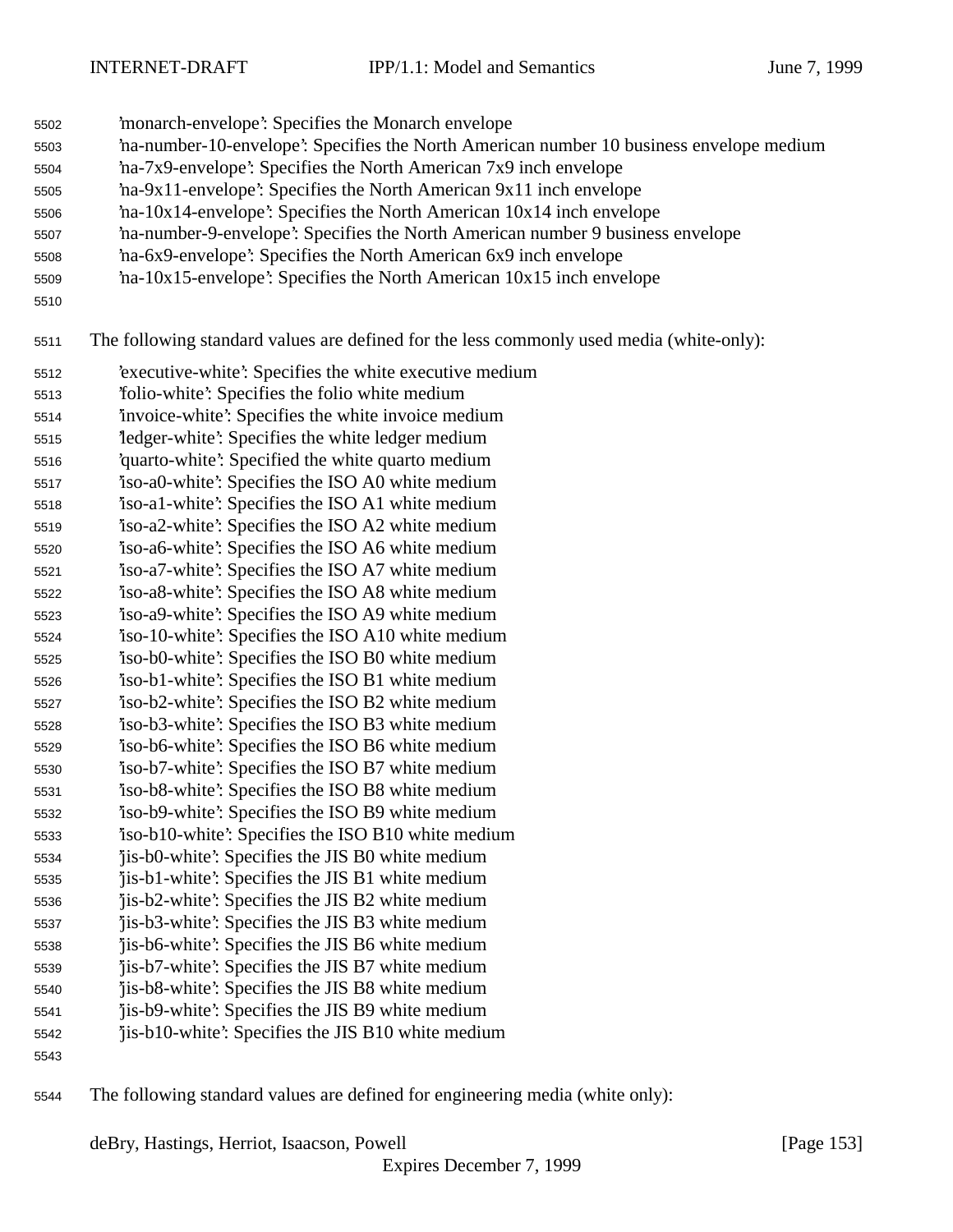- 'a-white': Specifies the engineering A size medium
- 'b-white': Specifies the engineering B size medium
- 'c-white': Specifies the engineering C size medium
- 'd-white': Specifies the engineering D size medium
- 'e-white': Specifies the engineering E size medium
- 

The following standard values are defined for input-trays (from ISO DPA and the Printer MIB):

- 'top': The top input tray in the printer.
- 'middle': The middle input tray in the printer.
- 'bottom': The bottom input tray in the printer.
- 'envelope': The envelope input tray in the printer.
- 'manual': The manual feed input tray in the printer.
- 'large-capacity': The large capacity input tray in the printer.
- 'main': The main input tray
- 'side': The side input tray
- 

The following standard values are defined for media sizes (from ISO DPA):

 'iso-a0': Specifies the ISO A0 size: 841 mm by 1189 mm as defined in ISO 216 'iso-a1': Specifies the ISO A1 size: 594 mm by 841 mm as defined in ISO 216 'iso-a2': Specifies the ISO A2 size: 420 mm by 594 mm as defined in ISO 216 'iso-a3': Specifies the ISO A3 size: 297 mm by 420 mm as defined in ISO 216 'iso-a4': Specifies the ISO A4 size: 210 mm by 297 mm as defined in ISO 216 'iso-a5': Specifies the ISO A5 size: 148 mm by 210 mm as defined in ISO 216 'iso-a6': Specifies the ISO A6 size: 105 mm by 148 mm as defined in ISO 216 'iso-a7': Specifies the ISO A7 size: 74 mm by 105 mm as defined in ISO 216 'iso-a8': Specifies the ISO A8 size: 52 mm by 74 mm as defined in ISO 216 'iso-a9': Specifies the ISO A9 size: 37 mm by 52 mm as defined in ISO 216 'iso-a10': Specifies the ISO A10 size: 26 mm by 37 mm as defined in ISO 216 'iso-b0': Specifies the ISO B0 size: 1000 mm by 1414 mm as defined in ISO 216 'iso-b1': Specifies the ISO B1 size: 707 mm by 1000 mm as defined in ISO 216 'iso-b2': Specifies the ISO B2 size: 500 mm by 707 mm as defined in ISO 216 'iso-b3': Specifies the ISO B3 size: 353 mm by 500 mm as defined in ISO 216 'iso-b4': Specifies the ISO B4 size: 250 mm by 353 mm as defined in ISO 216 'iso-b5': Specifies the ISO B5 size: 176 mm by 250 mm as defined in ISO 216 'iso-b6': Specifies the ISO B6 size: 125 mm by 176 mm as defined in ISO 216 'iso-b7': Specifies the ISO B7 size: 88 mm by 125 mm as defined in ISO 216 'iso-b8': Specifies the ISO B8 size: 62 mm by 88 mm as defined in ISO 216 'iso-b9': Specifies the ISO B9 size: 44 mm by 62 mm as defined in ISO 216 'iso-b10': Specifies the ISO B10 size: 31 mm by 44 mm as defined in ISO 216 'na-letter': Specifies the North American letter size: 8.5 inches by 11 inches 'na-legal': Specifies the North American legal size: 8.5 inches by 14 inches 'executive': Specifies the executive size (7.25 X 10.5 in) 'folio': Specifies the folio size (8.5 X 13 in)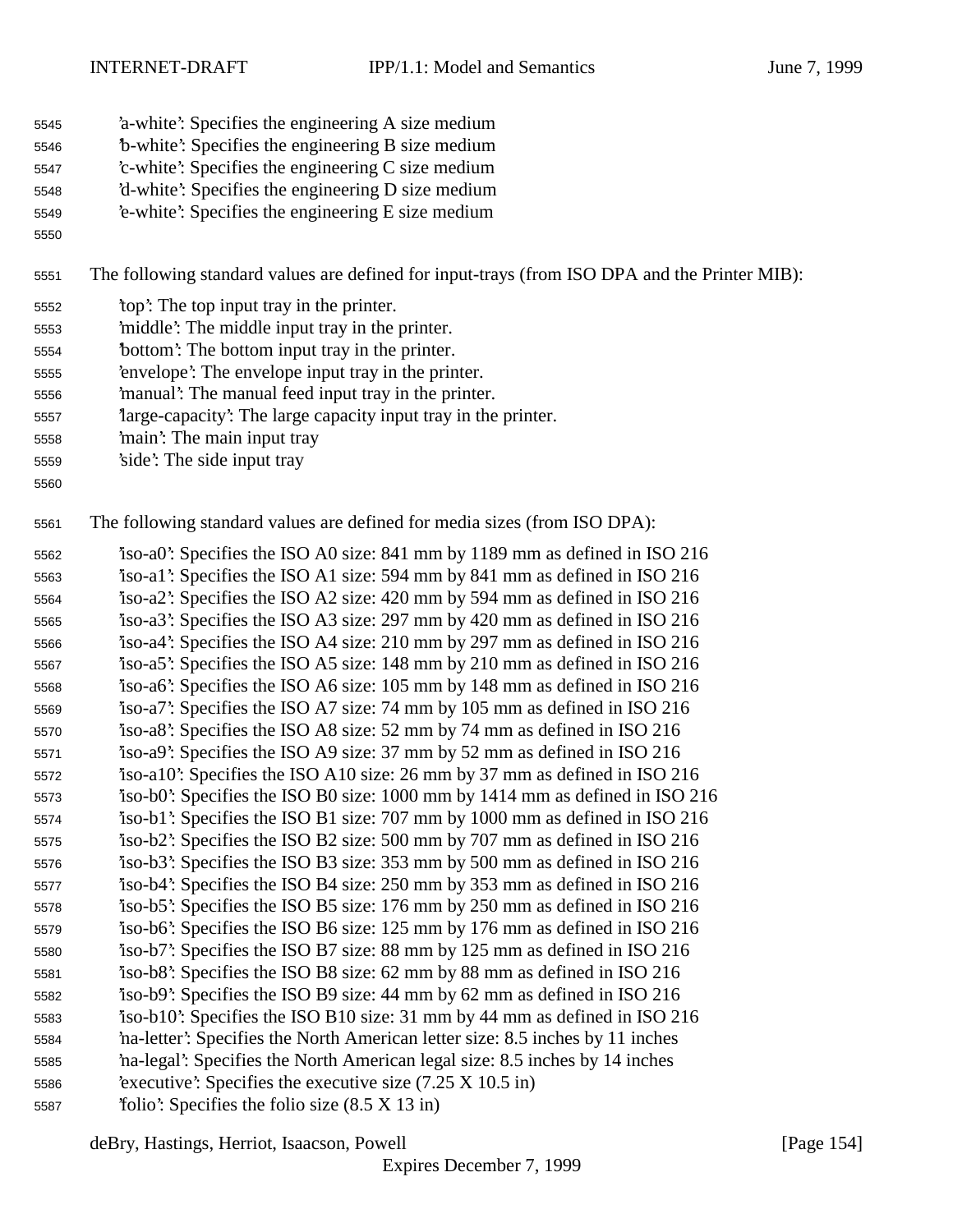| 5588 | 'invoice': Specifies the invoice size $(5.5 \times 8.5 \text{ in})$                             |
|------|-------------------------------------------------------------------------------------------------|
| 5589 | $\text{`ledge'}$ : Specifies the ledger size (11 X 17 in)                                       |
| 5590 | quarto: Specifies the quarto size $(8.5 \times 10.83 \text{ in})$                               |
| 5591 | iso-c3: Specifies the ISO C3 size: 324 mm by 458 mm as defined in ISO 269                       |
| 5592 | iso-c4: Specifies the ISO C4 size: 229 mm by 324 mm as defined in ISO 269                       |
| 5593 | iso-c5: Specifies the ISO C5 size: 162 mm by 229 mm as defined in ISO 269                       |
| 5594 | iso-c6: Specifies the ISO C6 size: 114 mm by 162 mm as defined in ISO 269                       |
| 5595 | iso-designated-long: Specifies the ISO Designated Long size: 110 mm by 220 mm as defined in ISO |
| 5596 | 269                                                                                             |
| 5597 | $'$ na-10x13-envelope': Specifies the North American 10x13 size: 10 inches by 13 inches         |
| 5598 | 'na-9x12-envelope': Specifies the North American 9x12 size: 9 inches by 12 inches               |
| 5599 | na-number-10-envelope': Specifies the North American number 10 business envelope size: 4.125    |
| 5600 | inches by 9.5 inches                                                                            |
| 5601 | na-7x9-envelope: Specifies the North American 7x9 inch envelope size                            |
| 5602 | 'na-9x11-envelope': Specifies the North American 9x11 inch envelope size                        |
| 5603 | $'$ na-10x14-envelope': Specifies the North American $10x14$ inch envelope size                 |
| 5604 | na-number-9-envelope': Specifies the North American number 9 business envelope size             |
| 5605 | 'na-6x9-envelope': Specifies the North American 6x9 envelope size                               |
| 5606 | 'na-10x15-envelope': Specifies the North American 10x15 envelope size                           |
| 5607 | 'monarch-envelope': Specifies the Monarch envelope size $(3.87 \times 7.5 \text{ in})$          |
| 5608 | jis-b0: Specifies the JIS B0 size: 1030mm x 1456mm                                              |
| 5609 | 'jis-b1': Specifies the JIS B1 size: 728mm x 1030mm                                             |
| 5610 | 'jis-b2': Specifies the JIS B2 size: 515mm x 728mm                                              |
| 5611 | jis-b3: Specifies the JIS B3 size: 364mm x 515mm                                                |
| 5612 | 'jis-b4': Specifies the JIS B4 size: 257mm x 364mm                                              |
| 5613 | jis-b5: Specifies the JIS B5 size: 182mm x 257mm                                                |
| 5614 | jis-b6: Specifies the JIS B6 size: 128mm x 182mm                                                |
| 5615 | 'jis-b7': Specifies the JIS B7 size: 91mm x 128mm                                               |
| 5616 | 'jis-b8': Specifies the JIS B8 size: 64mm x 91mm                                                |
| 5617 | 'jis-b9': Specifies the JIS B9 size: 45mm x 64mm                                                |
| 5618 | 'jis-b10': Specifies the JIS B10 size: 32mm x 45mm                                              |
| 5619 | The following standard values are defined for engineering media sizes:                          |
| 5620 | 'a': Specifies the engineering A size: 8.5 inches x 11 inches                                   |
| 5621 | b: Specifies the engineering B size: 11 inches x 17 inches                                      |
| 5622 | $c$ : Specifies the engineering C size: 17 inches x 22 inches                                   |
| 5623 | 'd': Specifies the engineering D size: 22 inches x 34 inches                                    |
| 5624 | e: Specifies the engineering E size: $34$ inches x 44 inches                                    |
| 5625 |                                                                                                 |
|      |                                                                                                 |
|      |                                                                                                 |

15. APPENDIX D: Processing IPP Attributes

 When submitting a print job to a Printer object, the IPP model allows a client to supply operation and Job Template attributes along with the document data. These Job Template attributes in the create request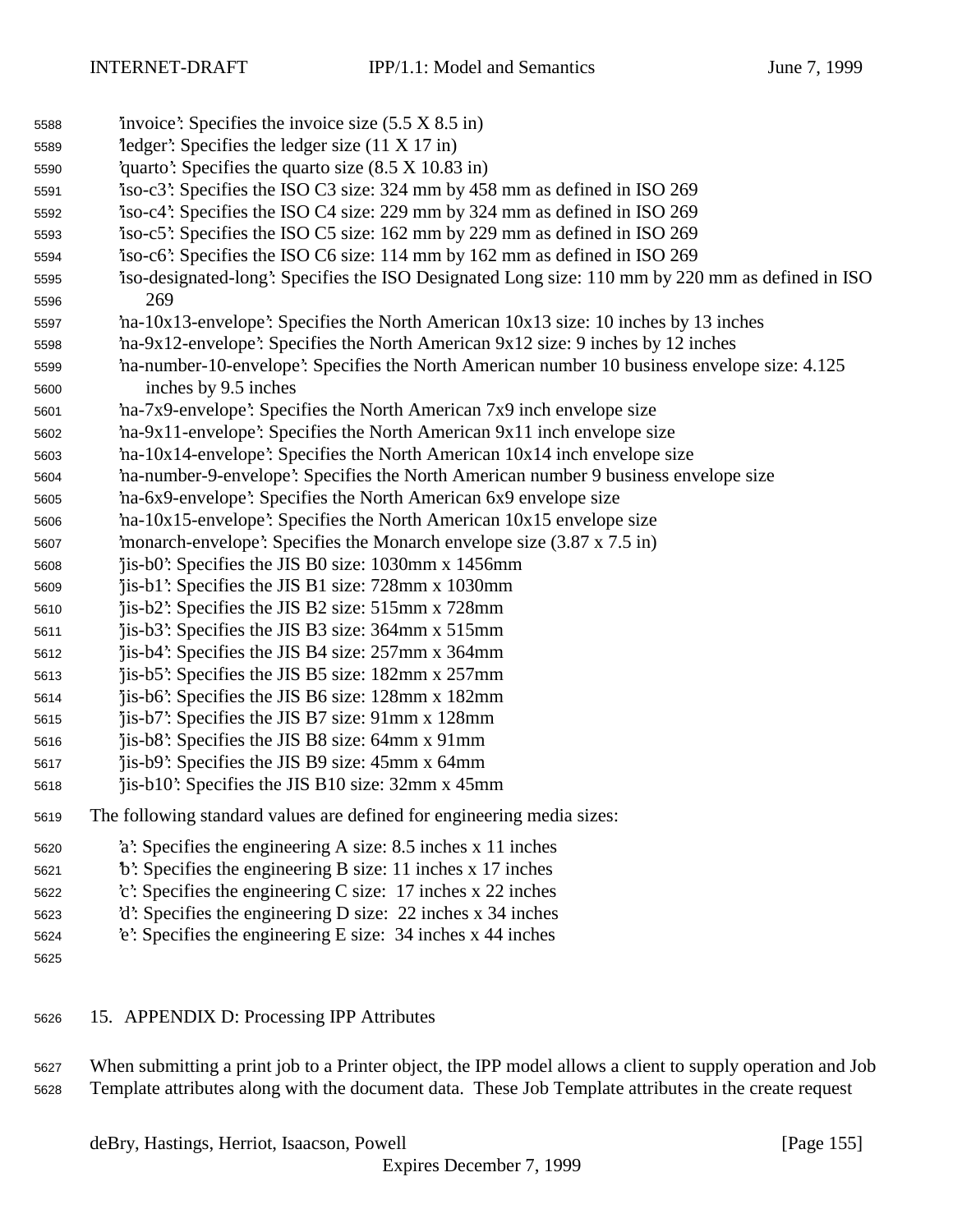affect the rendering, production and finishing of the documents in the job. Similar types of instructions may also be contained in the document to be printed, that is, embedded within the print data itself. In addition, the Printer has a set of attributes that describe what rendering and finishing options which are supported by that Printer. This model, which allows for flexibility and power, also introduces the potential that at job submission time, these client-supplied attributes may conflict with either: - what the implementation is capable of realizing (i.e., what the Printer supports), as well as - the instructions embedded within the print data itself. The following sections describe how these two types of conflicts are handled in the IPP model. 15.1 Fidelity If there is a conflict between what the client requests and what a Printer object supports, the client may request one of two possible conflict handling mechanisms: 1) either reject the job since the job can not be processed exactly as specified, or 2) allow the Printer to make any changes necessary to proceed with processing the Job the best it can. In the first case the client is indicating to the Printer object: "Print the job exactly as specified with no exceptions, and if that can't be done, don't even bother printing the job at all." In the second case, the client is indicating to the Printer object: "It is more important to make sure the job is printed rather than be processed exactly as specified; just make sure the job is printed even if client supplied attributes need to be changed or ignored." The IPP model accounts for this situation by introducing an "ipp-attribute-fidelity" attribute. In a create request, "ipp-attribute-fidelity" is a boolean operation attribute that is OPTIONALLY supplied by the client. The value 'true' indicates that total fidelity to client supplied Job Template attributes and values is required. The client is requesting that the Job be printed exactly as specified, and if that is not possible then the job MUST be rejected rather than processed incorrectly. The value 'false' indicates that a reasonable attempt to print the Job is acceptable. If a Printer does not support some of the client supplied Job Template attributes or values, the Printer MUST ignore them or substitute any supported value for unsupported values, respectively. The Printer may choose to substitute the default value associated with that attribute, or use some other supported value that is similar to the unsupported requested value. For example, if a client supplies a "media" value of 'na-letter', the Printer may choose to substitute 'iso-a4' rather than a default value of 'envelope'. If the client does not supply the "ipp-attribute-fidelity" attribute, the Printer assumes a value of 'false'.

- Each Printer implementation MUST support both types of "fidelity" printing (that is whether the client supplies a value of 'true' or 'false'):
- If the client supplies 'false' or does not supply the attribute, the Printer object MUST always accept the request by ignoring unsupported Job Template attributes and by substituting unsupported values of supported Job Template attributes with supported values.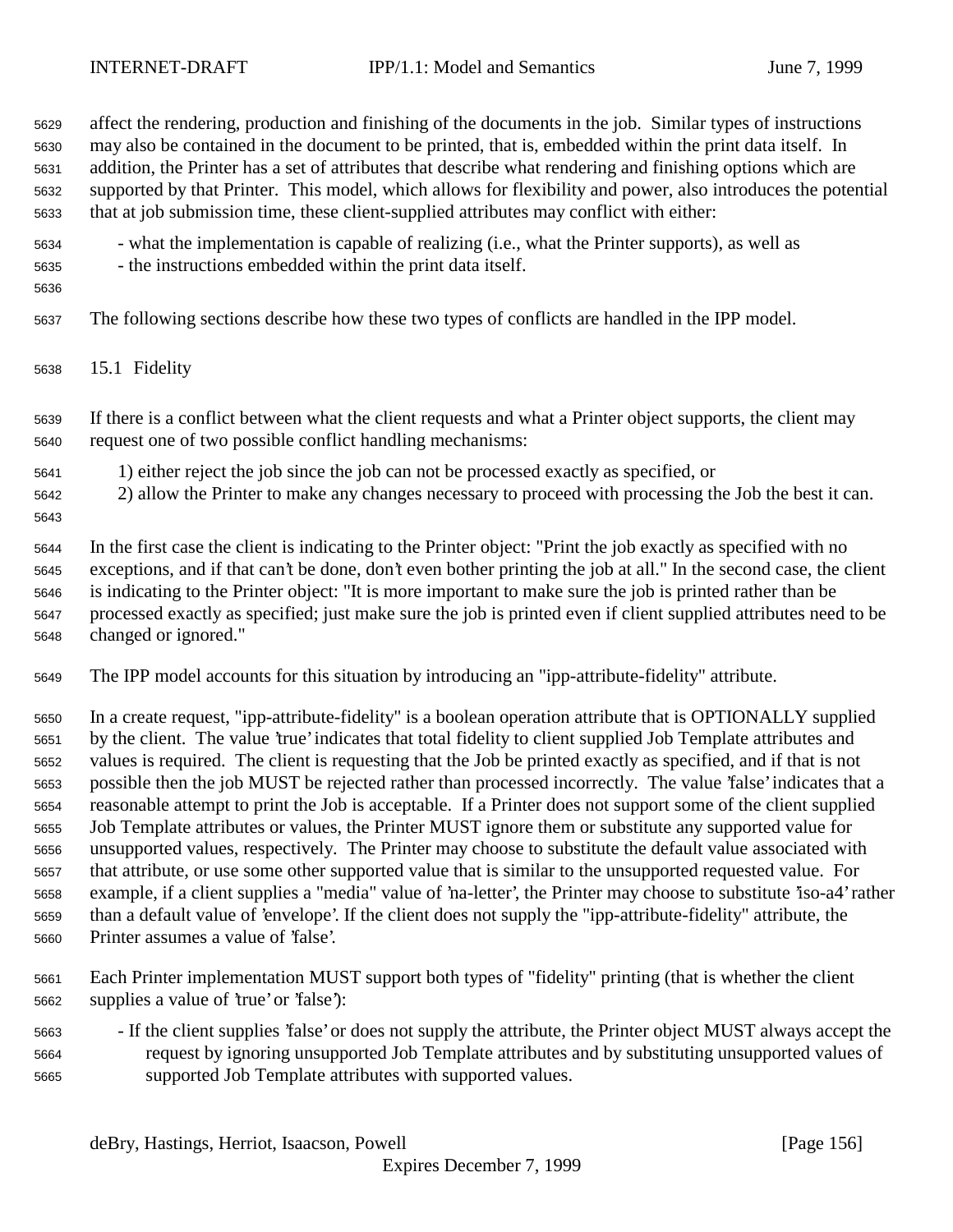- If the client supplies 'true', the Printer object MUST reject the request if the client supplies unsupported Job Template attributes.
- Since a client can always query a Printer to find out exactly what is and is not supported, "ipp-attribute-fidelity" set to 'false' is useful when:
- 1) The End-User uses a command line interface to request attributes that might not be supported.
- 2) In a GUI context, if the End User expects the job might be moved to another printer and prefers a sub-optimal result to nothing at all.
- 3) The End User just wants something reasonable in lieu of nothing at all.
- 

15.2 Page Description Language (PDL) Override

 If there is a conflict between the value of an IPP Job Template attribute and a corresponding instruction in the document data, the value of the IPP attribute SHOULD take precedence over the document instruction. Consider the case where a previously formatted file of document data is sent to an IPP Printer. In this case, if the client supplies any attributes at job submission time, the client desires that those attributes override the embedded instructions. Consider the case were a previously formatted document has embedded in it commands to load 'iso-a4' media. However, the document is passed to an end user that only has access to a printer with 'na-letter' media loaded. That end user most likely wants to submit that document to an IPP Printer with the "media" Job Template attribute set to 'na-letter'. The job submission attribute should take precedence over the embedded PDL instruction. However, until companies that supply document data interpreters allow a way for external IPP attributes to take precedence over embedded job production instructions, a Printer might not be able to support the semantics that IPP attributes override the embedded instructions.

- The IPP model accounts for this situation by introducing a "pdl-override-supported" attribute that describes the Printer objects capabilities to override instructions embedded in the PDL data stream. The value of the "pdl-override-supported" attribute is configured by means outside the scope of this IPP/1.1 document.
- This REQUIRED Printer attribute takes on the following values:
- 'attempted': This value indicates that the Printer object attempts to make the IPP attribute values take precedence over embedded instructions in the document data, however there is no guarantee.
- 'not-attempted': This value indicates that the Printer object makes no attempt to make the IPP attribute values take precedence over embedded instructions in the document data.
- 
- At job processing time, an implementation that supports the value of 'attempted' might do one of several different actions:
- 1) Generate an output device specific command sequence to realize the feature represented by the IPP attribute value.
- 2) Parse the document data itself and replace the conflicting embedded instruction with a new embedded instruction that matches the intent of the IPP attribute value.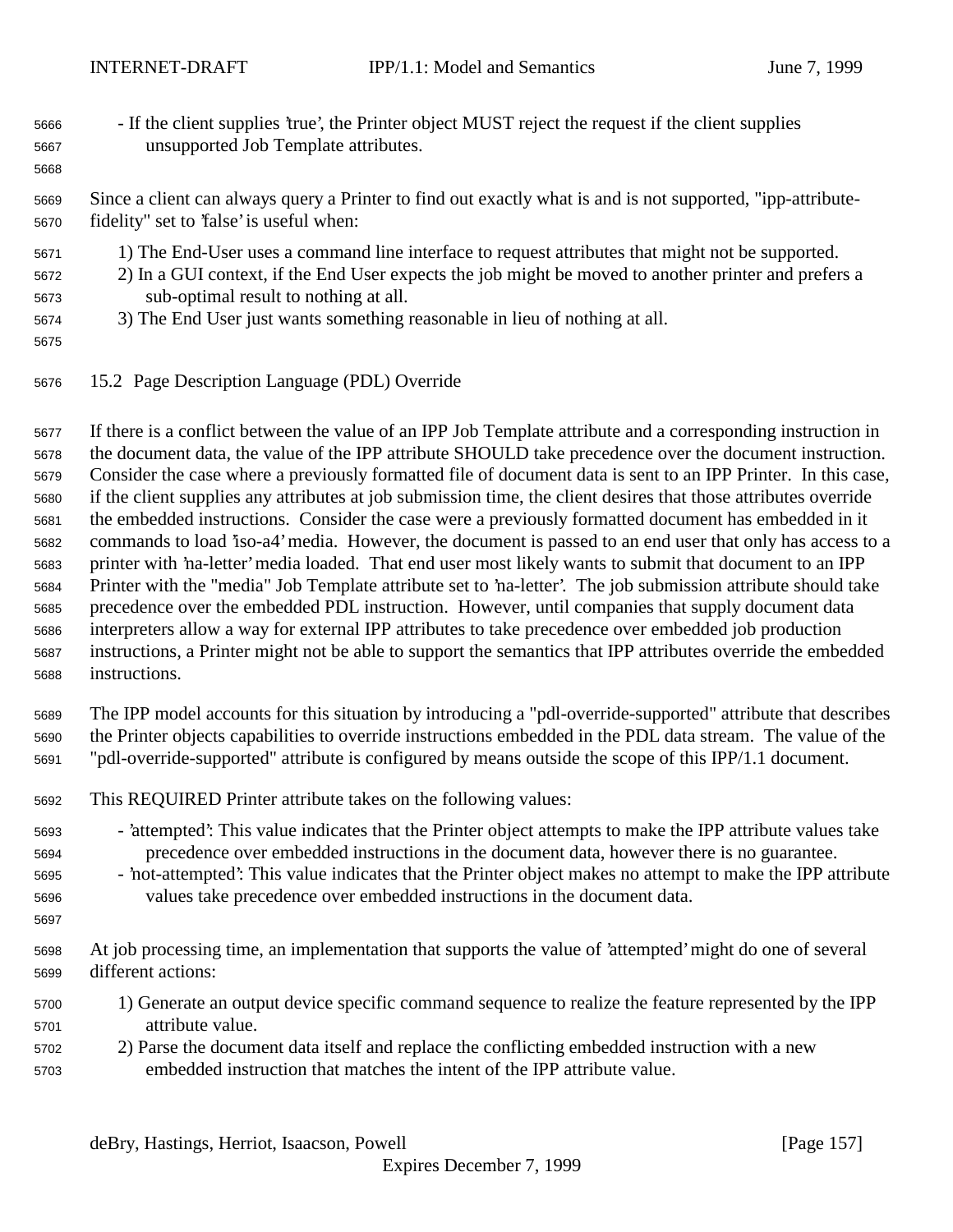- 3) Indicate to the Printer that external supplied attributes take precedence over embedded instructions and then pass the external IPP attribute values to the document data interpreter.
- 4) Anything else that allows for the semantics that IPP attributes override embedded document data instructions.
- Since 'attempted' does not offer any type of guarantee, even though a given Printer object might not do a very "good" job of attempting to ensure that IPP attributes take a higher precedence over instructions embedded in the document data, it would still be a conforming implementation.
- At job processing time, an implementation that supports the value of 'not-attempted' might do one of the following actions:
- 1) Simply pre-pend the document data with the PDL instruction that corresponds to the client-supplied PDL attribute, such that if the document data also has the same PDL instruction, it will override what the Printer object pre-pended. In other words, this implementation is using the same implementation semantics for the client-supplied IPP attributes as for the Printer object defaults.
- 2) Parse the document data and replace the conflicting embedded instruction with a new embedded instruction that approximates, but does not match, the semantic intent of the IPP attribute value.
- Note: The "ipp-attribute-fidelity" attribute applies to the Printer's ability to either accept or reject other unsupported Job Template attributes. In other words, if "ipp-attribute-fidelity" is set to 'true', a Job is accepted if and only if the client supplied Job Template attributes and values are supported by the Printer. Whether these attributes actually affect the processing of the Job when the document data contains embedded instructions depends on the ability of the Printer to override the instructions embedded in the document data with the semantics of the IPP attributes. If the document data attributes can be overridden ("pdl-override-supported" set to 'attempted'), the Printer makes an attempt to use the IPP attributes when processing the Job. If the document data attributes can not be overridden ("pdl-override-supported" set to 'not-attempted'), the Printer makes no attempt to override the embedded document data instructions with the IPP attributes when processing the Job, and hence, the IPP attributes may fail to affect the Job processing and output when the corresponding instruction is embedded in the document data.
- 15.3 Using Job Template Attributes During Document Processing.
- The Printer object uses some of the Job object's Job Template attributes during the processing of the document data associated with that job. These include, but are not limited to, "orientation-requested", "number-up", "sides", "media", and "copies". The processing of each document in a Job Object MUST follow the steps below. These steps are intended only to identify when and how attributes are to be used in processing document data and any alternative steps that accomplishes the same effect can be used to implement this specification document.
- 1. Using the client supplied "document-format" attribute or some form of document format detection algorithm (if the value of "document-format" is not specific enough), determine whether or not the document data has already been formatted for printing. If the document data has been formatted, then go to step 2. Otherwise, the document data MUST be formatted. The formatting detection algorithm is implementation defined and is not specified by this document. The formatting of the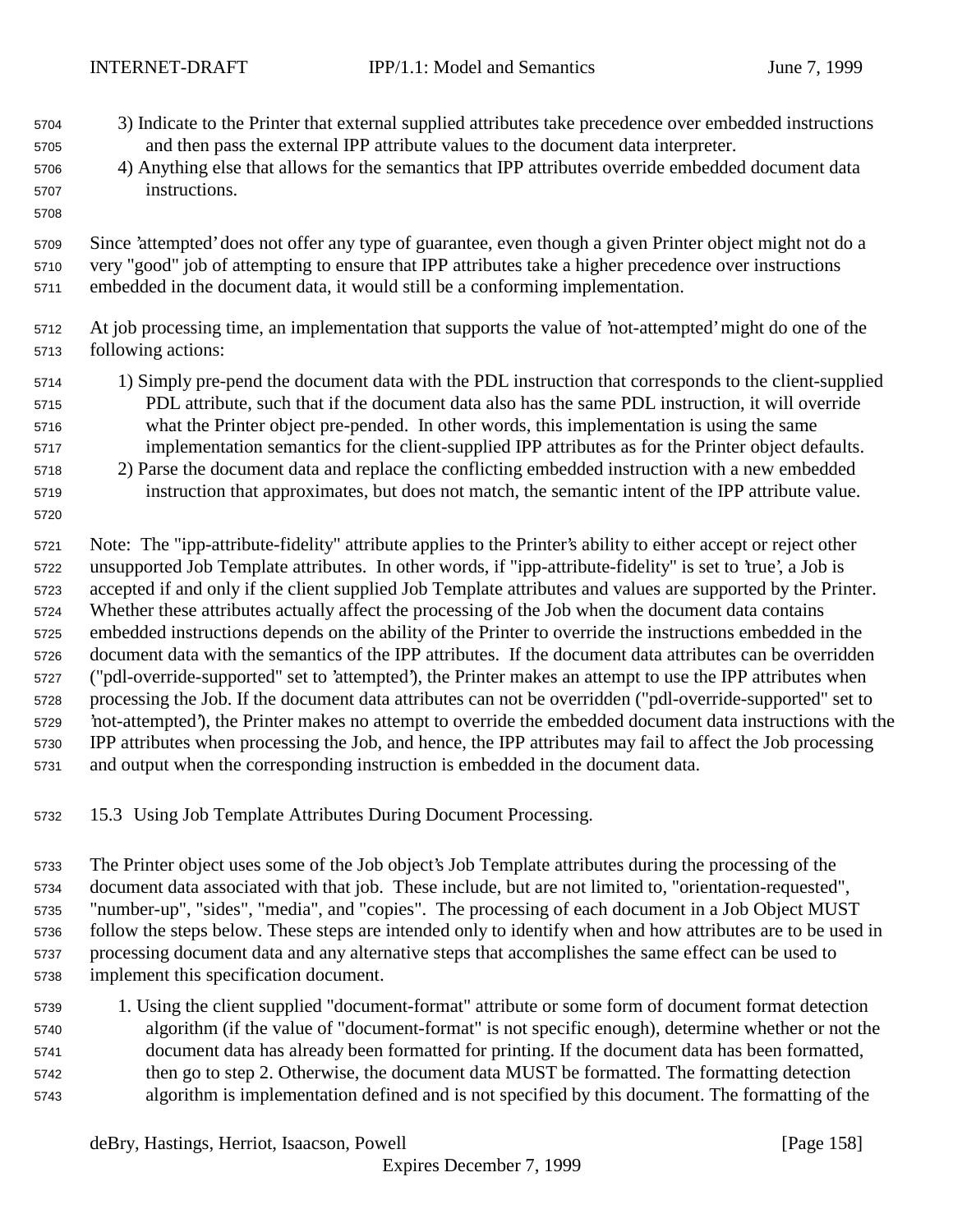- document data uses the "orientation-requested" attribute to determine how the formatted print data should be placed on a print-stream page, see section 4.2.10 for the details.
- 2. The document data is in the form of a print-stream in a known media type. The "page-ranges" attribute is used to select, as specified in section 4.2.7, a sub-sequence of the pages in the print-stream that are to be processed and images.
- 3. The input to this step is a sequence of print-stream pages. This step is controlled by the "number-up" attribute. If the value of "number-up" is N, then during the processing of the print-stream pages, each N print-stream pages are positioned, as specified in section 4.2.9, to create a single impression. If a given document does not have N more print-stream pages, then the completion of the impression is controlled by the "multiple-document-handling" attribute as described in section 4.2.4; when the value of this attribute is 'single-document' or 'single-document-new-sheet', the print-stream pages of document data from subsequent documents is used to complete the impression.
- The size(scaling), position(translation) and rotation of the print-stream pages on the impression is implementation defined. Note that during this process the print-stream pages may be rendered to a form suitable for placing on the impression; this rendering is controlled by the values of the "printer- resolution" and "print-quality" attributes as described in sections 4.2.12 and 4.2.13. In the case N=1, the impression is nearly the same as the print-stream page; the differences would only be in the size, position and rotation of the print-stream page and/or any decoration, such as a frame to the page, that is added by the implementation.
- 4. The collection of impressions is placed, in sequence, onto sides of the media sheets. This placement is controlled by the "sides" attribute and the orientation of the print-stream page, as described in section 4.2.8. The orientation of the print-stream pages affects the orientation of the impression; for example, if "number-up" equals 2, then, typically, two portrait print-stream pages become one landscape impression. Note that the placement of impressions onto media sheets is also controlled by the "multiple-document-handling" attribute as described in section 4.2.4.
- 5. The "copies" and "multiple-document-handling" attributes are used to determine how many copies of each media instance are created and in what order. See sections 4.2.5 and 4.2.4 for the details.
- 6. When the correct number of copies are created, the media instances are finished according to the values of the "finishings" attribute as described in 4.2.6. Note that sometimes finishing operations may require manual intervention to perform the finishing operations on the copies, especially uncollated copies. This document allows any or all of the processing steps to be performed automatically or manually at the discretion of the Printer object.
- 16. APPENDIX E: Generic Directory Schema

 This section defines a generic schema for an entry in a directory service. A directory service is a means by which service users can locate service providers. In IPP environments, this means that IPP Printers can be registered (either automatically or with the help of an administrator) as entries of type printer in the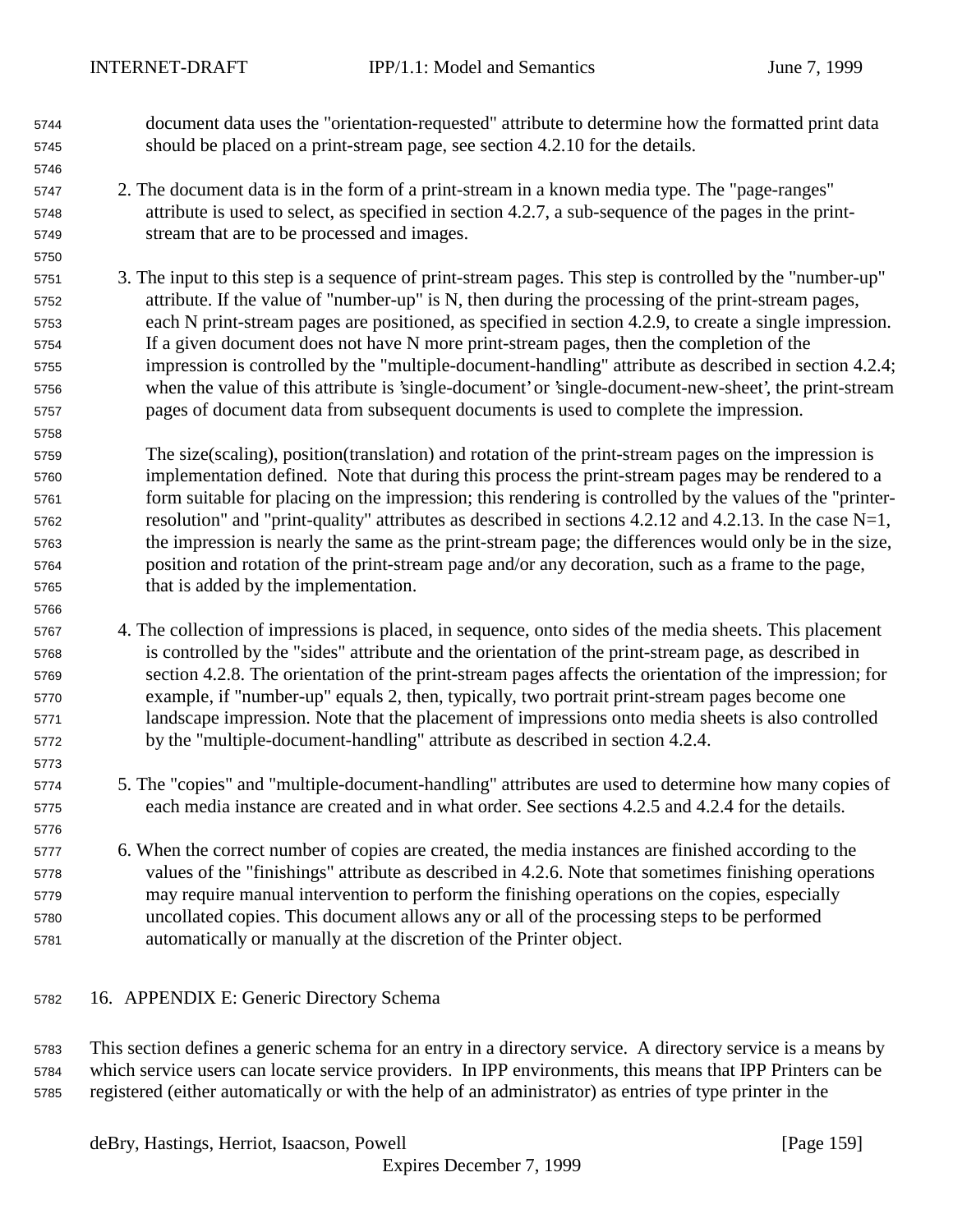directory using an implementation specific mechanism such as entry attributes, entry type fields, specific branches, etc. IPP clients can search or browse for entries of type printer. Clients use the directory service to find entries based on naming, organizational contexts, or filtered searches on attribute values of entries. For example, a client can find all printers in the "Local Department" context. Authentication and authorization are also often part of a directory service so that an administrator can place limits on end users so that they are only allowed to find entries to which they have certain access rights. IPP itself does not require any specific directory service protocol or provider.

 Note: Some directory implementations allow for the notion of "aliasing". That is, one directory entry object can appear as multiple directory entry object with different names for each object. In each case, each alias refers to the same directory entry object which refers to a single IPP Printer object.

 The generic schema is a subset of IPP Printer Job Template and Printer Description attributes (sections 4.2 and 4.4). These attributes are identified as either RECOMMENDED or OPTIONAL for the directory entry itself. This conformance labeling is NOT the same conformance labeling applied to the attributes of IPP Printers objects. The conformance labeling in this Appendix is intended to apply to directory templates and to IPP Printer implementations that subscribe by adding one or more entries to a directory. RECOMMENDED attributes SHOULD be associated with each directory entry. OPTIONAL attributes

 MAY be associated with the directory entry (if known or supported). In addition, all directory entry attributes SHOULD reflect the current attribute values for the corresponding Printer object.

 The names of attributes in directory schema and entries SHOULD be the same as the IPP Printer attribute names as shown.

 In order to bridge between the directory service and the IPP Printer object, one of the RECOMMENDED directory entry attributes is the Printer object's "printer-uri-supported" attribute. The IPP client queries the "printer-uri-supported" attribute in the directory entry and then addresses the IPP Printer object using one of its URIs. The "uri-security-supported" attribute identifies the protocol (if any) used to secure a channel.

The following attributes define the generic schema for directory entries of type PRINTER:

| 5811 | printer-uri-supported            | <b>RECOMMENDED</b> | Section 4.4.1  |
|------|----------------------------------|--------------------|----------------|
| 5812 | uri-authentication-supported     | <b>RECOMMENDED</b> | Section 4.4.2  |
| 5813 | uri-security-supported           | <b>RECOMMENDED</b> | Section 4.4.3  |
| 5814 | printer-name                     | <b>RECOMMENDED</b> | Section 4.4.4  |
| 5815 | printer-location                 | <b>RECOMMENDED</b> | Section 4.4.5  |
| 5816 | printer-info                     | <b>OPTIONAL</b>    | Section 4.4.6  |
| 5817 | printer-more-info                | <b>OPTIONAL</b>    | Section 4.4.7  |
| 5818 | printer-make-and-model           | <b>RECOMMENDED</b> | Section 4.4.9  |
| 5819 | ipp-versions-supported           | <b>RECOMMENDED</b> | Section 4.4.14 |
| 5820 | multiple-document-jobs-supported | <b>OPTIONAL</b>    | Section 4.4.16 |
| 5821 | charset-supported                | <b>OPTIONAL</b>    | Section 4.4.18 |
| 5822 | generated-natural-language-      |                    |                |
| 5823 | supported                        | <b>OPTIONAL</b>    | Section 4.4.20 |
| 5824 | document-format-supported        | <b>RECOMMENDED</b> | Section 4.4.22 |
| 5825 | color-supported                  | <b>RECOMMENDED</b> | Section 4.4.26 |
| 5826 | compression-supported            | <b>RECOMMENDED</b> | Section 4.4.32 |
|      |                                  |                    |                |

deBry, Hastings, Herriot, Isaacson, Powell [Page 160]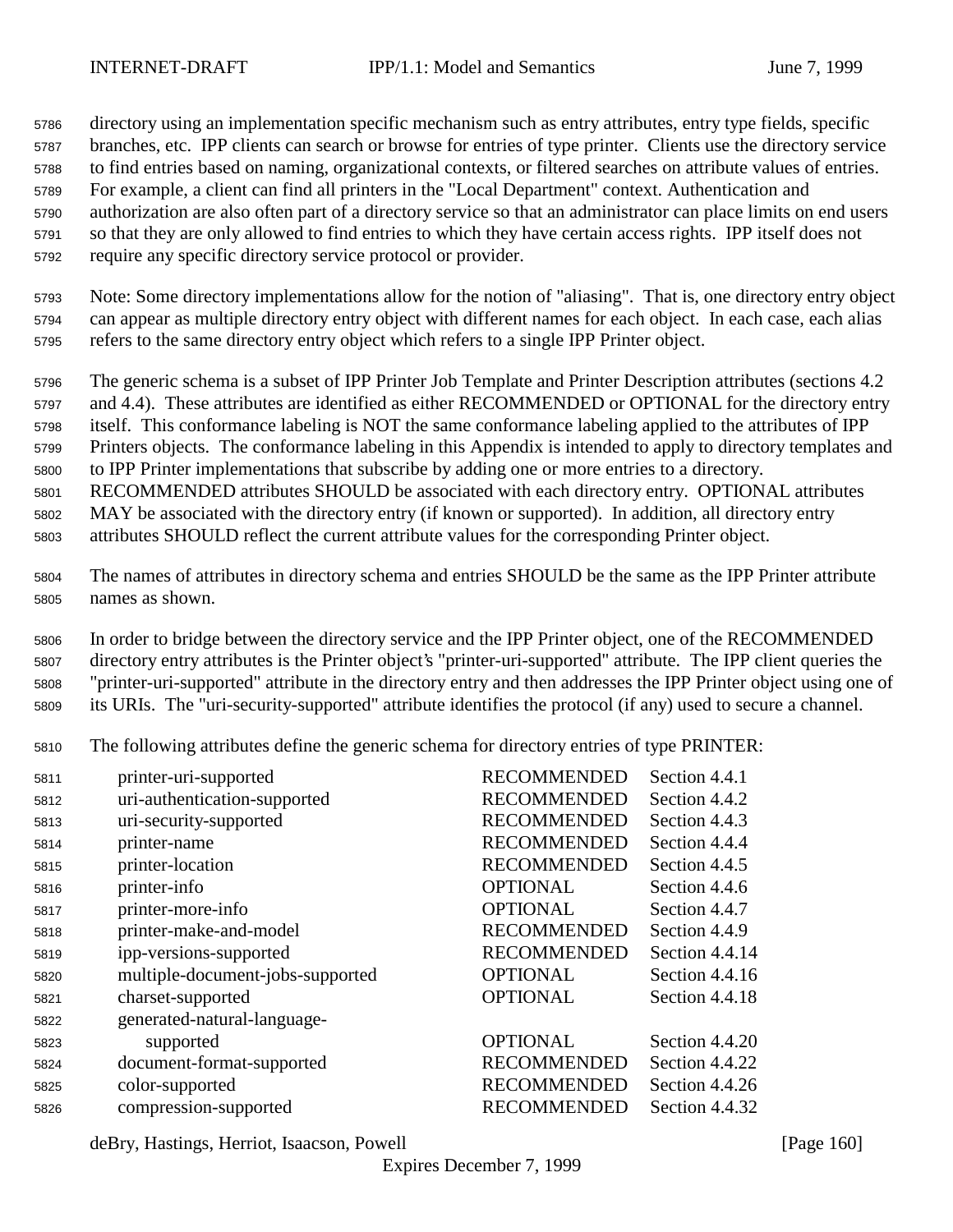| 5827 | pages-per-minute             | <b>OPTIONAL</b>    | Section 4.4.36 |
|------|------------------------------|--------------------|----------------|
| 5828 | pages-per-minute-color       | <b>OPTIONAL</b>    | Section 4.4.37 |
| 5829 |                              |                    |                |
| 5830 | finishings-supported         | <b>OPTIONAL</b>    | Section 4.2.6  |
| 5831 | number-up-supported          | <b>OPTIONAL</b>    | Section 4.2.7  |
| 5832 | sides-supported              | <b>RECOMMENDED</b> | Section 4.2.8  |
| 5833 | media-supported              | <b>RECOMMENDED</b> | Section 4.2.11 |
| 5834 | printer-resolution-supported | <b>OPTIONAL</b>    | Section 4.2.12 |
| 5835 | print-quality-supported      | <b>OPTIONAL</b>    | Section 4.2.13 |
|      |                              |                    |                |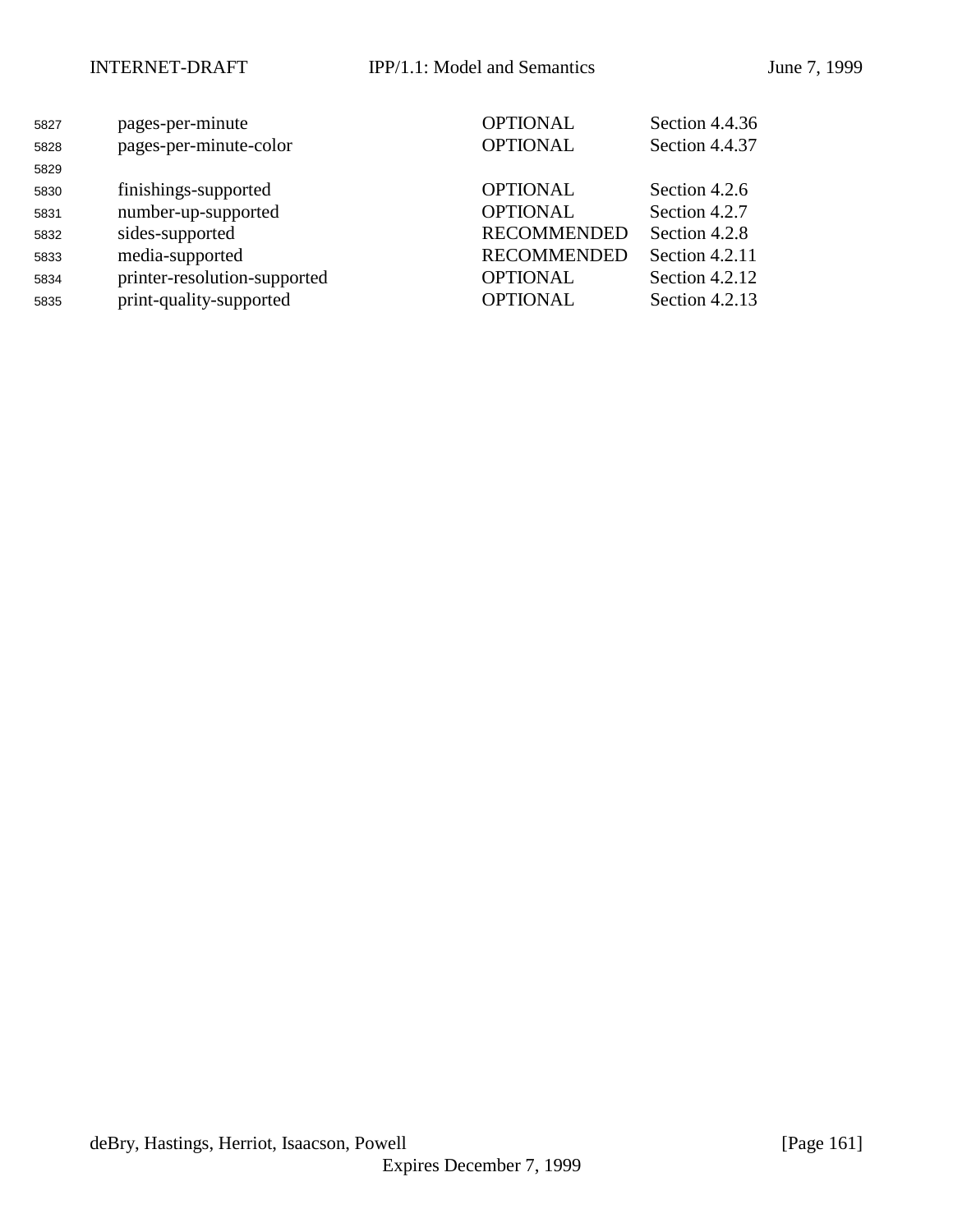| 5838 | This Appendix is divided into two lists that summarize the differences between IPP/1.1 (this document) and |
|------|------------------------------------------------------------------------------------------------------------|
| 5839 | IPP/1.0 [RFC2566]. The section numbers refer to the numbers in this document which in some cases have      |
| 5840 | changed from RFC 2566. When a change affects multiple sections, the item is listed once in the order of    |
| 5841 | the first section affected and the remaining affected section numbers are indicated.                       |
| 5842 | The first list contains extensions and clarifications and the second list contains changes in semantics or |
| 5843 | conformance. However, client and IPP object implementations of IPP/1.0 MAY implement any of the            |
| 5844 | extensions and clarifications in this document.                                                            |
| 5845 | The following extensions and clarifications have been incorporated into this document:                     |
| 5846 | 1. Section 2.1 - clarified that the term "client" can be either contained in software controlled by an end |
| 5847 | user or a part of a print server that controls devices. <b>Issue 4</b>                                     |
| 5848 | 2. Section 2 - clarified that the term "IPP object" and "Printer object" can either be embedded in a       |
| 5849 | device object or part of a print server that accepts IPP requests. <b>Issue 4</b>                          |
| 5850 | 3. Section 2.4 - added the description of the new "uri-authentication-supported" Printer Description       |
| 5851 | attribute. <b>Issue 2</b>                                                                                  |
| 5852 | 4. Section 3.1.3, 3.1.6, 3.2.5.2, and 3.2.6.2 - clarified the error handling for operation attributes that |
| 5853 | have their own status code. <b>Issues 18, 23, and 27</b>                                                   |
| 5854 | 5. Section 3.1.6 - reorganized this section into sub-sections to separately describe "status-code",        |
| 5855 | "status-message", "detailed-status-message", and "document-access-error" attributes. <b>Issue 18</b>       |

17. APPENDIX F: Differences between the IPP/1.0 and IPP/1.1 "Model and Semantics" Documents

- 5856 6. Section 3.1.6.1 clarified the error status codes and their relationship to operation attributes. **Issue** 5857 18
- 7. Section 3.1.6.3 Added the OPTIONAL "detailed-status-message (text(MAX))" operation attribute 5859 to provide additional more detailed information about a response. **Issue 35**
- 8. Section 3.1.6.4 and 3.2.2 Added the OPTIONAL "document-access-error (text(MAX))" operation 5861 attribute for use with Print-URI and Send-URI responses. **Issue 35**
- 9. Sections 3.1.7 Added this new section to clarify returning Unsupported Attributes for all operations, including only returning attributes that were in the request. Moved the text from section 5864 3.2.1.2 Unsupported Attributes to this section. **Issues 18, 23, and 27**
- 10. Sections 3.1.7 and 4.1 clarified the encoding of the "out-of-band" 'unsupported' and 'unknown' values. Issues 12 and 15
- 11. Section 3.1.8 clarified that only the version number parameter will be carried forward into future major or minor versions of the protocol.
- 12. Section 3.1.8 relaxed the requirements to increment the major version number in future versions of the Model and Semantics document. Issue 33
- 13. Section 3.1.9, and 3.2.5 added the 'processing' state to the list of job states that a job can be in after 5872 a Create-Job operation. **Issue 13**
- 14. Section 3.1.9 clarified that a non-spooling Printer MAY accept zero or more subsequent jobs while processing a job and flow control them down. Subsequent create requests are rejected with the 5875 'server-error-busy' error status. **Issue 20**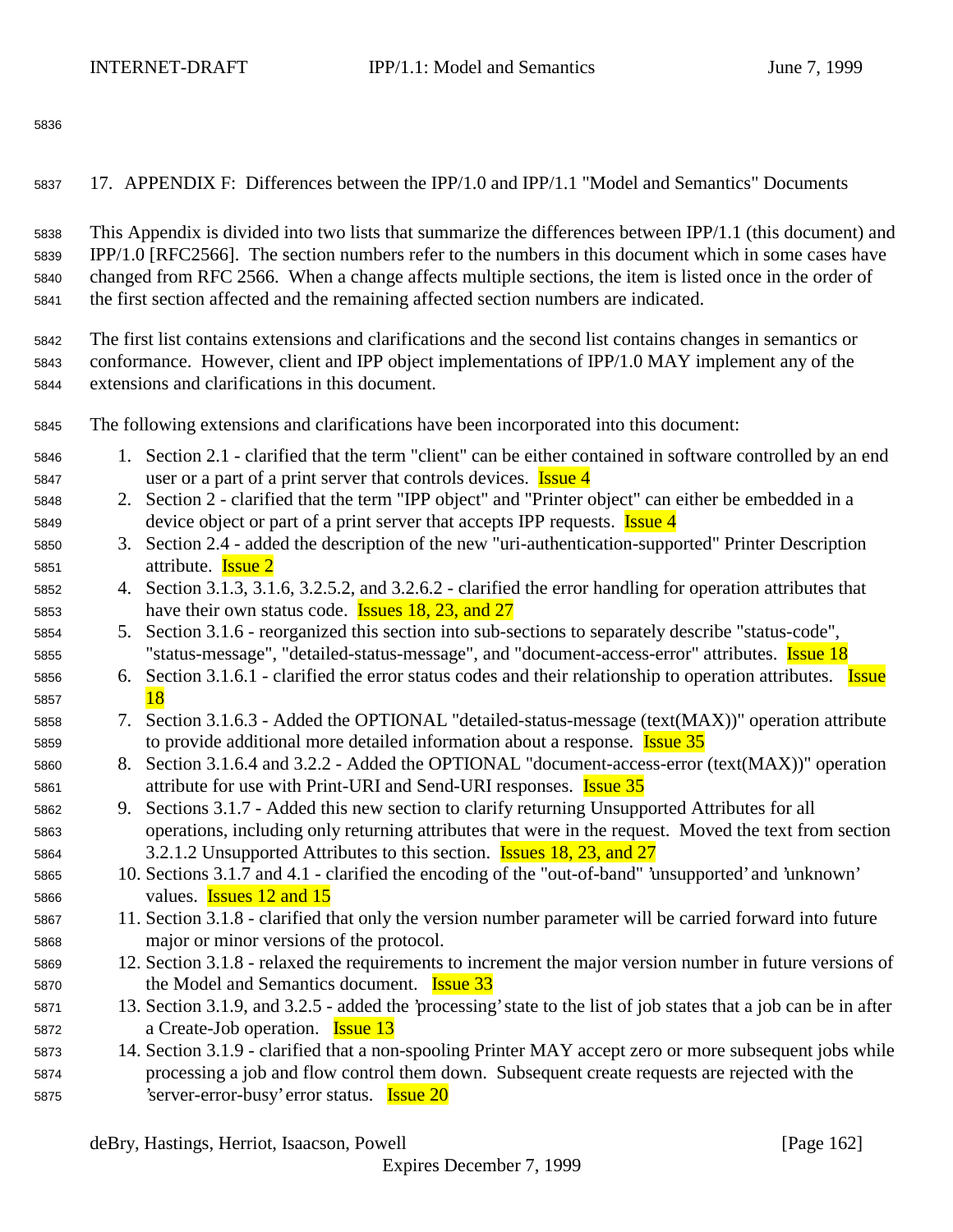| 5876 | 15. Section 3.2.1.1 - clarified the validation of the "compression" operation attribute and its relationship |  |
|------|--------------------------------------------------------------------------------------------------------------|--|
| 5877 | to the validation of the "document-format" attribute and returning Unsupported Attributes. Issues 6,         |  |
| 5878 | <b>Issue 11, and Issue 28</b>                                                                                |  |

- 16. Sections 3.2.1.1, 4.3.8, 13.1.4.16, and 13.1.4.17 added the 'client-error-compression-not- supported', 'client-error-compression-error' status codes and the 'unsupported-compression' and 'compression-error' job-state-reasons. Issue 28
- 17. Sections 3.2.1.1 and 4.3.8 added 'unsupported-document-format' and 'document-format-error' job-state-reasons. Issue 3
- 18. Sections 3.2.2, 4.3.8 and 13.1.4.19 added 'client-error-document-access-error' status code and 5885 'document-access-error' job state reason. **Issue 35**
- 19. Section 3.2.5.2 and 3.2.6.2 clarified that the Unsupported Attributes group MUST NOT include 5887 attributes not requested in the Get-Printer-Attributes request. **Issue 23**
- 588 20. Section 3.2.6 clarified that "limit" takes precedence over "which-jobs" and "my-jobs'. Issue 8
- 5889 21. Section 3.2.6.2 clarified that Get-Jobs returns 'successful-ok' when no jobs to return. **Issue 24**
- 22. Sections 3.2.7, 3.2.8, and 3.2.9 added the OPTIONAL Pause-Printer, Resume-Printer, and Purge-Jobs operations
- 23. Section 3.3.1 clarified that the authorization required for a Send-Document request MUST be the 5893 same user as the Create-Job or an operator. **Issue 19**
- 24. Sections 3.3.5, 3.3.6, and 3.3.7 added the OPTIONAL Hold-Job, Release-Job, and Restart-Job operations.
- 25. Section 4.1 clarified that the encoding of the out-of-band values are specified in the Encoding and Transport" document. Issue 12 and Issue 15
- 26. Section 4.1.9.1 clarified that 'application/octet-stream' auto-sensing can happen at create request 5899 time and/or job/document processing time. **Issue 9 and Issue 10**
- 27. Section 4.1.14 clarified that the localization of dateTime by the client includes the time zone. **Issue 17**
- 28. Section 4.2 clarified that xxx-supported have multiple keywords and/or names by adding parentheses to the table to give: (1setOf (type3 keyword | name))
- 29. Section 4.2.2 added the 'indefinite' keyword value to the "job-hold-until" attribute for use with the create operations and Hold-Job and Restart-Job operations.
- 30. Section 4.2.6 added more enum values to the "finishings" Job Template attribute.
- 31. Section 4.3.7 added that a forwarding server that cannot get any job state MAY return the job's 5908 state as 'completed', provided that it also return the new 'queued-in-device' job state reason. **Issue 14**
- 32. Section 4.3.7.2 added the Partitioning of Job States section to clarify the concepts of Job Retention, Job History, and Job Removal.
- 33. Section 4.3.8 added 'job-data-insufficient' job state reason to indicate whether sufficient data has 5912 arrived for the document to start to be processed. **Issue 13**
- 34. Section 4.3.8 added 'document-access-error' job state reason to indicate an access error of any kind. Issue 35
- 35. Section 4.3.8 added 'job-queued-for-marker' job state reason to indicate whether the job has 5916 completed some processing and is waiting for the marker. **Issue 31**
- 36. Section 4.3.8 added 'unsupported-compression' and 'compression-error' job state reasons to indicate compression not supported or compression processing error after the create has been 5919 accepted. **Issue 6**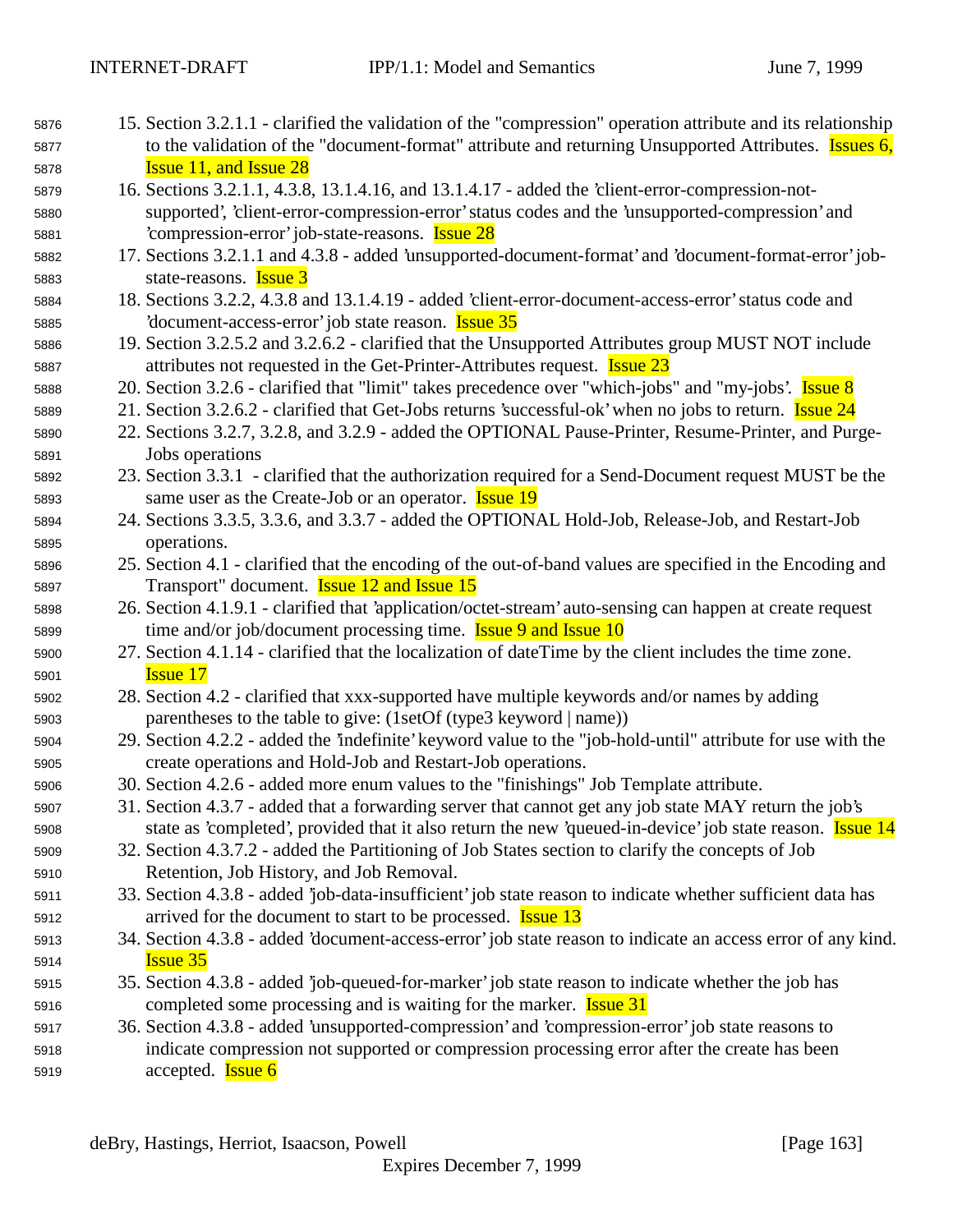- 37. Section 4.3.8 added 'unsupported-document-format' and 'document-format-error' job state reasons to indicate document not supported or document format processing error after the create has been accepted. Issue 3
- 38. Section 4.3.8 added 'queued-in-device' job state reason to indicate that a job as been forwarded to a 5924 print system or device that does not provide any job status. **Issue 14**
- 39. Section 4.3.10 added "job-detailed-status-messages (1setOf text(MAX)) for returning detailed error messages. Issue 35
- 40. Section 4.3.11 added the "job-document-access-errors (1setOf text(MAX)) Issue 35
- 41. Section 4.3.14.2 clarified that the time recorded is the first time processing since the create 5929 operation or the Restart-Job operation. **Issue 17**
- 42. Section 4.3.14.2 and 4.3.14.3 clarified that the out-of-band value 'no-value' is returned if the job 5931 has not started processing or has not completed, respectively. **Issue 17**
- 43. Section 4.3.14 Added the OPTIONAL "date-time-at-creation", "date-time-at-processing", and 5933 "date-time-at-completed" Event Time Job Description attributes **Issue 17**
- 44. Section 4.4.3 added the 'tls' value to "uri-security-supported" attribute.
- 45. Section 4.4.3 clarified "uri-security-supported" is orthogonal to Client Authentication so that 'none' does not exclude Client Authentication. Issue 2
- 46. Section 4.4.11 simplified the "printer-state" descriptions while generalizing to allow high end devices that interpret one or more jobs while marking another. Indicated that 'spool-area-full' and 5939 'stopped-partly' "printer-state-reasons" may be used to provide further state information. **Issue 31**
- 47. Section 4.4.12 added the 'moving-to-paused' keyword value to the "printer-state-reasons" attribute for use with the Pause-Job operation.
- 48. Section 4.4.12 replaced the duplicate 'marker-supply-low' keyword with the missing 'toner-empty' keyword for the "printer-state-reasons" attribute. (This correction was also made before RFC 2566 was published).
- 49. Section 4.4.12 clarified 'spool-area-full' "printer-state-reasons" to include non-spooling printers to 5946 indicate when it can and cannot accept another job. **Issue 20**
- 50. Section 4.4.15 added the enum values to the "operations-supported" attribute for the new operations. Clarified that the values of this attribute are encoded as any enum, namely 32-bit values.
- 51. Section 4.4.30 clarified that the dateTime value of "printer-current-time" is on a "best efforts basis". If a proper date-time cannot be obtained, the implementation returns the 'no-value' out-of- band value. Also clarified that the time zone NEED NOT be the time zone that the people near the device use and that the client SHOULD display the dateTime attributes in the user's local time. Issue 17
- 52. Sections 4.4.36 and 4.4.37 added the OPTIONAL "pages-per-minute" and "pages-per-minute-color" Printer Description attributes.
- 53. Section 5.1 clarified that the client conformance requirements apply to clients controlled by an end 5957 user and clients in servers. **Issue 4**
- 54. Section 5.1 clarified that any response MAY contain additional attribute groups, attributes, **attribute syntaxes, or attribute values. Issue 25 and Issue 26**
- 55. Section 5.1 clarified that a client SHOULD do its best to prevent a channel from being closed by a 5961 lower layer when the channel is flow controlled off by the IPP Printer. **Issue 4 and Issue 5**
- 56. Section 5.2 clarified that the IPP object requirements apply to objects embedded in devices or that 5963 are parts of servers. **Issue 4**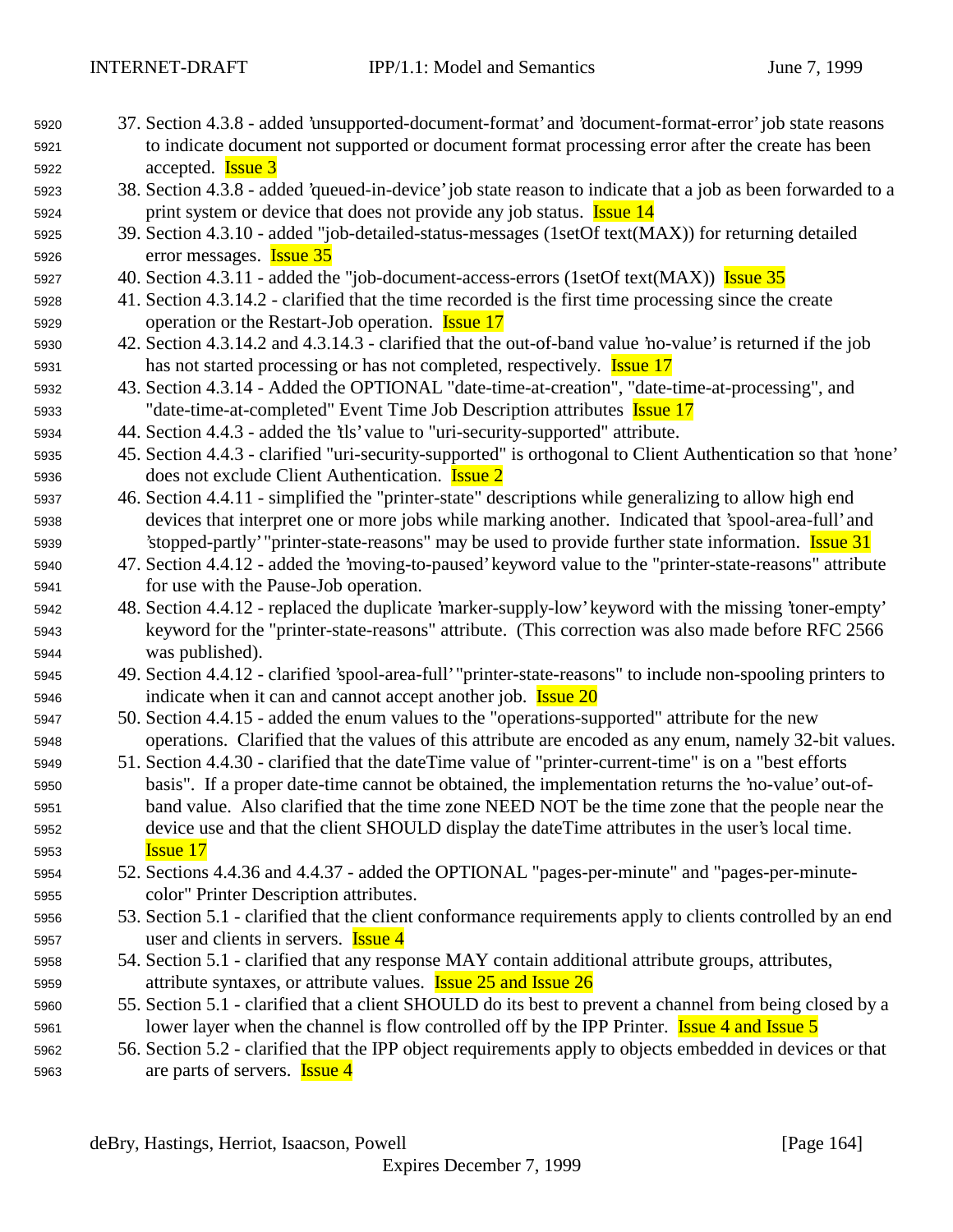| 5964 |    | 57. Section 5.2.2 - clarified that IPP objects MAY return operation responses that contain attribute             |
|------|----|------------------------------------------------------------------------------------------------------------------|
| 5965 |    | groups, attribute names, attribute syntaxes, attribute values, and status codes that are extensions to           |
| 5966 |    | this standard. <b>Issue 26</b>                                                                                   |
| 5967 |    | 58. Section 8.3 - clarified the use of URIs for each Client Authentication mechanism.                            |
| 5968 |    | 59. Section 8.5 - added the security discussion around the new operator/administrator operations.                |
| 5969 |    | 60. Section 13.1.4.16 - added client-error-compression-not-supported $(0x040F)$ Issue 6                          |
| 5970 |    | 61. Section 13.1.4.17 - added client-error-compression-error $(0x0410)$ Issue 6                                  |
| 5971 |    | 62. Section 13.1.4.18 - added client-error-document-format-error $(0x0411)$ Issue 28                             |
| 5972 |    | 63. Section 13.1.4.19 - added client-error-document-access-error $(0x0412)$ Issue 35                             |
| 5973 |    | 64. Section 13.1.5.10 - added server-error-multiple-document-jobs-not-supported (0x0509) Issue 34                |
| 5974 |    | 65. Section 14 - added 'a-white', 'b-white', 'c-white', 'd-white', and 'e-white' and clarified that the existing |
| 5975 |    | $a, b, c, d,$ and $e$ values are size values.                                                                    |
| 5976 |    | 66. Section 16 - added the OPTIONAL "pages-per-minute" and "pages-per-minute-color" Printer                      |
| 5977 |    | attributes to the Directory schema.                                                                              |
| 5978 |    | 67. Section 16 - added OPTIONAL "multiple-document-jobs-supported" to the Directory schema. Issue                |
| 5979 |    | 34                                                                                                               |
| 5980 |    | 68. Section 16 - added RECOMMENDED "uri-authentication-supported", "ipp-versions-supported",                     |
| 5981 |    | and "compression-supported" to the Directory schema. <b>Issue 2, Issue 36, and Issue 28</b>                      |
| 5982 |    | The following changes in semantics and/or conformance have been incorporated into this document:                 |
| 5983 |    | 1. Section 3.1.8, 5.2.4, and 13.1.5.4 - Clients and IPP objects MUST support version 1.1 conformance             |
| 5984 |    | requirements and SHOULD support version 1.0 conformance requirements. Also clarified that IPP                    |
| 5985 |    | Printers MUST accept '1.1' requests and SHOULD accept '1.x' requests. <b>Issue 33 and Issue 36</b>               |
| 5986 |    | 2. Section 3.2.1.1 and section 4.4.32 - changed the "compression" operation and the "compression-                |
| 5987 |    | supported" Printer Description attribute from OPTIONAL to REQUIRED. <b>Issue 28</b>                              |
| 5988 |    | 3. Sections 3.2.1.2 and 4.3.8 - changed "job-state-reasons" from RECOMMENDED to REQUIRED,                        |
| 5989 |    | so that "job-state-reasons" MUST be returned in create operation responses. <b>Issue 30</b>                      |
| 5990 |    | 4. Sections 3.2.4, 3.3.1, 4.4.16, and 16 - changed Create-Job/Send-Document so that they MAY be                  |
| 5991 |    | implemented while only supporting one document jobs. Added the "multiple-document-jobs-                          |
| 5992 |    | supported" boolean Printer Description attribute to indicate whether Create-Job/Send-Document                    |
| 5993 |    | support multiple document jobs or not. Added to the Directory schema. <b>Issue 34</b>                            |
| 5994 |    | 5. Section 4.1.9 - deleted 'text/plain; charset=iso-10646-ucs-2', since binary is not legal with the 'text'      |
| 5995 |    | type.                                                                                                            |
| 5996 |    | 6. Section 4.2.4 - indicated that the "multiple-document-handling" Job Template attribute MUST be                |
| 5997 |    | supported with at least one value if the Printer supports multiple documents per job Issue 34                    |
| 5998 |    | 7. Section 4.3.7.2 - indicated that the 'job-restartable' job state reason SHOULD be supported if the            |
| 5999 |    | Restart-Job operation is supported. <b>Issue 30</b>                                                              |
| 6000 |    | 8. Section 4.3.8 - changed "job-state-reasons" from RECOMMENDED to REQUIRED. Issue 30                            |
| 6001 | 9. | Section 4.3.8 - clarified the conformance of the values of the "job-state-reasons" attribute by                  |
| 6002 |    | copying conformance requirements from other sections of the document so that it is clear from                    |
| 6003 |    | reading the definition of "job-state-reasons" which values MUST or SHOULD be supported. The                      |
| 6004 |    | 'none', 'unsupported-compression', and 'unsupported-document-format' values MUST be supported.                   |
| 6005 |    | The "job-hold-until-specified' MUST be specified if the "job-hold-until" Job Template is supported.              |
| 6006 |    | The following values SHOULD be supported: 'job-canceled-by-user', 'aborted-by-system', and 'job-                 |
| 6007 |    | completed-successfully'. The 'job-canceled-by-operator' SHOULD be supported if the                               |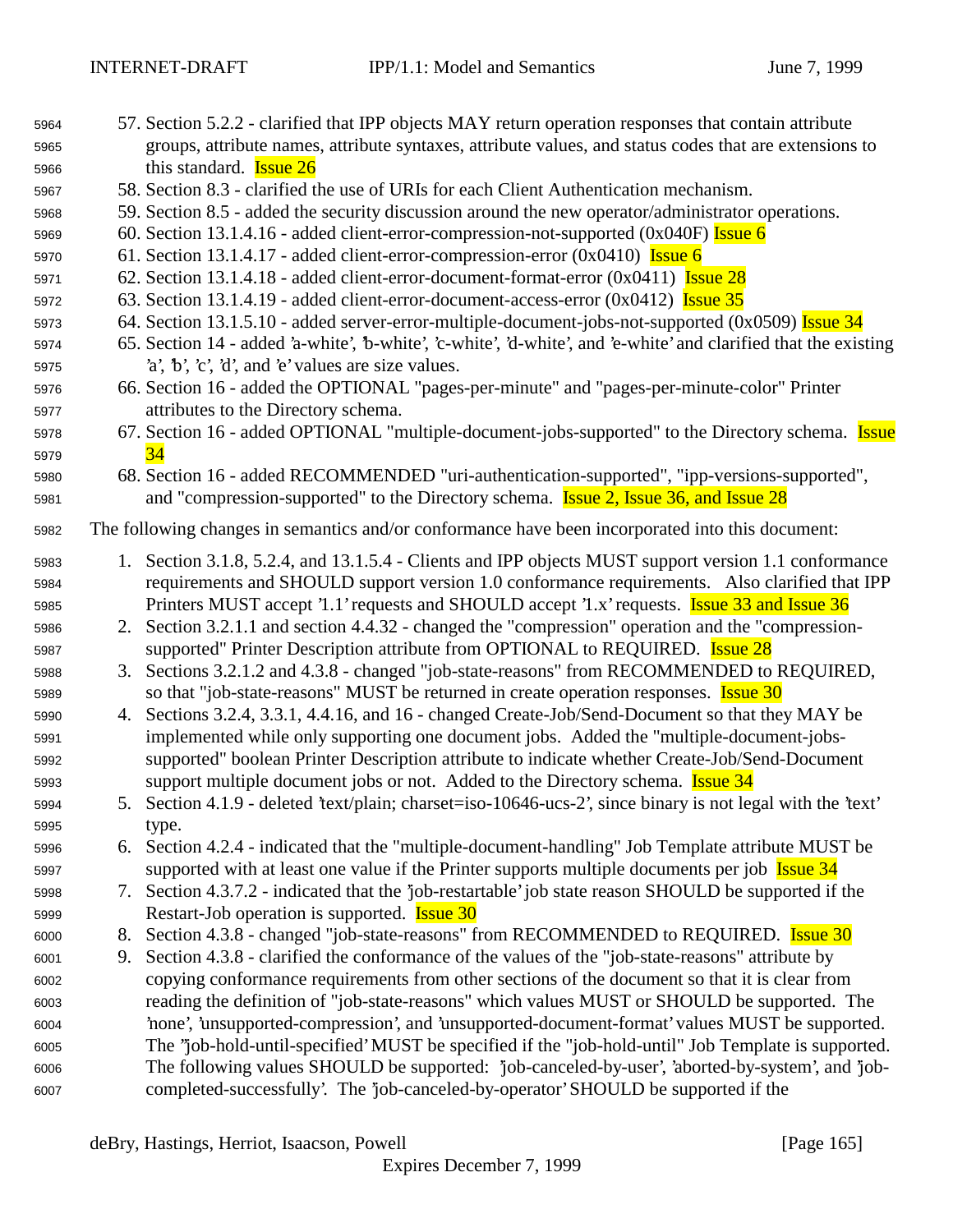| 6008 | implementation permits canceling by other than the job owner. The 'job-canceled-at-device'                   |
|------|--------------------------------------------------------------------------------------------------------------|
| 6009 | SHOULD be supported if the device supports canceling jobs at the console. The 'job-completed-                |
| 6010 | with-warnings' SHOULD be supported, if the implementation detects warnings. The 'job-                        |
| 6011 | completed-with-errors' SHOULD be supported if the implementation detects errors. The 'job-                   |
| 6012 | restartable' SHOULD be supported if the Restart-Job operation is supported. <b>Issue 30</b>                  |
| 6013 | 10. Section 4.3.14 - changed the "time-at-creation", "time-at-processing", and "time-at-completed"           |
| 6014 | Event Time Job Description attributes from OPTIONAL to REQUIRED. <b>Issue 17</b>                             |
| 6015 | 11. Section 4.3.14.4 - added the REQUIRED "job-printer-up-time (integer(1:MAX))" Job Description             |
| 6016 | attribute as an alias for "printer-up-time" to reduce number of operations to get job times. <b>Issue 17</b> |
| 6017 | 12. Section 4.4.2 - added the REQUIRED "uri-authentication-supported (1setOf type2 keyword)"                 |
| 6018 | Printer Description attribute to describe the Client Authentication used by each Printer URI. <b>Issue 2</b> |
| 6019 | 13. Section 4.4.12 - changed "printer-state-reasons" Printer Description attribute from OPTIONAL to          |
| 6020 | REQUIRED. <b>Issue 30</b>                                                                                    |
| 6021 | 14. Section 4.4.12 - changed 'paused' value of "printer-state-reasons" to MUST if Pause-Printer              |
| 6022 | operation is supported. <b>Issue 30</b>                                                                      |
| 6023 | 15. Section 4.4.14 - added the REQUIRED "ipp-versions-supported (1setOf keyword)" Printer                    |
| 6024 | Description attribute, since IPP/1.1 Printers do not have to support version '1.0' conformance               |
| 6025 | requirements. <b>Issue 36</b>                                                                                |
| 6026 | 16. Section 4.4.16 - added the "multiple-document-jobs-supported (boolean)" Printer Description              |
| 6027 | attribute so that a client can tell whether a Printer that supports Create-Job/Send-Document supports        |
| 6028 | multiple document jobs or not. This attribute is REQUIRED if the Create-Job operation is                     |
| 6029 | supported. <b>Issue 34</b>                                                                                   |
| 6030 | 17. Section 4.4.24 - changed the "queued-job-count" Printer Description attribute from                       |
| 6031 | RECOMMENDED to REQUIRED. <b>Issue 29</b>                                                                     |
| 6032 | 18. Section 4.4.32 - changed "compression-supported (1setOf type3 keyword)" Printer Description              |
| 6033 | attribute from OPTIONAL to REQUIRED. <b>Issue 28</b>                                                         |
| 6034 | 19. Section 5.1 - changed the client security requirements from RECOMMENDED non-standards track              |
| 6035 | SSL3 to MUST support Client Authentication as defined in the IPP/1.1 Encoding and Transport                  |
| 6036 | document [IPP-PRO]. A client SHOULD support Operation Privacy and Server Authentication as                   |
| 6037 | defined in the IPP/1.1 Encoding and Transport document [IPP-PRO]. <b>Issue 32</b>                            |
| 6038 | 20. Section 5.2.7 - changed the IPP object security requirements from OPTIONAL non-standards track           |
| 6039 | SSL3 to SHOULD contain support for Client Authentication as defined in the IPP/1.1 Encoding and              |
| 6040 | Transport document [IPP-PRO]. A Printer implementation MAY allow an administrator to                         |
| 6041 | configure the Printer so that all, some, or none of the users are authenticated. An IPP Printer              |
| 6042 | implementation SHOULD contain support for Operation Privacy and Server Authentication as                     |
| 6043 | defined in the IPP/1.1 Encoding and Transport document [IPP-PRO]. A Printer implementation                   |
| 6044 | MAY allow an administrator to configure the degree of support for Operation Privacy and Server               |
| 6045 | Authentication. Security MUST NOT be compromised when the client supplies a lower version-                   |
| 6046 | number in a request. <b>Issue 32</b>                                                                         |
|      |                                                                                                              |

 See also the "IPP/1.1 Encoding and Transport" [IPP-PRO] document for differences between IPP/1.0 [RFC2565] and IPP/1.1 [IPP-PRO].